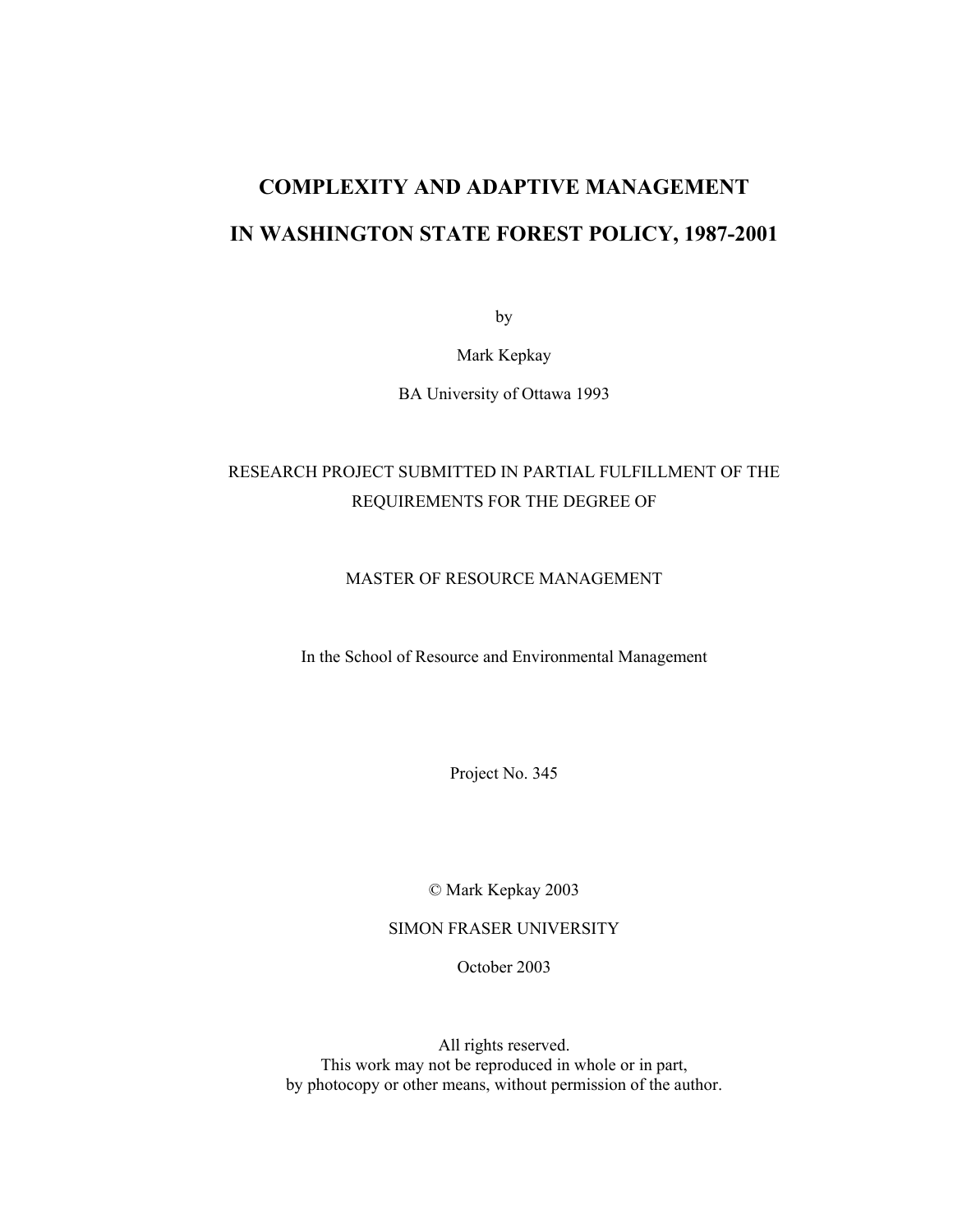# **APPROVAL**

<span id="page-1-0"></span>

| NAME:                         | Mark Kepkay                                                                                                                   |
|-------------------------------|-------------------------------------------------------------------------------------------------------------------------------|
| DEGREE:                       | Master of Resource Management                                                                                                 |
| TITLE OF RESEARCH PROJECT:    | Complexity and Adaptive Management in<br>Washington State Forest Policy, 1987-2001                                            |
| <b>PROJECT NUMBER:</b>        | 345                                                                                                                           |
| <b>SUPERVISORY COMMITTEE:</b> | Dr. Evelyn Pinkerton<br>Senior Supervisor<br><b>Associate Professor</b><br>School of Resource and Environmental<br>Management |
|                               | Dr. Kenneth Lertzman<br>Supervisor<br><b>Associate Professor</b><br>School of Resource and Environmental<br>Management        |

Dr. Murray Rutherford Supervisor Assistant Professor School of Resource and Environmental Management

\_\_\_\_\_\_\_\_\_\_\_\_\_\_\_\_\_\_\_\_\_\_\_\_\_\_\_\_\_\_\_\_\_\_\_

Date Approved: \_\_\_\_\_\_\_\_\_\_\_\_\_\_\_\_\_\_\_\_\_\_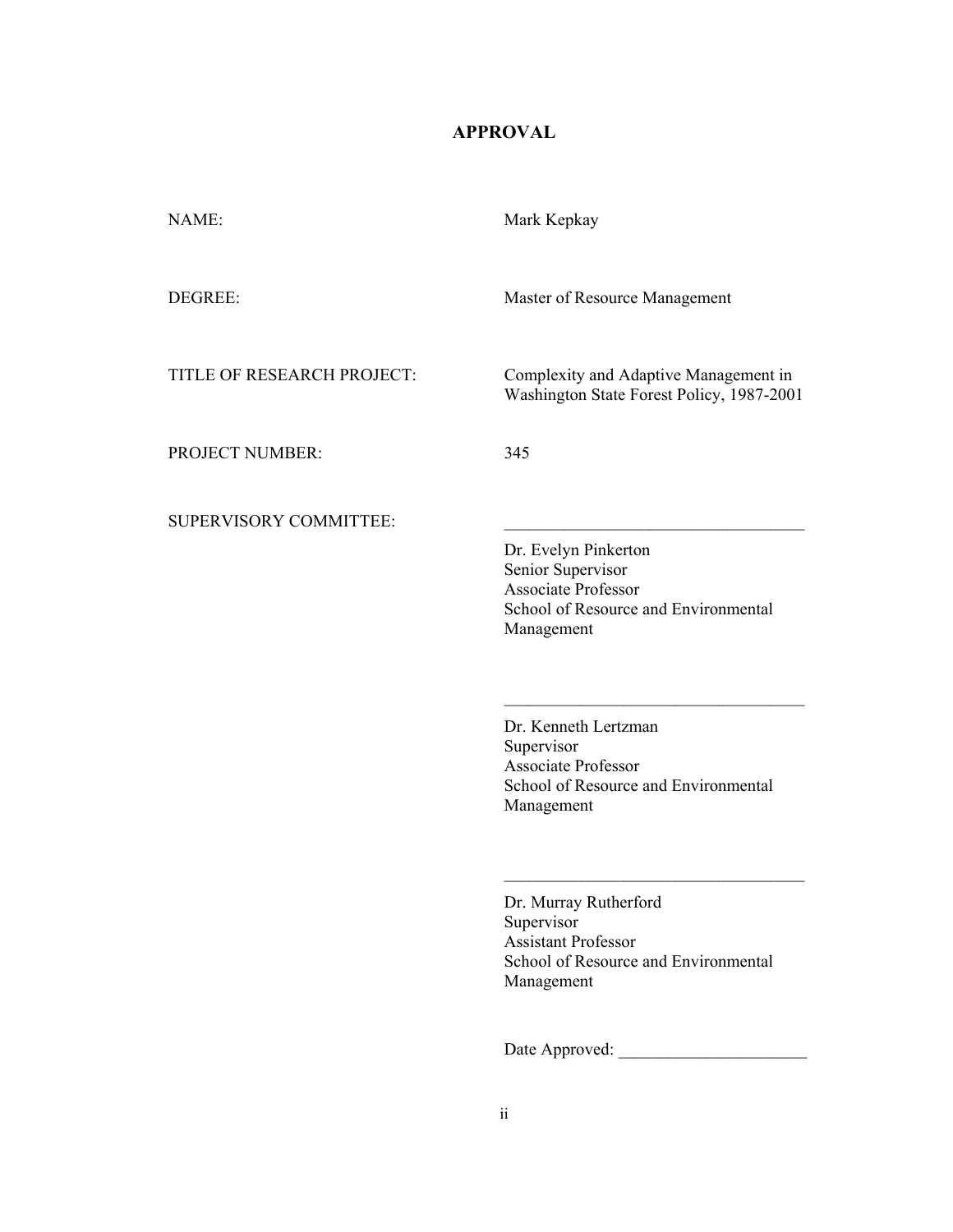### **ABSTRACT**

<span id="page-2-0"></span>This case study evaluates and recommends improvements to the adaptive management programs within Washington State forest policy. I focus on the Watershed Analysis program, 1992 to 1997, a program for cooperative landscape assessment and forest practices rule-making at the watershed scale. However, I also take a longer-term history of Washington State forest policy, from 1987 to 2001, as essential context for understanding the functioning and outcomes of Watershed Analysis as a tool for social learning. I use the concepts of complex adaptive systems theory as a heuristic for understanding program and context as an integrated social system.

My findings put in question the value of science-based management and formal program design – called "scientific adaptive management" – as a means of improving social learning in complex cases. The case history demonstrates that, given time and some basic formal arrangements, remarkable policy learning can also arise from informal and ad-hoc processes. The relevant dynamics include social processes that span many more levels of social structure than can be captured in a formal system.

Complex adaptive systems theory captures many social realities that the scientific adaptive management model neglects. However, this heuristic provides only limited help in developing concrete recommendations for policy action. Ultimately, we need the insights provided by both perspectives on adaptive management, as well as the many other perspectives that exist. Perhaps most important is that adaptive managers develop a large store of policy ideas and arenas that provide adaptive capacity – a set of alternative mechanisms and "lenses" that can be deployed as appropriate to assess, probe, and work with the novel conditions of complex problems.

Recent events in the case of Washington State forest policy constitute a movement towards the scientific adaptive management model, with a dramatically more formal and rigorously specified process for policy feedback and social learning. While the hazards of this approach are laid out in my study, the social networks of the policy domain may also learn a great deal by collectively undergoing this high-level trial. They have already learned plenty from the fascinating trials of the period that I analyze here.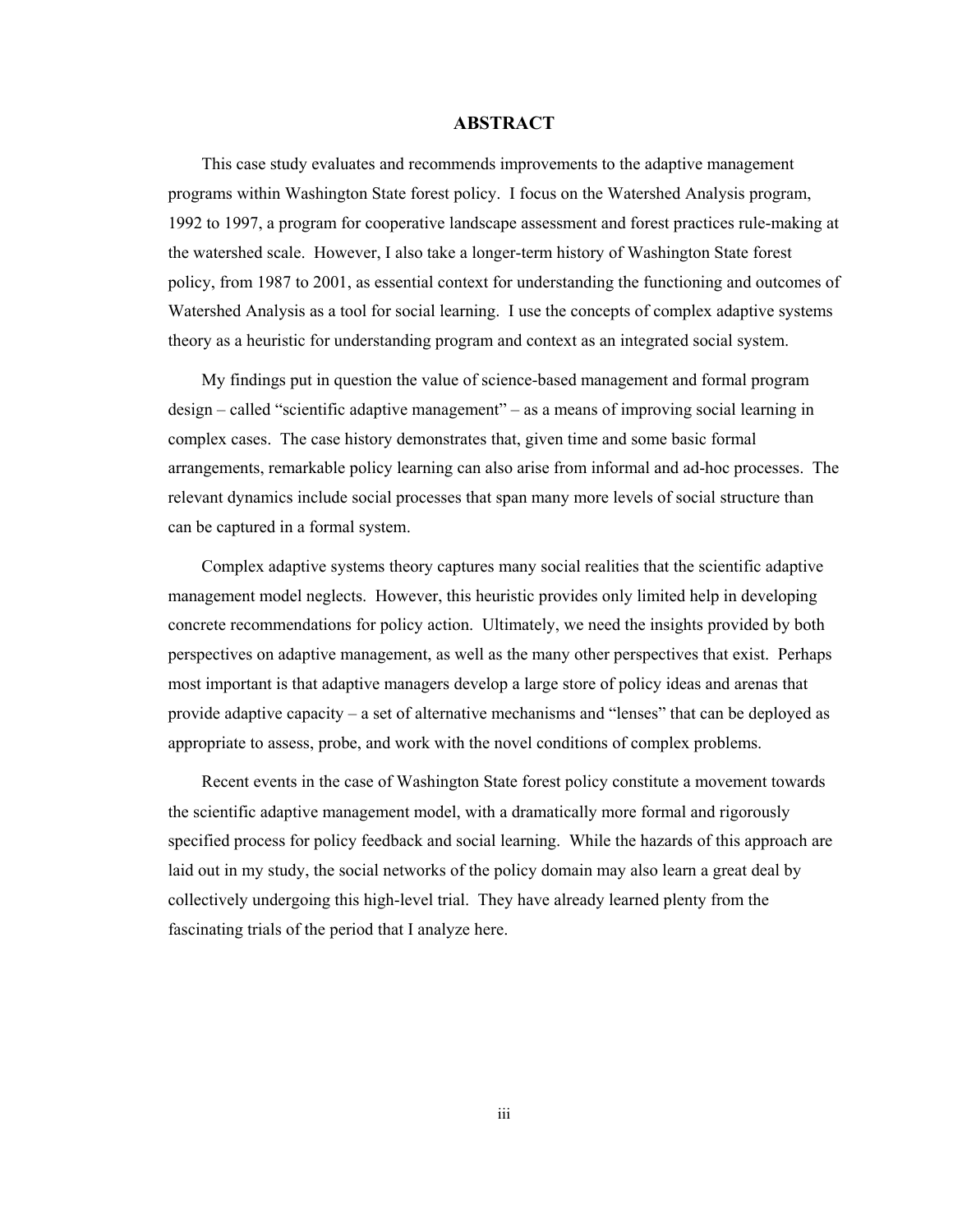### **ACKNOWLEDGEMENTS**

<span id="page-3-0"></span>Several key sources of financial support allowed me to complete this study. A C.D. Nelson Memorial Graduate Scholarship made my first year of graduate study worry-free. A Small Research Grant from the Social Sciences and Humanities Research Council of Canada paid for my expenses as an assistant to Dr. Evelyn Pinkerton.

Facilitators and companions on this intellectual path are many, but Dr. Pinkerton stands as the most beneficent among them. Without her help and professional reputation, my access to case participants and my depth of understanding would be much less. Our collaboration has yielded a broad and comprehensive understanding of Washington State forest policy as it has evolved since the mid-1980s.

Equally impressive is the generosity of the case participants that Dr. Pinkerton and I interviewed over the course of about two years. Each demonstrated a high level of intelligence, sensitivity, and commitment to improving forest management. Their willingness to share their time and their openness of expression is unmistakable and memorable.

I also thank my REM community for its forbearance and support, both within and outside the classroom. In this department, a generalist like me benefits immeasurably from easy access to in-house specialists like Dr. Ken Lertzman, Dr. Murray Rutherford, Dr. Randall Peterman, Dr. Mark Jaccard, Dr. Tom Gunton, and Dr. Chad Day. In addition, the wide range of student backgrounds ensures that discussions in the common room and in the pub frequently gallop across multiple fields of study, endlessly searching for a way to make sense of the complexities of ecosystem management. It is impossible to hide in one's own discipline. And through it all, the REM staff – Bev Hunter, Rhonda Keleher, Mary Ann Pope, Laurence Lee, and Sarah Keleher – provide the steady logistical support without which students like me would obviously starve to death in some Burnaby basement suite.

Finally, I thank my colleagues at CSFS – Claire Hutton, Audrey Roburn, Saleem Dar, Laurie Flahr, and Josie Hughes. No one knows what the acronym stands for, but the true meaning is of course good friends, desperate late-night phone calls, and greasy breakfasts.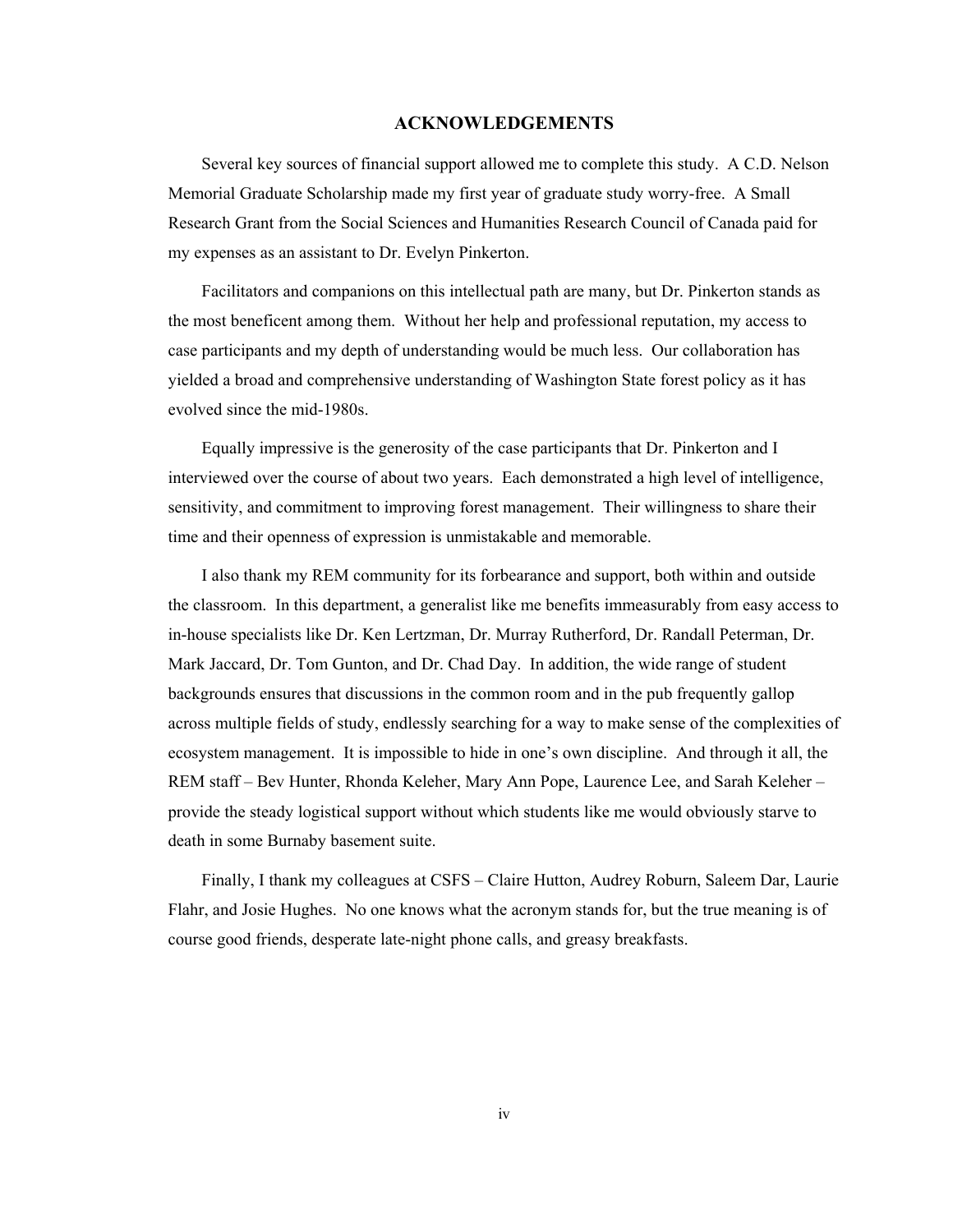| 1.               |        |                                                                                 |  |
|------------------|--------|---------------------------------------------------------------------------------|--|
| 2.               |        |                                                                                 |  |
| 3.               |        |                                                                                 |  |
|                  |        |                                                                                 |  |
|                  |        |                                                                                 |  |
|                  |        |                                                                                 |  |
| $\overline{4}$ . |        |                                                                                 |  |
|                  |        |                                                                                 |  |
|                  |        |                                                                                 |  |
|                  |        |                                                                                 |  |
|                  |        |                                                                                 |  |
|                  | 4.4.1. |                                                                                 |  |
|                  | 4.4.2. |                                                                                 |  |
|                  | 4.4.3. |                                                                                 |  |
|                  |        |                                                                                 |  |
|                  |        |                                                                                 |  |
|                  |        | 4.7. Data presentation, the confidence fraction, and the interviewee quotes  29 |  |
| 5.               |        | <b>POLICY CONTEXT: THE TIMBER/FISH/WILDLIFE AGREEMENT 32</b>                    |  |
|                  |        |                                                                                 |  |
|                  |        |                                                                                 |  |

# **TABLE OF CONTENTS**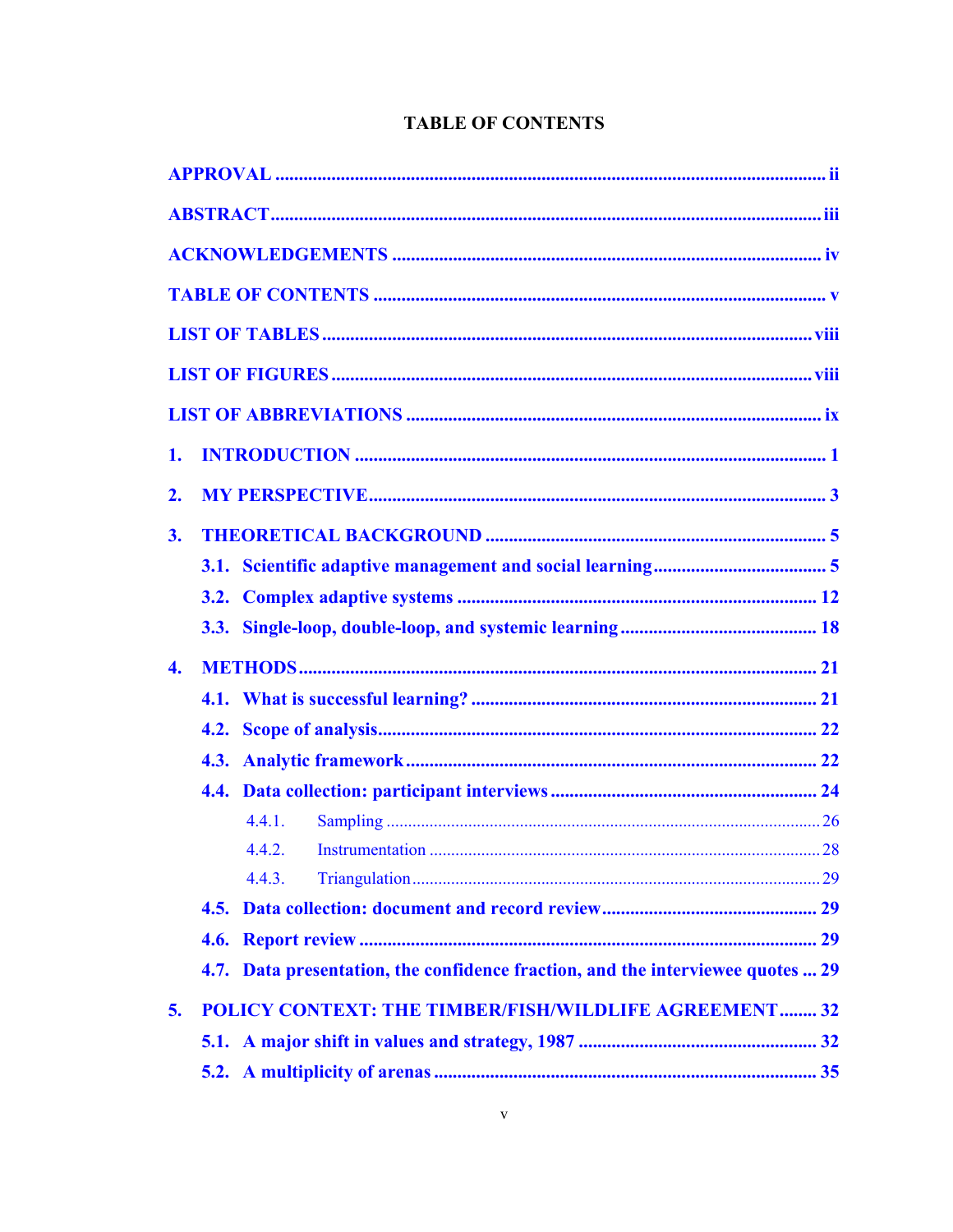|    |      | 5.3.1. |                                                                        |  |
|----|------|--------|------------------------------------------------------------------------|--|
|    |      | 5.3.2. | Adaptive management in the Watershed Analysis program 37               |  |
| 6. |      |        |                                                                        |  |
|    |      |        | 6.1. Origins and development of the Watershed Analysis Program  39     |  |
|    |      |        |                                                                        |  |
|    |      |        |                                                                        |  |
|    |      | 6.3.1. |                                                                        |  |
|    |      | 6.3.2. |                                                                        |  |
|    |      | 6.3.3. | Synthesis (system modeling, identifying key uncertainties) 44          |  |
|    |      | 6.3.4. |                                                                        |  |
|    |      | 6.3.5. |                                                                        |  |
|    |      | 6.3.6. |                                                                        |  |
|    |      | 6.3.7. |                                                                        |  |
| 7. |      |        | <b>FORMAL AND INFORMAL STRUCTURES AND OUTCOMES OF</b>                  |  |
|    |      |        | 7.1. Formal structure of evaluation (what was supposed to happen) 48   |  |
|    |      | 7.1.1. |                                                                        |  |
|    |      | 7.1.2. | Reference level: evaluating the Standard Methodology  49               |  |
|    |      | 7.1.3. |                                                                        |  |
|    |      |        |                                                                        |  |
|    |      | 7.2.1. |                                                                        |  |
|    |      | 7.2.2. |                                                                        |  |
|    |      | 7.2.3. |                                                                        |  |
|    |      | 7.2.4. | Major evaluation product: CMER review (Sullivan et al. 1997) 57        |  |
|    | 7.3. |        | Formal structure of policy adjustment (what was supposed to happen) 59 |  |
|    | 7.4. |        |                                                                        |  |
|    |      | 7.4.1. |                                                                        |  |
|    |      | 7.4.2. |                                                                        |  |
|    |      | 7.4.3. |                                                                        |  |
|    |      | 7.4.4. |                                                                        |  |
|    |      | 7.4.5. |                                                                        |  |
|    |      | 7.4.6. |                                                                        |  |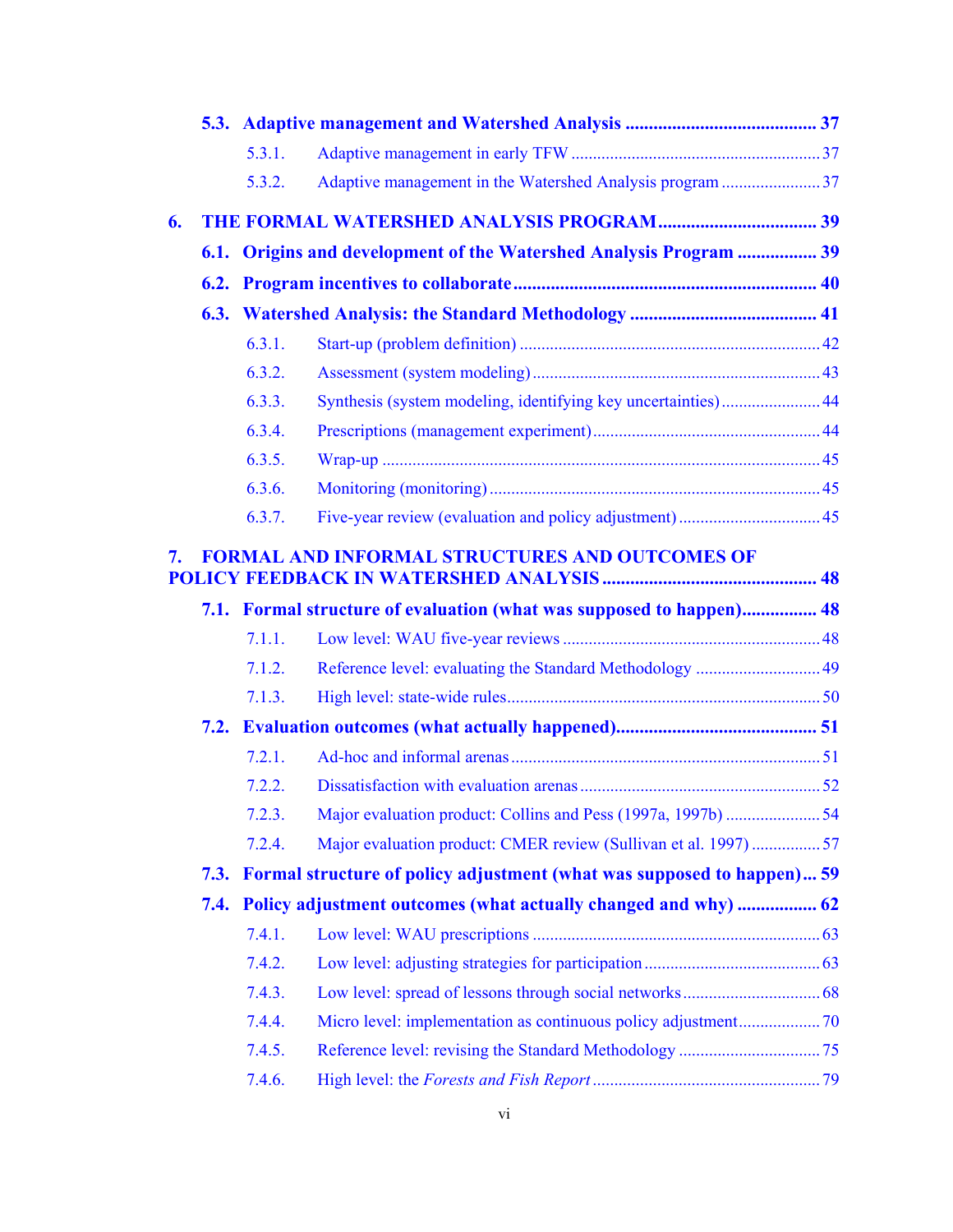| 8. |        | <b>WATERSHED ANALYSIS AS A COMPLEX ADAPTIVE SYSTEM  88</b>                    |  |
|----|--------|-------------------------------------------------------------------------------|--|
|    |        |                                                                               |  |
|    |        | 8.2. Single-loop, double-loop, and systemic learning in Watershed Analysis 89 |  |
|    | 8.2.1. |                                                                               |  |
|    | 8.2.2. |                                                                               |  |
|    |        |                                                                               |  |
|    |        | 8.4. Complexity is still messy: connectedness in the Washington State forest  |  |
|    | 8.4.1. |                                                                               |  |
|    | 842    |                                                                               |  |
| 9. |        |                                                                               |  |
|    |        | 9.1. Conclusions about adaptive management in the case of Washington State    |  |
|    |        | 9.2. Recommendations for action and further research about the case 107       |  |
|    |        | 9.3. Theoretical conclusions and needs for further research about adaptive    |  |
|    |        |                                                                               |  |
|    |        | 9.4. Transferable lessons for other environmental policy domains? 115         |  |
|    |        |                                                                               |  |
|    |        |                                                                               |  |
|    |        |                                                                               |  |
|    |        |                                                                               |  |
|    |        | <b>APPENDIX C: TIMBER/FISH/WILDLIFE GROUND RULES  136</b>                     |  |
|    |        | <b>APPENDIX D: FORMAL TIMBER/FISH/WILDLIFE ADAPTIVE</b>                       |  |
|    |        |                                                                               |  |
|    |        | <b>APPENDIX E: RECOMMENDATIONS FROM TWO EVALUATIONS OF</b>                    |  |
|    |        | <b>APPENDIX F: TIMBER/FISH/WILDLIFE AND FORESTS AND FISH</b>                  |  |
|    |        |                                                                               |  |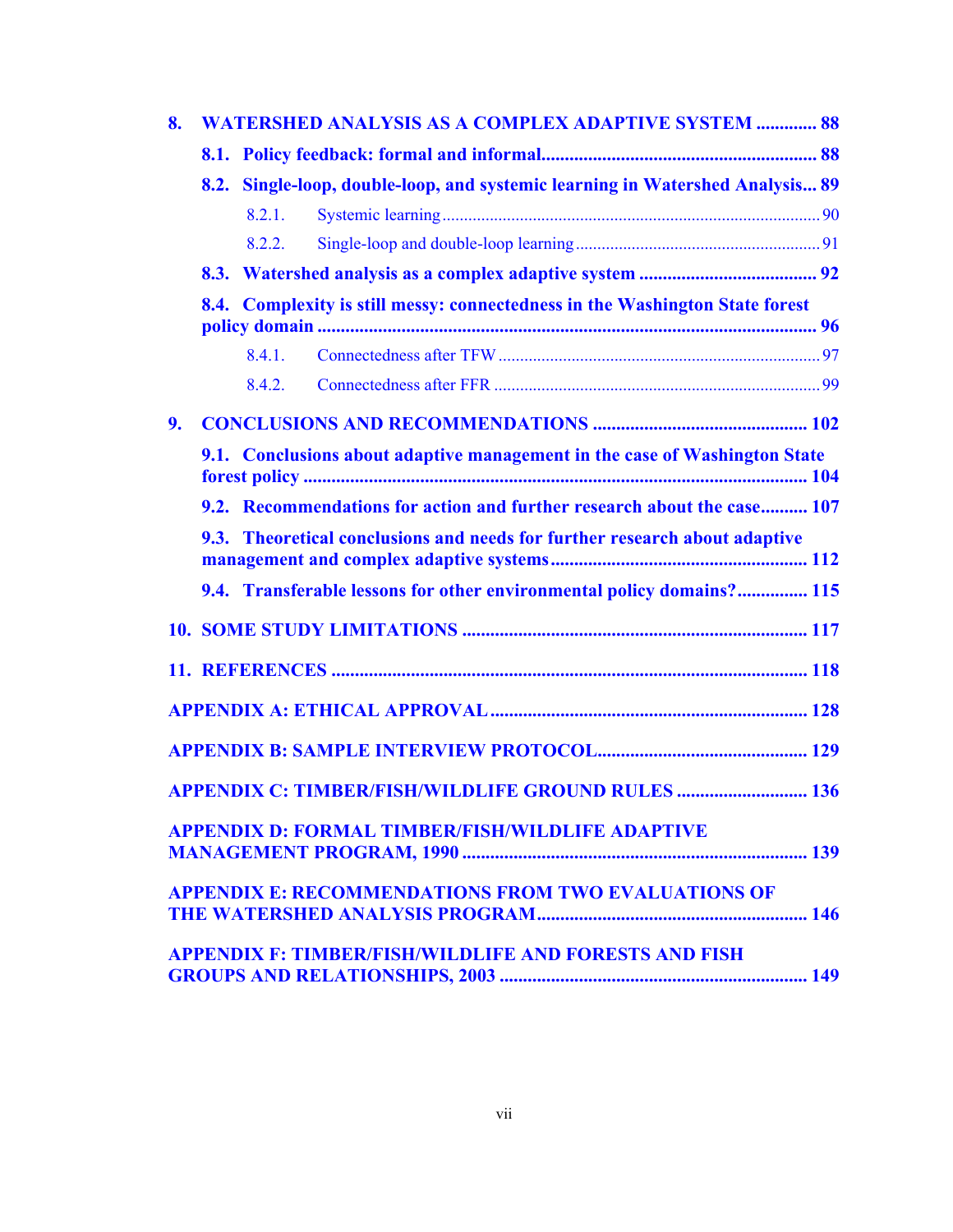# **LIST OF TABLES**

<span id="page-7-0"></span>

| Table 4. Revisions of the Watershed Analysis Standard Methodology, 1993-1997 |  |
|------------------------------------------------------------------------------|--|

# **LIST OF FIGURES**

| Figure 7. The Washington State Watershed Analysis program as a complex adaptive system     |  |
|--------------------------------------------------------------------------------------------|--|
| Figure 8. A tentative chronology of revolt and remember signals in Washington State forest |  |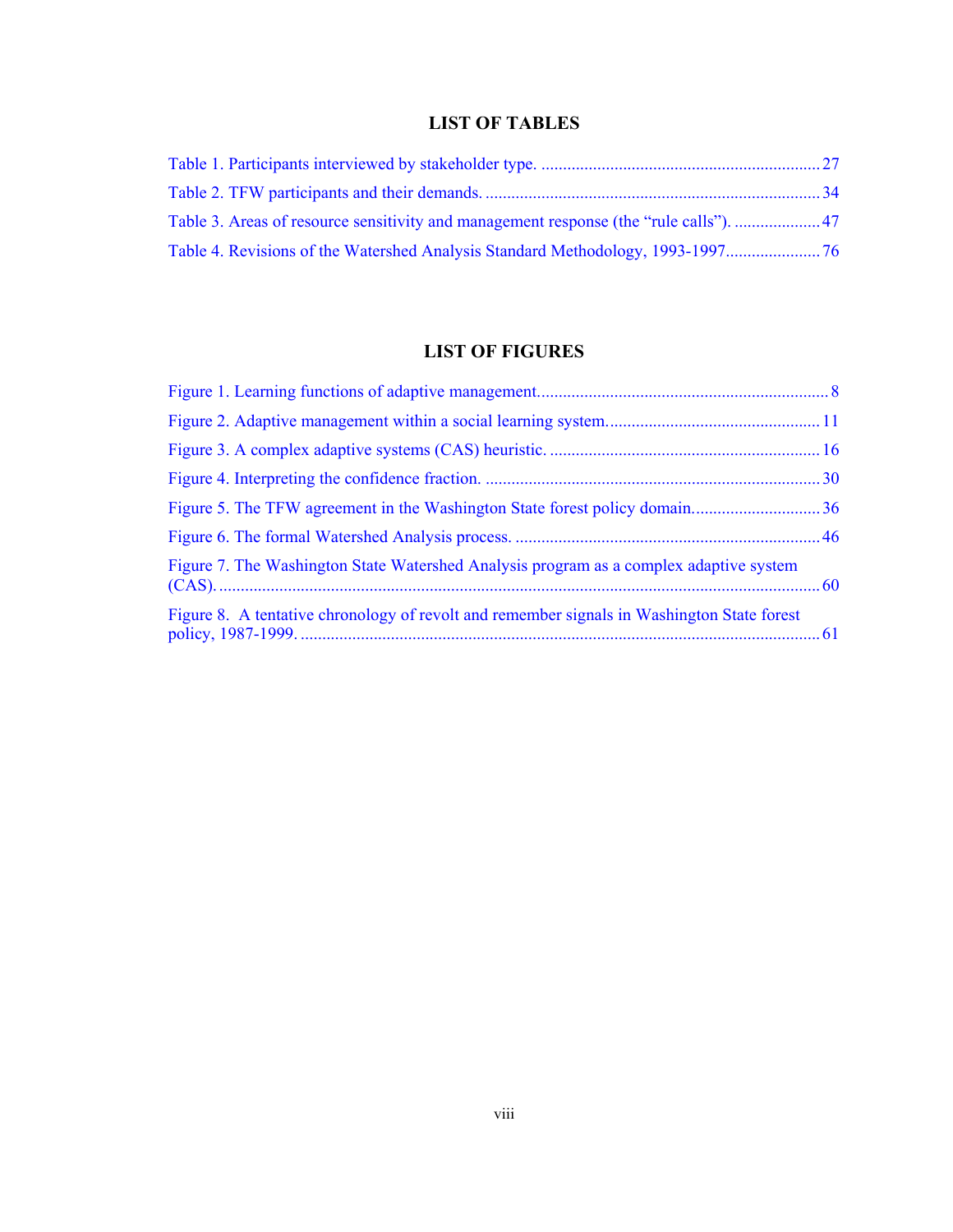# **LIST OF ABBREVIATIONS**

<span id="page-8-0"></span>

| CAS:             | Complex adaptive systems (theory)                          |
|------------------|------------------------------------------------------------|
| CMER:            | Cooperative Monitoring, Evaluation, and Research Committee |
| CSSP:            | Clayoquot Sound Scientific Panel                           |
| CWA:             | United States Clean Water Act                              |
| DFW:             | Washington State Department of Fish and Wildlife           |
| DNR:             | Washington State Department of Natural Resources           |
| DOE:             | Washington State Department of Ecology                     |
| ENGO:            | Environmental non-government organization                  |
| ESA:             | <b>Endangered Species Act</b>                              |
| FEMAT:           | Forest Ecosystem Management and Assessment Team            |
| FFR:             | Forests and Fish Report                                    |
| FPA:             | <b>Forest Practices Application</b>                        |
| FPB:             | <b>Washington State Forest Practices Board</b>             |
| <b>ID TEAMS:</b> | Interdisciplinary teams                                    |
| LWD:             | Large woody debris                                         |
| NWIFC:           | North West Indian Fisheries Commission                     |
| RCW:             | Revised Code of Washington                                 |
| SFR:             | <b>Sustainable Forestry Roundtable</b>                     |
| TFW:             | Timber/Fish/Wildlife Agreement of Washington State         |
| <b>USFWS:</b>    | United States Fish and Wildlife Service                    |
| WAC:             | Washington Administrative Code                             |
| WAU:             | Watershed Administrative Unit                              |
| WFPA:            | <b>Washington Forest Protection Association</b>            |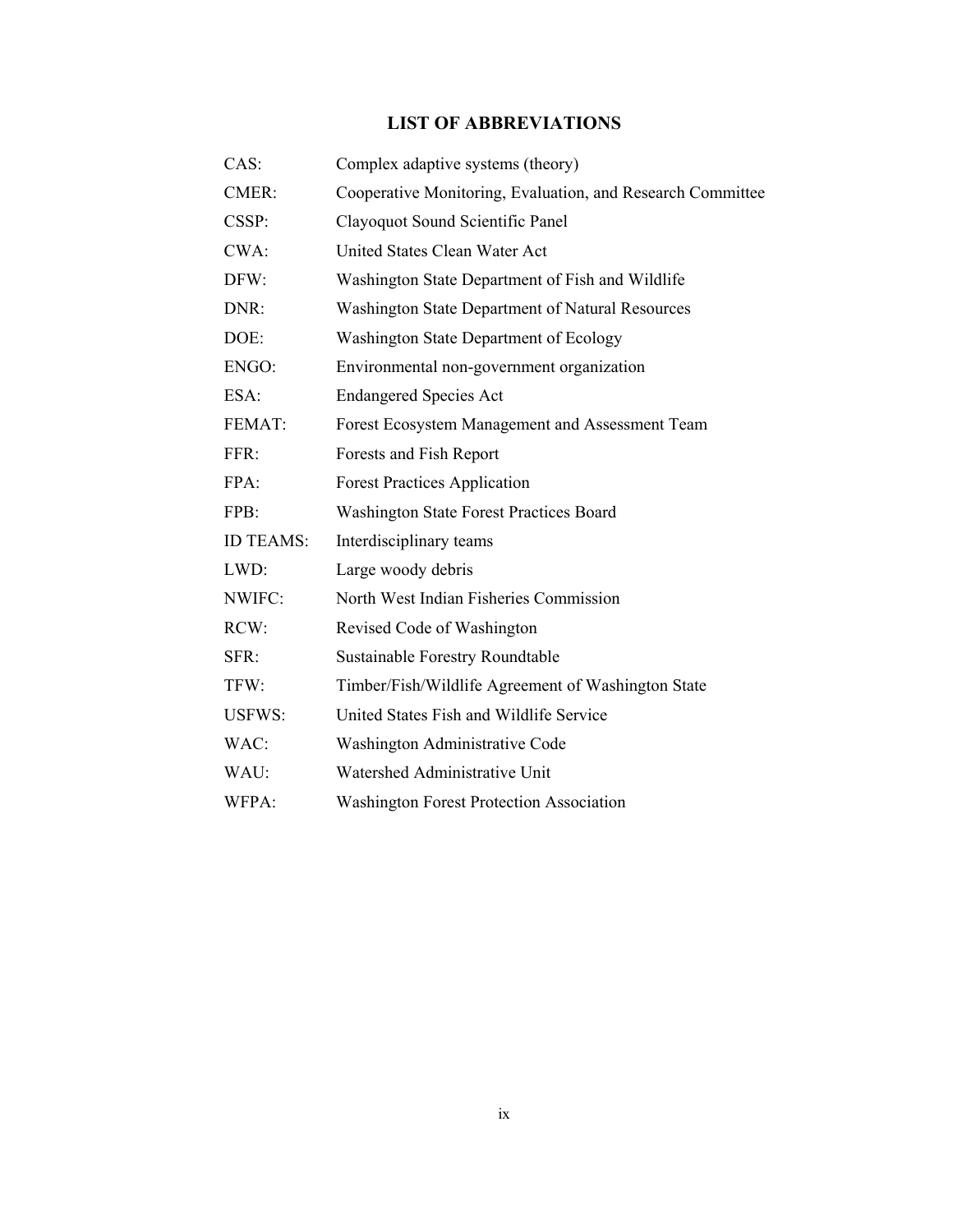<span id="page-9-0"></span>Nothing succeeds as planned.

– Heller (1976)

Instead of asking why the process of implementation was faulty, we ask why too much was expected of it.

– Pressman and Wildavsky (1973: xxii)

. . . adaptive management has had more influence as an idea than as a way of doing conservation.

– Lee (1999: 5)

It is emphasized that the discovery of such strategies is a matter of luck and imaginative synthesis, not of mechanical systems analysis.

– Walters (1986: 334)

# **1. INTRODUCTION**

Over the past twenty-five years, the idea of adaptive management has received much attention from natural scientists and others as a way of improving the efficiency and reliability of social learning in environmental policy and natural resources management (Röling and Wagemakers 1998, Gunderson et al. 1995a, Lee 1993, Walters 1986, Holling 1978, and many others). However, to date the practice of adaptive management has generally failed to meet expectations (Lee 1999, Gunderson et al. 1995a, Lee 1993, Halbert 1993). Both program development and program implementation are continually faced with political, social, and economic challenges, some having their source in the adaptive managers themselves. Complexity and change are the rule. Interdisciplinary understanding is both crucial and elusive.

The goal of this study is to assess and recommend improvements to adaptive management programs within Washington State forest policy. In the face of great uncertainty about ecosystem response to logging-related activities, the participants in this case have repeatedly affirmed the importance of "adaptive management" as a strategy for continually improving forest policy through scientific research (USFWS et al. 1999, WFPB 1997, WFPB 1993, WFPB 1992 [WAC 222-22], TFW 1987). However, both the degree of success in the past and the appropriate structure for adaptive management programs in the future are topics of much debate.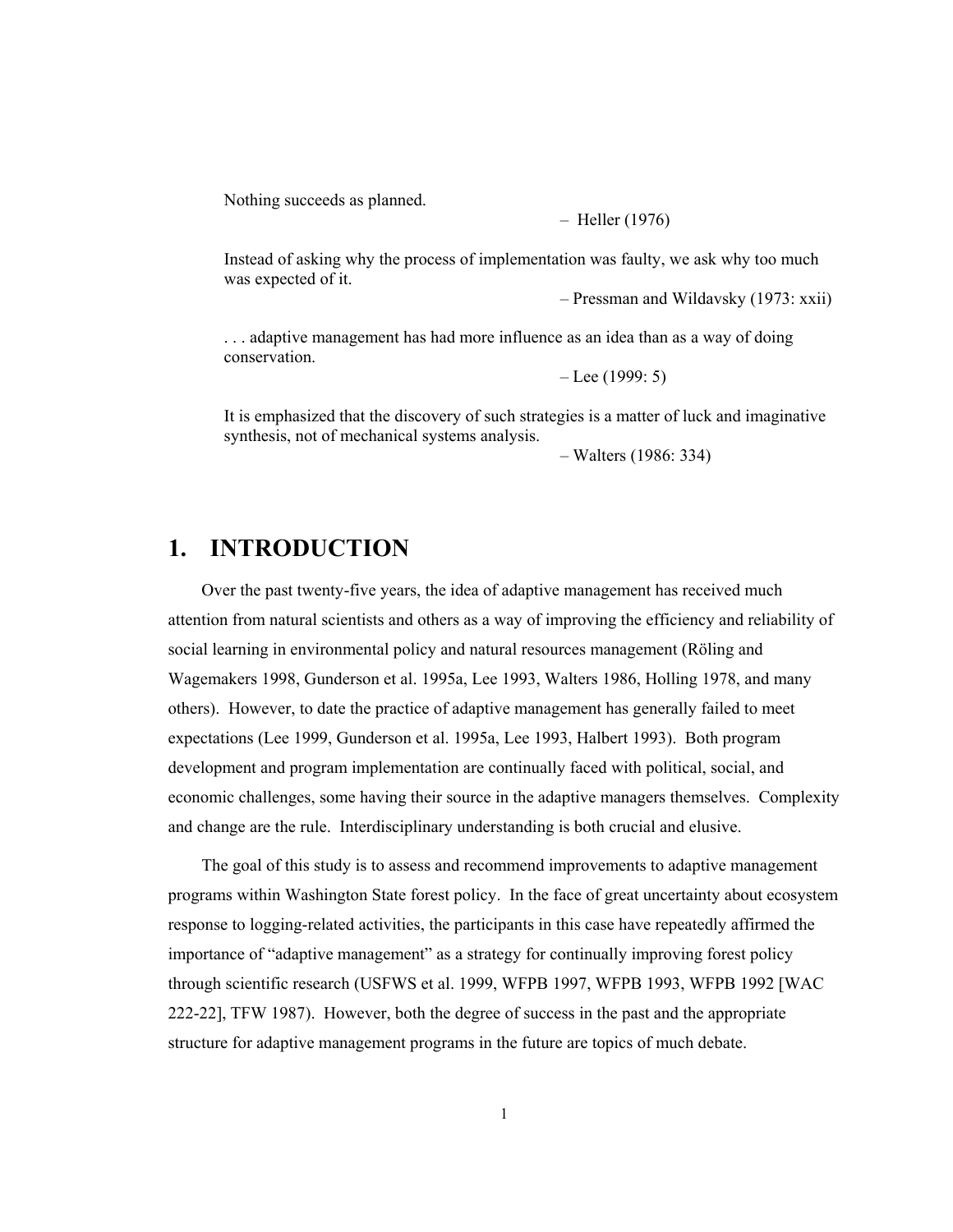My study focuses on the Watershed Analysis program, 1992 to 1997, a program for cooperative landscape assessment and forest practices rule-making at the watershed scale. However, I take a longer-term history of Washington State forest policy, from 1987 to 2001, as essential context for understanding the precursors, functioning, and outcomes of Watershed Analysis. I use the judgement of case participants across stakeholder groups and functional roles to identify successes and failures. I use the concepts of complex adaptive systems theory as a heuristic for understanding program and context as an integrated social system. My findings challenge previous assessments of adaptive management success in the case (Collins and Pess 1997a, Halbert 1993).

My challenge to previous assessments expresses a difference in theoretical perspective as to how adaptive management programs should be structured and evaluated. I contrast two alternative perspectives (other perspectives exist). In the first, many ecosystem scientists view adaptive management as a call to a more rational and deliberate approach in designing management actions as experiments that yield efficient ongoing learning. In this view, adaptive management requires strong formal structure and rigorous use of the scientific method. In contrast, other theorists, particularly social scientists, emphasize the limits of scientific control for optimal outcomes when a program is embedded in the complex political, economic, and social realities of ecosystem management. These thinkers seek a way to account for complex, unpredictable social dynamics in their management recommendations.

The history of the Watershed Analysis program is an opportunity to contrast the analytic utility of these two alternative perspectives on adaptive management – *scientific adaptive management* and *complex adaptive systems*. I focus on the *policy feedback* functions of Watershed Analysis – evaluation and policy adjustment. From the analysis I derive lessons and recommendations for future policy and management. I also highlight the strengths and weaknesses of each of the two theoretical perspectives.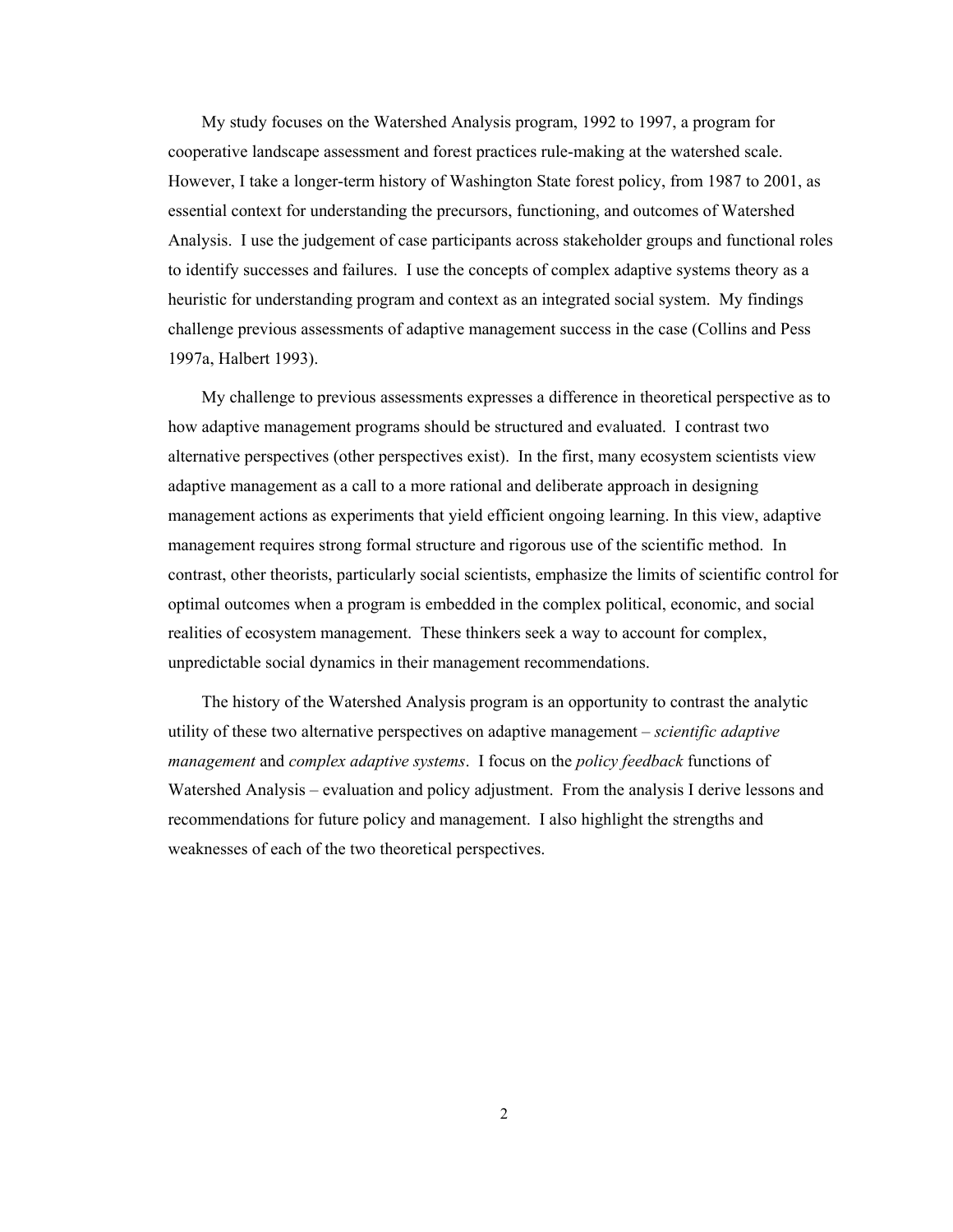# <span id="page-11-0"></span>**2. MY PERSPECTIVE**

I came to this study as a graduate student at the Simon Fraser University School of Resource and Environmental Management (REM). I had no previous experience of the case. At first, my interest was in the principles of scientific adaptive management (Section 3.1), growing out of previous work in auditing small forest operations against international standards for management. However, over the course of my Master's degree program, I found widespread disillusionment with the promise of scientific adaptive management in both the published literature and the case of Washington State forest policy. At the same time, interviews with Washington State forest policy participants also revealed a long list of learning *successes* that fall outside the scope of scientific adaptive management. Accordingly, my approach to analyzing the case evolved over a period of almost 2 years as I moved away from the perspective of a scientific adaptive manager and into the daunting realities of social learning.

I was daunted by the inertia of institutions and organizational cultures in the case. I was confused by the variousness and unpredictability of social interactions during policy implementation. I was impressed that so much important learning had occurred in spite of this messiness. The literature of social learning theory helped me to bring shape to these realities. In particular, complex adaptive systems theory (CAS) showed promise as a way of understanding and more fruitfully acting to advance social learning processes.

The following analysis tends to emphasize the limitations of scientific adaptive management and to downplay its value. In this respect, it is a record of my own personal disillusionment with that approach. However, I find value in reporting this personal event to my fellow researchers and practitioners in adaptive management. While scientific adaptive management offers many useful ideas, the ecosystem science literature tends to accept the epistemological and practical assumptions of this vision without sufficient critical examination. My study challenges the assumptions underpinning scientific adaptive management and seeks alternative ways of viewing the case. At the same time, I hope I have succeeded in pointing out many useful ideas that scientific adaptive management has contributed to the discourse on social learning.

The personal progress described above has – unintentionally – provided me with a strong grounding of theory in empirical data. The study's iterative cycling between analytic framework design and data collection has forced me beyond the assumptions of scientific adaptive management in order to account for the actual behavior and perceptions of case participants. For qualitative research of complex cases – and forest management for multiple values is among the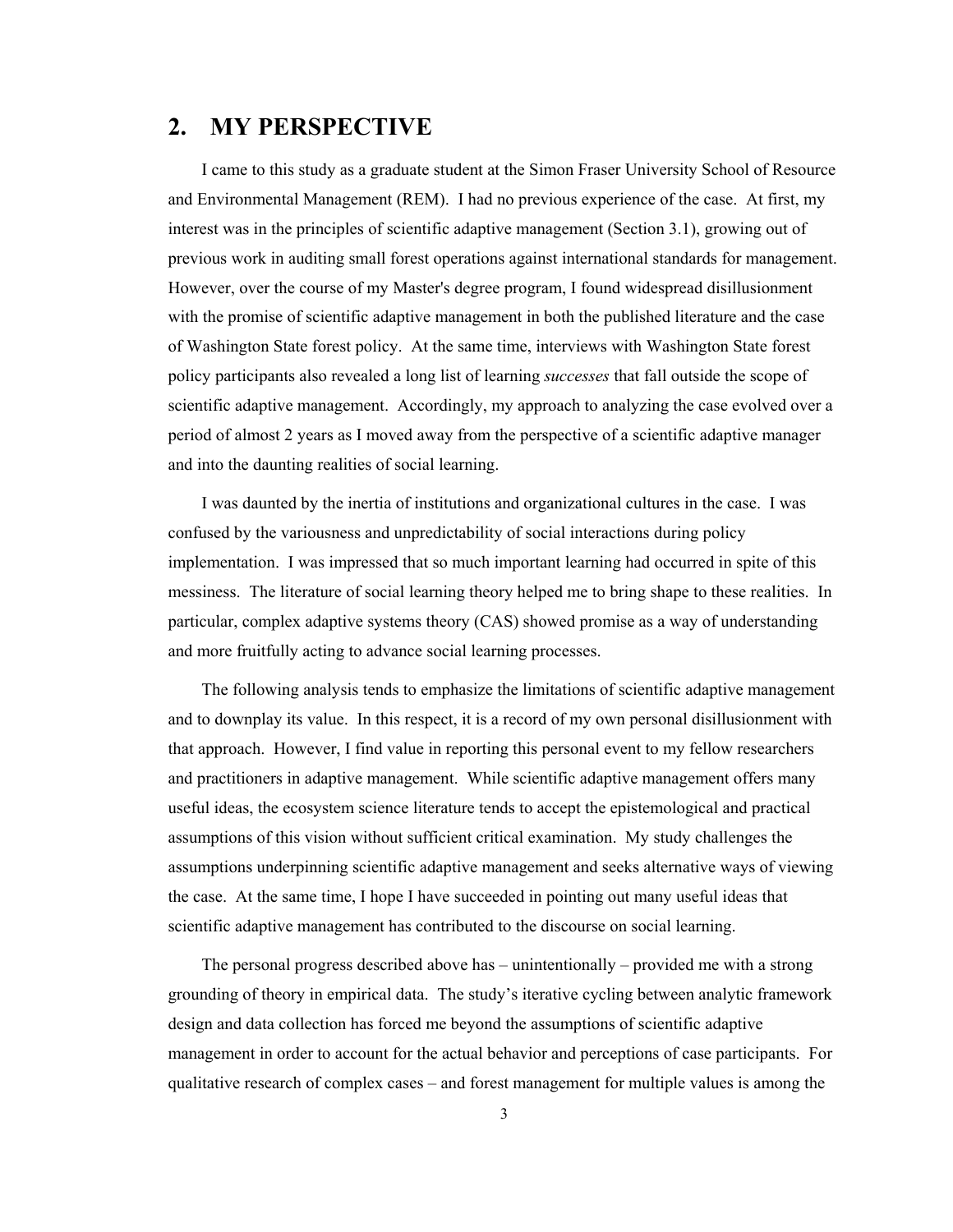most complex management problems – such iterative design is recommended (Locke 2001, Miles and Huberman 1994). Throughout this paper I quote interview data that illustrate both the sources and the confirmation of my interpretations.<sup>1</sup>

1

<sup>&</sup>lt;sup>1</sup> While I have not adhered strictly to the methods of grounded theory (e.g., Strauss and Corbin 1998, Glaser and Strauss 1967), I share a similar conviction that to approach a case with a ready-made analytic framework is to risk overlooking the components of the social system that loom largest in the perceptions of the participants themselves. These largest-looming components are key sources of motivation for observed behavior.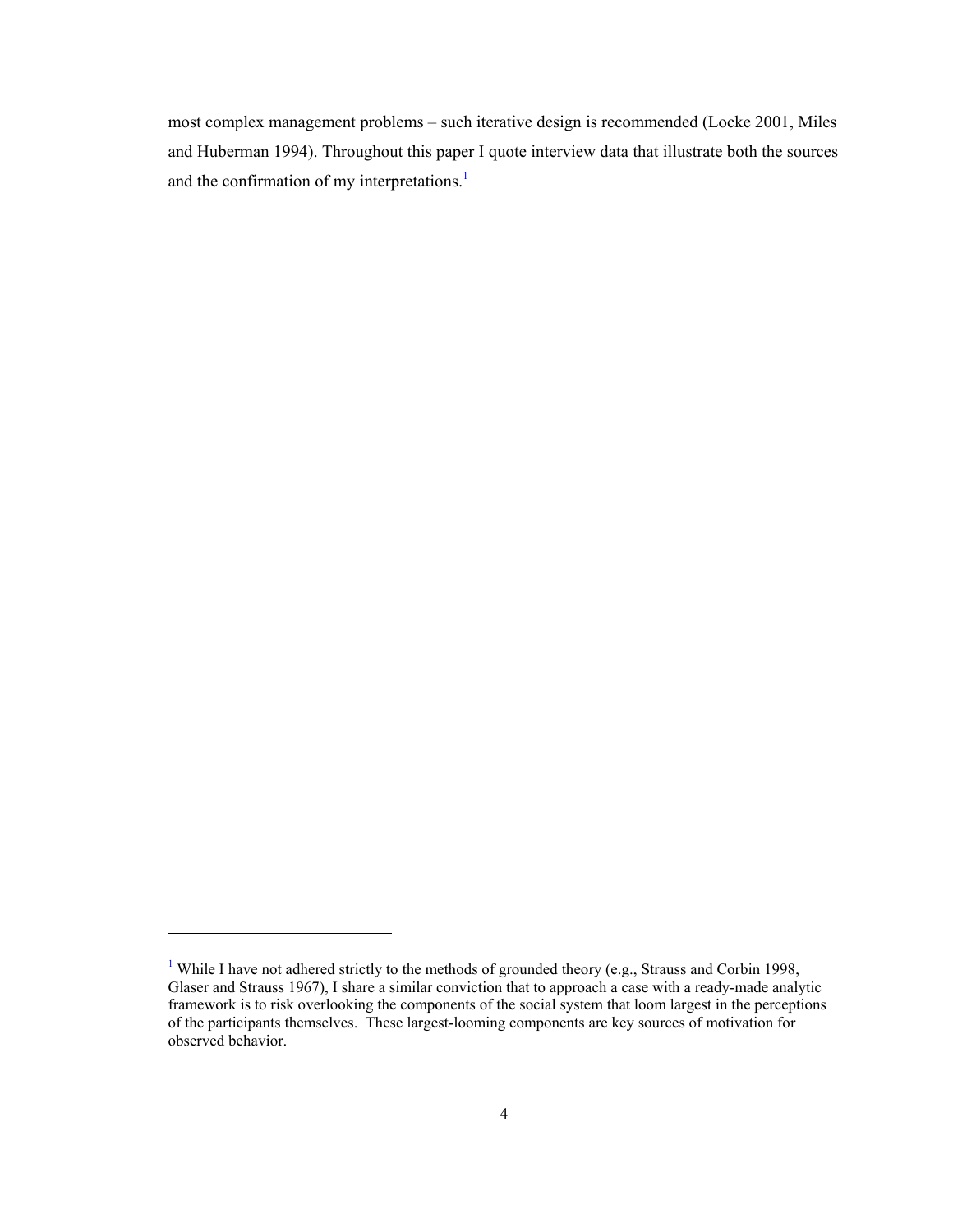# <span id="page-13-0"></span>**3. THEORETICAL BACKGROUND**

Among ecosystem scientists, "adaptive management" became the dominant vision of the late twentieth century for integrating science and policy in a learning system (Lee 1993, Walters and Holling 1990, Walters 1986, Holling 1978). Yet interpretations of the adaptive management idea differ enormously. This variability in perspective points to a history of rapidly evolving theory as natural scientists have struggled with the messy and ambiguous social dynamics that constitute the human environment of the policy process (Lee 1999, Dovers and Mobbs 1997, McLain and Lee 1996). In this section, I provide a brief overview of some major streams of thought that fall under the rubric of adaptive management.

# *3.1. Scientific adaptive management and social learning*

Adaptive management originally developed within the tradition of applied systems analysis for optimization, specifically under the leadership of C.S. Holling at the University of British Columbia and International Institute for Applied Systems Analysis (Holling 1978). The team's work built on the key insight that, due to high uncertainty in our models of resource management systems, almost all management actions are properly described as experiments with uncertain outcomes. That is, rather than implementing "best management practices," resource managers are actually acting on a "working hypothesis" – whether they realize it or not. Unfortunately, the design of policies, and the collection of information to evaluate the effects of those policies, is seldom adequately designed to produce reliable, timely new understandings. For example, inferences about causes and effects are vulnerable to confounding alternatives, and important changes in the system frequently elude early detection by managers and policy makers (Lee 1993, McAllister and Peterman 1992). These problems are especially acute in large ecosystems such as the Columbia Basin and the conifer forests of New Brunswick (Carpenter 1998, Lee 1993, Walters and Holling 1990).

By bringing the technical tools of quantitative systems analysis and experimental design to the evaluation of management policies, scientists sought to improve the reliability and efficiency of knowledge accumulation (Leamann and Stanley 1993, McAllister and Peterman 1992, Walters 1986, Holling 1978). In addition, scientists prescribed formal institutional arrangements that would ensure appropriate and timely use of new knowledge to adjust policies in a continual, iterative fashion (Figure 1). In particular, systems modeling techniques enabled analysts to begin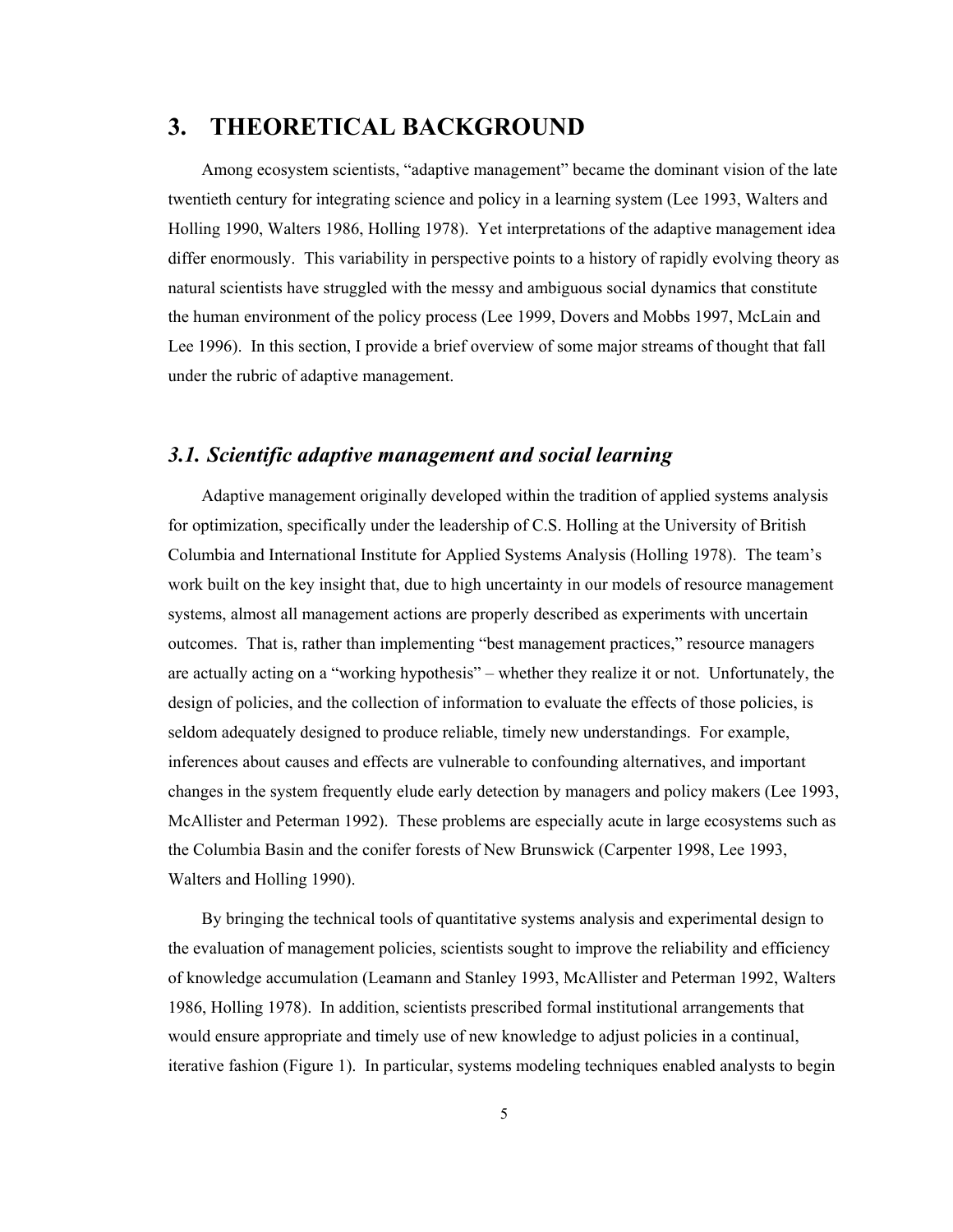the daunting tasks of integrating information from multiple disciplines and attacking the problems of complex ecosystem dynamics across multiple scales of organization.

Thus, the emphasis of early adaptive management theory was on formal analytical tools such as quantitative system models, economic optimization, quantitative objectives and hypotheses, experimental design at the scale of large ecosystems, statistical power analysis of monitoring programs, and formal decision analysis (Walters 1986, Holling 1978, Walters and Hilborn 1978, Hilborn and Walters 1977). If communicated effectively, the high-quality information yielded through the use of these tools was expected to form a convincing argument for decision-makers to adjust policies. Today, many ecosystem scientists continue to emphasize the formalistic vision and techniques of adaptive management (McLain and Lee 1996).

However, many of the early adaptive management theorists also show a strong concern for the messy, emotional, values-laden dynamics of the policy/science interface. For example, adaptive management was first presented as a framework for interdisciplinary, cross-functional (scientist/policy-maker/manager) modeling workshops that were designed expressly to overcome human and social barriers to embracing uncertainty and recognizing the need for policy adjustments (Walters 1986, Holling 1978). Hilborn and Walters (1977) note that forcing parties to quantify their objectives not only enables rigorous modeling and analysis, but also helps to clarify and explore differences among stakeholder values. Walters and Hilborn (1978) discuss barriers to adaptive management such as incentives that discourage admission of uncertainty and failure, emotional commitments to pet theories, and risk aversion. Clearly, the non-technical and non-rational aspects of social systems were present in the ruminations of even the early adaptive management writers.

Among these early works, perhaps Walters (1986) is most emphatic in acknowledging the social and political realities of adaptive management. This book is best known for its technical guidance on numerical modeling techniques. However, in Walters's vision, simulation models serve as gaming tools to stimulate "discovery learning" in managers and resource users who would not accept the same information in a technical report or a policy document. Model *outputs* are much less important. Frustration and conflict act not only as barriers to implementing technical procedures, but also as necessary emotional preludes to inductive breakthroughs. Natural curiosity and enthusiasm sustain commitments to long-term monitoring programs. In consideration of these and other socio-political realities, Walters is clear in identifying limits to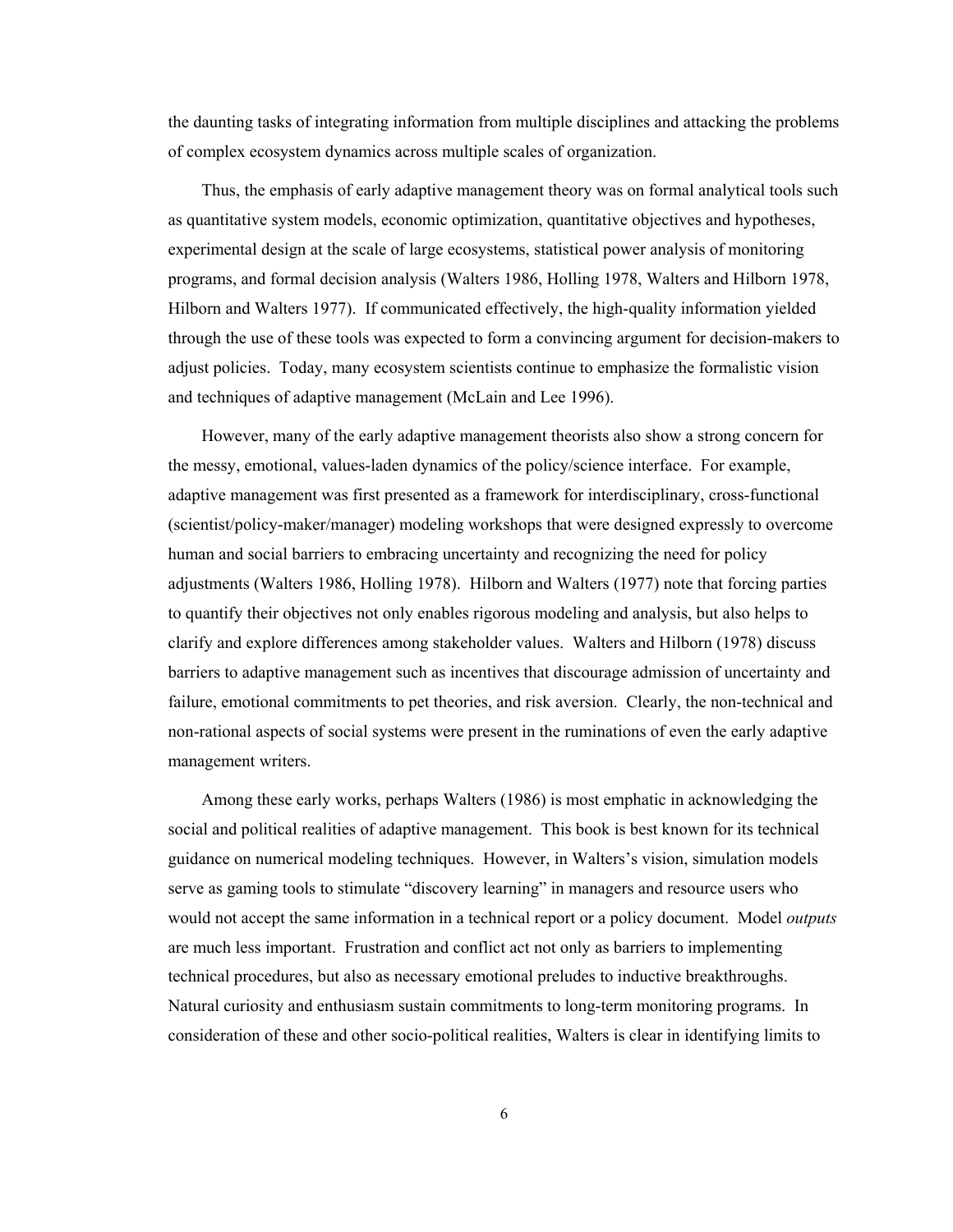the value of technical tools in complex policy situations. Hilborn (1987) summarizes the state of thinking in the mid-1980s:

The past 10 years have shown that our vision was but a chimera and that systems analysis and computers will not subdue the pack of hounds baying at the door. The computer models and statistical analyses have failed to provide reliable predictions, and managers increasingly recognize that many important uncertainties are political or social and beyond the scope of current modeling and statistical efforts. (Hilborn 1987: 1)

Despite this early attention to the limits of technical tools, it is the scientific, rationalplanning elements of the adaptive management literature that continue to receive emphasis in many circles. The positivistic epistemological assumptions of this vision are deeply entrenched in many scientific fields, as we search for generally applicable laws of system functioning that will help us to predict and control the systems for optimal outcomes (Brunner and Ascher 1992, Brunner 1991). Researchers are rewarded in their careers for claiming objectivity, independence, and high confidence in the outcomes of their recommendations. Such claims appear stronger when supported by formal quantitative analysis. When natural scientists evaluate cases of applied adaptive management, the perspective is often one that frames social factors as "barriers" to the implementation of experimental management and rational planning, rather than as positive, complementary learning processes that provide for important human needs. McLain and Lee (1996) term this perspective "scientific adaptive management," and I follow their usage here.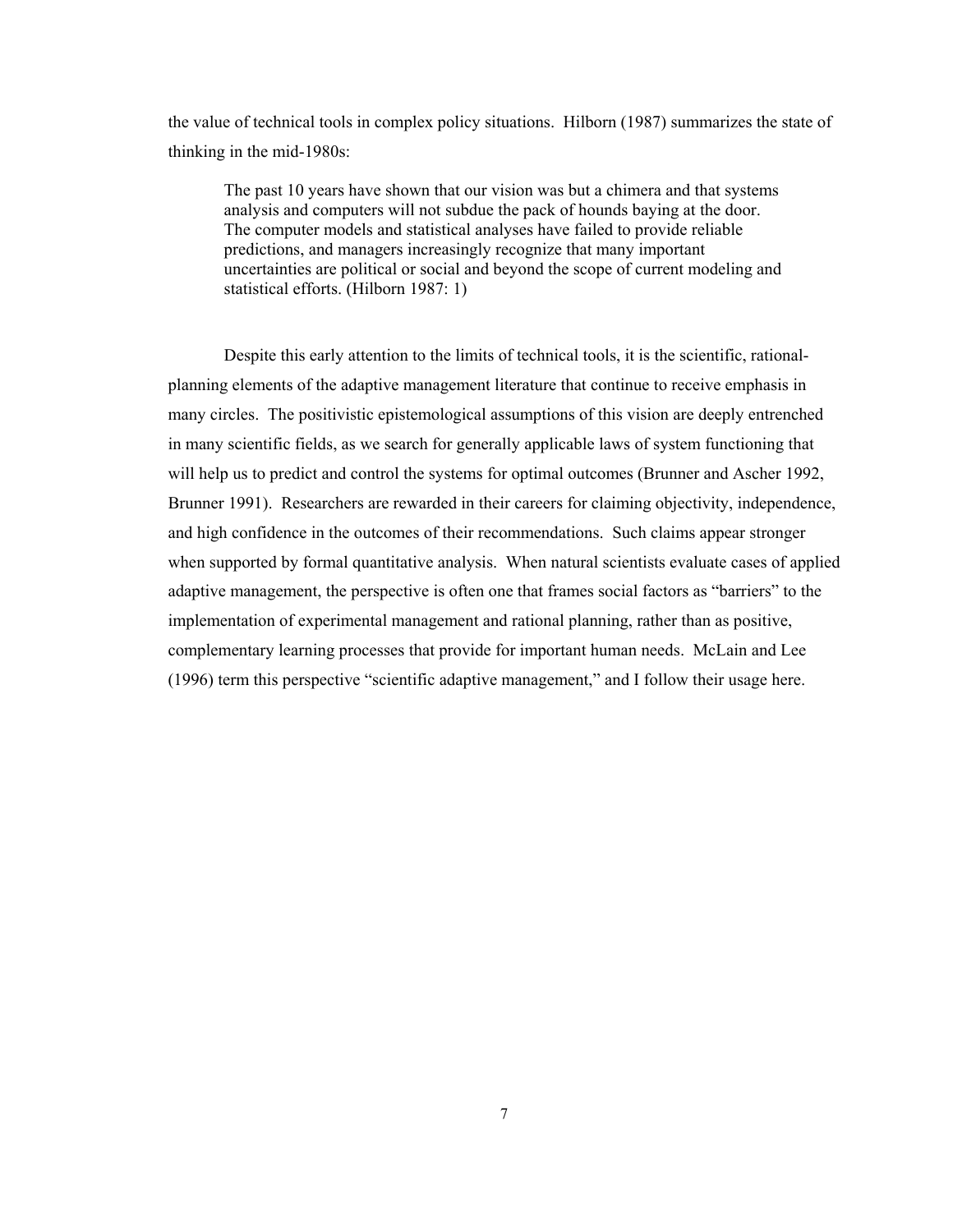<span id="page-16-0"></span>

**Figure 1. Learning functions of adaptive management.** 

The author's figure is derived from Taylor et al. (1997), Lee (1993), and Walters (1986). "Scientific adaptive management" emphasizes quantitative, formal approaches to this process wherever possible.

Alternatively, we can frame adaptive management as an attempt to *balance* our ideals of quantitative science, rational planning, and efficiency with the ongoing socio-political need for conflict resolution among only partially rational humans – a process called social learning (Röling and Wagemakers 1998, McLain and Lee 1996, Lee 1993, Korten 1981). Social learning processes are neither strictly scientific nor within the control of managers and policy makers. For example, "monitoring" in scientific adaptive management (Figure 1) is generally understood to mean rigorously designed sampling of quantitative parameters such as stream water turbidity. However, a social learning perspective also considers the value and influence of less rigorous "monitoring" activities such as incidental observations by a citizen as she takes a daily stroll along that same stream (MacDonald and Smart 1993). Similarly, while ecosystem scientists may imagine the "system modeling" phase ideally to involve quantitative modeling exercises (e.g., Walters 1986), social scientists point out that qualitative and heuristic conceptual models may serve a similar function at less cost and greater flexibility (e.g., Walker et al. 2002, Checkland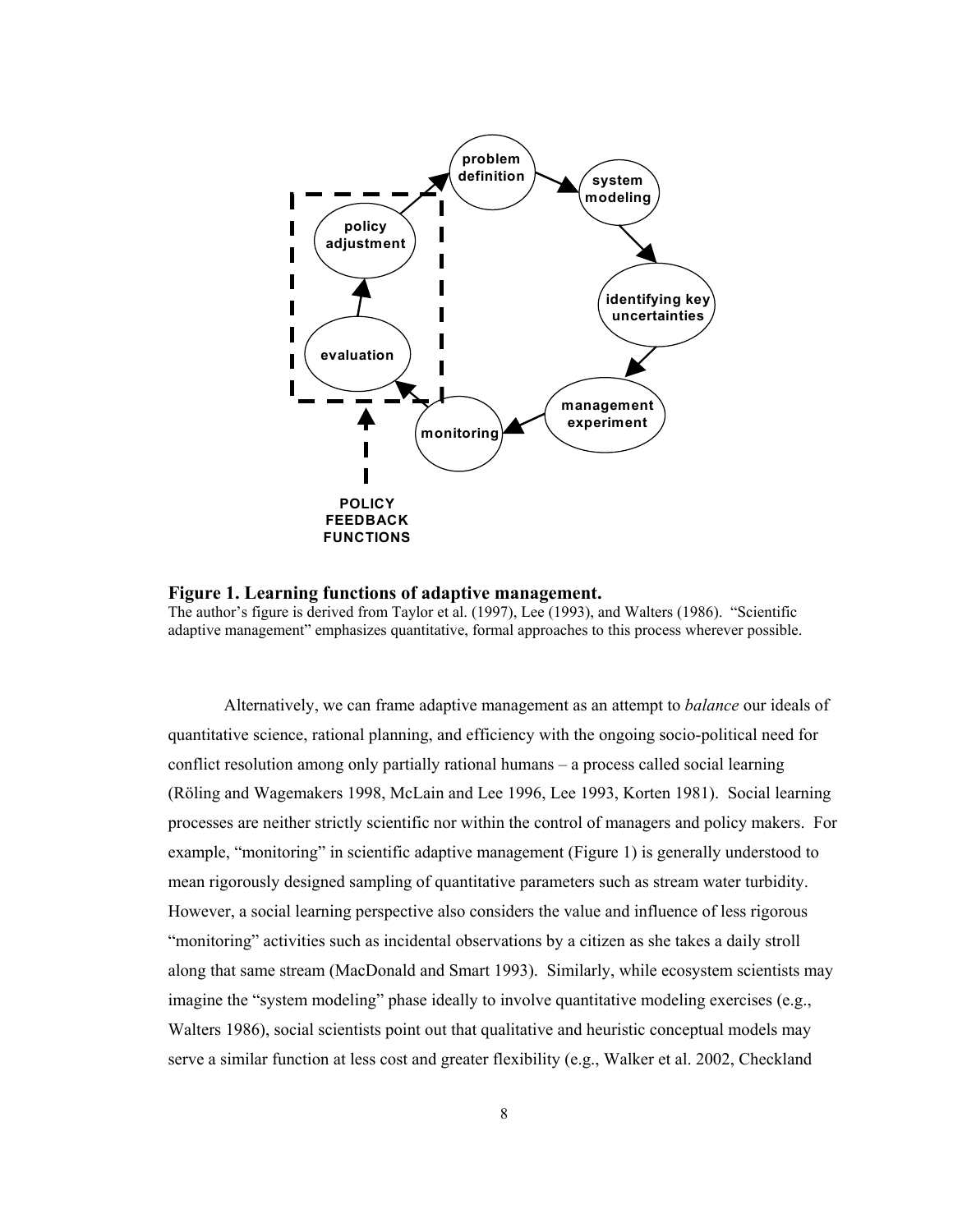1999a). In fact, less formal approaches may have a far greater *emotional* impact on participants than tabulated data, making them more likely to influence actual policy-making and behavior. This rooting of convictions in emotionally lived experience is, again, the phenomenon of "discovery learning" (Röling and Wagemakers 1998, Walters 1986). As Lasswell notes, empirical case studies suggest that the policy process is an effort to find "not the 'rationally best' solution, but the emotionally satisfactory one." (Lasswell 1960: 184)

Social learning theory also recognizes that the adaptive management functions depicted in Figure 1 seldom follow a neat sequence of technical steps. The functions may occur in a fragmented, opportunistic way as funding or political will becomes available. They may occur both formally and informally. In particular, *implementation* of policies remains a major locus of unpredictability (Bardach 1977, Pressman and Wildavsky 1973).

These social processes are too complex, messy, and unpredictable for the command-andcontrol aspirations of scientific adaptive management to bear much fruit (Stacey 2002, Stewart and Ayres 2001, Lee 1999, Röling and Wagemakers 1998, Holling and Meffe 1996, Gunderson et al. 1995a, Ludwig et al. 1993). In addition, social processes are also subject to multiple valid interpretations (Checkland 1999b, Woodhill and Röling 1998, Brunner and Ascher 1992, Brunner 1991). Accordingly, recent directions in adaptive management theory have begun to explore the self-interpreting and *self-organizing* properties of environmental policy domains (Gunderson and Holling 2002, Gunderson et al. 1995a). $<sup>2</sup>$ </sup>

In this perspective, the enduring social structure of a policy domain – goals, policies, power relationships, culture, and so on – *emerges* from semi-chaotic informal interactions among individuals as they negotiate shared interpretations of previous events in order to act further in a collective manner (Stacey 2002, Woodhill and Röling 1998, Feyerabend 1993, Giddens 1984). For example, the concept of "variable retention" of forest structure within logged areas (Mitchell and Beese 2001, Franklin et al. 1997, CSSP 1995) (1) emerged through discussions within an informal network of forest scientists of the U.S. Pacific Northwest and British Columbia, (2) was enshrined in a high-visibility and formal planning report authored by many of the network

l

 $2<sup>2</sup>$  A similar theoretical movement applies to the study of ecosystems, but here I focus on social systems. I use the term "domain" to refer to the system scale whose boundaries are coterminous with a case under study. Dynamics and structure beyond those boundaries are often called "exogenous" variables in the literature.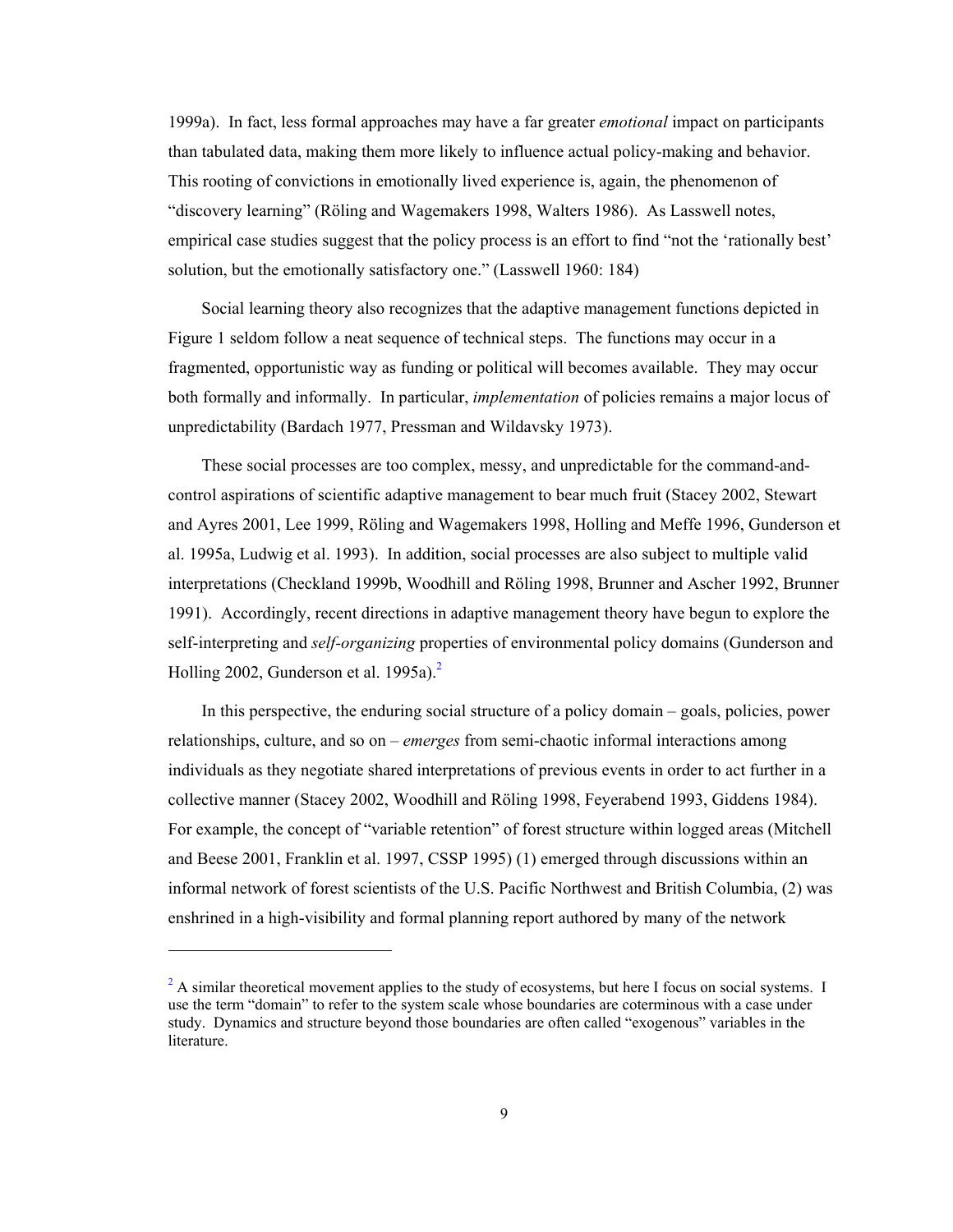members, and (3) now has become a basic planning option shared among many forest management professionals and taught in universities throughout the region.<sup>3</sup>

At the same time, emergent patterns of behavior tend to be self-reinforcing and resistant to disruption by new ideas and behaviors (Gunderson et al. 1995a, Giddens 1984, Kuhn 1970, Schumpeter 1950). This phenomenon is called "path dependence" (Ostrom 1992) or the "competency trap" (Levitt and March 1988). For example, as variable retention becomes enshrined in formal policy and laws, and as careers are built around its technologies, more and more resources may be captured by its teaching and implementation. Competing approaches may find it difficult to divert the attention and funding required to become established in their own right.

More fundamentally, as habits of thinking become established, they begin to shape the ways in which adherents "see" the world, so that new and competing approaches "just seem wrong." Although these formal and informal patterns can become highly entrenched and ritualized, at another level these stable social structures are subject to ongoing reinterpretation and adaptation. The processes by which reinterpretation and adaptation create *new* entrenched patterns of thinking and acting are very difficult to track empirically.

In short, scientific adaptive management, as with any attempt to control human behavior for optimal outcomes, is constrained by forces acting from a range of levels in the social system, both higher and lower (Figure 2). Bottom-up forces put implementation in doubt and yield important new practice-derived (rather than science-derived) information that often cannot be ignored. Top-down forces constrain program design through allocation of resources, and policies fail to respond to scientific findings due to entrenched power relationships, cultural unacceptability, or conflict among competing policy goals. When these high-level structures do shift, the timing and direction of such shifts can be highly unpredictable.

l

<sup>&</sup>lt;sup>3</sup> Dr. Ken Lertzman, personal communication, April 28, 2002.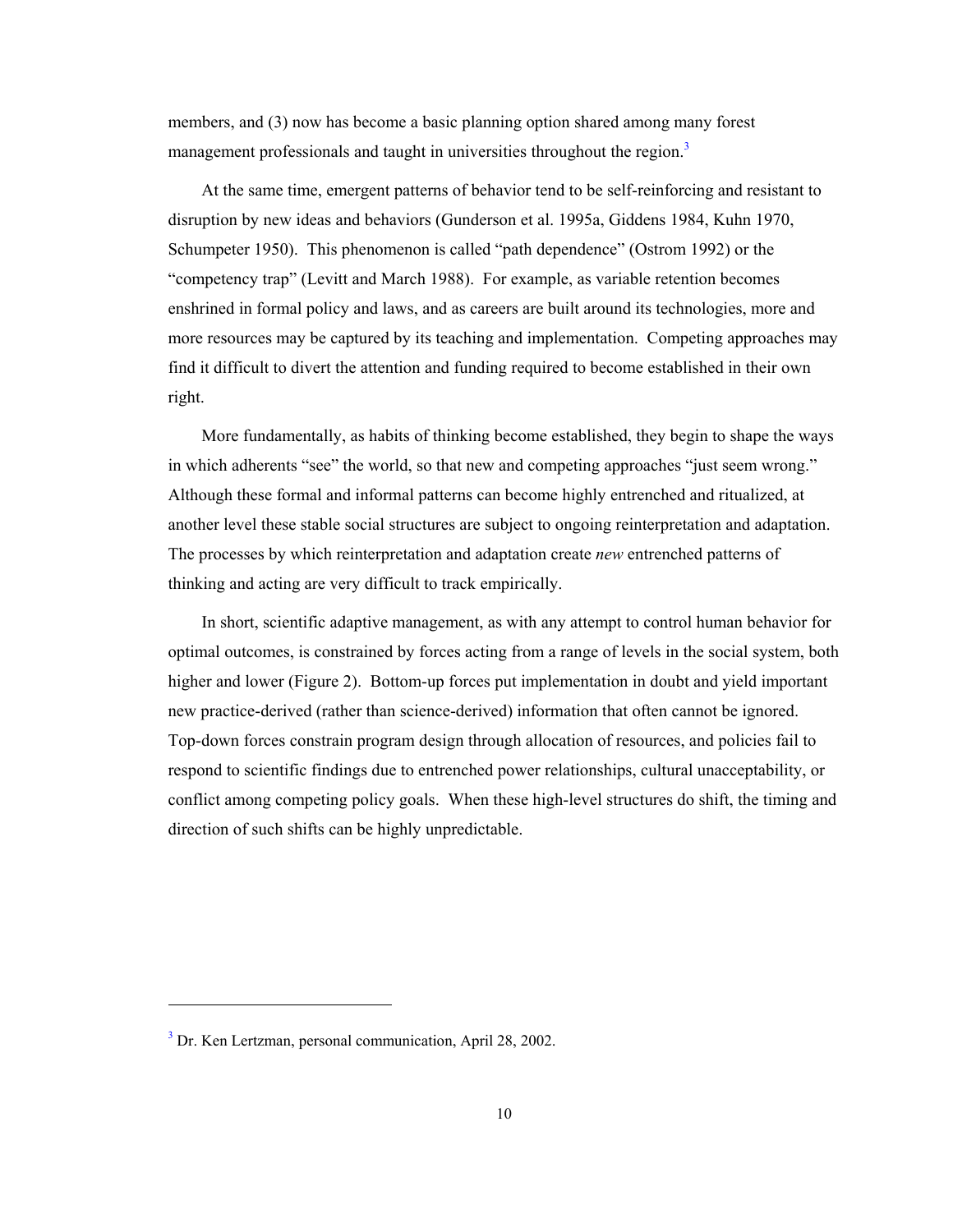<span id="page-19-0"></span>

#### **Figure 2. Adaptive management within a social learning system.**

Author's figure. Implementation of scientific adaptive management (Figure 1) is constrained and disrupted by complex interactions with other social phenomena. Taking the level of a formal adaptive management program as the "reference level," we can categorize these social processes as either "top-down" or "bottomup" influences.

In struggling directly with these social constraints on scientific adaptive management, adaptive management thinkers have moved in at least two complementary directions. First, some managers embrace a *practice-based* approach that seeks to be more comfortable with the chaotic moments of social processes, to be more willing to dialogue with non-scientist actors as knowledge actors, and to design projects that directly address socio-political needs as well as needs for understanding ecosystems (e.g., Bormann et al. 1999, Brunner and Clark 1997)*.*  Second, some theorists seek ways of conceptualizing the dynamic complexity of self-organizing systems in a holistic way. This is the theory of *complex adaptive systems* (Gunderson and Holling 2002, Levin 1999, Bella 1997, Holland 1995, Kauffman 1993, Waldrop 1992).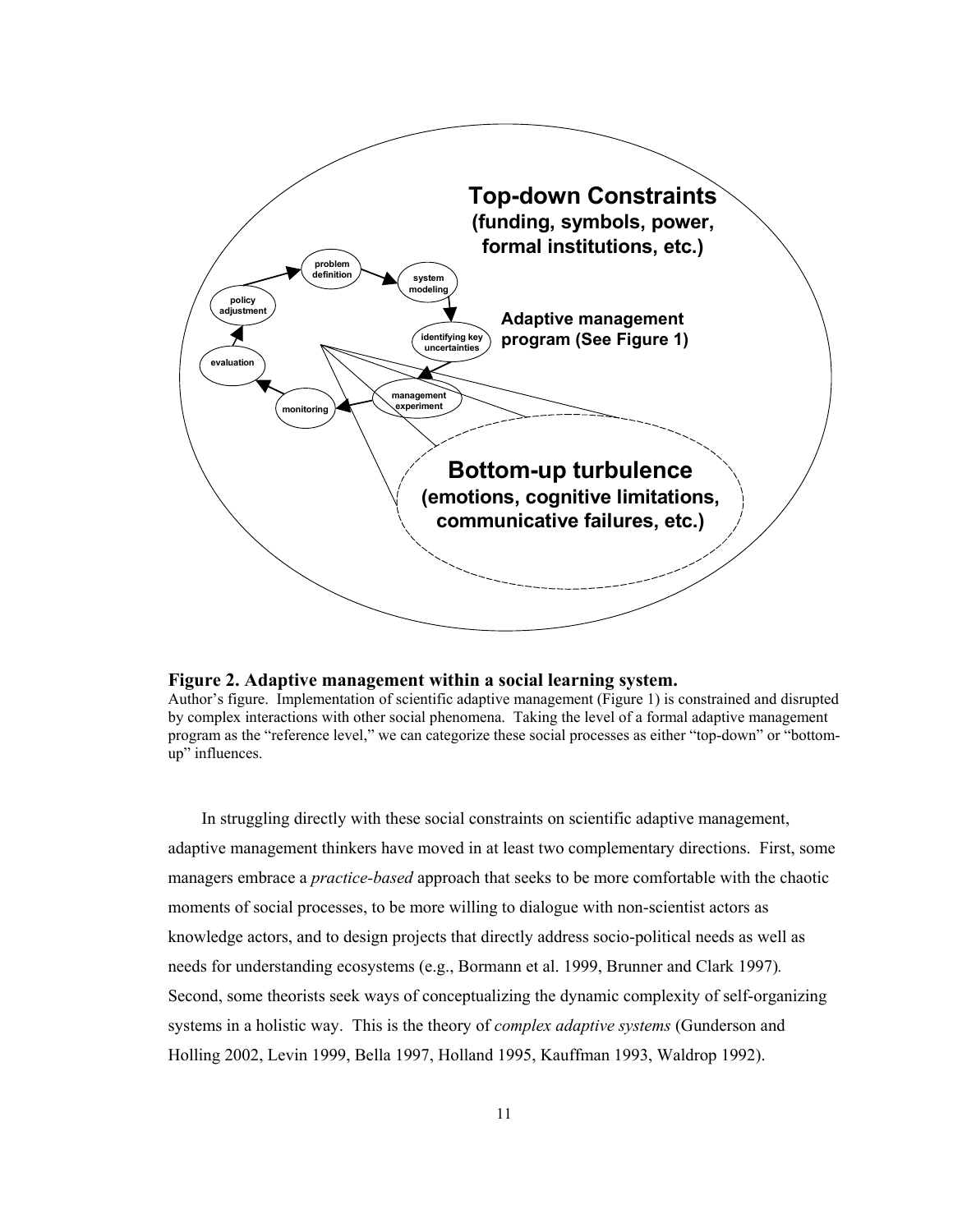<span id="page-20-0"></span>The purpose of complex adaptive systems theory is to generate insights – however broad, metaphorical, or heuristic – that can take us beyond the context-dependent, practice-based approach. These thinkers often emphasize the "art" over the science of management, thus converging on the stream of organizational behavior thinking represented by authors like Bolman and Deal (1991), Morgan (1986), and Allison (1971). Over the past few decades, adaptive management practitioners have generated a wealth of options for designing projects that trade off rigorous design against social feasibility (Bormann et al. 1999, Lee 1999, Walters and Holling 1990, Walters 1986, Walters and Hilborn 1978,). The well-known distinction between "active" and "passive" adaptive management is but the earliest and simplest characterization of these options. But what general guidance can we find regarding when and where each of these options is appropriate?

### *3.2. Complex adaptive systems*

Nonlinearities mean that our most useful tools for generalizing observations into theory – trend analysis, determination of equilibria, sample means, and so on – are badly blunted. The best way to compensate for this loss is to make crossdisciplinary comparisons of *cas* [complex adaptive systems], in hopes of extracting common characteristics. (Holland 1995: 6)

Westley (1995) warns that rigorously specifying a scientific adaptive management structure for clear and efficient social learning usually serves to rule *out* important sources and forms of information even as we "rule in" others. Therefore, redundancy of policy arenas and informal linkages among management levels and functions may be necessary in order to ensure inclusiveness and system responsiveness. However, Westley also warns that formalization of knowledge may be necessary in order to capture and retain lessons gained in informal processes such as personal inspiration, implementation, and social networking. That is, there are obviously good reasons why the ideals of scientific method and rational planning have gained broad acceptance in many modern cultures. From this perspective, the question of adaptive management is how to overcome the rigidity of formal rules and entrenched ideologies yet also provide a program design that avoids excessive chaos and "leakage" of knowledge. This is a basic tension implied by the adaptive management idea – the need for the social system's structure to be both *open* to new knowledge and *closed* for transparent, reasonably efficient,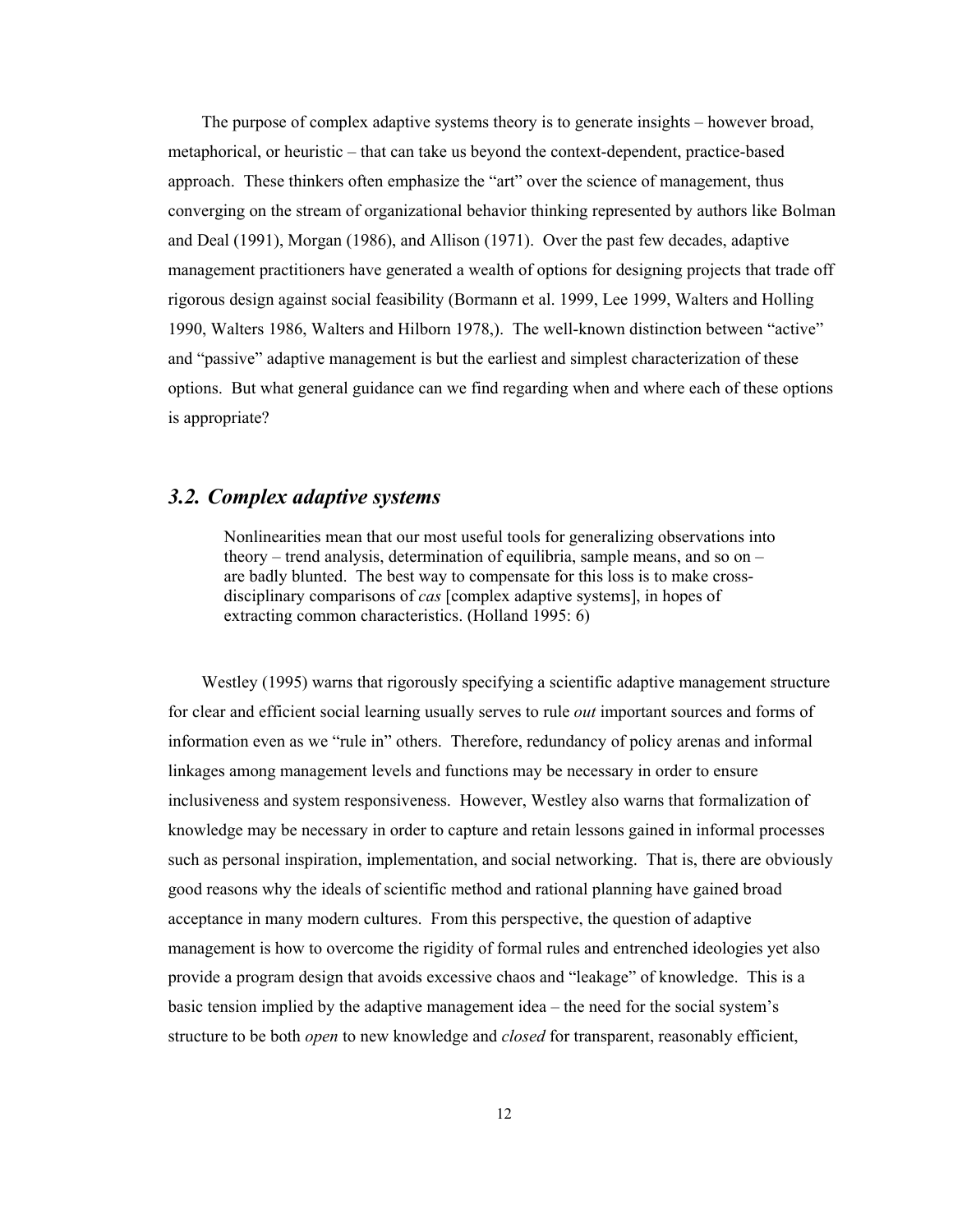reasonably predictable action on existing knowledge. Some characterize this new ideal as a critical state at the "edge of chaos" (Waldrop 1992).

The theory of complex adaptive systems (CAS) seeks to address the tension between open and closed structure in social learning by overlaying the multifarious social processes discussed above with simple unifying concepts. It provides a framework for escaping assumptions of formal control and disciplinary boundaries. Heuristic analogy is preferred over mechanistic analysis, especially by comparing the functioning of "human environments" to that of natural environments (Levin 1999, Gunderson et al. 1995a). The aim is to describe properties and structural features that enable a CAS to persist in a turbulent environment through continual self- (re)organization.

The state of current theory characterizes CAS by a handful of properties and structural features (Figure 3). The basic property of CAS is to (1) combine stability and change simultaneously. This combination is achieved through (2) a diversity of agents that (3) selforganize without central direction in a manner that is (4) usually strongly dependent on the previous history of the system. Change in structure is dominated by (5) non-linear dynamics among variables, which produce emergent structures that can break the constraints of history and trigger abrupt shifts from one stable state to another.

The term "structure" as used in this study encompasses both formal and informal repeated patterns of behavior and understanding (Giddens 1984). The overarching structural feature of CAS is (1) the nested hierarchy (Figure 3). This is not a bureaucratic hierarchy dominated by top-down, command-and-control dynamics. Rather, it incorporates both top-down and bottom-up causality.<sup>4</sup> Within this hierarchy, different variables (2) cycle from stable to unstable (closed to open) configurations at different speeds.<sup>5</sup> For example, national cultures and constitutions change over centuries, laws and balances of power among interest groups change over decades, and operational practices and interpersonal relationships may change over just a few months (Westley

1

 $4$  To distinguish the two types of hierarchy, Gunderson and Holling (2002) have coined the term "panarchy" to describe the CAS heuristic.

 $5\overline{\phantom{1}}$  Gunderson and Holling (2002) use a *four*-phase cycle. However, they usually discuss the phases as pairs — two stable, two unstable. There are important differences among all phases, but for the purpose of this exploratory analysis I have chosen to simplify the sequence, approximating the cycle of Bella (1997).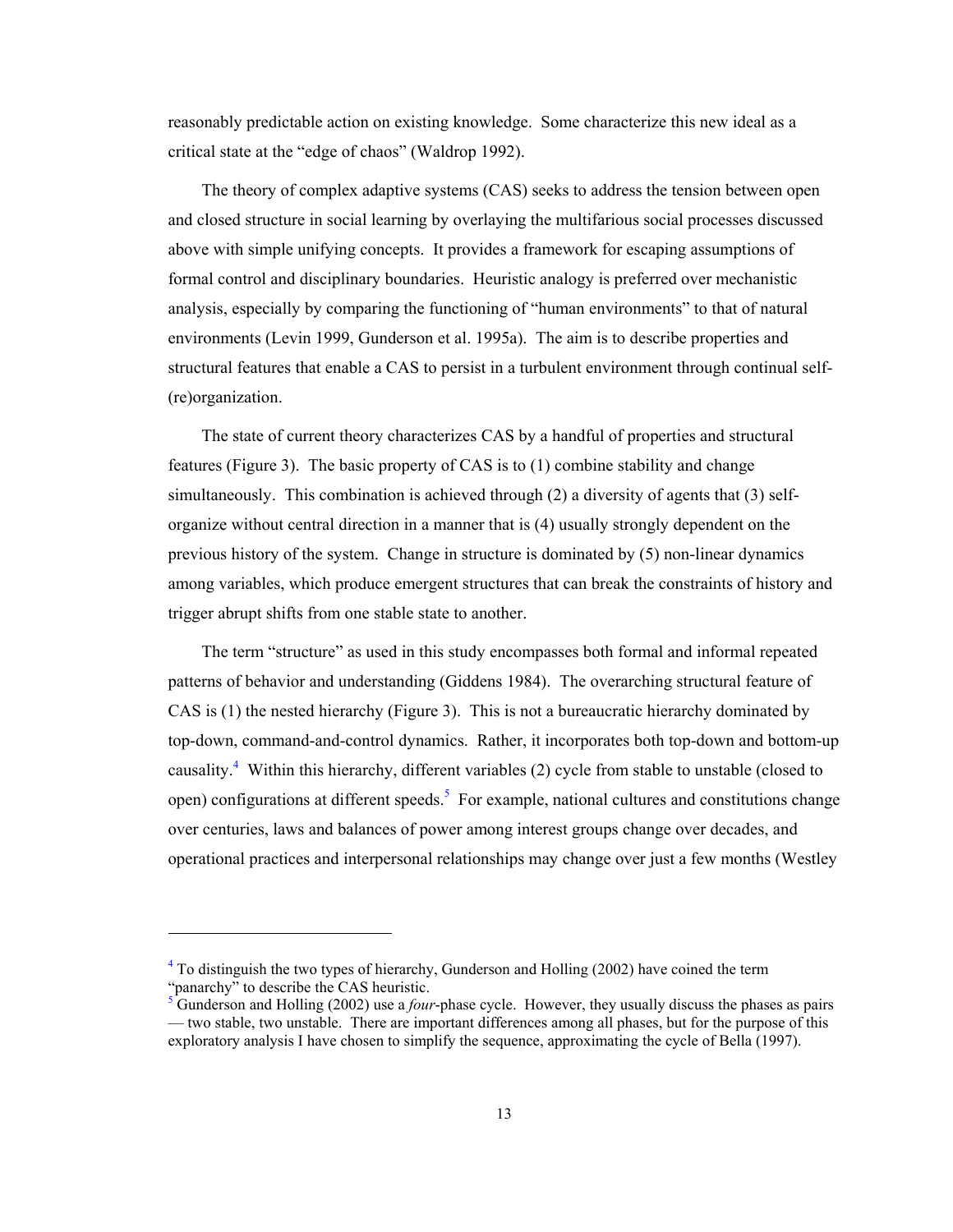et al. 2002, Gunderson et al. 1995b). The unstable phase of the cycle is often much shorter in duration than the stable phase.

(3) Slower-cycling variables form relatively stable "higher-level" constraints ("remember signals" – Gunderson and Holling 2002) within which faster-cycling variables may generate novel structures (Figure 3). In evolutionary terms, these constraints are the "survival landscape" to which the lower levels must adapt (Waldrop 1992). In scientific terms, they are the assumptions that underpin lower-level analysis. In cultural terms, these can be the beliefs and symbols that structure our perceptions and responses to the world around us. Since Kuhn (1962), we have called some of the most basic of these assumptions "paradigms." Again, formal structures are not necessarily more meaningful or constraining than informal structures.

Another of Jay Forrester's systems sayings goes: It doesn't matter how the tax law of a country is written. There is a shared idea in the minds of the society about what a "fair" distribution of the tax load is. Whatever the rules say, by fair means or foul, by complications, cheating, exemptions or deductions, by constant sniping at the rules, the actual distribution of taxes will push right up against the accepted idea of "fairness." The shared idea in the minds of society, the great unstated assumptions – unstated because unnecessary to state; everyone knows them – constitute that society's deepest set of beliefs about how the world works. There is a difference between nouns and verbs. People who are paid less are worth less. Growth is good. Nature is a stock of resources to be converted to human purposes. Evolution stopped with the emergence of *Homo sapiens*. One can "own" land. Those are just a few of the paradigmatic assumptions of our culture, all of which utterly dumbfound people of other cultures. Paradigms are the sources of systems. From them come goals, information flows, feedbacks, stocks, flows. (Meadows 1997)

Over time, the higher-level structure captures ever more resources, until few resources – such as attention, funding, and emotion – are available to respond to bottom-up signals (path dependence). The structure loses resilience and grows vulnerable to catastrophic disruption by sufficiently strong bottom-up signals. Thus, (4) the constraints of the higher-level structure are periodically destabilized by "revolt signals" (Gunderson and Holling 2002) from the lower-level (faster) variables. A crisis occurs, and a "policy window" of opportunity opens (*sensu* Kingdon 1995). This moment is characterized by disorder and a search for solutions. Ideas generated in social networks at lower levels may emerge through the policy window and form the seeds of a new pathway of higher-level policy development – a new stable state. Chance events may also play a role in determining the new pathway, and timing appears crucial. Whether lower levels are successful in injecting revolt signals at higher levels depends largely on the strength of the signal,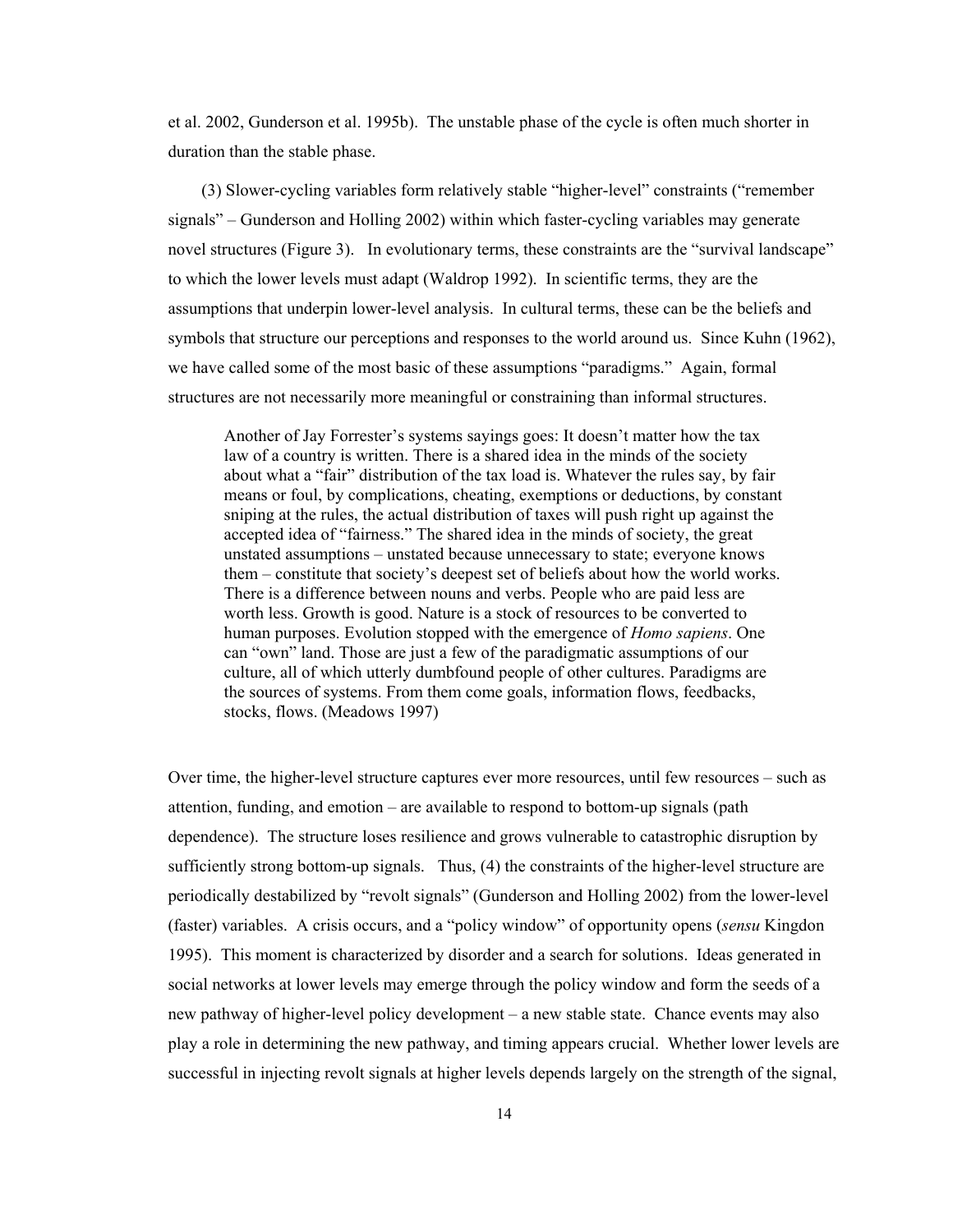where the slower (higher-level) variables are located in the stable-unstable cycle, and chance events (Gunderson and Holling 2002).

Through the above structures and processes, both stability and change are achieved simultaneously in a hierarchical system of nested variables. Semi-independent cycling of multispeed variables means that learning and adaptation can emerge without total system chaos. Information generated in lower levels can be retained and propagated throughout the system by higher levels. Again, as the Meadows quote above indicates, these higher-level structures are not necessarily formal or deliberate.

This concept of a "hierarchy with a difference" is not unique to CAS theory. The literatures of organizational behavior, political science, and institutional economics have made extensive use of similar concepts such as the "holographic organization" (Senge 1990, Morgan 1986) and sets of nested enterprises for self-governance (Ostrom 1995, 1992). Within the field of ecosystem management, Brunner and Clark (1997) advocate "prototyping" a diversity of small-scale practices (faster variable) while a higher-level institution such as a government agency (slower variable) selects the most successful practices for propagation. Thus, reconciling higher-level stability (coordination, oversight, dispute resolution) with lower-level implementation and experimentation is widely recognized as a key challenge for ecosystem management (Lee 1993). Yet CAS theory is perhaps most focused on exactly this challenge.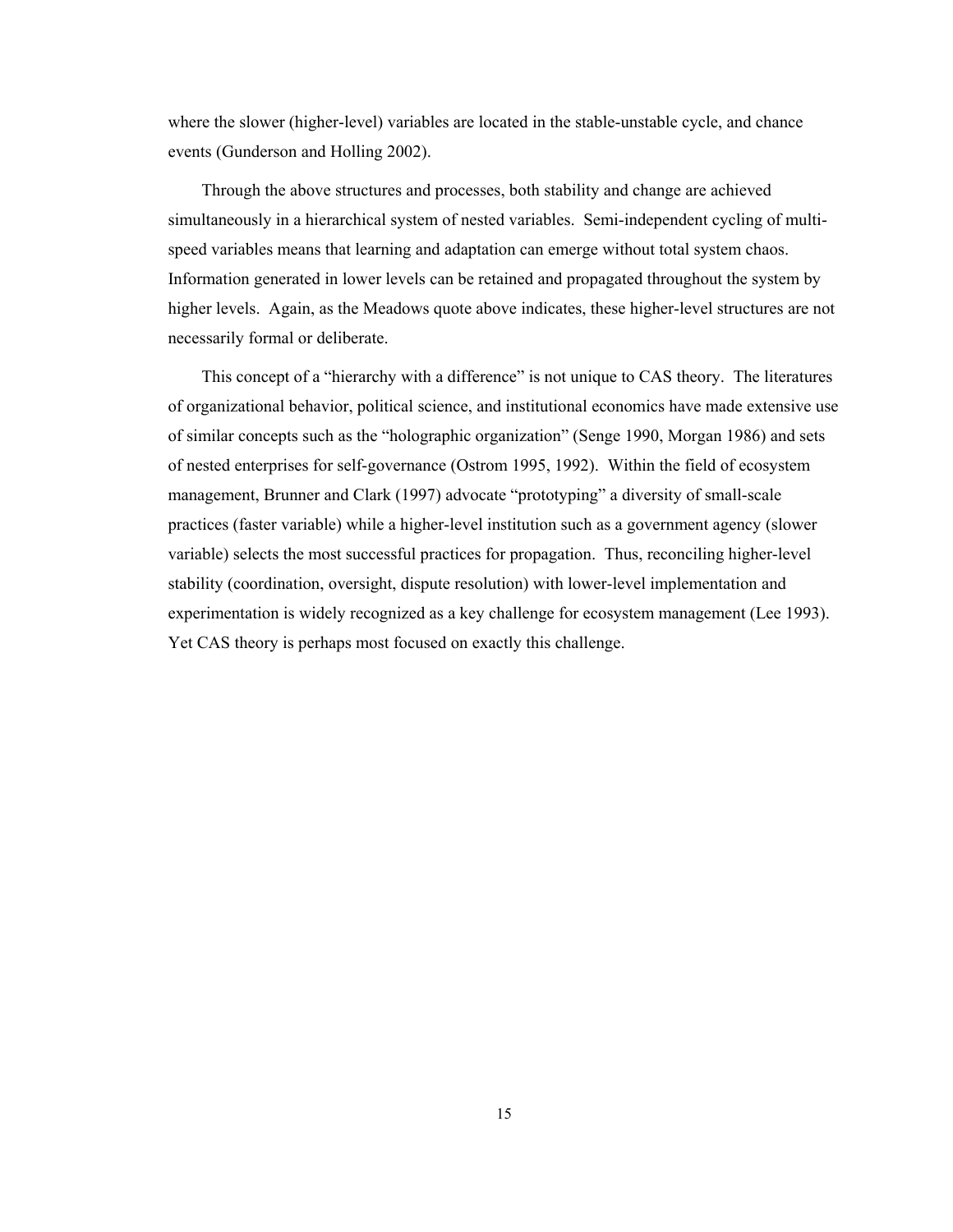<span id="page-24-0"></span>

#### **Figure 3. A complex adaptive systems (CAS) heuristic.**

Author's figure derived from Gunderson and Holling (2002), Bella (1997), Holland (1995), and Argyris and Schon (1978). Each level experiences an internal stable-unstable cycle as partially determined by signals from other levels. The higher levels cycle more slowly and provide stability within whose constraints (remember signals) the faster-cycling levels introduce novelty. Over time, higher-level stability becomes more rigid and vulnerable to catastrophic disruption by revolt signals from lower levels. We can distinguish any number of levels, depending on where we locate the "reference level". In this study, the reference level is the Watershed Analysis Standard Methodology (Section 6.3).

If communication linkages (especially revolt signals) among levels of a CAS are too few or too weak, then systemic adaptation and learning will not occur. Yet the density, variety, and variability of communication linkages are difficult to depict in a graphic model and to detect in an empirical study. A single phone call or a carpool to a meeting can make a difference if conditions allow an idea expressed there to "snowball" in a non-linear fashion, spreading and reinforcing itself through social networks and, eventually, more formal structures. A chance event, such as a family tragedy that distracts a key actor at a key time, can also make a difference. Diagrams such as Figure 3 suggest more order than is often the case. Therefore, some complexity authors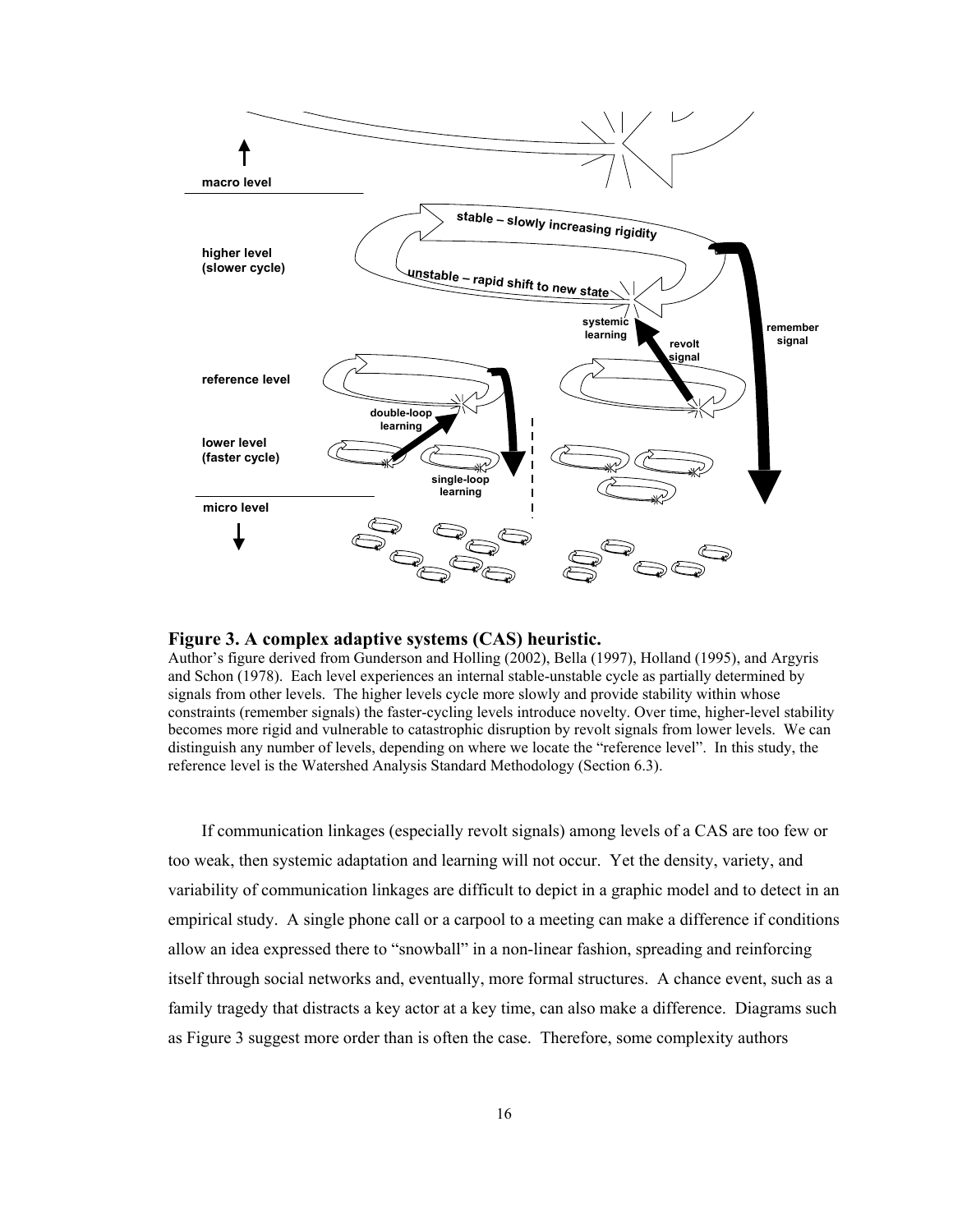emphasize the more general overarching property of "connectedness" as a locus of intervention for maintaining the edge of chaos (Stacey 2002).

To speak about "the degree of connectedness" in a system is to summarize the *number* of connections among variables and the *strength* of those connections. To measure the strength of every social connection among individuals and organizations in a reasonably complex policy domain is obviously impossible. Some authors interested in connectedness and complexity criticize the CAS heuristic for clinging to a doomed hope that complexity can be simplified and leverage points identified for reliable, if counter-intuitive, achievement of desired results (Stacey 2002). Highly variable micro-interactions among individuals are the irreducible substance of social structure. It is inappropriate to analogize, however heuristically, from ecosystems to social systems.

The following list summarizes the main points of my interpretation of CAS theory:

### **CAS properties**

- stability and change simultaneously
- diversity of agents
- self-organization through emergent structures
- history dependence of system structure
- non-linear dynamics producing emergent structures

### **CAS structural features**

- hierarchy of nested variables
- variables cycle between stable and unstable states
- remember signals: higher levels cycle at a slower speed, and constrain change
- revolt signals: lower levels cycle at a faster speed, and introduce novelty that can trigger change
- connectedness at the "edge of chaos"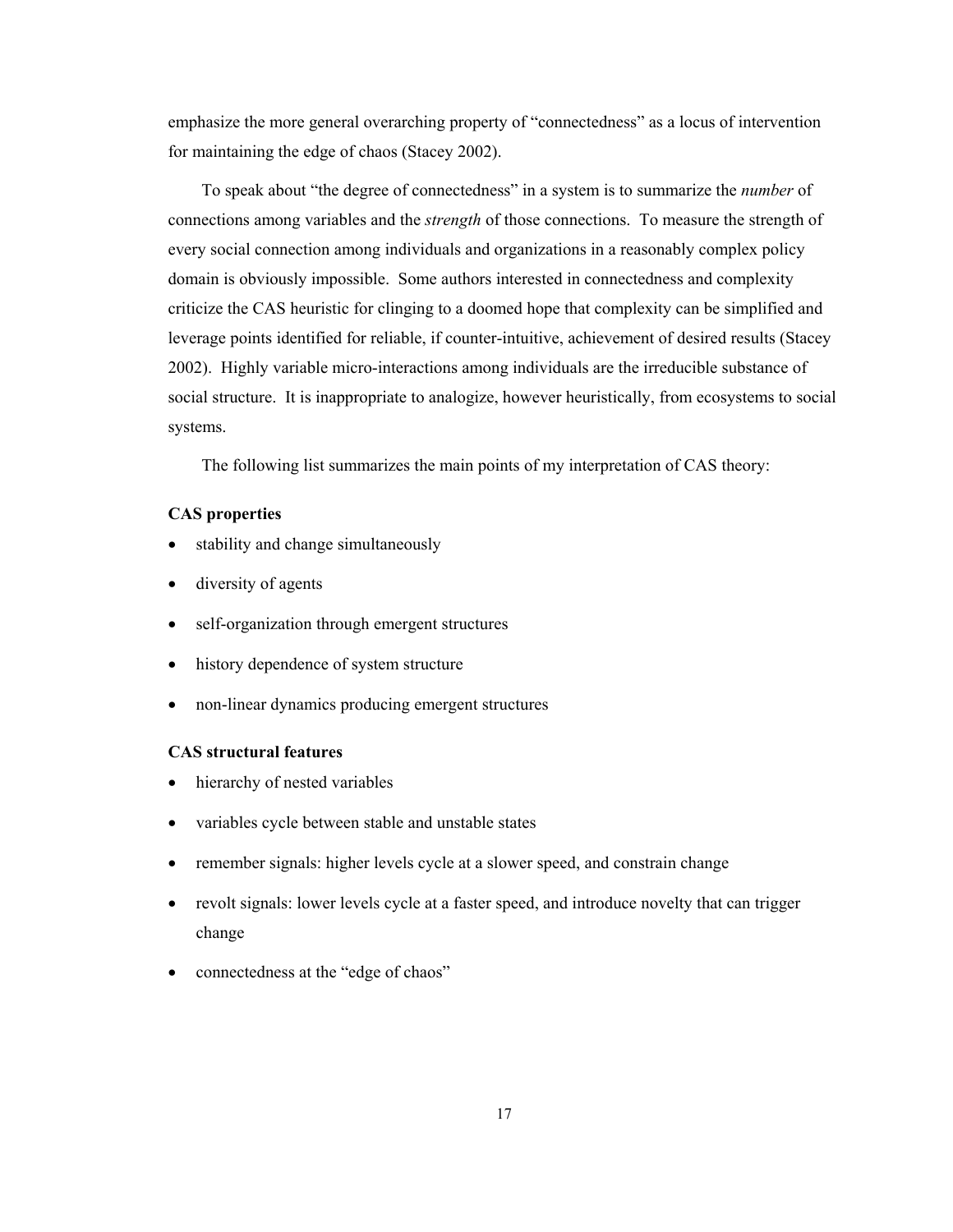### <span id="page-26-0"></span>*3.3. Single-loop, double-loop, and systemic learning*

The CAS heuristic overlaps most strongly with classic social learning theory in the distinction between "single-loop" and "double-loop" learning, first expounded by Argyris and Schon (1978). This distinction is among the simplest and most adaptable versions of the general observation that policy change may occur at many levels, from the trivial adjustment of rhetoric to a fundamental "paradigm shift" (as in Lertzman et al. 1996, Sabatier and Jenkins-Smith 1993, and many others).

Single-loop learning is ongoing incremental adjustment of behavior in response to detected failures in meeting one's objectives. For example, a timber company may take on new contractors when post-operational monitoring shows that riparian forest buffers on streams are not meeting regulations. At a second, higher level, a government agency may revise the regulations themselves in response to lobbying and research showing that they impose excessive financial costs or pose unacceptable risk to salmon populations. The first level of learning is well-suited to a scientific adaptive management design, including monitoring efforts that compare actual buffer widths with those specified in regulations. The second level of learning, doubleloop learning, is messier and more ambiguous.<sup>6</sup> For example, the politcal will to change forest management regulations may emerge from an intense power struggle among parties with conflicting goals. Personal relationships among policy makers, managers, and stakeholders may play a key role in moving information throughout the system.

Gunderson and Holling (2002) identify these two types of learning with different phases in the stable-unstable cycle of a "reference level" (my own term) – the level that one uses as a

1

 $6$  Argyris and Schon (1978) more often use the term "double-loop learning" to talk about qualitatively more distinct levels of change than those represented in my example – involving "modification of an organization's underlying norms, policies, and objectives." (page 3) Since the original presentations of the concept, the term "double-loop learning" has been adapted repeatedly to refer to a very wide range of learning phenomena. Throughout this history the main value of the term has been to distinguish among types of learning that differ in the ease with which they are achieved by conventional organizational structures. In my study I borrow this more general usage, using the term to distinguish among learning processes at different levels of a complex adaptive system (Figure 3). In my interpretation of CAS theory, differences in variable speeds are as important as qualitative differences for determining level. When we are mapping system levels at a relatively high resolution, different levels may have significantly different speeds of change without being qualitatively different (e.g., the state forest policy level and the watershed analysis program level in Figure 7). At this resolution, "systemic learning" (or the occasionally heard "triple-loop learning") may be the term that captures qualitatively different levels of change.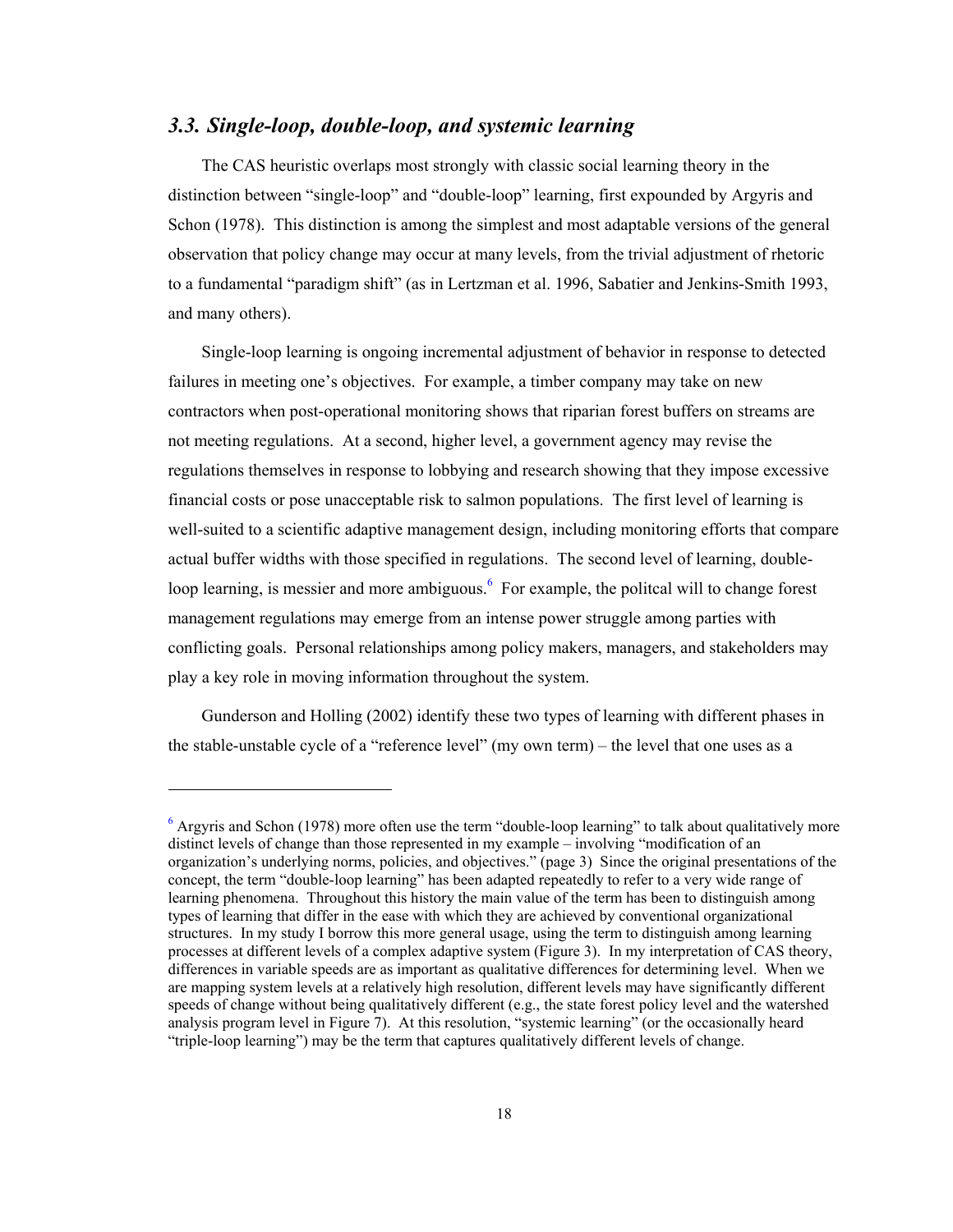heuristic point of orientation in the many levels of a system's structure (Figure 3). In the example above, the reference level is the stream buffer regulations, and single-loop learning is the forester changing her practices to meet the constraints of the regulations. The regulations remain stable. Double-loop learning is the agency revising the regulations  $-$  a brief unstable phase in the regulations.

Gunderson and Holling (2002) describe a third type of learning that involves "system-wide" adjustments (i.e. involving more than two levels) due to destabilization of high-level or macrolevel structures (Figure 3). In this study I will call this type of learning "systemic learning."<sup>7</sup> It is analogous to some authors' extension of Argyris and Schon (1978) to include "triple-loop" learning (e.g., Maarleveld and Dangbégnon 1999). Systemic learning constitutes another increase in causal complexity and evaluative ambiguity. For example, how can science and rational decision-making help us to agree on what constitutes "excessive financial costs," when weighed against the financial, cultural, and ecosystem health benefits of protecting the salmon? What role does science play in creating the value of salmon as a widely shared *symbol* of healthy, productive ecosystems and societies in the Pacific Northwest?

Because systemic learning, and to a lesser degree double-loop learning, depends in part on the dynamics of slower variables, this kind of learning may require decades or even centuries to emerge. Therefore, Sabatier and Jenkins-Smith (1993) emphasize the importance of taking time frames of at least a decade to evaluate social learning processes. Similarly, Gunderson et al. (1995a) deliberately select cases of applied adaptive management that span several decades. While it is not unusual for policy analysts to consider the role of "system-level" or "exogenous" variables (e.g., Sabatier and Jenkins-Smith 1993, Emery and Trist 1965), CAS theory emphasizes *integrating* the case and its environment in the concept of a self-organizing, coevolving system (Gunderson and Holling 2002, Stacey 2002, Levin 1999, Kauffman 1993).

l

<sup>&</sup>lt;sup>7</sup> Gunderson and Holling (2002) call it "transformational learning." However, I wish to avoid confusion with another usage of this term by social scientists to refer to a type of personal learning at the level of small groups and individuals (Pinkerton 1999, Röling and Jiggins 1998).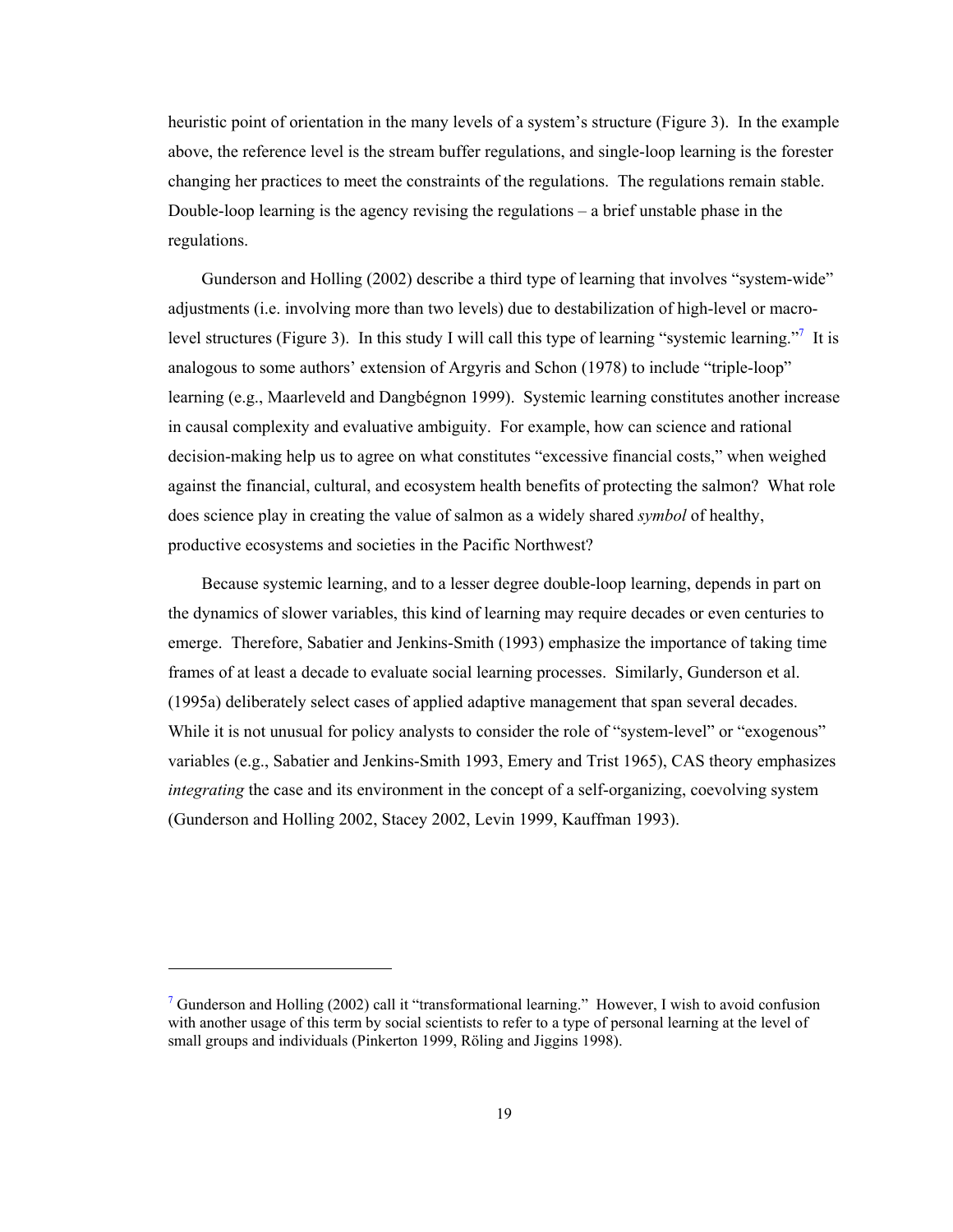To summarize, the three types of social learning compare with the CAS heuristic (Figure 3) as follows:

- Single-loop learning is incremental adjustment at a lower level to better meet stable constraints at a reference level.
- Double-loop learning is adjustment of reference-level constraints in light of unexpected feedback.
- Systemic learning is destabilization of high-level structure that eventually cascades through the system and results in a fundamental shift in system state.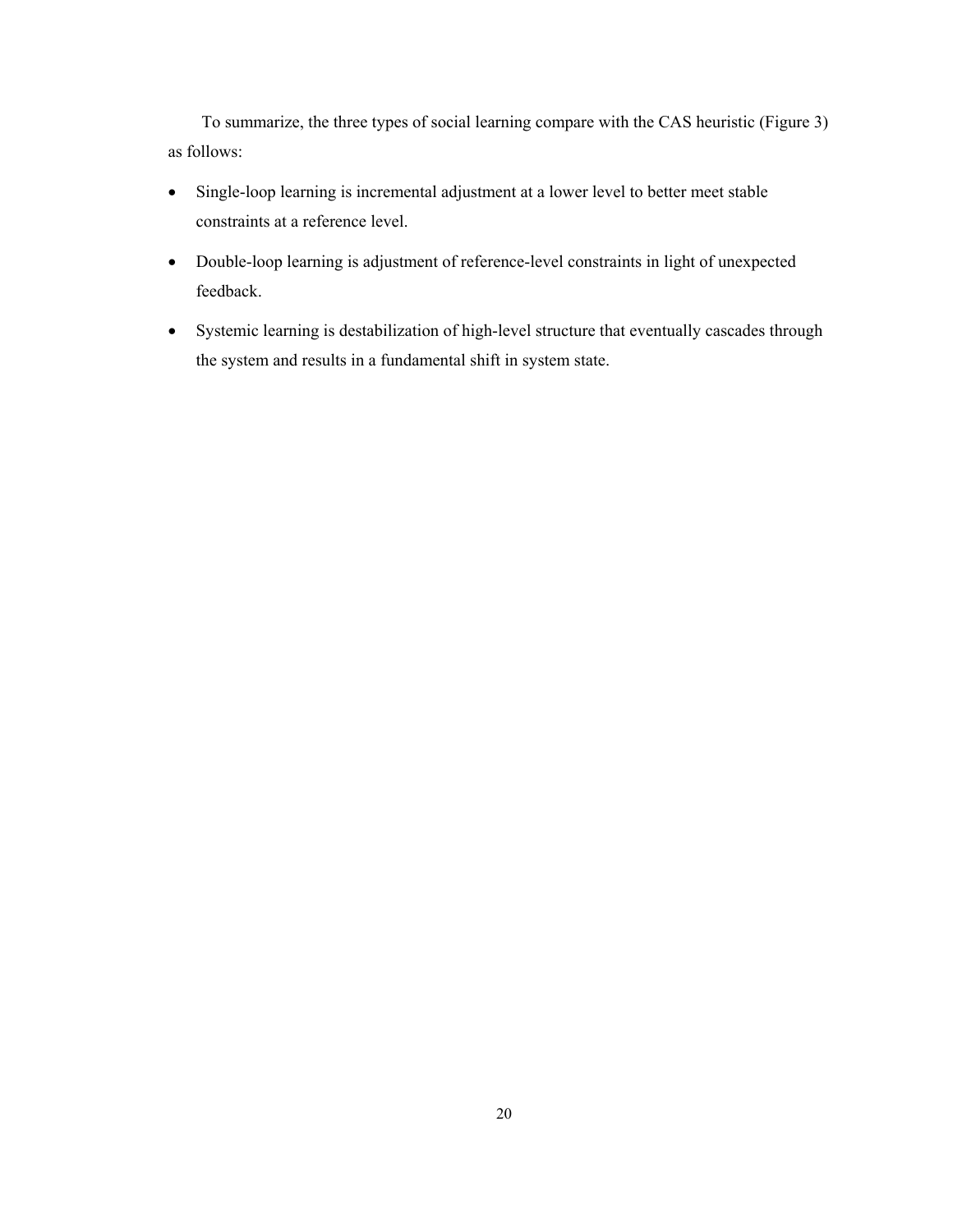# <span id="page-29-0"></span>**4. METHODS**

### *4.1. What is successful learning?*

What exactly will I deem "successful social learning"? Not all improvements will match our conventional conception of learning, which implies achieving better substantive outcomes relative to original goals. In CAS, the idea of goals as a standard for measuring outcomes is problematic.

First, as discussed in the Section 3.3, social learning involves more than simply improving our performance relative to established goals. It also involves adjustment of our goals and objectives themselves — double-loop and systemic learning. Second, the diversity of agents in CAS often implies a diversity of competing goals, from which it may be impossible to develop a self-consistent definitive set. *All* actors are loci of learning, embodying a variety of perspectives, constraining relationships, and goals (Woodhill and Röling 1998). Moreover, most of this variety is informal, unspoken, and often unrecognized even by the actors themselves. Under such conditions, "The specifics are in the . . . rules that govern how the system changes in response to past and present conditions, rather than in some goal-seeking behavior." (Levin 1999: 12) Sections 7.2.3 and 7.2.4 provide an example of ambiguity in the goals of the Watershed Analysis program.

Given ambiguities in goals of complex adaptive systems, some authors (e.g., Clark et al. 2001) emphasize that assessments of social learning must focus on cognitive change rather than on improvements in instrumental effectiveness in producing pre-defined outcomes. While I follow this approach in leaving the question of substantive outcomes outside the scope of this study, I do look for more than merely cognitive change. There are strategic reasons for case participants to misrepresent their cognitive processes – for example, where negotiations in the Washington State forest policy domain have claimed to be "science-based," any bargaining position must be supported by claims of responsiveness to new information (Section 5.1). Actual change in practices appears to be the only way to avoid the pitfalls of a purely cognitive approach.

In the absence of definitive goals for the program, by which success or failure might be relatively clearly guaged, I elect to evaluate learning success by collecting participant accounts of behavioral change through in-depth, semi-structured interviews and a collection of formal reports. By carefully designing my participant sample to capture a diversity of perspectives, I have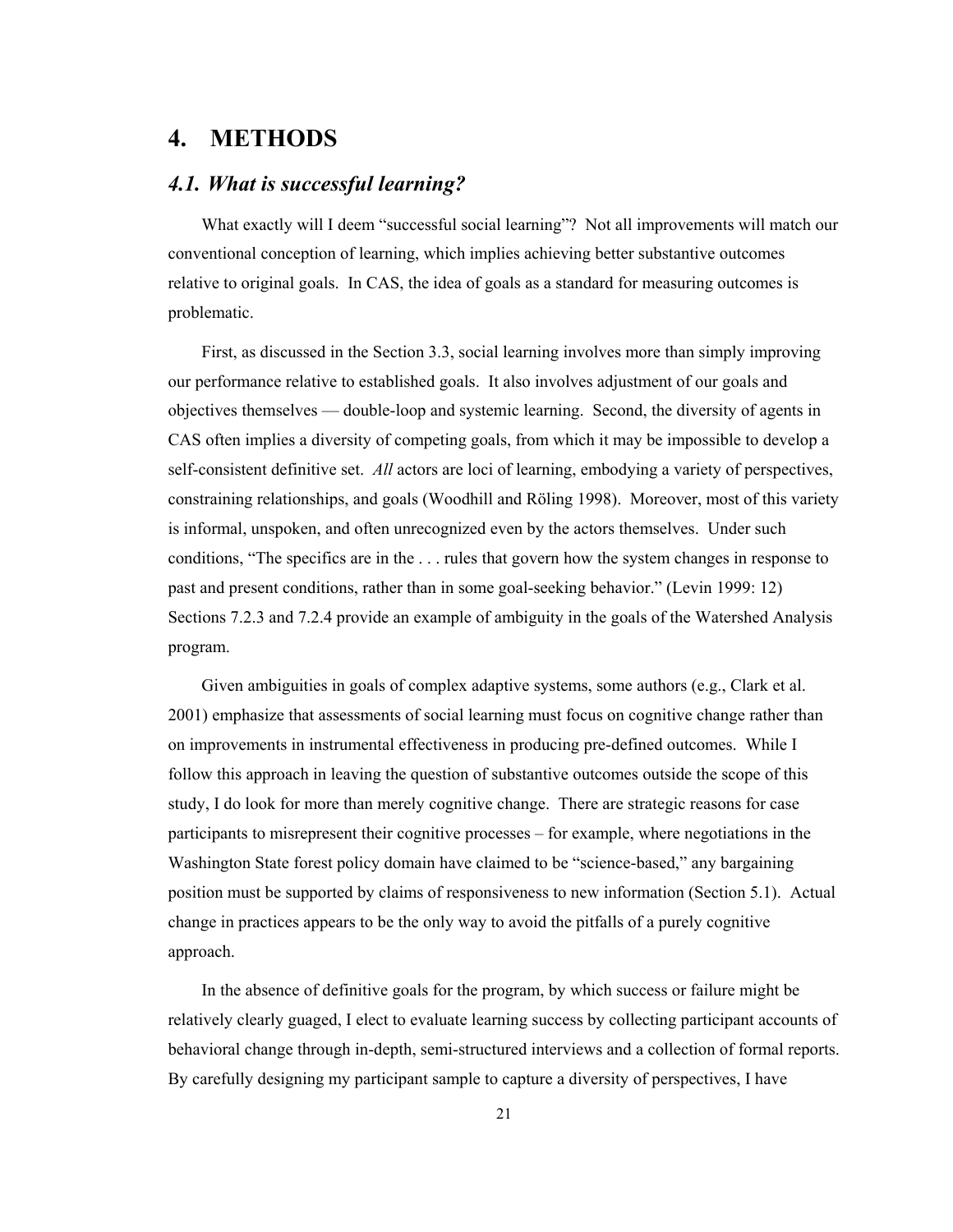<span id="page-30-0"></span>ensured thorough testing of my interpretations. By summarizing the interview data in "confidence fractions" (Figure 4) and more conventional academic means, I provide the results of the testing: evaluations of learning success vary widely on many specific points and as regards the program as a whole.

The analysis often pauses to explore the reasons for participant disagreements about learning outcomes: Do the disagreements follow interest group lines? Do the disagreeing parties define "learning success" differently? Are they in possession of different sets of key information and experiences? As I will note repeatedly, the latter question is especially important if one wishes to evaluate not only formalized changes in behavior, but also the informal daily adjustments of behavior by individuals in a turbulent environment. The insights that come from asking these sorts of questions in turn suggest novel ways of understanding the task of social learning in the case. The conclusions are neither objective nor definitive – their value is in the attempt to grasp the functioning of Watershed Analysis as a social learning tool in a more comprehensive manner than is common in evaluations of adaptive management programs.

# *4.2. Scope of analysis*

Figure 1 shows a typical set of learning functions in the adaptive management literature. In this analysis I focus on the "policy feedback" functions – evaluation and policy adjustment – of the Watershed Analysis program. Policy feedback is perhaps the most difficult aspect of adaptive management to understand and predict, and, as Section 3.3 explains, some outcomes in policy feedback may take decades to be realized. While the formal Watershed Analysis program was active only from about 1992 to 1997, the social structures of the policy domain within which it arose and to which it contributed extend for many years before and after. Therefore, I devote significant space to understanding the larger context within which the program functioned. As a whole, the case constitutes an extreme example of rapid policy change through complex multistakeholder collaboration. Such extreme cases are among the most valuable type of single-case studies (Yin 1994).

### *4.3. Analytic framework*

The concepts discussed in Section 3 serve as a guide in my search for ways to achieve effective policy feedback (evaluation and policy adjustment) in Washington State forest policy.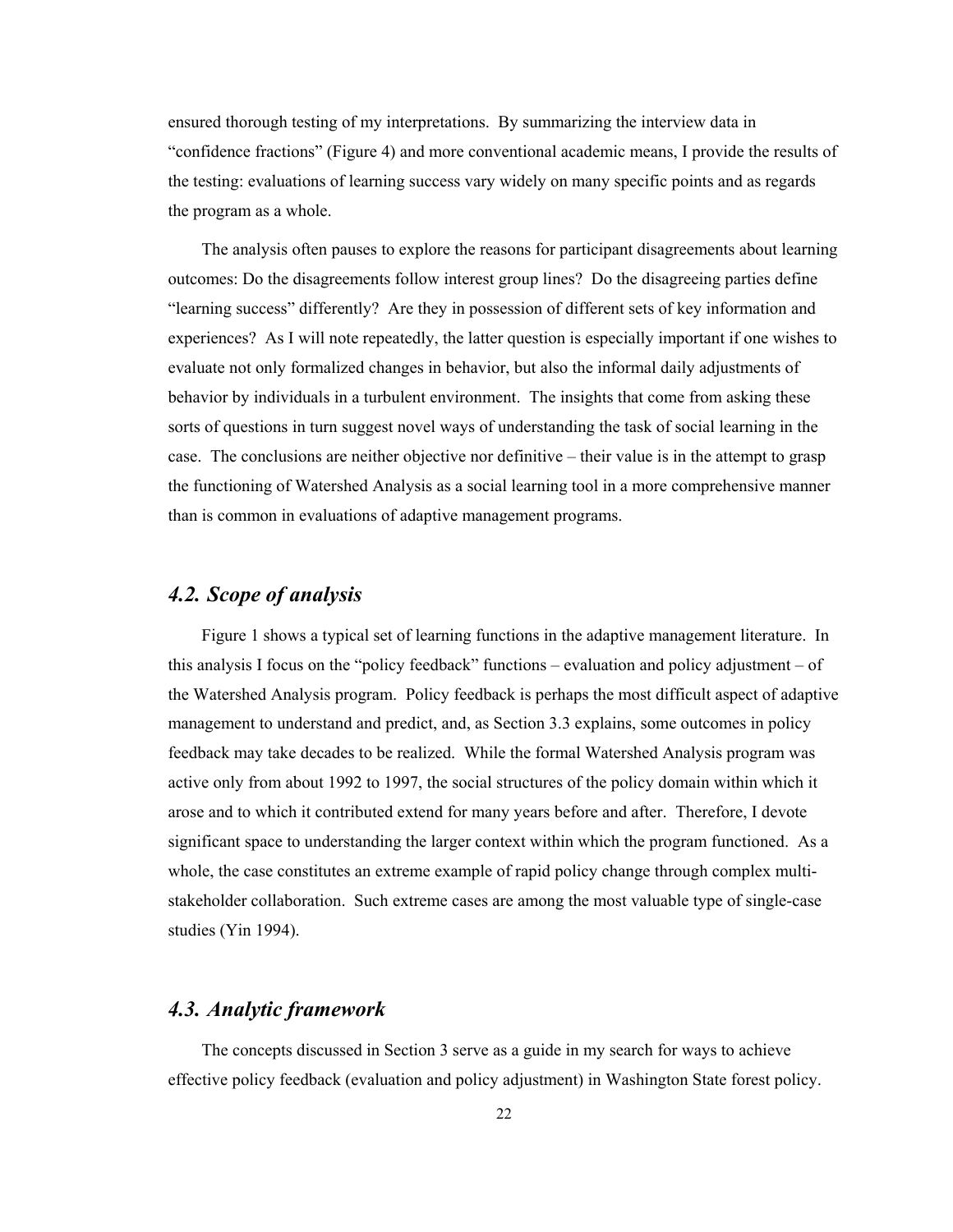Section 3 describes two broad ways (among many other ways) of viewing these functions – scientific adaptive management and complex adaptive systems. The research questions are:

- 1. How can we deliberately design Washington State's adaptive forest management programs to improve the effectiveness of policy feedback functions?
- 2. Do the concepts of scientific adaptive management help to identify and understand learning successes and failures in the case so far?
- 3. Can complex adaptive systems (CAS) theory help to identify and understand important learning successes and failures that the scientific adaptive management model misses?
- 4. What do the findings regarding each of these two perspectives suggest about answers to Question #1? That is, how does each hold up as a basis for strategic policy-making?

My analysis proceeds as follows. After briefly describing the larger policy context and the Watershed Analysis program (Sections 5 and 6), I examine successes and failures in the Watershed Analysis policy feedback functions as perceived and defined by diverse participants. In Section 7, I organize this material by (1) **formal structures** for policy feedback and the origins of these structures in social processes and (2) **policy feedback outcomes**, including both formal agreements and the informal structures that emerged around them. This organization allows me to evaluate the relative significance of formal and informal structures in enabling policy feedback – that is, an empirical test of the assumption of scientific adaptive management that formalization of a program makes success more likely. Note that the outcomes described here do not address ultimate impacts on the resources being managed – that is, trends in fish abundance, water quality, or timber values. Rather, the outcomes are changes in the behavior of people. Evaluating ultimate resource impacts is beyond the scope of this paper and peripheral to my interest here in how science can or cannot be used to change human behavior through the policy feedback functions of an adaptive management program.

In Section 7, I also organize policy feedback outcomes by hierarchical level – a preparation for the CAS-based analysis of Section 8. This second analysis compares the accounts in Section 7 with the properties and structural features of CAS . In Section 9, the findings of Sections 7 and 8 yield conclusions and recommendations regarding adaptive management in the Washington State forest policy domain, as well as consideration of theoretical implications and transferable lessons.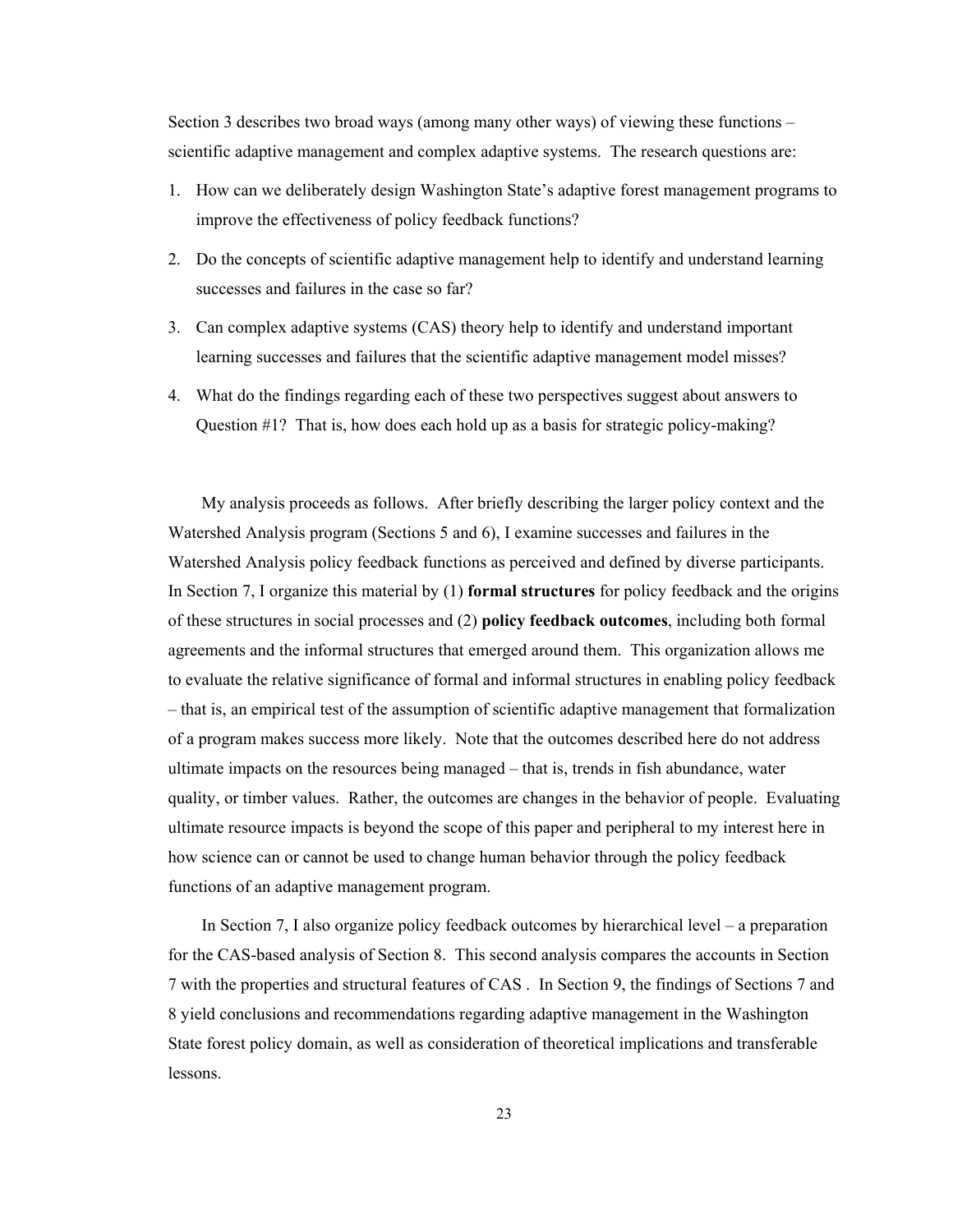<span id="page-32-0"></span>The following outline summarizes my analytic framework:

#### **Section 7: Successes and failures of policy feedback in Watershed Analysis**

- formal program evaluation structures and where they came from
- program evaluations that actually happened and the informal structures that influenced them
- formal policy adjustment structures and where they came from
- policy adjustment outcomes and informal structures that influenced them

### **Section 8: Application and comparison of scientific adaptive management and complex adaptive systems perspectives on the outcomes**

- relative importance of informal and formal structures
- single-loop, double-loop, and systemic learning in the case
- Watershed Analysis as a complex adaptive system
- connectedness in the Washington State forest policy domain

#### **Section 9: Conclusions and recommendations**

- conclusions about the case
- recommendations for the case
- theoretical implications and research needs
- lessons for other policy domains

### *4.4. Data collection: participant interviews*

In-depth, semi-structured interviews with case participants (per Yin 1994) form the core source of data about the case. Together with Dr. Evelyn Pinkerton, I conducted the interviews between March 2001 and October 2002. Dr. Pinkerton's extensive previous work in Washington State (Pinkerton and Baril 2001, Pinkerton 1998, Pinkerton 1992, Pinkerton 1991, Pinkerton and Keitlah 1990) was enormously helpful in selecting the case, identifying focus watersheds, and gaining interview access to a wide range of participants from all sides and all levels of this contentious policy domain. By building on Dr. Pinkerton's existing professional relationships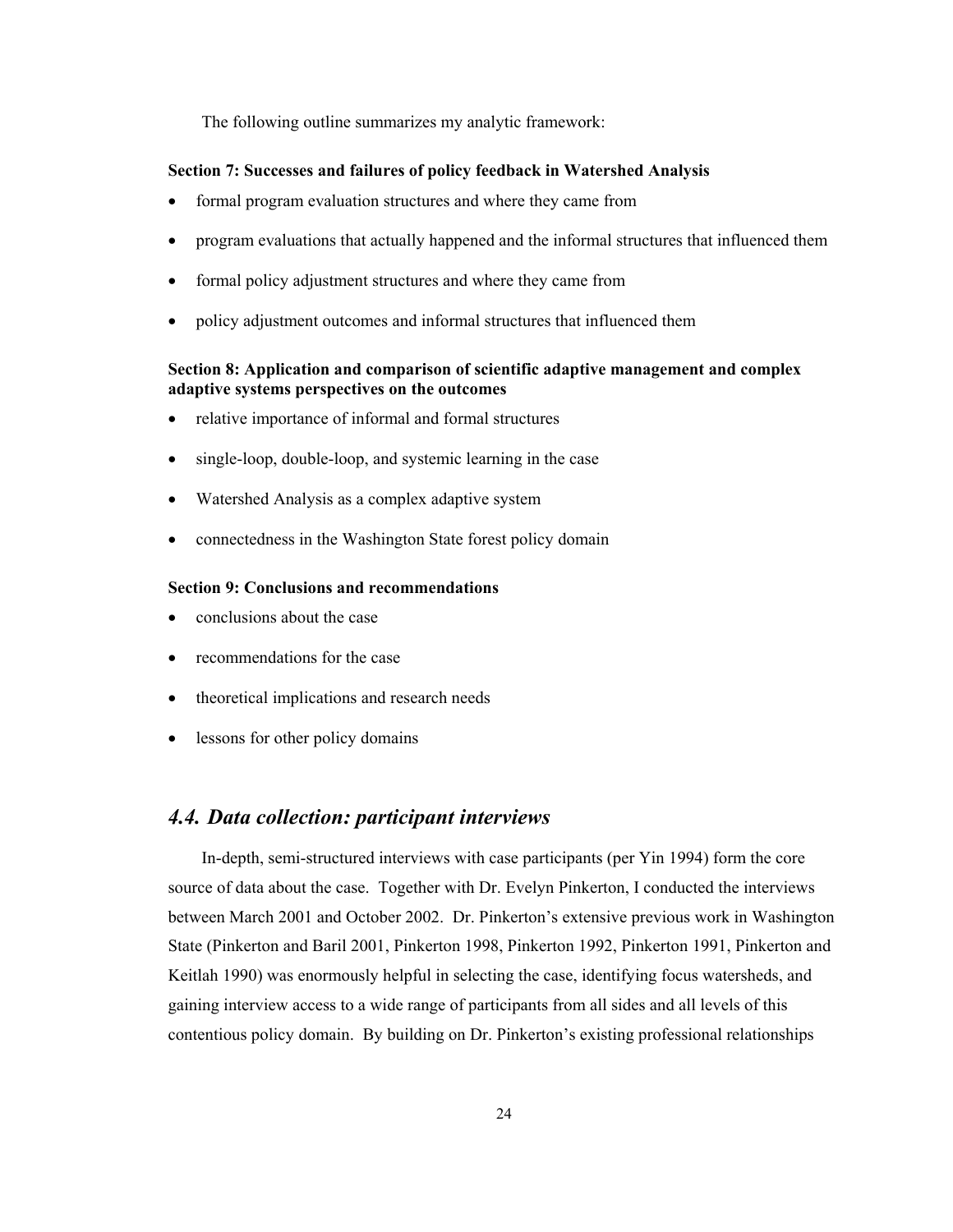and personal archive of records, we were able to achieve understandings that are grounded in a long-term experience of the case. Such long-term understandings are a crucial part of this study.

The semi-structured interviews allowed us to understand the Washington State forest policy domain from the various perspectives and experiences of the participants themselves – an essential understanding when the basic purpose of analysis is to compare the roles of formal design and informal, emergent social structures at a wide range of system levels. Interviews also allowed us to understand the policy domain's development over time.

Semi-structured participant interviews are also an important guard against "strategic" answers. For example, the standardized survey of Sullivan et al. (1997) found that 15-20% of survey respondents were consistently "disappointed" with various aspects of the Watershed Analysis program. In contrast, analysis of my interviews reveals that participants tend to compartmentalize their evaluations of the program, demonstrating deep appreciation for the successful aspects, yet also urgently advocating key improvements. For example, a Department of Fisheries and Wildlife scientist offered the following strong assessments, one very negative and one very positive:

. . . as far as a routine method of doing regulations, it was a huge bureaucracy that accomplished very little. (DFW scientist)

[Watershed Analysis provided] an integrated way of looking at what's happening in a watershed. We've got a whole generation of scientists trained by that. That's one thing we stand a chance of losing if we drop Watershed Analysis completely. It's a real powerful training tool. (DFW scientist)

The semi-structured interview method allows a researcher to fully explore, over the course of a lengthy discussion or multiple contacts, how participants apply and integrate multiple criteria in their assessments of a program's performance.

Participants may also consciously shape messages for the sake of achieving individual policy objectives. Sullivan et al. (1997: 29) themselves found evidence of this kind of strategic behavior: in focus groups to follow up their survey, they found that timber companies had consciously exaggerated their degree of satisfaction with the "rule call" mechanism (Section 6.3.3 and Table 3), because they feared it would be replaced by "something even worse." The spontaneous nature of the semi-structured interview makes it more difficult for participants to prepare consistent in-depth strategic reports. In addition, because accounts were collected by a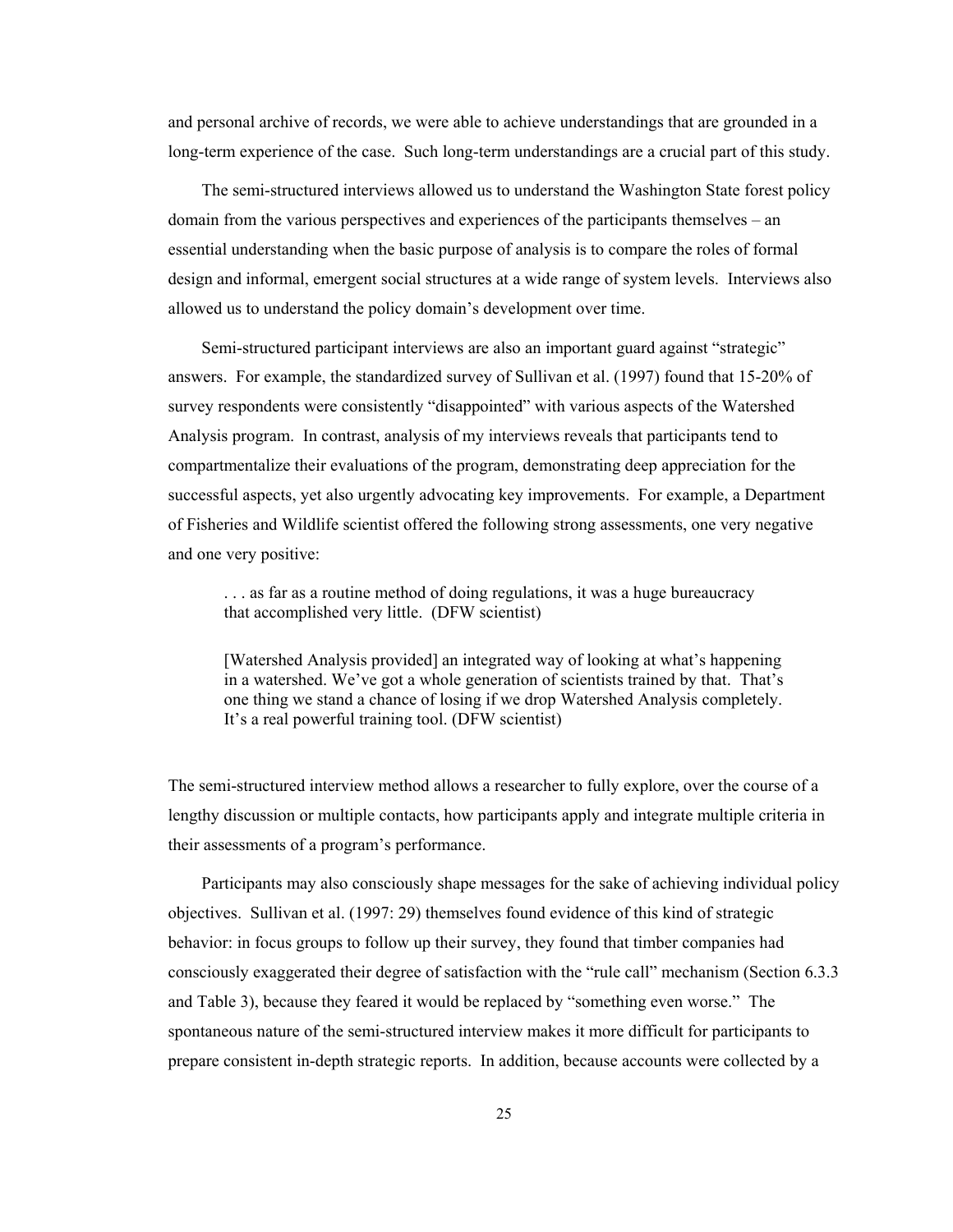<span id="page-34-0"></span>single research team in sequence over time, we gained the opportunity to challenge what might be strategic statements by raising conflicting participant accounts.

### **4.4.1. Sampling**

We define case participants as anyone with personal experience of any aspect of the Watershed Analysis program, its origin and development, or its subsequent effects throughout the policy domain. In designing a sample of this population, we faced time and budget constraints and uncertain availability of potential interview subjects. Accordingly, we selected a "stratified purposeful sampling" approach, striving to obtain maximum variation in participant opinions (Miles and Huberman 1994). We deliberately sought to challenge our developing interpretations by interviewing participants who seemed likely to disagree. We identified interview candidates through "snowball sampling," which entails asking each interviewee to recommend other participants that would satisfy our sampling needs (Miles and Huberman 1994). This nonrandom approach to sampling is best suited to the richness and complexity of the case: "... selecting informants randomly makes as much sense as seeking information in the library by randomly selecting a book from a randomly selected shelf." (Stern, unknown date)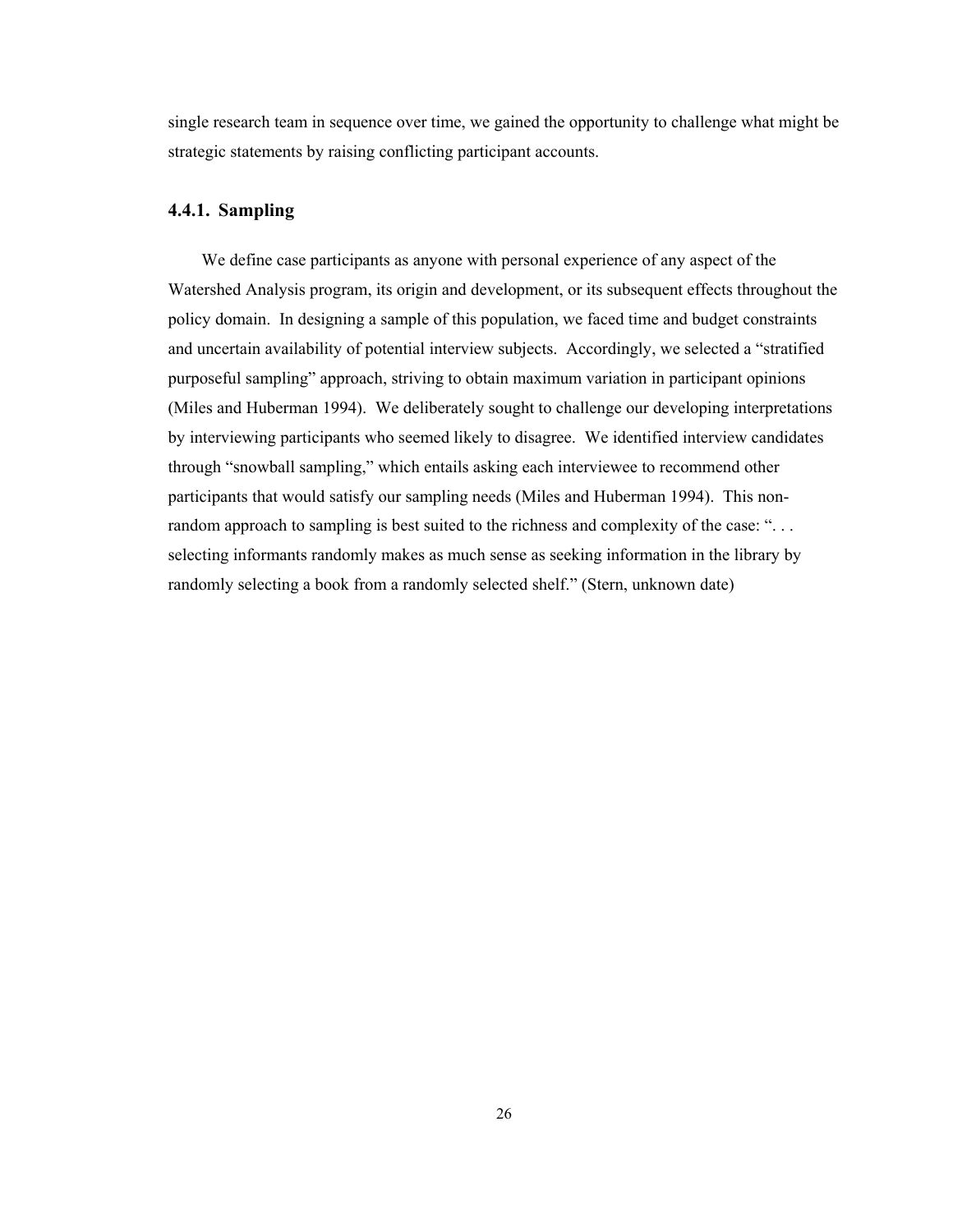### <span id="page-35-0"></span>**Table 1. Participants interviewed by stakeholder type.**

An asterisk indicates a tally that includes an individual who is counted under two different categories. One asterisk indicates that only one of the individuals included in a category is double-counted. Two asterisks indicate that two individuals within the category are double-counted. Asterisks are placed only next to an individual's "secondary" category tally. Totals for interest groups (Tribal, industry, state, ENGO) and for the entire set do not double-count. DNR = Washington Department of Natural Resources; DOE = Washington Department of Ecology;  $DFW = Washington$  Department of Fish and Wildlife;  $ENGO =$ environmental non-government organization; NWIFC = North West Indian Fisheries Commission.

| <b>PARTICIPANT GROUP</b>                    | NUMBER OF PARTICIPANTS INTERVIEWED |
|---------------------------------------------|------------------------------------|
| Tribal total (4 different Tribes and NWIFC) | 12                                 |
| staff scientists                            | 8                                  |
| policy workers                              | $\overline{4}$                     |
| Industry total (4 different companies)      | 15                                 |
| public companies total                      | 11                                 |
| operations managers                         | 2                                  |
| scientist-consultants                       | $2^*$                              |
| staff scientists                            | 6                                  |
| Lawyers                                     | $3**$                              |
| policy workers                              | $2^*$                              |
| family-owned companies total                | 4                                  |
| operations managers                         | 1                                  |
| scientist-consultants                       | $\overline{2}$                     |
| Lawyers                                     | 1                                  |
| policy workers                              | $2**$                              |
| State agencies total                        | 9                                  |
| <b>DNR</b> total                            | 6                                  |
| policy workers                              | 1                                  |
| field staff                                 | 4                                  |
| staff scientists                            | 1                                  |
| DOE total                                   | 1                                  |
| policy workers                              | 0                                  |
| staff scientists                            | 1                                  |
| DFW total                                   | $\overline{2}$                     |
| policy workers                              | $\mathbf 0$                        |
| staff scientists                            | $\overline{2}$                     |
| <b>ENGOs total</b>                          | 8                                  |
| policy workers                              | 3                                  |
| Lawyers                                     | $2^*$                              |
| field staff                                 | 1                                  |
| consultant-scientists                       | 0                                  |
| staff scientists                            | 0                                  |
| other                                       | 3                                  |
| <b>Other scientists</b>                     | $\overline{\mathbf{2}}$            |
| <b>TOTAL</b>                                | 46                                 |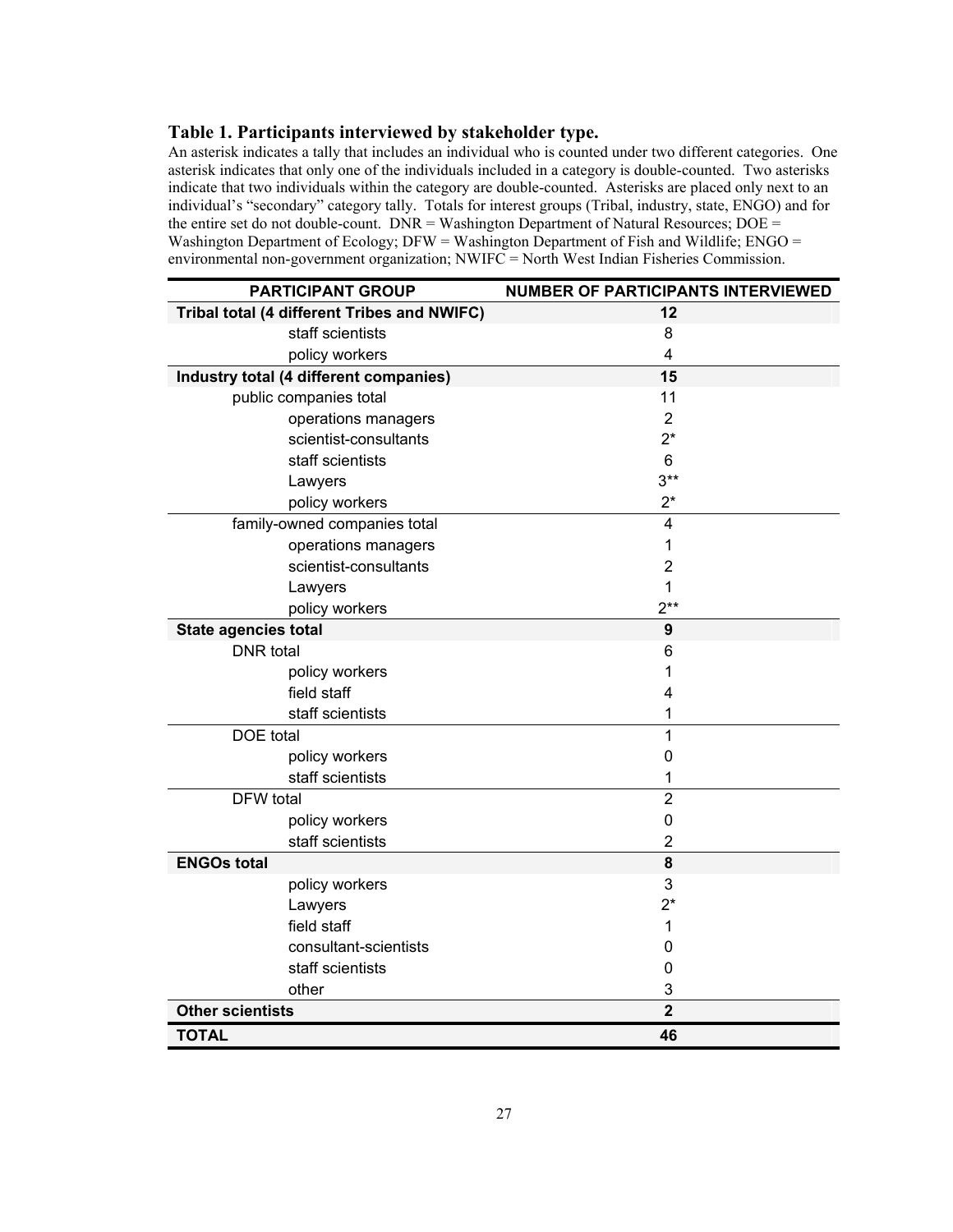Our sampling approach produced the distribution of 46 interviewees detailed in Table 1. Average interview length was approximately 1.5 hours, totalling approximately 110 hours of interview time (not including brief email exchanges). Assurances of confidentiality – crucial to the quality of the data – preclude more specific identification of interviewees. In order to gain indepth understanding of the social processes of the case, interviews focused on three "sub-cases" (introduced in Sections 7.4.2 and 7.4.4). The three sub-cases are represented by 10, 13, and 9 interviews. To protect confidentiality, these sub-cases are identified below only with generic labels like "Basin A." It is important to note that all sub-cases are located west of the Cascade Range. While they are not representative of the specific outcomes in other regions of the state, they are indicative of the wide range of processes and outcomes that characterize the case of Watershed Analysis as a whole.

#### **4.4.2. Instrumentation**

Interviews were open-ended but guided by a protocol (per Yin 1994). I conducted all but eight of the interviews collaboratively with Dr. Evelyn Pinkerton. Of the remaining eight, Dr. Pinkerton conducted seven and I conducted one alone, always in close consultation about interview content. A sample protocol for my own contributions to the interviews is provided in Appendix B.

From the protocol we selected only a subset of questions appropriate to the position and experience of each interview subject. Many questions in the protocol approach similar issues from different perspectives, in order to ensure that question wording would fit as well as possible with the sensibility of each interviewee. We revised the protocol continually as the study progressed.

A more rigorous instrumentation was neither possible nor desirable – in a single-case study of poorly understood, very complex social dynamics such as this, research design must be flexible and sensitive to the inevitable elements of discovery and surprise (Miles and Huberman 1994: 36). Design relevance depends on integrating data collection and data analysis in an iterative manner (Miles and Huberman 1994: 50-89).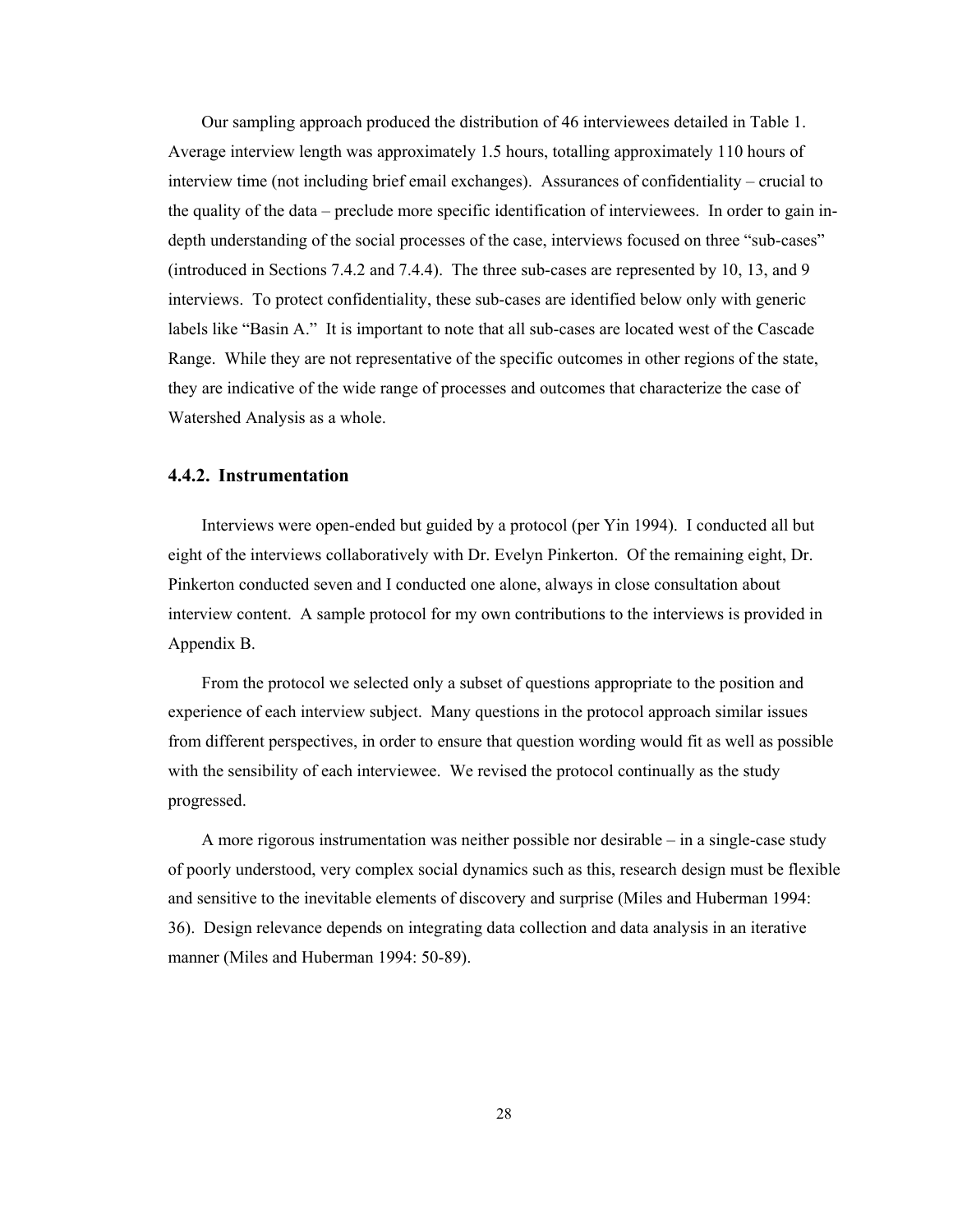#### **4.4.3. Triangulation**

Because all interview data reflects the motivations and biases of the participant, and because an analyst's interpretation of this data reflects his or her own motivations and biases, methodical "triangulation" is essential (Stake 1995, Yin 1994, Berg 1989). In this study, I achieved triangulation by comparing participant accounts and my understanding of them with (1) other participants' accounts; (2) historical documents and records; and (3) the understandings of other researchers of the case – especially Dr. Pinkerton, with whom the debate over interpretation was continual and intense. The methodological literature considers corroboration of an account by two other sources to be a threshold for acceptable confidence in one's findings.

# *4.5. Data collection: document and record review*

In addition to participant interviews, Dr. Pinkerton and I have collected data through review of documents and records of laws, regulations, programs, policies, policy evaluations, management plans, meeting minutes, and correspondence. These sources provide both a means of triangulation (Section 4.4.3) and a description of formal arrangements within the Washington State forest policy domain.

# *4.6. Report review*

Drafts of this study report have been reviewed in whole or (almost always) in part by a wide range of participants in the case: 5 Tribal scientists, 1 industry lawyer, 3 industry scientists, 2 industry scientist-consultants, 2 ENGO policy workers, 1 ENGO lawyer, and 1 DNR scientist. This review process has provided a valuable check on the interpretations to follow.

# *4.7. Data presentation, the confidence fraction, and the interviewee quotes*

Confidentiality assurances and space limitations preclude attachment of full interview transcripts to this report. In what follows I summarize the interview data in a quasi-narrative format. Narrative is the mode in which participants make sense of the complexities of the case, and it is the form of most interview data. In fact, the activity of storytelling has much in common with formal and quantitative modeling: assumptions are inevitable, and some questions must be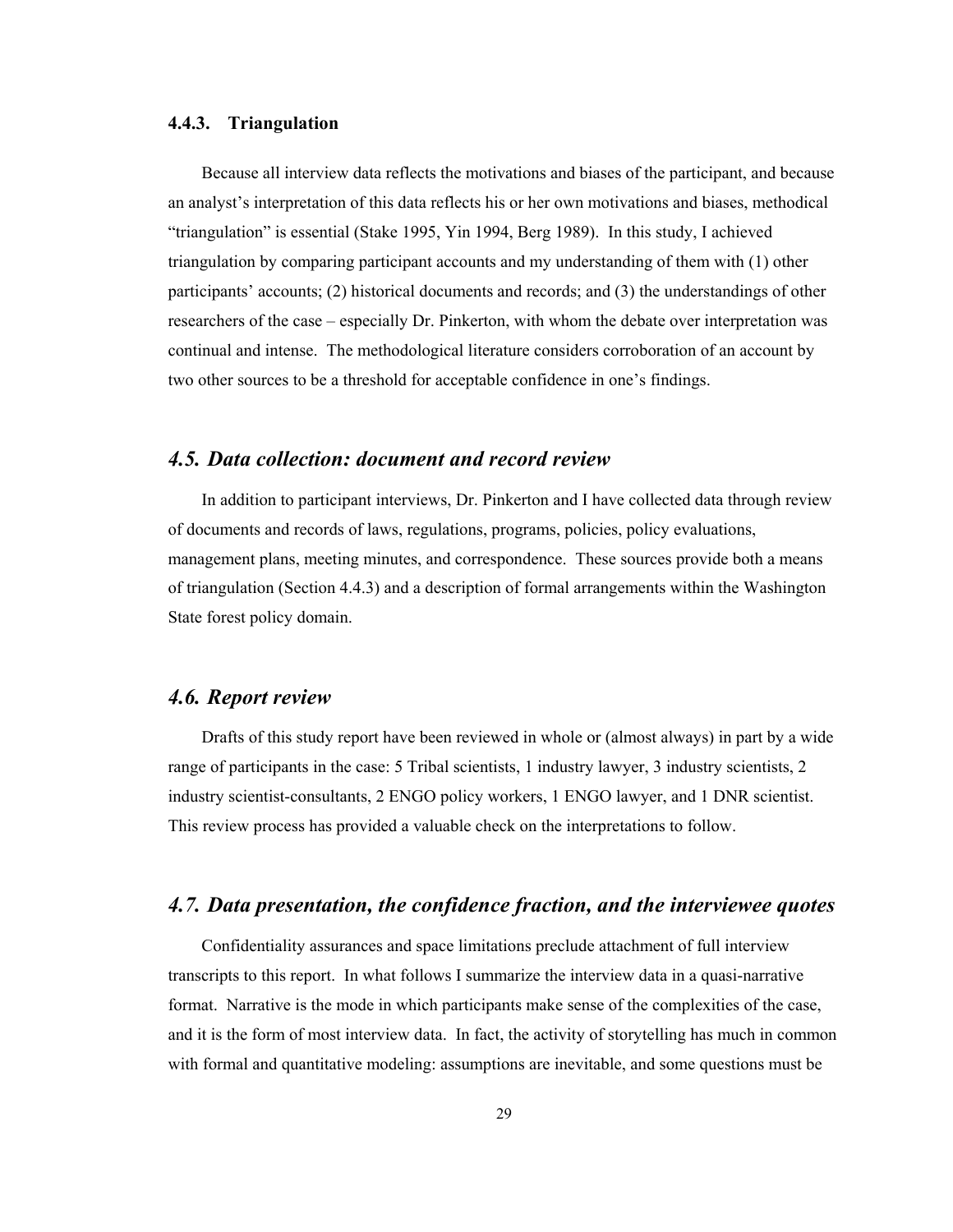neglected in order to move forward in a complex reality. By sharing our stories and our models with each other, we engage in a process of shared sense-making through mutual critique. Such critiques are facilitated by documenting the method of developing a story or model. The foregoing sections address this need.

Story and model critique is also aided by clear indications of uncertainty surrounding interpretations and conclusions. I use the following conventions to indicate the confidence levels of my narrative. First, where a statement is supported by three or more sources (participants or documents/records) and contested by none, I make no mention of the degree of support. Triangulation is achieved (Section 4.4.3), and confidence is high. Where this condition is not satisfied, I explicitly record in a footnote the number of participants that support a statement as a fraction of the total number of participants with whom we discussed the issue (Figure 4). I also provide a breakdown of the *supporting* opinions by stakeholder groups defined in Table 1. The non-supportive component of the confidence fraction is often impossible to sort into categories of "neutral" and "in disagreement."



#### **Figure 4. Interpreting the confidence fraction.**

Where a statement summarizing the interview data is contested by some sources or supported by less than three sources, I indicate in a footnote the degree of support for the statement.

Direct quotations of participants form an additional mode of data presentation. These quotations follow no systematic design, but rather are intended simply to add to the richness of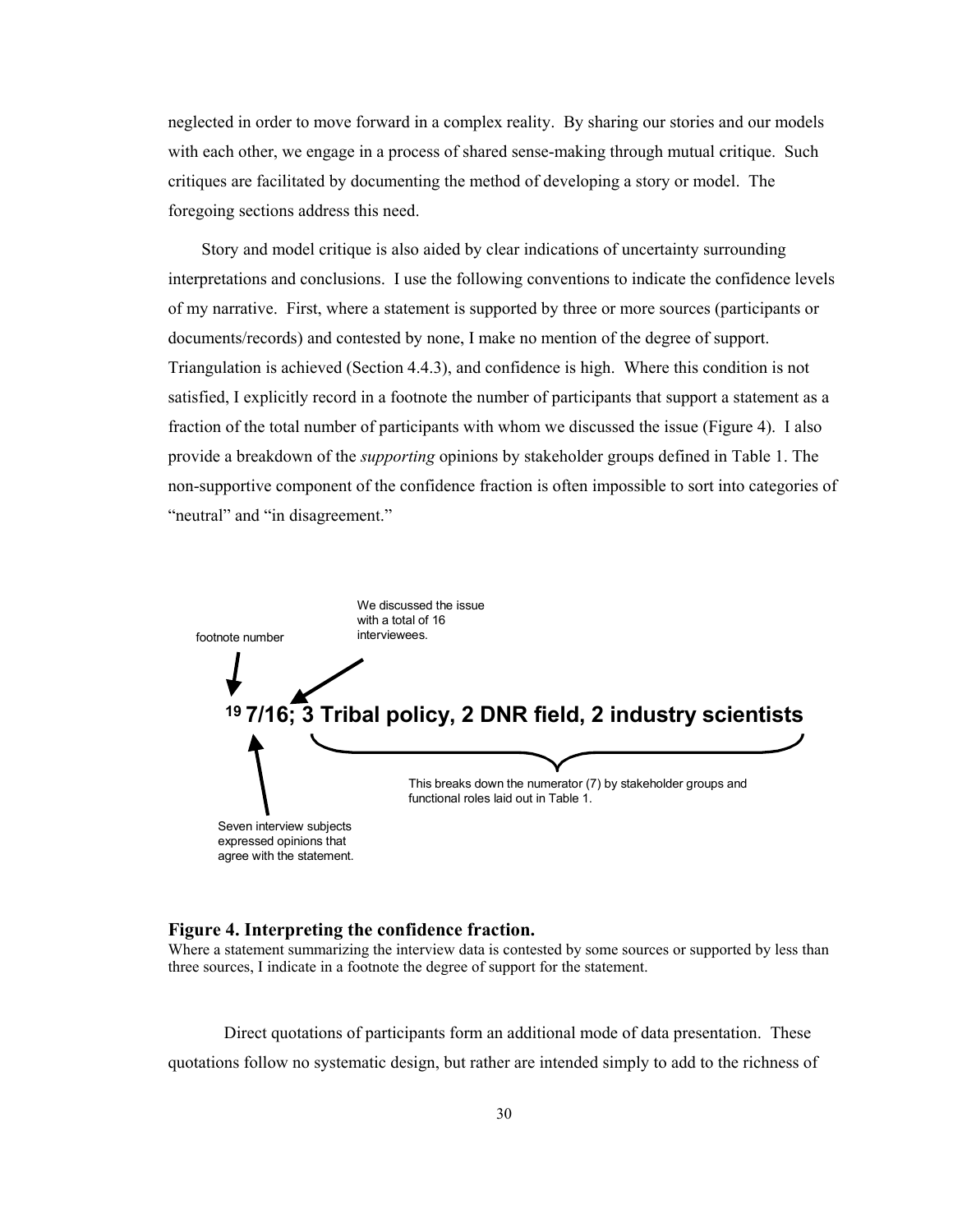the narrative. For example, it is fascinating to note the various and contrasting ways in which participants use words like "adaptive," "adaptive management," and "learning" when evaluating their experiences in the case. At the request of the participants, I have used the "former" label to indicate when a quoted individual has switched stakeholder categories since the time period addressed by the quote. However, in confidence fractions and elsewhere I omit the "former" label.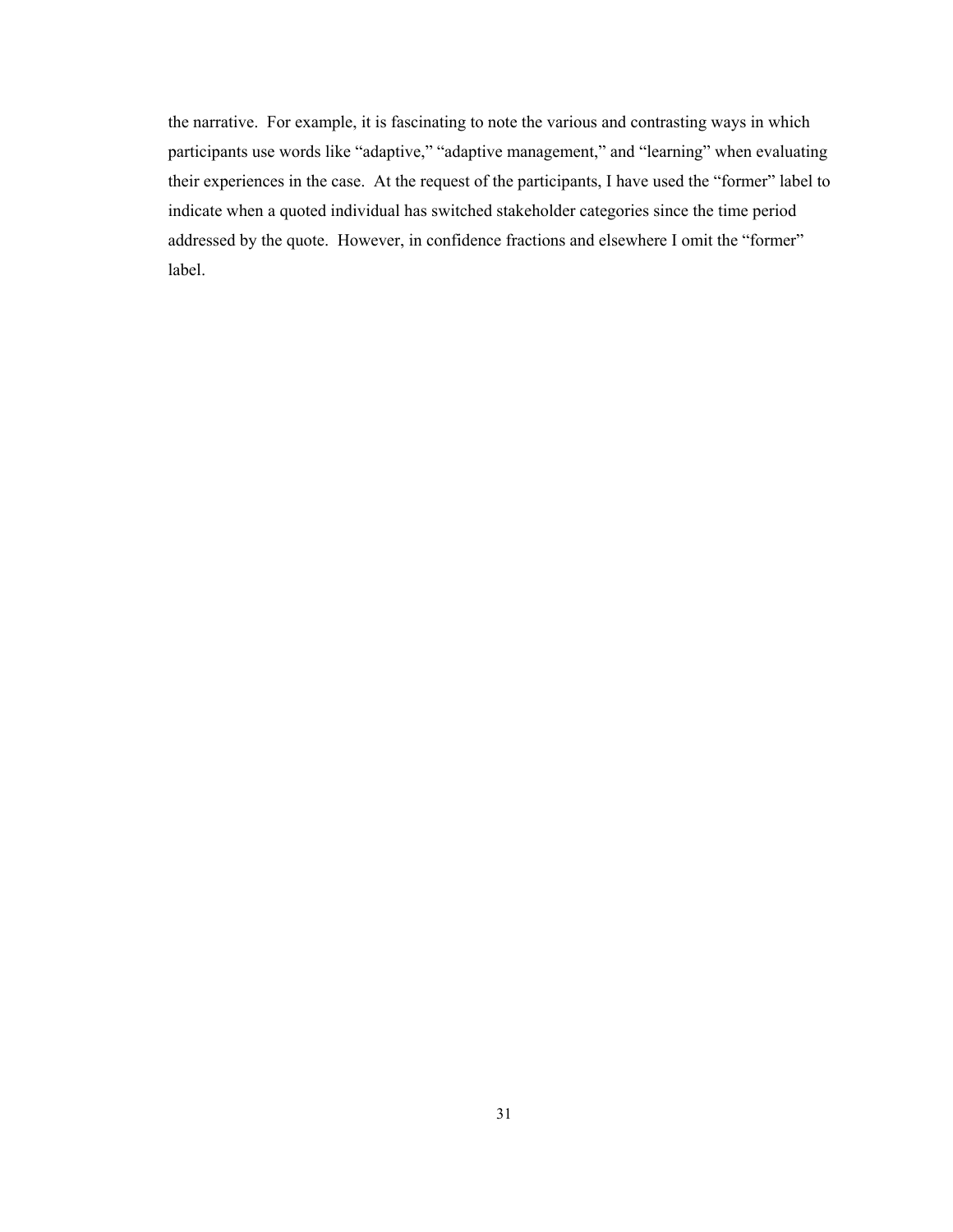# **5. POLICY CONTEXT: THE TIMBER/FISH/WILDLIFE AGREEMENT**

## *5.1. A major shift in values and strategy, 1987*

The Washington State Watershed Analysis program emerged within the Timber/Fish/Wildlife Agreement (TFW 1987), a larger policy framework for cooperative management of about 12.5 million acres (5 million hectares) of state-owned and private forests. Negotiation of TFW in 1986-1987 was triggered by a power deadlock among various groups interested in state forest policy (Flynn and Gunton 1996, Pinkerton 1992, Halbert and Lee 1990).

The power of environmental non-governmental organizations (ENGOs) and First Nations (called "the Tribes" in Washington State) had grown dramatically throughout the 1970s and 1980s. Several key court cases – particularly the "Boldt decision" (*United States v. Washington State* 1974) and its implications for Tribal rights to protect habitat ("Boldt Phase II") – confirmed this shift (Singleton 1998, Pinkerton 1992, Cohen 1986). Based on interpretation of treaties signed in the late 1850s, the 1974 Boldt decision secured Tribal rights to harvest 50% of the fish in the state and to co-manage the state fisheries with government agencies. This decision also acted as a catalyst for broad changes in the capacity of the Tribes to assert themselves in many other issues:

No one is suggesting that the Boldt decision has solved all the problems in Indian country, but the opportunities created directly or indirectly from the legallysecured right to fish are the difference between staying and leaving for many young Indian families. Today, when young Indians leave the reservation for college or to learn a skill, most intend to return and use their knowledge close to home. (Andy Fernando in Introduction to Cohen 1986: xxv)

Furthermore, while "Boldt Phase II" never reached a definitive court decision, its outcome nonetheless indicated that, given an appropriate "test case," the Tribes might also gain full legal rights to protect the *habitat* of the fish they harvest (Pinkerton 1992). That is, among other land uses, forest practices that posed a risk to salmon habitat in streams and estuaries were vulnerable to legal action by the Tribes. Thus, by the mid-1980s, none of the non-governmental parties – land-owning timber companies, the Tribes, and ENGOs – could predict the future success of their lobbying strategies and court actions. Enormous sums of money were being spent on court cases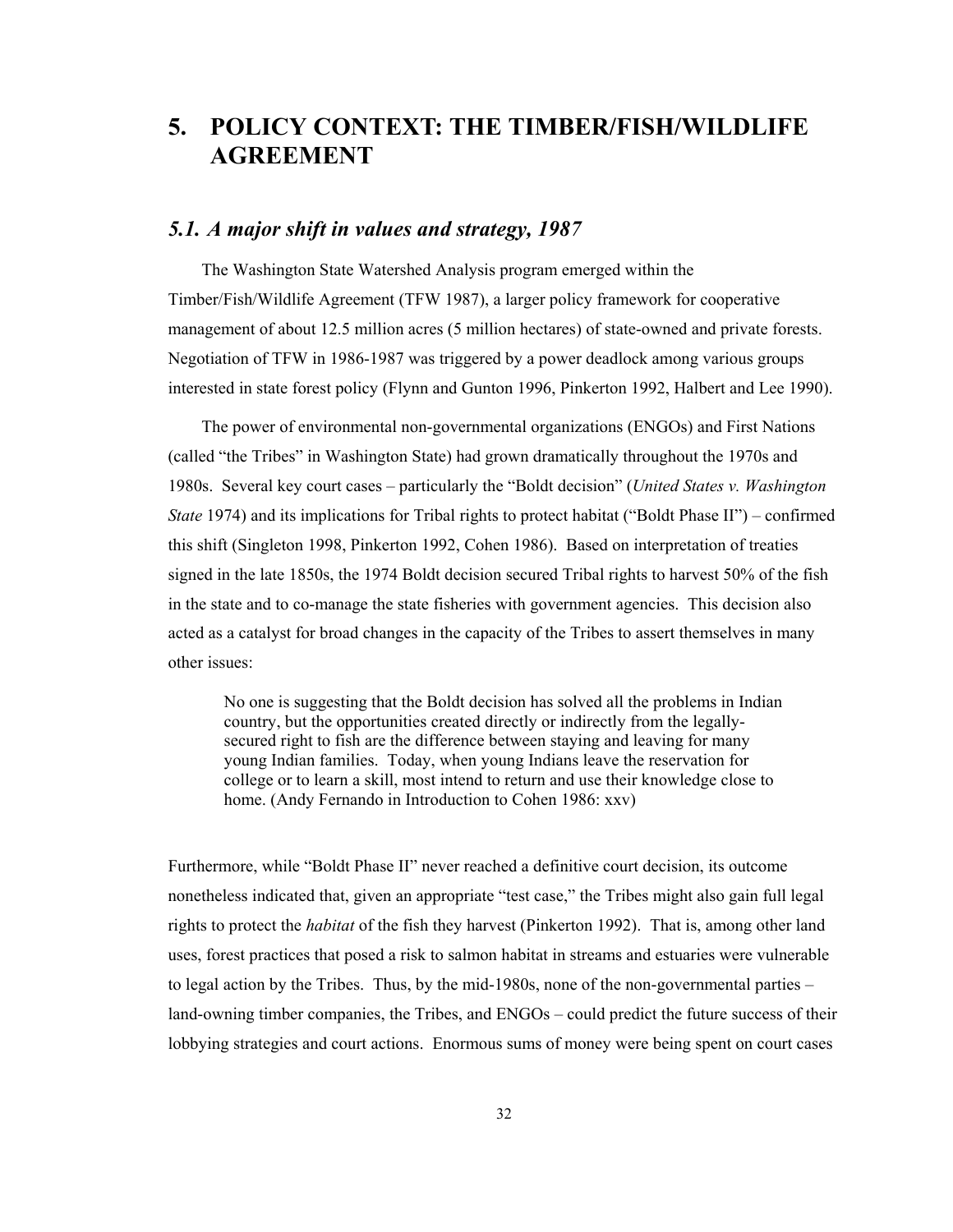to pursue the demands shown in Table 2, yet the returns on these investments were small for all parties.

TFW charted a way out of this crisis by bringing the non-governmental and state parties together in a policy structure that was dramatically different from the 1974 Forest Practices Act (State of Washington 1974 [RCW 76.09]). Six months of negotiations produced a groundbreaking consensus agreement among the parties. Several important new forest practices rules were agreed, such as minimum riparian forest buffers on fish-bearing streams and a mandatory review process for activities on potentially unstable slopes. However, the major achievement of TFW was to establish a *cooperative process* for ongoing resolution of management questions and conflicts. The shift also incorporated a symbolic dimension, as two visionary leaders – Billy Frank of the Northwest Indian Fisheries Commission (NWIFC) and Stu Bledsoe of the timber companies' Washington Forest Protection Association (WFPA) – publicly embraced a slogan of "going where the truth leads us." The parties explicitly disavowed political strategies:

This agreement describes an historic shift in the way we manage natural resources, resolve problems and make changes in our future management . . . . It is the culmination of nearly six months of intense, difficult work. It represents the knowledge, hopes and aspiration of a group of dedicated men and women who decided to try a new way. They chose to resolve their differences through education, negotiation and respect for each other's views. (TFW 1987: 2)

"Respect for each other's views" included collectively embracing five broad goals:

The *wildlife resource goal* is to provide the greatest diversity of habitats (particularly riparian, wetlands and old growth), and to assure the greatest diversity of species within those habitats for the survival and reproduction of enough individuals to maintain the native wildlife of Washington forest lands.

The *fishery resource goals* are long-term habitat productivity for natural and wild fish, and the protection of hatchery water supplies.

The *water quantity and quality goals* are protection of water needs of people, fish and wildlife.

The *archeological and cultural goals* are to develop a process to inventory archaeological/cultural spaces in managed forests; and to inventory, evaluate, preserve and protect traditional cultural and archeological spaces and assure tribal access.

The *timber resource goal* is the continued growth and development of the State's forest products industry which has a vital stake in the long-term productivity of both the public and private forest land base. (TFW 1987: 3; emphases mine)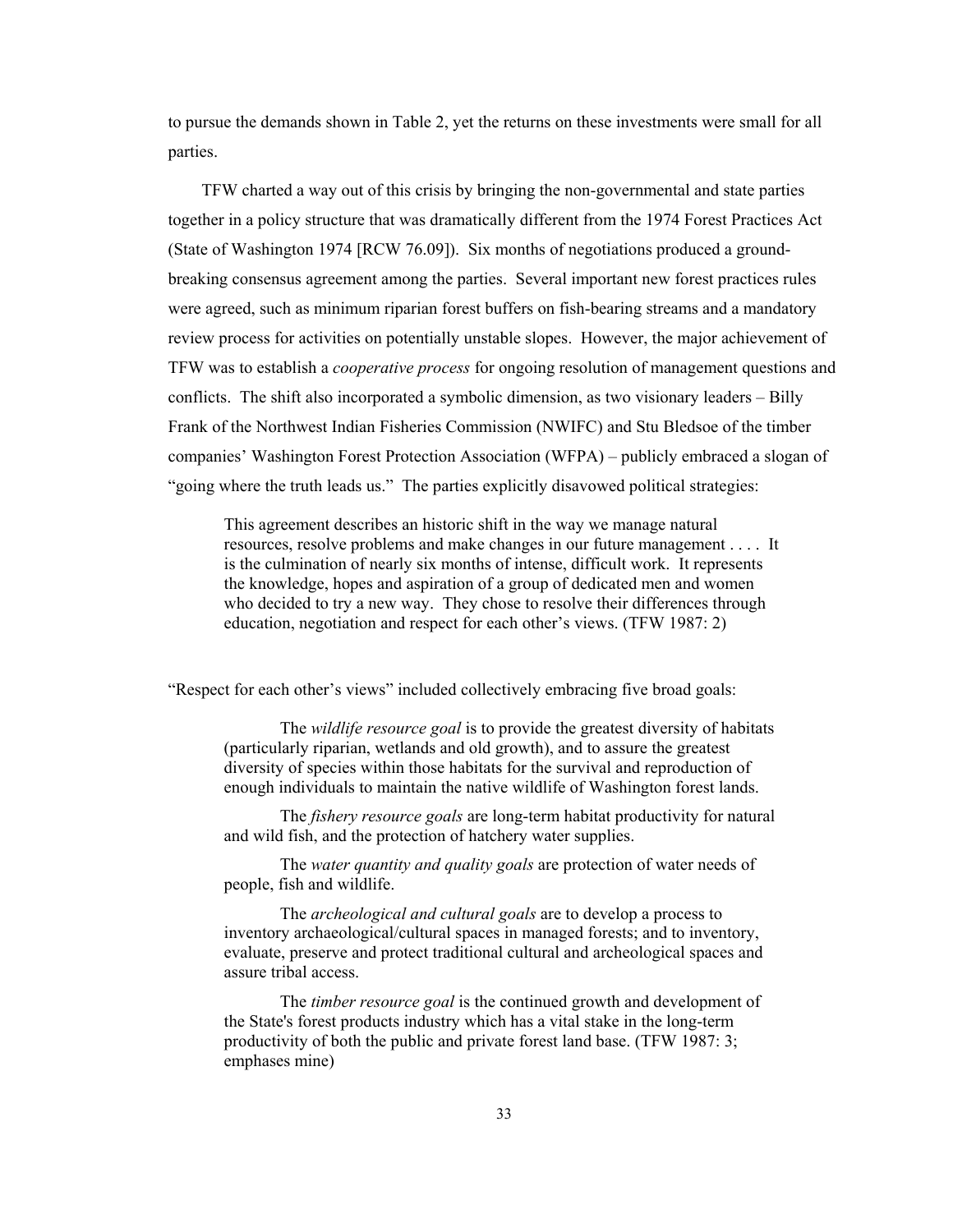Thus, TFW represents a major achievement in formal construction of new shared values and beliefs. Perhaps most fundamentally, the parties embraced the notion that competing goals can be reconciled by developing new formal cooperative institutions. Of course, the groups continued to differ in their *in*formal prioritization of the goals (Table 2).

Formally, the TFW management process initiated in 1987 was open to participation by any party having sufficient resources and organization to do so. The agreement included provisions to improve the technical capacity and access to information of the Tribes and ENGOs. The Tribes also obtained substantial funding from federal Congress to implement TFW (\$6 million in 1987-1990; Halbert and Lee 1990). Regional ENGOs raised rather less funding to support their participation in TFW – about \$750,000 in grants for 1987-1989, almost two-thirds of which was in-kind contributions (Halbert and Lee 1990). The effects of funding disparities on social learning in the case are potentially profound. In addition, several observers have questioned the de facto exclusion of parties such as labor organizations, tourism operators, county agencies, and the general public (Flynn and Gunton 1996, Halbert and Lee 1990, Fraidenburg 1989).

| <b>PARTICIPANTS</b>                                                             | <b>DEMANDS</b>                                                                      |  |
|---------------------------------------------------------------------------------|-------------------------------------------------------------------------------------|--|
| <b>Tribes</b>                                                                   | • protect fish habitat                                                              |  |
|                                                                                 | conserve cultural resources                                                         |  |
| <b>ENGOS</b>                                                                    | • protect old growth forests                                                        |  |
|                                                                                 | • regulate harvest in unprotected areas                                             |  |
|                                                                                 | • address basin-scale cumulative effects of logging                                 |  |
|                                                                                 | • protect critical wildlife habitat                                                 |  |
| <b>Timber Companies</b>                                                         | • ensure regulatory stability                                                       |  |
|                                                                                 | • ensure operational flexibility                                                    |  |
|                                                                                 | • improve public image                                                              |  |
|                                                                                 | • ensure timber viability                                                           |  |
| <b>Washington State Agencies</b><br>(led by Department of Natural<br>Resources) | • enforce existing forest practices laws                                            |  |
|                                                                                 | • encourage a non-conflictual climate                                               |  |
|                                                                                 | • clearly distinguish regulatory role from proprietary<br>role on state-owned lands |  |

**Table 2. TFW participants and their demands.**  Derived from Halbert and Lee (1990). In addition to the demands specified here, all non-governmental parties sought to increase their power to influence decisions.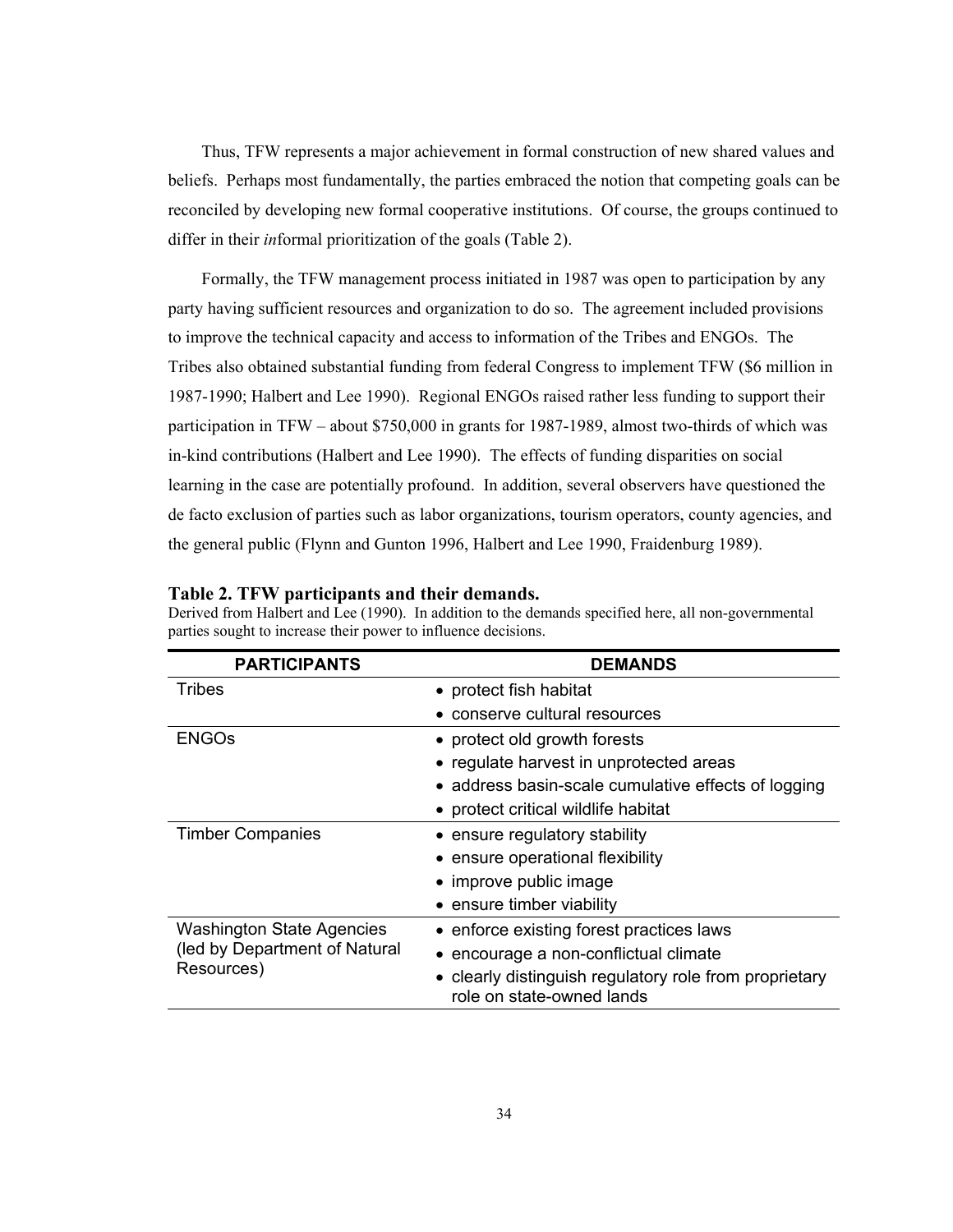# *5.2. A multiplicity of arenas*

The TFW agreement explicitly recognizes that understandings of forest and stream ecosystems are very uncertain. The agreement assumes that conflict will be reduced and resource outcomes will be improved through consensus-based cooperative development of new understandings according to high standards of scientific research (TFW 1987: 4).

In order to implement this strategy, the TFW participants rapidly developed a wide range of arenas in which they interacted to develop policy-relevant scientific information (Figure 5). Participants mixed freely in a "TFW community." Few of the new arenas, including the main TFW Policy Group, held formal decision-making authority. Rather, the promise of the processes lay in the power of broad and organized consensus to promote specific proposals submitted to the state rule-making authority, the Forest Practices Board (FPB). Key arenas of interaction included the following. Appendix D provides a more complete diagram of the *formal* structure as of 1990 (prior to Watershed Analysis):

- **TFW Policy Group**: Directed TFW activities through strategic planning and funding allocations, and developed consensus recommendations to the FPB about new forest practices rules.
- **Cooperative Monitoring, Evaluation, and Research Committee** (CMER): Provided scientific research and technical support services under the direction of TFW Policy. Recommended research priorities and identified impacts of existing or proposed forest practices.
- **Interdisciplinary Teams** (ID teams): Called on an ad-hoc basis by the Department of Natural Resources (DNR), often at the request of other parties, as part of the state permitting process for forest practices on potentially sensitive sites. Technical specialists or other representatives of local parties met in the field to evaluate site conditions and negotiate recommendations to DNR foresters about protective measures. While TFW Policy handled state-wide, longer-term policy questions, the ID teams handled site-specific, short-term operational management questions. Both are consensus-based and without direct formal authority to make rules or conditions on permits.
- **Watershed Analysis** program (from 1992): Convened interested local parties on a watershed-by-watershed basis to carry out data collection, watershed process modeling, and basin-specific rule making on a consensus basis. Thus, three scales of consensus policy-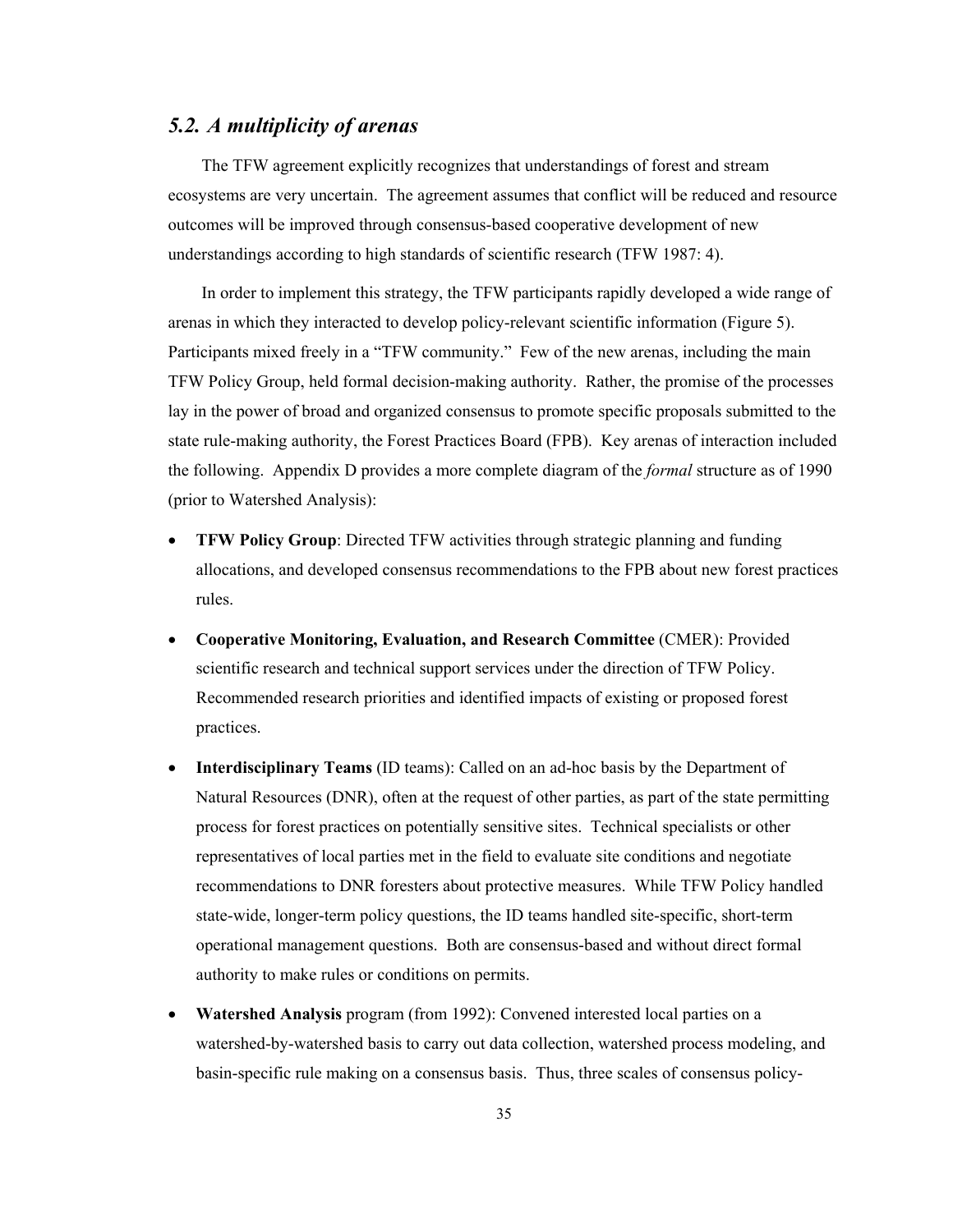making existed within TFW by 1992 – the state-wide scale (TFW Policy), the watershed scale (Watershed Analysis), and the site scale (ID teams). Watershed Analysis is the focus of this study and is described further in Section 6.

- **Annual TFW reviews**, where policy and technical people performed joint assessments of progress. The process was relatively informal and short-lived. These annual reviews received almost no mention in the participant interviews for this study.
- **Regular networking events**, including monthly regional "TFW Breakfasts" and annual statewide "Watershed Stampedes": Facilitated informal information-sharing and relationshipbuilding.
- **Ad-hoc state-level arenas**: Addressed specific emerging issues. For example, lawsuits forced initiation of the Sustainable Forestry Roundtable (SFR) in 1989 (see Section 6.1). More recently, negotiations towards the *Forests and Fish Report* (FFR) redesigned the entire state forest policy system (see Section 7.4.6).



**Figure 5. The TFW agreement in the Washington State forest policy domain.**  Author's figure. Forest policy was influenced by a wide range of cooperative arenas of varying degrees of formality. This figure shows the major formal and semi-formal arenas in the case. Other formal bodies and instruments existed (Appendix D), but had little influence and are not cited in this study. Directive and feedback linkages among the arenas were many and complex – this figure shows only the most basic formal linkages. Complexities are treated in Sections 7 and 8.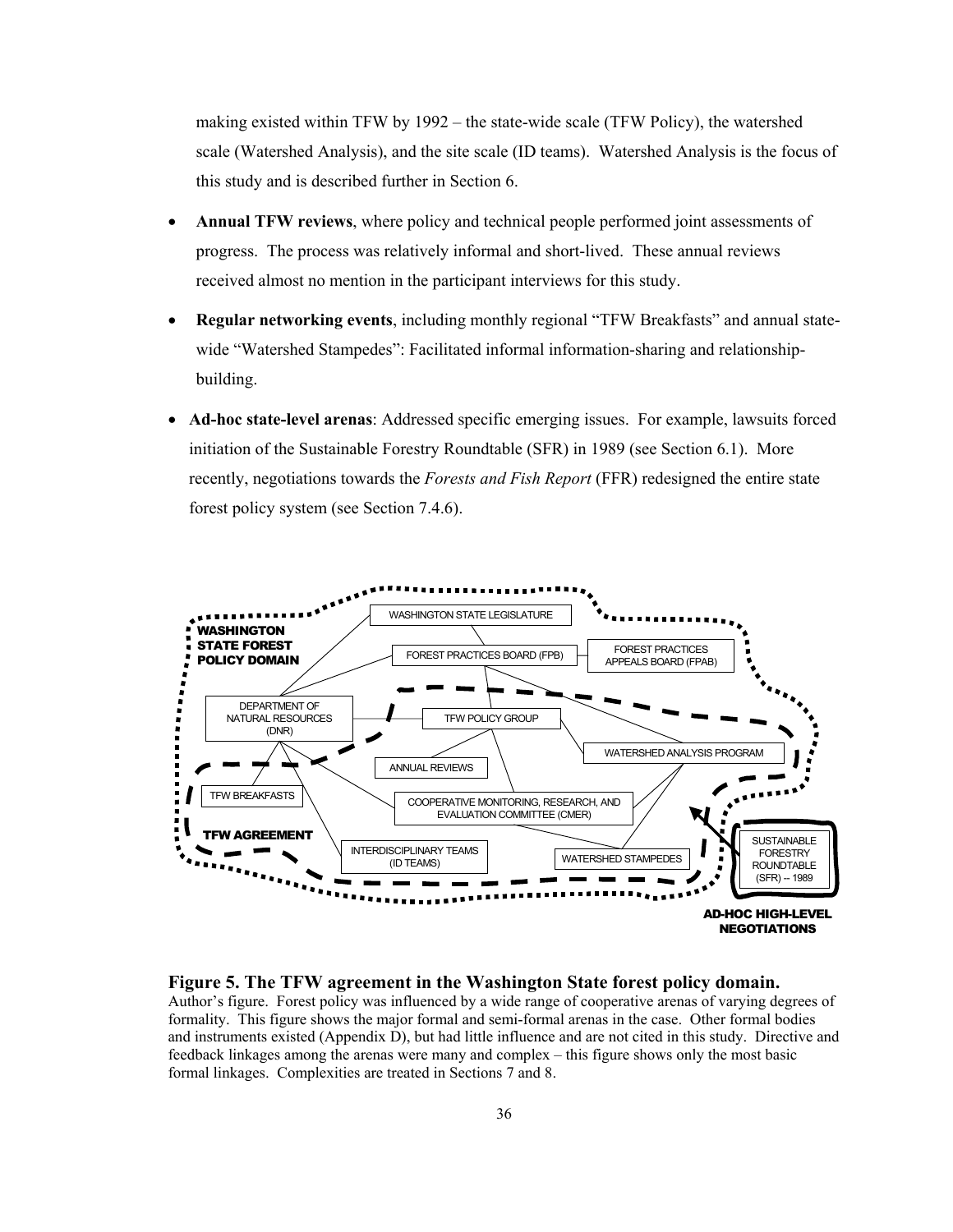# *5.3. Adaptive management and Watershed Analysis*

### **5.3.1. Adaptive management in early TFW**

Dovers and Mobbs (1997) emphasize the unique importance of adaptive management in the theory and practice of science-based environmental policy: "Crucially, *it is the only approach to policy and management where ecology has played and is playing a core role* [italics in original]." As a science-based policy process, all major TFW-era policy documents include commitments to implement adaptive management mechanisms (TFW 1987: 7, WFPB 1992 [WAC 222-22-010], USFWS et al. 1999: 62). However, early implementation of adaptive management relied largely on informal and ad hoc mechanisms. As noted above, linkages among TFW arenas and formal forest policy-making was usually advisory. In fact, before 1997 the "TFW program" did not even have a dedicated phone number or address. Many observers doubted the effectiveness of such an informal system (Flynn and Gunton 1996, Halbert 1993, Lee 1993). The policy feedback functions – linkages between ID teams and DNR, and between TFW Policy and FPB – were especially unclear.

#### **5.3.2. Adaptive management in the Watershed Analysis program**

Against the background of this early TFW history, the Watershed Analysis program, fully operational by 1992, constitutes a major attempt to implement adaptive management in a more thoroughly and formally specified process of ecological assessment and forest practices rulemaking (WFPB 1993: vi-vii, WFPB 1992 [WAC 222-22-010]). Substantively, the program addressed the potential for forest practices throughout a watershed and over time to produce cumulative effects on fish populations, water quality, and public capital developments (WFPB 1992 [WAC 222-22-010(1)]). The standard Watershed Analysis procedures were described in a technical manual (the "Standard Methodology") of about 365 pages (WFPB 1993), and these procedures were supported by state legislation (WFPB 1992 [WAC 222-22]). The scale of implementation was the "watershed administrative unit" (WAU), of which there are about 800 in the state measuring between 19 square miles and 77 square miles (50 km<sup>2</sup> and 200 km<sup>2</sup>). Watershed Analysis teams produced watershed-specific "prescriptions," and these prescriptions were processed and approved by DNR as binding rules for the WAU.

Because our understandings of cumulative watershed effects include a high level of uncertainty (Dunne et al. 2001, Benda et al. 1998, Reid 1998, Everest et al. 1987), continual re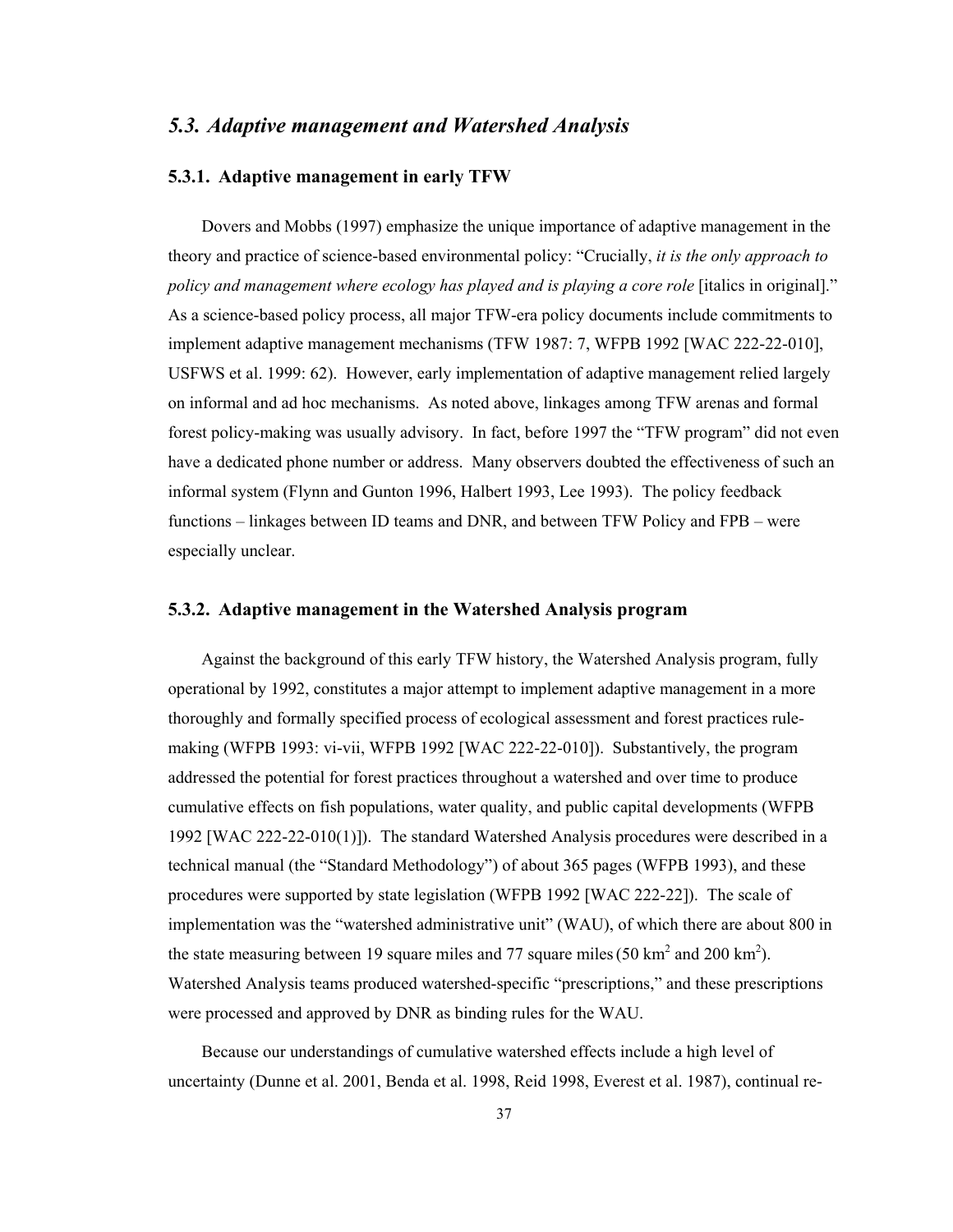evaluation and adjustment of WAU prescriptions and the Standard Methodology was an obvious policy need. However, while some adaptive management functions (Figure 1) received quite detailed specification in the Standard Methodology (e.g., system modeling), the policy feedback functions were weakly specified (Sibley and Bolton 1999, Collins and Pess 1997, Sullivan et al. 1997). Among other topics, Sections 7 and 8 investigate the effects of this apparent "underformalization" of policy feedback structures.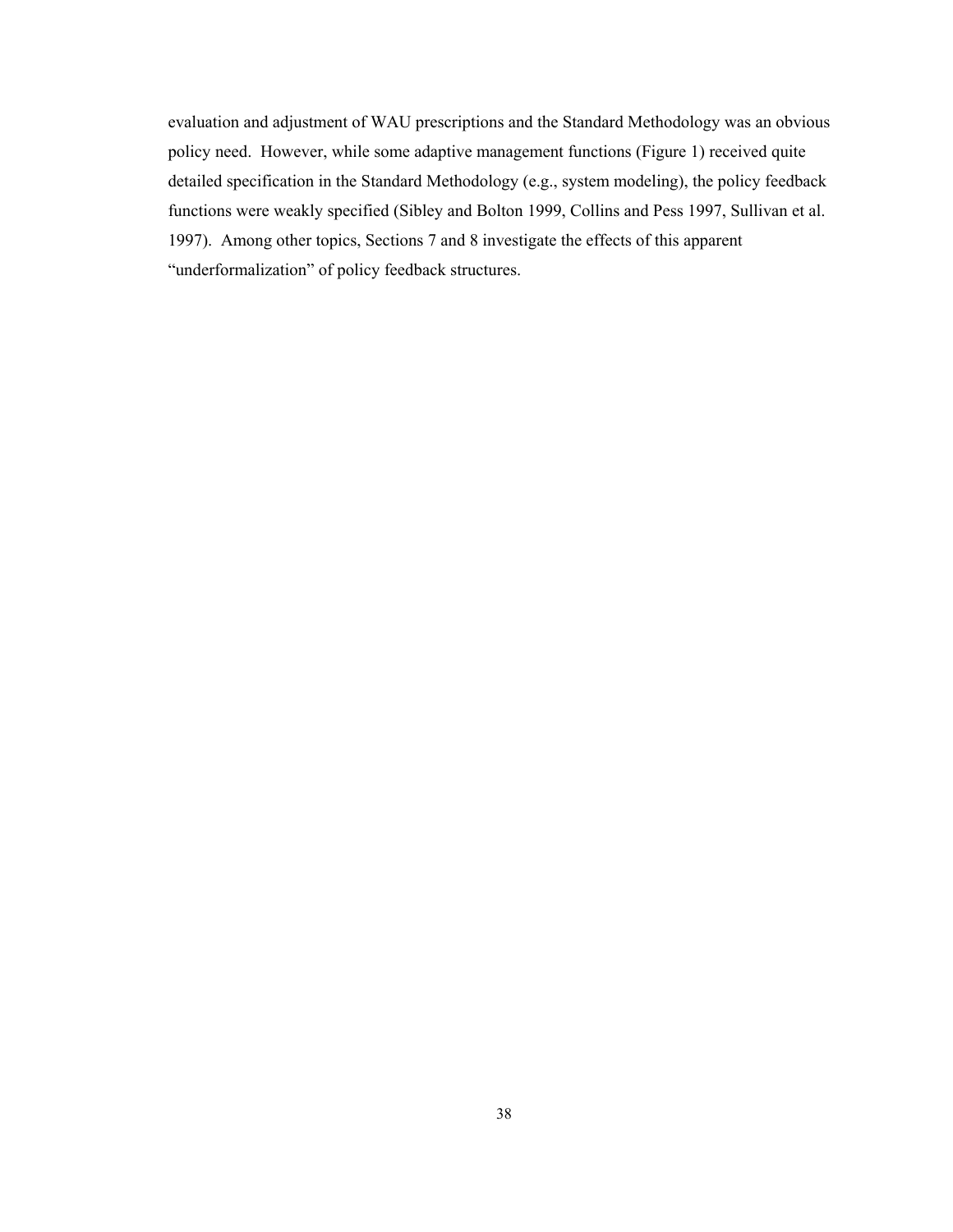# **6. THE FORMAL WATERSHED ANALYSIS PROGRAM**

# *6.1. Origins and development of the Watershed Analysis Program*

It is through political and legal action that cumulative watershed effects gained priority on the state forest practices regulation agenda. The process immediately precipitating the Watershed Analysis program is documented and analyzed in Pinkerton (1992) and Halbert and Lee (1990). Concern for cumulative effects raised doubts about whether DNR's site-by-site evaluation of Forest Practices Applications (FPAs) could adequately account for the FPAs' interactions with other activities occuring across the landscape over time. Detecting the combined impacts of multiple activities (e.g., logging and agricultural development at many different sites) on public resources (e.g., salmon spawning gravels and connectivity of old-growth wildlife habitat) requires assessment at a larger scale than the site level. While cumulative watershed effects had been on the table during the original TFW negotiations, the parties deferred this very difficult issue to later negotiations. In 1989, the "Lake Roesiger case" (*Snohomish County and Washington Environmental Council v. Washington State* 1989) reactivated the issue, as actors external to TFW – local activists and the county government – appealed a Forest Practices Application (FPA) and eventually won a court order for the Forest Practices Board (FPB) to develop statewide rules addressing the cumulative effects at issue (Pinkerton 1992). The FPB delegated this task, along with several other urgent questions, to the "Sustainable Forestry Roundtable" (SFR). SFR convened the TFW parties, counties, and several new ENGOs, meeting several times throughout 1989-1990.

SFR considered many innovative options for a cumulative effects rule package, yet final agreement was elusive. Eventually, the cumulative effects issue returned to the FPB, which struck a committee to further develop the options generated to date (Pinkerton 1992). This committee in turn brought in the expertise of TFW's Co-operative Monitoring, Evaluation, and Research committee (CMER). After intense negotiations among the Tribes, industry, and state agencies, the 1991 Watershed Analysis rule package (WFPB 1992 [WAC 222-22]) was promulgated. About one year later, the FPB adopted the Watershed Analysis Standard Methodology (WFPB 1992).

The Watershed Analysis Standard Methodology took its specific form through a history of technical and scientific developments that paralleled the political and legal processes just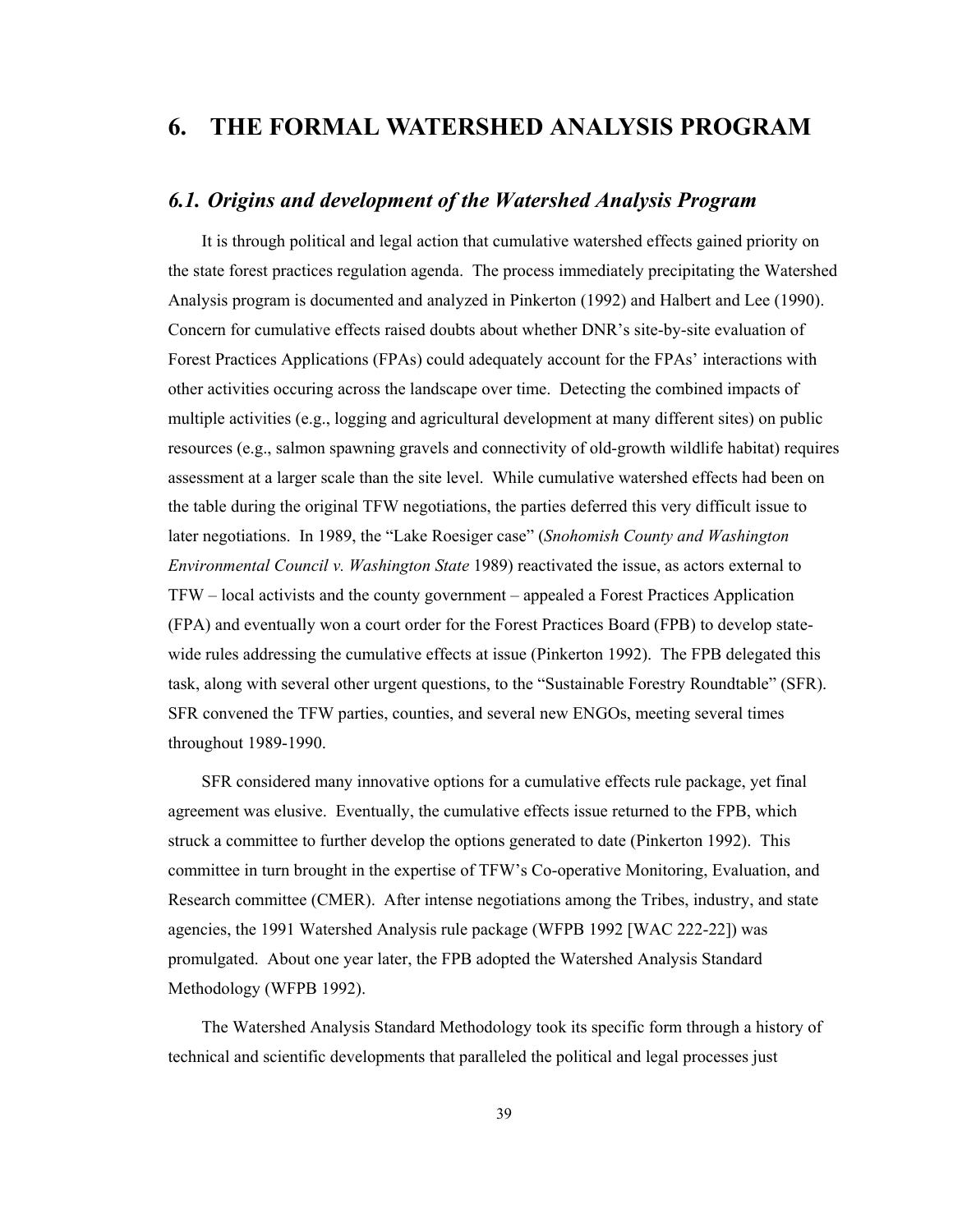described. In the mid- to late 1980s, several timber companies prototyped watershed assessment approaches for mass wasting hazards. The triggers for these various prototypes were either (1) the threat of lawsuits in the event of damage to private property or (2) the threat of Tribal appeal and consequent delay of forest practices applications (FPAs), based on likely damage to the fish values secured by the Boldt decision (Section 5.1). The development and success of such assessments as a tool for (preventive) conflict resolution appears to have arisen more or less at the same time in the minds of several key visionaries on both the Tribal and the industry sides.

Following these examples, CMER held a workshop called "basin analysis" in 1989 and commissioned several papers by top watershed scientists to develop the conceptual framework and specific methods of Watershed Analysis (Benda and Rodgers-Miller 1991, Dunne et al. 1991). However, one person in particular is universally credited with translating these early innovations into a viable tool for addressing current or potential forest policy conflicts. This was a geomorphologist working for one of the largest timber companies in the state. Using both personal charisma and access to the resources of a large private company, this visionary wielded enormous influence over the social processes that developed Watershed Analysis.

Thus, the Watershed Analysis program developed by both political and rational paths. The scope of the program was limited due to (1) the historical sequence of ideas that arose in response to specific political and legal events, and (2) explorations and extensions of the current state of watershed science through a "conversation" among multiple disciplines, multiple levels of authority, and multiple stakeholders. The following sections summarize the formal program structure.

# *6.2. Program incentives to collaborate*

Formally, Watershed Analysis was a voluntary program. Neither participation in the process nor compliance with the prescriptions was required in order for companies to receive permits to operate on state and private lands. However, several formally guaranteed incentives ensured the program's high priority for parties' full participation and compliance.

First, the program promised considerable gains for timber companies in the efficiency of DNR's forest practices permitting process. Without Watershed Analysis, applications to operate on potentially sensitive sites were (1) subject to cooperative field assessment by ID teams and (2) at risk of a permit appeal by the local Tribe or other stakeholders. Delays could cost over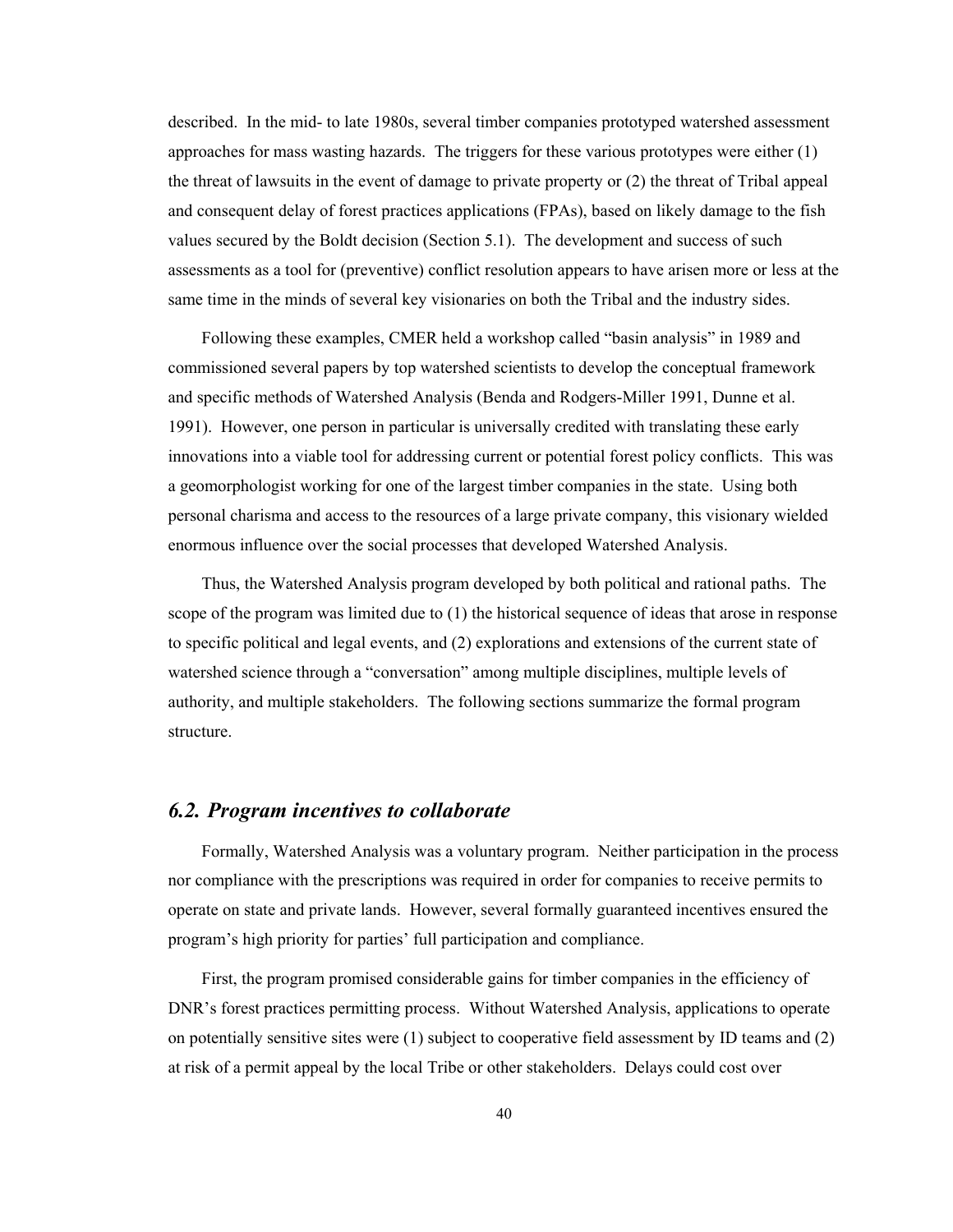$$100,000$  per appeal,<sup>8</sup> and in many regions ID teams were highly uncertain as a path to conflict resolution:

Once you do Watershed Analysis, there's more predictability . . . instead of having to take a little bit of a roll of the dice each time you put in an application.. . . [because] ID teams . . . just ended up in conflict. (former Tribal scientist)

In contrast, in WAUs where Watershed Analysis was completed, FPAs were exempt from site-level assessment and concomitant delays so long as they complied with the Watershed Analysis prescriptions (WFPB 1992 [WAC 222-22-090(1)(d)]). In addition, Watershed Analysis would provide better information about a specific site's relationship to watershed-scale processes. As noted in Section 5, the TFW agreement assumed that improved scientific information would reduce conflict and avoid appeals.

Second, while landowners were free to develop alternatives to the Watershed Analysis prescriptions, the alternatives would be both costly to develop and uncertain to be approved. Meanwhile, either DNR or any landowner with more than 10% ownership in the WAU was authorized to initiate a Watershed Analysis. There was a strong incentive to initiate a process or, if another party initiated it, to participate fully.

# *6.3. Watershed Analysis: the Standard Methodology*

l

The most comprehensive and detailed formal description of the Watershed Analysis program is the CMER-designed and FPB-approved Standard Methodology manual (under continual revision in the mid-90s; my analysis relies mainly on two versions – WFPB 1997, 1993 – though I have reviewed all other versions). The most recent version of this manual is available online at <http://www.wa.gov/dnr/htdocs/forestpractices/watershedanalysis/> (accessed September 23, 2003). Montgomery et al. (1995) provide a good overview of this material and its scientific rationale. Still more briefly, I summarize the Watershed Analysis process below and in Figure 6. In subheadings I note each phase's correspondence with the adaptive management functions in Figure 1. I take up the policy feedback functions that are the focus of this study in Section 7.

 $8$  1/1; 1 industry scientist. See Section 4.7 for an explanation of this and following "confidence fractions."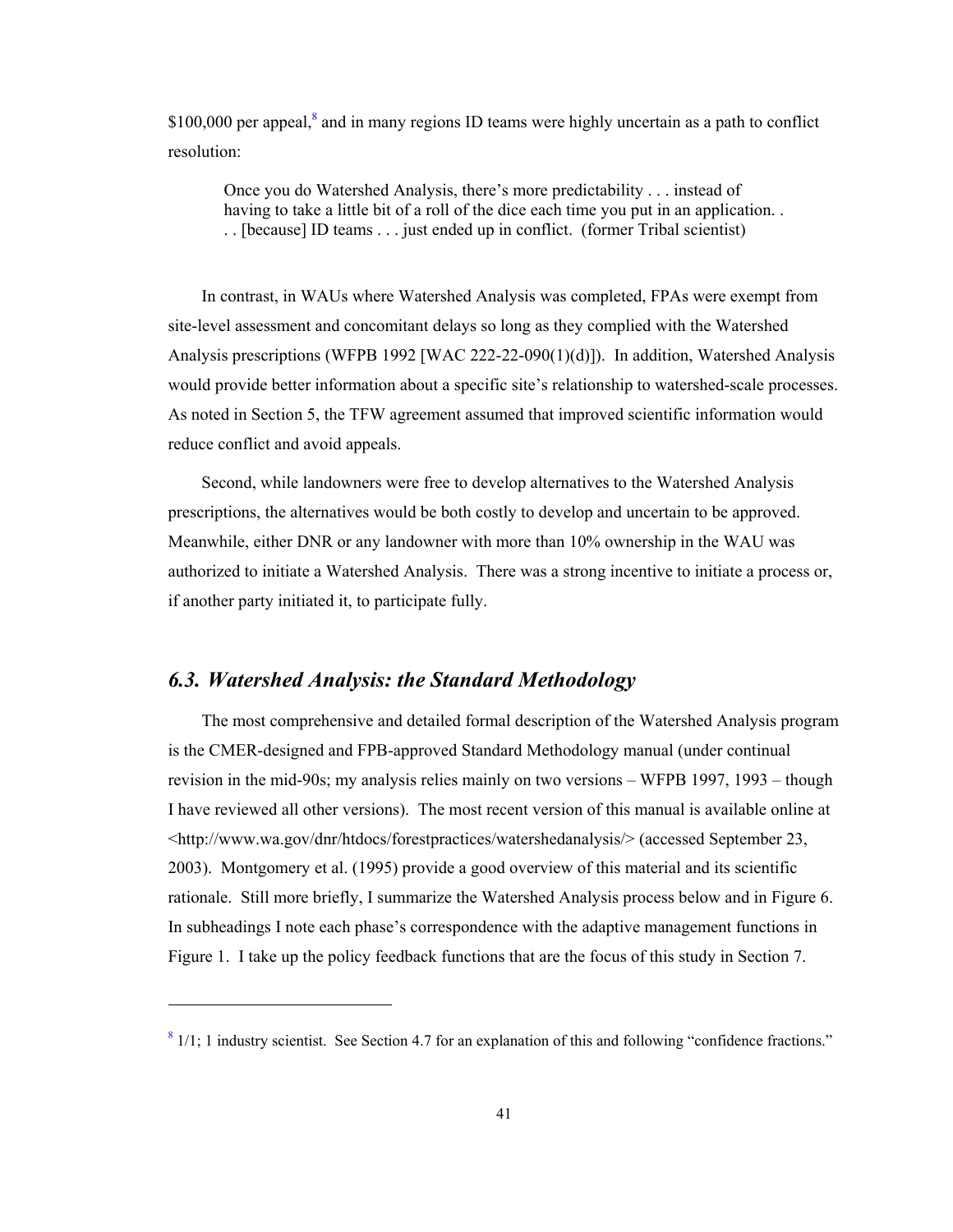#### **6.3.1. Start-up (problem definition)**

1

As with all TFW arenas, Watershed Analysis was formally open to full participation by any local stakeholders with sufficient resources and training. The Standard Methodology included formal educational and experience standards for technical analysts – for example, "channel module" analysts were required to have at least a Bachelor's degree, with specific course work in fluvial geomorphology, and at least two years of field or research experience in channel assessment or fluvial geomorphology. In addition, DNR provided mandatory training specific to the program. These provisions promised some certainty of product quality.

Usually the main limitation on participation, then, was a group's funding and human resources.<sup>9</sup> In practice, levels of participation varied widely across organizations and regions. Large and mid-size timber companies and DNR almost always participated in all phases. Tribes usually participated, but they were limited in resources. Due to severe scarcity of resources, ENGOs seldom participated. The Standard Methodology includes a vaguely described "start-up" phase, where WAU-specific participants and special issues could enter the process.

Watershed Analysis did not assess potential impacts to non-fish wildlife or cultural resources – thus neglecting two of the TFW Agreement goals (Section 5.1). In addition, only a subset of all watershed processes is included in the assessment phase. The most commonly heard justifications for these limitations are  $(1)$  to bound the analysis at a tractable scope<sup>10</sup> (Montgomery et al. 1995) and (2) that existing long-standing cultural traditions and high-level policy or legal precedents provided no basis for wildlife habitat protection as clear as the basis for Tribal rights to fish habitat or the public's rights to acceptable water quality.<sup>11</sup> However, many participants contend that if such important elements of TFW are excluded from the analysis, then timber companies should not be exempted from further site-level assessments for environmental impacts (as described in Section 6.2).<sup>12,13</sup> Certainly it has always been clear that the Watershed

 $9$  13/17; 1 ENGO field staff, 2 Tribal scientists, 5 industry scientists, 3 DNR field staff, 1 industry scientistconsultant, 1 industry lawyer.

 $10$  6/16; 1 Tribal scientist, 1 Tribal policy worker, 1 industry scientist, 1 industry lawyer, 1 industry scientist, 1 industry scientist-consultant.

 $\frac{11}{10}$  6/16; 1 Tribal scientist, 1 DFW scientist, 1 industry scientist, 1 industry policy worker, 1 DNR policy, 1 industry scientist-consultant.

 $12\frac{12}{2}$  5/16; 1 ENGO lawyer, 1 ENGO policy worker, 1 other ENGO, 2 Tribal policy workers.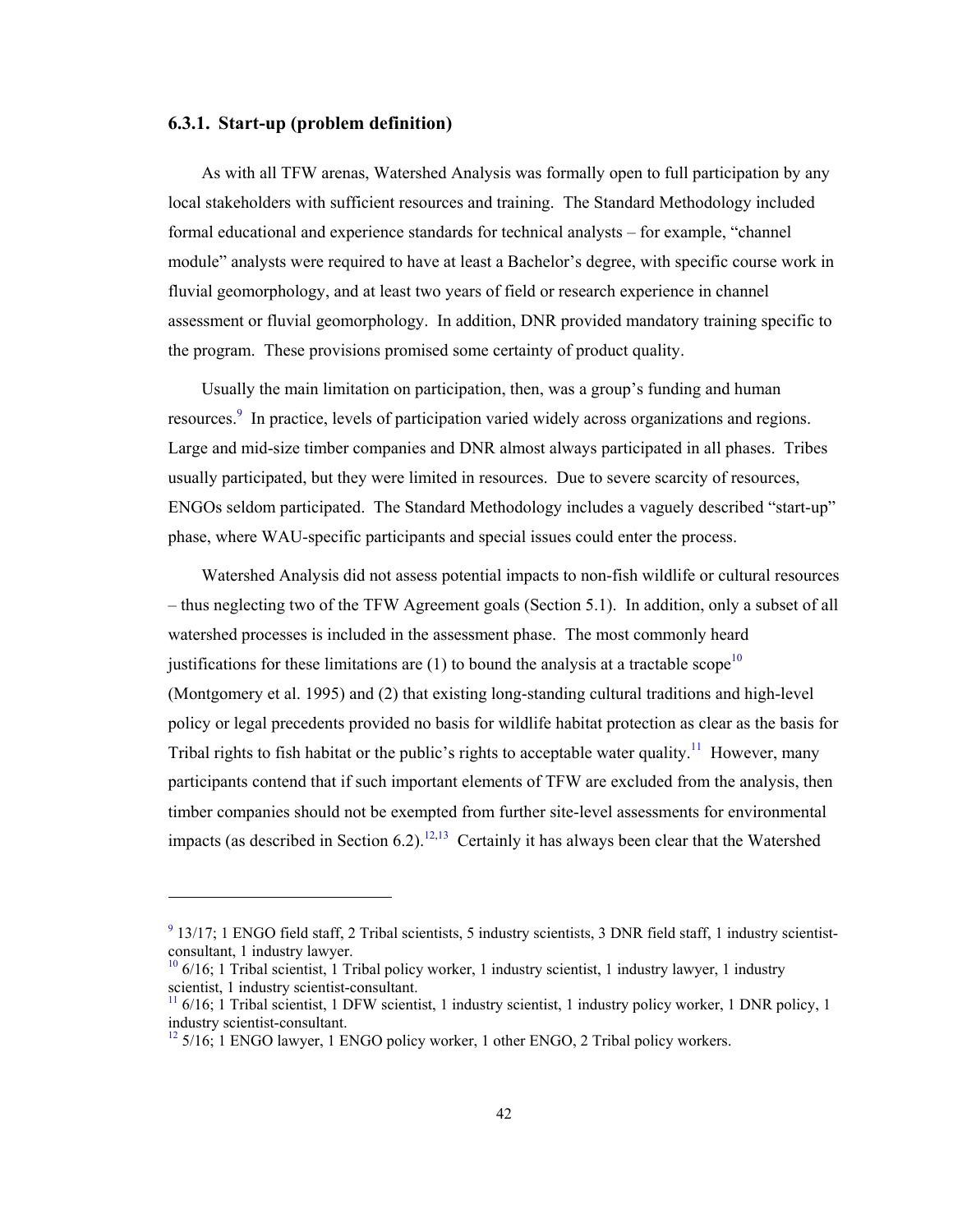Analysis program is far from comprehensive in scope. Yet the dominant argument was for making progress on certain issues supported by court decision and for making a start at thinking in a more holistic way about these and other issues.

The start-up phase was intended (1) to ensure proper coordination of the various module analyses and (2) to provide opportunity for participants to refine the problem definition elements of the Standard Methodology. Occasionally, important additional analyses were proposed at this stage (see the ENGO role in "WAU A," Section 7.4.2.1), but usually the coordination and identification of participants were the focus of start-up.

#### **6.3.2. Assessment (system modeling)**

l

The assessment phase is organized in seven (later eight) modules. These technical modules provide much more detailed procedures than any other part of the Standard Methodology, constituting about 270 of the 1993 manual's 365 pages. Four modules evaluate watershed **processes** – mass wasting, surface erosion, hydrologic change, and riparian function. The riparian function module includes assessment of both (1) the effect of tree cover on stream temperatures and (2) large woody debris (LWD) recruitment to streams. The remaining modules evaluate the **vulnerabilities** of specific resources – the stream channel, fish habitat, public works/water supply, and, from 1996, water quality – to impacts from change in the watershed processes caused by forest practices.

 $<sup>13</sup>$ In fact, impacts on wildlife are not only part of the TFW agreement, but also the 1984 State</sup> Environmental Policy Act (State of Washington 1984 [SEPA; RCW 43.21C]) that regulates forest practices assessments in the absence of a completed Watershed Analysis. Thus, some claim that completing Watershed Analyses gave timber companies a "free ride" on many key issues. On the other side of the debate, some participants note that many common prescriptions for protection of fish habitat, such as riparian forest buffer strips, provide significant "incidental" benefits to many terrestrial species. CMER literature reviews and field studies support this statement in general, although many questions remain about coverage of species (O'Connell et al. 2000, O'Connell et al. 1993). Other state policy initiatives attempted to address wildlife impacts during the 1990s, including CMER's draft "wildlife module" for Watershed Analysis and several pilot "landowner landscape plans" at a larger scale. In addition, the listings of wildlife such as the spotted owl (*Strix occidentalis*) and marbled murrelet (*Brachyramphus marmoratus*) under the federal Endangered Species Act have required private and state forest owners to protect some areas of oldgrowth and late-seral forest. However, none of these initiatives produced any state-wide policy for conservation of a wide range of wildlife species on forest lands.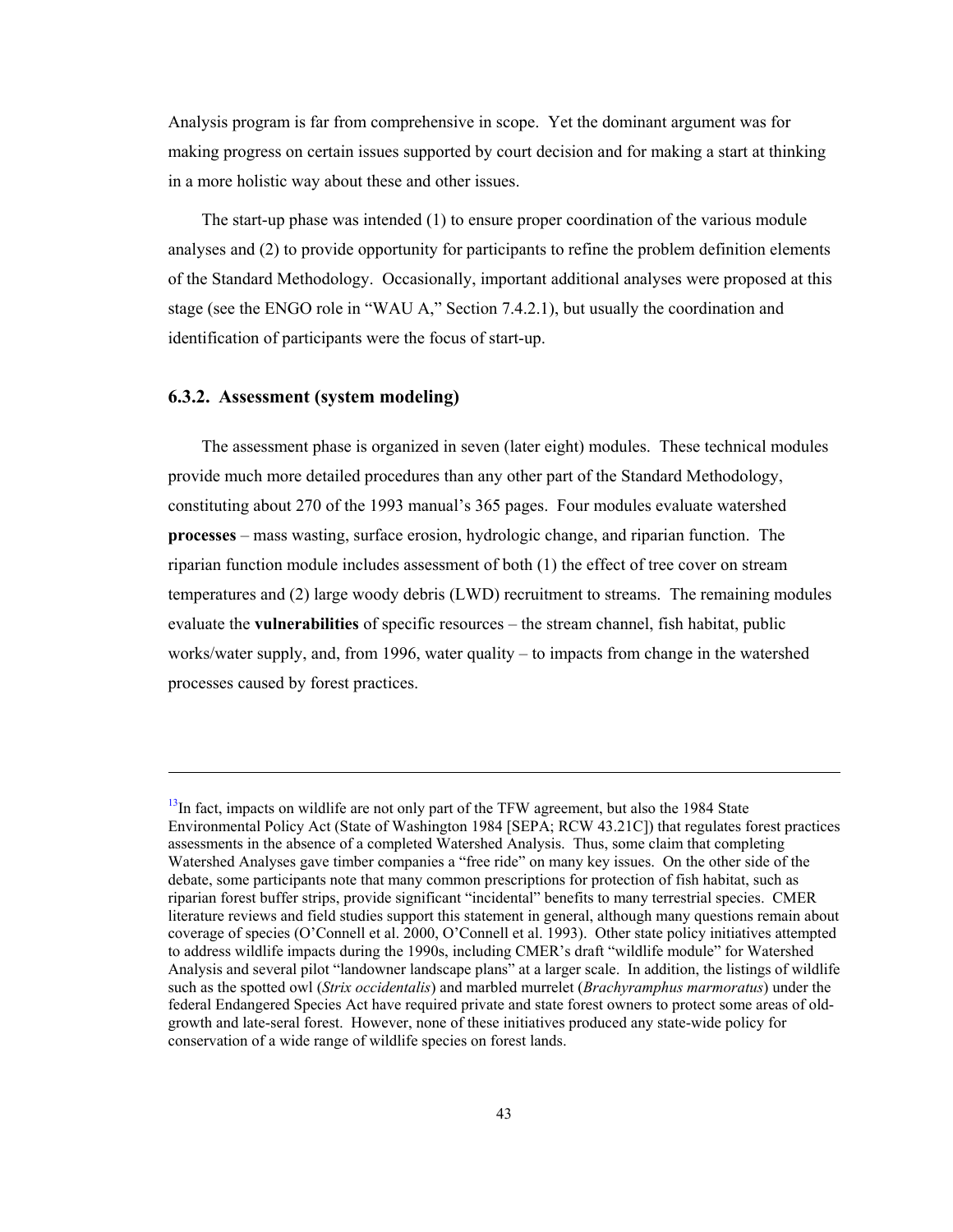The modules were conducted by formally qualified scientists. In some cases, the analysts were drawn from a number of local parties (often the Tribes) and government agencies. In other cases, the assessment team was almost entirely sourced from a single dominant landowner.

#### **6.3.3. Synthesis (system modeling, identifying key uncertainties)**

In the synthesis phase, the module analysts present their findings to each other and collaborate in a multi-disciplinary, semi-quantitative model of the basin (a "watershed story" [WFPB 1993: 29]). A "routing module" aids the analysts in describing material and energy flows among changeable processes and vulnerable resources. Table 3 is used to determine "rule calls" – broad qualitative management objectives for "areas of resource concern." A standard-format Causal Mechanism Report, summarizing rule calls and relevant supporting analyses, provides the primary guidance to managers in the prescription phase.

#### **6.3.4. Prescriptions (management experiment)**

For each Causal Mechanism Report, the prescription team develops area-specific rules by consensus. The prescription team includes multi-disciplinary forest management professionals, as well as some local stakeholders in either a full or an observer capacity. Operational and field representatives of DNR and major landowners usually play a strong role in this phase, but the team is encouraged to include representatives of all relevant landowners, state agencies, First Nations, ENGOs and other interested parties. The threat of appeals and court cases generally served to keep the process open to parties who could fund an appropriately qualified representative.

Watershed Analysis prescriptions are forest practices rules designed to prevent, avoid, or minimize threats to vulnerable resources identified in the assessment modules and any other analyses added during the start-up phase. Road building might be banned in areas of high mass wasting hazards. Partially cut or untouched forest buffers might be established to maintain acceptable stream temperature and to supply LWD to streams. Timber companies might be required to assess the entire road network and fix problem areas (e.g., surface erosion sites or blocked culverts) within a defined time period. The hydrologic change module seldom resulted in prescriptions (Collins and Pess 1997b, Sullivan et al. 1997).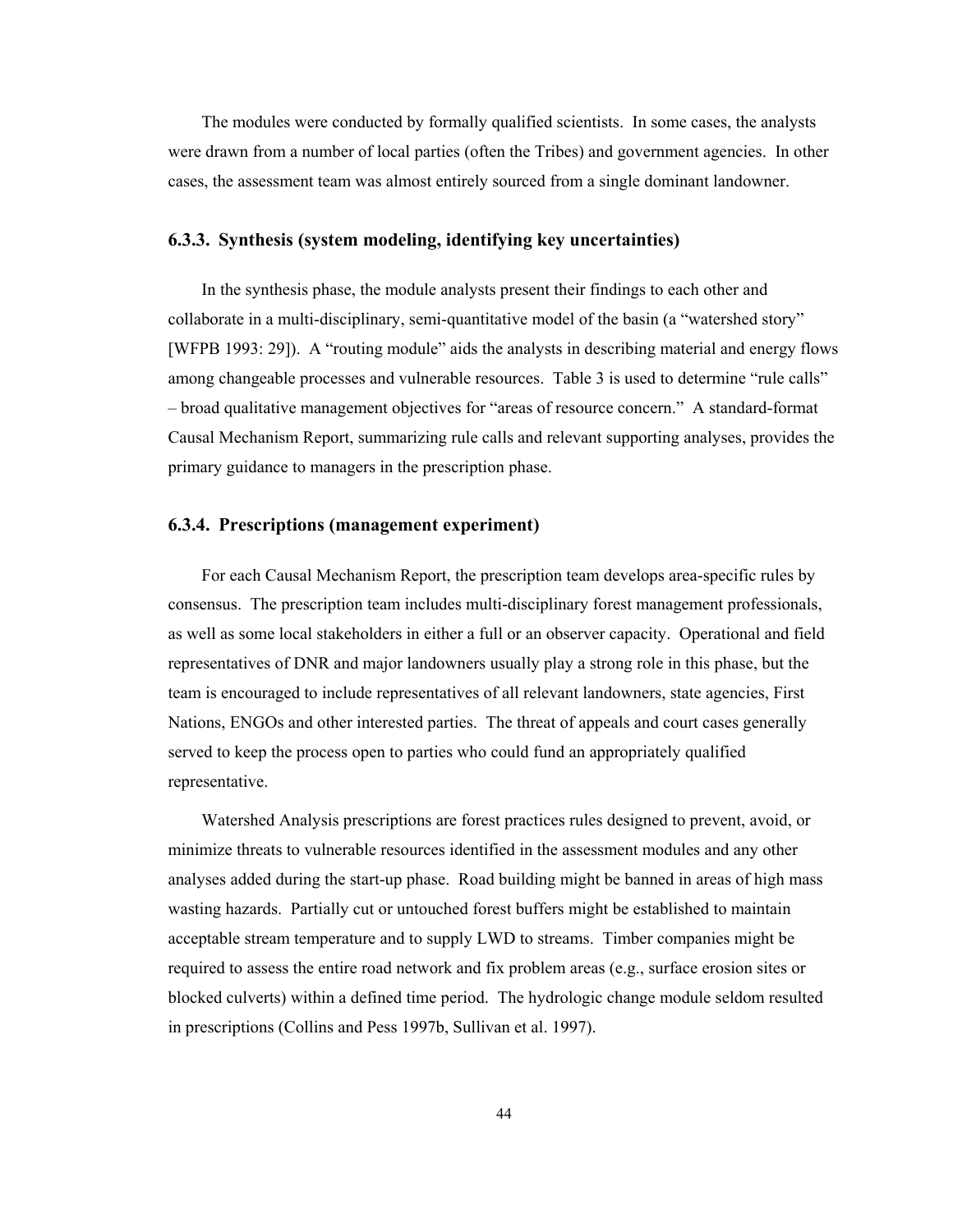#### **6.3.5. Wrap-up**

Following the prescription phase, the WAU coordinator assembles a standard-format report, including all maps, analyses, and decision documents. DNR coordinates a review of the report by local landowners, Tribes, ENGOs, and other interest groups. The report is also opened to public review under the provisions of the State Environmental Policy Act (State of Washington 1984 [RCW 43.21C]). Based on the results of these review processes and in ongoing consultation with the WAU participants, DNR revises, rejects, or approves the report and prescriptions contained therein. The TFW participants and DNR then use the report to regulate and provide an informational context for reviewing all site-level forest practices applications (FPAs) on state and private lands in the WAU.

#### **6.3.6. Monitoring (monitoring)**

l

In the early 1990s, there was consensus in the TFW community that Watershed Analysis prescriptions should be monitored for their effectiveness in meeting objectives. However, resources to implement monitoring were scant. Therefore, cooperative monitoring activities were made optional. A monitoring module (only 7 of 365 pages in WFPB 1993) and technical support from CMER (Schuett-Hames et al. 1999b, Schuett-Hames and Pleus 1996) were available to assist the design and implementation of monitoring plans.

Throughout the 1990s, almost no rigorous monitoring of Watershed Analysis prescriptions occurred, and most participants consider this a major failing of the program (Collins and Pess 1997, Sullivan et al. 1997).<sup>14</sup>

#### **6.3.7. Five-year review (evaluation and policy adjustment)**

The Standard Methodology and state legislation require review of each WAU's condition and the effectiveness of its prescriptions every five years or less. The five-year review procedures are part of the formal structure for policy feedback functions (evaluation and policy

 $14$  10/14; 1 ENGO lawyer, 1 ENGO policy worker, 1 ENGO other, 1 Tribal scientist, 1 industry scientistconsultant, 4 industry scientists, 1 other scientist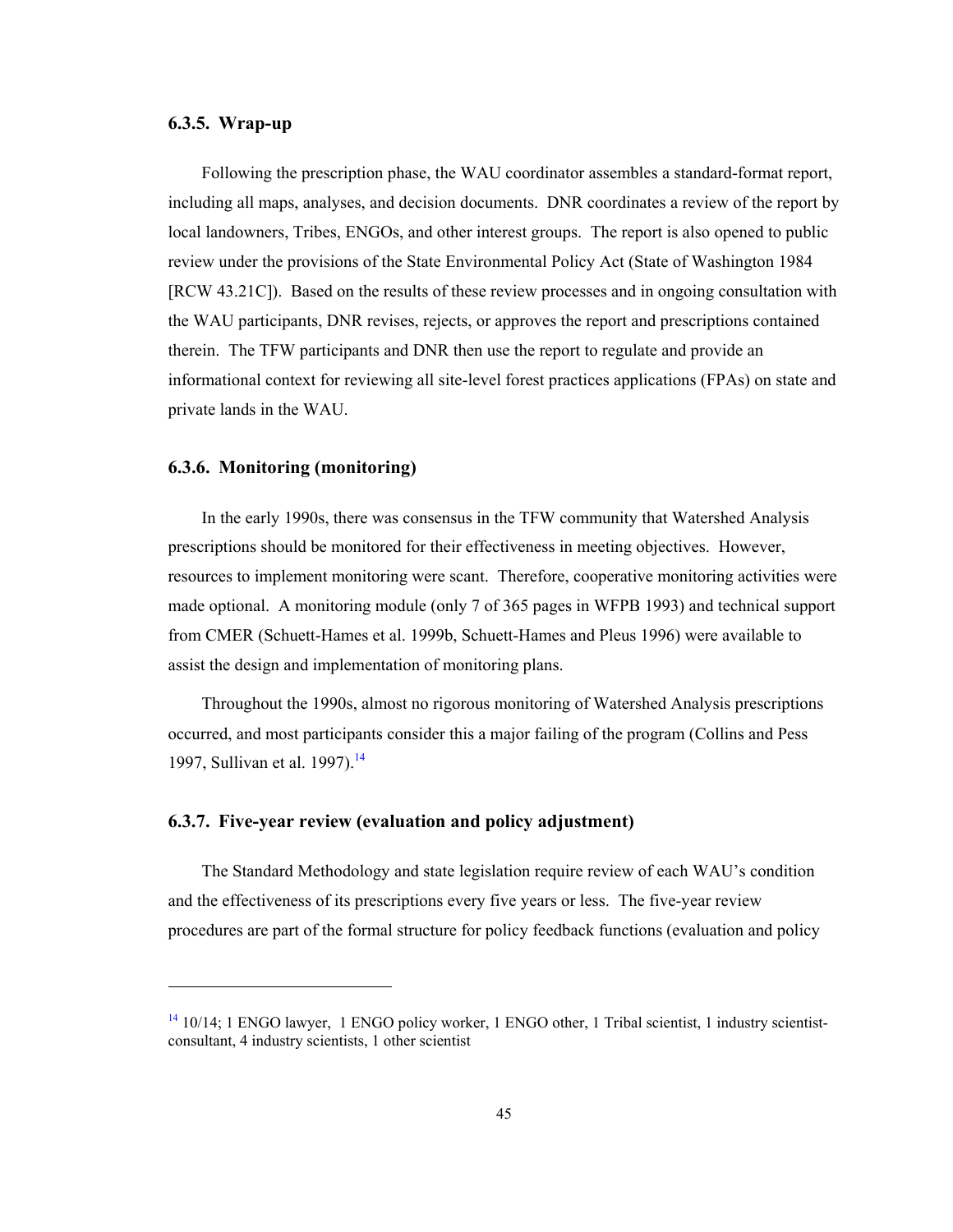adjustment), which are the focus of this study. I examine the policy feedback structures of Watershed Analysis in Sections 7 and 8.



#### **Figure 6. The formal Watershed Analysis process.**

Author's figure derived from WFPB (1993). Because the monitoring phase was optional, the link with prescriptions is a broken line.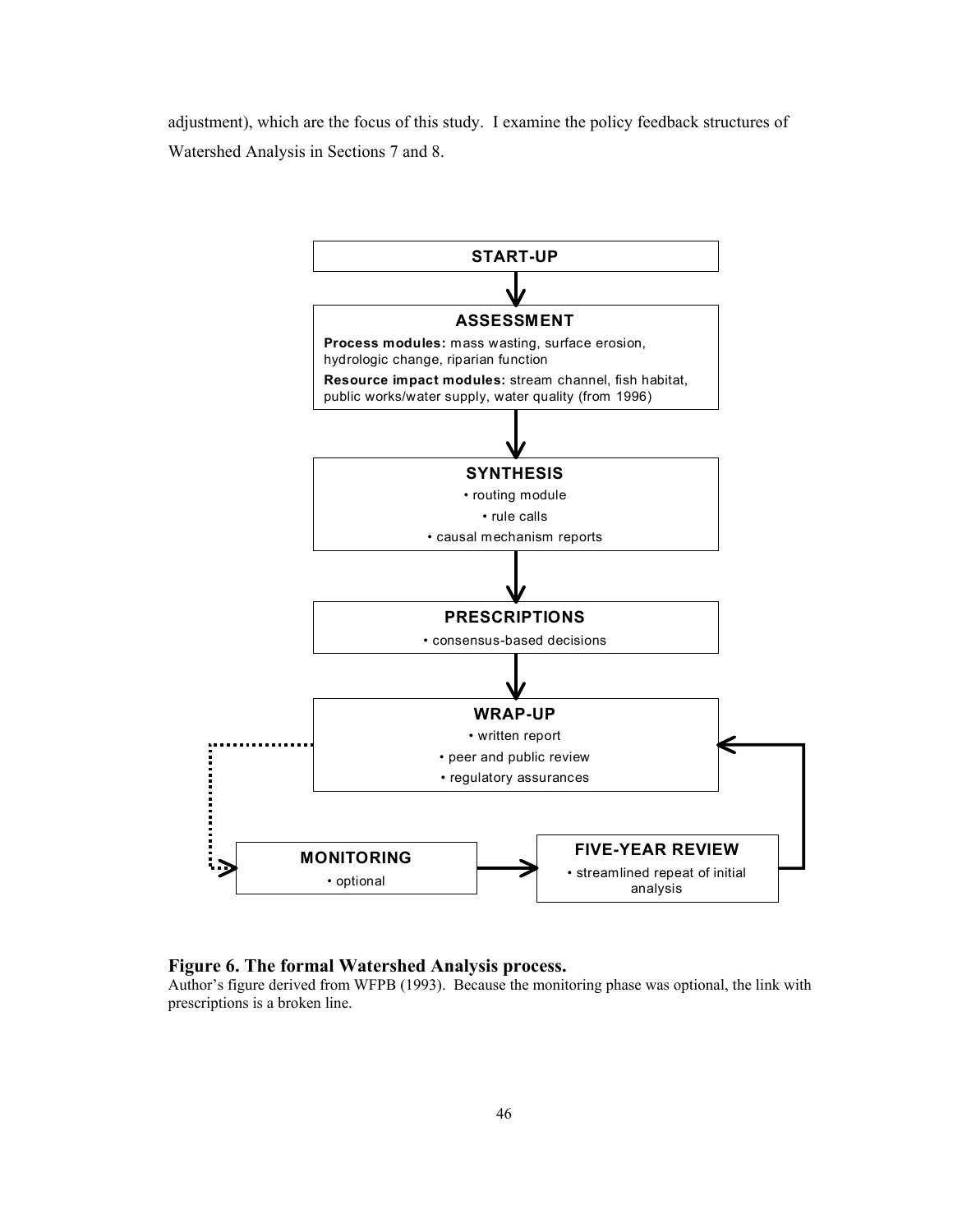**Table 3. Areas of resource sensitivity and management response (the "rule calls").**  Reproduced by permission: WFPB 1992 (WAC 222-22)."Standard rules" means the assessment team believes that the standard state-wide forest practices rules, existing outside the Watershed Analysis program and based on the Forest Practices Act and ongoing revisions thereof, are adequate to protect resources of concern. "Minimize impacts" and "prevent or avoid impacts" indicate that the standard rules are inadequate and need to be replaced by area-specific rules.

|               | LIKELIHOOD OF ADVERSE CHANGE AND DELIVERABILITY |                       |                             |                             |  |
|---------------|-------------------------------------------------|-----------------------|-----------------------------|-----------------------------|--|
| VULNERABILITY |                                                 | Low                   | <b>Medium</b>               | High                        |  |
|               | Low                                             | Standard rules        | Standard rules              | Prevent or avoid<br>impacts |  |
|               | <b>Medium</b>                                   | <b>Standard rules</b> | Minimize impacts            | Prevent or avoid<br>impacts |  |
|               | High                                            | Standard rules        | Prevent or avoid<br>impacts | Prevent or avoid<br>impacts |  |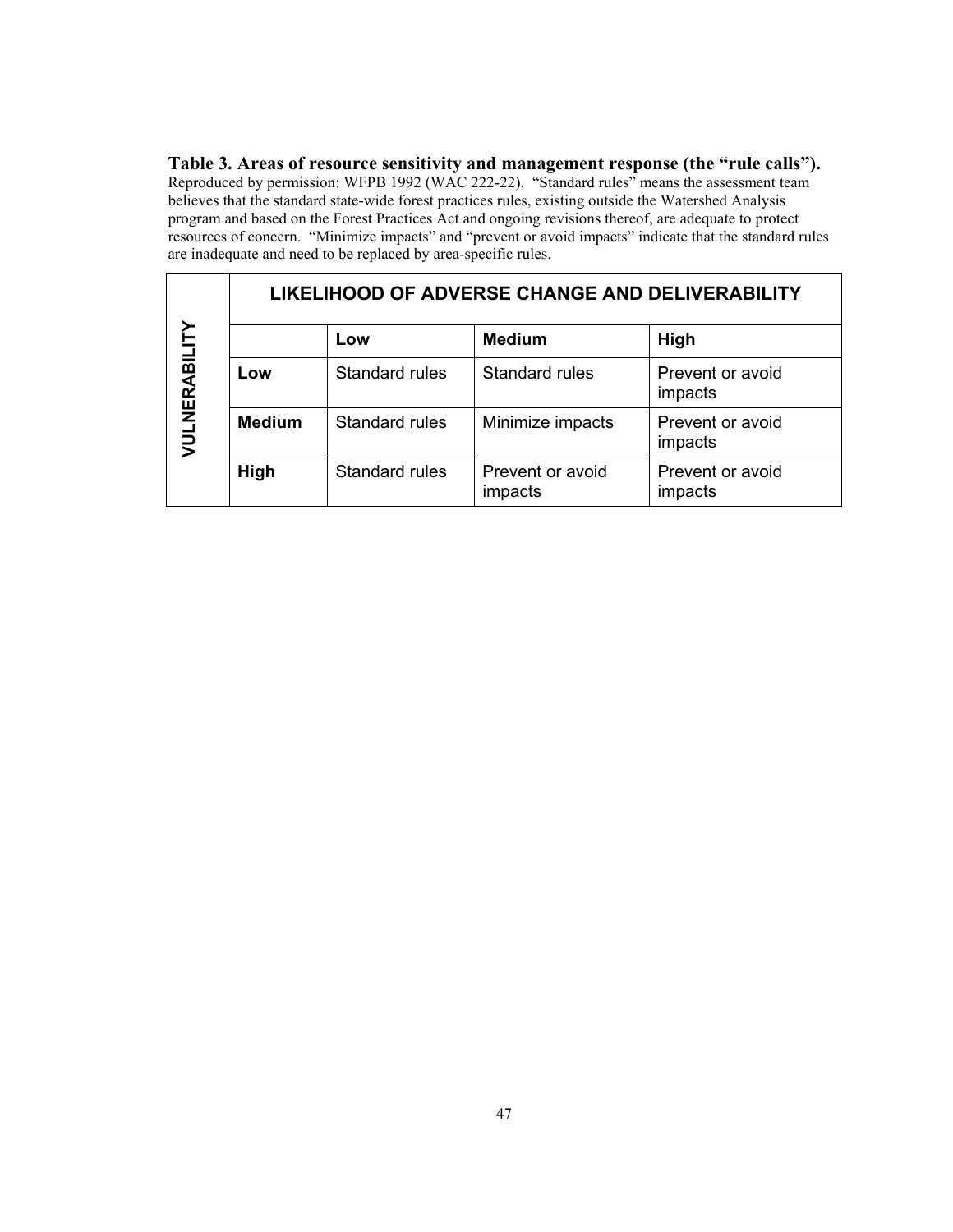# **7. FORMAL AND INFORMAL STRUCTURES AND OUTCOMES OF POLICY FEEDBACK IN WATERSHED ANALYSIS**

This section describes the structure and outcomes of the policy feedback functions relevant to Watershed Analysis, using the framework described in Section 4.3. I analyze how lessons learned from implementing the Watershed Analysis program were incorporated in new policies and other social structures, both formal and informal. Figures 7 and 8 summarize this information.

# *7.1. Formal structure of evaluation (what was supposed to happen)*

### **7.1.1. Low level: WAU five-year reviews**

The state Watershed Analysis legislation includes the following vaguely worded requirement for a "five-year review" (Figure 6). The five-year review process repeats Watershed Analysis procedures for a fraction of the total WAU area. This is the main formal mechanism for policy evaluation in Watershed Analysis:

Where the condition of resource characteristics in a WAU are fair or poor, the department [DNR] shall evaluate the effectiveness of the prescriptions applied under this chapter to the WAU in providing for the protection and recovery of the resource characteristic. If the department finds that the prescriptions are not providing for such protection and recovery over a period of 3 years, the department shall repeat the watershed analysis in the WAU. Aside from the foregoing, once a watershed analysis is completed on a WAU, it shall be revised in whole or in part upon the earliest of the following to occur:

(a) Five years after the date the watershed analysis is final, if necessary;

(b) The occurrence of a natural disaster having a material adverse effect on the resource characteristics of the WAU;

(c) Deterioration in the condition of a resource characteristic in the WAU measured over a 12-month period or no improvement in a resource characteristic in fair or poor condition in the WAU measured over a 12-month period unless the department determines, in cooperation with the departments of ecology, wildlife, and fisheries, affected Indian tribes, forest land owners, and the public, that a longer period is reasonably necessary to allow the prescriptions selected to produce improvement; or

(d) The request of an owner of forest land in the WAU which wishes to conduct a watershed analysis at its own expense.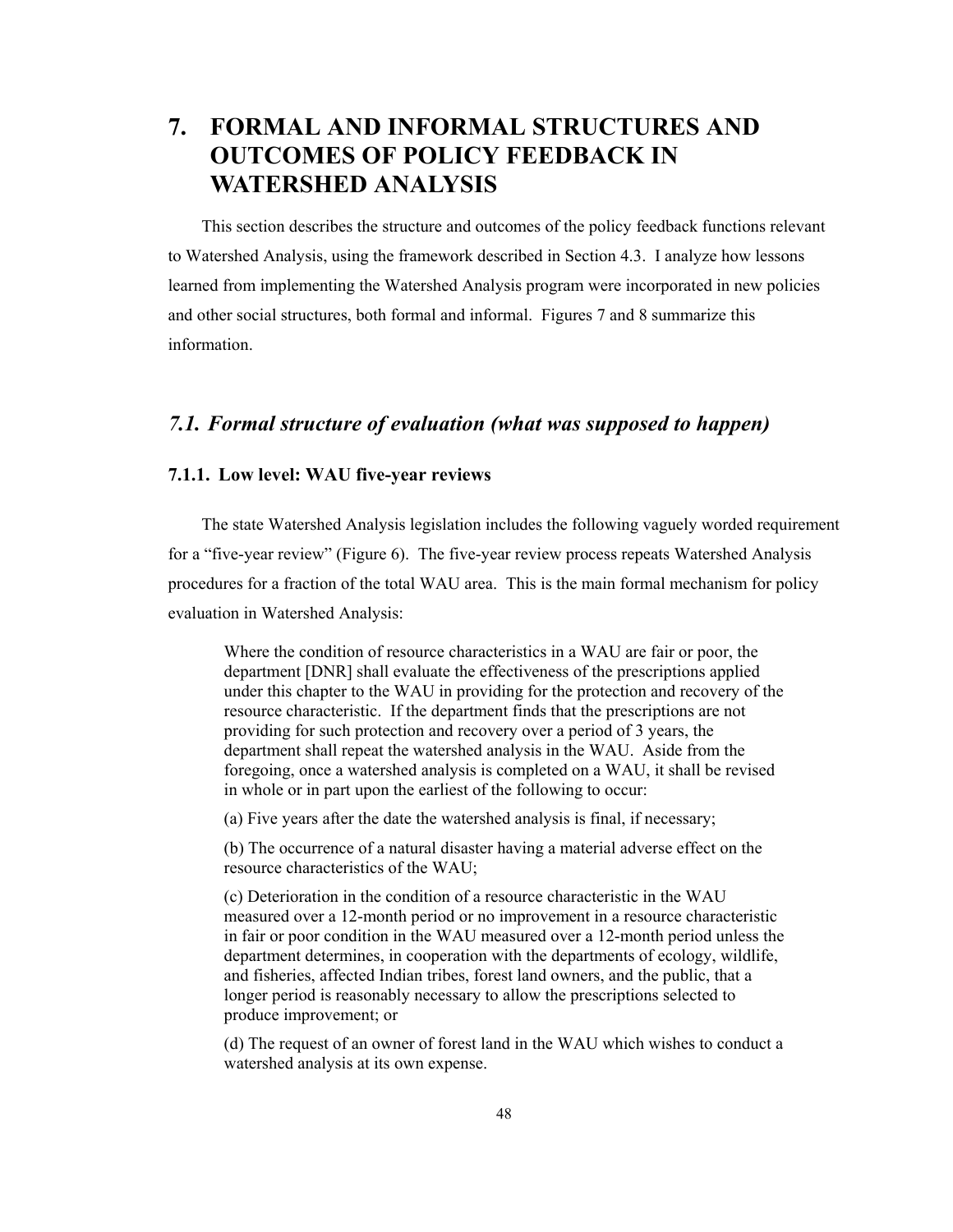Revision of an approved watershed analysis shall be conducted in accordance with the processes, methods, and standards set forth in this chapter [i.e. the entire Watershed Analysis rule, WFPB 1992 (WAC 222-22)], except that the revised watershed analysis shall be conducted only on the areas affected in the case of revisions under (b) or (c) of this subsection, and may be conducted on areas smaller than the entire WAU in the case of revisions under (a) and (d) of this subsection. The areas on which the watershed analysis revision is to be conducted shall be determined by the department and clearly delineated on a map before beginning the assessment revision. Forest practices shall be conditioned under the current watershed analysis pending completion of any revisions. (WFPB 1992 [WAC 222-22-090(4)])

 The Standard Methodology (WFPB 1997, 1993) adds no further guidance for evaluating prescriptions and policies. While the five-year review requirement appears to assume formal effectiveness monitoring in intervening years (Schuett-Hames and Pleus 1996), the monitoring function itself and its status relative to other sources of policy-relevant information remains almost completely unspecified (Section 6.3).

#### **7.1.2. Reference level: evaluating the Standard Methodology**

Although the Standard Methodology makes no mention of the five-year review process, it does refer briefly to a higher-level evaluation arena, the Cooperative Monitoring, Evaluation, and Research Committee (CMER):

To date, the reliability of the procedures provided in the manual have [sic] not been determined. It is the hope that the CMER research program will provide improved scientific knowledge so that gaps can be bridged, eventually leading to more balanced but simultaneously reliable decisions (WFPB 1993: 23).

This role of CMER receives little more formal structure than the above passage. The state legislation (WFPB 1992 [WAC 222-22]) is silent about CMER as an evaluation arena for the Watershed Analysis program.

Thus, two formal arenas for evaluating new information in the Watershed Analysis program address two different levels of rules, encouraging both single-loop and double-loop learning (Figure 7). The five-year review evaluates the effectiveness of *watershed-specific prescriptions*, while CMER evaluates the effectiveness of the *larger program structure that produces the prescriptions*. The five-year review is moderately well-specified by a passage in the legislation, a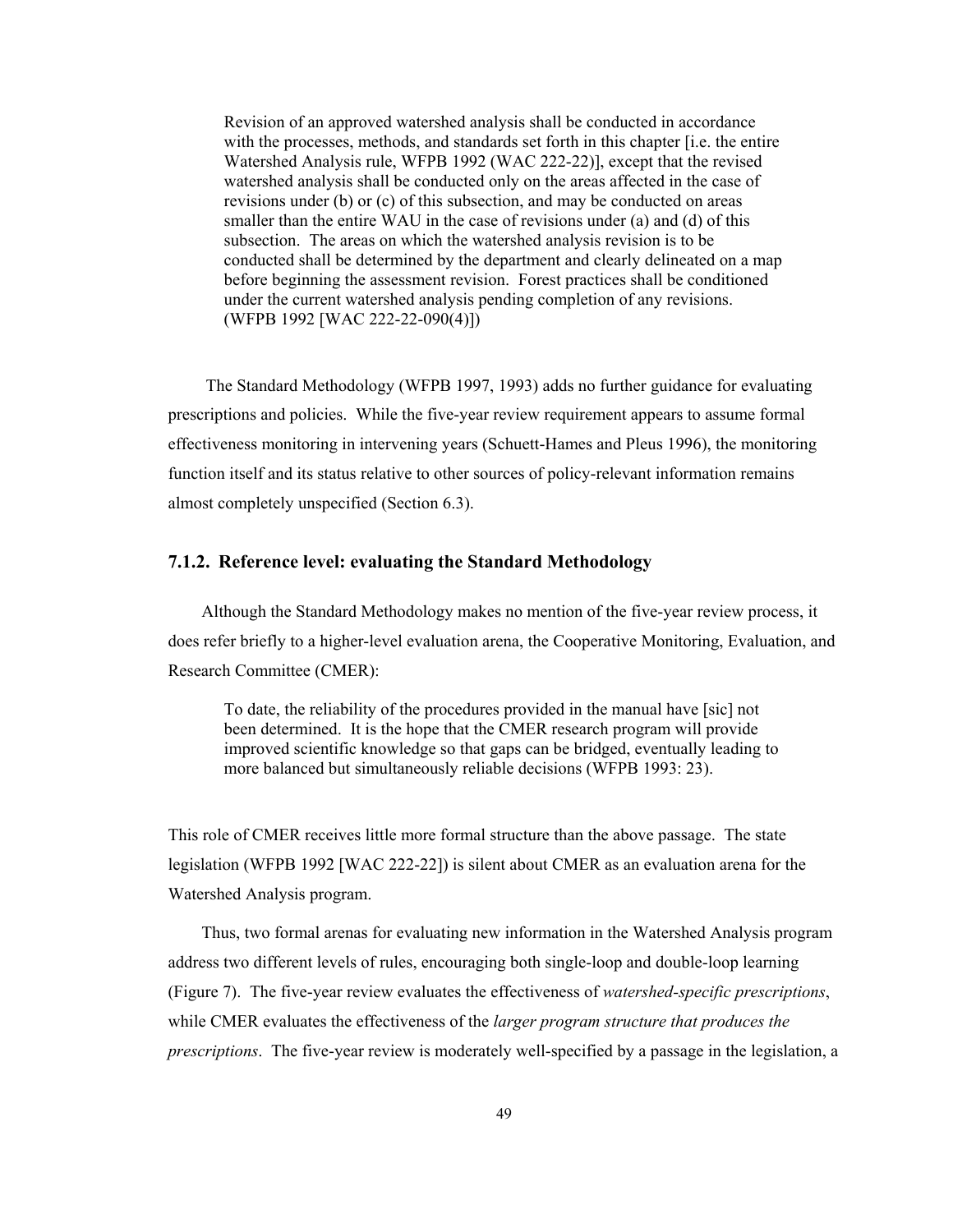timeline, and a reference to adaptations of the Standard Methodology. In contrast, the formal CMER process for revising the Standard Methodology consists only of commitments to do so.

Of course, the mere reference to CMER in the quote above constitutes reference to the formal structure of that body in its *full* scope of activity (Section 5.2), and so the formal TFW "ground rules" for decision-making (Appendix C) apply here. In addition, CMER included a "Cumulative Effects Steering Committee" (CESC) that had taken the lead in developing the first versions of the Standard Methodology. The CESC received approximately \$0.2 million out of CMER's \$2.7 million budget in the 1991-1993 biennium, but it appears to have received no funding at all in subsequent years.<sup>15</sup> CMER planning documents also include project proposals, totaling about \$1 million in the 1993-1995 biennium and \$1.8 million in the 1995-1997 biennium<sup>16</sup> for monitoring, basic research, and literature reviews not specifically aimed at the Watershed Analysis program but which might indirectly suggest revisions to the Standard Methodology (e.g., TFW 1993, TFW 1991). However, no detailed protocols for linking this research to revisions of the Watershed Analysis program were specified.

#### **7.1.3. High level: state-wide rules**

l

Changes to rules at a level above the Standard Methodology would depend on action by TFW Policy and the Forest Practices Board (FPB). These bodies developed the constraints within which the Standard Methodology and CMER operated – for example, the TFW agreement and its ground rules (Figure 7). This policy feedback structure is not described in specific relation to Watershed Analysis anywhere in the formal documentation. Even the roles of TFW Policy and CMER in relation to state-level rule-making *in general* are specified weakly in the original TFW agreement and successive planning documents (Flynn and Gunton 1996, Halbert 1993). The TFW participants expected that inclusive consensus recommendations would carry an *inherent* power to influence the Forest Practices Board. This expectation of informally ensured influence over high-level policy was supported by policy feedback successes of the early TFW period (prior to 1992). CMER scientists had in fact played an important role in developing both the state Watershed Analysis legislation and the Standard Methodology (Section 6.1).

<sup>&</sup>lt;sup>15</sup> CMER meeting minutes, April 21, 1992, December 16, 1994, and June 30, 1997.<br><sup>16</sup> CMER meeting minutes, December 16, 1994, and September 21, 1995.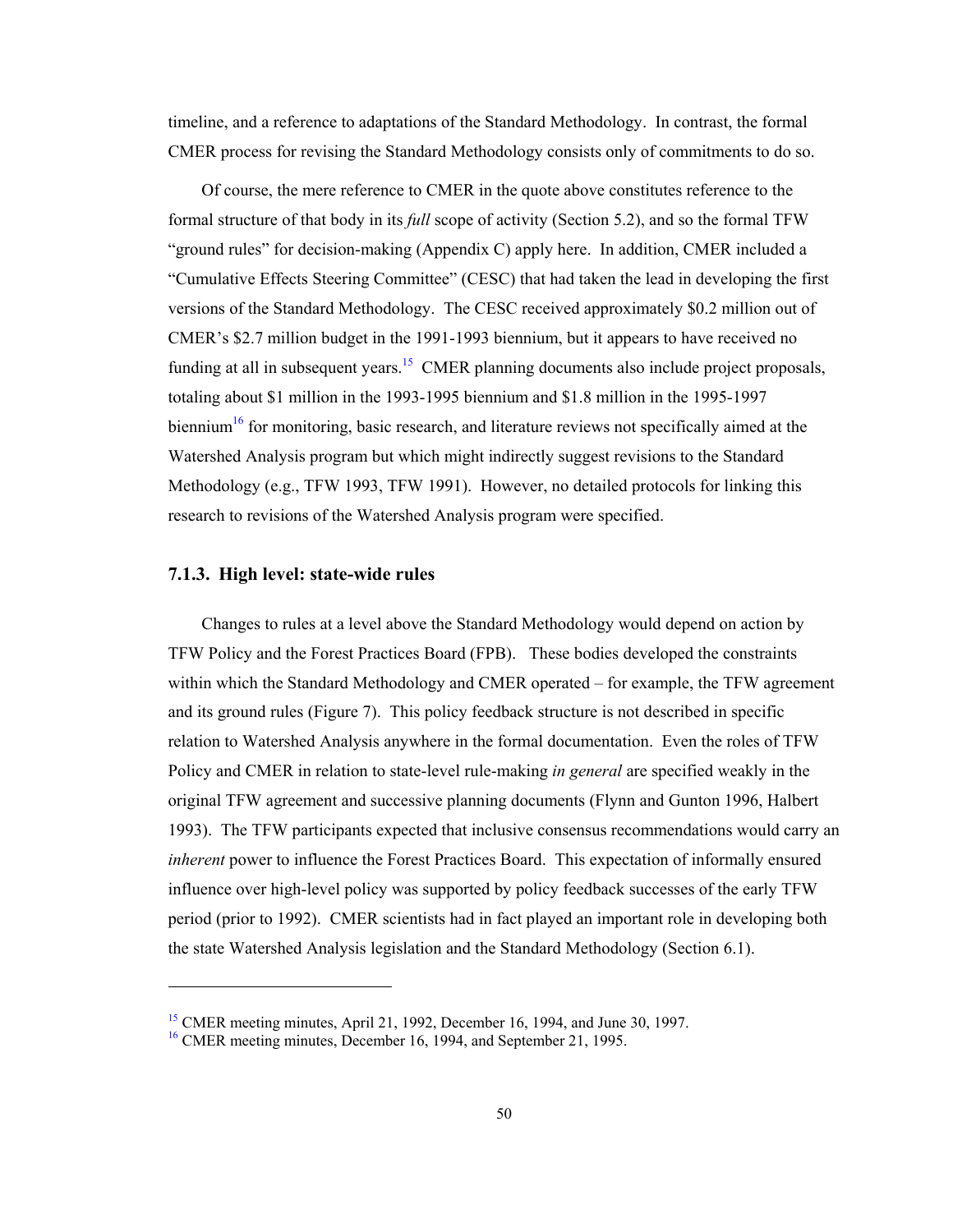To encourage both informal and formal improvements in Watershed Analysis, CMER supplemented its usual meetings with an annual "Watershed Stampede," a networking arena where participants could socialize and hear presentations ranging from the technical to the whimsical. While the Watershed Stampede began as a very informal gathering of the familiar TFW community, over time it grew to include many new technical consultants and to focus increasingly on analyst training.<sup>17</sup> No formal linkages existed between Watershed Stampedes and policy adjustment arenas.

# *7.2. Evaluation outcomes (what actually happened)*

#### **7.2.1. Ad-hoc and informal arenas**

In order to understand the actual outcomes for policy feedback in Watershed Analysis, we also need to understand the many ad-hoc and informal evaluation arenas that played a role in policy feedback.

As discussed in Section 6.2, completing and adhering to Watershed Analysis prescriptions exempted timber companies from certain DNR permitting procedures at the site level. However, in many completed WAUs the ad-hoc "interdisciplinary team" (ID team – Section 5.2) continued to be used as an arena for scientists, stakeholders, and managers to interpret prescriptions in light of new information about either the site itself or the watershed context.

If it needed some further review, we'd use the ID team process, just like we do for any of the permanent [standard] rules. . . . You always have some interesting, challenging conversations when you do an ID team. . . . What you learn through Watershed Analysis helps you in ID teams. The new and current science you pick up in ID teams. You pick up lots of little pieces that you wouldn't find out about otherwise. (DNR field staff)

Another relevant arena dating from before 1992 and never explicitly linked to the Watershed Analysis program is the "TFW Breakfast." This event, occurring as frequently as every month in some areas, had a purpose similar to the Watershed Stampedes, although rules interpretation and

l

 $17$  2/2; 2 industry scientists.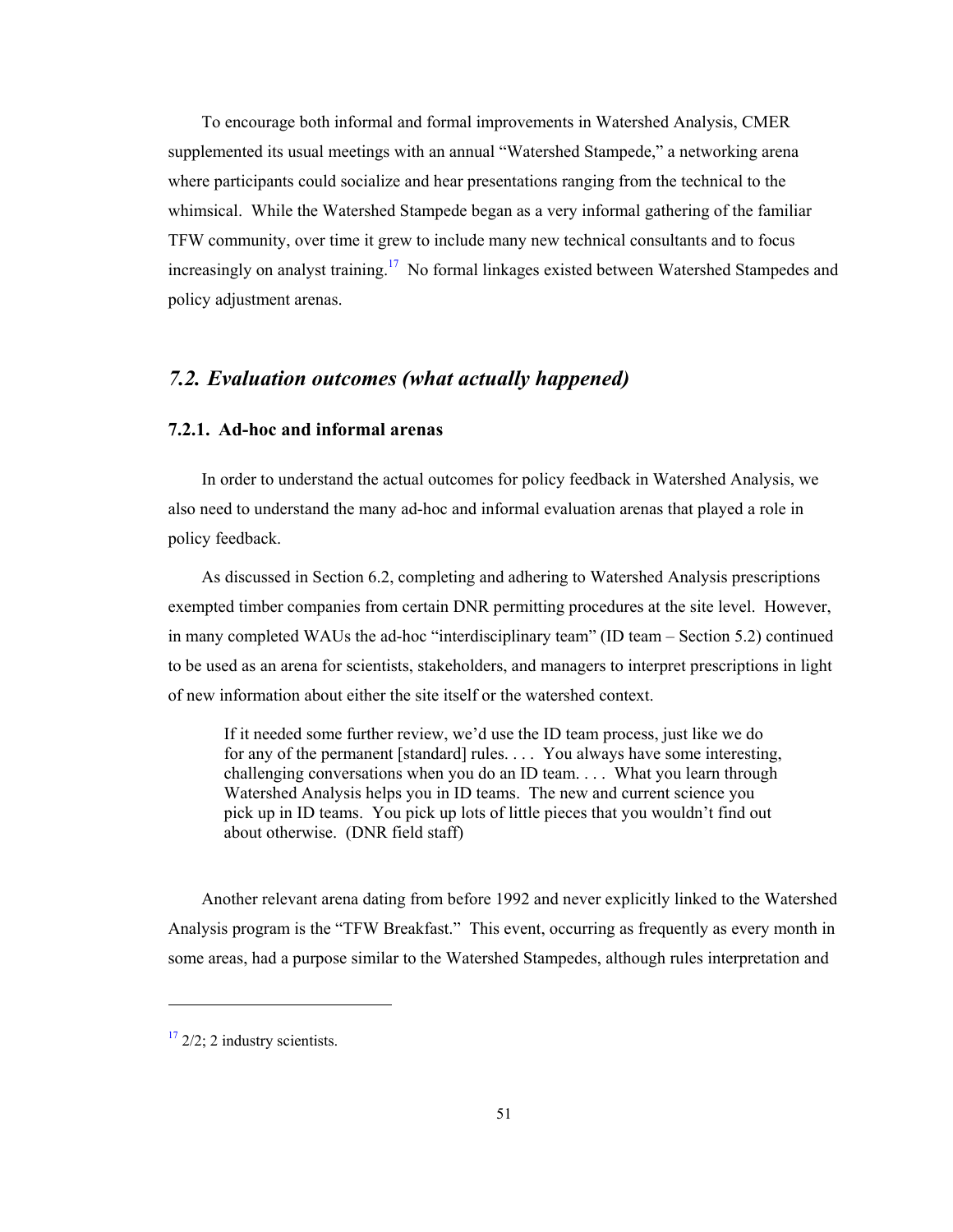enforcement presentations tended to replace the scientific presentations. DNR organized TFW Breakfasts on a regional basis (incorporating dozens of WAUs), and the event generally included a higher proportion of local managers and other local stakeholders – a "local/operational" network whose members included only a small number of the Watershed Stampede's scientistpolicy worker network. Like Watershed Stampedes, TFW Breakfasts had no clear linkages to policy adjustments at any level, and assessing these arenas' informal influence on policy adjustments is difficult. Yet both of these arenas typify the special character of the Washington State forest policy domain.

Thus, a wealth of arenas existed at a wide range of scales for TFW participants to communicate and assess the management significance of new information. Some of these arenas (the five-year review and CMER) were formally identified as feedback linkages to the Watershed Analysis program. Other arenas were linked to Watershed Analysis only on an ad-hoc or informal basis.

The new information passing along these various pathways might arise from personal experience in implementing Watershed Analysis, or it might arise from other research and operational activitites. Watershed Analysis, as a multi-scale, cooperative, interdisciplinary program, could be improved in one way or another through the influence of any of these sources. As Section 7.4 documents, the Watershed Analysis program did indeed improve over time. However, it is difficult to determine the *relative importance* of these various arenas in triggering improvement.

#### **7.2.2. Dissatisfaction with evaluation arenas**

l

In the opinion of many, the lack of transparent information standards and clear (formal and mandatory) linkages to the actual activity of adjusting policies and prescriptions is a major weakness of the arenas discussed above (Sibley and Bolton 1999, Collins and Pess 1997a, Flynn and Gunton 1996, Halbert 1993, Lee 1993).<sup>18</sup> Even the most fully specified and mandatory arena, the five-year reviews, failed to meet expectations: According to DNR reports, only eight reviews

 $189/21$ ; 2 DFW scientists, 1 Tribal policy worker, 2 industry scientist-consultants, 2 Tribal scientists, 1 other scientist, 1 DNR policy worker.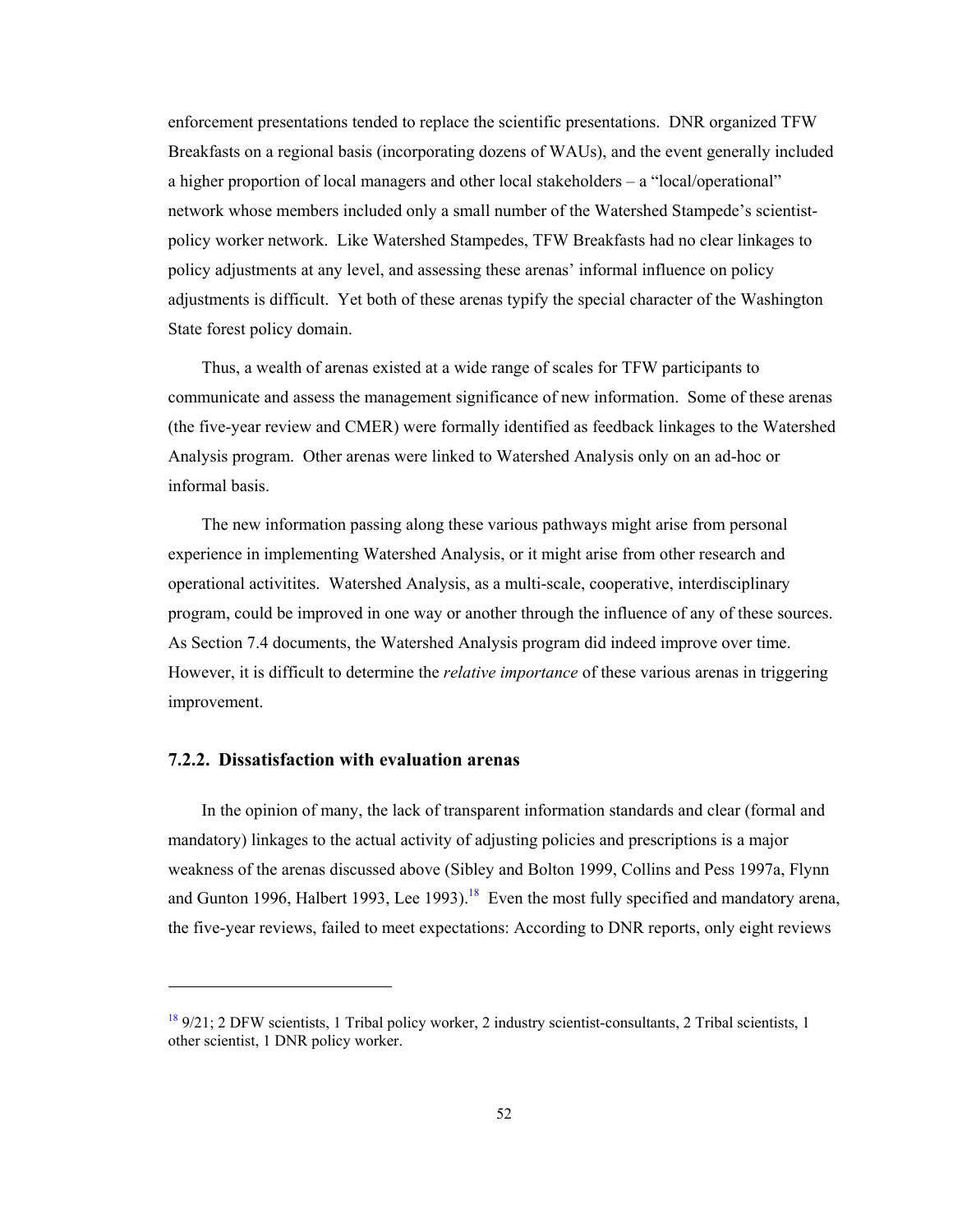commenced and only one was completed between 1993 and 2001 (WDNR 2001).<sup>19</sup> During the same period, twenty-five WAUs passed their five-year deadline. Five-year reviews suffered from two problems: (1) The parties' resources simply were not sufficient to implement the reviews while continuing to initiate new WAUs, and (2) unless a major storm or other major disturbance occurs, many watershed components are unlikely to show detectable change within five years. However, it is also likely that more five-year reviews would have been completed if the various conflicts discussed elsewhere in this report had not arisen in 1996-1997 and caused the Watershed Analysis program to be suspended (Section 7.4.6).

We put a lot of effort, a lot of time into it . . . and then in five years you've got to do it all over again! . . . for riparian stuff it might be a long time before we get real answers because it takes a lot for trees to grow. For landslides it might be a function of storm events . . . and culverts it's the same thing. So the time intervals would vary. Of course, that doesn't sit very well if you're a legal person or a policy person, because it's like, "Well we need to know in three years." Well, you may not. It may take twenty-five years. (former Tribal scientist)

CMER – the most broadly active, long-lasting, and well-resourced collaborative evaluation arena – comes under criticism from participants most frequently (Collins and Pess 1997a, Lee 1993, Halbert and Lee 1990). However, in many cases criticisms nominally directed at "CMER" are in fact criticisms of TFW Policy's poor response to CMER work. CMER was designed, in the spirit of the original TFW agreement, to eschew formal rigidity in favor of mutual respect, openness to new ideas, and consensus decision-making (TFW 1991). The TFW Ground Rules (Appendix C) formed a basic agreement about how business would be conducted. There were few formal procedures for resolving persistent disputes, except to identify other bodies (such as TFW Policy) as the proper forums for such. However, over time a very real *informal* structure appears to have developed. Many participants found CMER to harbor an idiosyncratic culture, built on intensive collaborative work on innovative programs, that sometimes formed resistance to criticism and new information from outside.<sup>20</sup> Some scientists impugn the overall quality of CMER's self-generated scientific studies, few of which have been published in peer-reviewed

1

<sup>&</sup>lt;sup>19</sup> Our interviews encountered frequent claims that certain companies completed more than one five-year review. The reliability of the DNR tracking lists is certainly doubtful.  $\frac{20}{5}$  5/6; 2 Tribal scientists, 1 Tribal policy worker, 2 other scientists.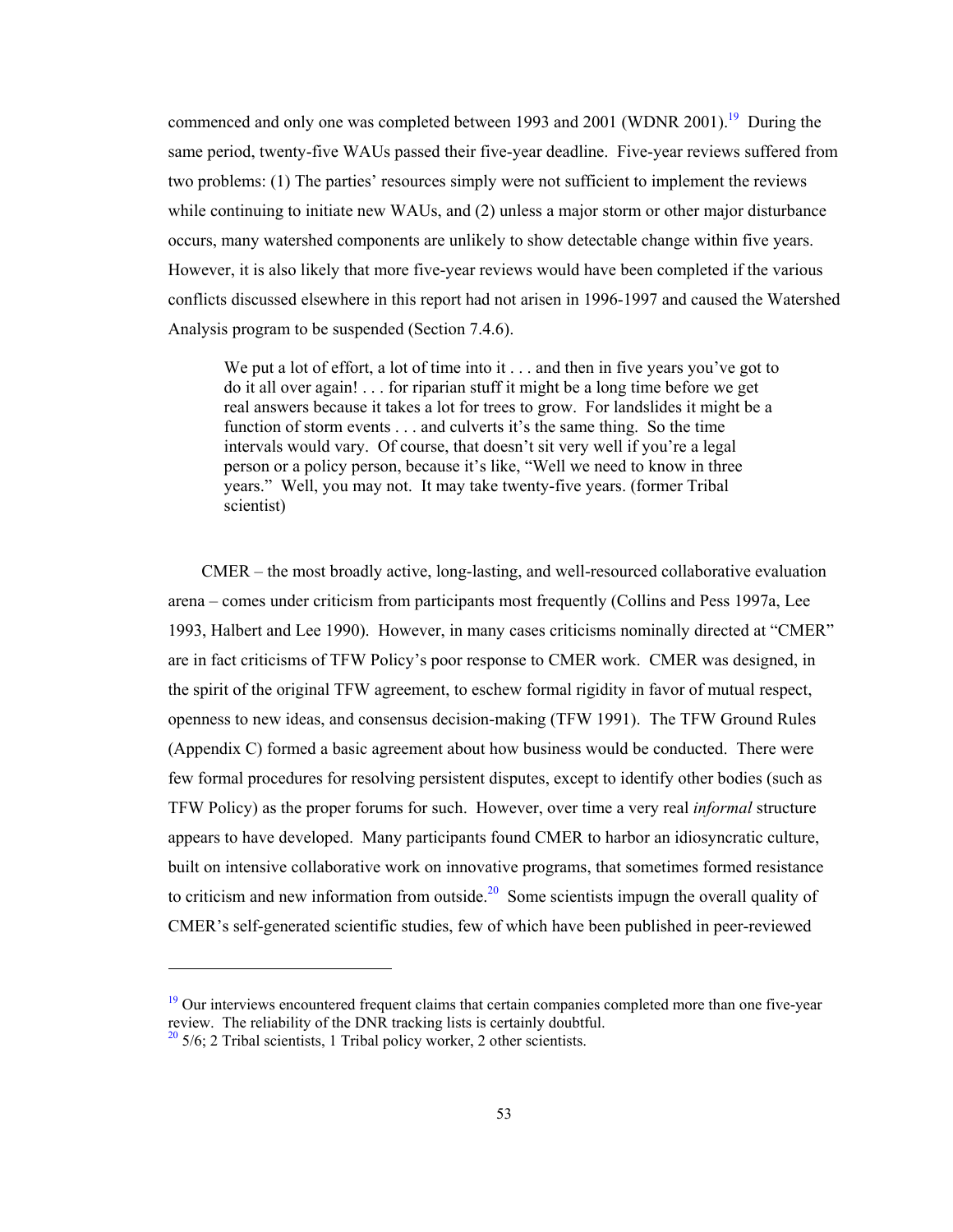journals.<sup>21, 22</sup> Some Tribal scientists also claim that CMER perpetuated a "double standard" by which their work was treated much more skeptically than that of industry scientists.<sup>23</sup>

Furthermore, most participants believe that timber companies in fact dominated CMER decision-making by virtue of greater funding, greater technical support, and, occasionally, employee personalities.<sup>24</sup> Many CMER members participated on a volunteer basis, and little of this activity translated to journal publications or other ways of building outside credibility as a scientist. Over the course of the 1990s, volunteer involvement waned considerably – some due to exhaustion and some due to frustration.

It was just so hard to change it. . . . the only people who were proponents of [making changes] were the Tribes. [ENGOs were largely absent due to scarce] funding.] And you'd go to a meeting and there's eight of them and one of you... . And that would get tiresome, so I gave up trying to change Watershed Analysis. . . . They just have more money and bodies to throw at it. (former Tribal scientist)

### **7.2.3. Major evaluation product: Collins and Pess (1997a, 1997b)**

Dissatisfaction with CMER led some parties to seek alternative pathways of policy feedback. The largest-looming non-CMER evaluation of the Watershed Analysis program, cited by many as a milestone in the program's demise,  $2<sup>5</sup>$  is a pair of papers written by two scientists that worked mainly for non-industry clients (Collins and Pess 1997a, 1997b). Both scientists had been well respected on all sides as problem solvers and conscientious researchers. The papers were commissioned by an ENGO, Washington Trout, using funding from the federal U.S. Environmental Protection Agency (EPA) and several small recreationist and ENGO organizations. The papers were to function as a rigorous scientific evaluation of the first 20 completed Watershed Analyses. The claim to scientific authority was eventually bolstered by publication in a peer-reviewed journal.

l

<sup>&</sup>lt;sup>21</sup> CMER study reports are currently available at  $\langle \text{http://www.nwific.wa.gov/cmer}/ \rangle$  (accessed September 22, 2003).

 $22\frac{22}{16}$ ; 1 industry scientist, 1 DFW scientist, 2 other scientists, 2 Tribal scientists.

 $23$  2/2: 2 Tribal scientists.

 $249/13$ ; 1 DFW scientist, 1 DNR policy worker, 2 ENGO policy workers, 2 Tribal scientists, 2 Tribal policy workers, 1 other scientist.

 $25/4/6$ ; 1 Tribal scientist, 2 industry scientists, 1 industry scientist-consultant.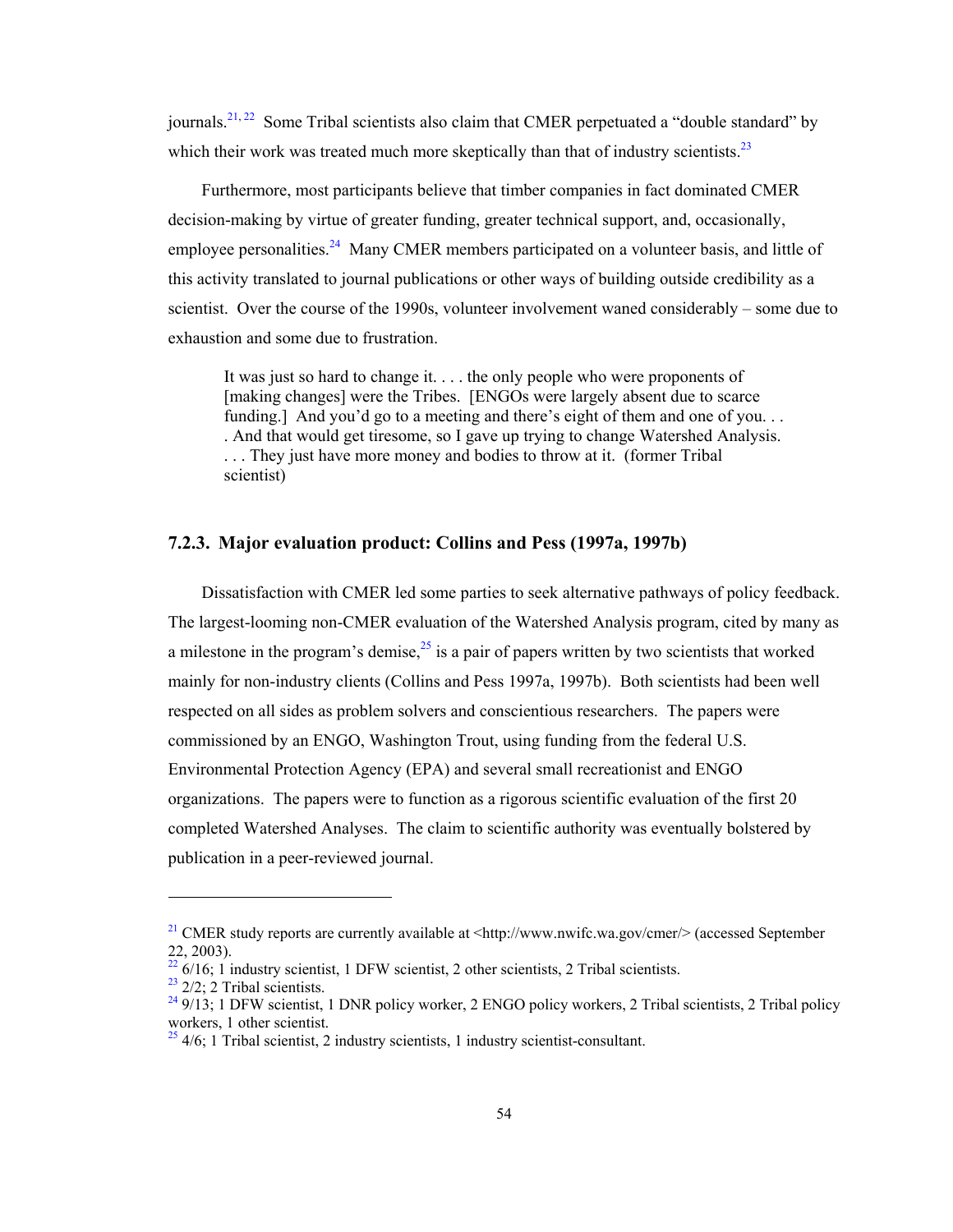Collins and Pess (1997a, 1997b) noted important successes of the Watershed Analysis program but focused on a long list of failures, causing great controversy in the TFW community. Differences among TFW participants in crediting or objecting to the evaluation fall clearly along industry/Tribal-ENGO lines. Objectors (generally industry and many government agency staff) consider the papers an unbalanced attack on an innovative and still-developing program.<sup>26</sup> They claim that the papers' evaluative criteria, although representative of some key concepts and methods in *scientific* watershed management, do not represent the full set of standards and goals of the TFW community. Objectors also claim that the papers overlook many major though unexpected and indirectly linked achievements.27Some of those messier successes are described in the sections that follow.

The public nature of the Collins and Pess papers – which received some attention in large newspapers<sup>28</sup> – also led some participants to view them as a power play, seeking to sway public opinion and higher-level policy makers by deploying the symbolic trappings of "objective science." "Science-based" management is a fundamental symbol and strategy of the TFW agreement (Section 5). The papers were enlisted (against the explicit wish of the authors<sup>29</sup>) in the Alpine Lakes Protection Society's formal appeal of the Alps WAU Watershed Analysis. This event and other similar uses of the papers probably played a major role in shaping perceptions of the authors' intentions. Emotions ran high, and the authors were accused of betraying the "TFW spirit."

Collins and Pess (1997a, 1997b) base their evaluation on criteria of environmental protection only. From the perspective of scientific adaptive management, this may be a valid approach, because these are the only criteria addressed formally in the Watershed Analysis Standard Methodology. Nonetheless, this picture is incomplete. The original TFW agreement certainly included a timber industry viability goal (Section 5.1), and that goal is reiterated briefly in the Watershed Analysis legislation (WFPB 1992 [WAC 222-22-010(1)]). While environmental

1

 $\frac{26}{27}$  7/19; 4 industry scientists, 1 industry policy worker, 2 industry scientist-consultants.

 $^{27}$  The incompleteness of the picture presented by these papers is part of the motivation for the current study of Watershed Analysis.

 $28/1/1$ : 1 industry scientist

 $29$  2/2; 1 Tribal scientist, 1 ENGO field staff.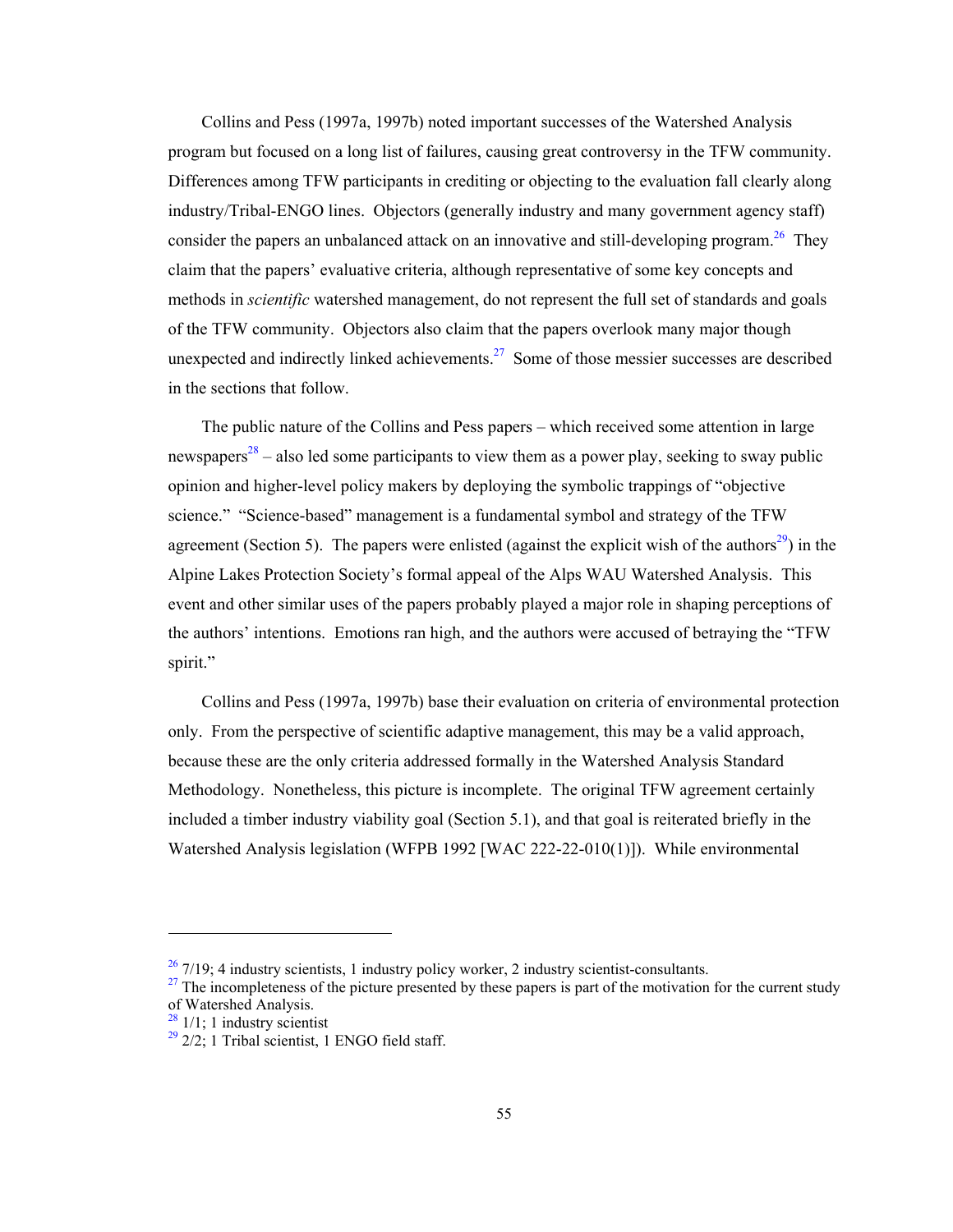protection and timber viability may not be incompatible, Collins and Pess give no evidence on this issue.

Collins and Pess (1997b) also evaluate WAU-level prescriptions by comparing them to (1) the assessment data compiled in the final WAU reports and (2) relevant scientific literature. Local knowledge of operational managers and residents – local history, operational feasibility, site-specific conditions, and so on – is not examined closely as a justification for prescriptions. Justifications based on local knowledge were seldom documented in the WAU reports, and thus these arguments were unavailable for review without extensive field work. The authors acknowledge this missing information briefly and recommend that relevant local knowledge be documented (Collins and Pess 1997b: 990-992), yet the impression they leave is that the problem is relatively unimportant. Others disagree:

You can pull up [documented] data from the Idaho batholith, but is that better than someone's ten years of field experience that's never been documented in the local area? It comes down to local knowledge, and how well those things stack up against something that's maybe more rigorous or published but coming from a different environment. So that was one thing I remember being a little bit uncomfortable with, how they critiqued it on that standpoint. (former industry scientist-consultant)

Similarly, in evaluating improvements in forest practices due to Watershed Analysis only by examining written prescriptions, Collins and Pess (1997a, 1997b) fail to acknowledge informal and ad-hoc adjustments that many participants have observed during implementation. Section 7.4.4 provides more detail on these successes.

Appendix E includes a list of Collins and Pess's main recommendations. Despite the limitations of the evaluation as noted above, the recommendations are widely supported by all sides of the debate as a critique of the Watershed Analysis program's *scientific* basis.<sup>30</sup> That is, Collins and Pess are accurate in pointing out that this was by no means a thoroughly sciencebased process. Politics, timber values, convenience, personalities, and many other non-scientific considerations pervaded the program and determined its outcomes, and this fact indeed raises many sharp questions about the program's success in meeting TFW goals.

1

<sup>&</sup>lt;sup>30</sup> 14/19; 3 industry scientist-consultants, 2 industry scientists, 1 ENGO field staff, 2 ENGO policy workers, 4 Tribal scientists, 1 Tribal policy worker, 1 ENGO lawyer.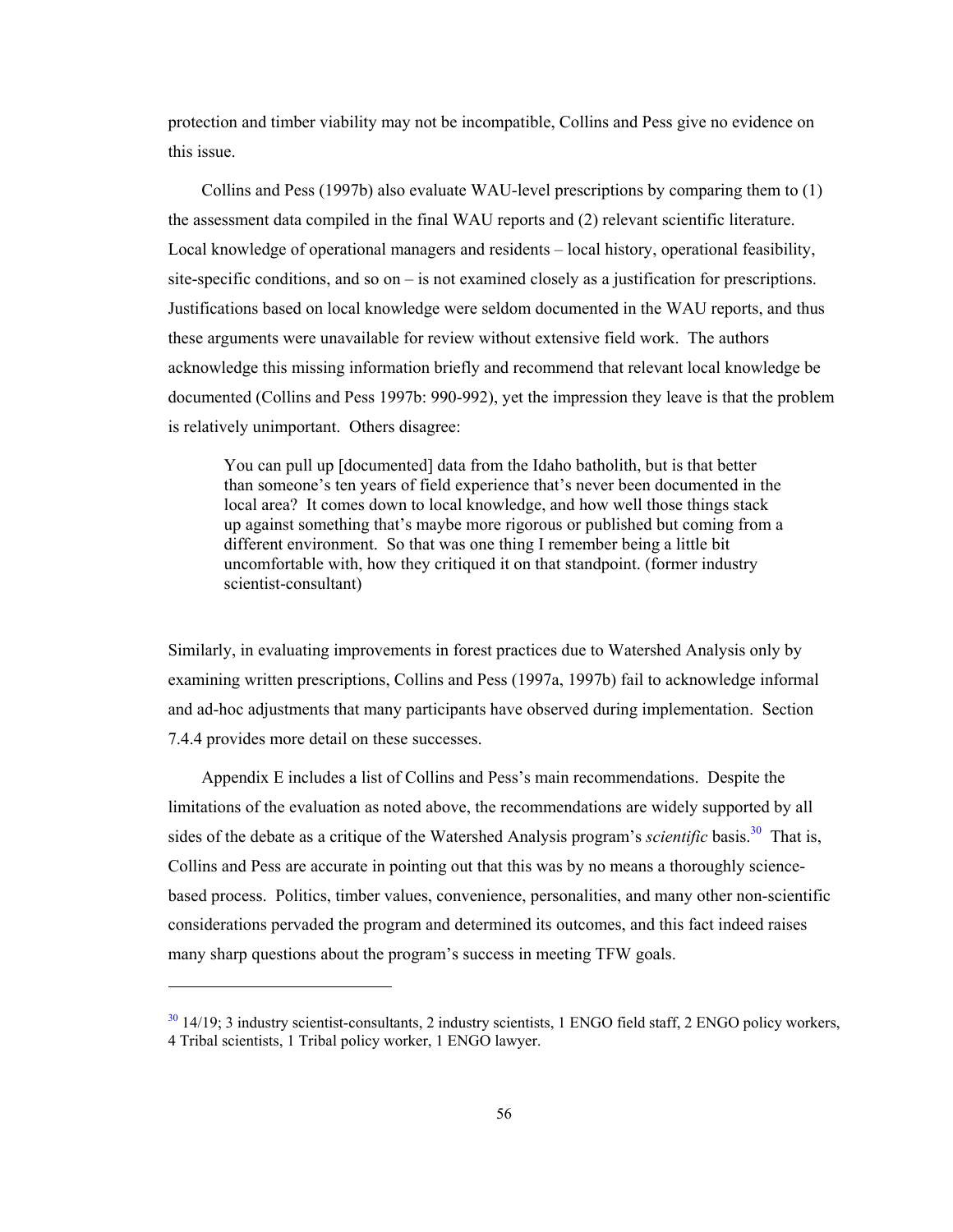Although Collins and Pess raise sharp questions about the scientific basis of the program, they do not intend to discredit the program as a whole. They do note briefly many basic successes of the program. However, because the papers dwell on a long list of scientific doubts in a program that is more accurately described as a science/policy interface, many TFW participants have reacted only to the criticisms. They respond to the criticisms by pointing out that the papers tell only a part of the story of this complex program. The debate provoked strong emotions, and some apparently simple messages about the program came to represent a larger history of trust and suspicion, hope and frustration.

#### **7.2.4. Major evaluation product: CMER review (Sullivan et al. 1997)**

At about the same time that Collins and Pess were developing their evaluation,  $31$  CMER initiated its own review of the Watershed Analysis program (Sullivan et al. 1997). Funding was allocated through the cooperative process of CMER, but it originated with the timber companies' organization for policy coordination, the Washington Forest Protection Association (WFPA). A key force triggering the evaluation was the TFW community's collective experience in implementation, which had proven costly, slow, and vulnerable to heated and prolonged impasse ("train wrecks") in the consensus prescriptions process (Sections 7.4.2.2 and 7.4.3).

While the CMER review cites Collins and Pess (1997a, 1997b) on several issues, it is unclear to what degree the Collins and Pess articles triggered and informed the CMER review. CMER's conclusions regarding the use of science in Watershed Analysis are very similar to those of Collins and Pess. Yet the CMER review casts a wider net, looking at scientific questions in less detail and relying mainly on participant surveys and focus groups to develop a more complete picture of the program's outcomes. The CMER review also evaluates a longer time period than Collins and Pess, examining 39 WAU reports (1992-1996) while Collins and Pess reviewed 20 (1992-1995). This picture is somewhat more optimistic, describing many informal and non-scientific successes. However, the list of failures is again quite long.

One reason for the somewhat more positive conclusions of the CMER evaluation may be a low rate of survey return from Tribes and ENGOs (Sullivan et al. 1997: 9). These are the

l

<sup>&</sup>lt;sup>31</sup> CMER meeting minutes, January 25, 1996.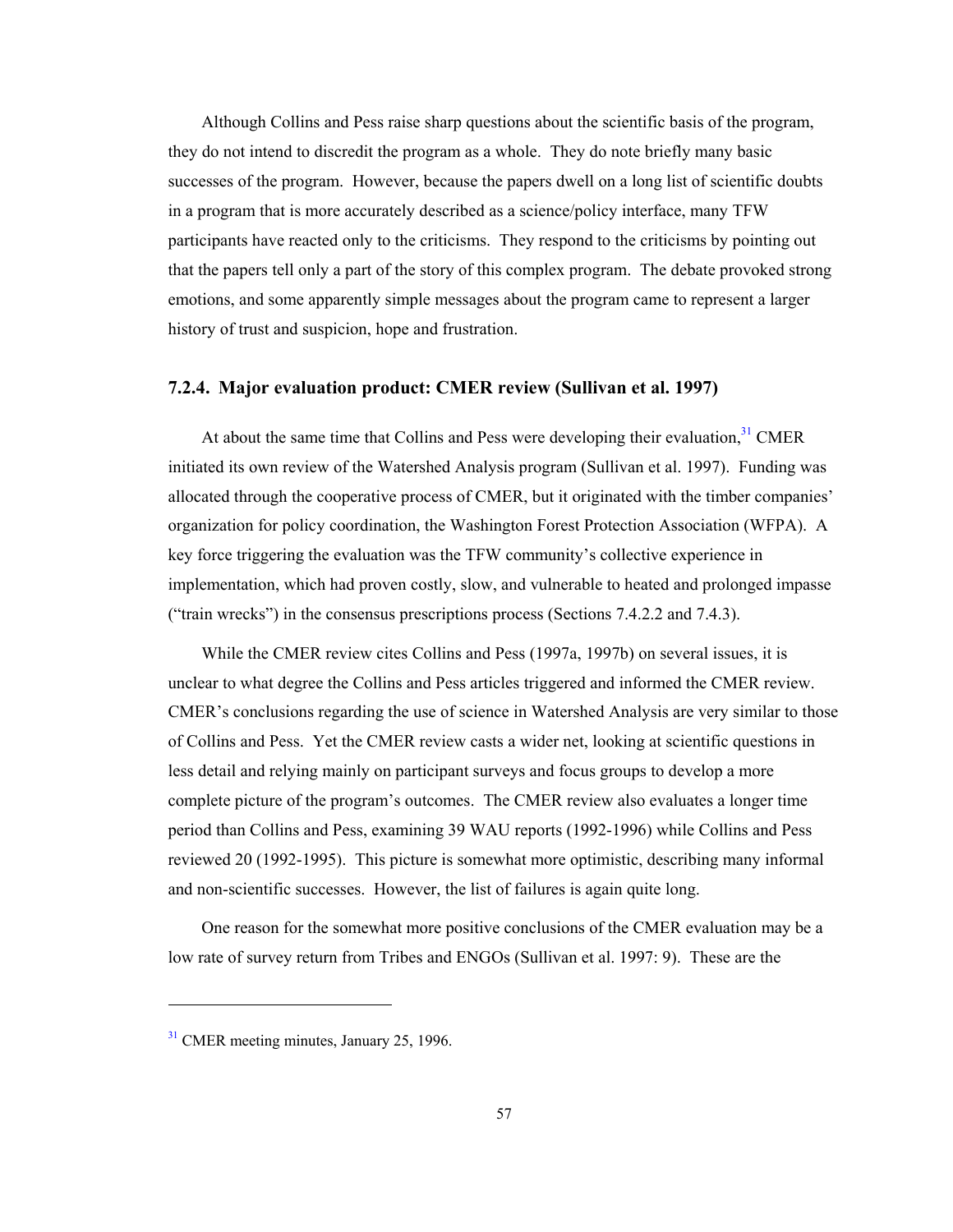stakeholder groups most likely to be critical of Watershed Analysis. The CMER evaluation records concerns raised by the Tribes and ENGOs that the findings of the evaluation would be biased in favor of industry interests (Sullivan et al. 1997: 9). Yet none of Watershed Analysis participants interviewed disputes the findings of the report today.

In fact, the CMER evaluation, which did not move past a late draft stage before events suspended the Watershed Analysis program (Section 7.4.6), appears to have registered rather little in the collective consciousness of the TFW community. Had the draft been finalized and circulated widely, perhaps it would have served as a touchstone for debate in a manner similar to Collins and Pess's evaluation. Certainly the debate would have benefited from a systematic discussion of the less formalistic outcomes of the program.

Appendix E provides a full list of the CMER evaluation's main recommendations. Like Collins and Pess (1997a, 1997b), the CMER evaluation emphasizes the need for a more rigorously specified program. Both evaluations recommend a move towards what I have been calling scientific adaptive management: more specific (even quantitative) objectives, more formal monitoring programs, more detailed procedures and guidance for the synthesis and prescription phases, major revisions of some assessment modules, and so on. The CMER Evaluation (Sullivan et al. 1997) expects that greater specification and improved scoping of the formal program structure would improve both the program's cost-effectiveness and the participants' degree of satisfaction.

In addition to summarizing data about participant satisfaction, the CMER evaluation cites various WAU-level cases of implementation as potential prototypes for new standard procedures. The list of prototypes includes formal simulation modeling exercises during the prescription phase (see Section 7.4.2.1) and the streamlined administrative protocols of one particular DNR region (playing a role in Section 7.4.3).

The CMER evaluation also devotes attention to the exact next steps of debate, negotiation, and administration that would be required to convert its findings into actual revisions of the program. The authors note that developing program improvements would require considerable investment of resources at both the technical (CMER) and policy (TFW Policy/FPB) levels. The TFW participants would need to develop final options and undergo standard procedures for changing the state legislation.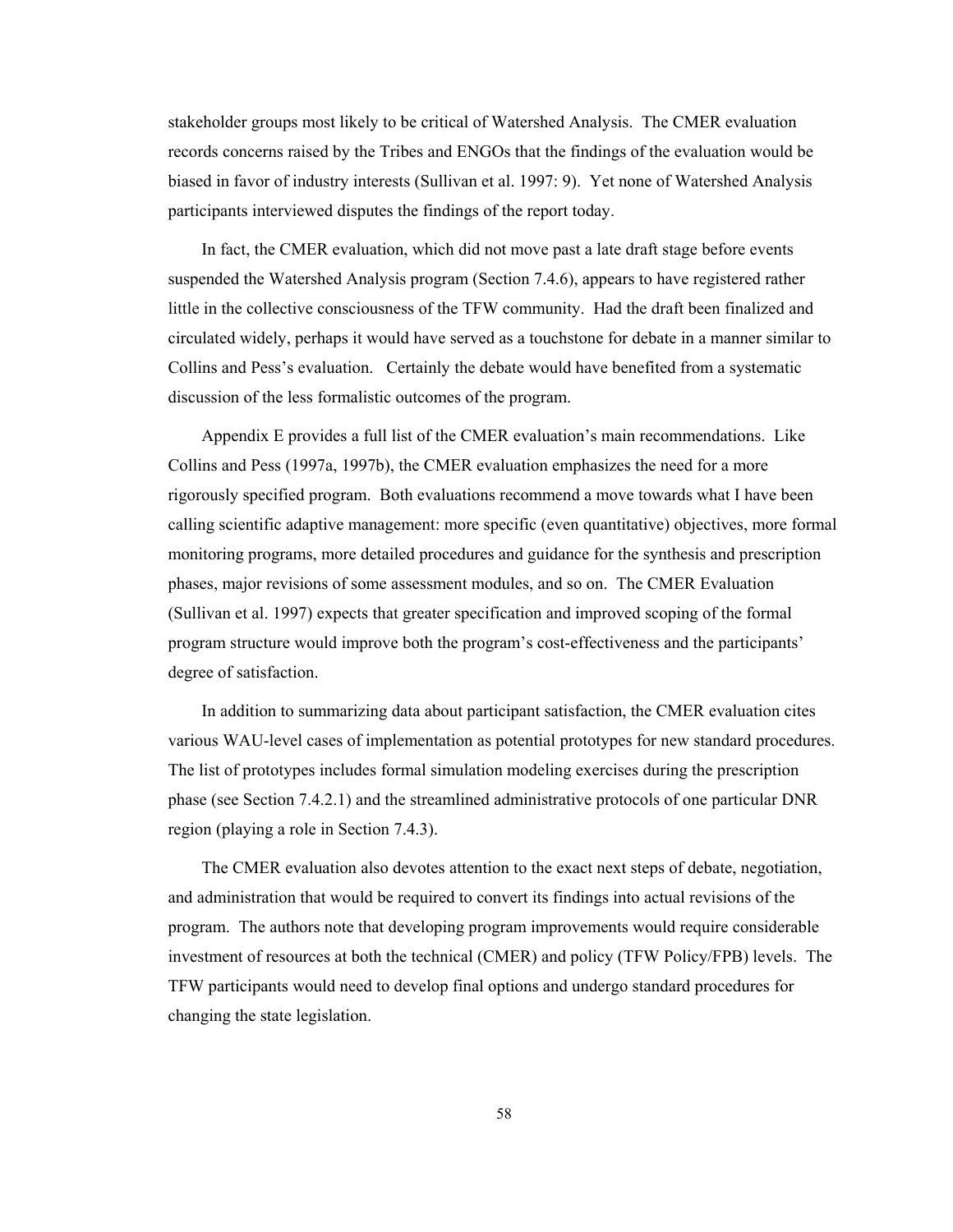# *7.3. Formal structure of policy adjustment (what was supposed to happen)*

In the controversies surrounding the major evaluation products of the Watershed Analysis program, it is clear that the TFW community was sensitive to criticisms. This is especially true of feedback that was routed through the mass media. However, sensitivity to feedback does not guarantee a response that addresses the feedback in a substantive way. Response may take a largely symbolic form (Lertzman et al. 1996, Sabatier and Jenkins-Smith 1993, Bennett and Howlett 1992, Edelman 1970) – for example, actors may compete for status as "objective science" in the eyes of the public. In this and the following section, I describe changes of policy and *behavior* within the Washington State forest policy domain that are attributable (at least in part) to the influence of Watershed Analysis. The program evaluations discussed in Section 7.2 were not the only causes of adjustments, and the adjustments occurred at several levels of social structure that fall outside the scope of those program evaluations.

While the formal procedures of Watershed Analysis identify several arenas for evaluation, the link between evaluation and policy adjustment (Figure 1) is largely unspecified. Perhaps the clearest linkages to policy adjustment are found in the ID team process and the five-year reviews. However, as noted above, few five-year reviews actually commenced. In addition, the ID team process is frequently criticized for its lack of clarity about various parties' exact rights and responsibilities in the decision-making process (Flynn and Gunton 1996, Pinkerton 1992, Halbert and Lee 1990).

The designers of Watershed Analysis expected that ongoing revisions of the Standard Methodology would be only infrequent for the "critical questions" and basic analytic assumptions (WFPB 1997: 27). Both questions and assumptions are stated explicitly in the manual. These basic scoping and problem-bounding points were to be the stable agreed structure within which detailed methods of analysis could evolve more rapidly (Montgomery et al. 1995). However, experience betrayed this expectation. The history of program revisions turned out to be much more turbulent.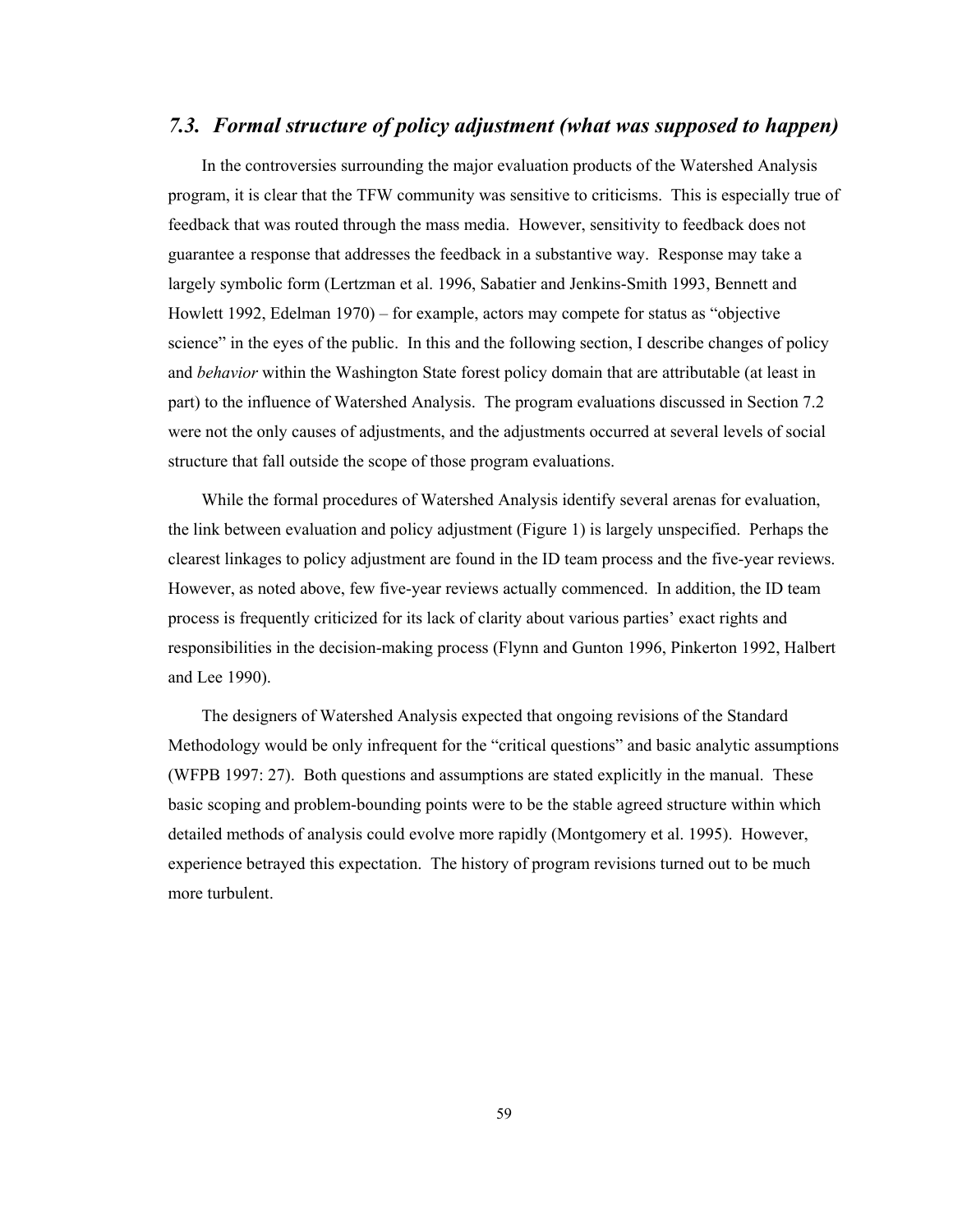

**Figure 7. The Washington State Watershed Analysis program as a complex adaptive system (CAS).** 

#### Author's figure. In describing processes of social learning, we can distinguish many different levels of change. Higher levels tend to be more stable, while lower levels change more rapidly. Detailed treatment of "paradigms" and "personal relations and understandings" are beyond the scope of this study.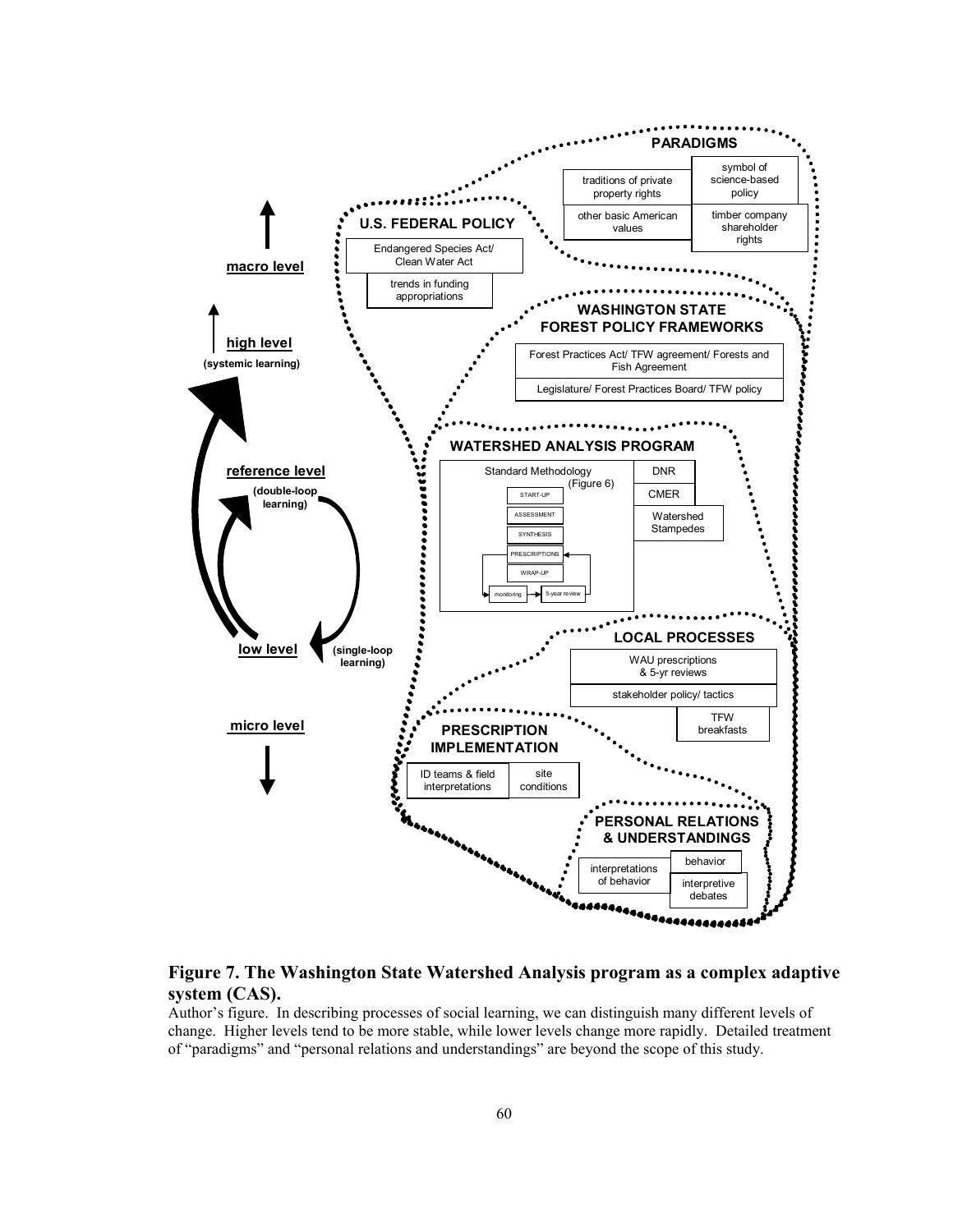

#### **Figure 8. A tentative chronology of revolt and remember signals in Washington State forest policy, 1987-1999.**

Author's figure. No diagram can depict all revolt and remember signals operating in the case. This figure shows some of the key feedback events described in the text as crossing various levels in a hierarchy of nested variables. The slower speed of change in macro levels is indicated by the low number of events depicted, while the faster speeds of lower levels is indicated by the larger number of events.

61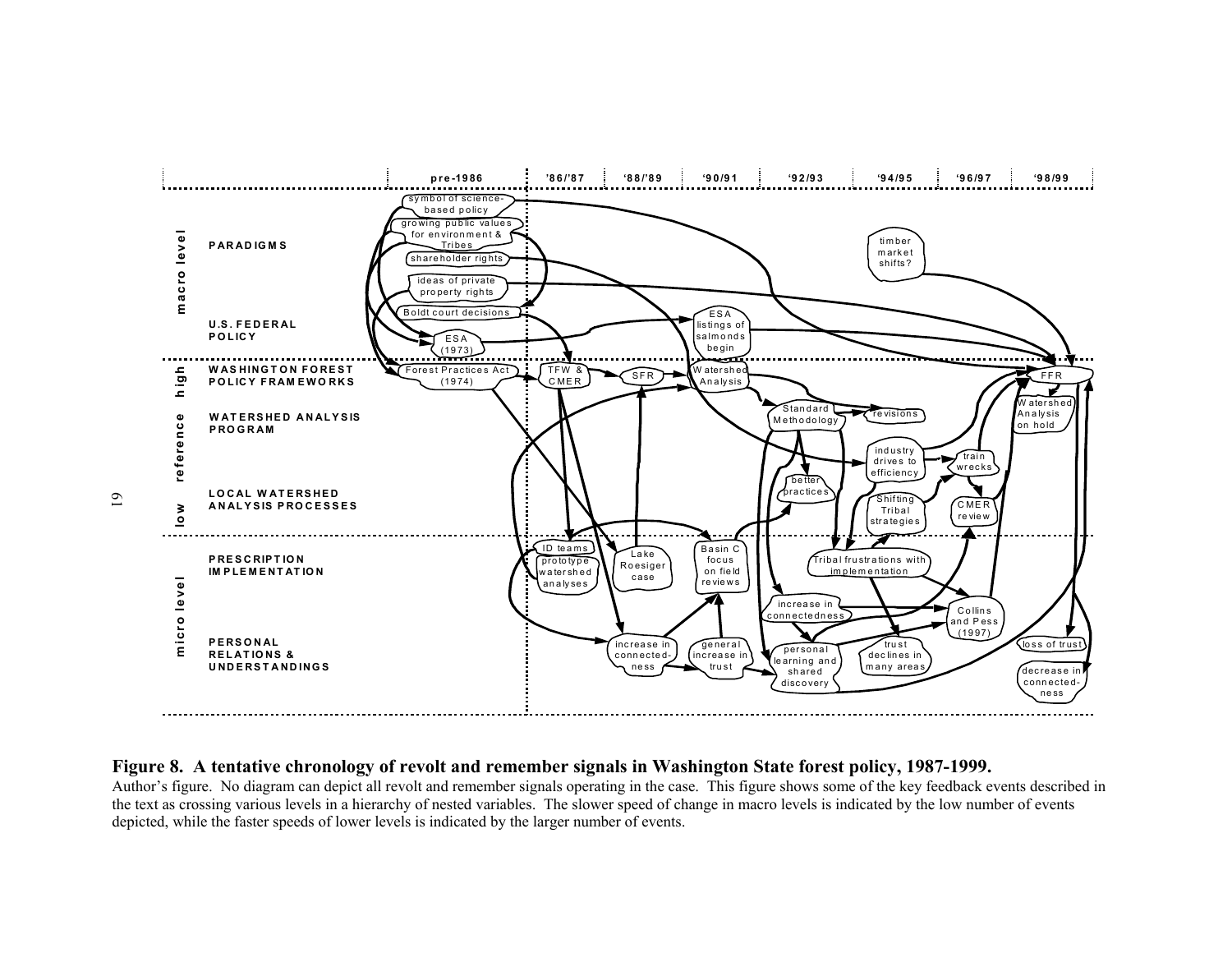# *7.4. Policy adjustment outcomes (what actually changed and why)*

Policy adjustments can be classified by the hierarchical level of social structure that they alter. In complex adaptive systems (CAS) theory, "level" is determined by the *speed* at which a variable changes (Section 3.2). Thus, in what follows I use the terms "high-level"/"slow-speed" or "low-level"/"fast-speed" more or less interchangeably. Accounts of specific policy and behavior adjustments are organized by a heuristic model of five qualitative levels: micro, low, reference, high, and macro (Figures 3, 7, and 8). Also in line with CAS theory, in using the term "policy adjustments" I refer not only to change of formal rules and procedures, but also to change of *in*formal social structures – organizational culture, shared perspectives within social networks, interpersonal "handshake agreements," the "national mood" of the U.S., and so on. Among other topics, my analysis explores the utility of such an all-embracing conception of policy adjustment for explaining and evaluating social learning in the Watershed Analysis program.

All of the outcomes discussed in this section must be understood in the context of the very short period of time within which they emerged. The Watershed Analysis program ceased to operate almost completely in 1997, because TFW participants' resources were suddenly redirected towards a new state-level arena that eventually produced the *Forests and Fish Report* (FFR; USFWS et al. 1999). FFR removed many key policy questions from the Watershed Analysis program (Section 7.4.6), and the program has not been revived since 1997. Today its future is very unclear. Thus, just five years elapsed between approval of the state Watershed Analysis legislation (WFPB 1992 [WAC 222-22]) in 1992 and the program's effective abandonment in 1997. We cannot know what policy adjustments "would have been" if the FFR negotiations had never happened and the Watershed Analysis program had persisted for many years more. While the evaluation outcomes in Section 7.2 clearly demonstrate that the program was still in need of substantial revision at the time of its abandonment, it is doubtful whether the political will and resources existed to achieve these policy adjustments without a triggering crisis. For almost a decade, CMER and TFW Policy had been subsidized through the volunteer time and energy of individuals whose formal job descriptions in their home organizations seldom included such work. Those volunteer resources had declined dramatically by 1997.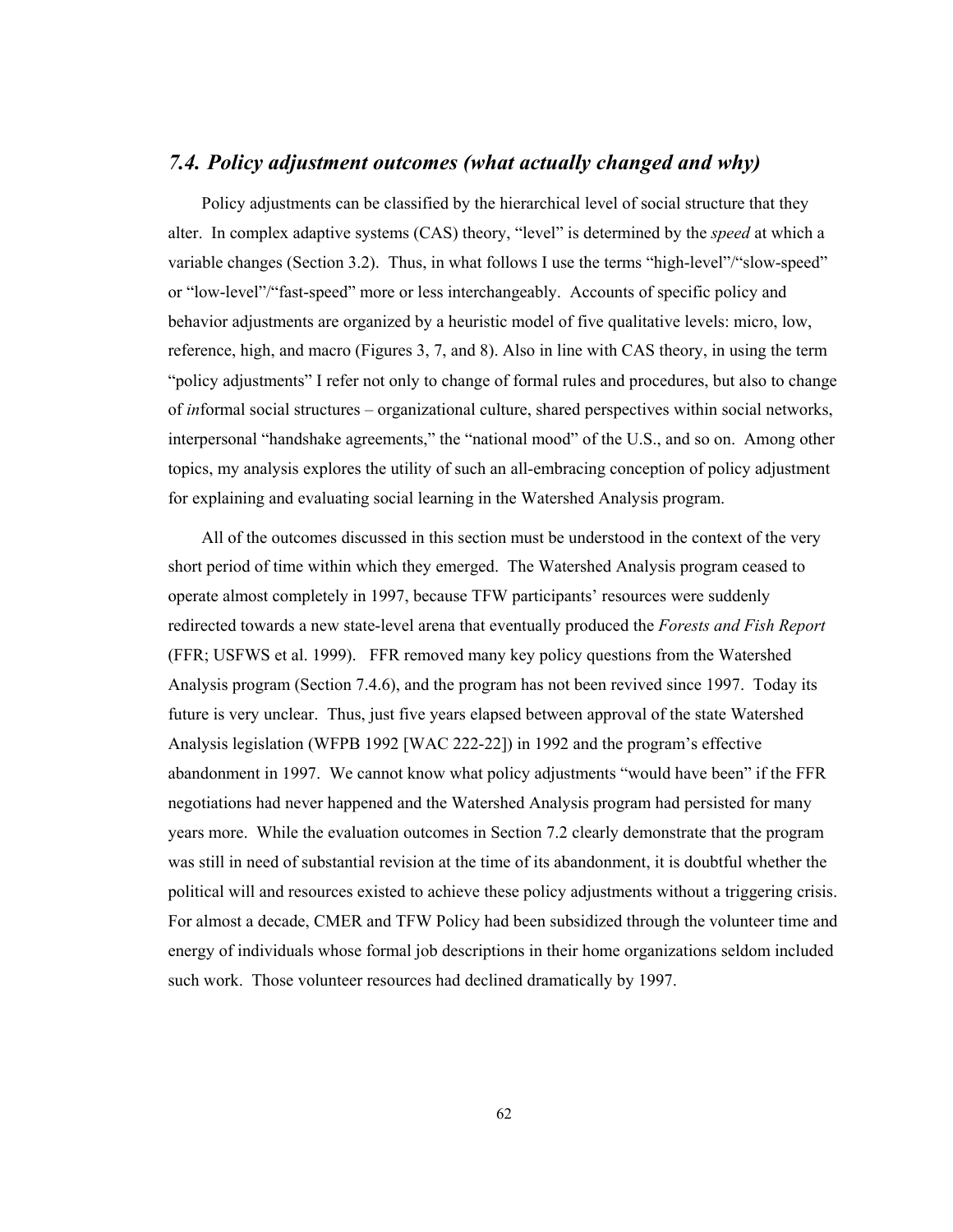#### **7.4.1. Low level: WAU prescriptions**

l

Little adjustment of prescriptions occurred at the WAU level, because few five-year reviews were begun (Section 7.2.2) and almost no formal monitoring of Watershed Analysis prescriptions occurred. Almost all policy adjustment occurred at other levels in the Washington State forest policy domain. Thus, the most clearly specified path for policy feedback from Watershed Analysis experience (single-loop learning) functioned poorly, though it may have grown more reliable over time if the program had continued beyond 1997 (Section 7.2.2).

#### **7.4.2. Low level: adjusting strategies for participation**

Because Watershed Analysis involved participants in repeated interactions as the process commenced in one WAU after another, and because the Standard Methodology provided little guidance for the synthesis and prescription phases, there was ample opportunity for parties to adjust both their policy ideas and their negotiation strategies. Where watershed analysts had also been designers of the Standard Methodology, this tendency was stronger:

The good thing about Watershed Analysis is you didn't have to be *limited* by [the Standard Methodology]. . . . we would say that as a mantra at the beginning [of a WAU], because people immediately said the channel module [for example] doesn't say you *have* to do that, therefore you *can't* do it. So that flexibility did survive. (former Tribal scientist and co-author of the Standard Methodology)

Prescriptions for later WAUs were generally much better than earlier WAUs, in that later prescriptions tended to be more protective of non-timber resources, more sophisticated and flexible, and clearer in their guidance to implementation personnel.<sup>32</sup> For example, over time managers learned that leaving only understory trees would seldom be acceptable as a way to maintain root strength on unstable slopes. For another example, the average riparian forest buffer width increased over time, and the rules for partial cutting within the buffers grew clearer. Documentation of linkages between prescriptions and accepted ecosystem science also improved. These improvements were shaped by at least two distinct learning processes. The first was within

 $32$  7/9; 2 Tribal scientists, 1 DNR field staff, 2 industry scientists, 1 industry operations, 1 ENGO other.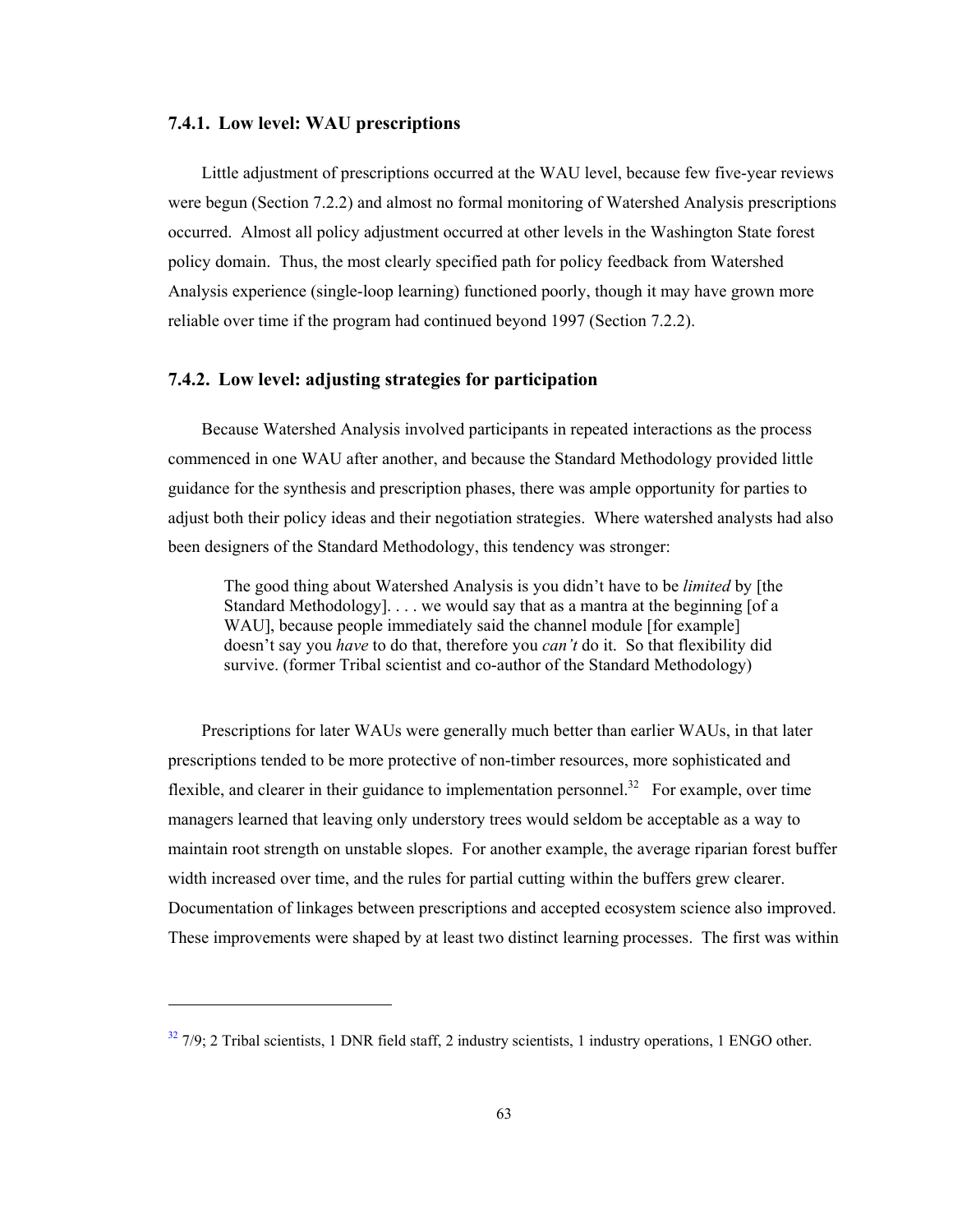individuals and stakeholder organizations (this section), while the second developed within social networks (Section 7.4.3).

#### 7.4.2.1. A formalistic strategy

-

Many organizations adjusted their assessment and negotiation strategies through trial and error over the course of several WAU processes. For example, the WAU in western Washington State that I shall call "WAU A," formally initiated by a major timber company in 1995, provided an occasion for representatives of the local Tribe and ENGO to try several new approaches to analysis and prescription development.

By this time [we] had gone through at least four prescription processes, and I was reviewing all the prescriptions [in the state] . . . . we really knew that the important thing [to focus our energies on] was the prescriptions. (former Tribal scientist)

Tribal scientists in WAU A decided to devote their scant resources (two TFW staff) to the prescription phase and to play only an oversight role in the less controversial and more rigorously structured technical assessment phase. At the same time, the ENGO secured funding from the timber company to study and respond to two questions lacking in the Standard Methodology at that time: field-based stream typing for fish presence and identification of culverts that block fish passage. The timber company committed in advance to remedy all problematic culverts within their road system.

A final and key innovation in WAU A is that Tribal scientists promoted a quantitative modeling approach to developing prescriptions for ensuring an adequate supply of large woody debris (LWD) to fish streams. Together with the timber company's local operational managers and in-house research scientists, they developed a simulation model of riparian forest growth and LWD recruitment to streams.<sup>33</sup> The prescription team then used the model to explore alternative prescription proposals for their likelihood of meeting mutually agreed, stream-specific objectives ranging from 70% to 95% of potential LWD recruitment. For example, the team used the model to investigate timber managers' claim that thinning in riparian buffers would stimulate tree

<sup>&</sup>lt;sup>33</sup> This model was later developed further and published. In order to maintain confidentiality of the case sources, I do not provide this publication reference.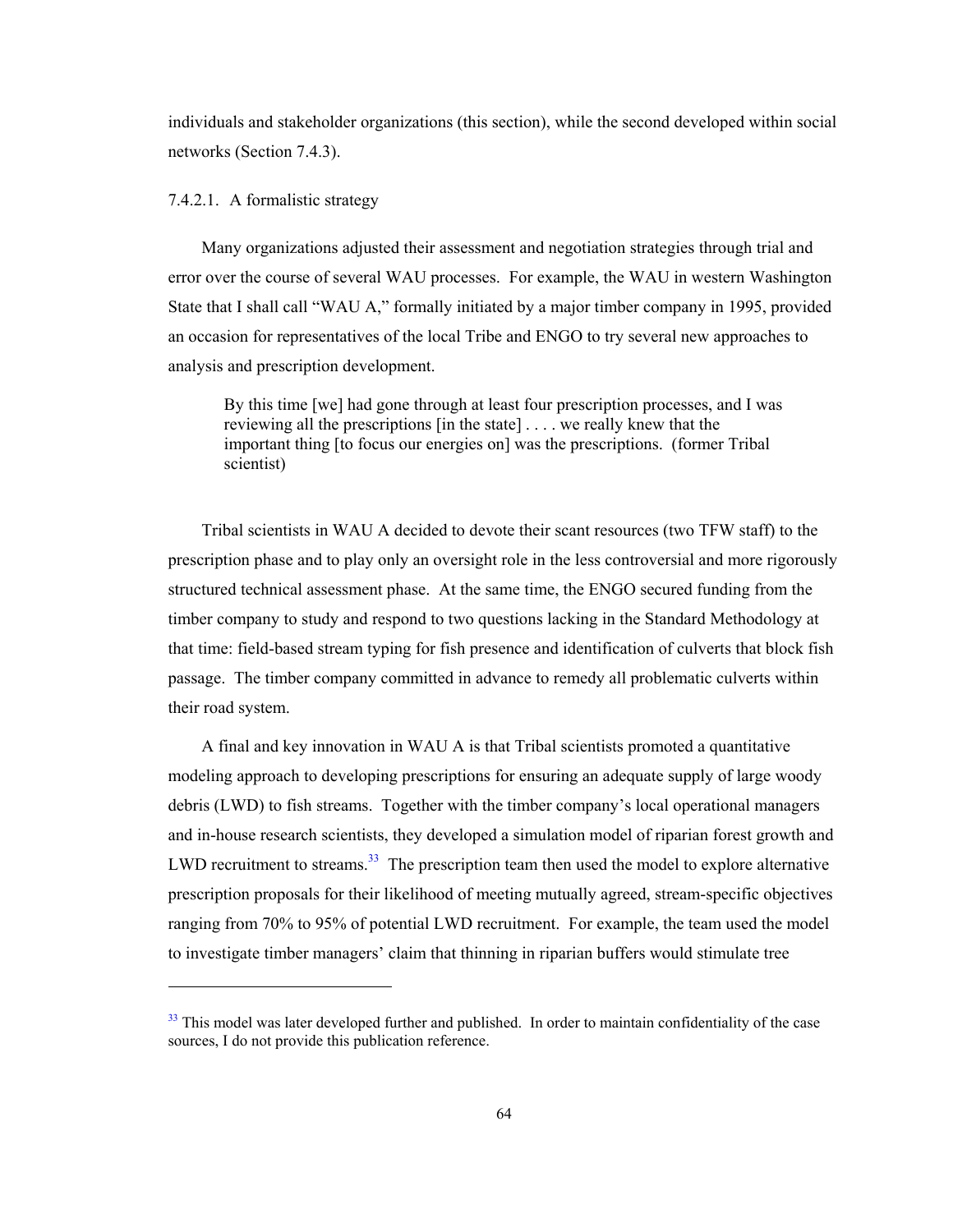growth and produce functional-size LWD much faster than leaving the buffers untouched. According to the model's output, the claim is true for some streams and false for others. The model also permitted the team to explore both short- and long-term impacts on fish habitat.

All participants in the WAU A process that we interviewed now express general satisfaction with the process and outcomes. However, success came at a cost. The complex prescription process greatly exceeded the Standard Methodology's timelines, and participants found it emotionally draining. The quantitative modeling approach was not repeated by any of the participants in any other WAU.

Agreeing to fish habitat objectives in WAU  $A$  – giving locally appropriate, quantitative meaning to the vague qualitative objectives derived through the rule matrix (Table 3) – served to clarify the issue of trade-offs between fish habitat and timber values. The discussion could focus on technical means of achieving clear, simple objectives. On the other hand, it is unknown whether industry was willing to accept similar timber value losses outside of a few "showcase" watersheds – the riparian buffer widths for WAU A are among the largest and most restrictive in the brief history of Watershed Analysis. Throughout the state, the failure of the prescription phase to explicitly and clearly address trade-offs between fish and timber was a major problem:

There were many times in the prescription process when we said, "Well if you want 50 foot buffers here, then just state your reason." "Well, we can't do that." "Why can't you do that?" "Well, we can't do it because we're trying to tell everybody this is purely scientific." (former Tribal scientist)

[The timber value tradeoffs are] like a dirty little secret. (DNR scientist)

### 7.4.2.2. Industry costs and the train wrecks

At the same time that some Tribes were rapidly developing new approaches to secure adequate protection for fish habitat, many timber companies sought ways to streamline the Watershed Analysis process for efficient implementation. In some regions, DNR was eager to facilitate this streamlining process. One timber company assembled an in-house assessment team that would carry lessons from one WAU to the next. Most others used consultants only, although some kept their consultant teams relatively constant across WAUs:

Within [our company], we had the need to make this a reliable process, something we could count on, we could deliver, we could reduce the cost on. The only way to do that . . . was to contain it and do it ourselves, and bring it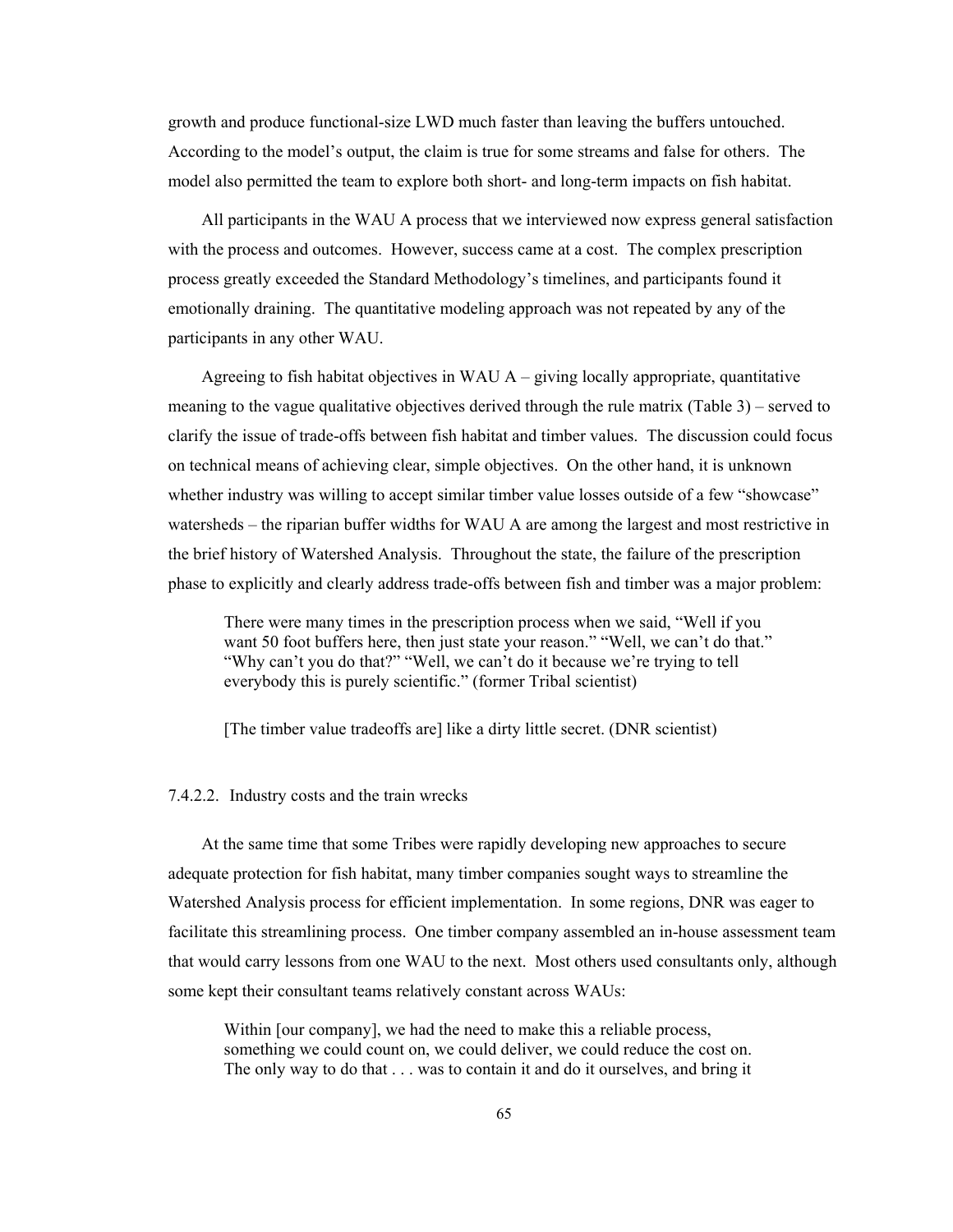internal. . . . So we composed a team and just started knockin' off the watersheds in Washington. And I think initially it was the intent that we would do all the watersheds in Washington ownership. (industry scientist)

"Knockin' off the watersheds" is not what many Tribes expected from Watershed Analysis, and wherever there were strong efforts to streamline the process, there were also accusations of "railroading" through prescription phases and excluding legitimate stakeholders. Yet Watershed Analysis was proving much more time-consuming and expensive to implement than its designers had expected (Sullivan et al. 1997). Participant estimates of the per-WAU cost to the initiating organization (timber companies or DNR) range from approximately \$100,000 to over \$300,000, depending on the size of the WAU (19-77 square miles  $[50-200 \text{ km}^2]$ ), in addition to any losses in timber value due to the prescriptions. This cost was partly due to persistent conflict among stakeholders, but it was also due to the sheer complexity of the cumulative effects problem. As of April 2001, only 61 of over 800 forested WAUs were "completed" – that is, formally approved by DNR following peer and public review (WDNR 2001). Those that were completed would soon require five-year reviews.

As noted above, financial considerations also affected the prescription phase of Watershed Analysis, as negotiating parties attempted to trade off fish habitat values against timber values in the absence of any structure for doing so explicitly. This trade-off was particularly challenging to make in the case of prescriptions for LWD recruitment to streams. Tribal representatives claim that by 1997, timber companies had proven unwilling to extend major improvements in forest practices, and the timber value losses they implied, beyond a few "showcase" watersheds in highly visible areas with strong Tribal presence.<sup>34</sup> Industry representatives, for their part, often describe the shift in Tribal strategy as a case of "give them an inch and they'll take a mile." That is, the Tribes are accused of neglecting the shared TFW and Watershed Analysis goal of a viable timber industry (WFPB 1992 [WAC 222-22-010(1)], TFW 1987: 3).<sup>35</sup>

For example, Tribal and ENGO representatives frequently recommend some management options of the U.S. federal Forest Ecosystem Management Assessment Team (FEMAT 1993) as

 $34\frac{34}{2}$  6/9; 2 Tribal scientists, 1 Tribal policy worker, 2 industry scientist-consultants, 1 ENGO lawyer.  $35/6/16$ ; 1 industry policy worker, 1 industry lawyer, 1 DNR field staff, 1 DFW scientist, 1 industry operational, 1 industry operational.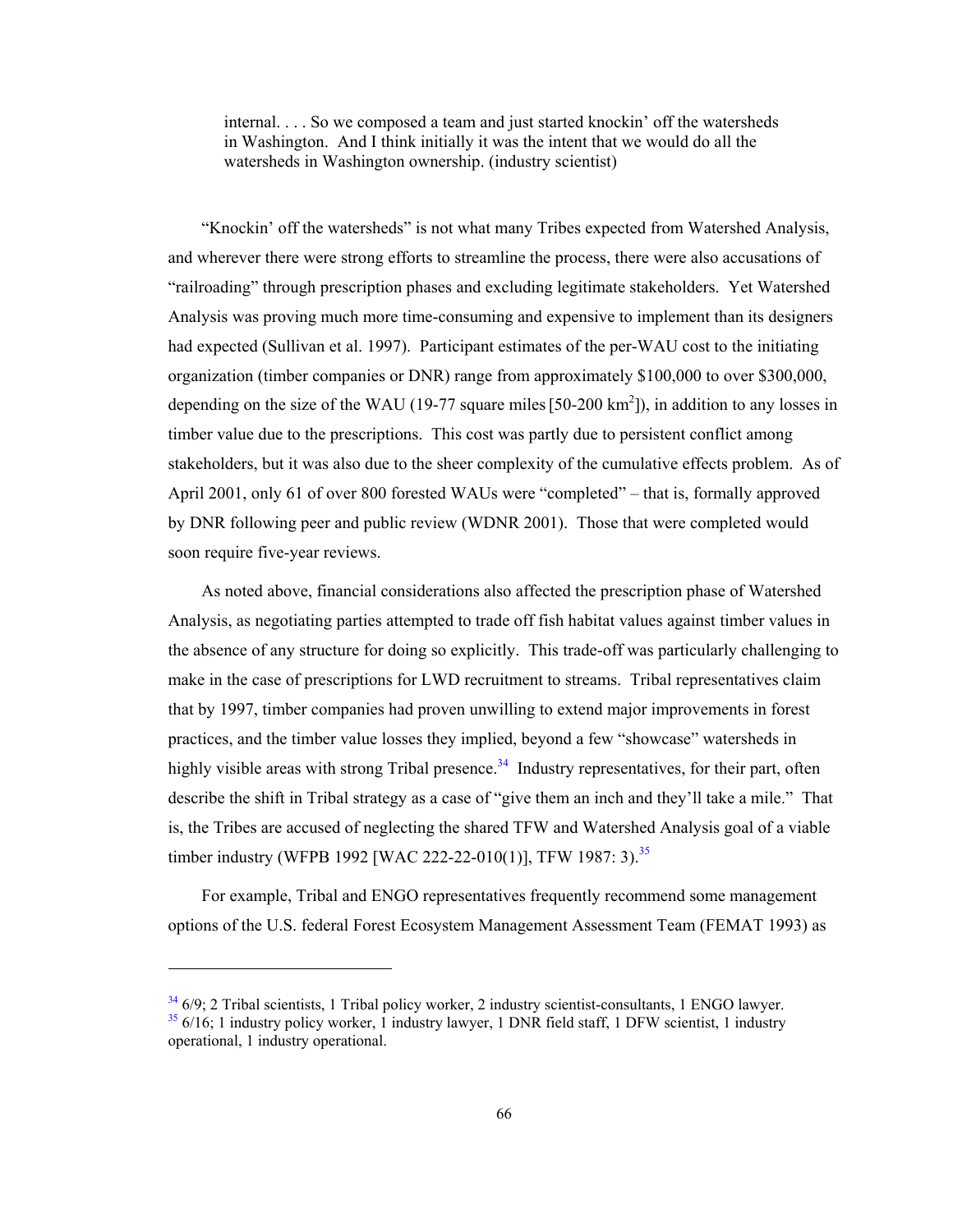examples of low-risk stream buffer prescriptions, designed by a blue-ribbon scientific panel.<sup>36</sup> However, others point out that FEMAT was designed for U.S. federal *public* lands, where the legal and public-interest basis is clearer for prioritizing fish habitat concerns over timber viability. This second view claims that on the private lands to which Watershed Analysis applied, timber viability should be as important as fish habitat. Certainly this is the implication of the list of shared goals in TFW (1987: 3).

The joke always was that the fish on industrial [private] lands are tougher, they need less protection. But that was the big argument: Why do the buffers vary with ownership? If it's science-driven, we should have a consistent set of buffers across all types of land ownership. . . . The FEMAT report was a low-risk strategy. . . and when you get into private lands or state lands [with less] protective policies], you get into increasing the risk. (other scientist)

The FEMAT economic impact assessments predict major impacts on timber viability within the lands under study. They project that the various options considered would reduce federal timber sale volumes over the following decade to only  $8\%$  - 67% of 1990-92 levels and 4% - 33% of 1980-89 levels (FEMAT 1993: II-48). It is true that these economic projections are based on more than just riparian protection, but Sedell et al. (1997: 380) state that the riparian reserve networks of FEMAT were expected to rule out logging in about 30-40% of the landbase in watersheds of moderately dense drainage networks. The FEMAT report softens the blow of these federal timber losses by assuming there would be no new restrictions on the logging of private and state lands: "The state of Washington is buffered [against disruptive reductions of timber revenues] by its large nonfederal forest land base which has, historically, provided over 80 percent of the state's timber harvest." (FEMAT 1993: II-52). These are precisely the lands to which Watershed Analysis was later applied.

FEMAT also provided protection for terrestrial plant and animal species, both well-known and less well-known (Sedell et al. 1997). Plants had never been included in any TFW goals, and while TFW (1987: 3) included a (non-fish) "wildlife" goal, this was not a formal goal of Watershed Analysis (WFPB 1992 [WAC 222-22]). See Section 6.3.1 for more information about the wildlife issue in Watershed Analysis.

 $36\frac{36}{2}$  5/10; 1 ENGO policy worker, 1 other scientist, 2 ENGO lawyers, 1 Tribal policy worker.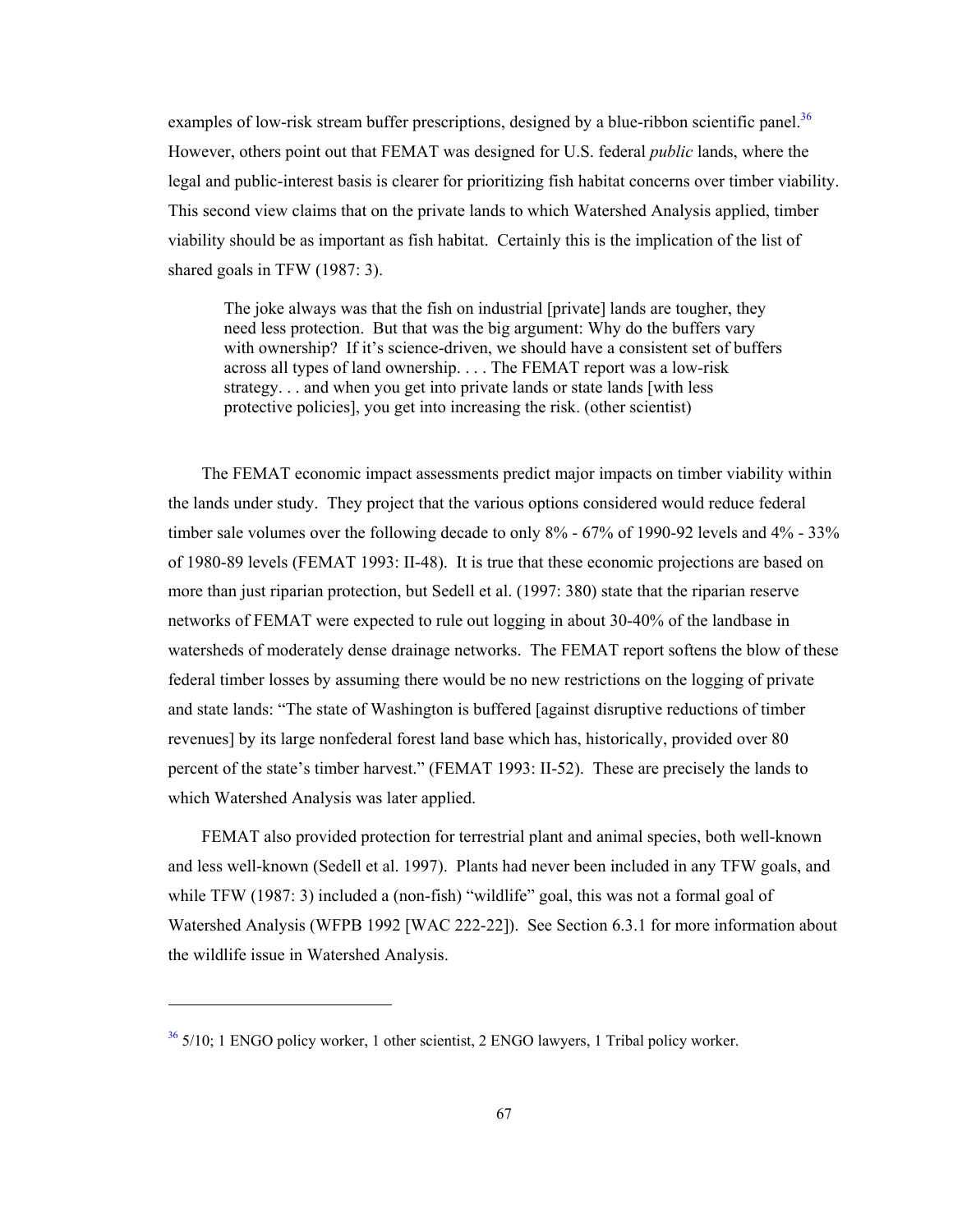Thus, accusations of deception and betrayal of formal goals and informal promises grew as individuals revisited the issues in successive WAU processes. Over time, the inadequacy of the Watershed Analysis program structure became clear not only through explicit, reasoned criticisms such as those in Section 7.2, but also through the increasing frequency of "train wrecks" during prescription writing. That is, it had become commonplace for consensus to fail during the prescription-writing phase, particularly with regard to LWD recruitment issues.<sup>37</sup> In many cases, these failures were acrimonious and threatened to lead to legal action. Worse, DNR was often indecisive or lacking in resources to move forward with conflict resolution efforts. The incentives to participate in Watershed Analysis (Section 6.2) disappeared.

### **7.4.3. Low level: spread of lessons through social networks**

Adjustments in Watershed Analysis implementation strategy occurred not only *within* organizations, but also *among* them, as new ideas circulated informally within the TFW community. The paths of this circulation were many, including completely informal discussions among scientists and managers, the semi-formal Watershed Stampedes and TFW Breakfasts, the distribution of formal and publicly available WAU reports, and the recombination of experienced individuals in teams over successive WAU processes. As discussed in Sections 7.4.5 and 7.4.6, many of the ideas and practices that emerged in these processes of networking and face-to-face interaction eventually would become formalized in the Standard Methodology and the *Forests and Fish Report* (USFWS et al. 1999). The origins and early spread of many of these innovations are difficult to track empirically:

It usually happens in CMER sub-groups, talking off the record. That happens a fair amount when people are walking to the car, or carpooling to a meeting, or something like that. And it also happens because we meet in other contexts, we may be at an ID team. . . . So we see each other fairly often, a handful of us on the technical side. . . . (industry scientist)

 $37$  Sullivan et al. (1997: 26) find 17 of 56 WAUs in a "stalled" status.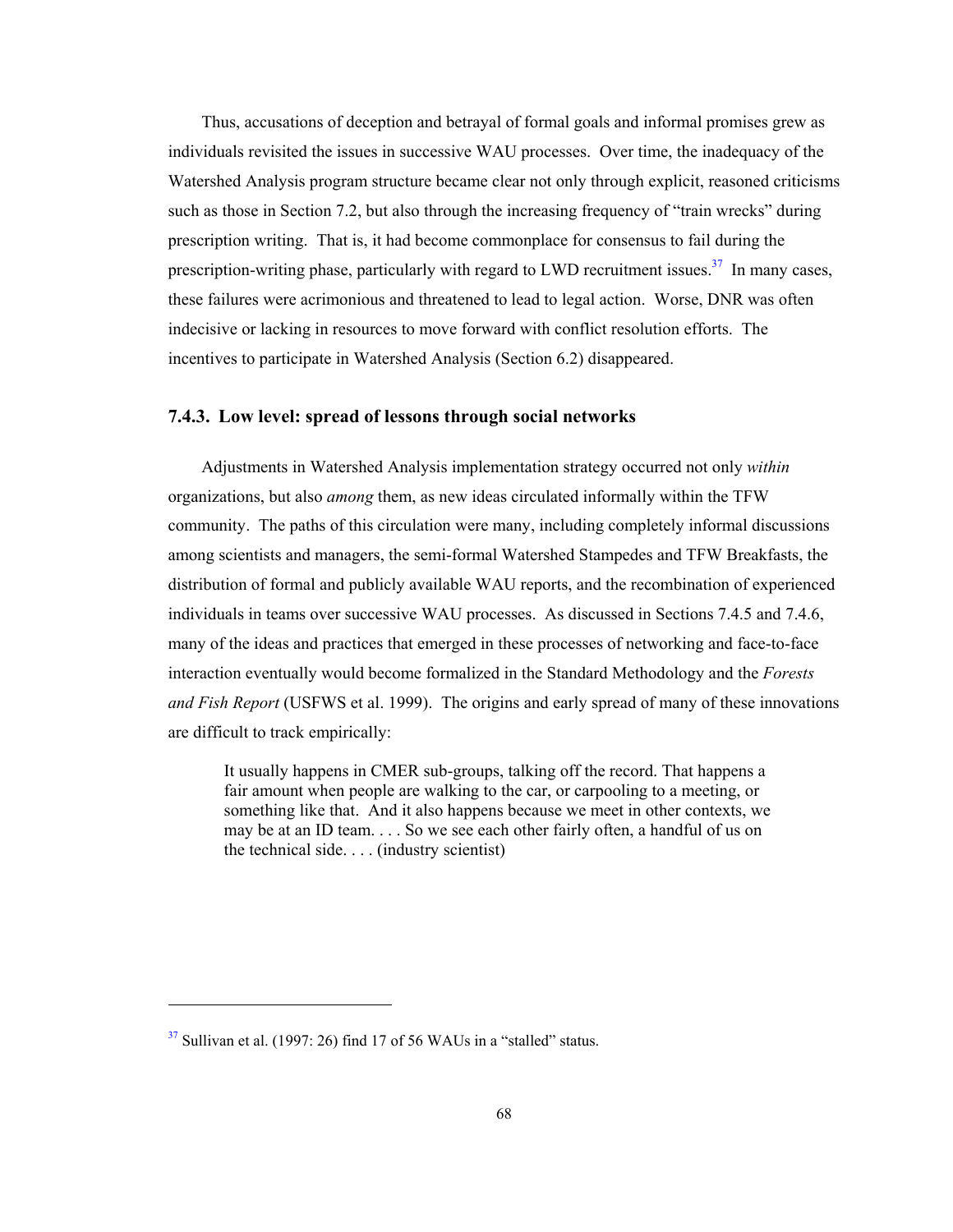This network learning process often has been equal parts information-sharing and power struggle.<sup>38</sup> For example, what I shall call "WAU B," located in western Washington State, is the most frequently cited prescription team train wreck in participant accounts of the decline of the Watershed Analysis program. WAU B was initiated by the same timber company that initiated WAU A (Section 7.4.2.1), yet it involved a very different set of local company managers and DNR staff. The WAU is located in the DNR region that has completed more WAU processes than any other region in the state (WDNR 2001). However, before WAU B, almost none of this region's processes had included significant participation by the poorly resourced "non-treaty" local Tribes.

This situation was disrupted in WAU B. For the first time, the local Tribe allocated scarce funding to contract two scientists to represent it in the prescription phase. One of these contractor scientists had extensive experience in both designing and implementing Watershed Analysis, and he had played a strong role in the innovations of WAU A (Section 7.4.2.1). Both were known as passionate advocates for fish conservation, and neither had worked previously with the DNR staff in WAU B. In addition, neither contractor had been present for the assessment phase of the WAU. While the local actors (not including the Tribe) had developed some local routines and informal standards for efficient completion of WAUs, the new personalities challenged the local standards with different understandings of both the ecosystems and the program's proper implementation. The result was an acrimonious clash of regional cultures, ideology, and information.

One of the key prescription controversies was that in some areas the Tribal contractors demanded riparian forest buffers that were over twice the previous average width for the region. Another disagreement was that the Tribal geomorphologist demanded several field checks of the mass wasting analyst's work that usually would not have been done as part of the prescription phase in this region. Local DNR and industry interpreted these field checks as costly obstructionism – they considered it more cost-effective to have the mass wasting hazard maps refined by timber company contractors as operations progressed over the landscape in the future. Yet the Tribal contractor had become critical of this latter approach through his experience of

-

<sup>&</sup>lt;sup>38</sup> In fact, information and personal relationships themselves can function as sources of power (Bolman and Deal 1991, Stacey 2002).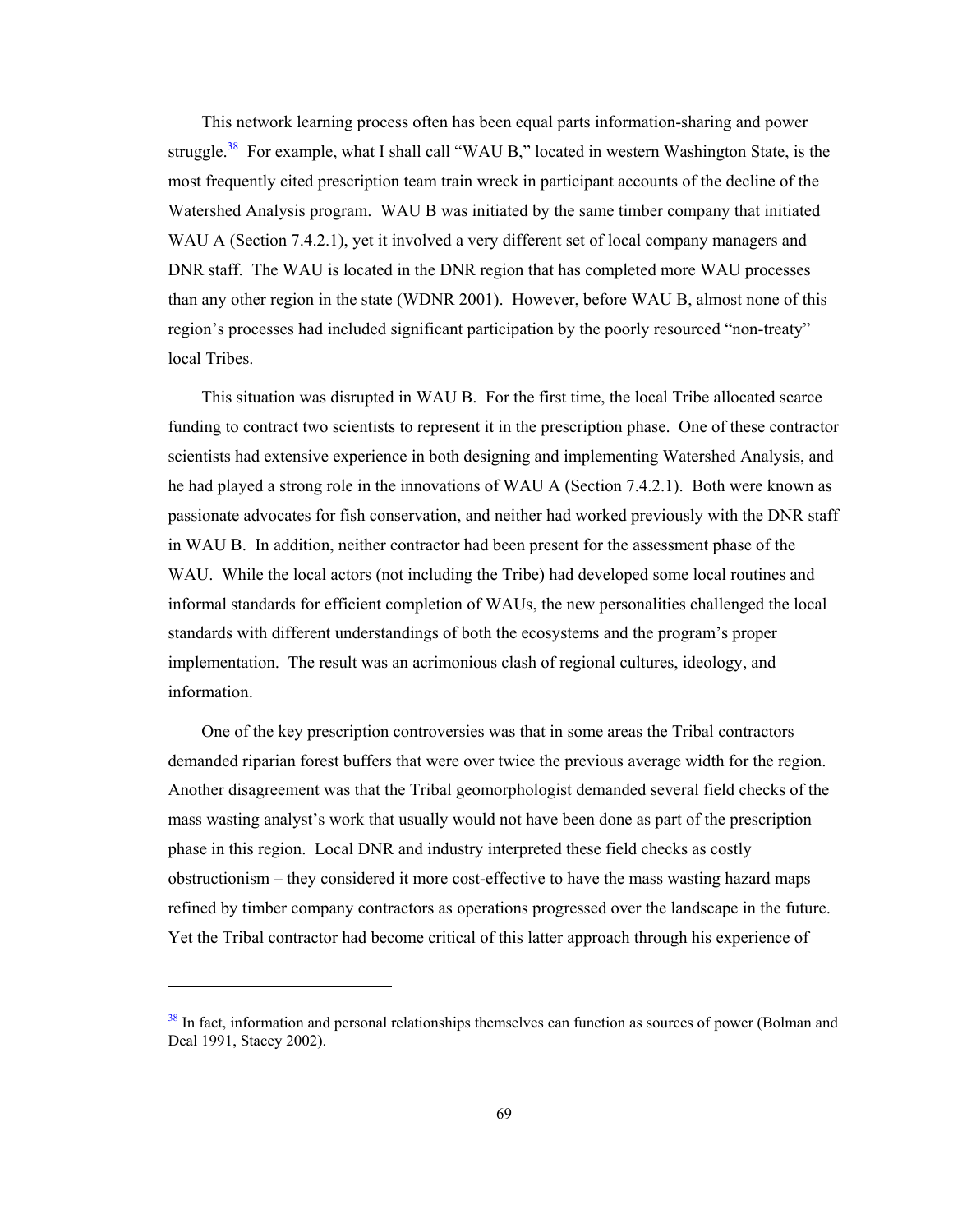Watershed Analysis in other regions. He believed that deferring field checks would provide a later opportunity for industry to undermine the intent of the method and the prescriptions, away from the scrutiny of Tribes:

[Some analysts would delineate] a really big area and say there are areas within it that are really bad [i.e. high mass wasting hazard], and not use the method with all its power. You'd get a confusing mess, a very large area that you still have to [field check during operations by] send[ing] your expert out anyway. And ... when that [industry] expert went out, they found everything was fine. (former Tribal scientist)

Although rational arguments had their place here, even today many of the participants show strong emotion when discussing WAU B. After six years, the prescriptions still have not been finalized.

Despite the negative fact of the prescription breakdown in WAU B, some participants point to *positive* learning elements of the experience.<sup>39</sup>

[WAU B] had some good attempts at making more sophisticated prescriptions. . . . the team leader for the prescription team tried to set up a clear schedule for when things would happen in the roads prescriptions, and be more specific, and then to have a decision framework for evaluating roads and connecting that with best management prescriptions. . . . It sort of standardized and systematized how you go out and look at a road situation. . . . It's not just, "we'll send somebody out there and they'll use their best judgement, so trust us." (industry scientist)

The ambiguous results of cases like WAU  $B -$  both improvements in prescriptions and intense conflict due to the introduction of new approaches and new information – suggested the need for fundamental revision of the Watershed Analysis program. Sections 7.4.5 and 7.4.6 describe the policy adjustments that emerged in part out of these low-level interactions.

# **7.4.4. Micro level: implementation as continuous policy adjustment**

Discussing a network learning process (Section 7.4.3) is in fact a way to discuss day-to-day interpersonal dynamics at an aggregated scale (Stacey 2002). As case participants attempted to

 $39\frac{3}{9}$  3/6; 1 industry scientist, 1 DFW scientist, 1 Tribal scientist.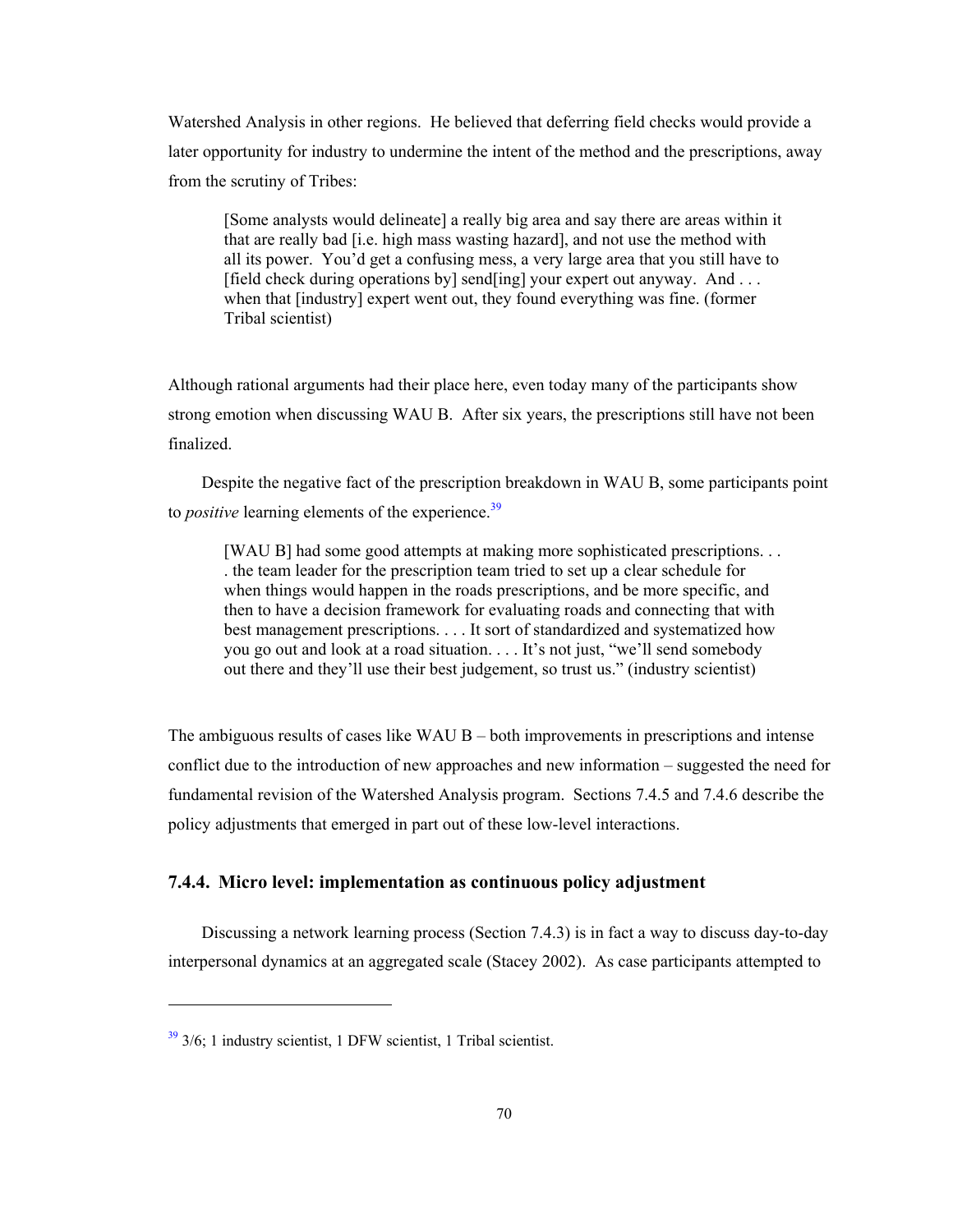implement various levels of forest policy – for example, the Forest Practices Act, the TFW agreement, the Watershed Analysis Standard Methodology, and the WAU prescriptions – a "reflective conversation" (*sensu* Schon 1983) occurred between the policies and the immediate ecological and social contexts of daily work. The implementers were the translators in this conversation. This *micro*-level policy adjustment occurs informally and often invisibly, and so it is beyond the scope of the scientific adaptive management model.

One of the unusual features of the formal Watershed Analysis program is its flexibility at multiple scales. It is a voluntary program at the *state* level. The specific menu of issues and the forest practices prescriptions are developed for specific *watersheds*, and prescription teams are encouraged to provide multiple options for landowner flexibility at the *site* level (WFPB 1993: 67-68, WFPB 1992 [WAC 222-22-070(3)(a)]). The formal program design deliberately provides for micro-level adjustments based on site- and timing-specific information available only to implementation personnel. As described in Section 7.2.1, in addition to Watershed Analysis, ID teams also served as a forum for implementation-level adjustments during DNR's forest practices permitting process.

Outcomes in micro-level adjustments varied widely across watersheds and actors. One major condition explaining this variation appears to be the degree of Tribal participation in implementing prescriptions on a day-to-day basis (Pinkerton and Kepkay 2003). In watersheds where Tribal participation at this level was low, implementation tended to focus on meeting the letter of Watershed Analysis prescriptions. Mistrust and the consequent need for transparency encouraged this kind of formalistic approach. Prescriptions needed to be specific enough that the putatively biased judgement of industry implementation personnel could not play too large a role in directing operational activities (see Section 7.4.3).

Each Tribe made difficult and unique decisions in prioritizing various activities for scarce funding. Where a Tribe invested heavily in the Watershed Analysis assessment and prescription phases but not in the site-level implementation, the assessment and prescription phases were often time-consuming and complex. The process I refer to as "WAU A" is a good example of this (Section 7.4.2.1).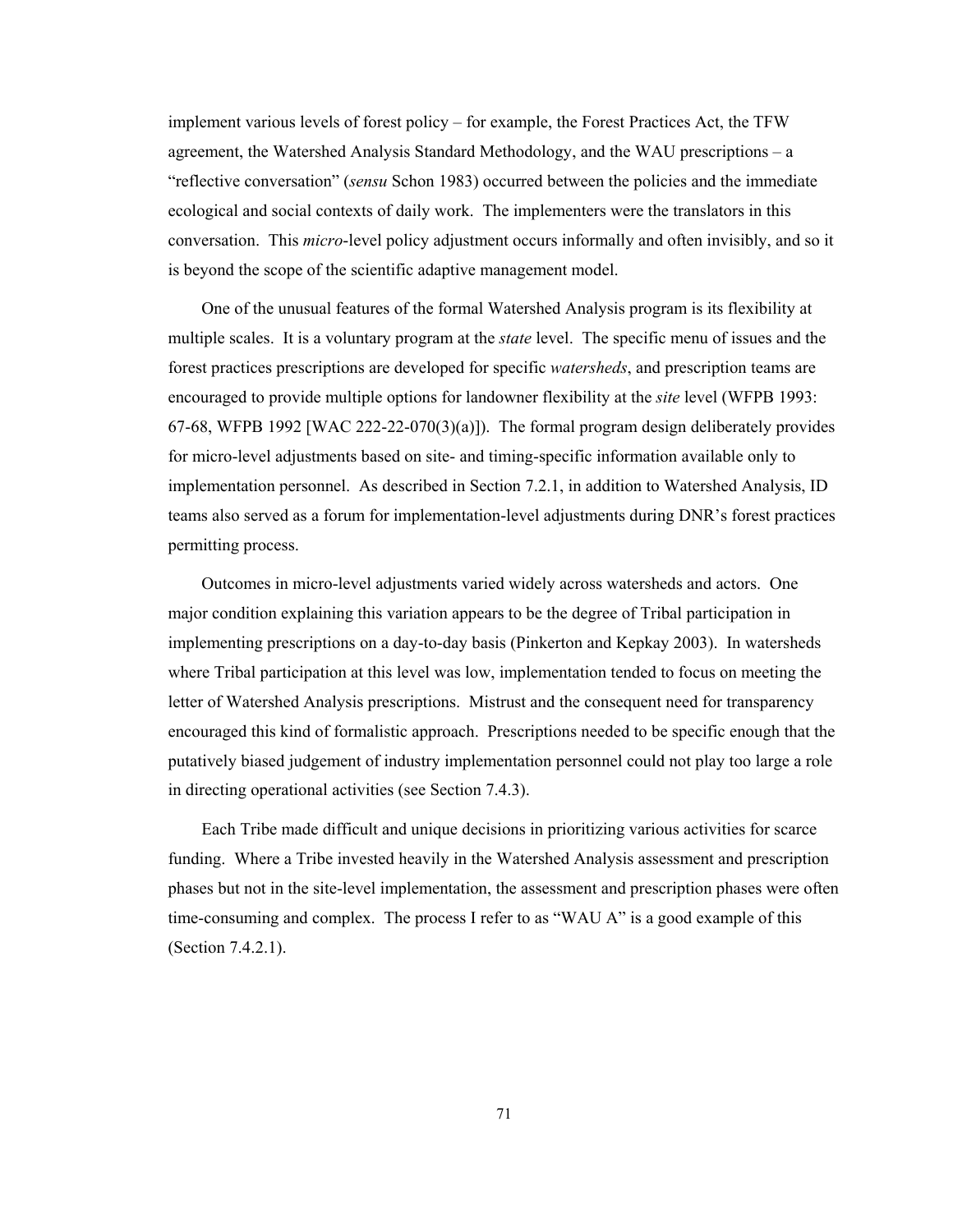Where Tribal participation in implementation was high, the micro-level interactions could include extensive field inspection of proposed logging sites, both within and outside the ID team framework. An especially striking case of Tribal participation in implementation is found in "Basin C" of western Washington State, $40$  where almost all actors downplay the value of Watershed Analysis except as a source of data to support ongoing micro-level negotiations. In this case, the formal prescriptions of Watershed Analysis are seen mainly as a codification of what had been happening in the basin since the original TFW agreement.

What we got out of Watershed Analysis is that it helped solidify some of the things we were doing, it gave us some legitimate (if you will) science background to do some of the things we were doing. It didn't result in major changes in how stuff is done on the ground. (Tribal scientist)

Participants in Basin C emphasize the value of informal relationship-building and daily verbal communication among parties, backed up with the basic formal and legal rights granted by court cases. They claim it is not the Watershed Analysis program, but rather the provisions of the original TFW agreement – Tribal funding, access to information, and decision-making rights – that produced the major gains of the past 15 years (Figure 8).

This is not to say that micro-level learning was completely absent where Tribal participation in implementation was low. Participant interviews provide many anecdotes about timber company operations managers and engineers that used the data and ecosystem understandings gained in Watershed Analysis as a basis for tailoring their practices at the micro level<sup>41</sup>:

I saw a lot of experimentation going on by the managers. That's adaptive management, I think. . . . [For example, one engineer] had this big mainline road that went along this creek, and the Watershed Analysis said . . . this road is a real problem. . . . He says all right, I'm going to give it a try and see if I can't get this right. . . . I came back out there, and he had the road carefully textured to prevent runoff, and he even did something he called 'double-ditching'. He built two ditches on the roads. One would carry the water off the surface, and a second

1

<sup>&</sup>lt;sup>40</sup> The geographical scale of Basin C (about 3000 square miles or 7800 km<sup>2</sup>) is much greater than that of "WAU A" (about 54 square miles or 140 km<sup>2</sup>), discussed in Section 7.4.2.1. Therefore, I have used different label categories to identify them. Below I introduce "Basin A," which is the larger basin that contains WAU A.

 $41$  7/8; 1 DNR scientist, 2 DNR field staff, 2 industry scientists, 1 industry operational, 1 industry scientistconsultant.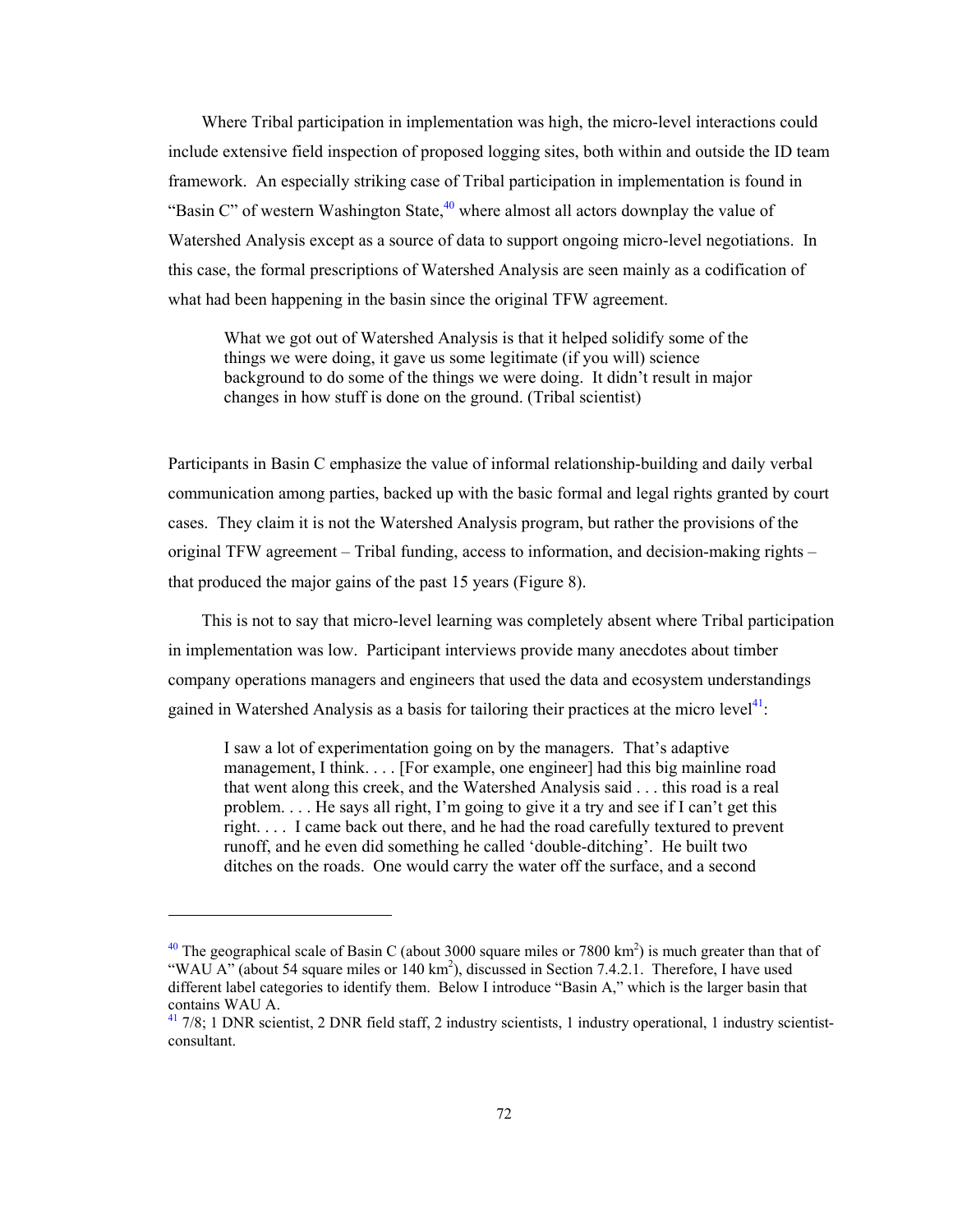one would carry it around the culverts that went right into the stream. It cost him a lot of money. . . . [but] he's in charge of his budgets. . . . So again, I think that there's a lot more landscape-scale planning and experimentation going on than has ever gotten credit for in this thing. (former industry scientist)

There seems to be an almost innate drive in many operational managers to tinker with their operations as they learn more along the way. Even Tribal representatives tend to emphasize that the key barriers are *not* the ethics or motivation of operational managers. Where managers were granted a modicum of autonomy, their natural curiosity and pride encouraged innovation on a site-by-site basis. $42$  This adjustment process was more effective where managers had experienced at least one Watershed Analysis process. However, most participants emphasize that the managers' inclinations to learn are restricted by the higher-level policies and performance criteria of large companies.<sup>43</sup> For example, in publicly traded companies, shareholder returns are a major performance indicator, and conservation of aquatic resources is usually important only insofar as it affects this bottom line.<sup>44</sup>

Self-motivated adjustments by operational personnel during implementation also appear to be much more common for some issues than for others. Specifically, all participant anecdotes about this kind of micro-level adjustment relate to the effects of roads and logging on surface erosion and mass wasting processes. These processes are often visible even to casual observers and financially costly to timber companies, providing direct and conventional feedback signals about performance. It costs companies money when private roads collapse. It also costs a timber company's reputation when the public can readily observe landslide scars or deposits of sediment in streams. In contrast, losses of in-stream LWD neither cost companies money nor occur in discrete, easily observed events. It is small wonder, then, that LWD recruitment issues have proven much more challenging to address in the flexible formal structures of Watershed Analysis and other TFW programs. I discuss this issue further in Sections 7.4.2.2 and 7.4.6.3.

 $42$  10/13; 1 DNR scientist, 2 industry scientists, 1 Tribal scientist, 2 DNR field staff, 1 industry scientistconsultant, 2 industry operational, 1 DFW scientist.

<sup>&</sup>lt;sup>43</sup> 12/15; 3 Tribal scientists, 1 industry lawyer, 3 industry scientists, 1 DNR scientist, 1 ENGO other, 2 industry operational, 1 DFW scientist.

<sup>&</sup>lt;sup>44</sup> 7/11; 1 industry scientist-consultant, 1 DFW scientist, 1 other scientist, 1 ENGO policy worker, 1 ENGO lawyer, 1 industry policy worker, 1 DNR scientist.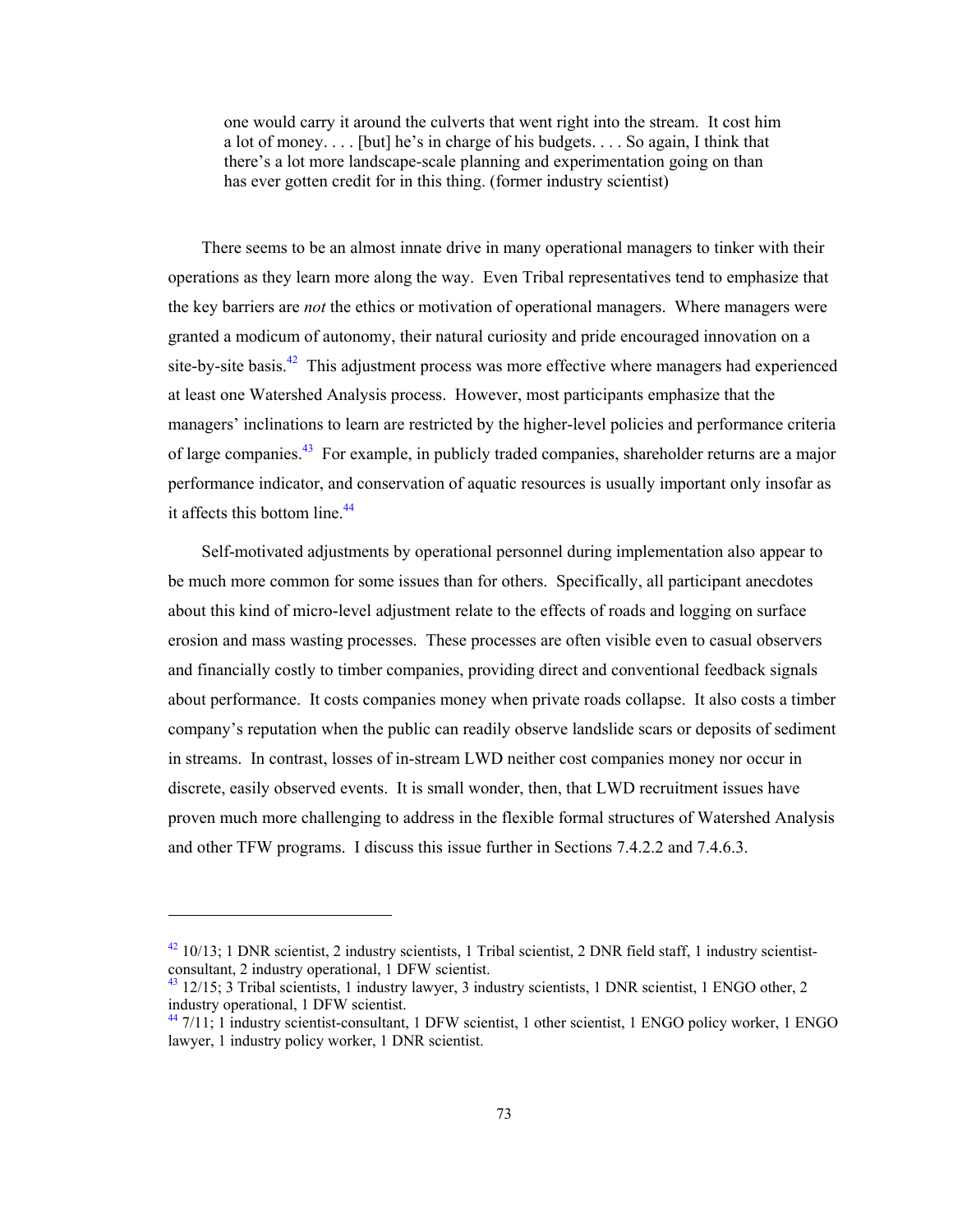Unfortunately for policy analysts, the micro level of policy adjustment, beyond formal rules, is also the most difficult to confirm, often leaving no record except in the minds of a few people. Where those people have relocated to other regions or states, the record may be almost irretrievable. Transparency becomes a problem (Sullivan et al. 1997, Collins and Pess 1997b). Learnings may be lost if they have not been institutionalized (Westley 1995). Thus, while scientific adaptive management may fail to account for these informal micro-level social processes, the omission does serve to question the weaknesses of predominantly informal learning structures. In general, the learning processes of implementation personnel and higherlevel policy makers (including advisor scientists) proceeded as separate streams in Washington State:

[Policy and field levels are] just two different worlds. . . . I think that on-theground people know a lot that policy people will never know. . . . I think that was probably one of the biggest problems, is that not enough people who did that [field-level work] wanted to go anywhere else. . . . They don't want to get into that [higher-level policy] arena. (former Tribal scientist)

Thus, an entire level of experimentation and feedback, undocumented and following no formal structure, has been largely overlooked by formal evaluations of Watershed Analysis to date.

At an even lower level than "implementation," learning processes are founded on interpersonal dynamics that may change day-to-day, including varying levels of agreement and trust (Figure 7). This micro level has received very little attention in the field of natural resources management, and it is beyond the scope of this study.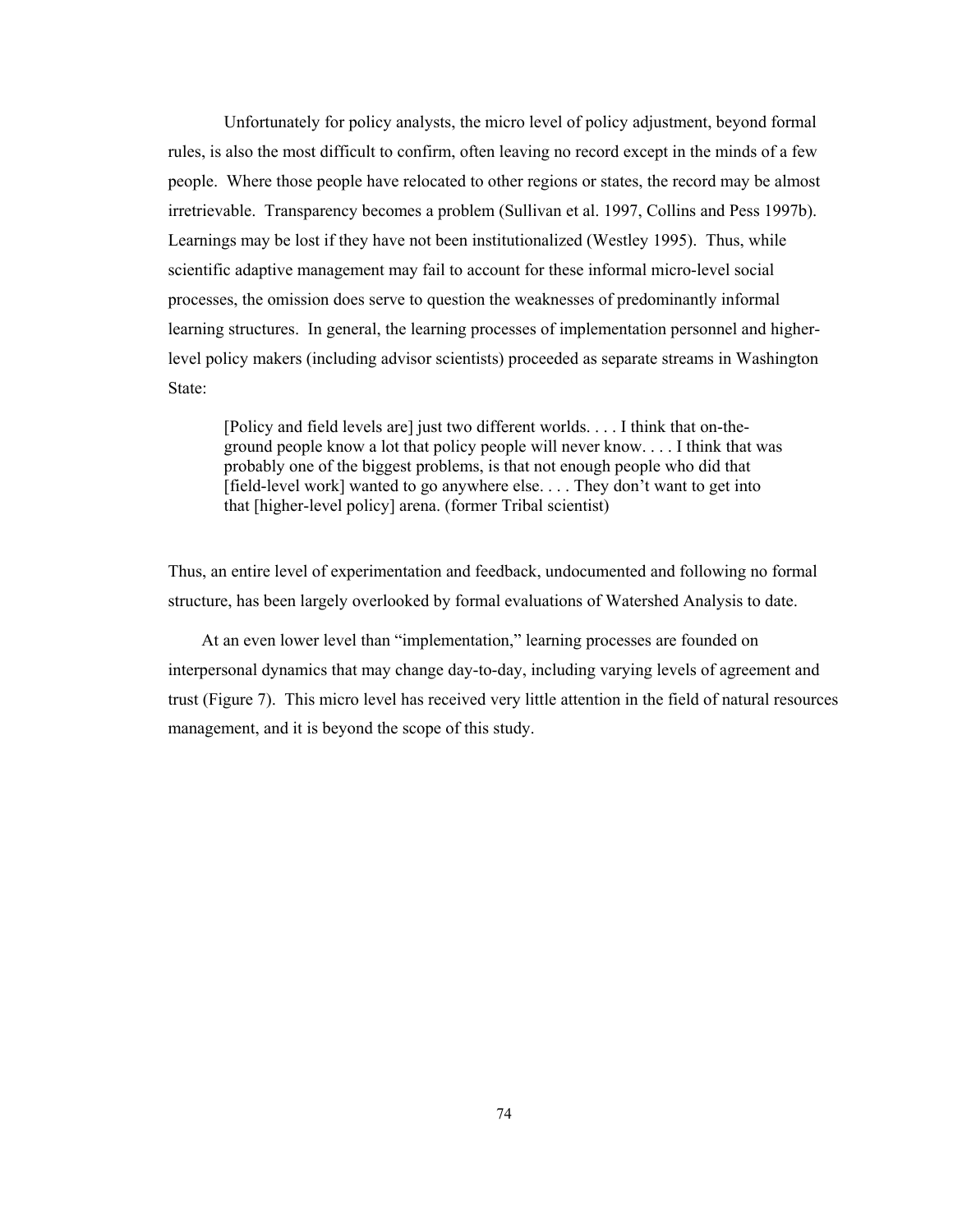### **7.4.5. Reference level: revising the Standard Methodology**

One of the problems was, we built the thing in the garage, and we didn't have a chance to run it around the track a couple of times, and work out the bugs. It was already in the rule [WFPB 1992 (WAC 222-22)] and running by the time the very first one hit the street. So we had to fix the car as it was running down the road, which is very hard to do. That's another reason why I think the Collins and Pess paper[s] irritated [see Section 7.2.3]: Where were they? Where did they have the time to sit off esoterically and write a thing and criticize the hell out of everybody, when everybody else was in these committees trying to work this stuff and fix it. And then they sort of get all this public adoration. (former industry scientist)

The writing of the first Standard Methodology manual (WFPB 1992) was rushed by a funding-tied deadline, and the product was a mere sketch of what would become the manual's second version (WFPB 1993). From the start of the program, there was a strong understanding within the Cooperative Monitoring, Evaluation, and Research Committee (CMER) that the Standard Methodology was far from "finished" and required ongoing evaluation and revision (see also Section 7.1.2).

Table 4 lists major (and some relatively minor) revisions of the Standard Methodology that occurred between 1993 and 1997 (WFPB 1993, 1997). Once forwarded by CMER, these revisions were usually approved by TFW Policy and the FPB with little delay. (The "wildlife module" was an important exception to this rule; see Section 6.3.1.) Although at first the critical questions and assumptions of the assessment modules were expected to remain constant over many years (Section 7.3), experience soon dictated otherwise. This is especially true of the large woody debris component (LWD) of the riparian module. A water quality module was also added in 1996, after having a placeholder page in the manual since 1993. Other revisions in Table 4 are less fundamental.

The revisions in Table 4 constitute formal responses to information from a number of sources. These sources include scientific research, both within and outside of CMER. However, the actual experience of CMER scientists in implementing Watershed Analysis collaboratively with forest managers functioned as an equally important source of information for policy adjustment. Yet this latter source of information tends to be much less transparent to evaluation and critique. It is linked to policy adjustments not only through (1) formalization in systematic program evaluations (Section 7.2.3 and 7.2.4), but also through (2) informal face-to-face communication among individuals in the entire range of available arenas: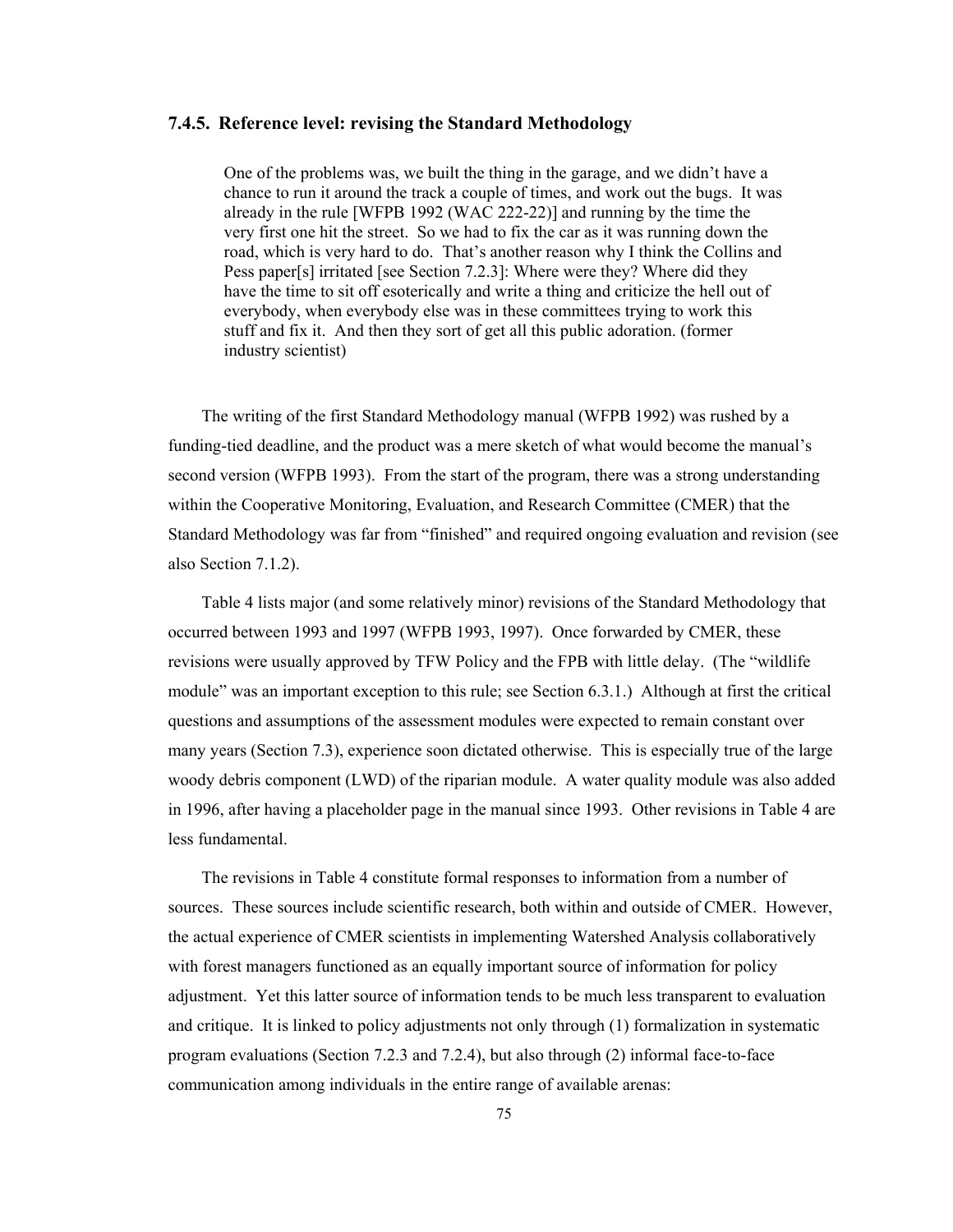[In CMER] we had lots of discussion about [revising the Standard Methodology]. And I think there was a general recognition that we needed a new version . . . . I got to know all the DNR people and some other parties really well, so we talked about it over coffee. (former industry scientist)

It is unclear, for example, exactly where the practice of identifying a "channel migration zone" arose. A channel migration zone is "the area that streams have recently occupied (in the last few years or less often decades), and would reasonably be expected to occupy again in the near future" (WFPB 1997: D-15). The practice appears to have emerged in either ID team or Watershed Analysis processes, possibly in many analysts' minds at once. Over time, the channel migration zone idea spread, was noted with approval in program evaluations (Collins and Pess 1997b), and eventually was incorporated in the Standard Methodology.

It is unlikely that early drafts of Collins and Pess (1997a, 1997b) contributed significantly to the formal adoption of the channel migration zone in the Standard Methodology. The concept had spread more quickly through the informal networks that TFW fostered. Similar doubts exist about the influence of those papers and Sullivan et al. (1997) on many of the revisions listed in Table 4. The published version of Collins and Pess (1997a, 1997b) states in several places that recent revisions to the Standard Methodology had already addressed certain identified flaws to some extent. Examples of such flaws include (1) the assumption that geomorphic processes do not vary by stream channel type and (2) the assignment of mandatory LWD recruitment assessments to streamside areas only 66 feet (22 metres) wide.

### **Table 4. Revisions of the Watershed Analysis Standard Methodology, 1993-1997.**  Based on comparison of WFPB (1993) and WFPB (1997).

- **Addition of a water quality module.**
- **Thorough revision of the mass wasting module:** (1) new critical questions; (2) greater emphasis on roads as landslide triggers; (3) increased guidance for determining confidence levels of findings, including a two-page sample confidence statement; (4) increased discussion of deep-seated landslides; (5) greater emphasis that rule calls must be based on *deliverability*  of materials and energy to resources of interest.
- **Important revisions of the surface erosion module:** (1) Hazard rating procedures were revised to be performed at the level of sub-watershed, rather than the original practice of rating road segments individually. This change enabled analysts to model current road sediment budgets and to compare the current conditions to the "background" conditions. The result could be more locally appropriate accounting for the management implications of varying lithologies across the state. (2) The procedure for developing hazard ratings was expanded to include consideration of livestock grazing and off-road vehicle activities. (3) Where sediment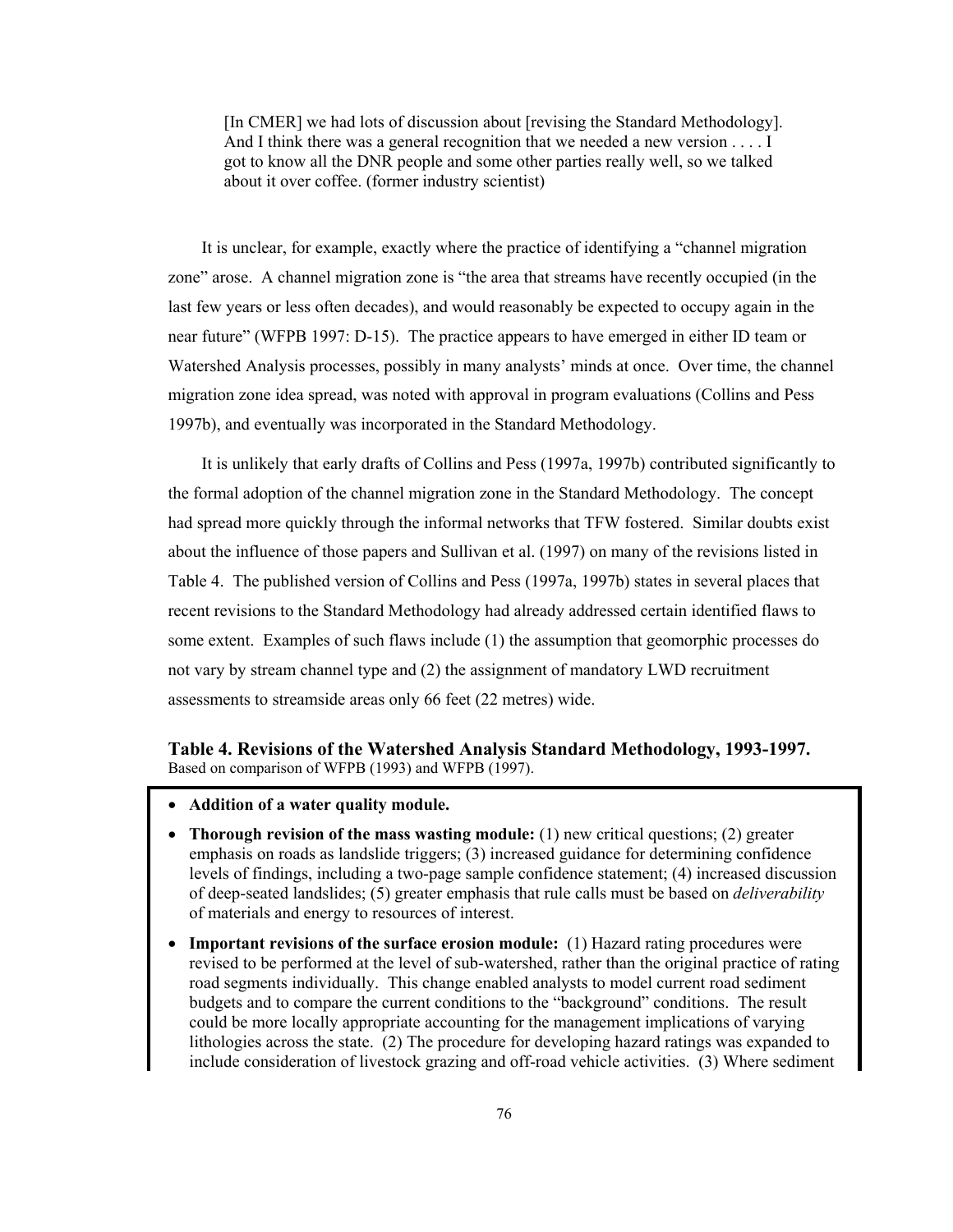yield increases by more than 100% due to land uses, the required hazard rating was changed from "high" to "moderate or high."

- **Important revisions of the hydrologic change module:** (1) The threshold for triggering a medium or high hazard call was made firmer – if changes in peak flows were less than 10% of background flows, then the analyst should call it low hazard. (2) Expanded discussions emphasize the uncertainties surrounding the standard methods and their focus on rain-on-snow events. While no new methods are made mandatory, the new discussions acknowledge (3) the importance of basing analysis on local data rather than extrapolating from other areas; and (4) several alternative paths of peak flow change — seasonal and annual water yields, spring snowmelt, and road drainage patterns — that are not addressed in standard methods.
- **Thorough revision of the LWD portion of the riparian module.** (1) The stream-bankadjacent area to be assessed for impacts on LWD recruitment to streams increased from 66 feet to 100 feet (22 metres to 33 metres). (2) Similarly, the boundary of the LWD assessment area was expanded from only "selected" non-fish-bearing streams to *all* streams of less than 20% gradient. (3) It became mandatory to assess the existence of a "channel migration zone," and no logging would be permitted in that area. This practice had already become very common (Collins and Pess 1997b). Other important revisions to this module include: (4) four new and two deleted critical questions; (5) inclusion of a stream channel's sensitivity to LWD inputs as a component of hazard rating procedures; (6) a new procedure to estimate past riparian forest conditions and logging practices for comparison with the present; and (7) more detailed (but still optional) guidelines for estimating impacts on *long*-*term* LWD recruitment.
- **One important revision of the shading portion of the riparian module,** adding a new critical question. Analysts were now required to estimate historic conditions for comparison with current conditions.
- **Minor revisions of the stream channel module,** including (1) more detailed reporting guidance; (2) minor clarifications of procedures and concepts; (3) greater emphasis on coordinating and communicating with other module analysts; (4) a higher sampling standard (10-20% of stream segments in 1993 but 15-25% in 1997); (5) inclusion of riparian forest conditions as a component of field assessment.
- **One major revision of the fish habitat module,** improving the module's linkage with the LWD assessment by requiring identification of a stream's "key piece" size — that is, the size of LWD piece required to anchor a geomorphically stable habitat feature.
- **One minor revision to the water supply/public works module:** The 1997 manual includes a new matrix for determining infrastructure vulnerabilities to 5 types of material/energy input.
- **Doubled length of the voluntary monitoring module,** including details on project design principles, a process for local cooperative implementation, and a list of alternative parameters for measurement. The new material made direct reference to detailed protocols developed by CMER after 1993 (e.g., Schuett-Hames et al. 1999a, Schuett-Hames and Pleus 1999a, 1999b).
- **General revision of language to acknowledge uncertainties more strongly:** For example, where the 1993 manual (page C-6) states, "The analyst establishes the historic patterns of peak flows . . ." the 1997 manual (page C-8) is more humble: "The analyst attempts to establish . . . ." Where the 1993 manual states (page D5), "Overall, the confidence level for evaluating the riparian status for near-term LWD recruitment is high," the 1997 manual (page D-11) expands to read, "The analyst's confidence in the near-term assessment of LWD recruitment potential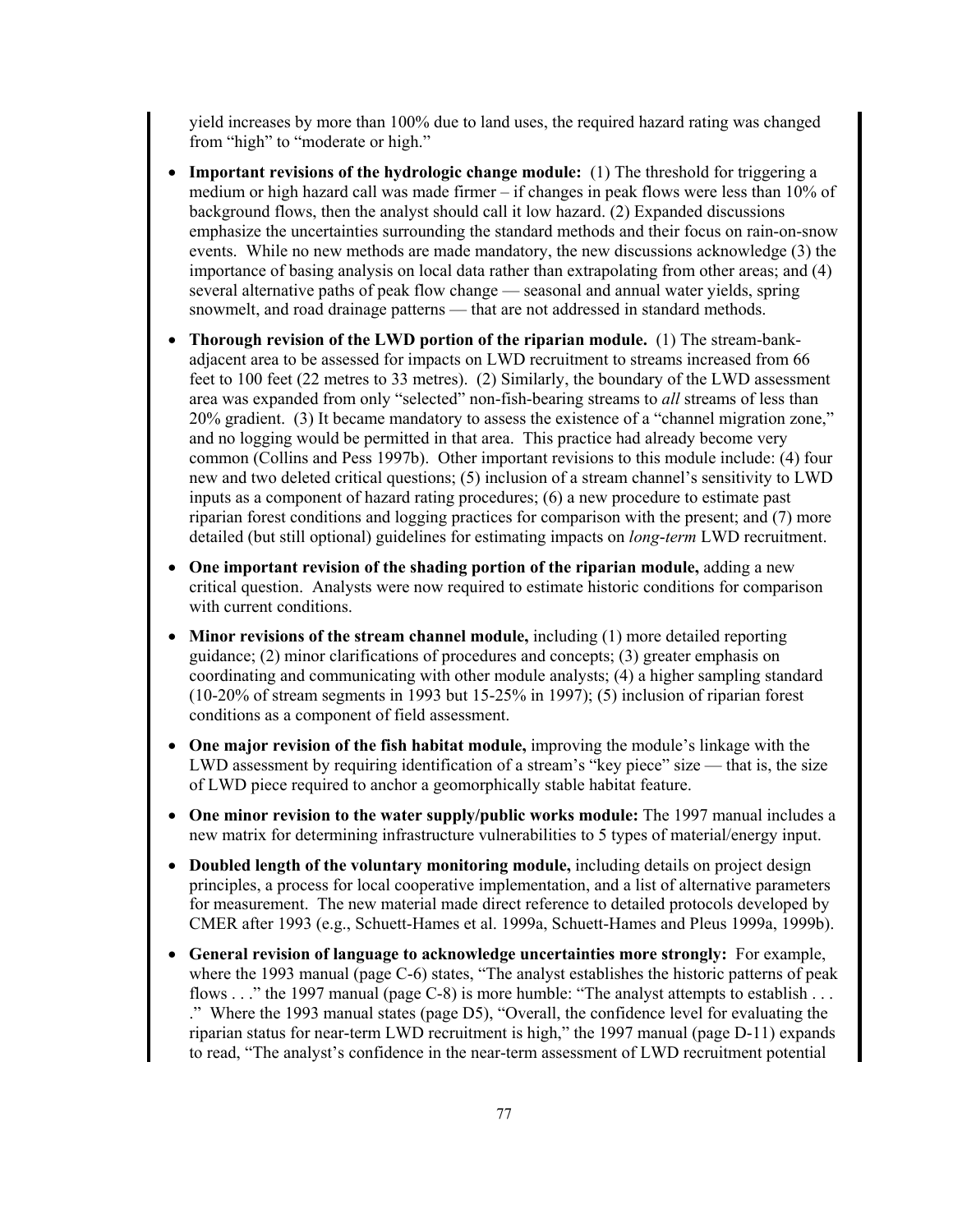will be influenced by the quantity and quality of information related to both riparian vegetation condition and in-channel LWD levels."

- **General revisions to emphasize the need for communication and coordination among modules and analysts:** For example, to the surface erosion module was added a page-long list of the analyst's "points of contact" with landowners and other module analysts (WFPB 1997: B-16).
- **Non-mandatory reference to the need for improved stream classifications:** The 1997 manual (page 16) includes the recommendation that, "Before actually beginning a watershed analysis, interested parties should consider updating stream types for the WAU." This addition appears to be a response to the work done by several ENGOs and Tribes in fieldchecking the DNR's office-based stream typing from the 1970s. In some areas, 50-70% of reaches typed as non-fish-bearing had been shown to be incorrect. In some cases, the groups brought their local stream typing results to a WAU process (Section 7.4.2.1).

Given the short time period and small budget available (Section 7.1.2), the list of revisions in Table 4 indicates a rapidly evolving debate. However, the costly prescription-phase breakdowns (Section 7.4.2.2) and systematic program evaluations (Sections 7.2.3 and 7.2.4) make it clear that this list was not "enough." The adjustments were too few, and too many of the new procedures were optional. This is partly due to persistent limitations in the program's analytic and jurisdictional scope as established in higher-level state legislation that could be adjusted only through extensive negotiation (Sullivan et al. 1997). $45$ 

In addition, many industry representatives began to feel that the WAU-specific learning returns on repeated investments were declining rapidly.<sup>46</sup> They believed that efficiencies could be gained (and implementation variability reduced) by capturing common findings in a new set of standard state-wide forest practices rules. Thus, even as the Standard Methodology was undergoing continual revision, more fundamental changes were envisioned:

Something had to change. . . . With our first watershed, there was huge learning, . . . and then diminishing returns. And I think the coup de grace was . . . from an operational side . . . it became evident that there were commonalities. At about

 $\overline{a}$ 

 $45$  As discussed elsewhere in this report, examples of scoping and jurisdictional limitations are: (1) the potentially enormous fish habitat impacts of agriculture are outside of the FPB's regulatory authority; and (2) no formal or transparent analysis was required to determine potential impacts of prescriptions on timber values.

 $46\frac{46}{2}$  5/9; 3 industry scientists, 1 DFW scientist, 1 industry operational.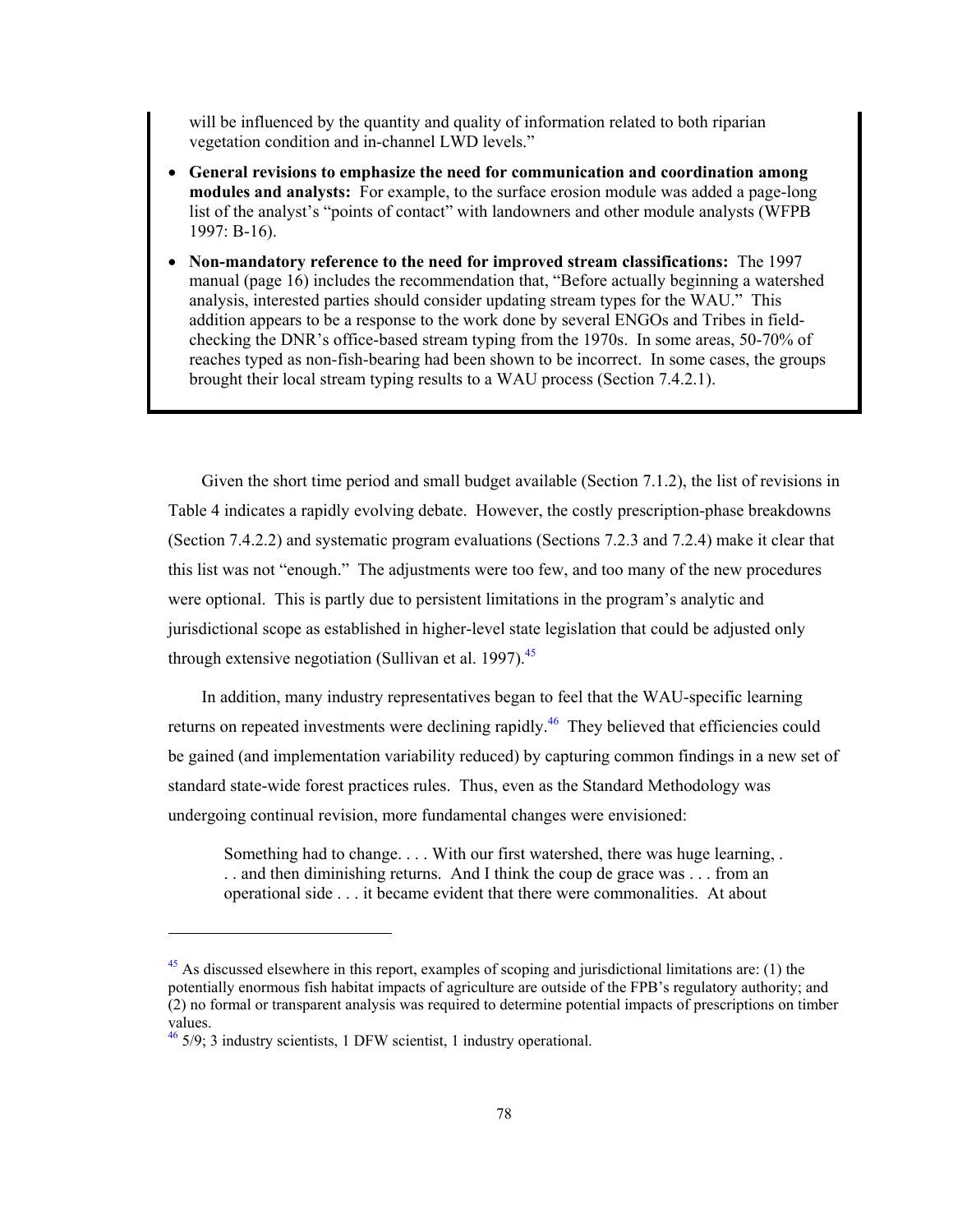that time, it was also evident to [ENGOs] and others that they weren't getting what they wanted. The social fabric deteriorated. We were a pretty tight family up until about the mid-1990s, until these riparian problems started to arise. . . . It got to where the policy people were calling each other names . . . and we hadn't seen that for years. . . . We were all really working towards the motto of "go where the truth leads us" in TFW, and everybody was open, and that began to deteriorate about then. (industry scientist)

Thus, by 1997 it had become obvious that the Watershed Analysis program was in need of major revision, probably including the first revisions of the Watershed Analysis legislation (WFPB 1992 [WAC 222-22]) since 1992 (Sullivan et al. 1997). Both Collins and Pess (1997a, 1997b) and Sullivan et al. (1997) emphasized greater specification and formalization of procedures and authority, especially in the synthesis, prescription-writing, and monitoring phases (Appendix E). Relying on the informal "TFW spirit" was no longer effective.

However, the evolution of the formal Watershed Analysis program itself would not progress beyond this crisis point. In November 1996, the TFW Policy Group, the Governor of Washington's office, several federal resource and environmental agencies, and a group of municipal governments commenced negotiations that ultimately would suspend the Watershed Analysis program and instate a comprehensive new package of standard state-wide rules. This was the *Forests and Fish Report* (FFR; USFWS et al. 1999) – a high-level restructuring of Washington State forest policy.

# **7.4.6. High level: the** *Forests and Fish Report<sup>47</sup>*

### 7.4.6.1. Another major shift

l

The FFR negotiations were most directly a response to the federal listing of nine ecologically significant units (ESUs) of salmon (*Onchorhyncus* spp.) in Washington State as either endangered or threatened under the Endangered Species Act (ESA; United States 1973,

 $47$  In this study, I use the name "Forests and Fish Report" generally to refer not only to the negotiations beginning in 1996 and report released in 1999, but also to the rule-writing process and final set of rules revisions in July 2001.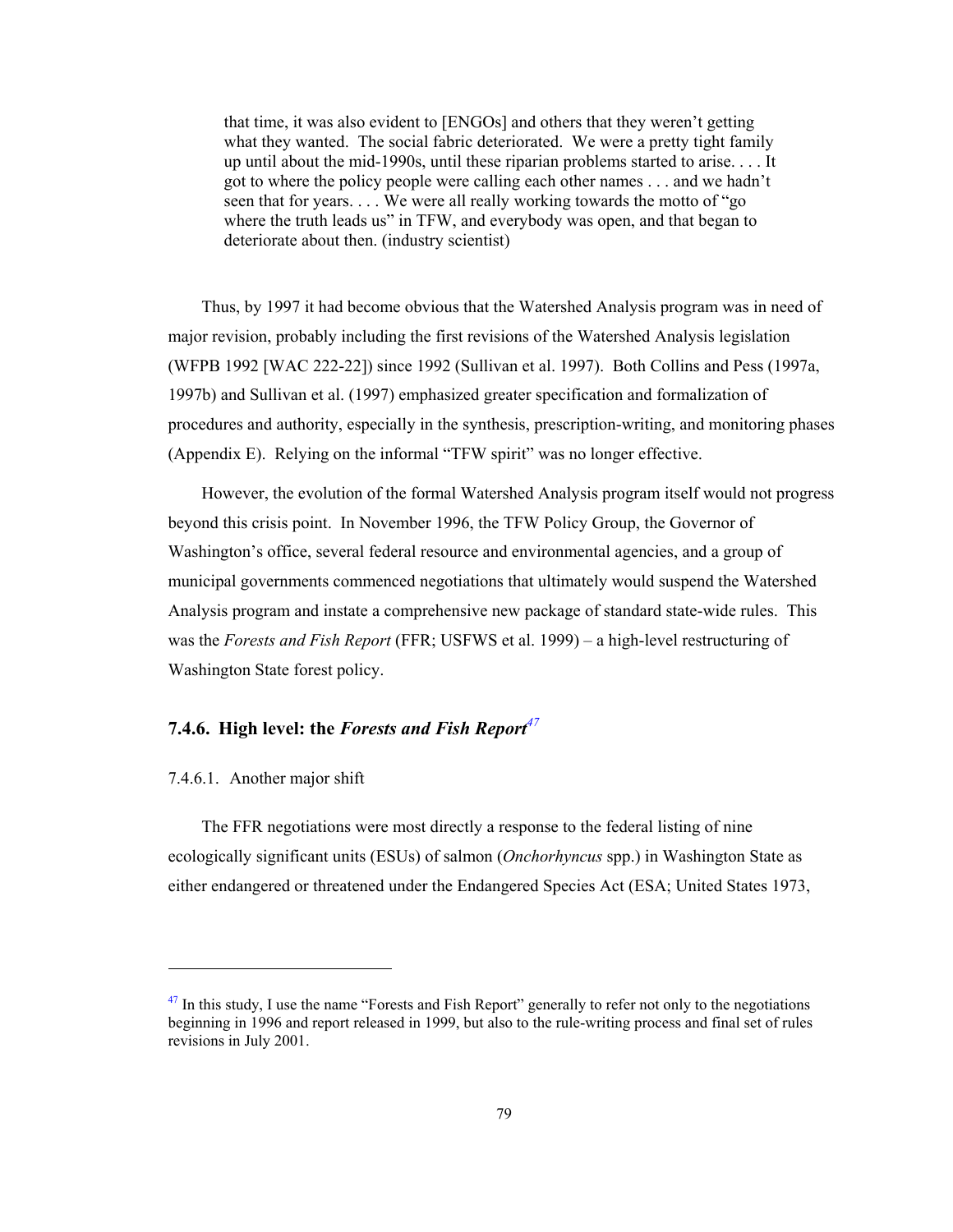USFWS et al. 1999:  $3-4$ ).<sup>48</sup> The ESA is a strongly worded piece of legislation that requires federal agencies to prevent "take" (harm or killing) of listed species by any party, whether public or private (ESA Section 9[a][1]). However, a party may obtain exemption from this take prohibition by complying with federal "conservation rules" (ESA Section 4[d]) or by implementing a federally approved conservation plan (ESA Section 10). In granting take exemptions, federal agencies are held to a "best available science" standard and a requirement to allocate all risk in favor of the listed species:

The Secretary shall base the determinations and advice given by him . . . upon the best available biological information derived from professionally accepted wildlife management practices . . . . (Section 8A[c][2])

. . . the taking will not appreciably reduce the likelihood of the survival and recovery of the species in the wild  $\dots$  (Section 10[a][2][B][iv])

FFR was a unique multi-stakeholder negotiation aimed at obtaining take exemptions for all private and state-owned lands in Washington State. If successful, it would be the first federally approved state-scale conservation plan to address ESA obligations. The goals of FFR were:

(1) to provide compliance with the Endangered Species Act for aquatic and riparian-dependent species on non-federal forest lands;

(2) to restore and maintain riparian habitat on non-federal forest lands to support a harvestable supply of fish;

(3) to meet the requirements of the Clean Water Act for water quality on nonfederal forest lands; and

(4) to keep the timber industry economically viable in the State of Washington. (USFWS et al. 1999: 3)

FFR is a revision of Washington State forest policy at a higher level than the Watershed Analysis program (Figures 7 and 8). Quite suddenly the question was no longer how to improve Watershed Analysis, but instead whether Watershed Analysis is a program worth pursuing at all.

1

 $48$  FFR also attempts to address the water quality problems of over 660 streams listed under the Clean Water Act (CWA; United States 1972). However, the CWA is much weaker than ESA in its immediate prohibitions (though potentially much farther reaching over time) and so has received less focus in the development and critiques of FFR.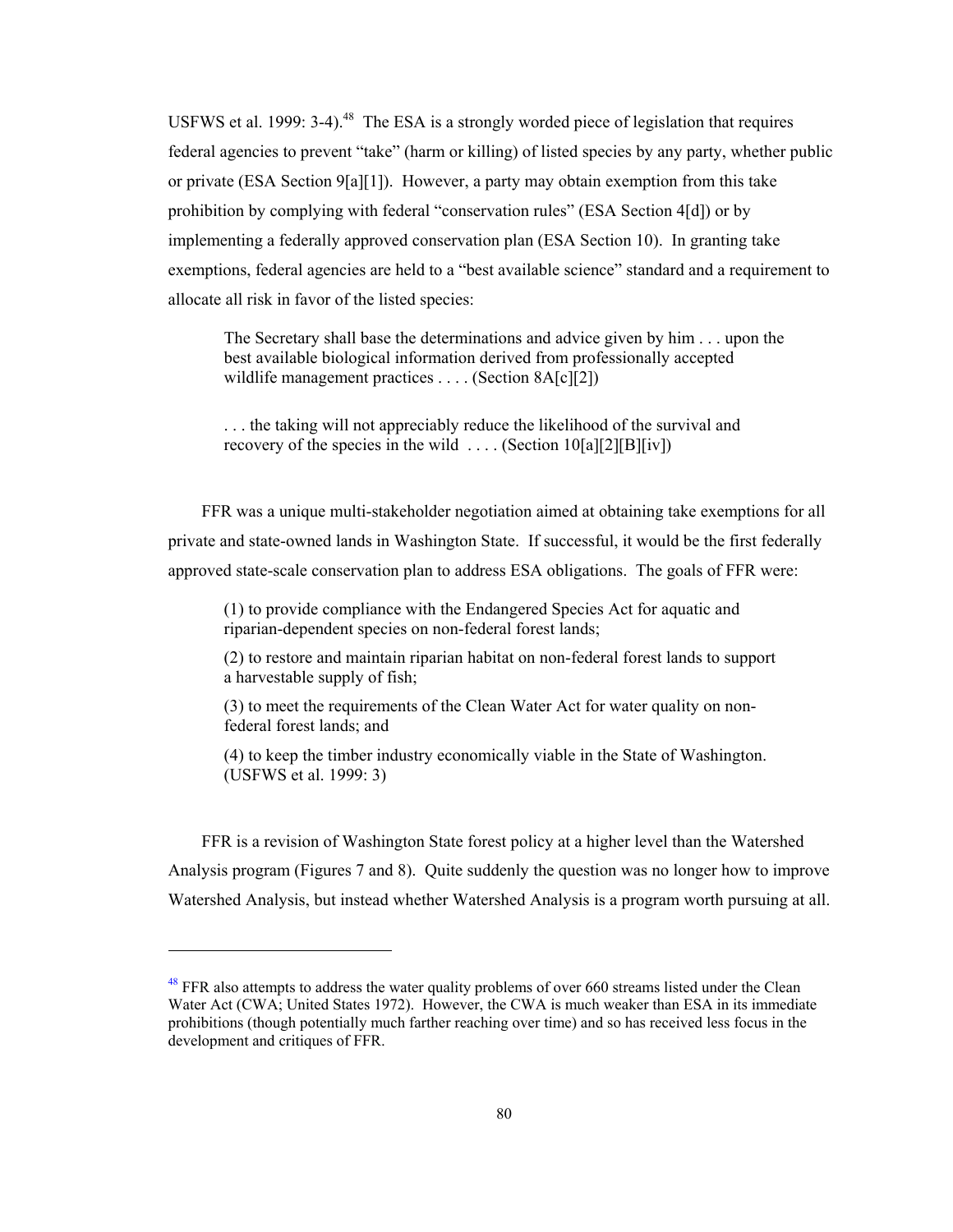After negotiations lasting about two and a half years (1996-1999), FFR answered this question by dramatically increasing the minimum levels of protection afforded by the state-wide standard rules and leaving the role of Watershed Analysis for further discussion and development, but with no immediate support (USFWS et al. 1999: Appendix F). Standards for minimum buffer widths on fish-bearing streams in western Washington State were increased from 25 feet (8 metres), with partial cutting allowed, to 50 feet (16 metres), with no logging allowed, plus a no-logging channel migration zone (defined in Section 7.4.5) and an additional partial-cutting zone ranging from 10 to 100 feet (3 metres to 33 metres; WFPB 2001 [WAC 222-30-020(3), 222-30-021, and 222-30- 023]). The report also set out detailed assessment and planning procedures for hazardous terrain, road networks, and pesticide use (WFPB 2001 [WAC 222-24, 222-30, 222-38]).

Less deliberately, FFR negotiations produced informal shifts of an equally profound nature. The introduction of federal agencies, holding ultimate regulatory power over all other parties, caused a major reorientation in relationships among the TFW participants. It became a game of "capture the feds":

In Forests and Fish [the professional mediators] started us out as caucuses. . . . We were placed in opposing camps, and we couldn't talk to one another. And to me that was a complete violation of the whole process. . . . There were statements like "we don't like your scientists." (industry scientist)

There was a great deal of anger on all sides. This was like any of the other [negotiations], squared. The intensity of the pressure and the intensity of the emotions was tremendous. There was a whole series of meetings in which there was a great deal of pressure put on the Tribes. (ENGO policy worker)

Parties accused each other of violating the TFW ground rules (Appendix C). The ENGOs and many Tribes eventually withdrew from the negotiations, and some – the Washington Environmental Council, the Yakima Tribe, the Muckleshoot Tribe, and the Puyallup Tribe – submitted alternative rule proposals to the Forest Practices Board (FPB). In the case of the ENGOs, scarce resources for participation played a major role in determining strategy<sup>49</sup> – almost all participation in TFW had been voluntary since the early 1990s, and funds for FFR

1

 $^{49}$  12/13; 2 industry scientists, 1 industry operational, 1 industry scientist-consultant, 1 other scientist, 1 ENGO lawyer, 1 ENGO policy worker, 1 industry lawyer, 1 industry policy worker, 1 Tribal scientist, 1 DNR scientist.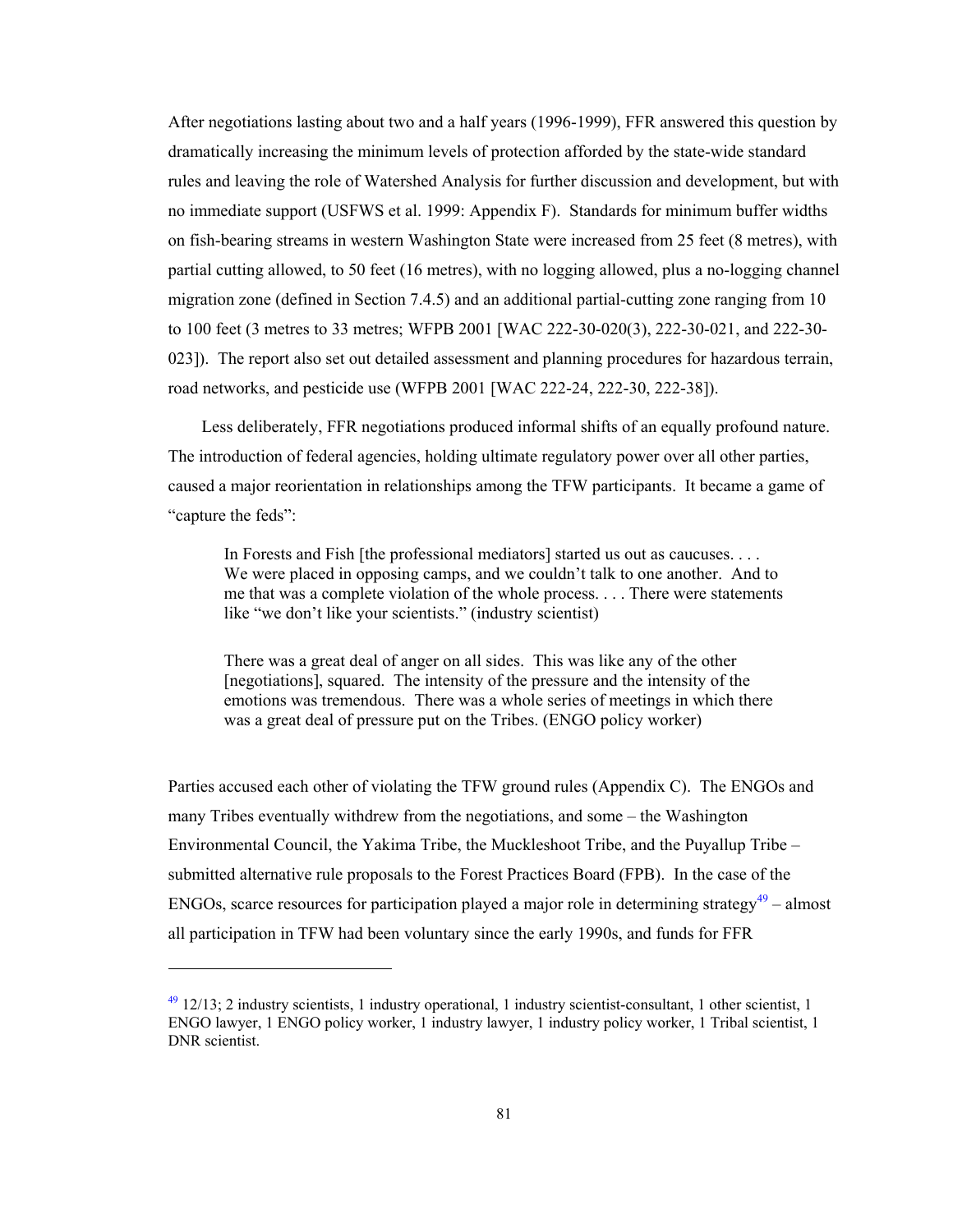participation were raised through grants and other ad-hoc efforts.<sup>50</sup> When the alternative proposals gained little ground at the FPB, ENGOs launched a series of legal challenges to FFR that have made the climate more litigious and mistrustful than at any time since the original TFW agreement. In this climate, it has become more difficult to share information and explore fresh perspectives.

We [DNR staff] can't have an open discussion with anyone listening [out of fear of how casual comments could be used in court]. And this is awful, this is the opposite of TFW . . . . [In the TFW years, w]hen you didn't know, you'd invite everybody you knew to come out and look at it with you and you'd all kick it around and figure it out. (DNR scientist)

### 7.4.6.2. Linkages between the *Forests and Fish Report* and Watershed Analysis

Although the strongest immediate trigger for FFR negotiations was the ESA listings of salmon species, the outcomes of the FFR negotiations owe much to the Watershed Analysis program. Many FFR participants had extensive experience of Watershed Analysis at one level or another, and they brought what they had learned to the table. Most generally, the intensive collaboration of the previous decade had resulted in a common language and a set of shared experiences among many policy and scientific actors.<sup>51</sup> While policy makers often are accused of having neglected the ecosystem science, and while scientists often are accused of failing to appreciate necessary socio-economic tradeoffs, in interviews all participants demonstrate a remarkably high level of interdisciplinary understanding.

I remember being just amazed . . . I would listen to the discussion where even the high-level policy people were talking in all this scientific detail . . . that they had learned from their scientists in Watershed Analysis. . . . I work here, I work in Oregon, and nobody talks at a higher scientific level, through the policy level on down, than the Washington group. And it's because of Watershed Analysis. (former industry scientist)

 $50$  1/1; 1 ENGO policy worker.

 $<sup>51</sup>$  A valuable study could focus on the role that ENGOs' lack of resources to participate in Watershed</sup> Analysis had in developing the sense of alienation that ultimately led to their withdrawal from FFR.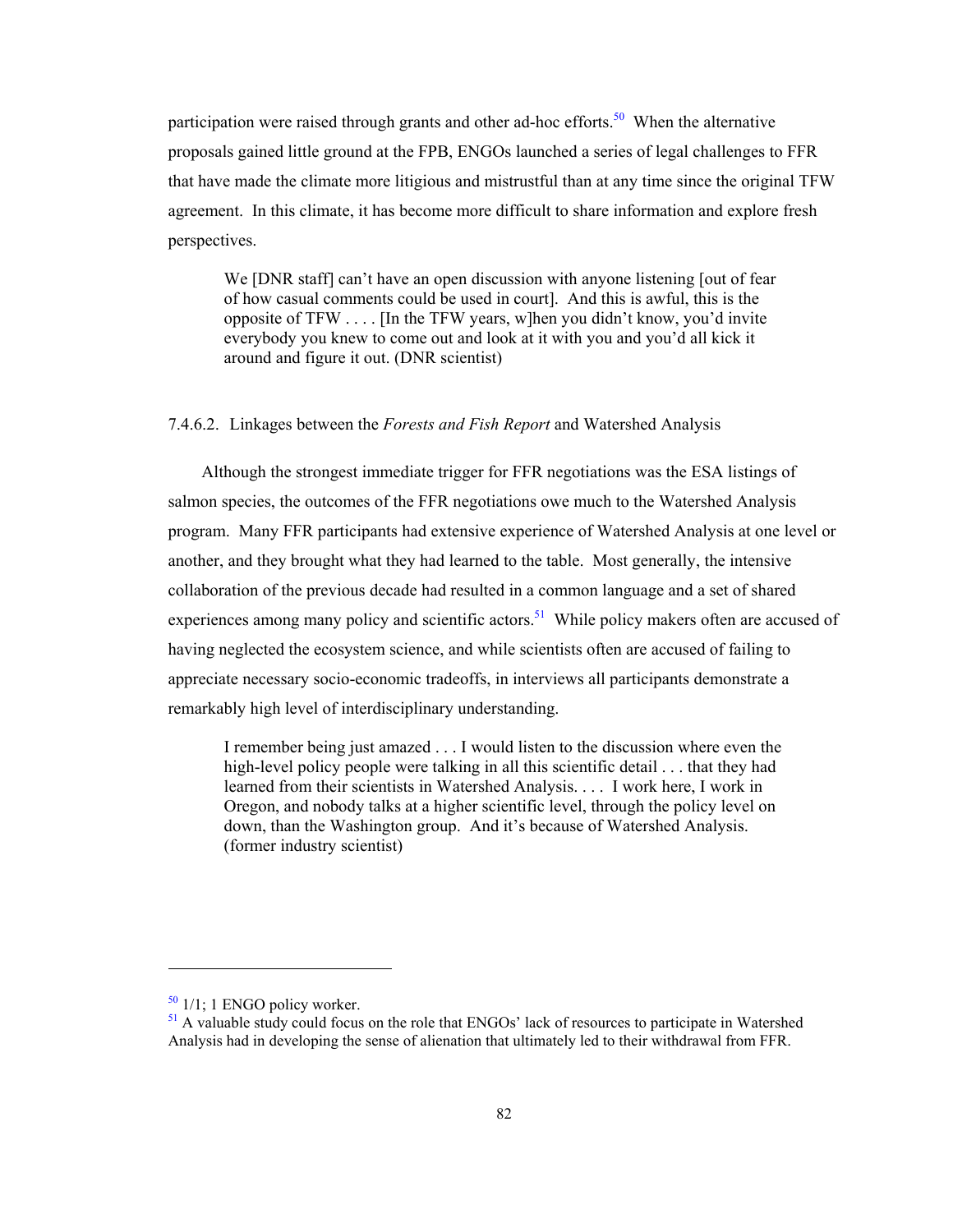The FFR negotiations offered a "policy window" (*sensu* Kingdon 1995) – an opportunity for Watershed Analysis participants to formalize many of the analytic methods and policy ideas that had emerged as informal standards within TFW networks (Figure 8). Many parties consciously took advantage of this policy window to forward their policy ideas:

The timber industry made it clear to the rest of the players at the table that they did not want to come back to the negotiating table for other listings in a few years. The state caucus worked hard to develop a proposal to negotiate from that would protect aquatic resources and be operationally feasible. We knew we would not get another opportunity so broad in scope for some time and used our science, operational and policy experiences since TFW began to negotiate. (former DNR policy worker)

FFR, triggered by monitoring and evaluation processes at a level of governance much higher than the Watershed Analysis program (federal agencies' implementation of ESA), provided opportunity for the collective Watershed Analysis experience to shape a transformed Washington State forest policy. All participants interviewed agree that the new standard rules are a major improvement in protection of fish habitat, yet opinions about whether these rules are *adequate* for an endangered species vary widely (Section 7.4.6.3). In addition, many mourn the violation of the "TFW spirit" and the suspension of Watershed Analysis as a loss of opportunities for individuals and watershed communities to engage in watershed- and site-specific collaborative learning and relationship building.<sup>52</sup> The vision for management now extends little further than the formal bottom line, and the "social capital" (*sensu* Ostrom 1992 and many others) that TFW facilitated and used to fuel so many innovative processes now appears to be at risk of collapse.

TFW process gave the landowner a little bit of room, and gave us, the regulatory agency, a little bit of room to go right or left. . . . And basically what we've got now, Forests and Fish doesn't give the landowner much room. . . . When you go out to each individual site. . . now we don't have the leeway. (DNR field staff)

-

 $52$  12/25; 3 DNR field staff, 1 industry policy worker, 2 Tribal scientists, 2 industry scientists, 1 ENGO field staff, 1 industry scientist-consultant, 1 DNR scientist, 1 Tribal policy worker.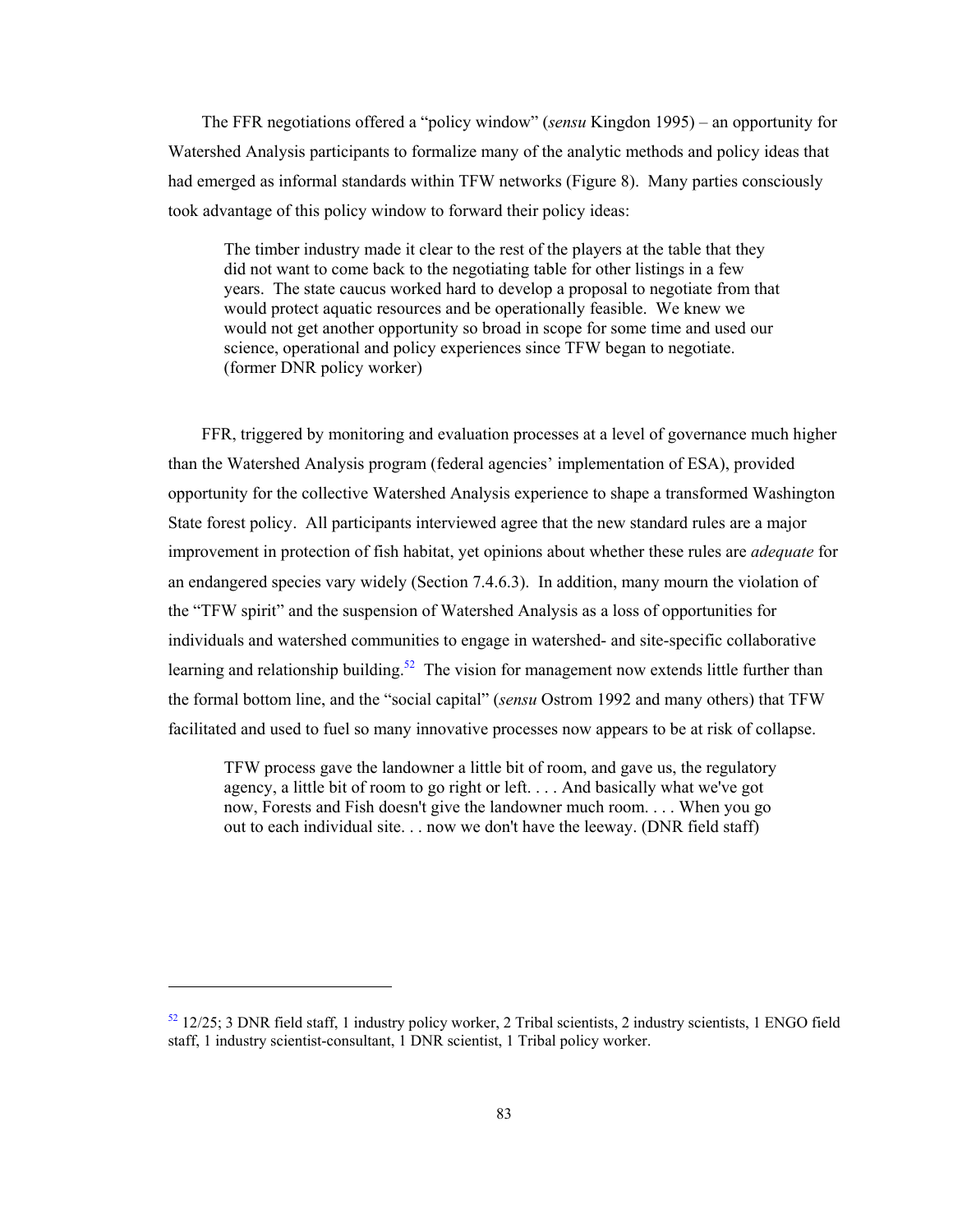### 7.4.6.3. Stream buffers and timber viability – again

As in Watershed Analysis, the FFR rules for riparian forest buffers on streams are the most controversial part of the package. FFR negotiators interpreted the Watershed Analysis prescription team breakdowns as evidence that such a technically uncertain issue, involving very large potential timber losses, is unsuited to repeated battles on a watershed-by-watershed basis. All parties wanted a process that would extend more consistent protection to all lands immediately. Industry wanted planning certainty and efficiency. Tribes, ENGOs, and government agencies wanted more transparency of on-the-ground implementation than is implied by a voluntary, watershed-specific rule-making process such as Watershed Analysis.

Accordingly, FFR produced a new set of standard stream buffer rules for the entire state. At the same time, however, the experience of Watershed Analysis and other TFW arenas had demonstrated that any standard rules needed to provide a modicum of flexibility for site-specific adjustment. As a result, the FFR rules are very complex, discriminating among multiple regions, multiple stream types, multiple buffer zones, and multiple management options for implementation. They occupy about six times more space than the previous rules in the Washington Administrative Code (30 pages vs. 5 pages).

Unfortunately, this formal complexity leads many to doubt whether the FFR stream buffer rules provide significant improvements in transparency or assurance of consistent application (e.g., Pollock 1999).<sup>53</sup> In addition, some scientists have compared the FFR rules to those of the blue-ribbon Forest Ecosystem Management Assessment Team (FEMAT 1993) as an example of previous applications of the ESA's "best available science" standard. These comparisons found FFR to be far less protective of salmon habitat than FEMAT (Pollock 1999). (I discuss the FEMAT report's implications for state forest policy in some depth in Section 7.4.2.2.) Many other reviews of FFR have also been strongly critical of the stream buffer rules (e.g., Goldman 2001, SER 2000, Pollock et al. 1999, Pollock and Kennard 1998).

Thus, despite great increases in minimum levels of fish habitat protection, a major contingent of TFW participants deems the FFR stream buffer rules an unacceptable trade-off of

 $\overline{a}$ 

<sup>53 13/14; 1</sup> DNR policy worker, 1 DNR field staff, 2 industry operational, 1 industry scientist-consultant, 2 other scientists, 1 ENGO lawyer, 1 Tribal policy worker, 3 Tribal scientists, 1 DNR scientist.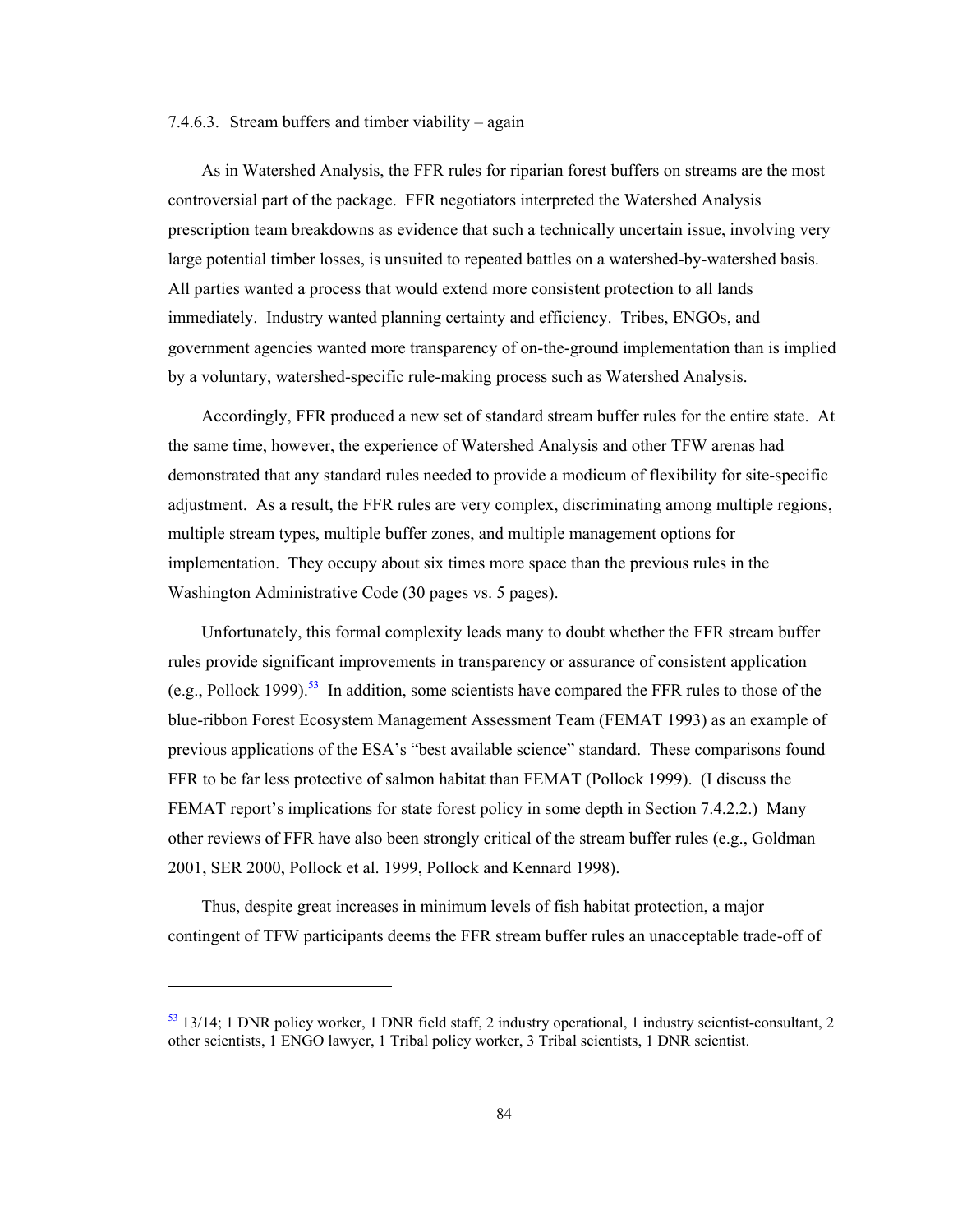fish habitat for timber values.<sup>54</sup> As in Watershed Analysis prescription processes (Section 7.4.2.2), there is confusion over how, or even whether, to make this trade-off. While the ESA as originally passed in 1973 makes no concession to any but the inherent value of species conservation, the adoption of the Habitat Conservation Plan (HCP) instrument (ESA Section 10) in 1982 – and strong federal promotion of it in the early 1990s – is explicitly an attempt to enable land use and development to continue in critical habitat areas without undue risk of high fines for incidentally taking protected species (Moser 2000). The HCP instrument also offers planning certainty as an incentive for industry to be pro-active in protecting species. Like the TFW agreement, FFR states an explicit timber viability goal (USFWS 1999: 3).

FFR negotiations included almost no transparent, systematic assessments of the timber value impacts of alternative stream buffer proposals. The Washington Environmental Council commissioned such a study during the negotiations (Schillinger and Helvoigt 1998), yet no other participants asked about this report are familiar with it. In addition, the report assesses only one aspect of financial impacts to industry, the loss of timber-growing areas. Several operational points raised frequently by industry representatives in interviews, such as incidentally increased costs of planning and building access to remaining timber areas, are overlooked. These costs depend on a large number of site-specific factors, and they are difficult to assess in a generalized fashion.

A second economic assessment of FFR rules occurred as part of the standard state administrative procedures for significant new rules (State of Washington, unknown date [RCW 34.05]). Perez-Garcia (2001) performed a comparative cost/benefit analysis for the FFR package and for an amalgamation of the alternative proposals. The analysis included a much wider range of potential costs and benefits to both the timber industry and the general public than did Schillinger and Helvoigt (1998). However, the Perez-Garcia assessment occurred *after* the major FFR negotiations, and it assumes insignificant differences in levels of fish-related benefits provided by the two alternatives. These flaws are not necessarily due to the author's neglect – there is much scientific debate in the policy domain around quantification of likely benefits to fish populations due to protection or restoration of fish habitat. In addition, given that the state

-

<sup>54 17/37; 2</sup> other scientists, 5 Tribal scientists, 2 Tribal policy workers, 1 ENGO field staff, 1 DNR scientist, 3 ENGO policy workers, 1 ENGO lawyer, 1 industry scientist-consultant, 1 DFW scientist.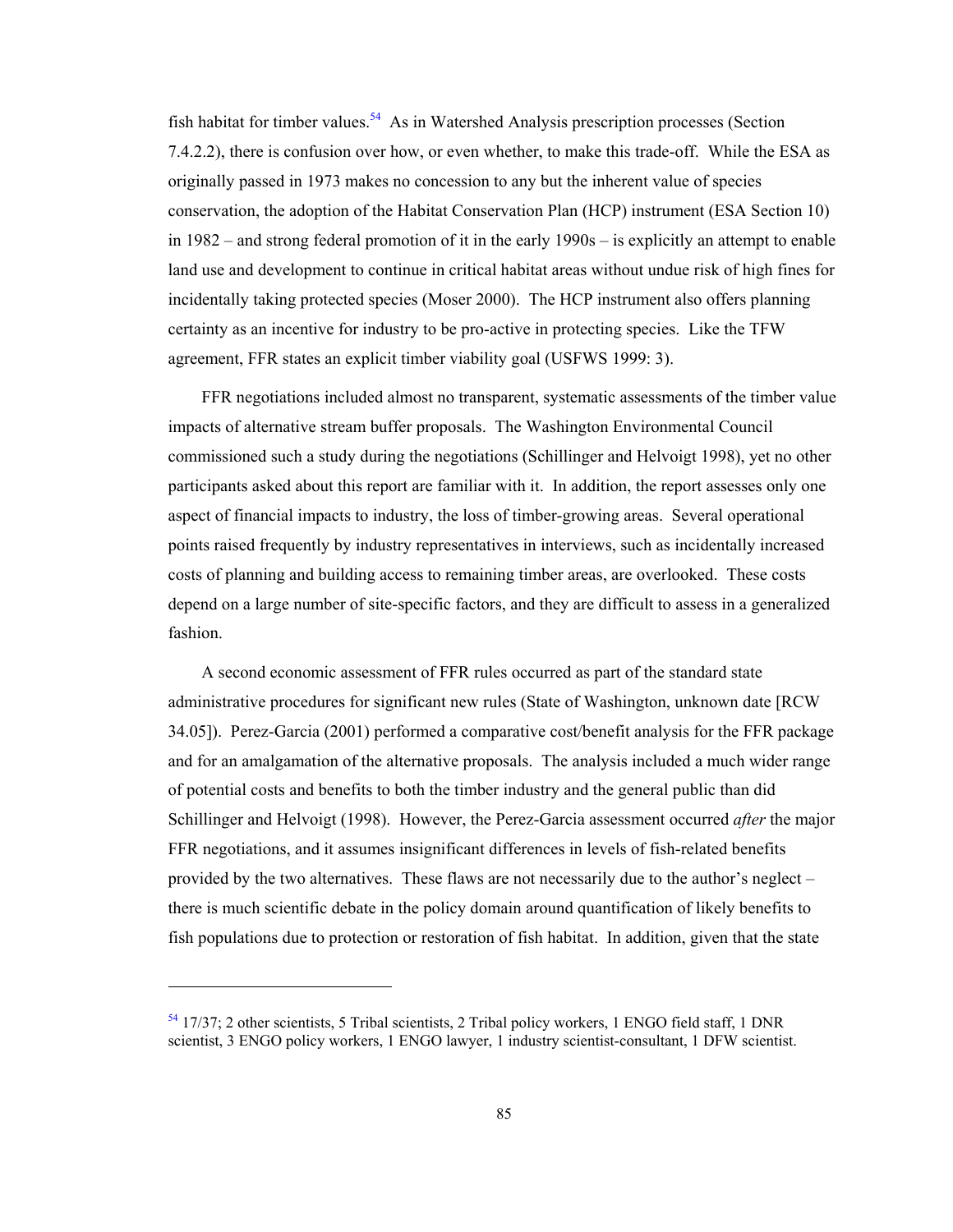environmental impact statement (WFPB 2000) found both the FFR package and the alternative proposals adequate to achieve the environmental goals of the negotiations, the provisions of the Administrative Procedure Act required that Perez-Garcia's analysis identify the "least burdensome alternative for those required to comply with it." (RCW 34.05.328[d]) Nonetheless, differences in levels of fish-related benefits are the heart of the FFR controversy.

### 7.4.6.4. The *Forests and Fish Report* as scientific adaptive management

Given the highly contradictory participant evaluations of the new rules, reducing future conflict may depend heavily on the adaptive management provisions of FFR (USFWS et al. 1999). Tribal and ENGO representatives claim that throughout the 1990s, industry was able to block valuable new rules proposals in TFW Policy (Section 7.2.2). Consequently, during the FFR negotiations these groups demanded a detailed formal system of research, policy feedback, and dispute resolution – assurance of more transparent and reliable implementation. In particular, calls for a more rigorous "firewall" between ecosystem science and policy decisions are heard frequently.55 FFR aims to deliver such a system, including the first dedicated paid position for implementing adaptive management (the "Adaptive Management Coordinator"), a process for external peer review of research proposals and findings, and a dispute resolution procedure. Appendix F provides a diagram of one participant's view of the new formal adaptive management program.

[The FFR adaptive management system] has a forcing mechanism that you can't block. There's information that can be presented to the [Forest Practices] Board. . . . There's good science and the approach is that it's supposed to be channeled to the Board . . . it has to go forward. And so I think that's a big difference with the old process that was more like, "We're going to hold hands and sing Kumbah-yah and make adaptive management happen." (Tribal policy worker)

While these new structures respond to recommendations that have been heard for many years (e.g., Collins and Pess 1997a, Sullivan et al. 1997, Flynn and Gunton 1996, Halbert 1993), today a large contingent of participants, particularly Tribal and ENGO participants, are

-

<sup>55 9/15; 1</sup> Tribal scientist, 2 industry scientists, 1 industry scientist-consultant, 2 other scientists, 2 DFW scientists, 1 DNR policy worker.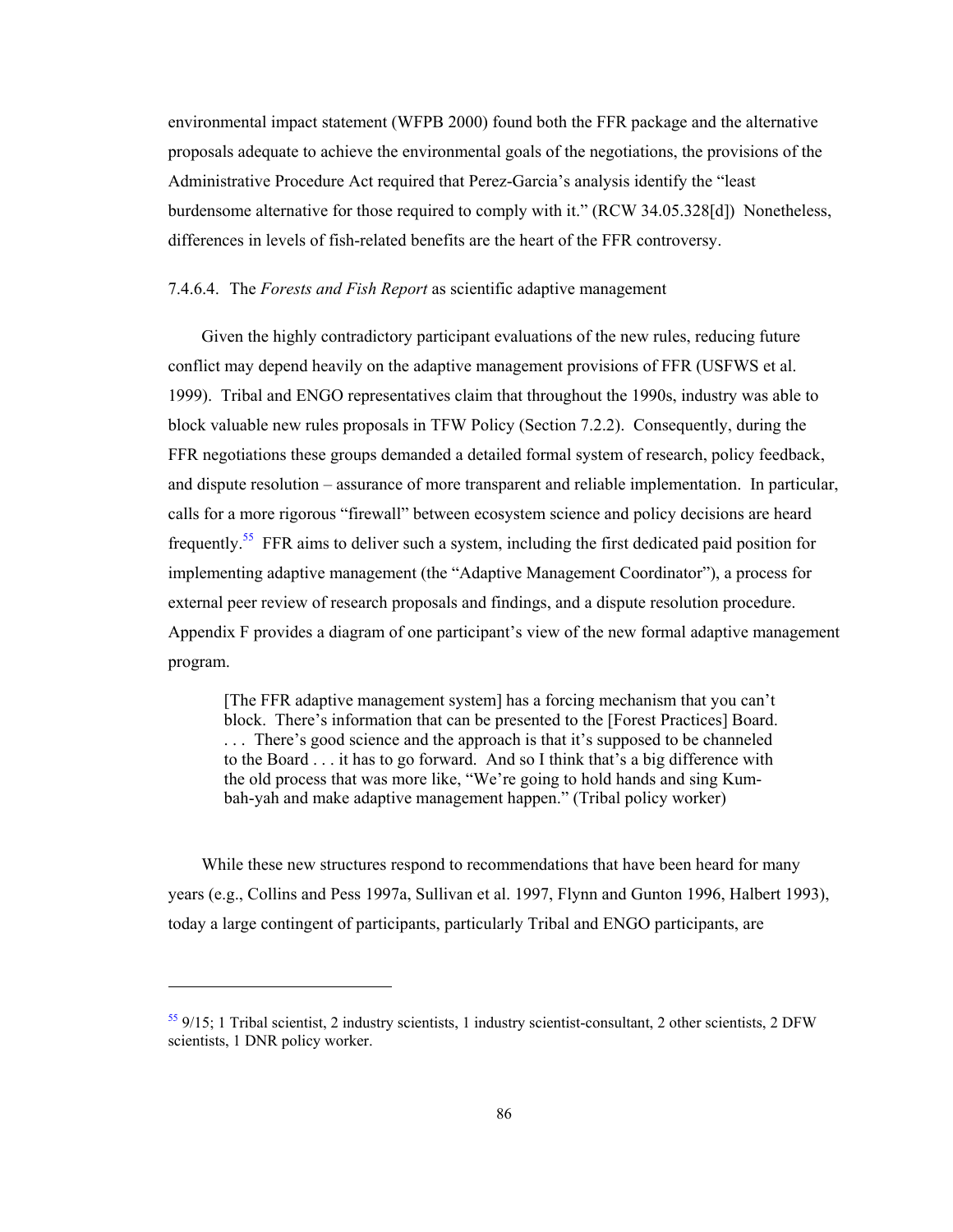pessimistic about the FFR adaptive management system.<sup>56</sup> Through both the Watershed Analysis prescription team breakdowns and the FFR negotiations, trust has declined. Significant rule changes will probably be slow in coming – trends in processes like LWD recruitment may take many decades to detect, yet resources for a rigorous monitoring and evaluation process are limited and will almost certainly vary over time. To date (mid-2003), four years after the *Forests and Fish Report*, CMER still is occupied as much by the details of formal structuring and process for implementing the program as by carrying out research and feedback to TFW Policy.

People can sit there and talk about how adaptive management ought to happen, but there's just not the resources. (former industry scientist)

The *Forests and Fish Report* has been out for almost two years now [in spring 2001], and we're just now describing the structure for how we do adaptive management, and we haven't got consensus on that. . . . We're not engaged at the policy level very well. . . . If you don't have both sets of people involved in this process, it's not adaptive management. . . . The policy people are like, "Oh didn't we already make that decision? Haven't you done it yet? We've moved on." (Tribal scientist)

Funding is a big issue. We have a big stake in the adaptive management process. The *Forests and Fish Report* generates as much process as it does prescriptions. . . . Our work is cut out for us. People would like to write prescriptions, break camp, and go home. (Tribal policy worker)

 $\overline{a}$ 

<sup>56 13/27; 2</sup> industry scientist, 4 Tribal scientists, 2 ENGO policy workers, 2 other scientists, 2 Tribal policy workers, 1 industry scientist-consultant,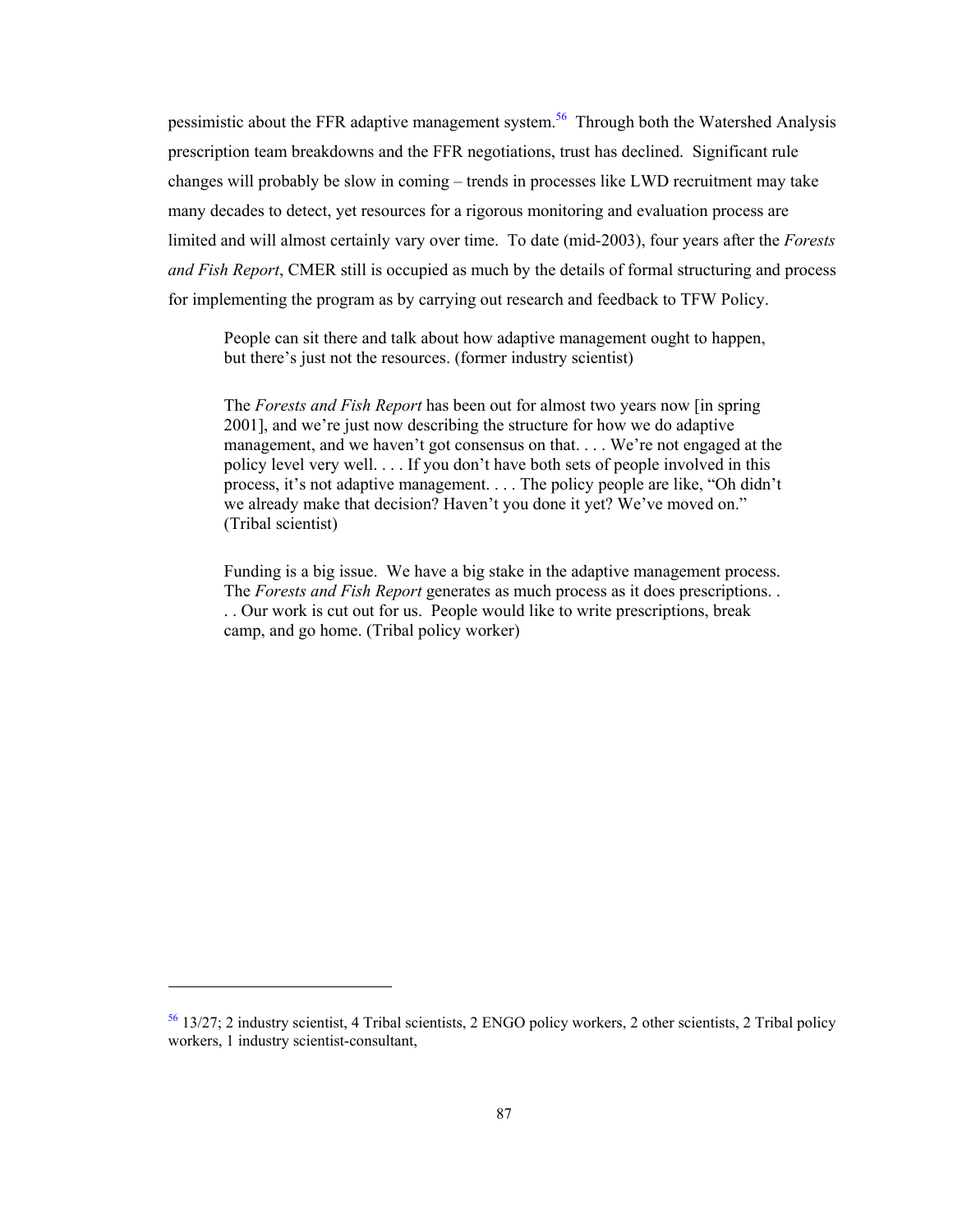# **8. WATERSHED ANALYSIS AS A COMPLEX ADAPTIVE SYSTEM**

# *8.1. Policy feedback: formal and informal*

The image of policy feedback in Watershed Analysis that I provide in Section 7 differs greatly from the scientific adaptive management image of evaluation and policy adjustment. Few of the formal feedback structures functioned as intended. Five-year reviews were often delayed by years. CMER and TFW Policy stand accused of timber industry domination and resistance to important policy ideas. Revisions of the Standard Methodology incorporated new ideas and elements, yet major problems remained. During implementation, critical assumptions that were originally posited to be stable underpinnings of the Standard Methodology in fact turned out to be a source of contention and to require repeated adjustments over a short timeframe. Perhaps most surprisingly, even the goals of the program as a whole, while formally documented in the Watershed Analysis legislation (WFPB 1992 [WAC 222-22-010(1)]) and the TFW agreement (TFW 1987: 3), have been the subject of widely differing interpretations and emphasis.

At the same time, however, examples of important policy and behavior adjustments are abundant from 1987 through 2001. These adjustments took place at a wide range of system levels, responding to unexpected events and new information that emerged from all manner of sources. Yet most of these adjustments were facilitated by (1) the flexibility explicitly provided by the Watershed Analysis Standard Methodology, (2) lessons drawn from the experience of implementing Watershed Analysis, or (3) the cross-disciplinary and cross-functional education that the program catalyzed through intensive face-to-face communication and interdisciplinary analysis. Some levels of change – especially the micro and the macro levels – are linked to the formal Watershed Analysis program through informal and ad-hoc processes that have as much to do with emotions, shared (or competing) interpretations, cultural symbols, power, and chance as they do with science and rational planning. The complex, messy, often surprising pathways of such successes are frequently invisible to all but the direct participants.

Would a more rigorous cooperatively developed formal program structure and more faithful implementation have yielded greater learning success? This is certainly possible. If policy feedback structures had been more mandatory, formal, and detailed – if the scientific adaptive management vision had been more closely approximated in the case by, for example, setting quantitative WAU-specific objectives in the manner of the WAU A process (Section  $7.4.2.1$ ) –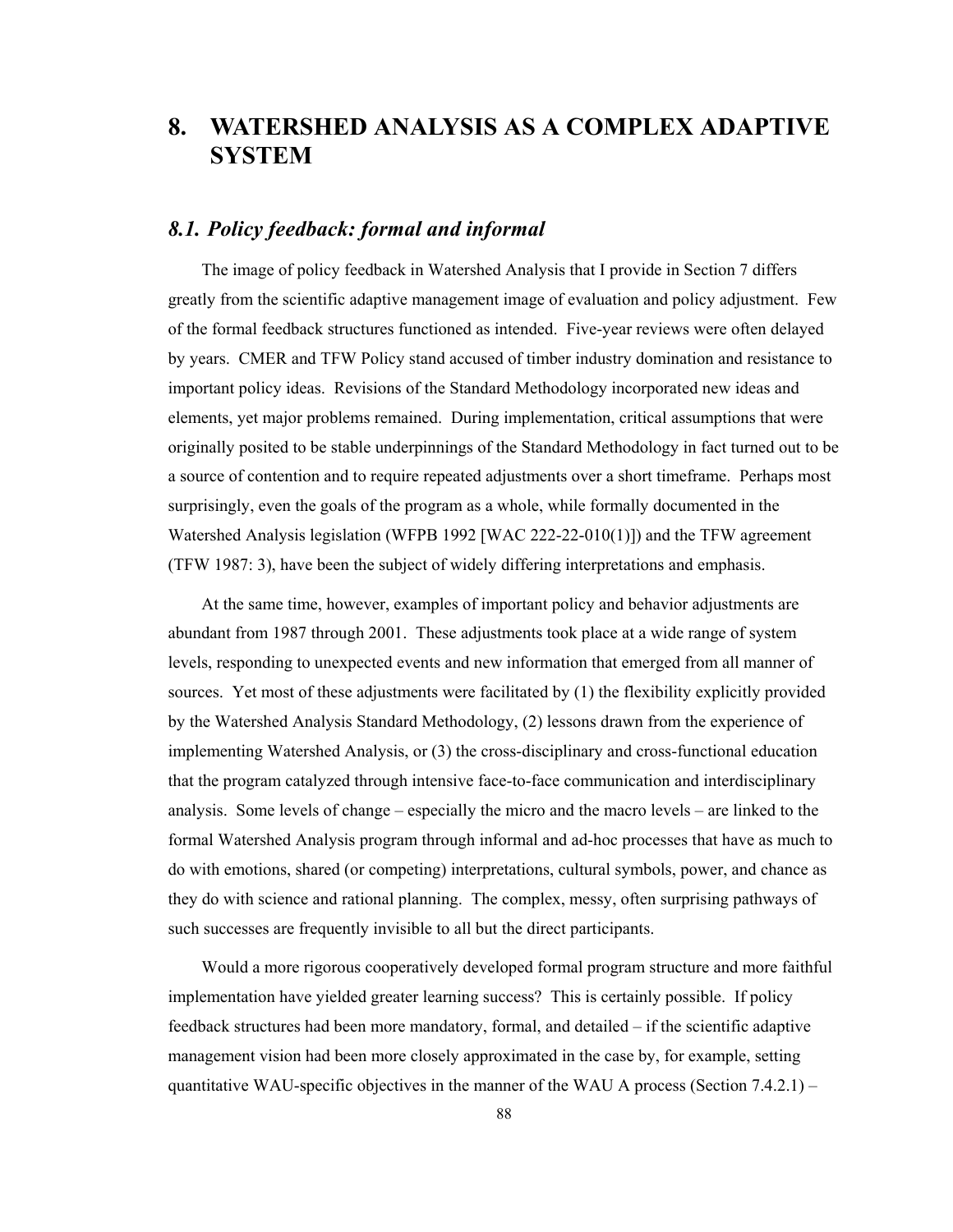then perhaps policy adjustments would have followed formal pathways much more frequently. On the other hand, the turbulent nature of this policy domain suggests that negotiating and maintaining a stronger formal structure may have been a risky investment, diverting scarce resources away from on-the-ground experimentation that could inform higher-level processes in a more flexible and opportunistic manner.

What actions should be taken to improve policy feedback in the case? The remainder of my analysis applies the concepts of complex adaptive systems theory (CAS) as an alternative framework for understanding and acting on this ambiguous case evidence. While CAS will highlight a different set of dynamics and structures in the case, its utility for generating policy recommendations will prove not to be clearly superior to the theory of scientific adaptive management. In fact, in some points CAS theory will suggest explanations for why scientific adaptive management has a useful place in our thinking about the case. Conclusions and recommendations (Section 9) will draw on both perspectives.

# *8.2. Single-loop, double-loop, and systemic learning in Watershed Analysis*

So there was major learning. . . . I can remember when *that* committee did *that* report, and then we had all *these* discussions, and then policy made a new rule, and then the Forest Practices Board, and I remember the meetings where we went from *here* to *here*. . . . Wouldn't you call it a big kinda deal when we went to watershed scale? And that we then took the watershed learning and scaled it back up to the state level? (former industry scientist)

The discussion of watershed analysis in previous chapters shows that recommendations for improving policy feedback in the case need to be built from an understanding of the Watershed Analysis program as embedded in a larger, complex human environment whose informal structure is at least as important as the formal structure in shaping policy feedback. For aid in this task I turn to the complex adaptive systems (CAS) heuristic (Sections 3.2 and 3.3). I begin by searching the case evidence for examples of the social learning concepts of systemic, single-loop, and double-loop learning. I then proceed with the full hierarchical structure of Figure 3.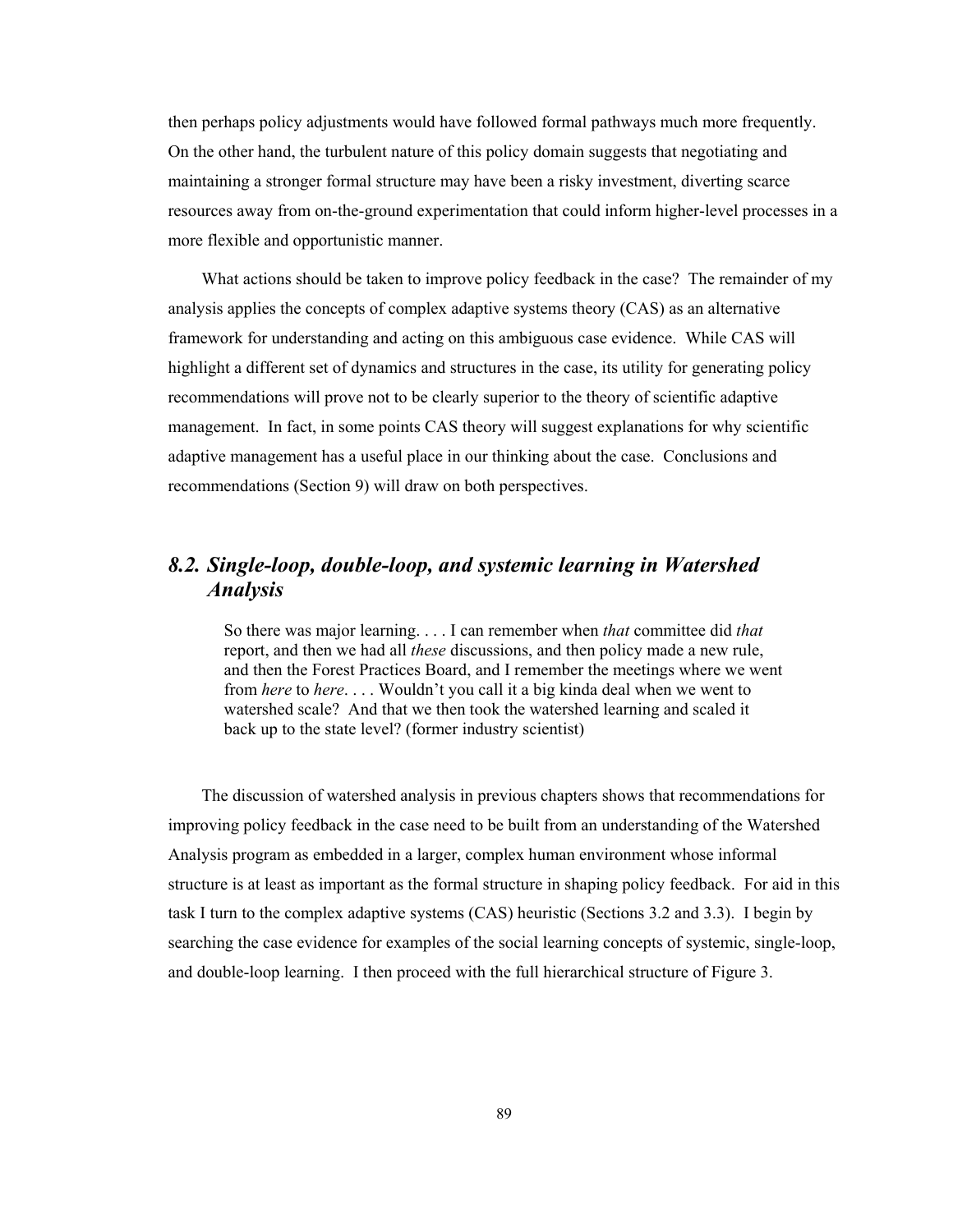### **8.2.1. Systemic learning**

1

In Section 7, I have already framed the case data in terms of one key CAS concept: the hierarchy of nested structures. The Watershed Analysis period (1992-1997) falls between two high-level shifts in Washington State forest policy – the TFW agreement and FFR (Figure 8). While the "high level" designation implies that these shifts are relatively infrequent on average, the timeframe of this case (1987-2001) has been an unusually turbulent period by comparison with the longer-term history.

We cannot understand Watershed Analysis policy feedback processes in isolation from this higher-level turbulence. Similarly, we cannot understand high-level turbulence in isolation from even higher-level (slower-changing on average) processes at the macro level. For example, the TFW agreement arose in part from increases in broad public support and assertion of First Nations fishing rights throughout the 1970s and 1980s (Section 5.1). In the case of FFR, the macro-level trigger was a formal one – the ESA listings of salmon stocks. Some participants also speculate that cycles in global timber markets – both overall prices and relative returns on tree species that are common in riparian forest buffers – had much to do with changes in negotiation dynamics between 1987 and 1997.<sup>57</sup>

Both TFW and FFR resulted in dramatically new system states as characterized by highlevel structures such as stakeholders' relative funding levels, access to decision-making, trust, and shared symbols. After the TFW agreement, Watershed Analysis served to focus the reconfigured resources and relationships for semi-independent intensive collaborative processes at the watershed scale (Figure 8). The informal shared understandings and formal products that emerged from the collective Watershed Analysis experience were then opportunistically incorporated in the event of the FFR negotiations – though not to the satisfaction of many participants. At the level of systemic learning, then, the policy feedback success of the Watershed Analysis program rests largely in its role as a "prototyping" process (*sensu* Brunner and Clark 1997) for new policy ideas and a "search tool" for areas of high uncertainty and contention that require new approaches.

 $\frac{57}{1}$  4/5; 1 DNR policy worker, 1 Tribal scientist, 1 industry lawyer, 1 industry scientist.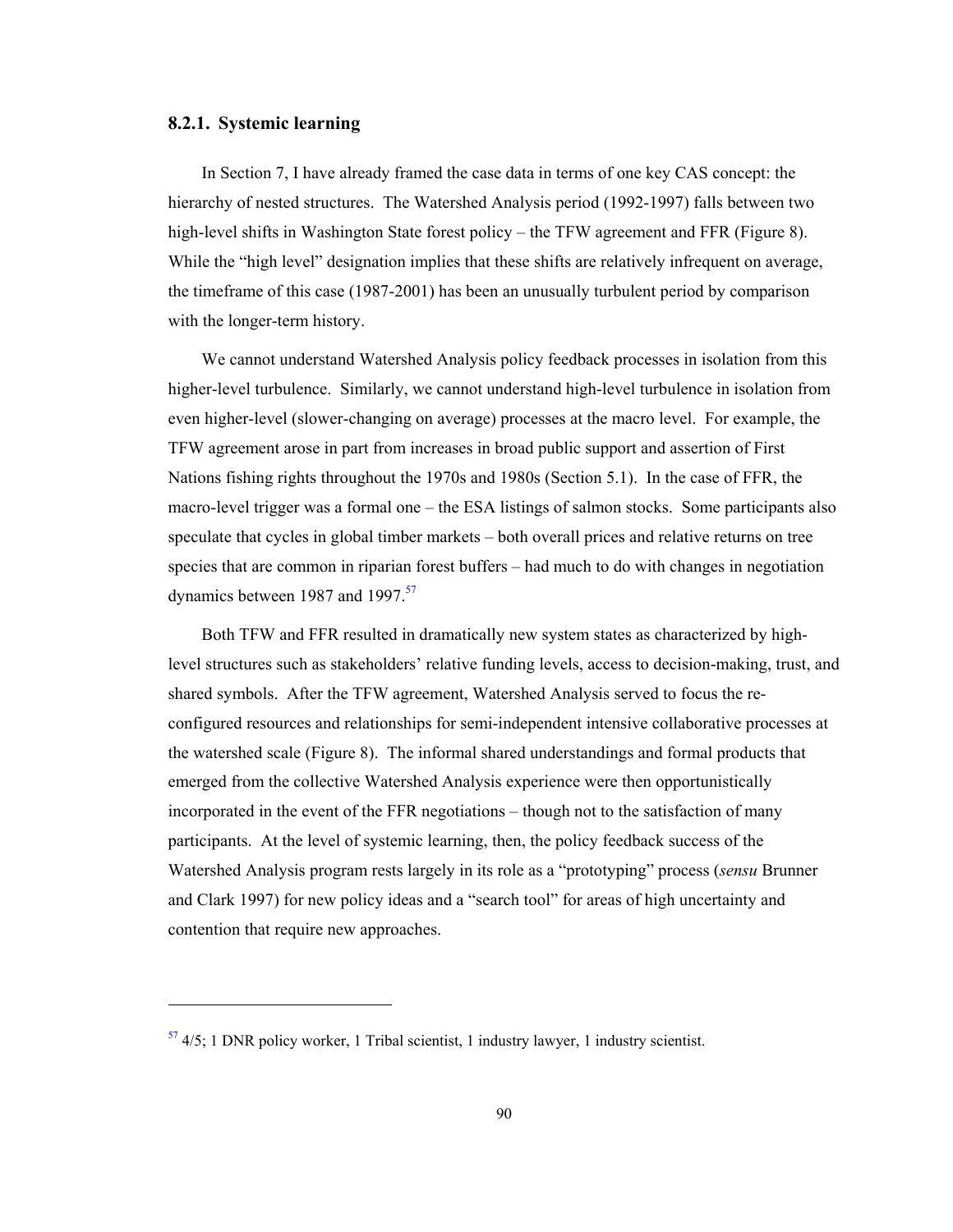You do it by trial and error through time, and it's kind of a mini adaptive management without the formal trappings of that. . . . And Watershed Analysis became a search tool for looking at watersheds to find out what were the best management practices, and did we need to enhance our practices. . . . This is the low-hanging fruit, and we all agreed on it. Mass wasting, roads, and stuff like that, it was easy to see and the science supported it. But the outstanding ones were riparian wood recruitment and hydrology. . . . We couldn't settle it with science. The technical stuff had been spent, and it wasn't resolving the issues. So I think they decided two things. One, let's capture the key learnings that we all agree on . . . . and then, two, we'll use the negotiating arena [FFR] to deal with these uncertainties in the science to try to find agreed upon solutions. (industry scientist)

### **8.2.2. Single-loop and double-loop learning**

Largely due to the delay in implementing five-year reviews consistently, single-loop learning in adjustments of formal prescriptions at the WAU level seldom occured. However, this is not to say that prescriptions were not adjusted at all. As discussed in Sections 7.4.2 through 7.4.4, the average level of fish habitat protection provided by Watershed Analysis prescriptions improved over time due to (1) adjustment of tactics as participants progressed sequentially through WAU processes and (2) site-level adjustments during prescription implementation. These are low-level or micro-level adjustments by comparison with the basic reference level of this study, the Watershed Analysis Standard Methodology (Figure 7).

Double-loop learning is demonstrated in the revisions of the Watershed Analysis Standard Methodology itself (Section 7.4.5). Again depending on our reference level, we might also consider the prescription-phase breakdowns of 1996-1997 and the controversy around formal program evaluations (Collins and Pess 1997a, 1997b and Sullivan et al. 1997) to be "seeds" of double-loop learning that was pre-empted by the *systemic* learning event of FFR. Systematic formal analysis facilitated these double-loop learning events to only a limited degree. Just as important were the non-rational "revolt" signals that emerged spontaneously out of the social experience of collaborative problem-solving during Watershed Analysis. Funding, (mis-)trust, symbolic credibility, and personalities all played important roles here.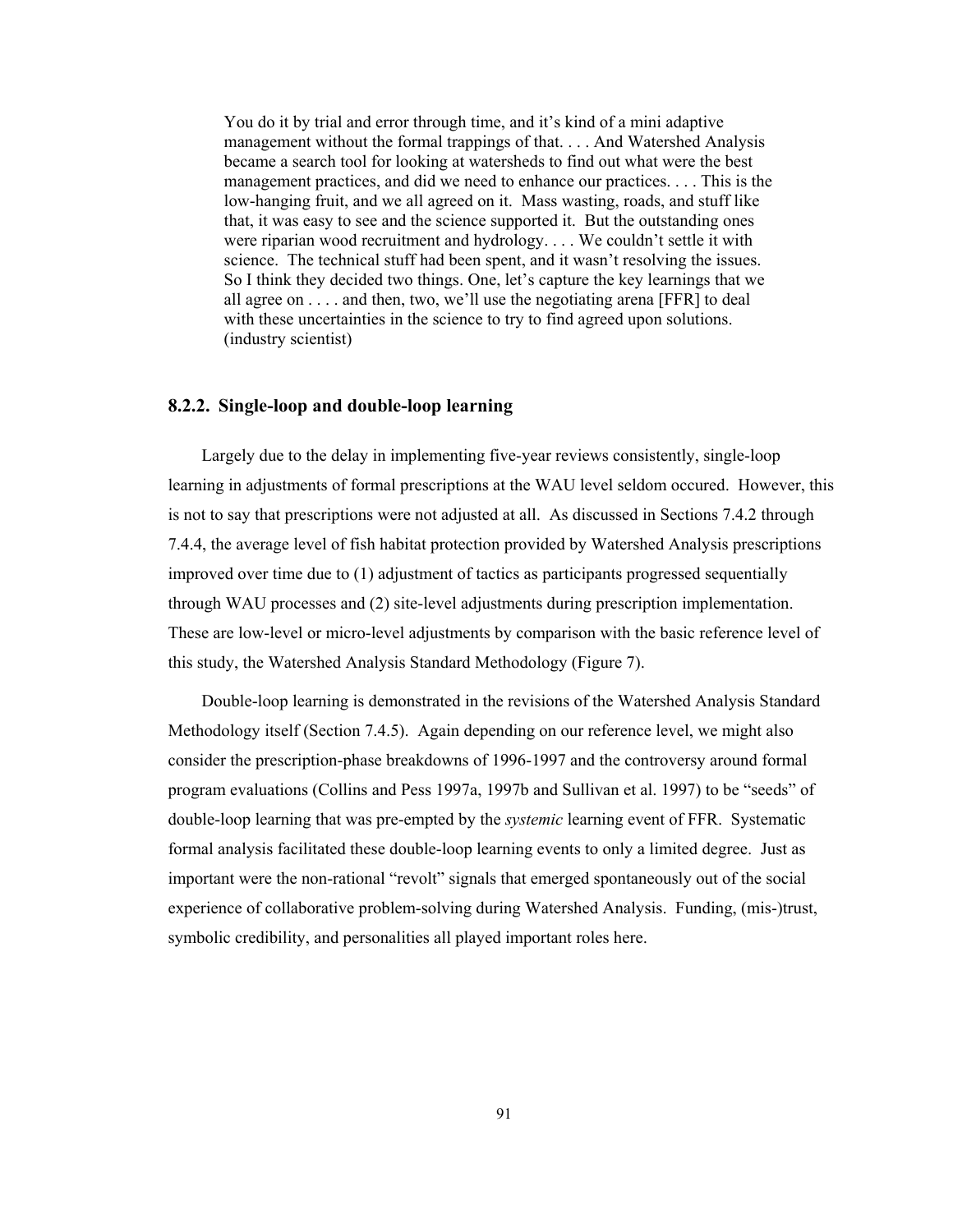# *8.3. Watershed analysis as a complex adaptive system*

I now turn to a more complete application of the CAS heuristic (Section 3.2) in the case of Watershed Analysis and Washington State forest policy. As summarized in Section 3.2, the heuristic comprises the following properties and structures.

## **CAS properties**

- stability and change simultaneously
- diversity of agents
- self-organization through emergent structures
- history dependence of system structure
- non-linear dynamics producing emergent structures

# **CAS structural features**

- hierarchy of nested variables
- variables cycle between stable and unstable states
- remember signals: higher levels cycle at a slower speed, and constrain change
- revolt signals: lower levels cycle at a faster speed, and introduce novelty that can trigger change
- connectedness at the "edge of chaos"

The *diversity of the agents* operating in the case is clear from Tables 1 and 2, though the very public attempt to work from shared goals sometimes obscured this fundamental complexity.

The whole time . . . people kept saying, "We have the same goals as you do." And then finally I asked them, "Well, what are your goals? And what do you think my goals are?" And they could never answer my question. . . . (former Tribal scientist)

These agents interacted intensively over more than a decade to *self-organize* through often unpredictable pathways determined in large part by the *emergence* of innovative policy ideas and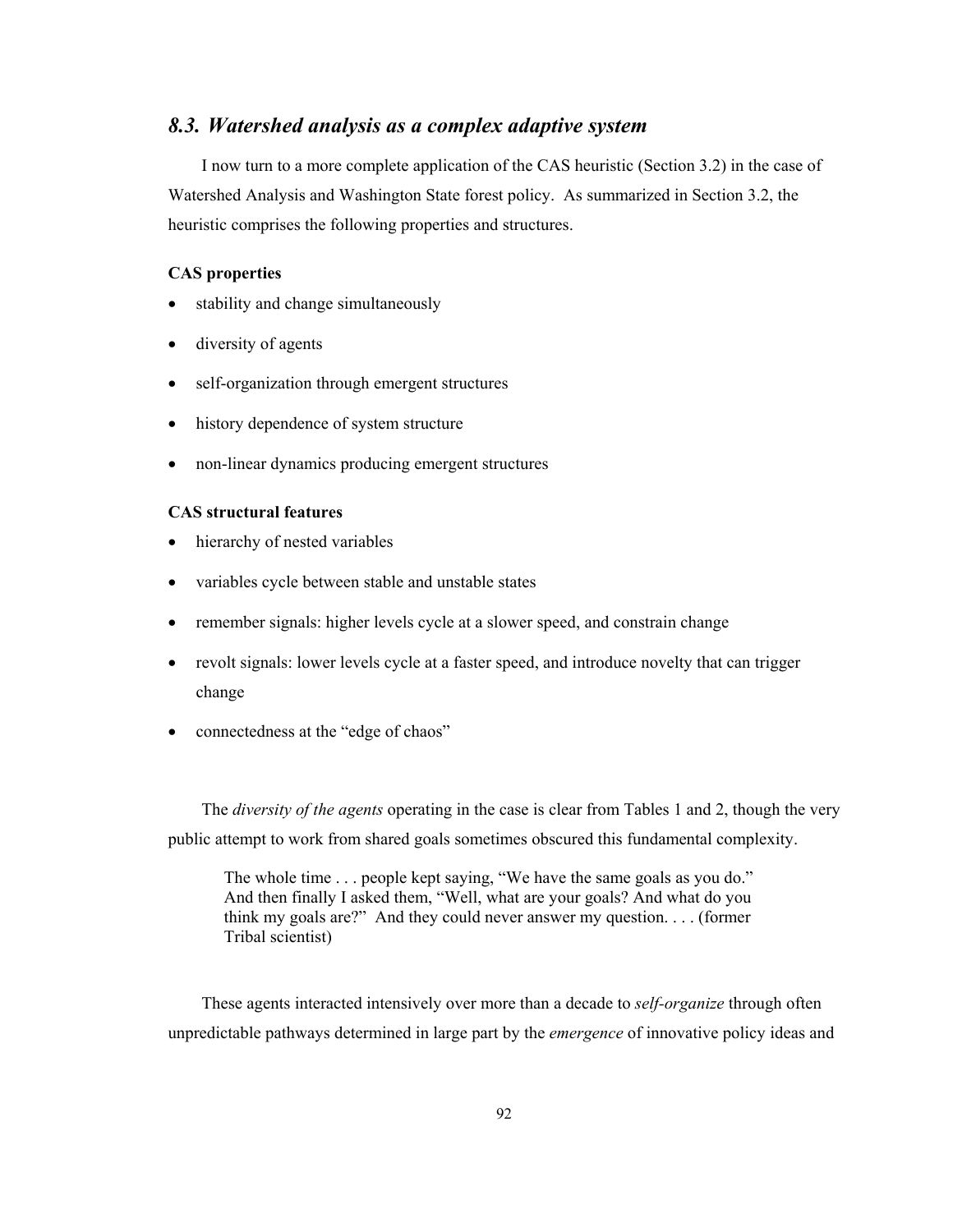practices out of contentious, messy policy debates and implementation experiences. Central direction of these developments has been limited.

Emergence occurred through *non-linear social dynamics*. That is, intensive and frequent interaction among actors in a multiplicity of arenas allowed some new policy ideas – for example, the need to identify channel migration zones and to develop clearly scheduled road maintenance plans – to gain momentum and spread rapidly through social networks. A hallmark of non-linear dynamics in a social system is that the success in spreading a new idea is not at all proportional to the amount of energy expended in its promotion. Successful ideas will tend to "snowball" through social networks (success breeding success), or they will gain sudden widespread attention once some "critical mass" is achieved or window of opportunity appears.

Now the problems are so serious and far-reaching . . . that command-and-control just doesn't work. It's really difficult, it takes a long time, it's messy. And you never end up with 100% of the people involved, you've got this critical mass that moves through and makes it happen. And even if the whole thing breaks up, someone is going to take the results, when you've been sitting around talking about science, coming to agreement about the science, they've got a pretty solid basis to take that bunch of stuff and go to the Forest Practices Board and go to Congress . . . . So when you go into these negotiations, you have to realize that there's no going back to that spot again. . . . It's the only way to go. And you've got to have the people from the ground involved, and you've got to have the middle managers, and the politicians. They have all kinds of little committees, and it's just messy. . . . To accomplish things . . . you get together with local groups . . . you put together a little plan. And then pretty soon you pick up some more, you get a Tribe or two involved, and pretty soon you've got a semiregional thing going. . . . You get to the point where you reach a critical mass and you can start moving. (industry lawyer)

While the spread of policy ideas may be tracked even at the relatively low level of formal professional conferences, at the micro level witnesses to the birth of a new policy idea are usually very few. To understand exactly why some policy ideas emerge from the micro level and become more stable while other ideas do not is extremely difficult. For example, Collins and Pess (1997b: 979) note that one third of the WAU reports under review had identified not only a channel migration zone (CMZ), but also a "channel disturbance zone" (CDZ). A CDZ is an area where activities should be limited in order to reduce channeled landslides. In addition, the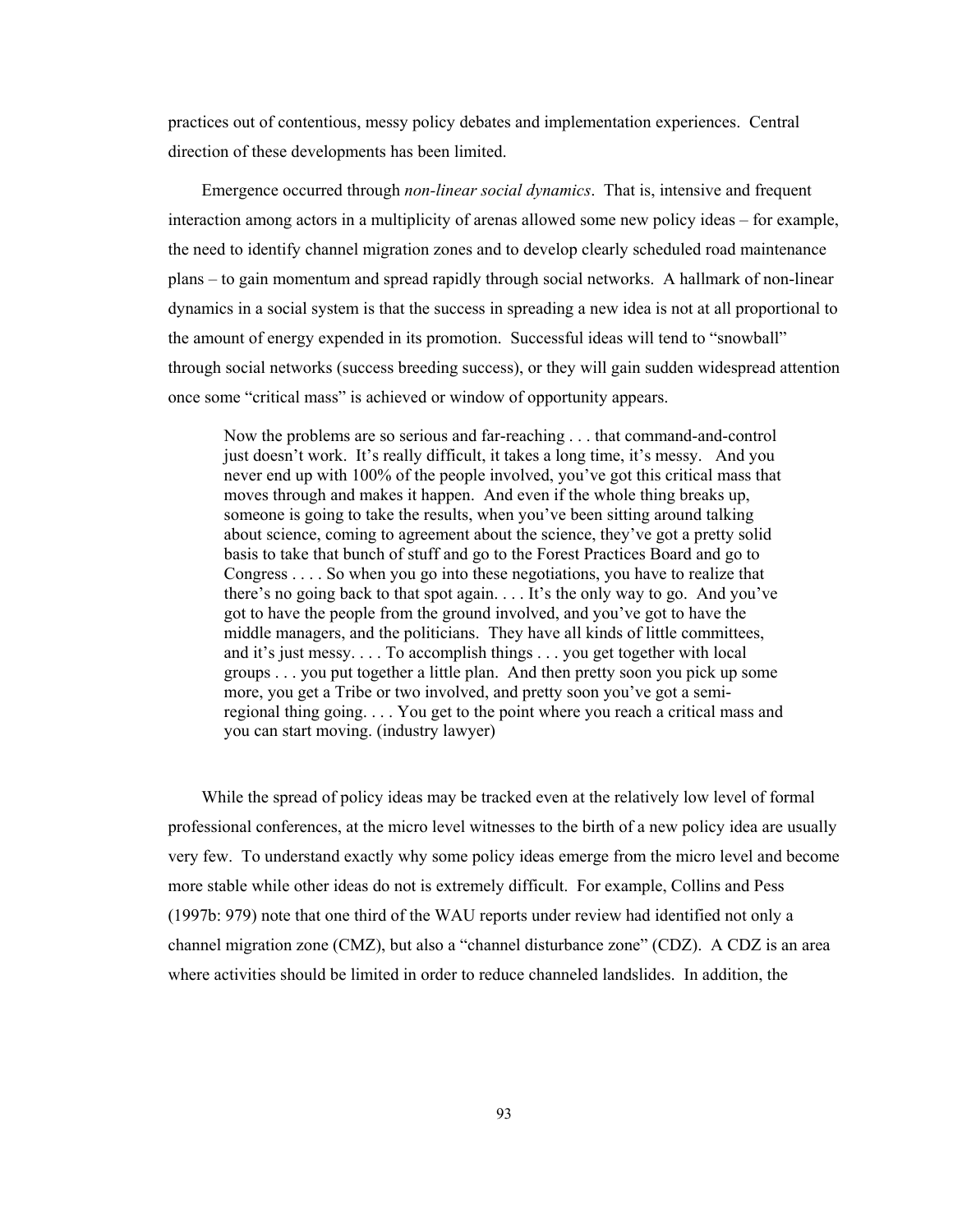Muckleshoot Tribe's alternative proposal in the FFR negotiations made use of the CDZ idea.<sup>58</sup> As described in Section 7.4.5, the CMZ concept was eventually adopted in the Watershed Analysis Standard Methodology. Why did the CDZ not enjoy the same success? Stacey (2002) and Giddens (1984) provide in-depth theoretical treatments of this type of question.

While bottom-up processes of emergent social structure are abundant in the case, these *revolt signals* are constrained to some extent by the self-reinforcing *remember signals* of relatively stable policies and other social structures that the case's *history* has bequeathed. Highand macro-level structures (paradigms) – for example, the TFW agreement, state legislation, the symbol of "objective science," and the fiduciary obligations of public companies to shareholders – tend to change much more slowly than the understandings and practices of individuals and the informal networks they belong to. Therefore, timing (relative to the *stable-unstable cycles* of higher-level structures) or politically/symbolically adept framing of a policy proposal can be pivotal in determining its success (Michael 1995). The opportunism of many actors in standardizing their policy ideas during the FFR negotiations is an example of skill in timing (Section 7.4.6). An example of skill in framing feedback to fit the constraints of high-level structures is the Collins and Pess (1997a, 1997b) evaluation of Watershed Analysis. These papers' claim to an "independent science-based" method was a symbolically acceptable form of knowledge in the general public and a fundamental structuring concept of the TFW agreement. The result was a surprisingly powerful impact on the TFW community.

The enduring influence of the symbol of objective science is also seen in the fact that the FFR approach to adaptive management constitutes a move to more closely comply with the model of scientific adaptive management (Section 7.4.6.4). Particularly strong is the TFW community's desire to build a "firewall" between the science and policy components of the system – quite the opposite of, for example, a Watershed Analysis prescription team, where Tribes often placed natural scientists to negotiate local forest practices rules (e.g., Sections 7.4.2.1 and 7.4.3).

1

<sup>58 1</sup> Tribal scientist.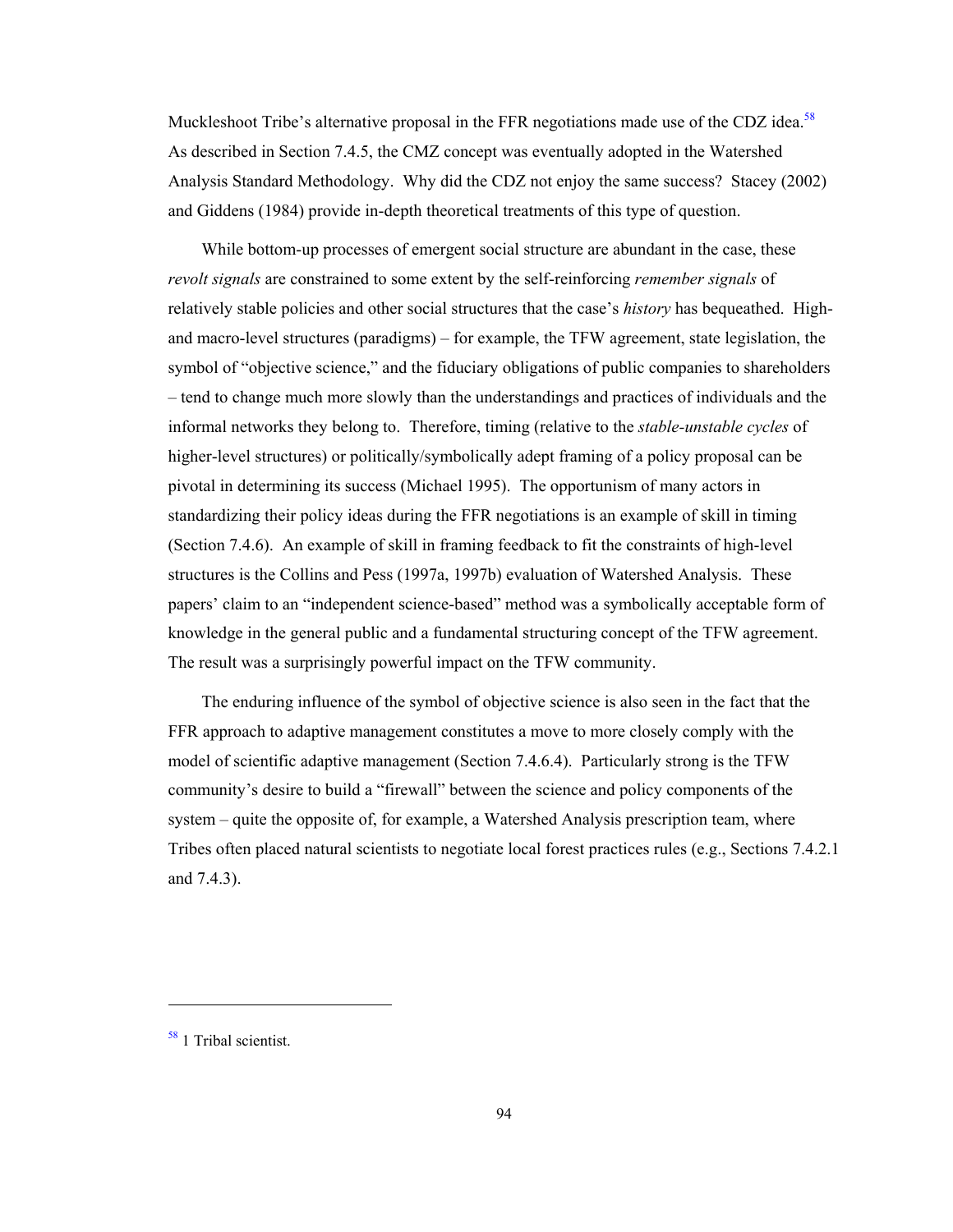At the same time, some participants now anticipate the advent of a *new* approach to adaptive management – one that will replace the "scientific policy" symbol with a symbol more congruent with the hard lessons of the 1990s.

We were showing them that it wasn't as explicitly scientific as they were selling it to be to the public. And it can't be. And I think that you need to just acknowledge that . . . . There's economic values, there's socio-political values. (former Tribal scientist)

If there could be a core fallacy to Watershed Analysis, it was this myth that science would tell you what to do. . . . And that's where people's disappointment came in. From the industry point of view, they thought, well, we're going to get these scientists to tell us what to do, and we'll be completely defensible . . . we'll have a safe course. . . . And on the other side, the environmentalists were saying the science will tell us that you need more and more protection, and it's clearly true. . . . So it comes down to belief systems. And that's what came into the prescription team [in Watershed Analysis], is opposing belief systems . . . . I feel like a lot of us who grew up in the 50s and 60s and 70s became very disillusioned with politics. And now to say something is political means directly and quite clearly that it's lying, cheating, greedy, and not trustworthy. . . . And it means little more than that. . . . [But to me] "political" means people coming together and negotiating and exploring different points of view and trying to figure out ways of coming to decisions. (industry scientist)

A question that I have is what is the future of forest practice regulation? Can we continue to regulate in the manner that we have, with these very complex set of rules? They are the 'you shall do this, you shan't do that' kind of rules, and if you start doing that you have to start providing for every situation and they start getting very complex. . . . So one of the big questions that I have is, is anybody being visionary about where this train is going, and what it really means in terms of our ability to regulate? (former industry scientist-consultant)

For many, the experience of Watershed Analysis, and of the TFW era in general, has also served to highlight the need to revisit many other macro-level structures, or paradigms, of American society. Basic assumptions about property rights, corporate responsibility, and how to meet timber demands come into question as participants realize that uncertainty in our scientific knowledge of ecosystems is only a part – perhaps a small part – of the problem.

I think it really goes back to what needs to happen to account for the past damage. That is the seldom-articulated overriding social question. Who pays for the past harm? Should a landowner, whose predecessor in title three transactions before stripped the trees across the stream, have to leave wider buffers [than other landowners] so that trees can eventually grow and provide properly functioning riparian habitat? (ENGO policy worker)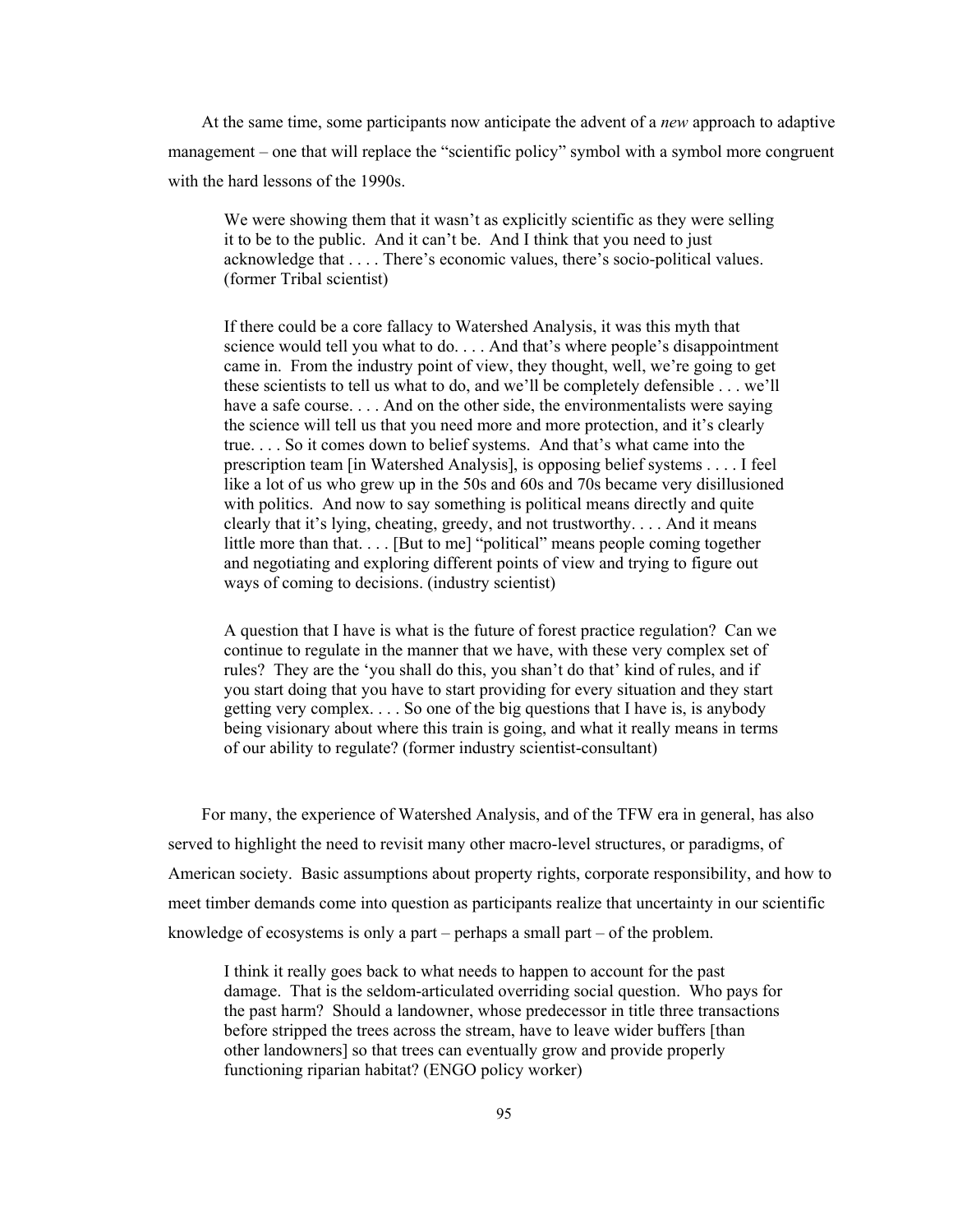There's an emerging acceptance . . . of the role of intensively managed forests in meeting global demands for timber supply. . . . So there's an emerging willingness to consider that maybe it's okay to meet that need through managed forests, instead of doing ecoforestry. (industry policy worker)

I reject the suggestion that they [timber companies] need an incentive [to take protective measures]. They don't own the fish and the wildlife [even according to the law]. (ENGO lawyer)

Exactly how slow-changing macro-level social structures can be influenced by lessons learned at lower levels like the Watershed Analysis program and its implementation is a topic beyond the scope of this study. In the wake of FFR, many ENGOs and Tribes have chosen litigation over collaborative processes, challenging federal agencies' interpretation of the Endangered Species Act in FFR. The agencies' decisions in balancing risk to fish with risk to timber companies are at the heart of the challenge.

You may lose in the courts, but at least you're in the right arena. You're either going to prevail on an issue or you're not. In TFW . . . you get to talk with these people and there's no real reason for them to do what you want, other than you might make enough noise and embarrass them once or twice. (former Tribal scientist)

# *8.4. Complexity is still messy: connectedness in the Washington State forest policy domain*

In the case of Washington State forest policy, social networks have been facilitated by Watershed Analysis and a large number other TFW arenas, and these networks have linked actors vertically across system levels and horizontally within the same level. Countless interpersonal relationships provide the potential for micro-interactions within the networks to "snowball" unpredictably and emerge into higher, more stable and formal levels of structure. These relationships are generally undocumented and without formal definition, yet they obviously have great significance for policy and management processes (Stacey 2002, Gunderson et al. 1995a, Heclo 1978, and many others). Tracing the linkages that are adjusted (in number and strength) to some extent with every social interaction among individuals is an impossible task. However, perhaps we can speak generally about "degrees of connectedness" in policy domains and their sub-systems, comparing this structural feature with the "edge of chaos" ideal proposed by some complexity theorists (Section 3.2).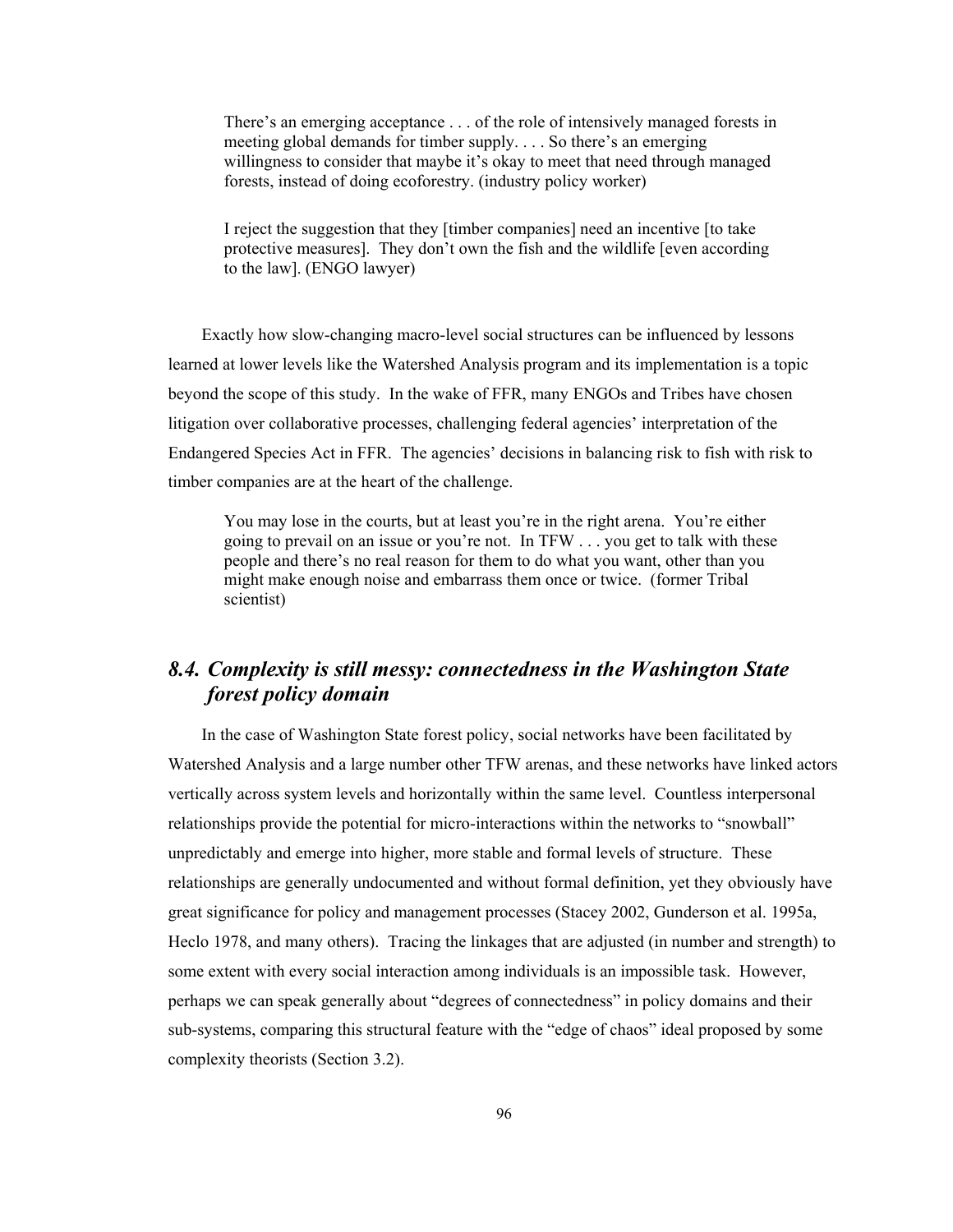### **8.4.1. Connectedness after TFW**

 $\overline{a}$ 

The entire set of collaborative arenas spawned by the original 1987 TFW agreement served to increase overall system connectedness (number and strength of relationships) dramatically. Watershed Analysis provided an additional incentive to participate in collaborative learning processes (Section 6.2). The relative importance of the TFW agreement and Watershed Analysis in increasing connectedness is difficult to assess, and it varied widely across regions and basins.

Also varying widely is the degree of connectedness among local social networks and statelevel networks.<sup>59</sup> For example, many participants in "Basin A," the larger watershed containing WAU A (Section 7.4.2.1), played important roles in forest policy processes outside the basin. Staff of the local Tribe and of the main timber company included key architects of the Watershed Analysis program itself, co-authors of the major evaluations of the Watershed Analysis program, a key participant in the WAU B train wreck (7.4.3), and one of the most vocal scientists during the FFR negotiations. In addition, the Basin A timber company's large size conferred a strong influence in shaping the Washington State industry lobby as a whole. Finally, the DNR field staff of Basin A demonstrate a strong concern for consistent policy implementation at the state-wide scale.

In contrast, the field personnel and scientists of Basin C were considerably less involved in and concerned with higher-level policy processes. Until recently (after FFR provided more funding), their participation in CMER was very low. DNR field staff and timber company operational managers enjoy and cultivate a relatively high level of decision-making autonomy. In addition, Tribal staff emphasize the value of local data and local personal working relationships in adapting the peer-reviewed scientific literature and formal policy structures to local needs:

I don't see myself as raising the level of understanding in the whole state. I don't have any insights. I know this basin. . . . and local knowledge lets you concentrate on the unknown and add to the knowledge. [A timber company engineer] knew every road like the back of his hand . . . . [A DNR field forester] knew practically every tree in the watershed. (Tribal scientist)

 $59$  The following comparison of connectedness in two basins receives a slightly different and more detailed treatment in Pinkerton and Kepkay 2003.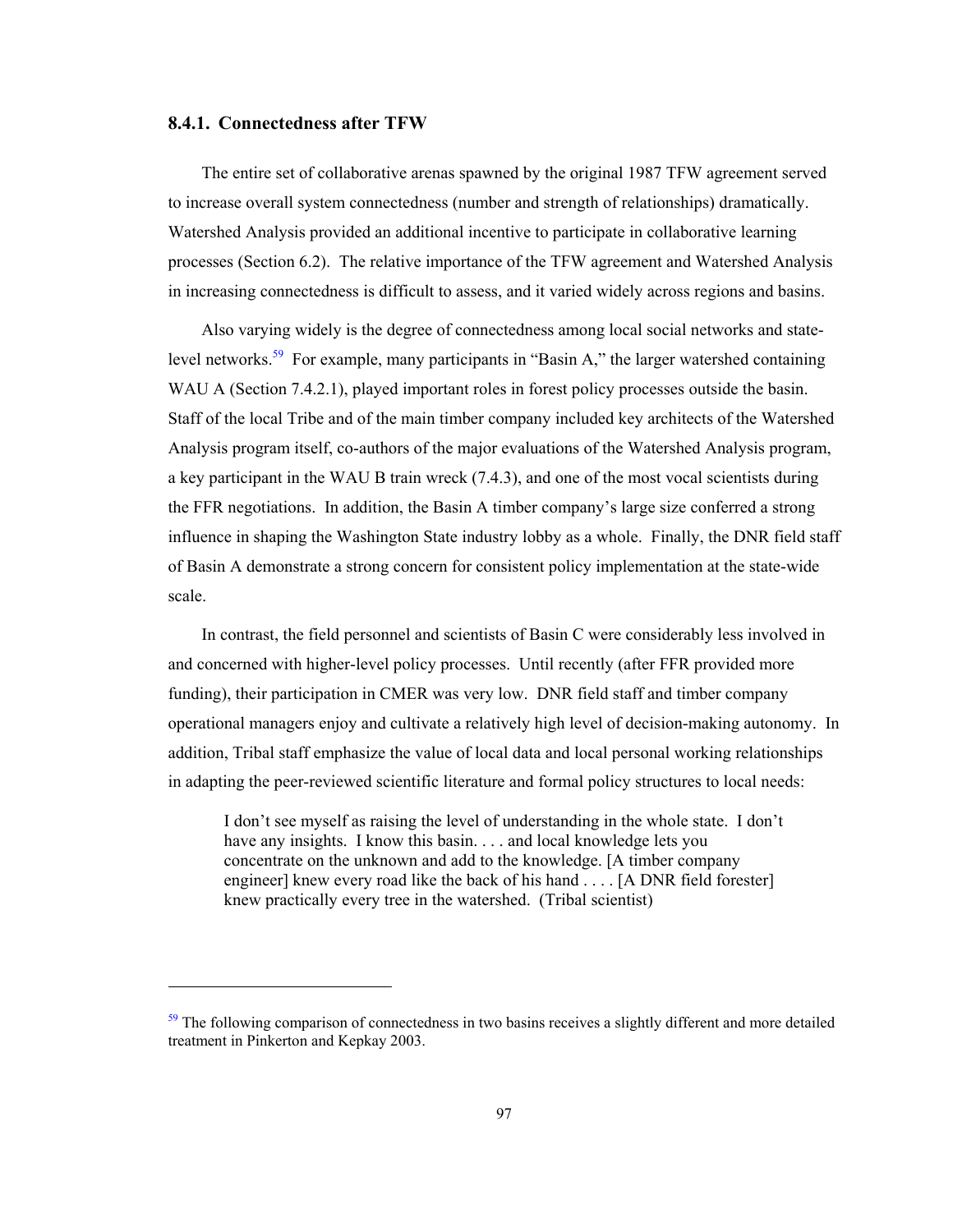[In FFR negotiations] I tried to incorporate the needs of all the Tribes, at the same time being clear with the other Tribes where something was acceptable for us based on what we knew about our basin. . . . So what was acceptable to us might be different from what would be acceptable to other Tribes. We have a pretty good relationship with the timber companies, they basically do what we ask, so the kinds of things that we need in an agreement might have been different from other Tribes. (Tribal policy worker)

Differences in the connectedness of basins' social sub-systems may help to explain why some micro-level policy adjustments "snowballed" further (sent stronger revolt signals) than others. For example, Sullivan et al. (1997) recommend that CMER develop further the prescription-phase innovations of WAU A (Section 7.4.2.1), but they make no mention of policy ideas of Basin C. Yet as a whole, Basin C participants express a higher level of satisfaction with their policy process than those in any other basin that we investigated.

In fact, the high level of satisfaction in Basin C may be due to the combination of a high degree of connectedness within the *basin* and a lower degree of connectedness to the *state* level. Only the most major shifts at the state scale, such as TFW and FFR, disrupt the largely informal structures established in Basin  $C<sup>60</sup>$  Thus, lessons learned at low and micro levels are stabilized and retained in order to be built upon further. This is the value of "compartmentalization," and may serve as a warning against "overconnectedness," where we slip from the edge of chaos towards chaos itself (Levin 1999, Waldrop 1992).

On the other hand, we may ask what relative contributions the two basins have made to social learning processes at the state level. Attention paid by Basin A participants to the state policy level may have drawn resources away from maintaining relationships and shared understandings at the local level. However, this strategy produced its own learning benefits: events like the establishment of the Watershed Analysis program and the major evaluation products have made important contributions to learning processes at higher levels.

This is the paradox of social learning's need for both open and closed structure, which CAS theory attempts to resolve (Section 3.2). The historical focus of Basin C's implementation personnel on local needs, local knowledge, and local relationships has facilitated incremental *low-*

 $60$  At this time, the lasting impact of FFR on Basin C participants is still unclear.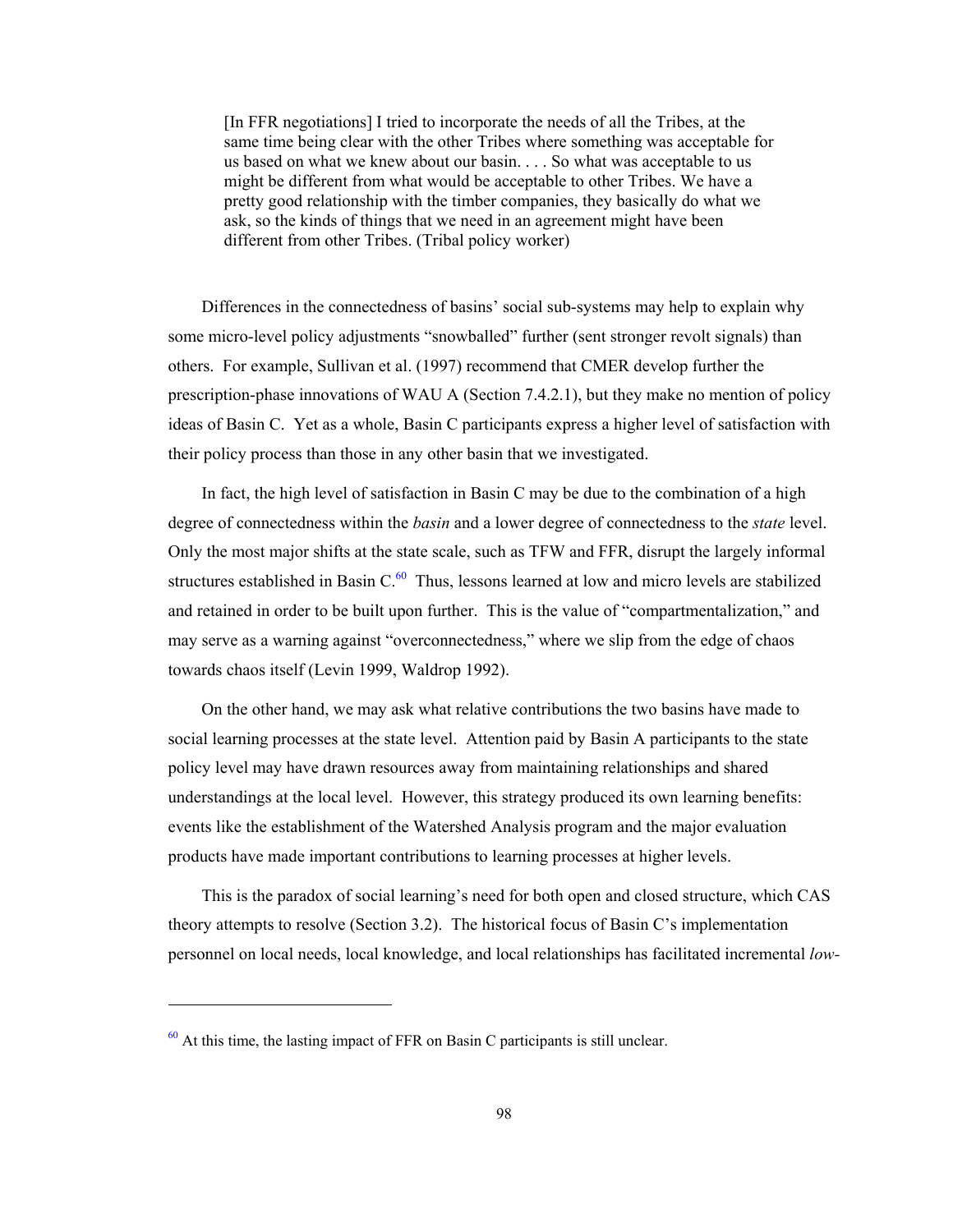*level and micro-level* improvements in a relatively stable working environment. Basin A's openness to (many strong ties to) state policy processes has produced key revolt signals for rapid learning at that *higher level*. Clear prescriptions for better social learning or adaptive management appear difficult to generalize from the evidence of this case. Part of the problem is that we must first specify the level(s) of social structure that our policies target, although of course we ideally would like to see improvement at *all* levels.

# **8.4.2. Connectedness after FFR**

FFR also produced many far-reaching changes in connectedness. Several key Tribal and ENGO parties have withdrawn from negotiation, and litigation has been threatened or proceeded on a number of issues. Implementation-level policy adjustments are now much more constrained by standard rules designed at higher levels, although these rules attempt to provide procedures for accounting for site-specific conditions. The pathways for policy feedback in adaptive management are receiving much more detailed formal specification.

We don't see them [ENGOs] at all, and we don't know what they're doing other than suing us. . . . Which I think is a shame, and not good, and someday . . . I hope to try to correct that. (industry policy worker)

In general, the current trend appears to be away from the "edge of chaos" that characterized the 1990s and towards a more rigidly structured domain. That is, overconnectedness is not likely to be a problem. Connections are stronger but fewer, and this raises questions about responsiveness of the system to multiple and unexpected sources of information.

At the same time, the strengthening of some connections through formalization may provide greater certainty that at least some information flows (for example, external peer review of CMER research products) will occur over the foreseeable future. This structure may also provide stability to enable rigorous monitoring for investigating key persistent uncertainties such as linkages between the fish *habitat* components that FFR explicitly manages for and the fish *populations* that are the ultimate concern. This stability has been absent so far:

I think in some ways [formal monitoring] has been a victim of one of the flaws of what we've been doing. And that is that we continually change our management landscape. And so you get all ramped up, and you start this ambient monitoring program. . . . [and now] it has shifted over to Forests and Fish [and you have to start all over]. (Tribal scientist)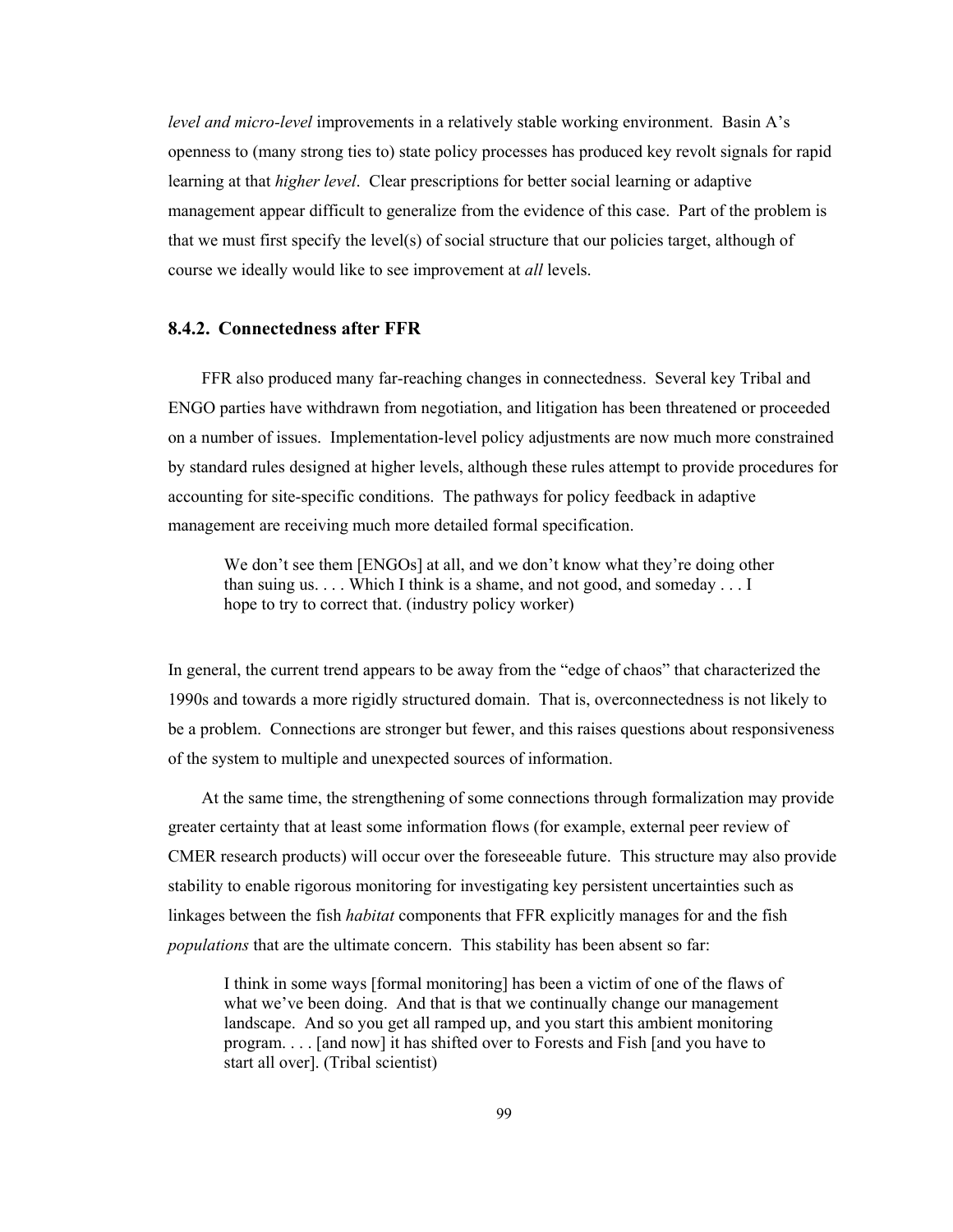While FFR may be characterized as a decline in connectedness, the gains provided by TFW have by no means been completely lost. All arenas remain open to participation by the parties that have withdrawn. In fact, in some arenas the range of participation has *increased* – for example, the state Department of Fish and Wildlife now has a seat on the Forest Practices Board.

In addition, the cross-disciplinary and cross-functional education facilitated by TFW and Watershed Analysis continues to enable high-quality policy debates at all levels of the system. In spite of the withdrawal of ENGOs and some Tribes, many even claim that the "TFW spirit" of mutual respect and collaborative problem-solving still persists in some parts of the system.<sup>61</sup> Furthermore, new funding – approximately \$3 million per year for 26 Tribes (NWIFC 2002), a doubling of the DNR budget over mid-1990s levels,  $62$  and smaller amounts to other agencies – has the potential to increase the quality of debate.

The Tribes, in particular, can use their added capacity to develop new knowledge and exert influence on policy in ways not provided for in the formal adaptive management structures. For example, the Hoh Tribe has used FFR funding to study the sediment storage function of LWD in small, steep, non-fish-bearing streams. The Hoh has been one of the strongest Tribal critics of FFR, and the study findings could have major implications for riparian forest buffers on this stream type. FFR currently provides no buffers on them.

That was the biggest benefit of TFW is that it created a monster from the industry's perspective. We [Tribal scientists] are the only people as a group that are really pushing what industry is doing right now. . . . (former Tribal scientist)

While the environmentalists are saying there is no TFW, and you'll hear other people saying that, the Tribes will say over and over . . . "Guys, this [FFR] is just simply a piece of TFW that had to be ramped up to deal with the [ESA] listings." TFW is still there . . . the communication networks that were set up. There's still ID teams, and TFW Breakfasts . . . . That was the real strength of TFW. . . . The fact that the Tribes have the keys to the gates of [major timber companies' lands]. A lot of these biologists have on their key rings gate keys to these private lands. . . . What was TFW if that's not what it was? (Tribal scientist)

1

 $61$  13/25; 4 DNR field staff, 1 Tribal policy worker, 1 industry lawyer, 2 industry scientists, 1 industry scientist-consultant, 1 industry operational, 1 DFW scientist, 1 Tribal scientist, 1 industry scientist.  $62$  1 DNR policy worker.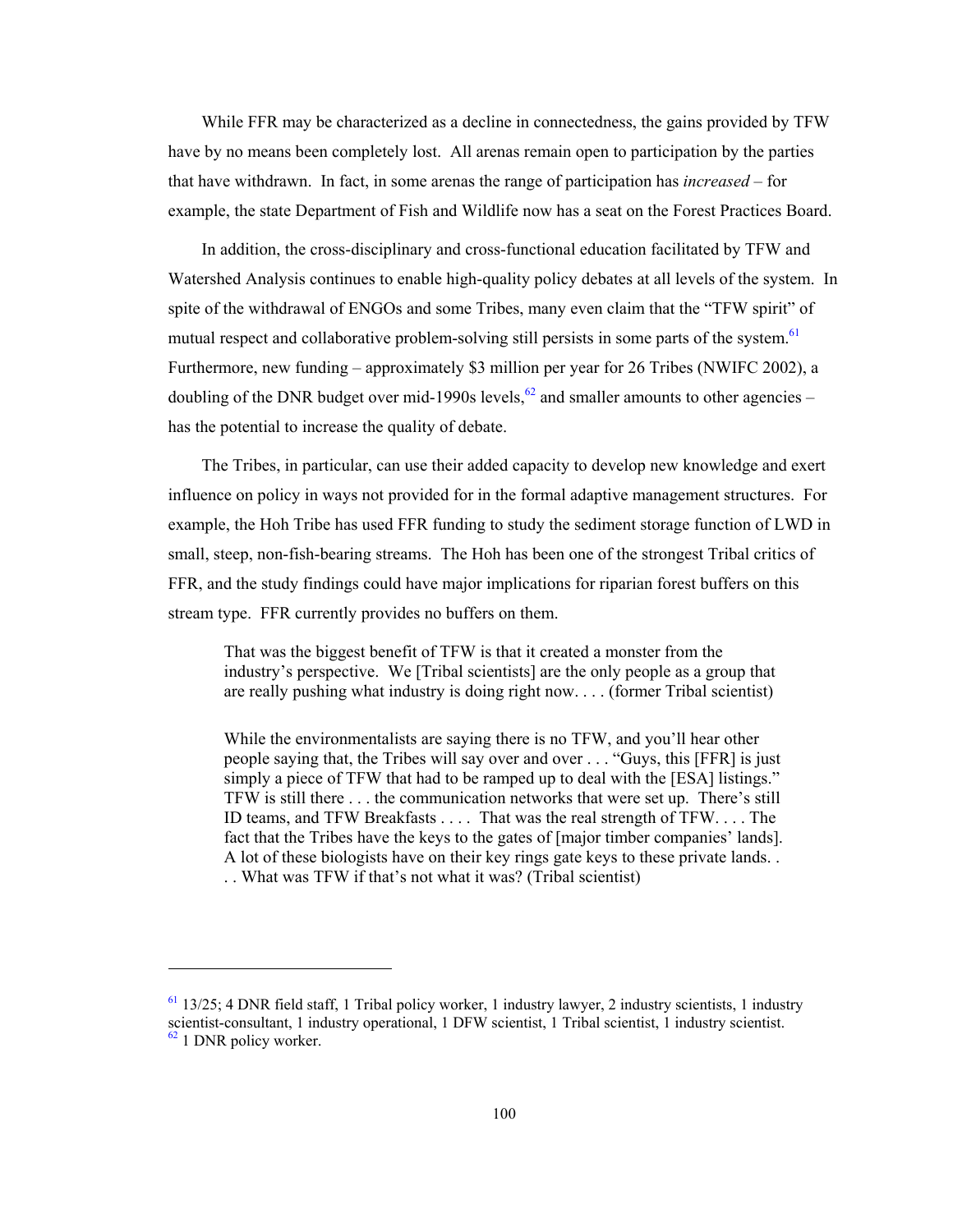The TFW agreement provided a whole new platform to deal with, and I think people need to recognize that. And they don't when they haven't been there before [the mid-1980s] . . . when we got no protection, no tribal staff, no ability to duke it out with industry. You know it's much easier to come in late and say what's broken. (Tribal policy worker)

Finally, FFR may also alter the degree of domain connectedness through improvements in *transparency*. One major strength of scientific adaptive management is transparency: understandings, goals, hypotheses, practices, findings, and policy responses are documented in order to facilitate critical review. The CMER email list currently provides public access to meeting agendas, requests for proposals, white papers, workshop announcements, and other process records. Thus, through the simple condition of having access and the right to comment on such documentation, a large number of peripheral and under-resourced stakeholders are connected at least weakly to the policy feedback process. Recall that it is the accessible documentation of the Watershed Analysis program in the Standard Methodology and the WAU reports that enabled Collins and Pess (1997a, 1997b) to perform their influential evaluation of Watershed Analysis (Section 7.2.3).

Of course, one key point of my analysis is that formal process documentation is unlikely to accurately reflect the full range of rationales, activities, and outcomes of a social process such as adaptive management. Section 7.2.3 describes the controversy that arose when Collins and Pess (1997a) took the definitions of purpose in state legislation more or less at face value and used them as a basis for evaluating the Watershed Analysis program. In addition, Sullivan et al. (1997) found that the burden of documenting WAU processes in standard formats tended to draw resources away from key substantive questions such as the synthesis phase of Watershed Analysis. Thus, the costs and benefits of seeking transparency through process documentation must be carefully assessed.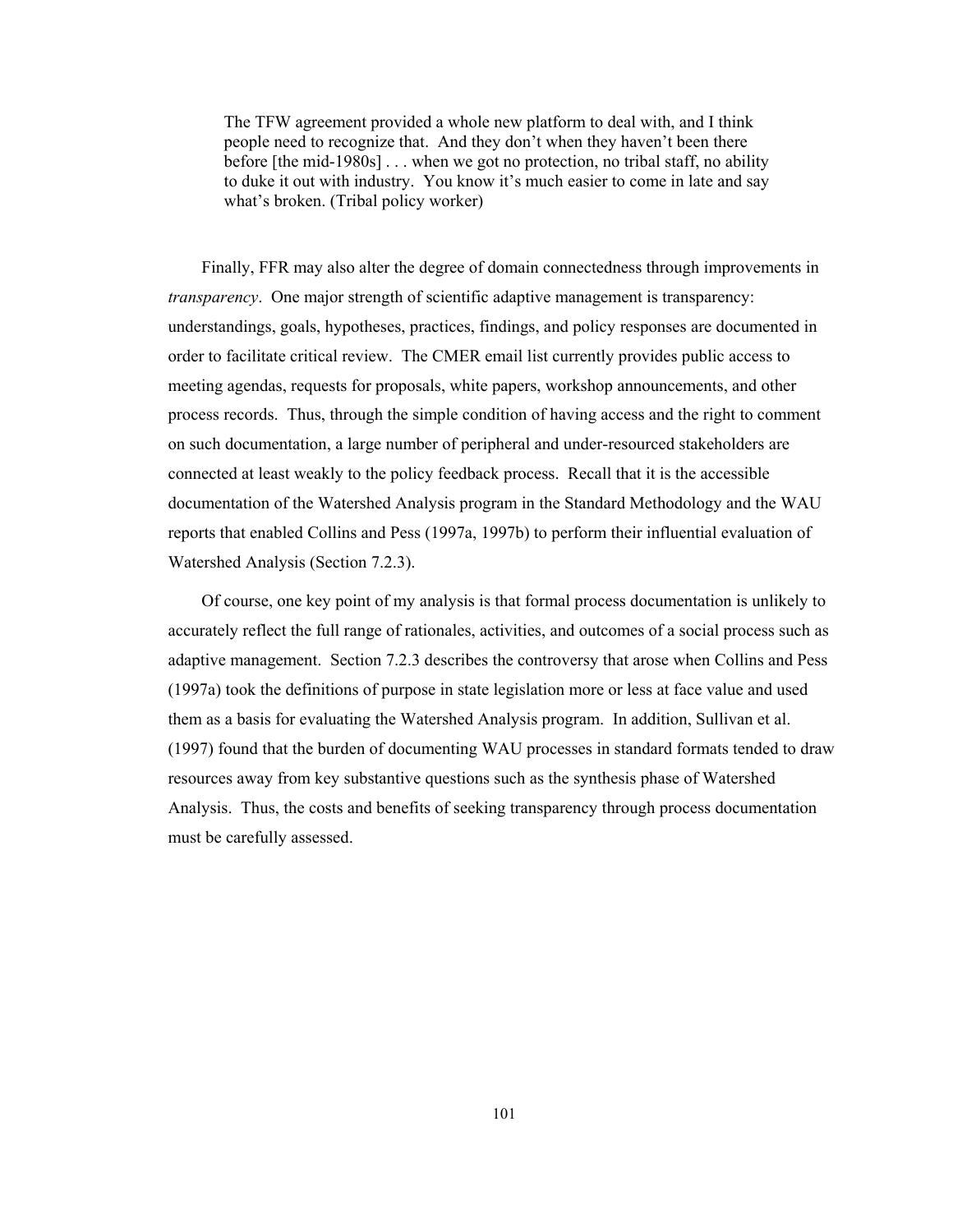# **9. CONCLUSIONS AND RECOMMENDATIONS**

In Japan, there are four major religions, each with its own beliefs and assumptions: Buddhism, Confucianism, Shintoism, and Taoism. While the religions conflict dramatically in their basic tenets, many Japanese feel no need to choose only one. They use them all – taking advantage of the strengths of each for suitable purposes or occasions . . . . The ability to reframe situations is one of the most powerful capacities of great artists. It can be equally powerful for managers. (Bolman and Deal 1991: 37)

In Section 4.3, I set out the following research questions:

- 1. How can we deliberately design Washington State's adaptive forest management programs to improve the effectiveness of policy feedback functions?
- 2. Do the concepts of scientific adaptive management help to identify and understand learning successes and failures in the case so far?
- 3. Can complex adaptive systems (CAS) theory help to identify and understand important learning successes and failures that the scientific adaptive management model misses?
- 4. What do the findings regarding each of these two perspectives suggest about answers to Question #1? That is, how does each hold up as a basis for strategic policy-making?

Sections 7 and 8.1 treat Question 2 in detail. A large number of the processes that influenced policy feedback outcomes in Watershed Analysis find no place in the scientific adaptive management model. However, this may be because the Watershed Analysis program is a relatively poor example of scientific adaptive management (Halbert 1993). That is, if CMER's process for revising the Standard Methodology had been more rigorously specified, or if a dispute resolution procedure had been in place to overcome impasse within TFW Policy, then perhaps the case history would now provide us with a demonstration of successful scientific adaptive management. Without a contrasting yet reasonably similar comparison case, we can only note the doubt around our conclusions. Interestingly, the increased formal structure of the policy feedback functions in the *Forests and Fish Report* (FFR) may provide just such a comparison case over time (see Section 9.2, Recommendation 1).

Sections 8.2 through 8.4 treat Question 3. While CAS theory captures much of what the scientific adaptive management perspective misses in the case, the heuristics are perhaps overly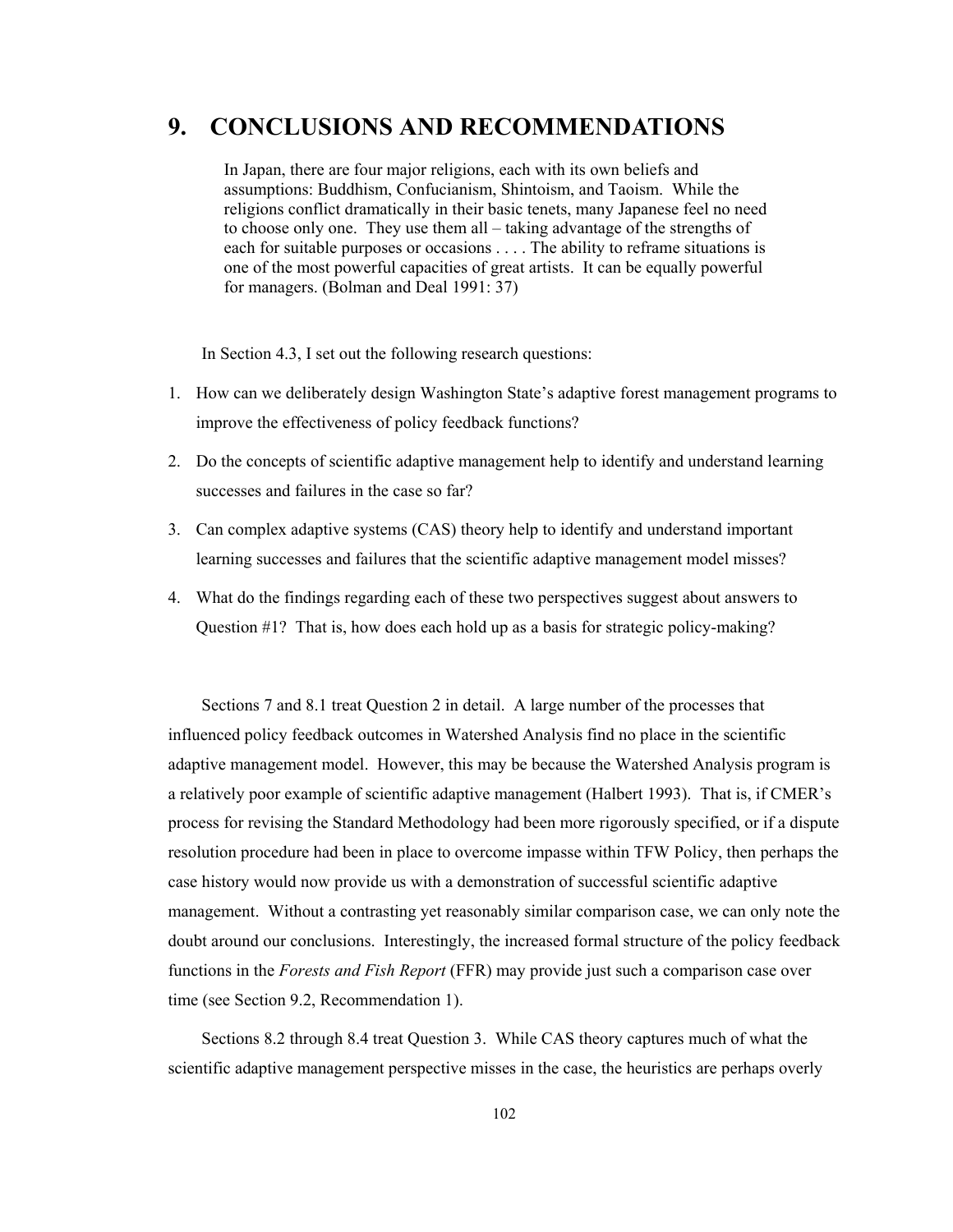simple and still fail to do justice to the messiness and unpredictability of implementation and other micro-level interactions within the highly connected social networks that characterize the case. I presented a tentative sketch of variability in the general structural feature of "connectedness" across space and time in the Washington State forest policy domain.<sup>63</sup> Investigating the effects of this variability on social learning outcomes at different system levels and regions led us into the heart of the paradox that CAS theory wrestles with: where and when should we *increase* connectedness – the number and strength of linkages among agents and system levels – for better *communication* of new lessons, and where and when should we *decrease* connectedness in order to *retain* old lessons in a reasonably stable management structure? In light of this paradox, I revisited scientific adaptive management as a means of manipulating connectedness – for example, by specifying feedback pathways, increasing process transparency, and capturing resources for monitoring programs and multi-party (especially Tribal) participation.

Questions 1 and 4 are addressed by the following conclusions and recommendations. I discuss both formal and informal options. As explained in Section 4.1, I make no attempt to determine whether the policy adjustments over the past 15 years have produced outcomes that ultimately are sufficient to conserve resources of interest. "Degree of learning success" is determined largely by degree of participant satisfaction across stakeholder groups. I view my role as an "outer circle participant" in the case, with my own biases and goals (Section 2), rather than as an "independent external observer" capable of arbitrating conflicts in participant accounts.64 I seek to develop fresh ways of interpreting the case of adaptive management in Watershed Analysis, in order to enrich the debate proceeding today under the banner of the *Forests and Fish Report* and related policy processes*.* I also briefly situate these conclusions and recommendations in the theoretical literature about adaptive management, social learning, and policy change.

 $\overline{a}$ 

 $63$  As discussed in Section 4.4, in this study I focus on the events and issues of western Washington State. According to a few eastern Washington State informants, inclusion of that region in the analysis would produce a record of even more variability in implementation experience and local conditions. <sup>64</sup> Obviously, however, in many ways I am *somewhat* more independent and external than the "inner circle"

of participants who have a direct stake.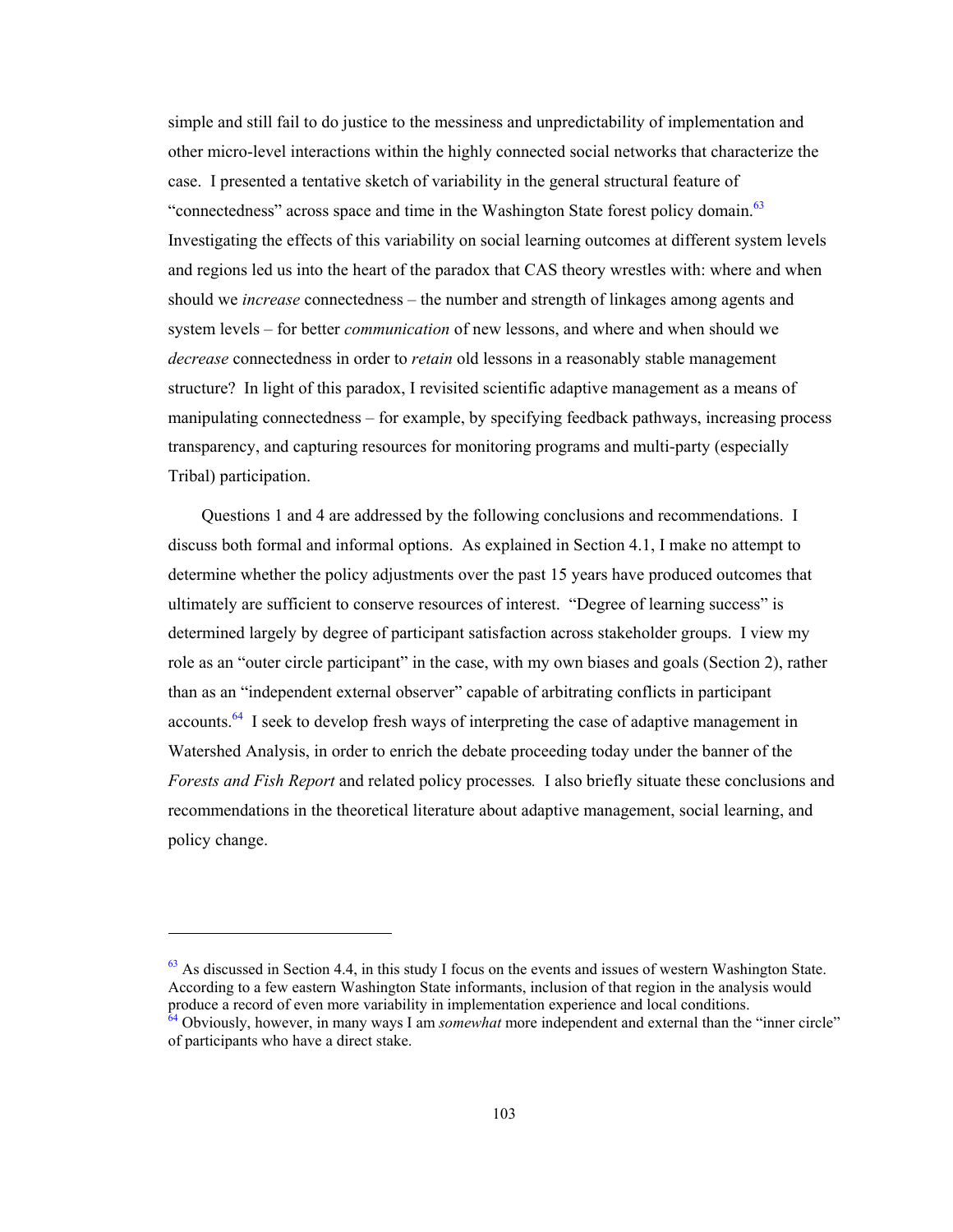# *9.1. Conclusions about adaptive management in the case of Washington State forest policy*

- 1. Successful policy feedback events are abundant in the case history. However, whether these events have enabled the domain to meet fully the formal goals of TFW (1987: 3), Watershed Analysis (WFPB 1992 [WAC 222-22-010(1)]), and FFR (USFWS et al. 1999: 3) is a point of heated debate today. In addition, the question of acceptable and appropriate trade-offs among these goals has seldom received systematic, transparent consideration.
- 2. Policy feedback outcomes varied widely across regions and basins, depending on local ecological and social contexts, stakeholder organizational structures and strategies, personalities, and the intrusion of signals from external sources – what in some contexts might be called "chance." The relative importance of Watershed Analysis and other TFW arenas in facilitating policy feedback is also highly variable across regions and basins.
- 3. The policy feedback outcomes of the Watershed Analysis program must be understood as embedded in many levels of formal and informal social structure. The formal structure of Watershed Analysis with regard to policy feedback functions was complemented and often eclipsed in importance by informal and ad-hoc interactions of the program with both higherand lower-level policy feedback processes. The micro level of the case – implementation and day-to-day interpersonal dynamics – is an especially misunderstood and variable source of revolt signals.
- 4. The processes of double-loop and systemic learning in Watershed Analysis have arisen in large part from social processes that are non-rational and difficult to trace. Informal social networks have played a large role in developing and carrying new information. Like the implementation function, these structures can be invisible to those who do not participate directly.
- 5. The number of hierarchical system levels among which policy feedback has looped in the case is great. Even the fact that specific individuals proceeded *sequentially* through several WAU processes over time, rather than all WAUs being negotiated more or less at the same time, created a distinct level of policy adjustment (Section 7.4.2). The formal Watershed Analysis program was able to explicitly target only a small number of these levels. It is an epistemological and practical challenge to select and target specific levels for policy feedback in a formal adaptive management program.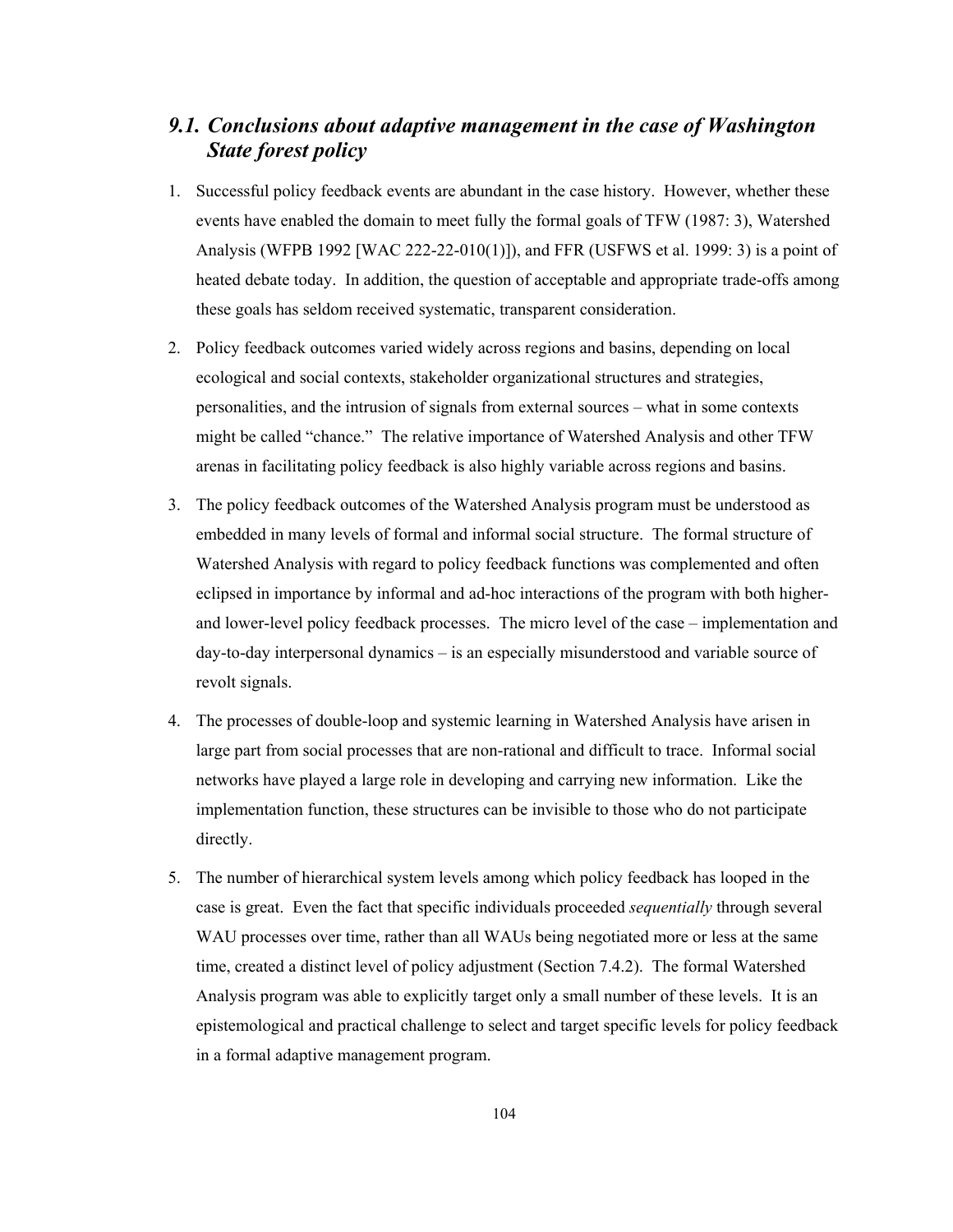- 6. The Watershed Analysis program is embedded in a policy domain that is self-organizing. The history of TFW and Watershed Analysis demonstrates just how much can be achieved without formal strategic planning by a central coordinating body. The scientific adaptive management vision of system optimization through formal design is of limited use in highly complex policy domains where goals are contentious and system understanding is highly uncertain.
- 7. Despite the foregoing warnings against inflated expectations of more effective learning through formal program design, we can identify several basic formal provisions of the TFW agreement and Watershed Analysis that took advantage of the domain's capacity for selforganization and thus enabled successful, if messy and sometimes unpredictable, policy feedback. Most of these provisions served to increase the connectedness (number and strength of linkages among actors at various levels and functions) of the policy domain.
	- a. TFW provided several key rights and resources for Tribes and, to a lesser degree, ENGOs to participate directly in forest policy processes.
	- b. Watershed Analysis provided a strong regulatory incentive for some parties to devote their resources to a collaborative problem-solving process.
	- c. The WAU reports and Standard Methodology manual provided valuable watershed data and a detailed statement of the "working consensus" about ecosystem science – an important step in facilitating ongoing debate for policy feedback.
	- d. Watershed Analysis provided great flexibility for participants to "prototype" new policy ideas and negotiation tactics. These prototypes produced new understandings that could be shared and propagated through formal (e.g., systematic program evaluations, FFR) and informal (e.g., social networks) pathways.
	- e. CMER was explicitly designated as a consensus-based cooperative arena responsible for revising the Standard Methodology, guided by the handful of TFW Ground Rules in Appendix C. None of the other details of CMER formal structure – few as they are – appear to have had a major influence over outcomes.
- 8. The formal structure and documentation of Watershed Analysis has reflected the shared understandings of the participants only approximately. Formal statements of program goals were incomplete, vague, and debatable. The rule matrix (Table 3) was largely a failed attempt to improve the meaningfulness and specificity of goals at the WAU level (Section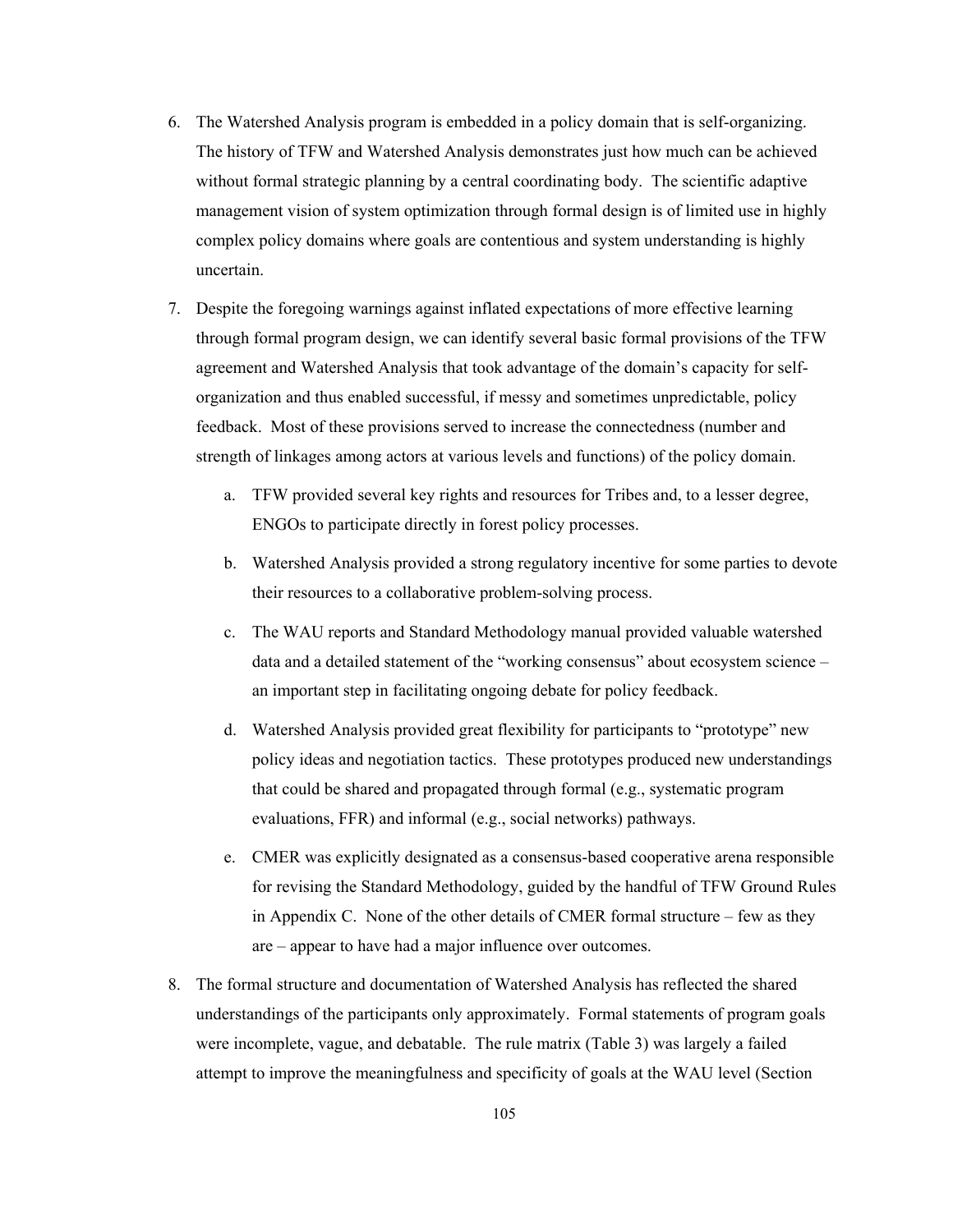7.4.2.1). Hopes of a "science-based" prescription process proved naïve. Use of local, undocumented knowledge remained important but largely invisible to outside observers.

- 9. A similar point about formalization and documentation can be made about the original TFW agreement. While the establishment of such formal arenas as CMER and ID teams was a valuable step forward that is easy to identify, the more fundamental shifts – what makes it a case of systemic learning – are slowly being lost to memory: "There's an oral history, and the one thing you don't have . . . is a continuity. . . . So all the oral tradition of the early part sort of got lost. And it's the oral history that is much richer." (former industry scientist)
- 10. The formal structure of Watershed Analysis also diverted significant resources away from substantive problem-solving and action and towards the careful completion of standard forms and administrative requirements. Thus, Recommendations 8 through 10 suggest that the demands of transparency also could form a *barrier* to learning.
- 11. As a whole, the Washington State forest policy domain has been exceptionally turbulent for about two decades. Two high-level policy shifts have occurred, basic power balances have changed, and few arenas have persisted as vital policy instruments. This turbulence poses great difficulties for scientific adaptive management and the policy analyst who wishes to draw lessons for program design in less turbulent domains and periods. (Of course, recent levels of turbulence may be heralding a new era of persistently high turbulence in environmental policy. Global climate change, for one example, may lead to collapse of both the fish populations and the forest ecosystems at issue in this case.)
- 12. On the whole, policy feedback emerging from the Watershed Analysis program has been facilitated by a multiplicity of partially redundant arenas and networks – both formal and informal – at a wide range of system levels. Participants have been able to select and shift among these arenas as needed in order to provide feedback signals for social learning.
- 13. Because the Washington State forest policy domain has been very turbulent in recent decades, only the slowest-changing macro-level structures continue to resist policy feedback. These slow variables include some of the most basic social structures of American culture – for example, the rights and expectations of public company shareholders, beliefs about private land rights, and the symbol of scientific management. Many of the "failings" of Watershed Analysis can also be seen as instances of lower-level program implementation revealing a need for high- and macro-level shifts (systemic learning).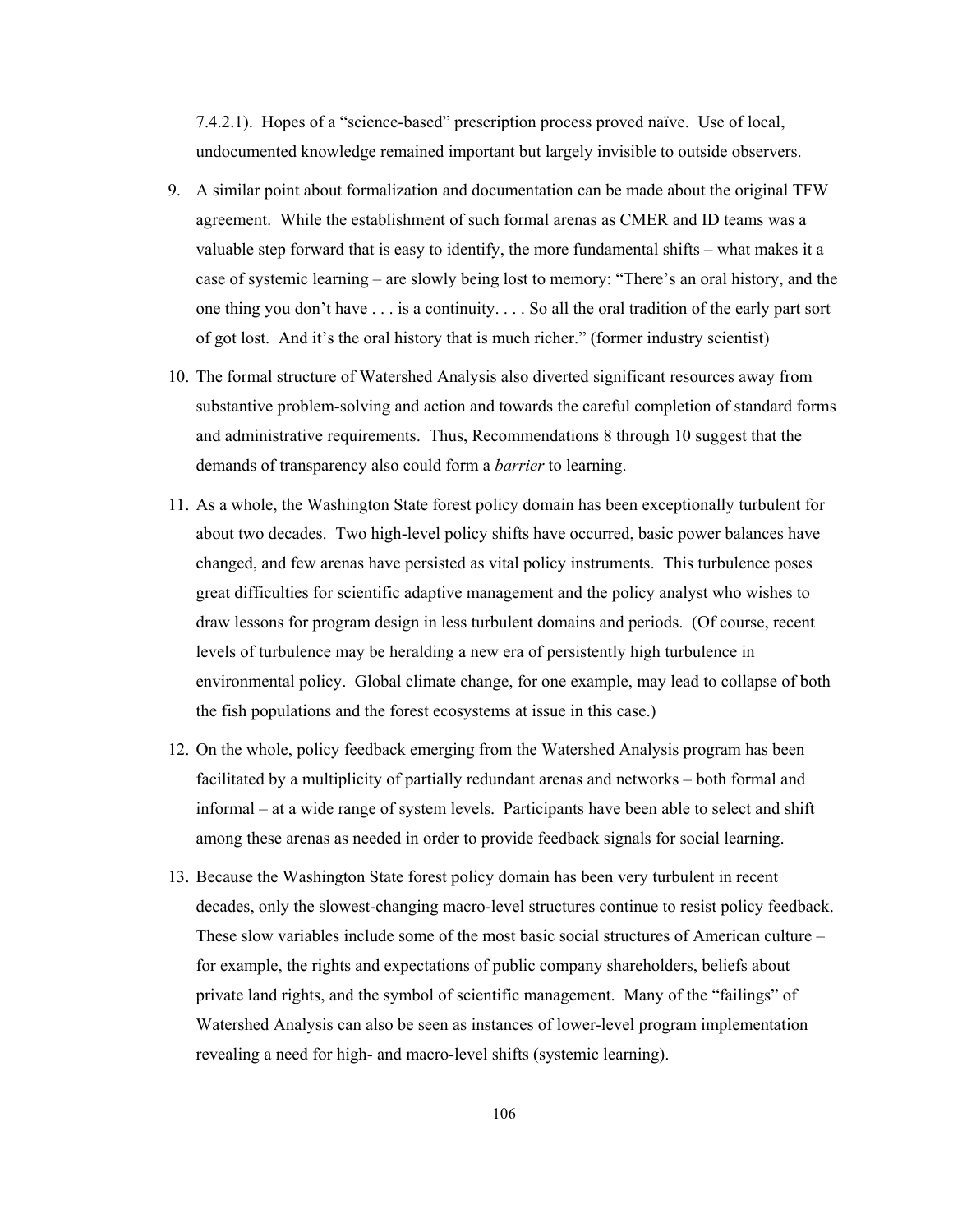## *9.2. Recommendations for action and further research about the case*

To recommend specific forest policy measures in Washington State today is a daunting challenge. First, the quality of participant understanding and policy debate at most levels of the domain is already unusually high. Many of the direct quotes in Section 8 show that little of what I recommend here will be new to the participants. Second, the very turbulent recent history of the domain has left little but the most resistant social structures unaltered. Third, any lessons drawn from decades of high turbulence are likely to be inapplicable to the future if it is more stable.

Therefore, most of the following recommendations are not about specific formal policies. Instead, increasing the quantity and quality of available human, social, intellectual, and financial resources available to ongoing learning processes may provide a flexible and adaptable alternative. I focus on ways of manipulating these resources – funding, expertise, policy images, symbols, models, connectedness, trust, and so on. I am little inclined to predict substantive outcomes of following these recommendations. In any case, the main value of this study for case participants is likely in the rich description of the history – presenting alternative stories about the policy domain – rather than in the summarizing points of Section 9. See Section 9.3 for more about the trends in the theoretical literature that support my approach here.

1. First, most generally, and in spite of the many reservations discussed above, I support the current shift to a more formal policy feedback structure – that is, towards the scientific adaptive management model. The state of policy debate in both the 1997 Watershed Analysis evaluations (Section 7.2.3 and 7.2.4) and the participant interviews conducted for this study clearly show that TFW participants have grown frustrated and suspicious of the weak formal structure for policy feedback in the early to mid-1990s. The scientific adaptive management model has come to appear attractive in its promise of greater process certainty and domain stability. However, the shift to greater formalization is not only in line with the opinions of many well-informed participants. It is also an opportunity to "prototype" – at a higher level than I have used the term elsewhere in this report – a social learning strategy that differs quite dramatically from previous strategies. The learning value of this prototyping is potentially very great, provided the following recommendations are also kept in mind. Note that it is the *insights* (new images of the policy domain) gained through "discovery learning" in such prototyping experiences, rather than the specific formal policies, that are likely to be most adaptable to future turbulence (Brunner and Clark 1997, Brunner and Ascher 1992, Walters 1986).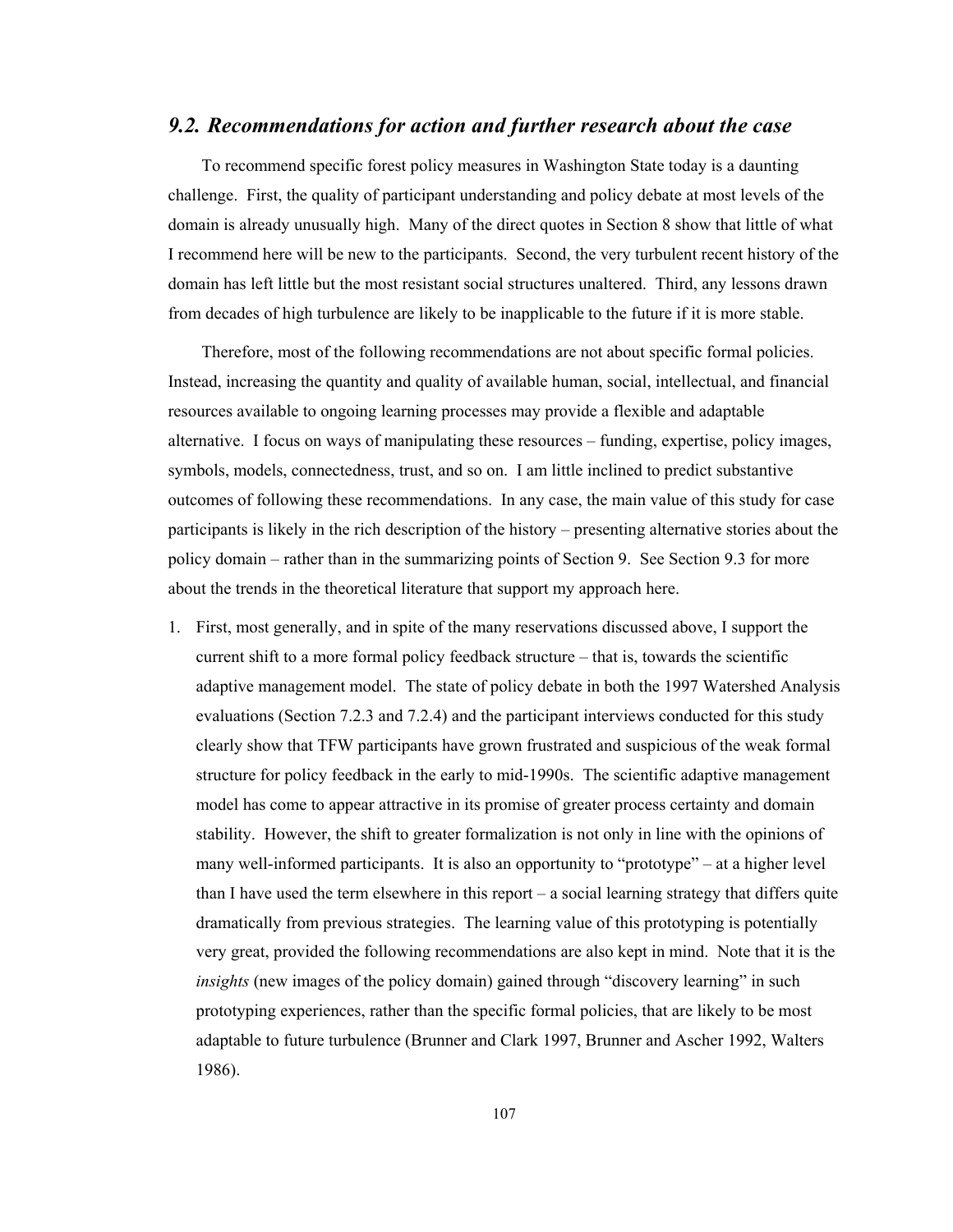- 2. At the same time, policy makers and their science advisors should beware of the exclusionist tendencies of scientific adaptive management (Lee 1999, Brunner and Clark 1997, McLain and Lee 1996, Westley 1995). Where procedures for policy feedback are onerous and costly – for example, where a study that meets high standards of scientific research design is beyond the means of a particular party to perform – the range of active information sources will be restricted to well-resourced parties. Many of the recommendations below seek ways to counteract this tendency by establishing a multiplicity of linkages among potential sources of information.
- 3. The high-level prototyping of scientific adaptive management in FFR should not completely exclude the kind of messy lower-level prototyping that occurred in the 1990s through Watershed Analysis. Cooperating organizations and scientists should resist the temptation to direct all resources through the single integrated structure of FFR. For example, the recentlypassed state Watershed Planning Act (State of Washington 1998 [RCW 90.82]) provides a basin-scale alternative cooperative arena for addressing many key activities that affect salmonids and water quality.
- 4. Policy makers and managers should maintain and seek more funding for Tribes and especially ENGOs to participate more fully in policy arenas at multiple levels. Tribes and ENGOs themselves should seek more effective allocations of existing resources – some Tribes spend forest practices funding in other policy domains, and the well-funded national and international ENGOs have ignored the TFW process so far.
- 5. Middle managers should take advantage of the potentially high benefit/cost ratio for policy feedback offered by making process documentation and ecosystem data publicly available. The internet provides one excellent opportunity to improve accessibility at low cost. Several relevant TFW/FFR websites do exist at present,<sup>65</sup> but some are in serious disrepair.
- 6. The move towards scientific adaptive management should include expanding cooperative research and policy evaluations to include systematic and transparent analysis of timber value

 $\overline{\phantom{a}}$ 

 $65$  See the URLs:  $\langle$ http://www.nwifc.wa.gov/cmer/>;  $\langle$ http://www.forestsandfish.com/>; <http://www.dnr.wa.gov/forestpractices/watershedanalysis/> (accessed September 22, 2003)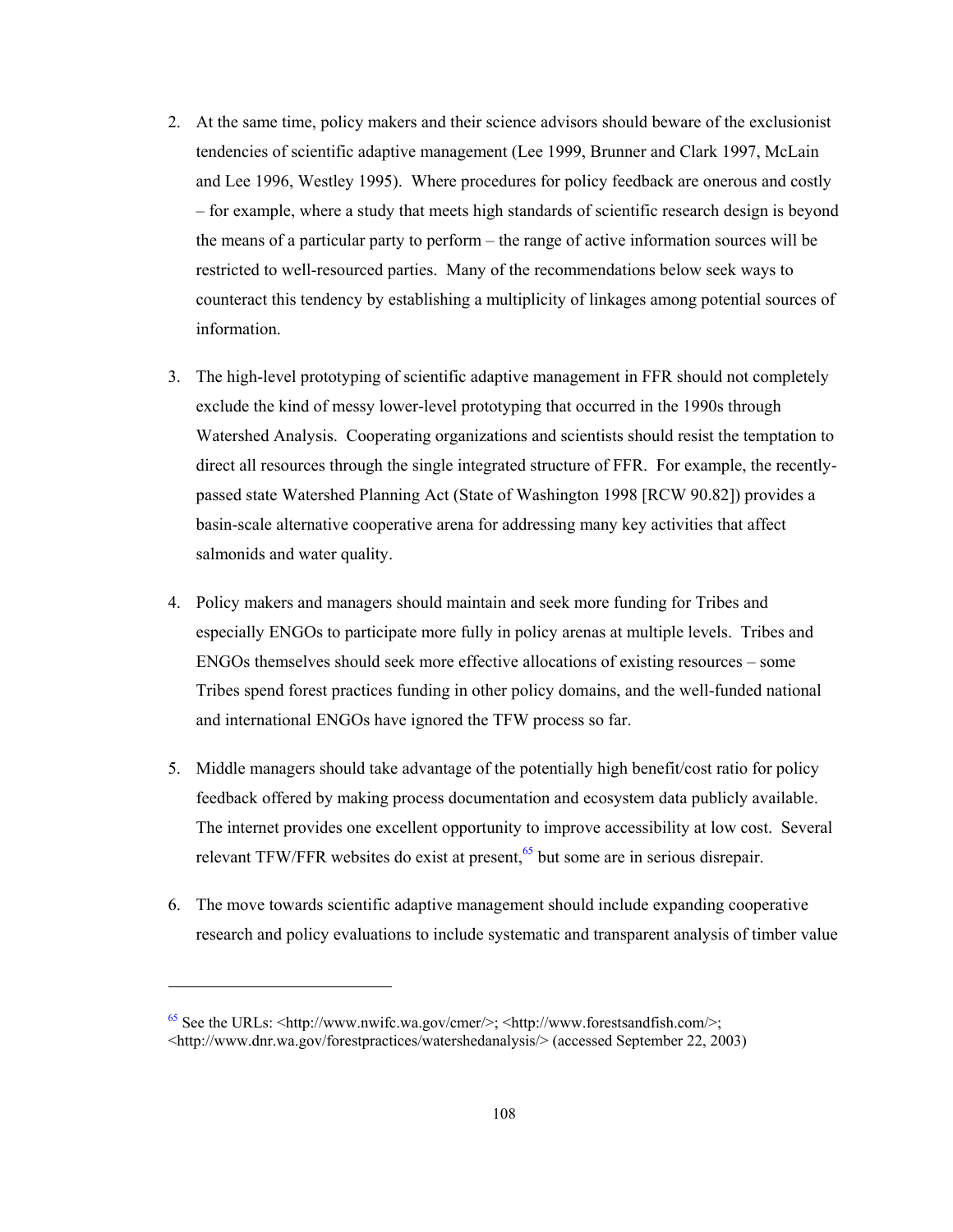trade-offs against other socio-economic and ecological components of forest management problems. This is a near-impossible step to take without dramatic increases in available resources, yet it is a major gap in collaborative policy analysis practices in the case. There has been little transparent information about timber values and other trade-offs in the Watershed Analysis prescription phase or in other arenas. As a result, formal policy evaluations have been unable to provide any policy feedback with regard to one of the major goals of both TFW and Watershed Analysis. The same is true of the Tribal cultural and economic values associated with salmon harvest. Some streams of the adaptive management literature have now come to embrace fully the integration of natural and social sciences in environmental policy evaluation (Gunderson and Holling 2002, Röling and Wagemakers 1998, Gunderson et al. 1995a, and many others). Yet one of the clearest weaknesses of the TFW era is that it involves almost exclusively natural scientists in its research programs.

As in Recommendation 5, I emphasize the *communicative* value of this step towards formalization. For example, if timber-fish-culture tradeoffs are modeled quantitatively, evaluators should pay as much attention to the shared policy ideas and images represented by the model as to the numerical outputs of the calculations. Maguire and Boiney (1994) and Walters (1986) provide examples of the potential for formal decision analysis outputs to trigger iterative *adjustment of initial values and system models* – double-loop learning – instead of leading directly to "final" policy design and implementation. Alternatively, more qualitative yet still relatively transparent techniques such as multi-attribute tradeoff analysis may provide a more appropriate understanding of values that resist quantification, such as cultural values.

7. Again with an emphasis on clearer communication and understanding rather than definitive formalization, policy makers should also engage in explicit discussion of the relative priority among high-level goals, values, and symbols as expressed in studies of public opinion, lasting cultural components, and the values and demands of TFW participants. It is clear that the documented main goals of TFW and FFR (Sections 5.1 and 7.4.6) are all very important to major contingents of both TFW and the general public. However, explicit and focused discussion of the many potential linkages among these goals – for example, mutual exclusivity, complementarity, and priority – may yield significant improvements in shared understandings of the policy domain.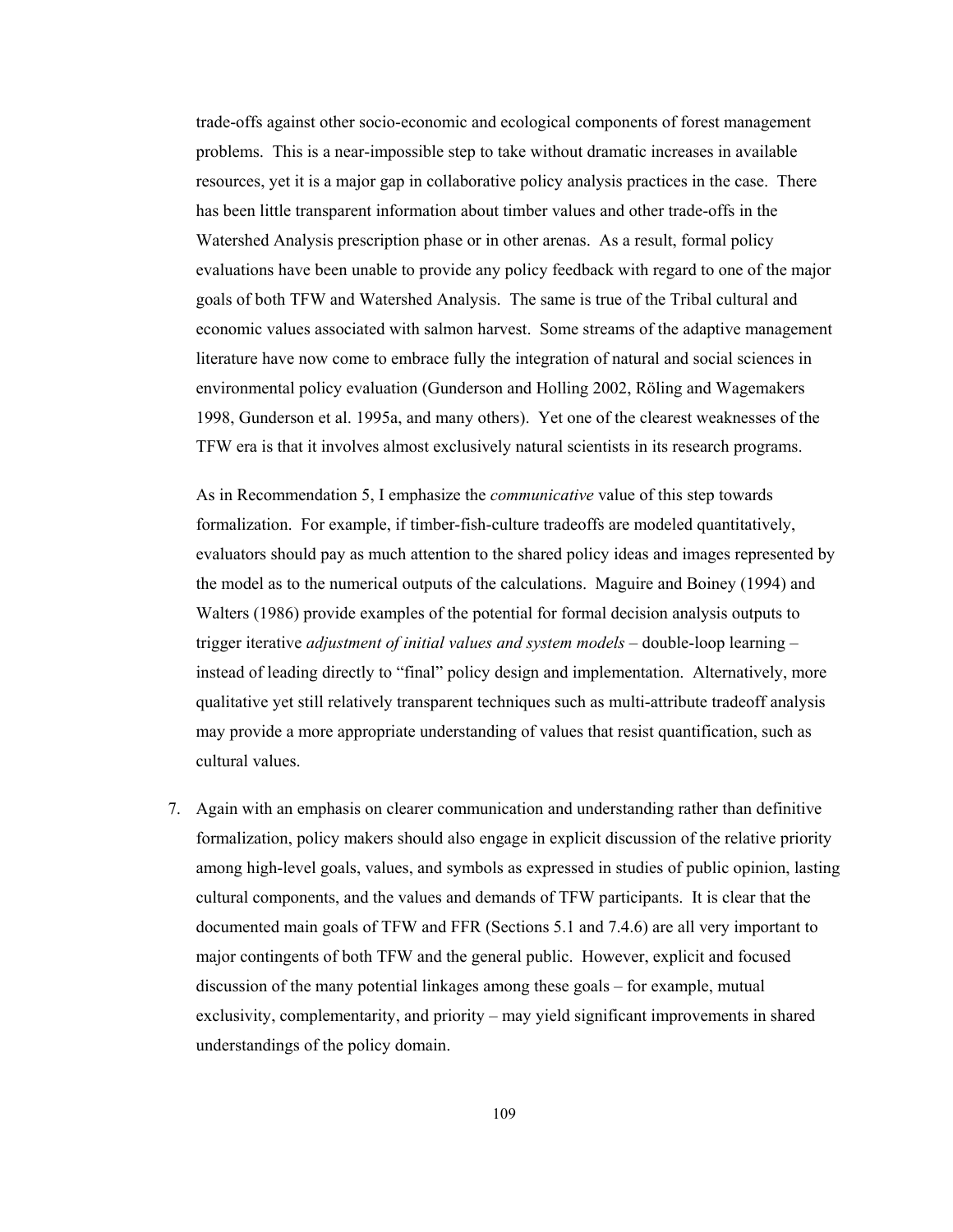Discussion of higher-level structures should also be expanded to "surface" (*sensu* Argyris and Schon 1978 – i.e. to make explicit for critical examination) undocumented but implicit value and symbolic structures that constrain policy feedback processes. Furthermore, TFW participants should explore the distinctions between the goals, values, and symbols of TFW participants and those of the *general public*. New understandings emerging from this type of discussion may also contribute to the *adjustment* of public goals, values, and symbols over time – i.e. systemic learning. The literature of decision analysis (e.g., Keeney 1992, Keeney and Raiffa 1976) provides a structured starting point for such discussion while taking account of uncertainty. However, one weakness of that approach is in the common assumption that decisions do not involve competing stakeholders.

8. All participants should resist dreams of policy certainty (in the expression of Gunderson 1999, "spurious certitude"). The quest for policy certainty, even if only certainty that specific procedures will be followed and documented, lies behind some people's support of the current shift towards scientific adaptive management. However, the recent history of the Washington State forest policy domain has been so turbulent that very few policy expectations shared widely among participants just ten years ago are still in currency today. *Implementation* has been the functional locus of much variability and surprise, calling to mind the words of Pressman and Wildavsky (1973: xxii): "Instead of asking why the process of implementation was faulty, we ask why too much was expected of it." Often participants' specific frustrations with "faulty implementation" triggered accusations of betrayal that "snowballed" through social networks and made collaboration more difficult.<sup>66</sup> In addition, failure to obtain policy certainty led timber companies to question their considerable financial investments in Watershed Analysis, regardless of the many *unexpected* benefits the program conferred. The future will probably continue to be turbulent; if so, the hope of policy certainty needs to be largely abandoned. Instead, parties should focus on increasing the stock of resources for adaptive capacity, as discussed elsewhere in this study and in Gunderson and Holling (2002) and Brunner and Ascher (1992). One candidate term for this emerging approach is "resilience management" (Walker et al. 2002). One question this

l

<sup>66</sup> A forthcoming paper with Dr. Evelyn Pinkerton will describe this phenomenon in detail.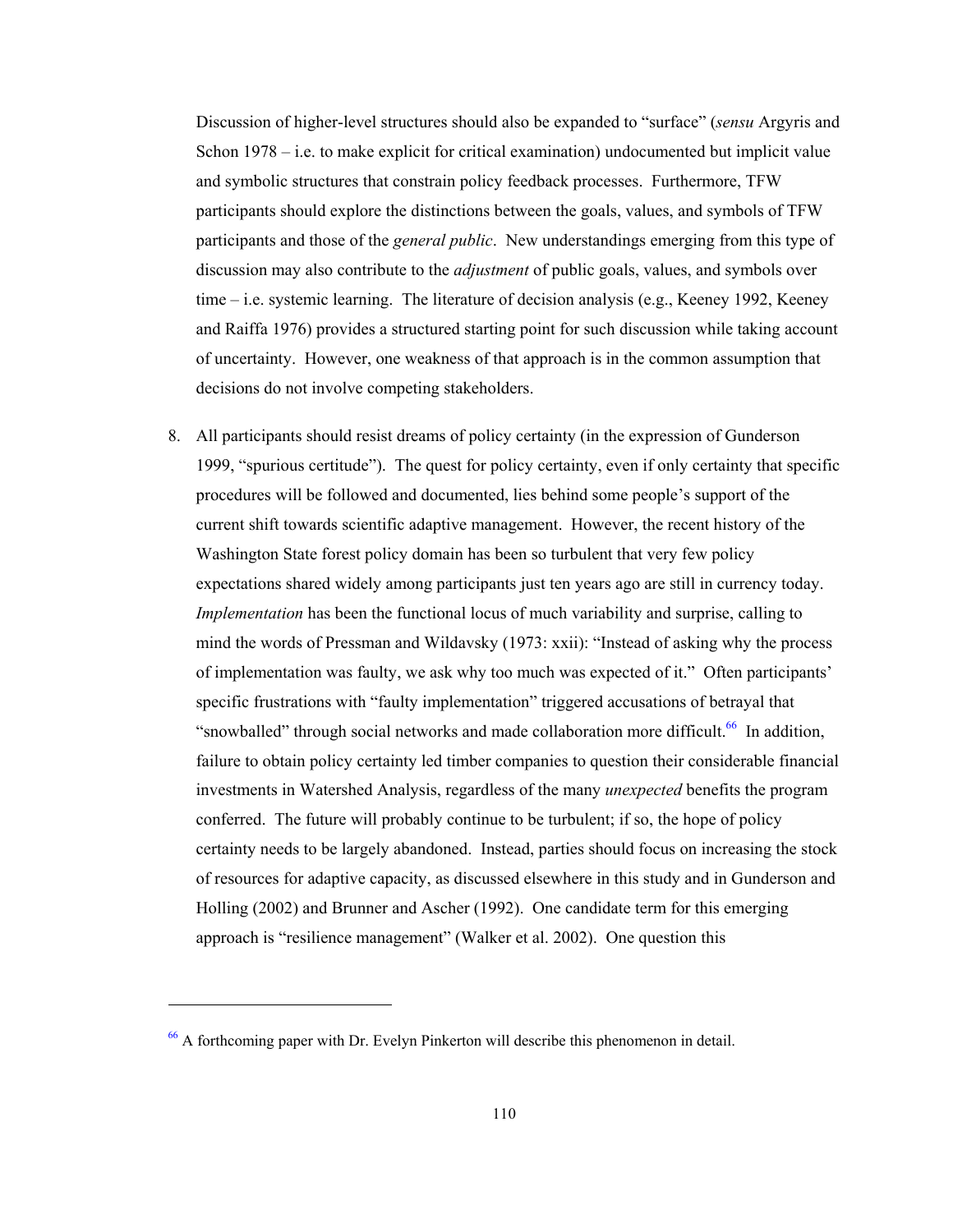recommendation raises is: What will encourage participants to invest resources in the policy process if not the promise of some relatively certain beneficial outcomes?

- 9. Managers should increase the store of the following skills and attitudes in human resources, either through professional development or through hiring activities.
	- a. Beware of temptations to attribute disappointments in policy outcomes to the ill intentions of other actors. It is easy to over-inflate our perceptions of how much power other actors possess (Checkland 1999a, Bolman and Deal 1991, Senge 1990, Sabatier et al. 1987). Turbulence at all levels of a system – changes in funding, divergent interpretations of events and policies, emergencies that draw attention elsewhere, and so on – means that agreements cannot always be kept through sheer honorable intention. In addition, the speed of systemic social learning is constrained in part by high-level social structures that certainly emerge from micro-level interpersonal processes, yet are beyond the control of any specific set of actors. Some levels of policy change very slowly and through processes that are non-rational and largely invisible to external observers. Higher system levels will always lag behind the "state of the art" in lower levels.
	- b. Attend to micro-level interactions. Act quickly to clarify and address conflict. Allocate time and opportunity for participants to see beyond small conflicts to the shared experience of a turbulent world. Train participants in teamwork skills. Praise and report successes that otherwise might go unrecognized. All big changes have their roots, if unpredictably, in the micro level. Most of this paragraph repeats the general theoretical conclusions of Michael (1995).
	- c. Learn the art of timing in policy feedback. Be opportunistic in identifying and taking advantage of policy windows in slow variables (Kingdon 1995, Gunderson et al. 1995a, Sabatier and Jenkins-Smith 1993, Lertzman et al. 1996, and many others). Alternatively, present policy ideas in ways that take advantage of existing symbolic, value, and policy structures (Michael 1995).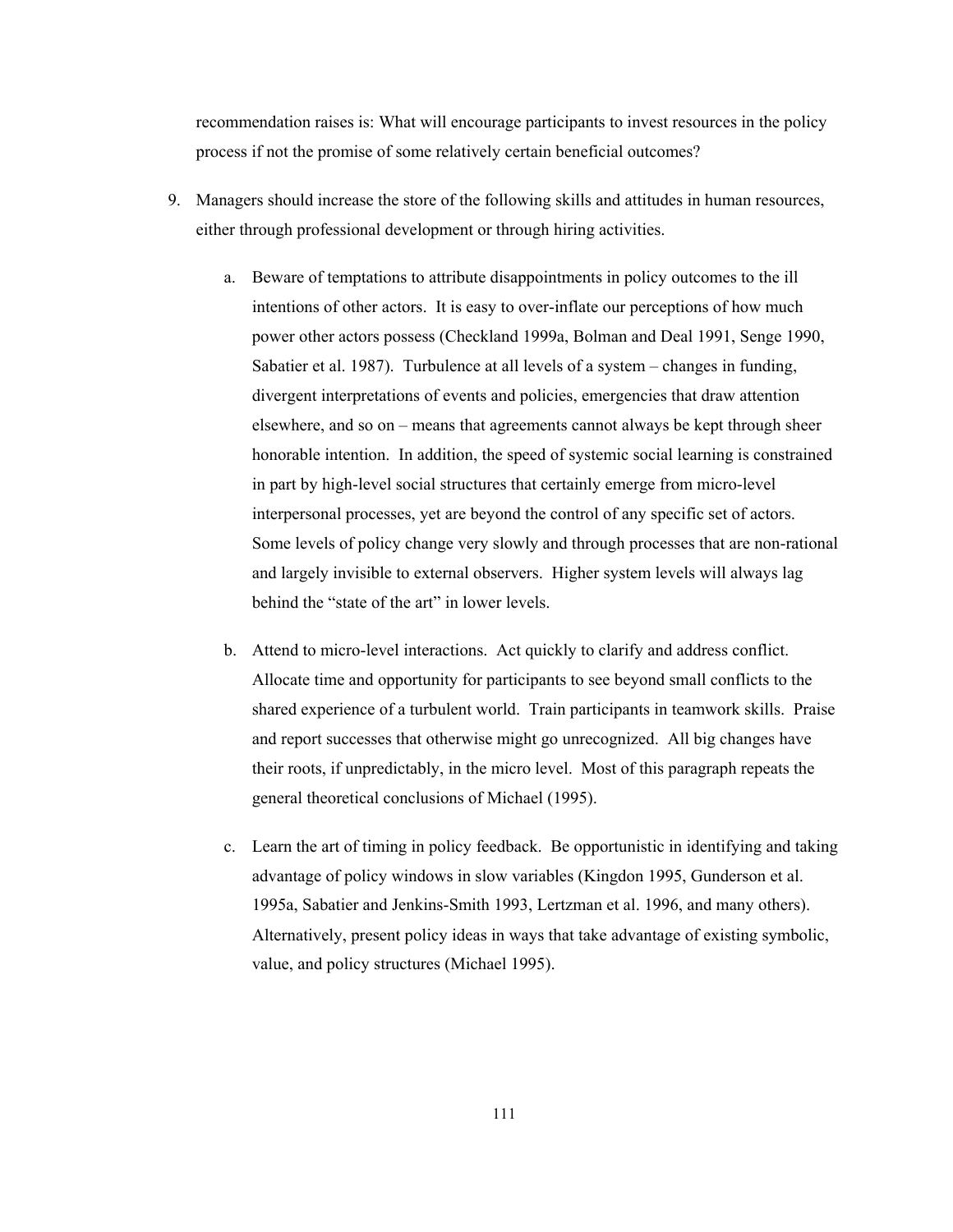# *9.3. Theoretical conclusions and needs for further research about adaptive management and complex adaptive systems*

The conclusions and recommendations in Sections 9.1 and 9.2 provide empirical support for many specific concepts and propositions in the theoretical literature about adaptive management, social learning, and policy change (CAS). I have noted specific points of congruence where they arise in the flow of my arguments above. In this section, I focus on the relationship between my study's findings and broad trends in the relevant theoretical literatures.

1. My conclusions and recommendations for Washington State forest policy rest on a few simple concepts that have received growing attention in an ever-increasing number of disciplines. The first concept is that of *post-positivist science*. The major policy problems of our day, especially questions of environmental policy and natural resources management, involve questions about systems that are vastly more complex and dynamic than we can predict or control for optimal outcomes. This constitutes a challenge to one of our culture's fundamental myths about what science is supposed to do for us.

Under such conditions, where the future will be full of surprise and turbulence, the priority for policy work and management might well be to develop stores of various resources that increase a system's *adaptive capacity* – the second key concept here. Adaptive capacity is a system's ability to respond to turbulence by re-organizing itself for continued productive functioning. The more tools we have in our toolbox, the more likely we are to successfully remodel our house when required by new circumstances. As noted in Section 9.2, my focus has been on finding ways to increase the Washington State forest policy domain's toolkit by developing resources such as a diversity of policy domain images, social actors' skills in communication and collaborative inquiry, and system connectedness through social networks and more formal policy structures. Even my recommendation to pursue scientific adaptive management does not subscribe to the positivist origins of that vision (Section 3.1). Instead, I am interested in the unexpected insights that we may gain by giving it a thorough trial in practice, regardless of whether the specific policies end in "error." Just as biological diversity is a cornerstone of ecosystem adaptive capacity, so is diversity of experience, theory, and method crucial to the adaptive capacity of human systems. We are best advised to maintain familiarity with the insights provided by *both* scientific adaptive management and complex adaptive systems theory, as well as the many other perspectives that exist. An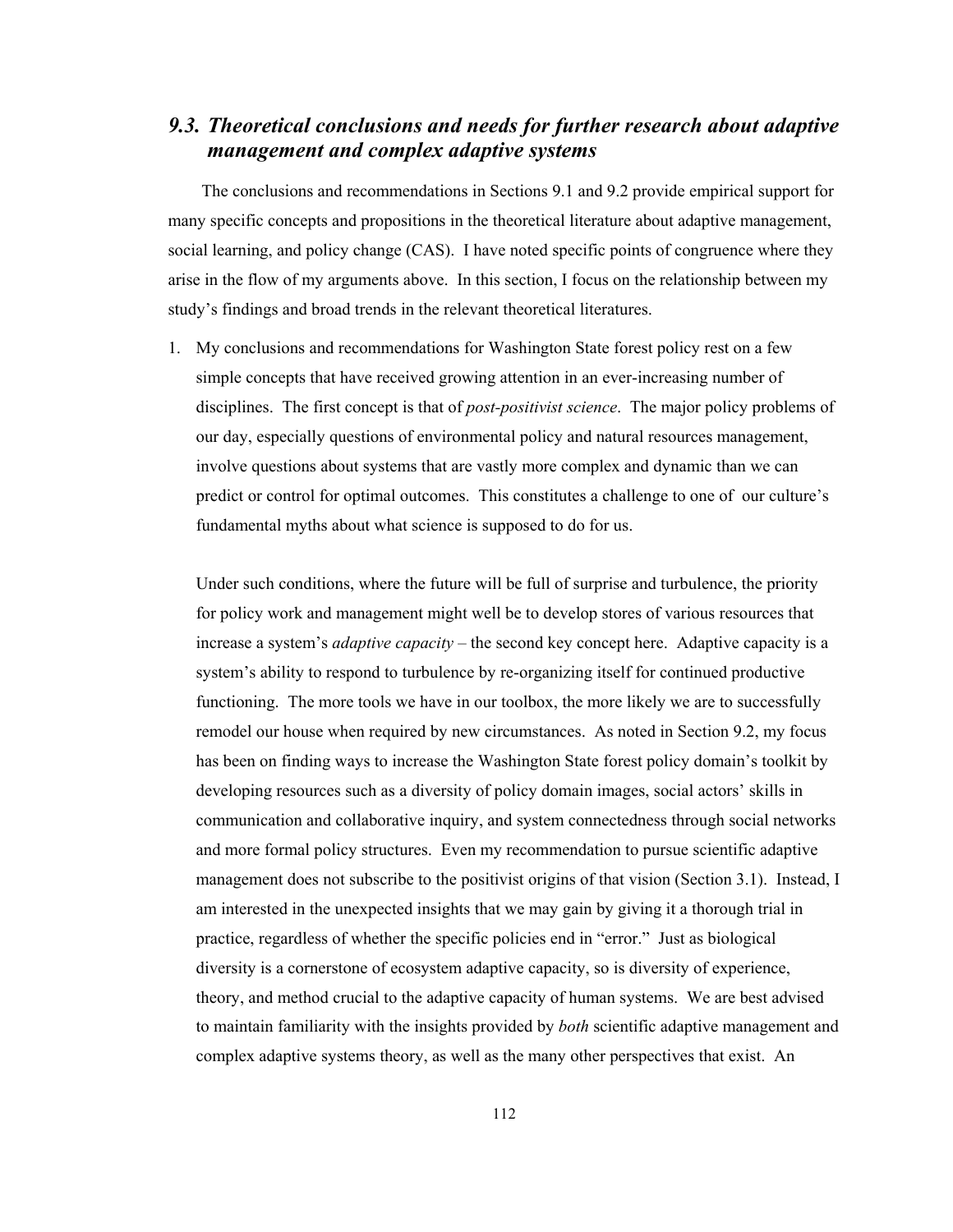abundance of alternative policy ideas and arenas may be one of the surest signs of a resilient system capable of learning change (Lertzman et al. 1996, Westley 1995).

Apart from its focus on the CAS heuristic, which I explore further below, my post-positivist approach to adaptive management and social learning also finds parallels in the "multiple lens" approach to organizational behavior by analysts such as Bolman and Deal (1991), Morgan (1986), and Allison (1971); the "soft systems methodology" of Checkland (1999a, 1999b); and especially the "practice-based prototyping" approach to policy analysis in Brunner and Clark (1997) and Brunner and Ascher (1992). Thus, as does the adaptive management literature as a whole, my study converges on some of the major trends in current thinking about policy work and management of complex problems.

- 2. The distinctions among and comparisons of insights afforded by scientific adaptive management, social learning, and complex adaptive systems theory (Section 3) have proven enlightening in this study, particularly in contrasting the roles of formal and informal structures and processes. For clarity of discussion, these perspectives should always be distinguished one from another. The term "adaptive management" should be reserved for *scientific* adaptive management (*sensu* McLain and Lee 1996). This usage is actually quite common among natural scientists (Halbert 1993, Lee 1993), yet it needs reinforcement, particularly among social scientists.<sup>67</sup>
- 3. The CAS heuristic provides a helpful way to conceptualize complex, multi-scale collaborative processes such as TFW and Watershed Analysis. In particular, it provides a helpful framework for discussing the interaction of formal and informal structural features of widely varying qualitative characters.
- 4. My study has benefited from the fact that the TFW era now offers over 15 years of empirical data about attempts to do adaptive management through a cooperative, multi-party process. In particular, the recent events of FFR provide a striking example of high-level policy

l

<sup>67</sup> At the same time, the history of the adaptive management idea also demonstrates the *pitfall* in distinguishing rigorously between the two visions: it becomes easier to assume, if only subconsciously, that "adaptive management" can operate independently of "social learning" processes.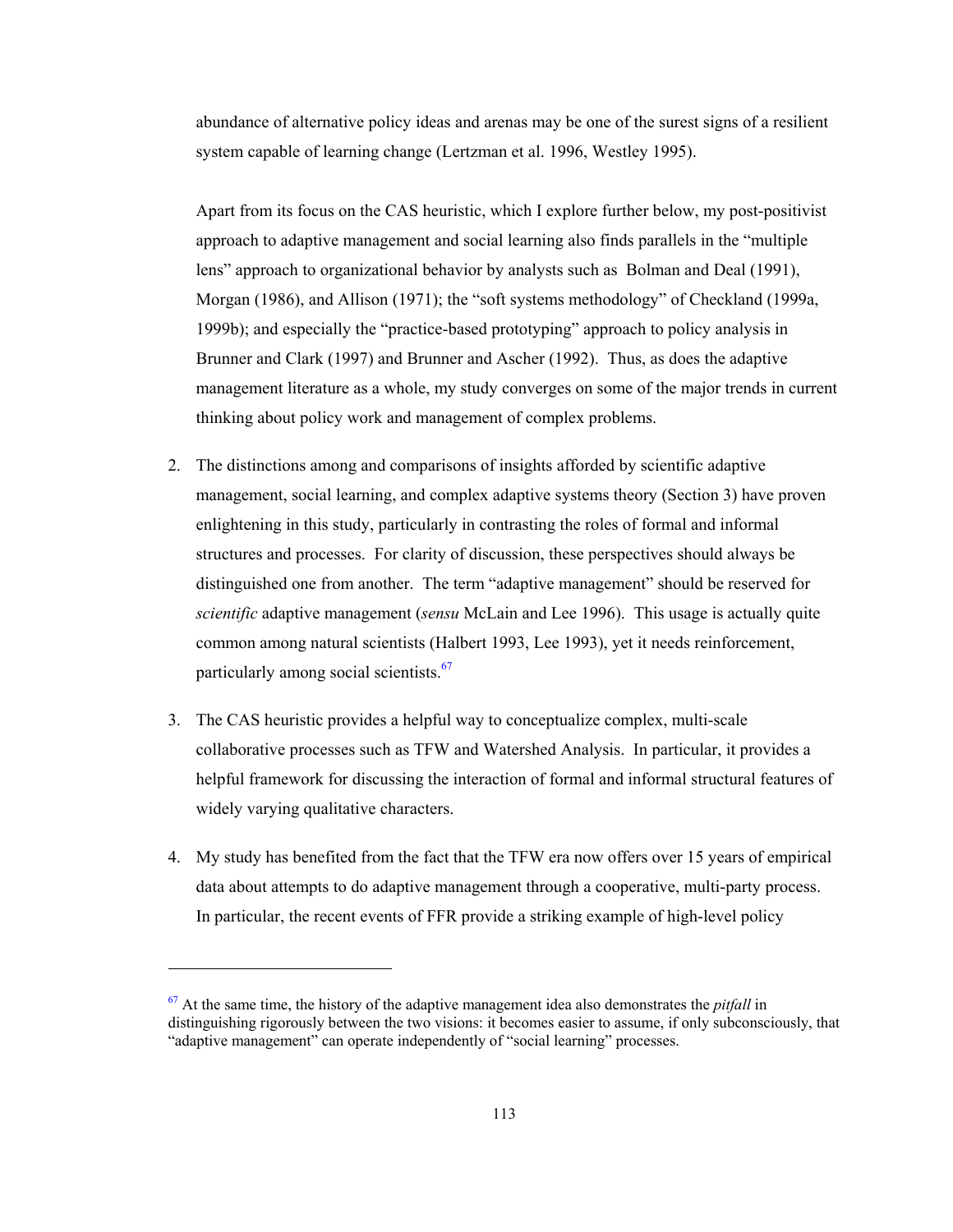learning that drew heavily on five years of lower-level implementation experience. However, it required a trigger from macro levels (the federal agencies implementing the Endangered Species Act) to create a window of opportunity for this learning. As emphasized by Sabatier and Jenkins-Smith (1993), these multi-level learning events often require longitudinal, multidecade studies to detect and describe them.

- 5. Some, if not most, CAS theorists seek to "uncover general principles that will enable us to synthesize complex *cas* [sic] behaviors from simple laws." (Holland 1995: 38) I have found no simple laws at work in the case of Watershed Analysis that promise a basis for more reliably improving management on an ongoing basis (the fabled "policy lever" of systems thinking). Complexity remains complex, and the paradox of simultaneously open and closed structure remains a paradox when discussed in general theoretical terms. The devil is in the details of implementation and interpersonal dynamics.
- 6. CAS provides an insufficient means for conceptualizing the relationship between the macro and micro levels of the case. Some aspects of American culture may resist revolt signals from experiences in implementing natural resource management programs, yet at the same time this culture is itself composed of the individual experiences and beliefs of the general population. What exactly is the difference between micro-level shifts in individuals' norms and values and the macro-level cultural shifts that somehow emerge therefrom? To what extent is the stability of culture reflected in the speed of change in individuals? The CAS heuristic, and systems thinking in general, provides little help in describing this link. Stacey (2002) and Bella (1997) label this kind of dynamic "non-systemic." The social networks concept, which I have deployed liberally in this study, remains vague and serves largely as a theoretical gap-stop (Gunderson 1999). One of the most useful directions of further emprirical research might be to map the structure and functioning of social networks, perhaps adapting the advocacy coalition framework of Sabatier and Jenkins-Smith (1993). Lertzman et al. (1996) provide one useful example of this framework's adaptation to cases of forest policy change.
- 7. While the theory of CAS is suggestive and helpful, it may be that the most useful "theoretical" work in adaptive forest management is done by those who implement it on a daily basis. If forest management is as complex and subject to multiple interpretations as I claim in this study, then we may do better to focus on increasing our store of implementation prototypes, which can be deployed as suits specific ecological and social situations. Bormann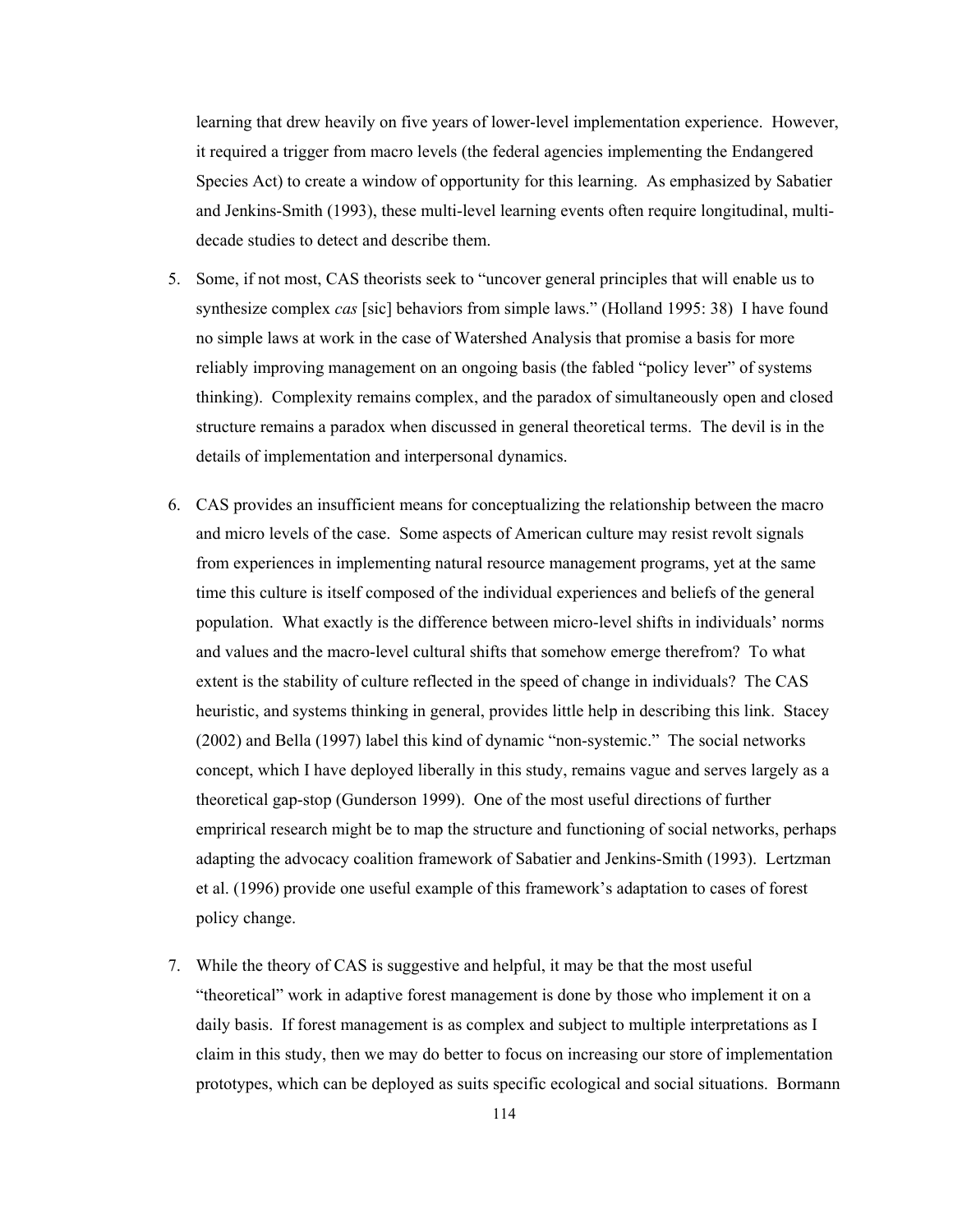et al. (1999) are exemplary in providing a rich collection of cases and options for implementing adaptive management in complex human environments. My study of Watershed Analysis, too, may be most useful simply in providing rich "war stories" (*sensu*  Westley 1995) of a fascinating sustained attempt to implement complex collaboration.

8. We need to know more about the behavior of implementation-level adaptive managers as they interact with their specific social and natural environments at the micro level. This is the realm of the "reflective practitioner" (Schon 1983) and "civic scientist" (Lee 1993) – symbolic personae that have recently emerged in social learning theory to represent a kind of knowledge that gains validity by opening standard procedures and techniques to the demands of specific social groups and individuals in specific problem contexts with uncertain futures. Schon (1983: 135) pinpoints one key habit of these personae in a way that fits well with the case history of Watershed Analysis: "The [reflective] practitioner evaluates his problemsetting experiment by determining whether he likes these *unintended* changes, or likes what he can make of them [emphasis mine]." Such personae are candidates to replace figures like the strategic planner and consulting expert as new symbols of natural resources management. Within the stream of CAS literature, Westley (2002) provides a close consideration of the career of one successful adaptive manager and his habits of action in problematic situations. Such a study verges on the life-history method of anthropologists (e.g., Spradley 1969) – an approach to developing management theory not normally entertained by natural scientists.

## *9.4. Transferable lessons for other environmental policy domains?*

What transferable lessons can scientists, policy makers and managers in other environmental policy domains take from this study? How can they work with these difficult, often frustratingly general insights?

In keeping with much of the theoretical literature's movement towards a post-positivist focus on building adaptive capacity (Section 9.3), I believe the main value of this study for actors external to Washington State is to add to their "toolkits" for future thinking about and acting in their own policy domains. The specific recommendations for Washington State (Section 9.2) may not apply immediately to many other cases. For example, while British Columbia (BC) shares many forest types with Washington State, the adaptive management structures of their forest policies are very different. From the mid-1990s to the present, BC has held much more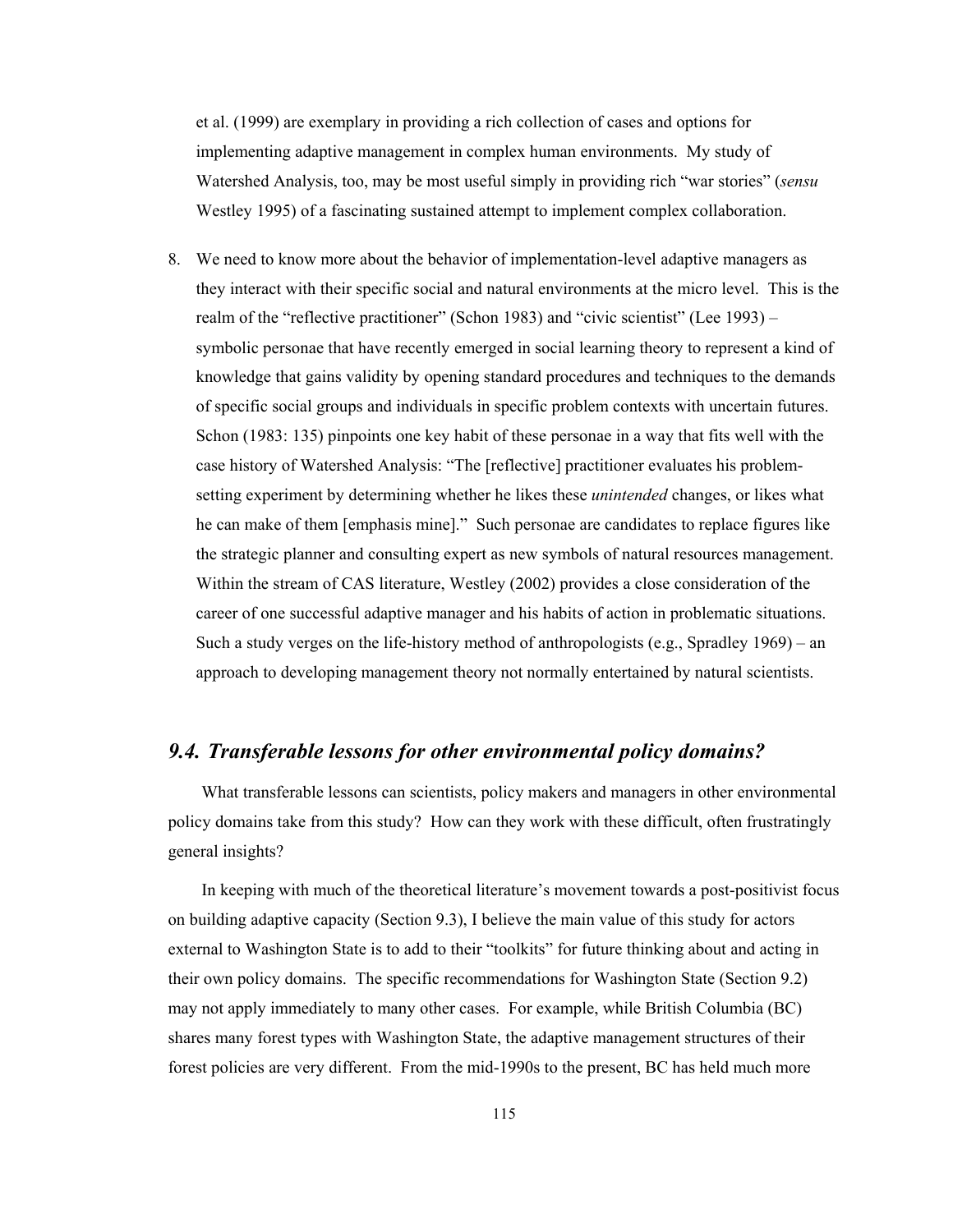closely than Washington to the rigorous formal design of scientific adaptive management.<sup>68</sup> Therefore, it is doubtful whether my first recommendation for Washington – to pursue a more rigorous scientific adaptive management approach – is appropriate. Instead, BC actors may do better to heed the shortcomings and unusual interpretations of the scientific adaptive management approach offered by many of the other recommendations. I hope the empirical narratives of my study (Sections 7 and 8) provide sufficiently vivid indication of the promises and pitfalls of alternative approaches. However, in the end, every policy domain is unique in some key ways.

Thus, the challenge is not to seek favored new models of adaptive management for more predictable success in social learning, but rather to develop a new personal discipline – perhaps becoming one of a new breed of "civic scientists" or "reflective practitioners." This new discipline would embrace the eclectic use of multi-disciplinary ideas, images, and tools to respond to the specific demands of changeable social systems. This is a path of patience (Lee 1993) and bravery (Geldof 1995). It is also a path of alertness – alertness to the peculiar contraints and opportunities that every complex adaptive system presents.

-

<sup>&</sup>lt;sup>68</sup> See, for example, Nyberg and Taylor (1995) and the BC Ministry of Forests' adaptive management website at <http://www.for.gov.bc.ca/hfp/amhome/amhome.htm> (accessed September 29, 2003).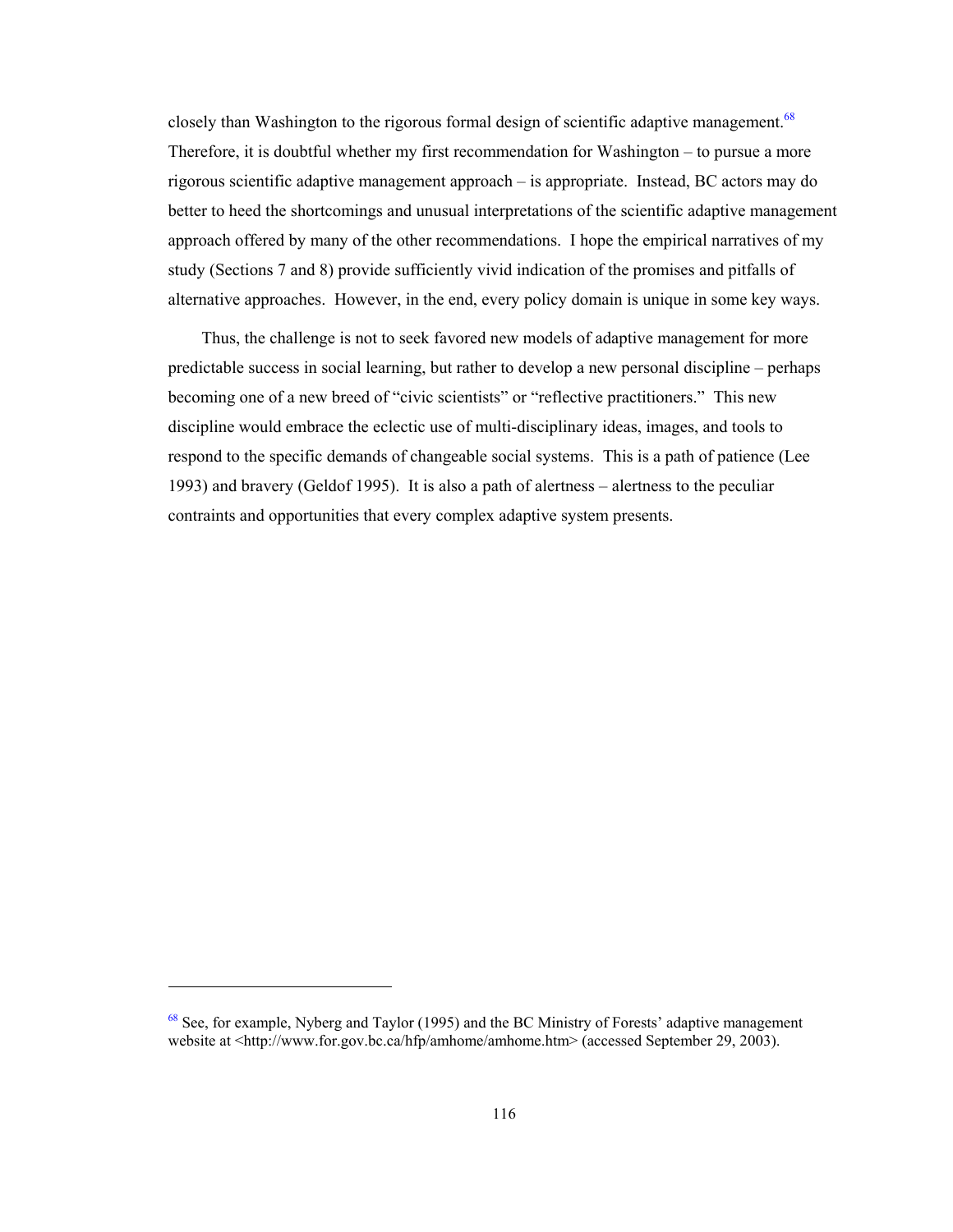# **10. SOME STUDY LIMITATIONS**

In the foregoing analysis I have used concepts from the fields of complex adaptive systems and scientific adaptive management to aid in evaluating and recommending improvements in policy feedback functions of the Washington State forest policy domain. The confidence level of the product is limited by many considerations, including the following.

- 1. Through both the sampling approach (Section 4.4.1) and the attempt to tell a reasonably coherent story (Section 4.7), my analysis focuses on several specific issues and "sub-cases" to represent the range of experiences across the entire policy domain. I speak mainly of Tribalindustry interactions and conflicts, thus downplaying the role of government agencies, ENGOs, and less organized participants from the "general public." I have also almost completely ignored outcomes in *eastern* Washington State, which is very different from the western portion, both ecologically and socially. Thus, very different stories might be told about this complex case.
- 2. The grounded approach to data analysis (Sections 2 and 4.4.2) eschewing the practice of working from hypotheses, to standardized instrumentation, to data collection, and thence to data analysis – is somewhat lacking in transparency. I have often proceeded intuitively and iteratively, discovering both interview themes and congruent theoretical literature in an ongoing parallel exploration of the case and the idea of adaptive management.
- 3. The purpose of the CAS heuristic is to provide simple, enlightening ways of talking about extremely complex questions (Gunderson and Holling 2002, Holland 1995). However, the process of conceptual simplification in my analysis leaves the study open to questions about important distinctions *within* key concepts. While I have used examples from the case data to illustrate the diversity of phenomena falling under the concepts of "social structure," "revolt signals." "connectedness," and so on, I have made little attempt to distinguish functional differences among these phenomena. Such functional differences may be key. Among the neglected distinctions with the highest potential for illuminating the case, perhaps differences in *strength* of connections among system components, instead of simple number of connections, are most important to ponder.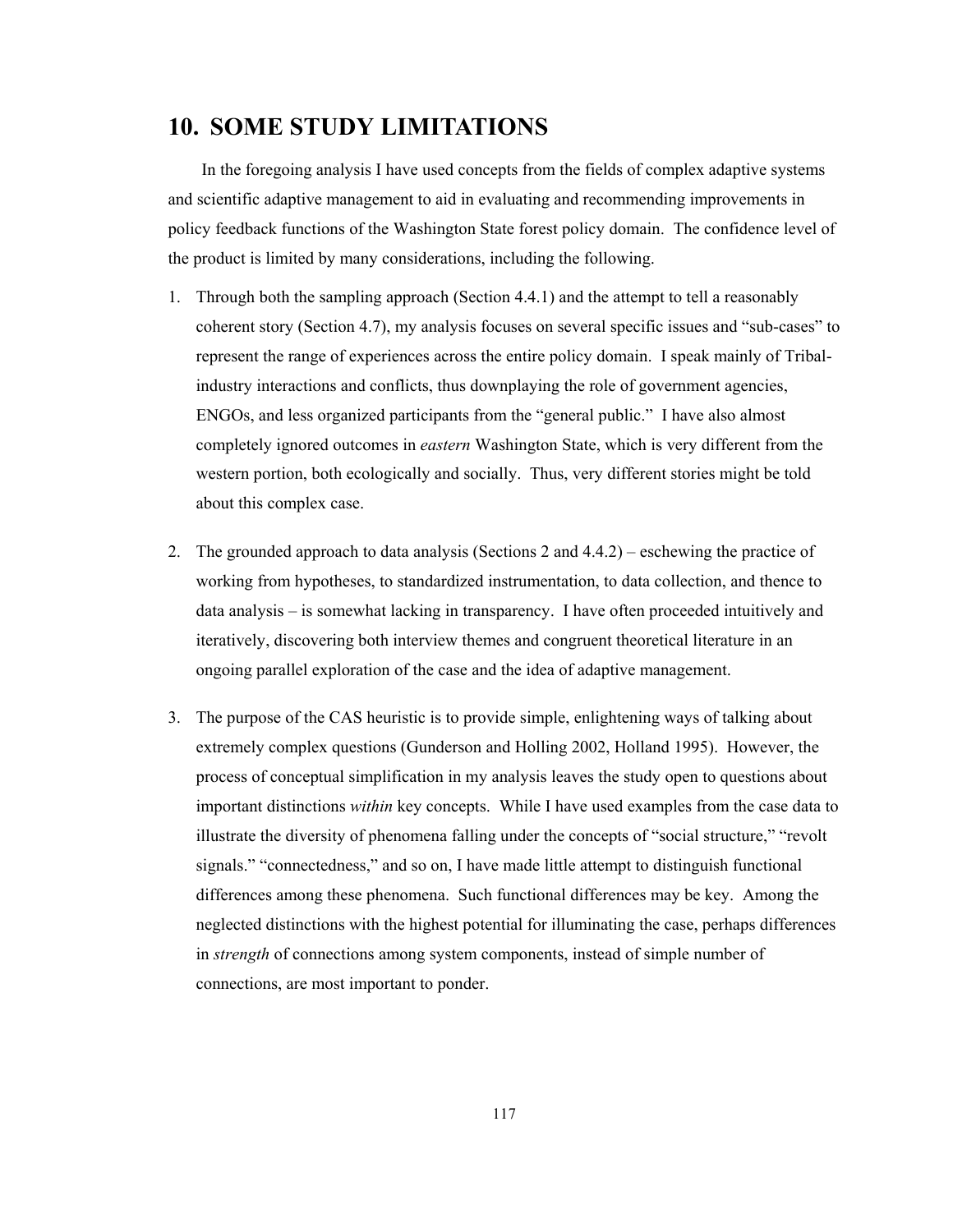# **11. REFERENCES**

Allison, G. 1971. *The Essence of Decision.* Boston, MA: Little-Brown.

- Argyris, C., and D.A. Schon. 1978. *Organizational Learning: A Theory of Action Perspective.* Reading, MA: Addison-Westley.
- Bardach, E. 1977. *The Implementation Game: What Happens after a Bill Becomes a Law.* Cambridge, MA: MIT Press.
- Bella, D.A. 1997. Organizational systems and the burden of proof. In *Pacific Salmon and their Ecosystems: Status and Future Options*, eds. D.J. Stouder, P.A. Bisson, and R.J. Naiman, pp. 617-638. New York, NY: Chapman and Hall.
- Benda, L.E., D.J. Miller, T. Dunne, G.H. Reeves, and J.K. Agee. 1998. Dynamic landscape systems. In *Riparian Ecology and Management*, eds. R.J. Naiman and R.E. Bilby, pp. 261-287. New York, NY: Springer.
- Benda, L., and L. Rodgers-Miller. 1991. Geomorphological watershed analysis: A conceptual framework and review of techniques. TFW Report No. TFW-SH10-91-001. June 28, 1991. [online] <http://www.nwifc.wa.gov/CMER/publication.asp> (accessed September 22, 2003).
- Bennett, C., and M. Howlett. 1992. The lessons of learning: Reconciling theories of policy learning and policy change. *Policy Sciences* 25: 276-?.
- Berg, B.L. 1988. *Qualitative Research Methods for the Social Sciences*. Boston, MA: Allyn and Bacon.
- Bolman, L.G., and T.E. Deal. 1991. *Reframing Organizations: Artistry, Choice, and Leadership.* San Francisco, CA: Jossey-Bass.
- Bormann, B.T., J.R. Martin, F.H. Wagner, G. Wood, J. Alegria, P.G. Cunningham, M.H. Brookes, P. Friesema, J. Berg, and J. Henshaw. 1999. Adaptive management. In *Ecological Stewardship: A Common Reference for Ecosystem Management*, eds. N.C. Johnson, A.J. Malk, W. Sexton, and R. Szaro, pp. 505-533. Amsterdam: Elsevier.
- Brewer, G.D., and P. deLeon. 1983. *The Foundations of Policy Analysis.* Homewood, IL: Dorsey Press.
- Brunner, R.D. 1991. The policy movement as a policy problem. *Policy Sciences* 24: 65.
- Brunner, R.D., and W. Ascher. 1992. Science and social responsibility. *Policy Sciences* 25: 295- 331.
- Brunner, R.D., and T.W. Clark. 1997. A practice-based approach to ecosystem management. *Conservation Biology* 11: 48-58.
- Carpenter, S.R. 1998. The need for large-scale experiments to assess and predict the response of ecosystems to perturbation. In *Successes, Limitations, and Frontiers in Ecosystem Science*, eds. P.M. Groffman and M.L. Pace, pp. 287-312. New York, NY: Institute of Ecosystem Studies, Millbrook, and Springer-Verlag.
- Checkland, P. 1999a. *Systems Thinking, Systems Practice*. 4th ed. Toronto, ON: John Wiley and Sons.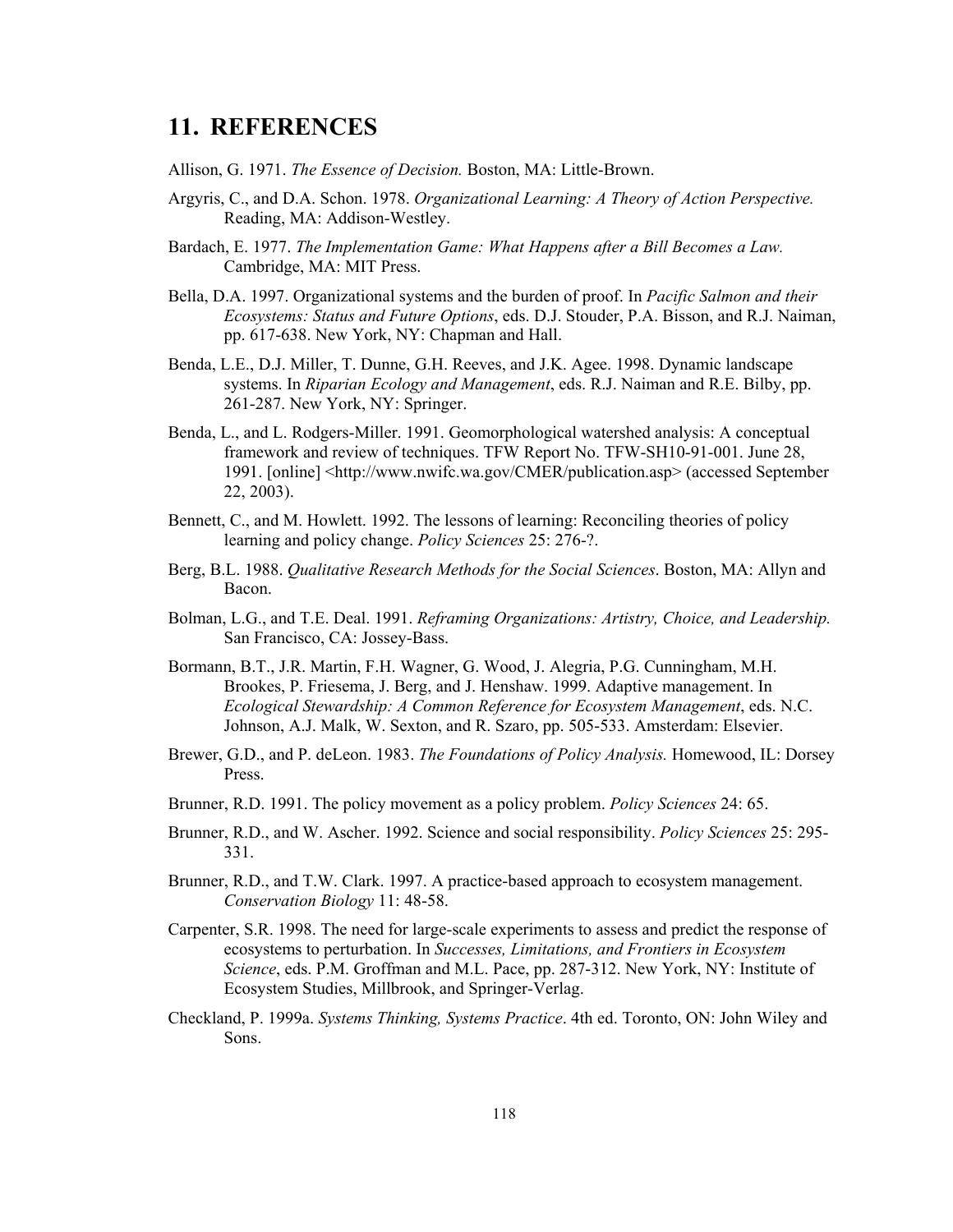- Checkland, P. 1999b. Soft systems methodology: A 30-year retrospective. In *Systems Thinking, Systems Practice*, P. Checkland, 4th ed., pp. A1-A66. Toronto, ON: John Wiley and Sons.
- Clark, W.C., J. Jäger, and J. Eijndhoven. 2001. In *Learning to Manage Global Environmental Risks - Volume 1: A Comparative History of Social Responses to Climate Change, Ozone Depletion, and Acid Rain*, the Social Learning Group, pp 3-19. Cambridge, MA: MIT Press.
- Clayoquot Sound Scientific Panel (CSSP). 1995. *Sustainable ecosystem management in Clayoquot Sound: Planning and practices*. Report 5.
- Collins, B.D., and G.R. Pess. 1997a. Critique of Washington's watershed analysis program. *Journal of the American Water Resources Association* 33(5): 997-1010.
- Collins, B.D., and G.R. Pess. 1997b. Evaluation of forest practices prescriptions from Washington watershed analysis program. *Journal of the American Water Resources Association* 33(5): 969-996.
- Dovers, S.R., and C.D. Mobbs. 1997. An alluring prospect? Ecology, and the requirements of adaptive management. In *Frontiers in Ecology: Building the Links*, eds. N.I. Klomp and I.D. Lunt, no pagination. Oxford: Elsevier. [online] <http://life.csu.edu.au/esa/esa97/papers/ dovers.htm> (accessed September 22, 2003).
- Dunne, T., D. Montgomery, and W.E. Dietrich. 1991. Proposal for research in geomorphological watershed analysis. TFW Report No. TFW-SH10-91-002. July 15, 1991. [online] <http://nwifc.wa.gov/cmer/publication.asp> (accessed September 22, 2003).
- Edelman, M. 1970. *The Symbolic Uses of Politics.* 4th ed. Chicago, IL: University of Illinois Press.
- Emery, F., and E. Trist. 1965. The causal texture of organizational environments. *Human Relations* 18: 21-31.
- Everest, F.H., R.L. Beschta, J.C. Scrivener, K.V. Koski, J.R. Sedell, and C.J. Cederholm. 1987. In *Streamside Management: Forestry and Fishery Interactions*, pp. 98-142. Contribution No. 57. Seattle, WA: University of Washington Institute of Forest Resources.
- Feyerabend, P. 1993. *Against Method*. 3rd ed. New York, NY: Verso.
- Flynn, S., and T. Gunton. 1996. Resolving natural resource conflicts through alternative dispute resolution: A case study of the Timber Fish Wildlife Agreement in Washington State. *Environments* 23: 101-112.
- Forest Ecosystem Management Assessment Team (FEMAT). 1993. *Forest Ecosystem Management: An Ecological, Economic, and Social Assessment*. Washington, DC: United States Department of Agriculture Forest Service and collaborating agencies.
- Fraidenburg, M.E. 1989. The new politics of natural resources: Negotiating a shift toward privatization of natural resource policymaking in Washington State. *The Northwest Environmental Journal* 5: 211-240.
- Franklin, J.F, D.R. Berg, D.A Thornburgh, and J.C. Tappeiner. 1997. Alternative silvicultural approaches to timber harvesting: variable retention harvest systems. In *Creating a Forestry for the 21st Century: The Science of Ecosystem Management*, eds. K.A. Kohm and J.F. Franklin, pp. 111-140*.* Covelo, CA: Island Press.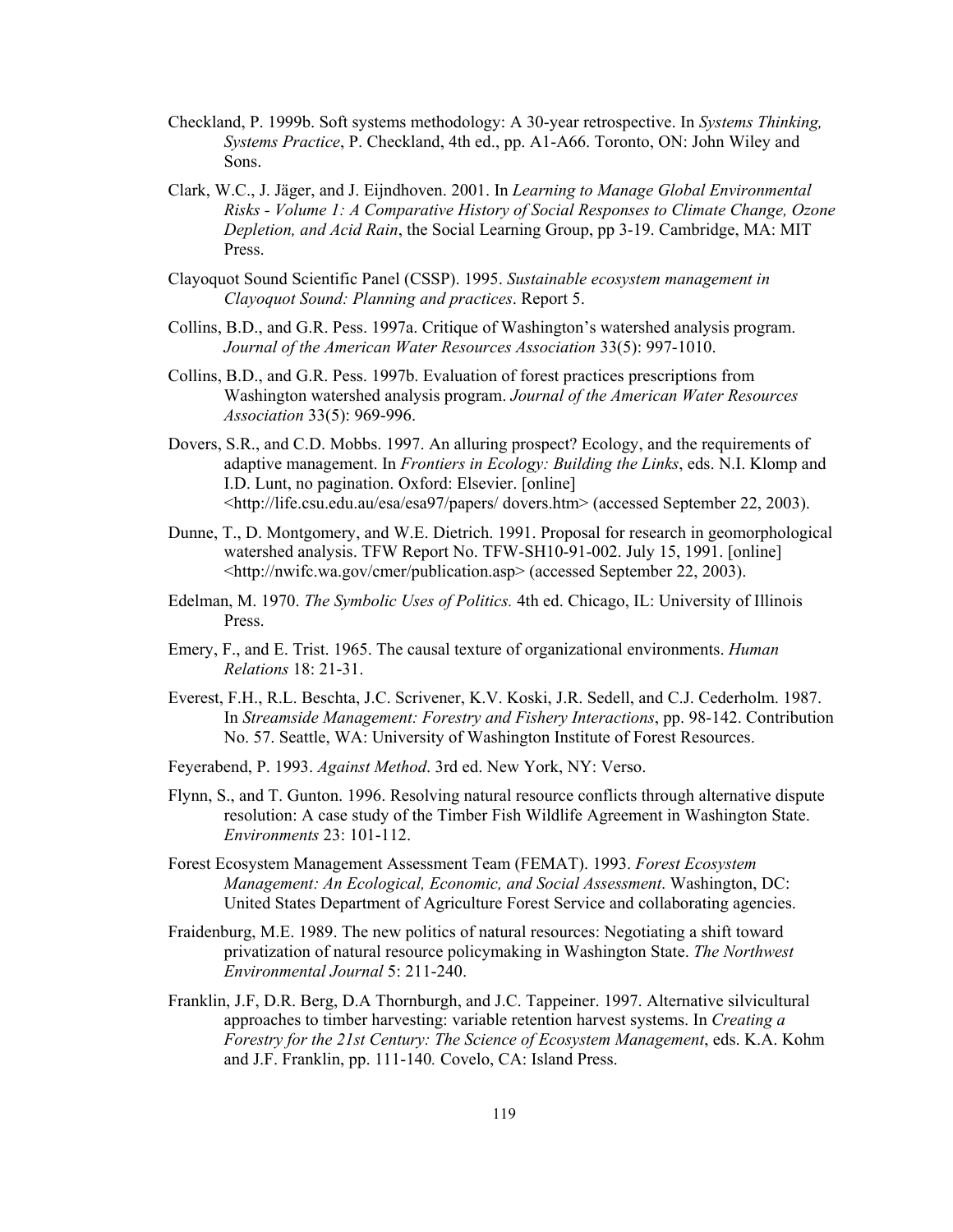- Geldof, G.D. 1995. Adaptive water management: Integrated water management on the edge of chaos. *Water Science and Technology* 32(1): 7-13.
- Giddens, A. 1984. *The Constitution of Society: Outline of the Theory of Structuration*. Cambridge, MA: Polity Press.
- Glaser, B. G., and Strauss, A. 1967. *The Discovery of Grounded Theory: Strategies for Qualitative Research.* Chicago, IL: Aldine.
- Goldman, P. 2001. Washington's Forests and Fish Report: does it really protect steelhead and salmon? *The Osprey: A Newsletter Published by the Steelhead Committee Federation of Fly Fishers* 40: 1, 4-6.
- Gunderson, L.H. 1999. Resilience, flexibility and adaptive management: Antidotes for spurious certitude? *Conservation Ecology* 3: 7-?. [online] <http://www.consecol.org/vol3/iss1/art7> (accessed September 22, 2003).
- Gunderson, L.H., and C.S. Holling, eds. 2002. *Panarchy: Understanding Transformations in Human and Natural Systems.* Washington, DC: Island Press.
- Gunderson, L.H., C.S. Holling, and S.S. Light, eds. 1995a. *Barriers and Bridges to the Renewal of Ecosystems and Institutions*. New York, NY: Columbia University Press.
- Gunderson, L.H., C.S. Holling, and S.S. Light. 1995b. Barriers broken and bridges built: A synthesis. In *Barriers and bridges to the renewal of ecosystems and institutions*, eds. L.H. Gunderson, C.S. Holling, and S.S. Light, pp. 489-532. New York, NY: Columbia University Press.
- Halbert, C.L. 1993. How adaptive is adaptive management? *Reviews in Fisheries Science* 1: 261- 283.
- Halbert, C.L., and K.N. Lee. 1990. The Timber, Fish, and Wildlife Agreement: Implementing alternative dispute resolution in Washington State. *The Northwest Environmental Journal* 6: 139-175.
- Heclo, H. 1978. Social networks and the new establishment. In *The New American Political System*, ed. A. King, pp. 87-124. Washington, DC: American Enterprise Institute.
- Heller, J. 1976. *Good as Gold: A Novel.* New York, NY: Simon and Schuster.
- Hilborn, R. 1987. Living with uncertainty in resource management. *North American Journal of Fisheries Management* 7(1): 1-5.
- Hilborn, R., and C.J. Walters. 1977. Differing goals of salmon management on the Skeena river. *Journal of the Fisheries Research Board of Canada* 34: 64-72.
- Holland, J.H. 1995. *Hidden Order: How Adaptation Builds Complexity.* New York, NY: Addison-Westley.
- Holling, C.S., ed. 1978. *Adaptive Environmental Assessment and Management*. Toronto, ON: John Wiley and Sons.
- Holling, C.S. 1995. What barriers? What bridges? In *Barriers and Bridges to the Renewal of Ecosystems and Institutions*, eds. L.H. Gunderson, C.S. Holling, and S.S. Light, pp. 3-34. New York, NY: Columbia University Press.
- Holling, C.S., and G.K. Meffe. 1996. Command and control and the pathology of natural resource management. *Conservation Biology* 10: 328-337.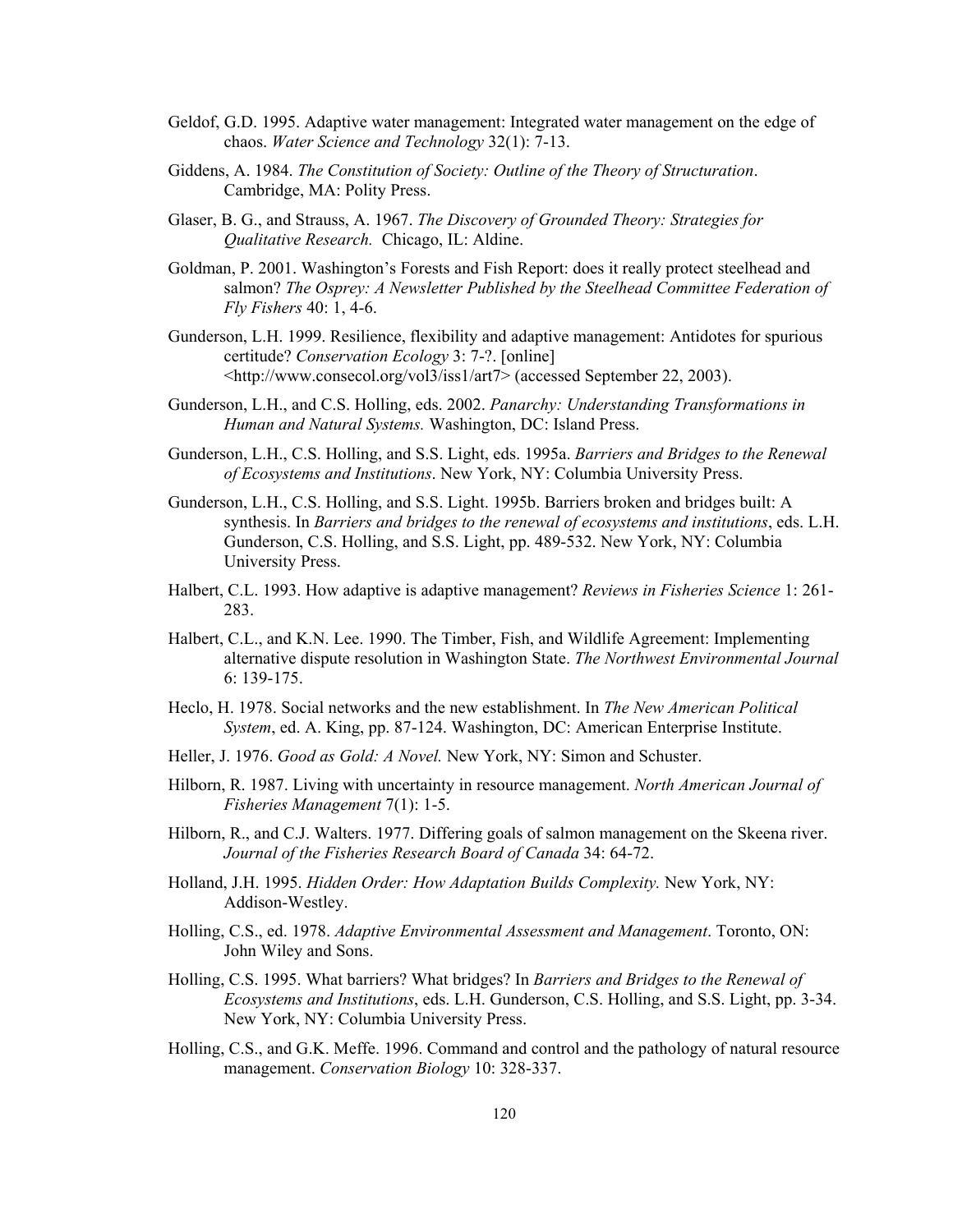- Kauffman, S.A. 1993. *Origins of Order: Self-Organization and Selection in Evolution.* Oxford: Oxford University Press.
- Keeney, R.L. 1992. *Value-Focused Thinking: A Path to Creative Decisionmaking*. Cambridge, MA: Harvard University Press.
- Keeney, R.L., and H. Raiffa. 1976. *Decisions with Multiple Objectives: Preferences and Value Tradeoffs.* New York, NY: John Wiley and Sons.
- Kingdon, J.W. 1995. *Agendas, Alternatives, and Public Policies.* 2nd ed. New York, NY: HarperCollins.
- Korten, D.C. 1981. The management of social transformation. *Public Administration Review* 41(6): 609-618.
- Kuhn, T.S. 1962. *The Structure of Scientific Revolutions.* Chicago, IL: Chicago University Press.
- Lasswell, H.D. 1960. *Psychopathology and Politics*. 4th ed. New York, NY: Viking.
- Leamann, B.M., and R.D. Stanley. 1993. Experimental management programs for two rockfish stocks off British Columbia, Canada. In *Risk Evaluation and Biological Reference Points for Fisheries Management*, eds. S.J. Smith, J.J. Hunt, and D. Rivard, pp. 403-418. Canadian Special Publications in Fisheries and Aquatic Science No. 20.
- Lee, K.N. 1993. *Compass and Gyroscope: Integrating Science and Politics for the Environment*. Covelo, CA: Island Press.
- Lee, K.N. 1999. Appraising adaptive management. *Conservation Ecology* 3(2): 3-?. [online] <http://www.consecol.org/vol3/iss2/art3> (accessed September 22, 2003).
- Lertzman, K., J. Rayner, and J. Wilson. 1996. Learning and change in the British Columbia forest policy sector: A consideration of Sabatier's advocacy coalition framework. *Canadian Journal of Political Science* 29(1): 111-133.
- Levin, S.A. 1999. *Fragile Dominion: Complexity and the Commons*. Reading, MA: Perseus Books.
- Levitt, B., and J.G. March. 1988. Organizational learning. *Annual Review of Sociology* 14: 319- 340.
- Locke, K. 2001. *Grounded Theory in Management Research.* Thousand Oaks, CA: Sage.
- Ludwig, D., R. Hilborn, and C. Walters. 1993. Uncertainty, resource exploitation, and conservation: Lessons from history. *Science* 260: 17, 36.
- MacDonald, L.H., and A. Smart. 1993. Beyond the guidelines: Practical lessons for monitoring. *Environmental Monitoring and Assessment* 26: 203-218.
- McAllister, M.K., and R.M. Peterman. 1992. Experimental design in the management of fisheries: A review. *North American Journal of Fisheries Management* 12: 1-18.
- McLain, R. J., and R.G. Lee. 1996. Adaptive management: Promises and pitfalls. *Environmental Management* 20: 437-448.
- Maarleveld, M., and C. Dangbégnon. 1999. Managing natural resources: A social learning perspective. *Agriculture and Human Values* 16: 267-280.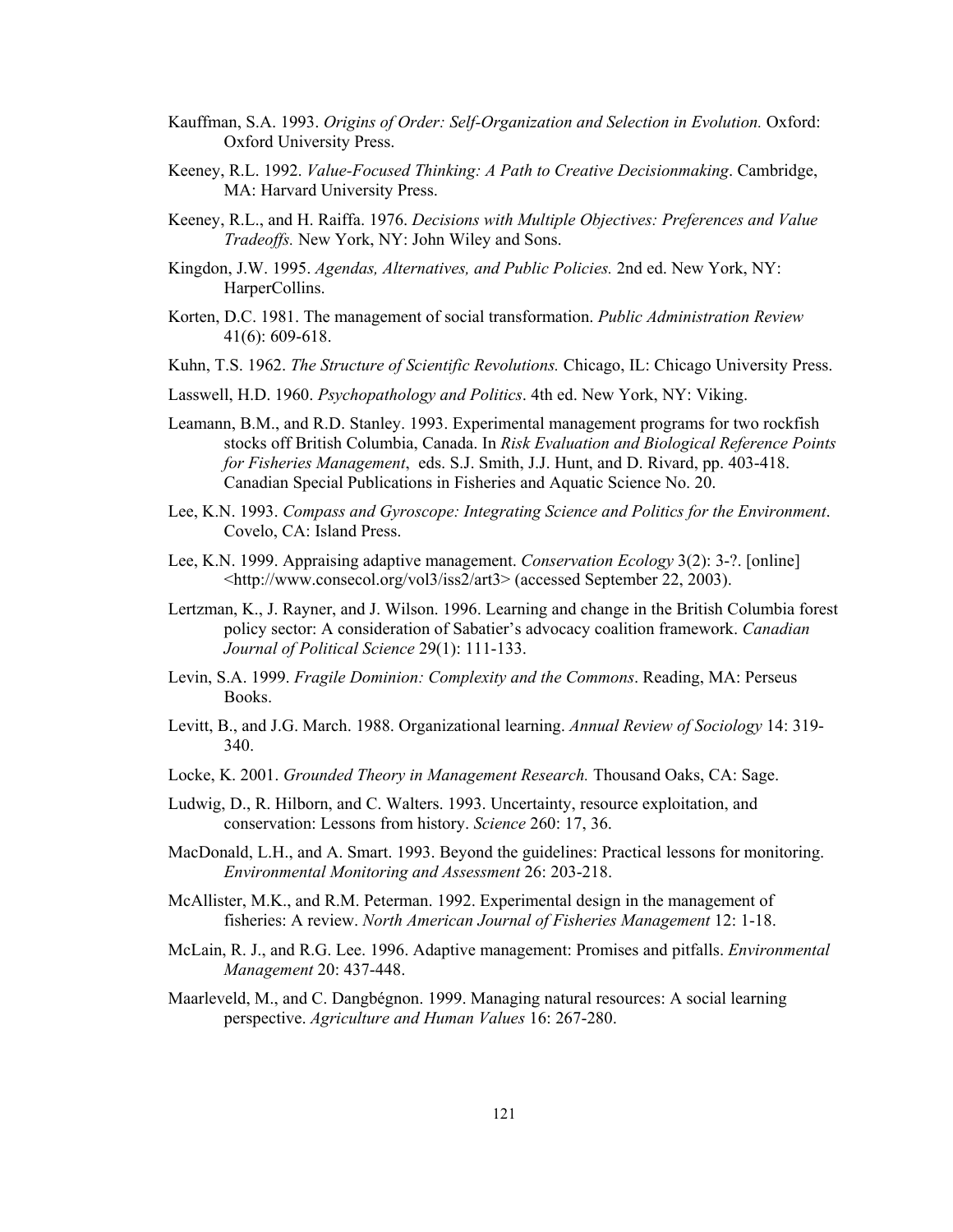- Maguire, L.A., and L.G. Boiney. 1994. Resolving environmental disputes: A framework incorporating decision analysis and dispute resolution techniques. *Journal of Environmental Management* 42: 31-47.
- Meadows, D. 1997. Places to intervene in a system. *Whole Earth* 91: no pagination.
- Michael, D.N. 1995. Barriers and bridges to learning in a turbulent human ecology. In *Barriers and Bridges to the Renewal of Ecosystems and Institutions*, eds. L.H. Gunderson, C.S. Holling, and S.S. Light, pp. 461-485. New York, NY: Columbia University Press.
- Miles, M.B., and A.M. Huberman. 1994. *Qualitative Data Analysis: An Expanded Sourcebook*. 2nd ed. Thousand Oaks, CA: Sage.
- Mitchell, S.J., and W. Beese. 2002. The retention system: Reconciling variable retention with the principles of silvicultural systems. *Forestry Chronicle* 78(3): 397-403.
- Montgomery, D.R., G.E. Grant, and K. Sullivan. 1995. Watershed analysis as a framework for implementing ecosystem management. *Journal of the American Water Resources Association* 31(3): 369-386.
- Morgan, G. 1986. *Images of Organization.* Beverly Hills: Sage.
- Moser, D.E. 2000. Habitat Conservation Plans under the U.S. Endangered Species Act: The legal perspective. *Environmental Management* 26: S7-S13.
- Northwest Indian Fisheries Commission (NWIFC). 2002. Tribal and NWIFC wild salmon recovery efforts: Federal funds at work. Report to Congress. FY 2001.
- Nyberg, B. and Taylor, B. 1995. Applying adaptive management in British Columbia's forests. In proceedings of the FAO/ECE/ILO International Forestry Seminar, Prince George, BC, September 9-15, 1995, pp. 239-245. Unknown place of publication: Canadian Forest Service. [online] <http://www.for.gov.bc.ca/hfp/amhome/apply/applyam.htm> (accessed September 29, 2003).
- O'Connell, M.A., J.G. Hallett, and S.D. West. 1993. Wildlife use of riparian habitats: A literature review. TFW Report No. TFW-WL1-93-001. March, 1993.
- O'Connell, M.A., J.G. Hallett, S.D. West, K.A. Kelsey, D.A. Manuwal, and S.F. Pearson. Effectiveness of riparian management zones in providing habitat for wildlife. TFW Report No. TFW-LWAGl-00-001. May, 2000.
- Ostrom, E. 1992. *Crafting Institutions for Self-Governing Irrigation Systems*. San Francisco, CA: Institute for Contemporary Studies.
- Ostrom, E. 1995. Designing complexity to govern complexity. In *Property Rights and the Environment: Social and Ecological Issues*, eds. S. Hanna and M. Munasinghe, p. 164-?. Washington, DC: The Beijer International Institute of Ecological Economics and the World Bank.
- Parson, E.A., and W.C. Clark. 1995. Sustainable development as social learning: Theoretical perspectives and practical challenges for the design of a research program. In *Barriers and Bridges to the Renewal of Ecosystems and Institutions*, eds. L.H. Gunderson, C.S. Holling, and S.S. Light, pp. 428-460. New York, NY: Columbia University Press.
- Perez-Garcia, J. 2001. Cost benefit analysis for new proposed forest practices rules implementing the *Forests and Fish Report.* Final Report. February 21, 2001.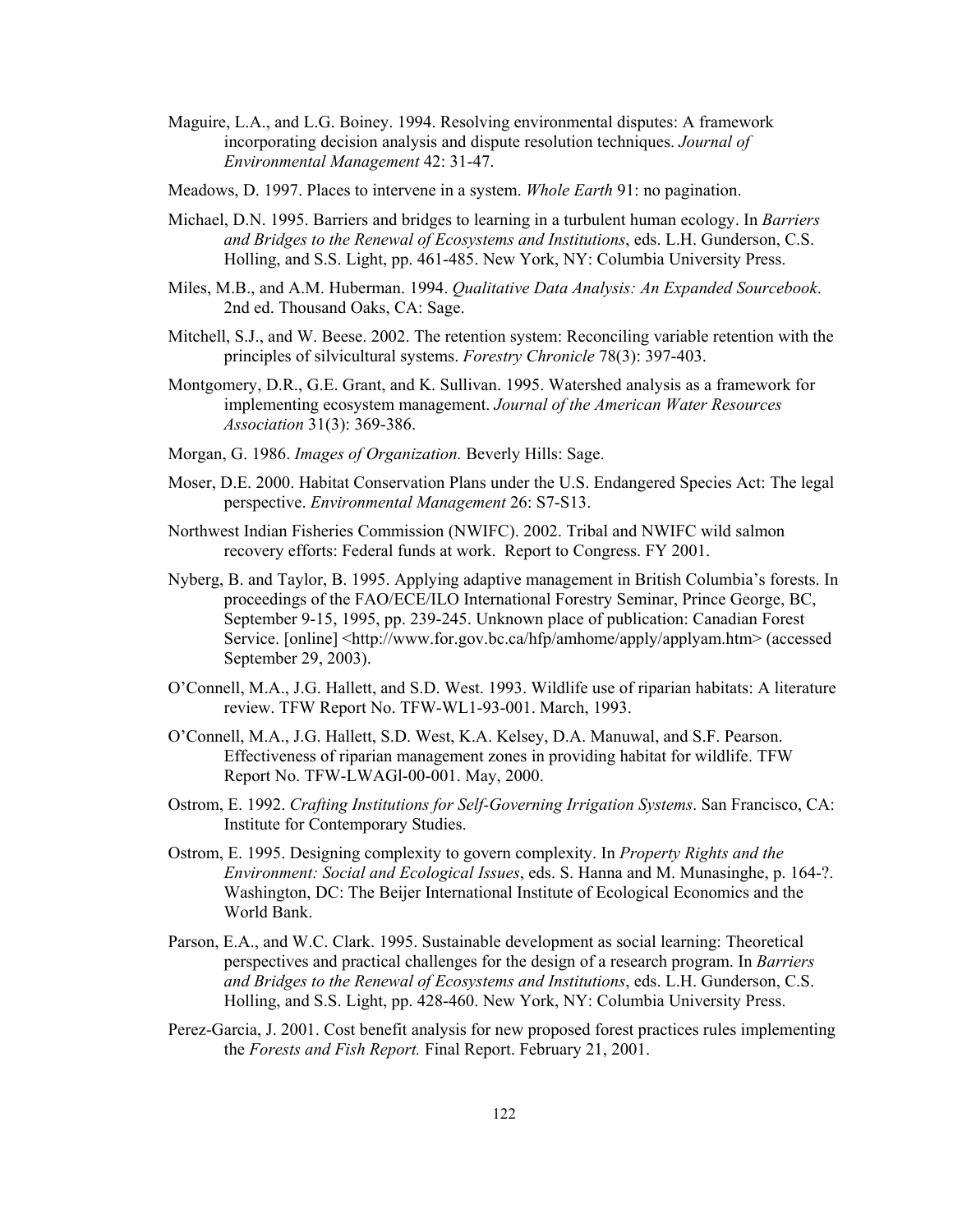- Pinkerton, E.W., and N. Keitlah. 1990. The Point No Point Treaty Council: Innovations by an inter-tribal fisheries management co-operative. University of British Columbia Planning Paper DP#26. Vancouver: UBC Centre for Human Settlements and Nuu-chah-nulth Tribal Council.
- Pinkerton, E.W. 1991. Locally based water quality planning: Contributions to fish habitat protection. *Canadian Journal of Fisheries and Aquatic Sciences* 48(7): 1326-1333.
- Pinkerton, E.W. 1992. Translating legal rights into management practice: Overcoming barriers to the exercise of co-management. *Human Organization* 51(4): 330-341.
- Pinkerton, E.W. 1998. What kind of fisheries management agency do we need for the new millennium? Plenary address at the Annual Meeting of the American Fisheries Society, Hartford, Connecticut. August 24, 1998.
- Pinkerton, E.W. 1999. Factors in overcoming barriers to implementing co-management in British Columbia salmon fisheries. *Conservation Ecology* 3(2): 2-?. [online] <http://www.consecol.org/vol3/iss2/art2> (accessed September 22, 2003).
- Pinkerton, E.W., and K. Baril. 2001. A model for community-state co-management of fish habitat protection in the coastal zone. Presentation to the Conference on Integrated Coastal Zone Management, Universidad de Oriente, Santiago de Cuba, Cuba. May 14, 2001.
- Pinkerton, E.W., and M.D. Kepkay. 2003. Creating conservation through strategic frame-shifting: An integrated account demonstrating anthropology's contribution to the study of complex cooperation. Under review.
- Pollock, M.M. 1999. An assessment of the riparian protection provided in the *Forests and Fish Report*, and a comparison with riparian protection in other Pacific Northwest salmonid habitat protection plans. Draft. March 1999.
- Pollock, M.M., and P.M. Kennard. 1998. A low-risk strategy for preserving riparian buffers needed to protect and restore salmonid habitat in forested watersheds of Washington State. Version 1.1. December 1998.
- Pollock, M.M., and 27 others. 1999. Scientists report on timber bill: Open letter to Washington State Governor Gary Locke and Washington State Commissioner of Public Lands Jennifer Belcher. April 1, 1999.
- Pressman, J.L., and A. Wildavsky. 1973. *Implementation: How Great Expectations in Washington are Dashed in Oakland: Or, Why It's Amazing that Federal Programs Work at All, This Being a Saga of the Economic Development Administration as Told by Two Sympathetic Observers Who Seek to Build Morals on a Foundation of Ruined Hopes.*  Berkeley, CA: University of California Press.
- Protasel, G.J. 1991. Resolving environmental conflicts: Neocorporatism, negotiated rule-making, and the Timber/Fish/Wildlife Coalition in the State of Washington. In *Alternative Dispute Resolution in the Public Sector*, ed. M.K. Mills, pp. 188-204. Chicago, IL: Nelson-Hall.
- Reid, L.M. 1998. Cumulative watershed effects and watershed analysis. In *Riparian Ecology and Management*, eds. R.J. Naiman and R.E. Bilby, pp. 476-501. New York, NY: Springer.
- Röling, N. G., and M.A.E. Wagemakers, eds. 1998. *Facilitating Sustainable Agriculture: Participatory Learning and Adaptive Management in Times of Environmental Uncertainty.* Cambridge, U.K.: Cambridge University Press.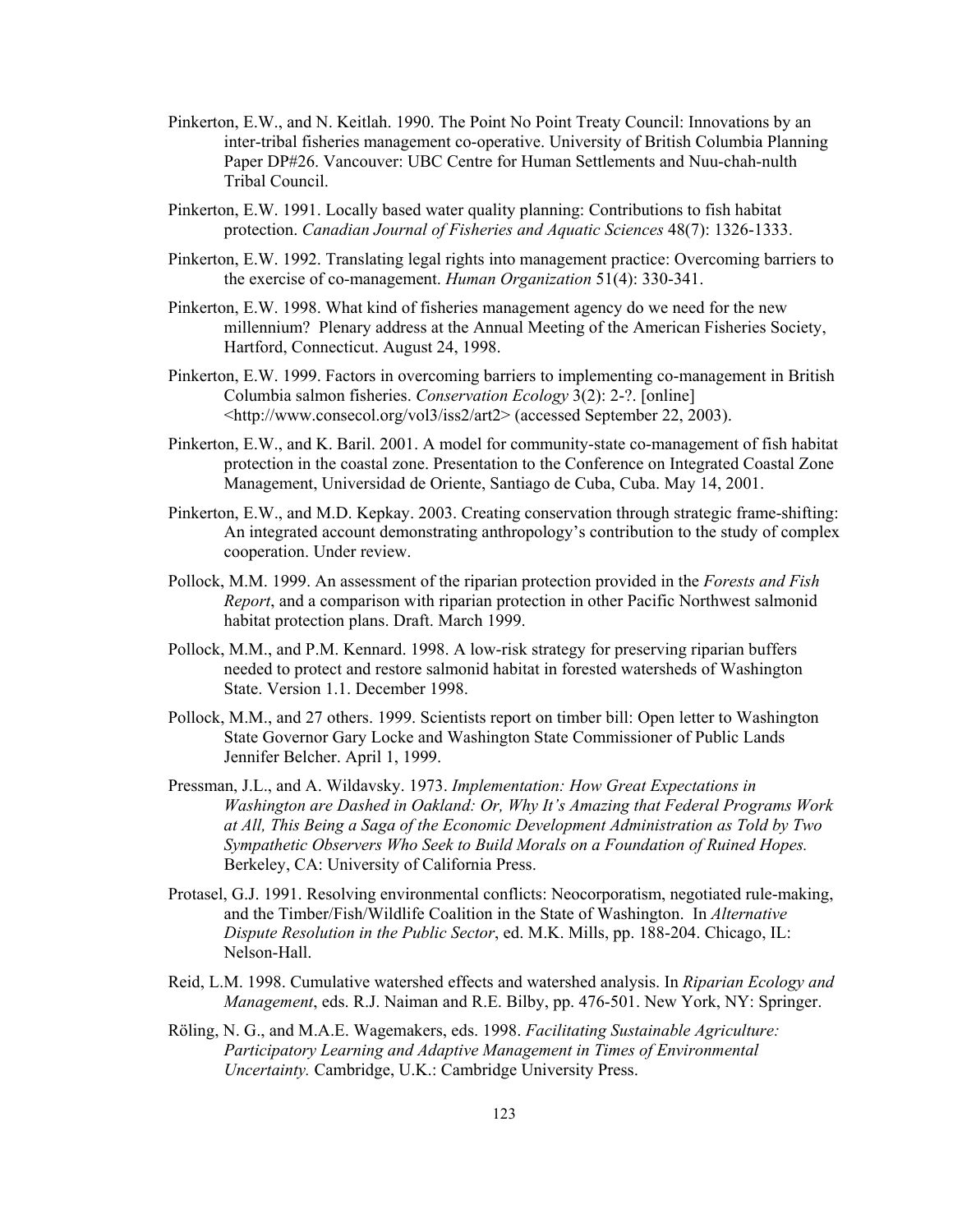- Röling, N., and J. Jiggins. 1998. The ecological knowledge system. In *Facilitating Sustainable*  Agriculture*: Participatory Learning and Adaptive Management in Times of Environmental Uncertainty*, eds. N.G. Röling and M.A.E. Wagemakers, pp. 283-311. Cambridge, U.K.: Cambridge University Press
- Sabatier, P., S. Hunter, and S. McLaughlin. 1987. The devil shift: Perceptions and misperceptions of opponents. *The Western Political Quarterly* 40(3): 449-476.
- Sabatier, P.A., and H.C. Jenkins-Smith. 1993. *Policy Change and Learning: An Advocacy Coalition Approach*. San Francisco, CA: Westview Press.
- Schillinger, R., and T. Helvoigt. 1998. Impact on industrial timberland value of "no touch" buffer zones along waterways in Western Washington. May 1998. Eugene, OR.
- Schon, D.A. 1983. *The Reflective Practitioner: How Professionals Think in Action.* New York, NY: Basic Books.
- Schuett-Hames, D., and A. Pleus. 1996. Watershed analysis monitoring pilot project evaluation. May, 1996. Olympia, WA: Northwest Indian Fisheries Commission.
- Schuett-Hames, D., and A. Pleus. 1999a. TFW Monitoring Program method manual for the large woody debris survey. TFW Report No. TFW-AM9-99-004. December 1, 1999. [online] <http://nwifc.wa.gov/cmer/publication.asp> (accessed September 22, 2003).
- Schuett-Hames, D., and A. Pleus. 1999b. TFW Monitoring Program method manual for the habitat unit survey. TFW Report No. TFW-AM9-99-003. December 1, 1999. [online] <http://nwifc.wa.gov/cmer/publication.asp> (accessed September 22, 2003).
- Schuett-Hames, D., R. Conrad, A. Pleus, and M. McHenry. 1999a. TFW Monitoring Program method manual for the salmonid spawning gravel composition survey. TFW Report No. TFW-AM9-99-006. March, 1999. [online] <http://nwifc.wa.gov/cmer/publication.asp> (accessed September 22, 2003).
- Schuett-Hames, D., A. Pleus, A. Morgan, M. McGowan, and D. Smith. 1999b. TFW Effectiveness Monitoring and Evaluation Program progress report for the period July 1997 to June 1999. Olympia, WA: Northwest Indian Fisheries Commission.
- Schumpeter, J.A. 1950. *Capitalism, Socialism, and Democracy*. New York, NY: Harper and Row.
- Sedell, J.R., G.H. Reeves, and P.A. Bisson. 1997. Habitat policy for salmon in the Pacific Northwest. In *Pacific Salmon and their Ecosystems: Status and Future Options*, eds. D.J. Stouder, P.A. Bisson, and R.J. Naiman, pp. 375-390. New York, NY: Chapman and Hall.
- Senge, P.M. 1990. *The Fifth Discipline: The Art and Practice of the Learning Organization.* Toronto, ON: Doubleday Currency.
- Sibley, T., and S. Bolton, eds. 1999. Review of the TFW monitoring program: Watershed-scale monitoring pilot project. Draft. July, 1999. Seattle, WA: University of Washington Center for Streamside Studies.
- Singleton, S. 1998. *Constructing Cooperation: The Evolution of Institutions of Co-management*. Ann Arbor, MI: University of Michigan Press.
- *Snohomish County and Washington Environmental Council v. Washington State.* Forest Practices Appeals Board Nos. 89-12 & 89-13. November 13, 1989.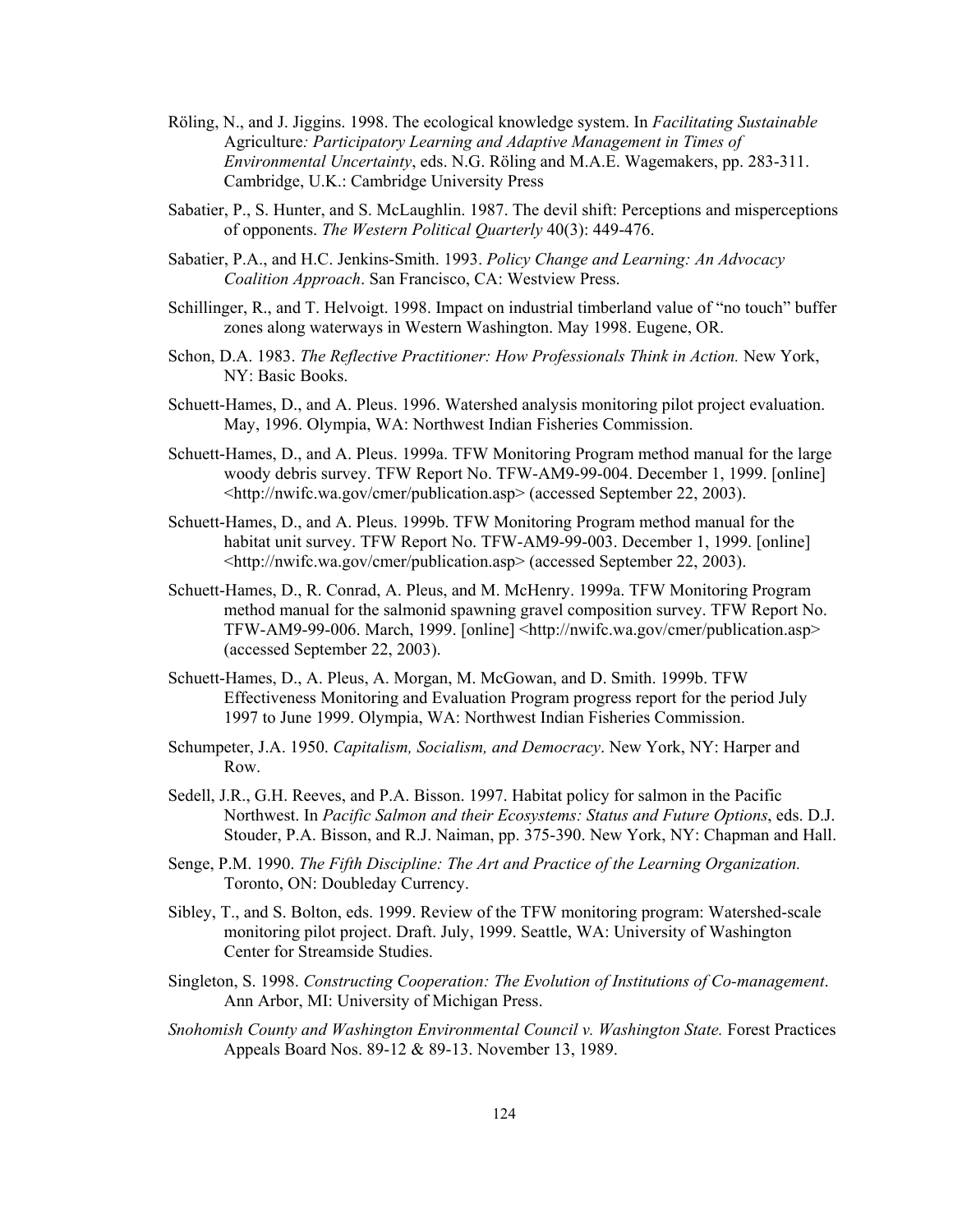- Society for Ecological Restoration, Northwest Chapter (SER).<sup>69</sup> 2000. Review of the April 1999 *Forests and Fish Report* and of associated *Draft Emergency Forest Practice Rules*. January 31, 2000.
- Spradley, J. 1969. *Guests Never Leave Hungry: The Autobiography of James Sewid.* New Haven, MA: Yale University Press.
- Stacey, R.D. 2002. *Complex Responsive Processes in Organizations: Learning and Knowledge Creation*. New York, NY: Routledge.
- Stake, R.E. 1995. *The Art of Case Study Research*. Thousand Oaks, California: Sage.
- State of Washington. Unknown date. Revised Code of Washington (RCW) 34.05: Administrative Procedure Act.
- State of Washington. 1974. Revised Code of Washington (RCW) 76.09: Forest Practices Act.
- State of Washington. 1984. Revised Code of Washington (RCW) 43.21C: State Environmental Policy.
- State of Washington. 1998. Revised Code of Washington (RCW) 90.82: Watershed Planning.
- Stern, unknown given name. Unknown date. Quoted in *Basics of Grounded Theory Analysis,*  B.G. Glaser, 1992, p. xii. Mill Valley, CA: Sociology Press.
- Stewart, J., and R. Ayres. 2001. Systems theory and policy practice: an exploration. *Policy Sciences* 34: 79-94.
- Strauss, A., and Corbin, J. 1998. *Basics of Qualitative Research: Techniques and Procedures for Developing Grounded Theory*. Newbury Park, CA, USA: Sage.
- Sullivan, K., J. Currie, S. Toth, J. Caldwell, and Timber/Fish/Wildlife Cumulative Effects Steering Committee. 1997. Watershed analysis review: Summary of findings and suggested improvements. Draft.
- Taylor, B., L. Kremsater, and R. Ellis. 1997. *Adaptive Management of Forests in British Columbia*. Victoria, BC: British Columbia Ministry of Forests Forest Practices Branch.
- Timber, Fish, and Wildlife Program (TFW). 1987. *The Timber, Fish, and Wildlife Agreement: A Better Future in Our Woods and Streams*. Final report. Olympia, WA: Washington State Department of Natural Resources Forest Regulation and Assistance Division.
- Timber, Fish, and Wildlife Program (TFW). 1991. Cooperative Monitoring, Evaluation, and Research Program work plan notebook. TFW Report No. TFW-000-91-001. Draft. May, 1990.
- Timber, Fish, and Wildlife Program (TFW). 1993. Cooperative Monitoring, Evaluation, and Research Program workplan status report. TFW Report No. TFW-000-93-002. September, 1993.
- *United States v. Washington State.* 1974. 384 F. Supp. 312.

1

<sup>&</sup>lt;sup>69</sup> The written report itself claims authorship by both SER and the American Fisheries Society. However, the latter has denied its role in the study.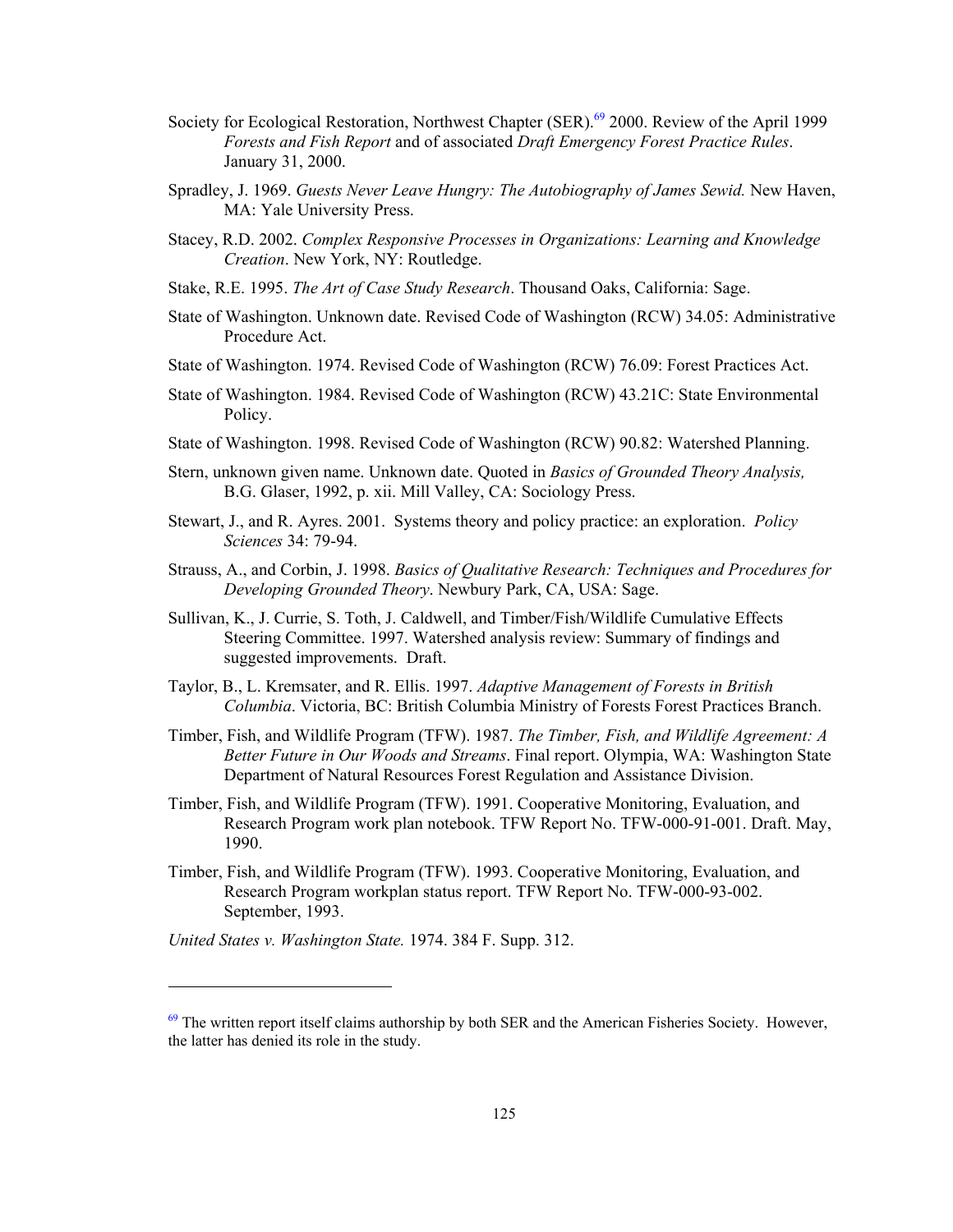United States. 1972. Clean Water Act of the United States (CWA). PL 92-500.

United States. 1973. Endangered Species Act of the United States (ESA). PL 93-205.

- United States Fish and Wildlife Service (USFWS), National Marine Fisheries Service (NMFS), Environmental Protection Agency (EPA), Office of the Governor of the State of Washington, Washington State Department of Natural Resources (DNR), Washington State Department of Fish and Wildlife (DFW), Washington State Department of Ecology (DOE), Colville Confederated Tribes, Washington State Association of Counties, Washington Forest Protection Association (WFPA), and Washington Farm Forestry Association (WFFA). 1999. *Forests and Fish Report*. Draft.<sup>70</sup> April 29, 1999.
- Waldrop, M.M. 1992. *Complexity: The Emerging Science at the Edge of Order and Chaos.* New York, NY: Simon and Schuster.
- Walker, B., S. Carpenter, J. Anderies, N. Abel, G. S. Cumming, M. Janssen, L. Lebel, J. Norberg, G. D. Peterson, and R. Pritchard. 2002. Resilience management in social-ecological systems: A working hypothesis for a participatory approach. *Conservation Ecology* 6(1): 14-?. [online] <http://www.consecol.org/vol6/iss1/art14> (accessed September 23, 2003).
- Walters, C.J. 1986. *Adaptive Management of Renewable Resources*. New York, NY: MacMillan.
- Walters, C. J., and R. Hilborn. 1978. Ecological optimization and adaptive management. *Annual Review of Ecology and Systematics* 9: 157-188.
- Walters, C.J., and C.S. Holling. 1990. Large-scale management experiments and learning by doing. *Ecology* 71(6): 2060-2068.
- Washington Department of Natural Resources (WDNR). 2001. Watershed Analysis status. Summary by region. April 13, 2001.
- Washington Forest Practices Board (WFPB). 1991. Washington Administrative Code (WAC) 222-22: Watershed Analysis.
- Washington Forest Practices Board (WFPB). 1992. Standard methodology for conducting watershed analysis under Chapter 222-22 WAC. Version 1.0.
- Washington Forest Practices Board (WFPB). 1993. Standard methodology for conducting watershed analysis under Chapter 222-22 WAC. Version 2.0.
- Washington Forest Practices Board (WFPB). 1997. Standard methodology for conducting watershed analysis under Chapter 222-22 WAC. Version 4.0. [online] <http://www.wa.gov/dnr/htdocs/forestpractices/watershedanalysis/> (accessed September 22, 2003).
- Washington Forest Practices Board (WFPB). 2000. Draft environmental impact statement on alternatives for forest practices rules. March, 2000.
- Washington Forest Practices Board (WFPB). 2001. Washington Administrative Code (WAC) 222: Forest Practices Rules.

1

 $\frac{70}{10}$  This key agreement remained in a "late draft" status until incorporated, in very different form, as state legislation two and a half years later.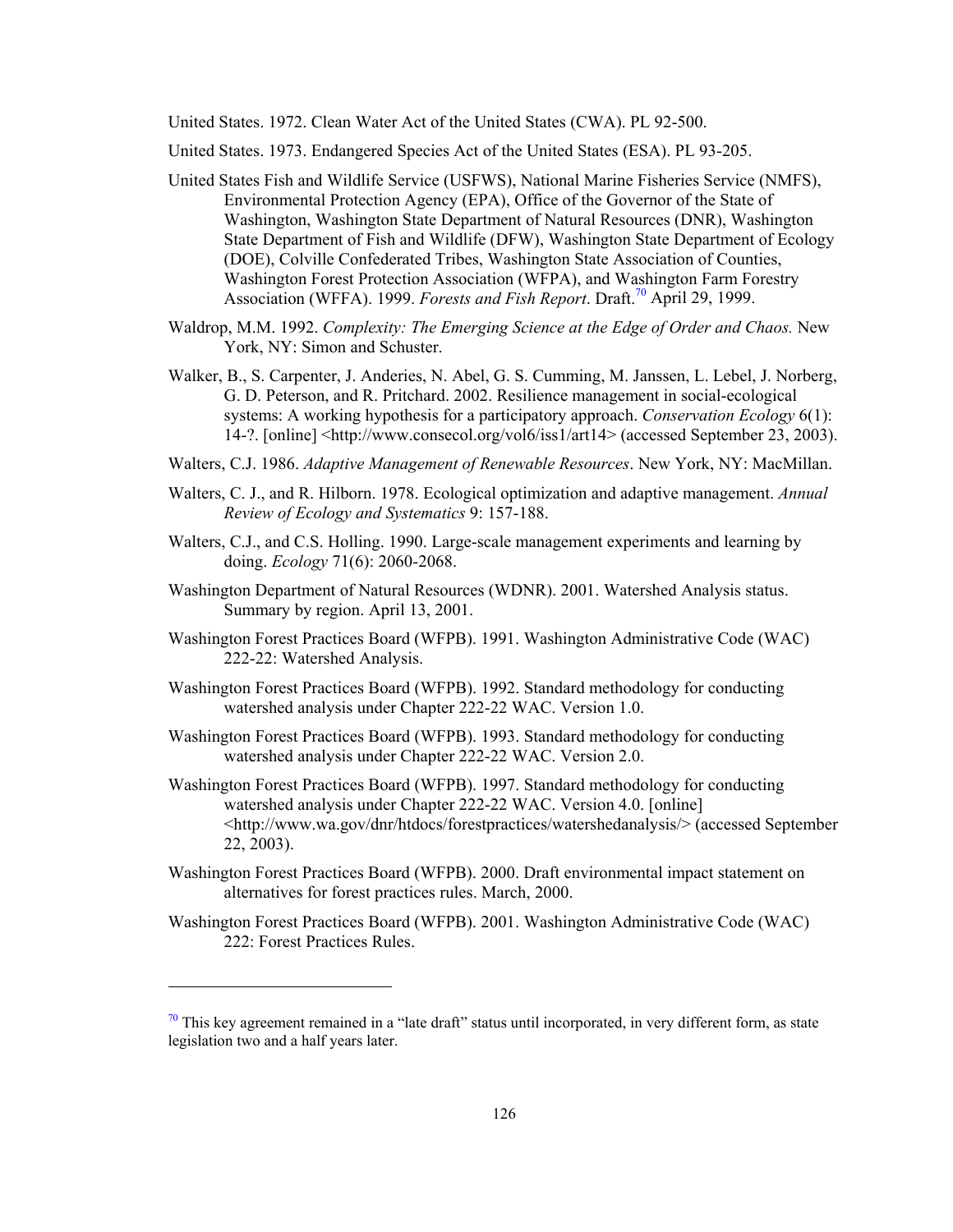- Westley, F. 1995. Governing design: The management of social systems and ecosystems management. In *Barriers and Bridges to the Renewal of Ecosystems and Institutions*, eds. L.H. Gunderson, C.S. Holling, and S.S. Light, pp. 391-427. New York, NY: Columbia University Press.
- Westley, F. 2002. The devil in the dynamics: Adaptive management on the front lines. In *Panarchy: Understanding Transformations in Human and Natural Systems*, eds. L.H. Gunderson and C.S. Holling, pp. 333-360. Covelo, WA: Island Press.
- Westley, F., S.R. Carpenter, W.A. Brock, C.S. Holling, and L.H. Gunderson. 2002. Why systems of people and nature are not just social and ecological systems. In *Panarchy: Understanding Transformations in Human and Natural Systems*, eds. L.H. Gunderson and C.S. Holling, pp. 103-120. Covelo, WA: Island Press.
- Woodhill, J., and N.G. Röling. 1998. The second wing of the eagle: The human dimension in learning our way to more sustainable futures. In *Facilitating Sustainable Agriculture: Participatory Learning and Adaptive Management in Times of Environmental Uncertainty*, eds. N.G. Röling and M.A.E. Wagemakers, pp. 246-71. Cambridge, U.K.: Cambridge University Press.
- Yin, R.K. 1994. *Case Study Research: Design and Methods.* 2nd ed. Applied Social Research Methods Series Volume 5. Thousand Oaks, California: Sage.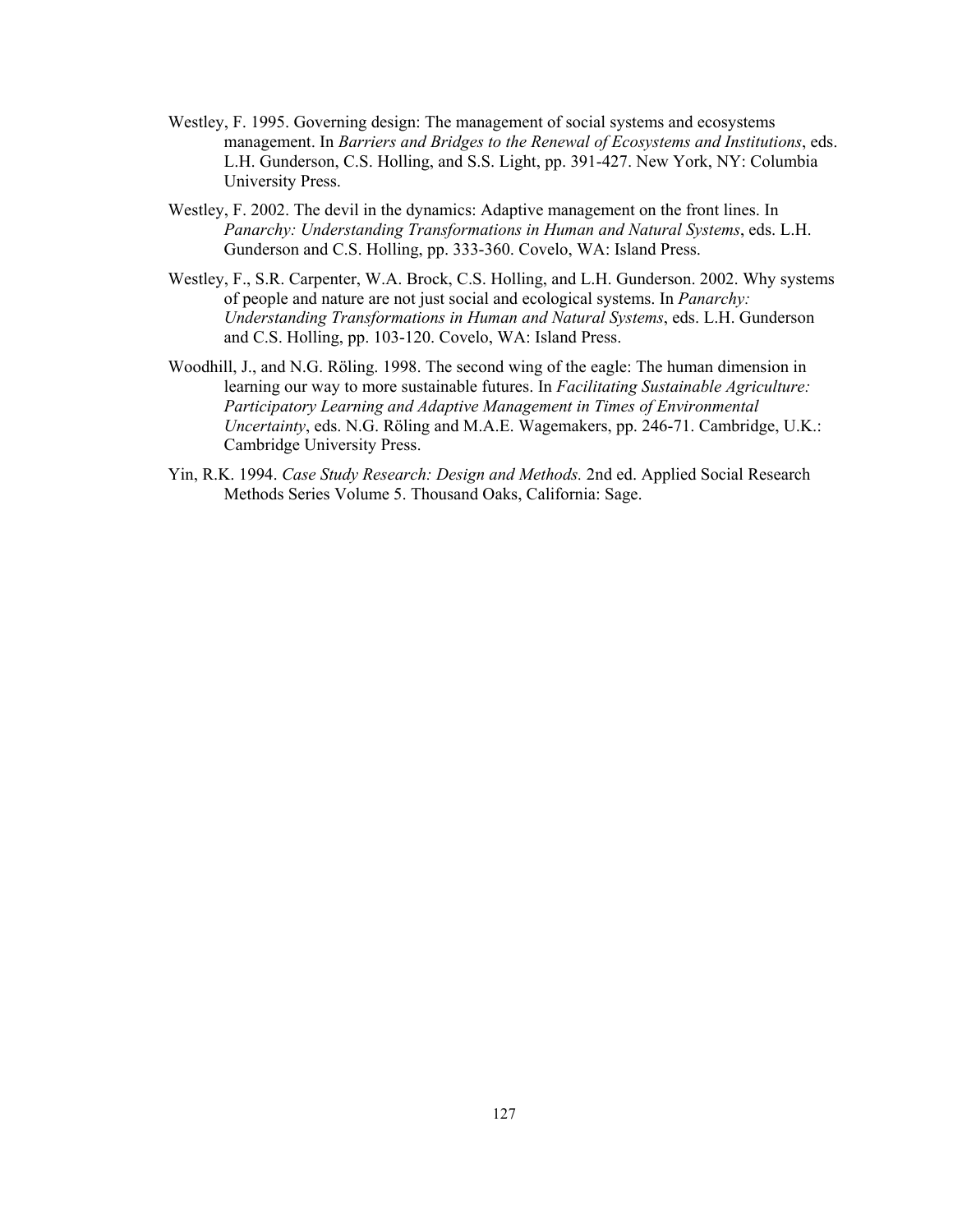# **APPENDIX A: ETHICAL APPROVAL**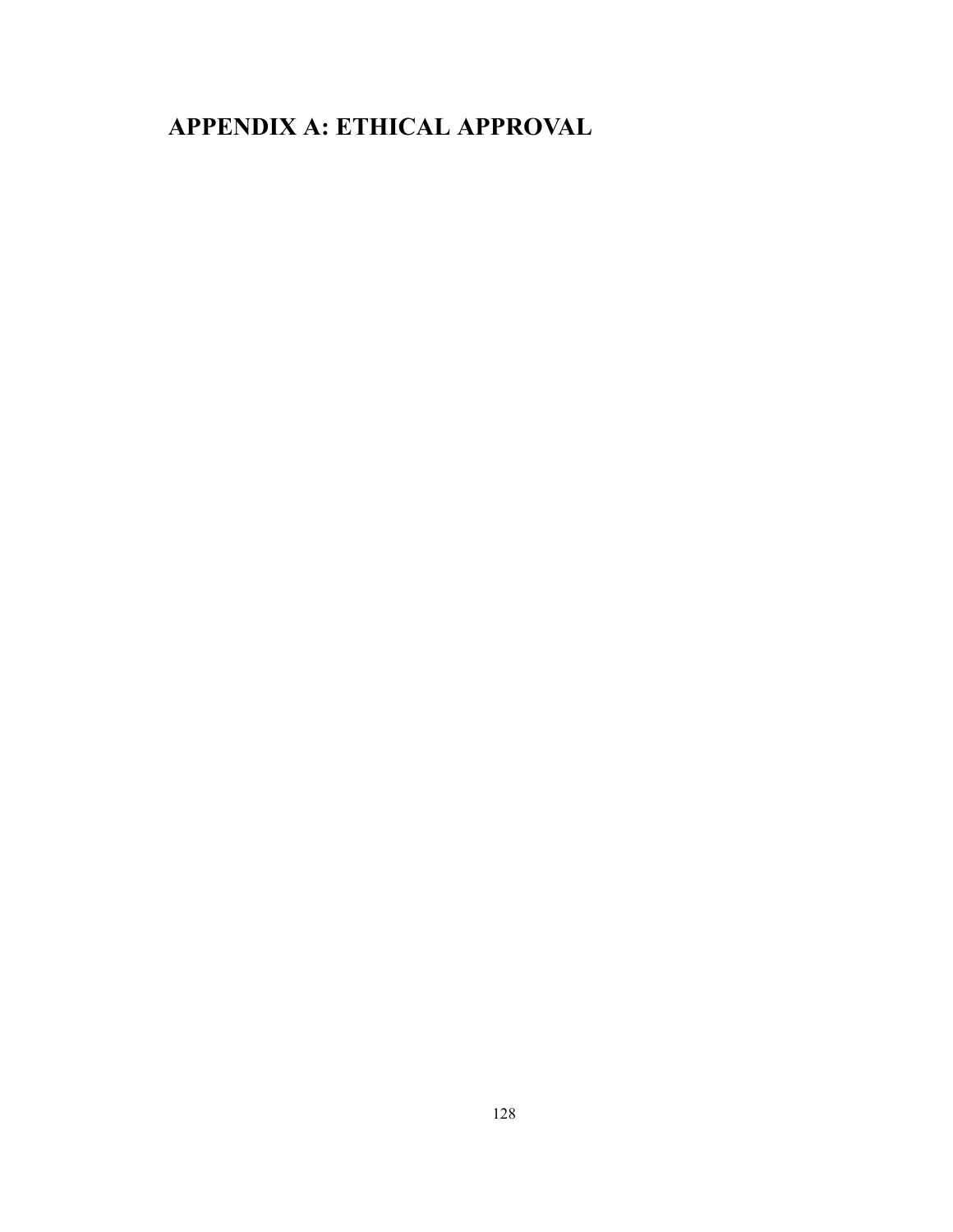# **APPENDIX B: SAMPLE INTERVIEW PROTOCOL**

September 2, 2002

*For each interview, questions were selected from among those offered below, depending on the experience, temperament, and knowledge of the subject. The set of available questions itself evolved over time in an iterative fashion as some questions became well understood and new questions emerged. Time available for the interview also determined which and how many questions were put to the participant.* 

| Interviewee and current title |  |  |
|-------------------------------|--|--|
|                               |  |  |
|                               |  |  |
| Preferred means of contact    |  |  |
|                               |  |  |
|                               |  |  |
|                               |  |  |
| Date and Time                 |  |  |
|                               |  |  |

#### **Checklist:**

letter of introduction and explanation of research goals

discussion of confidentiality and permission to record

offer to provide research products, request their participation as a reviewer

## *AVAILABLE INTERVIEW QUESTIONS AND PROBES*

## *Work History*

general resume entry to TFW role in TFW, WSA, FFR current title

#### *Relationship with TFW clients or employers*

Did you act as (a) technical/science consultant, (b) policy negotiator, (c) manager, or (d) other? Were you constrained by existing policy positions of your client or employer? How? Did you have opportunity to affect higher-level decision-making processes? In what ways?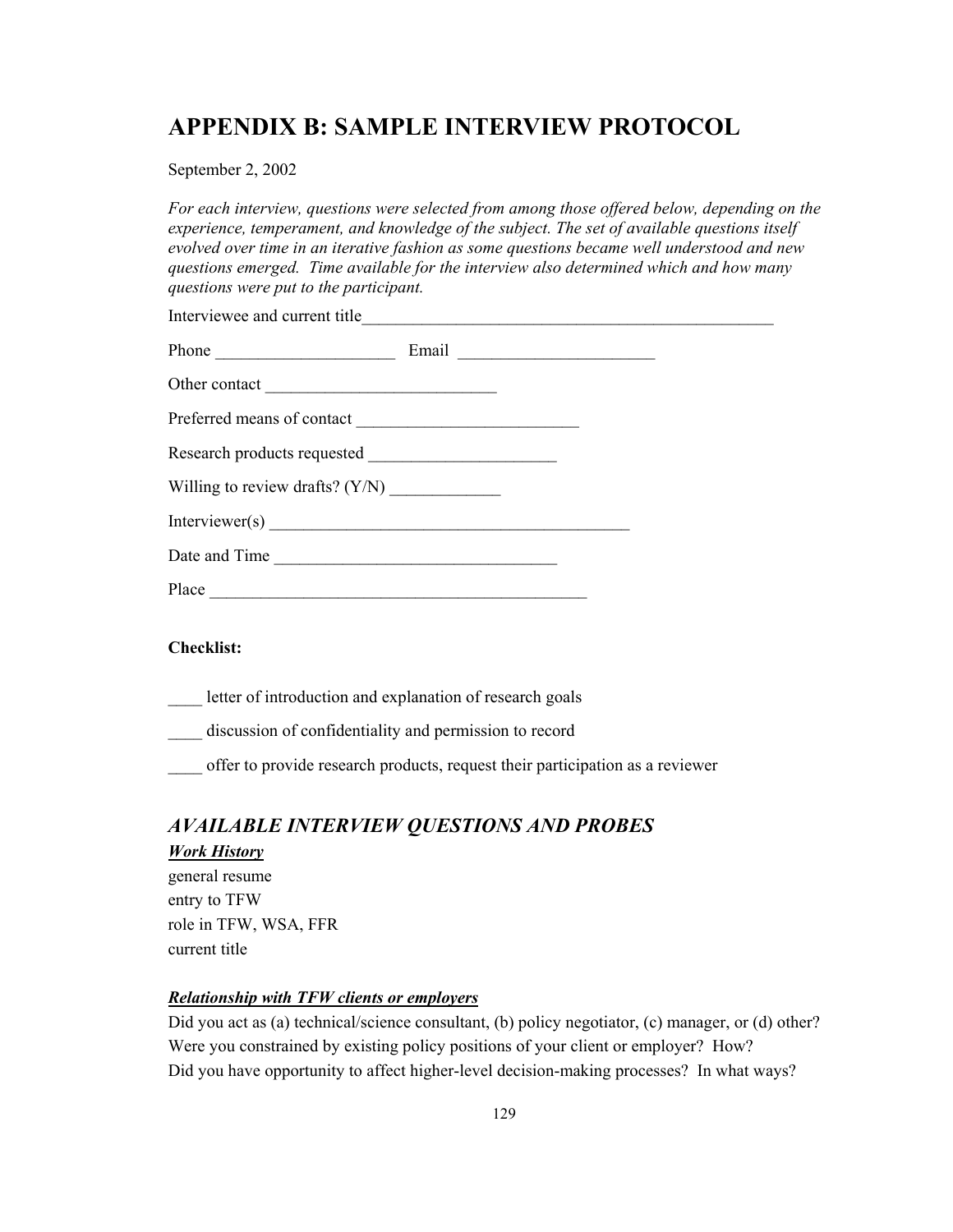What considerations were you required to account for in your own decisions and actions? What sort of training or guidance was provided to you for TFW work? What have been the greatest personal challenges for your skills or understandings?

#### *Adaptive management — General*

How would you define adaptive management?

How did you first become acquainted with the concept of adaptive management?

Do you feel that this concept is well understood in the TFW arena? Why/Why not? At what levels is it least well understood?

Does the public understand existing uncertainties and the need for adaptive management in Washington State forest management?

How well do natural scientists understand the social and institutional complexities and dynamics involved in forest management? (Is the forest resource system commonly viewed as a coupled system?) Does poor understanding of this sort inhibit success of rule changes?

What are some key uncertainties that you see in current understandings of forest ecosystems, watershed processes, and interactions with fish populations?

What are some key uncertainties that you see in current understandings of economic and social impacts of forest practices rule changes?

What efforts have been made to improve understanding of adaptive management in TFW? (training seminars, conferences, etc.)

Do you perceive resistance to the adaptive management strategy in any parts of the forest management arena of Washington State? Where? Why?

How likely do you think it is that currently listed salmon stocks will go extinct in the next 20 years?

## *CMER — before FFR*

Was CMER a case of successful adaptive management? Why/Why not?

What was your role, funding, and time commitment in CMER?

What CMER projects or sub-committees did you work on?

What was the relative representation and strength of various TFW caucuses in CMER? What determined this representation and strength?

Did the ground rules from the original TFW agreement have a strong influence on the CMER process? Were there any other understood ground rules, formal or informal?

What happened in the case of persistent conflict?

What were the major CMER achievements?

Were there any attempts to carry out large-scale management experiments, including effectiveness monitoring?

What role did policy questions play in CMER?

How did CMER studies get prioritized?

Was there a peer review process for CMER products?

Did the TFW Policy Group provide clear goals for CMER? Did CMER information and recommendations influence the Policy Group? Why or why not?

Did TFW Policy understand existing uncertainties well? How did they respond to uncertainty?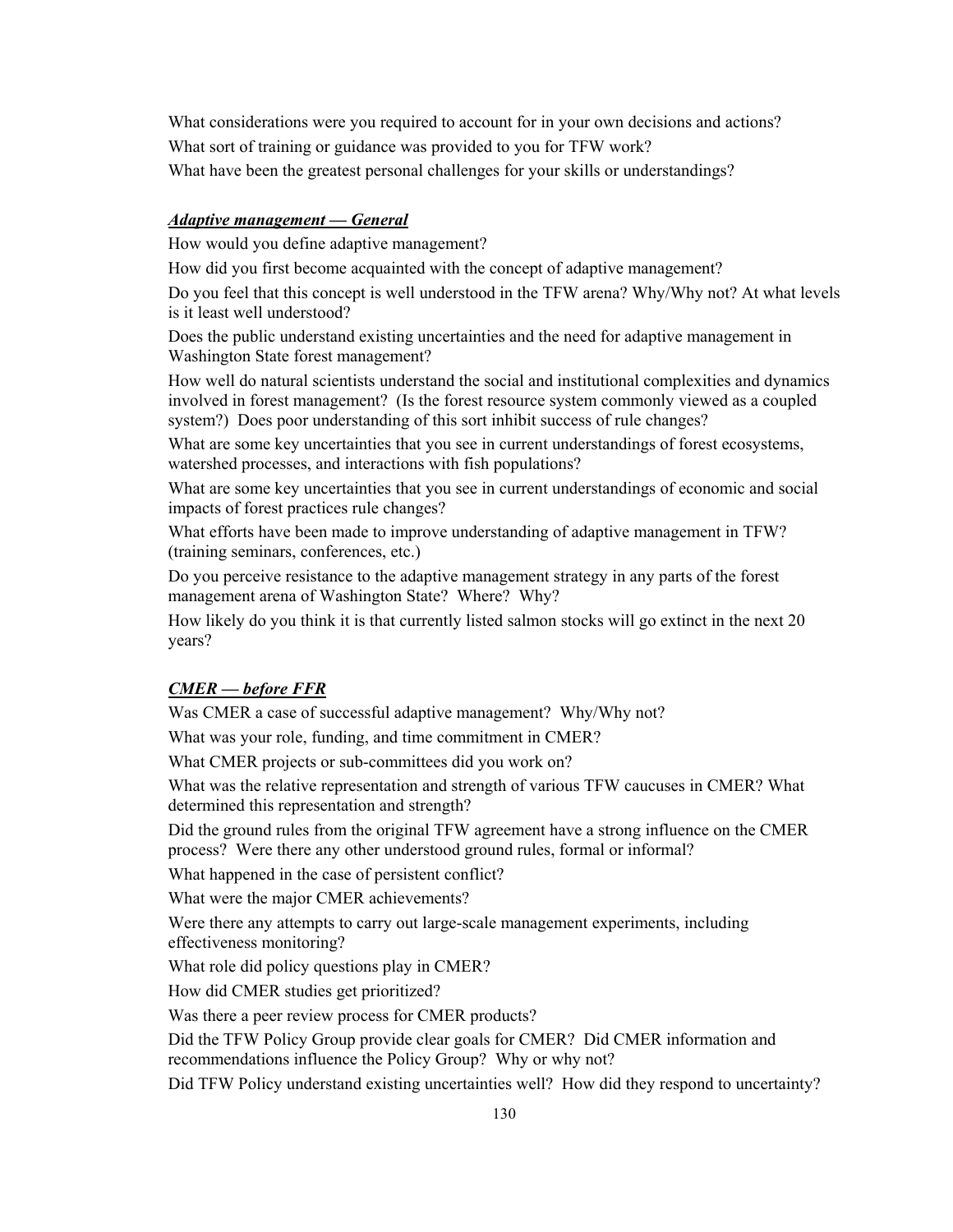Why have there been so few rule changes for terrestrial wildlife, considering the amount of resources and interest in that topic in CMER? (large landowner wildlifer pilots)

How did CMER studies get documented and circulated?

How was CMER data stored? Were there standard data collection protocols? How willing were individual parties to put their own 'proprietary' data on the table?

How did the structure of CMER change over time? Why did it change? How did CMER's role change?

How did the funding of CMER change over time? How did these changes affect CMER's effectiveness?

What were the key individuals in CMER? What made them so influential?

## *Watershed Analysis (WSA) – to be raised at either a general level or the level of a specific WSA case*

Was WSA a case of successful adaptive management?

What was your role in WSA?

Was the WSA training program effective? Did it cover communication and teamwork skills?

What was the strategy of your client/employer in recruiting people for WSA teams?

What were the incentives, costs, and benefits of WSA for your employer or client?

What was the role of the general local public in WSA? How have the media affected public opinion?

What was the strength of ENGO involvement in WSA? local governments? tribes? the state agencies? industry? What factors determined the strength of involvement?

In your view, what was the purpose of the start-up phase? Was there a significant problemdefinition component to this phase?

What were the key barriers to performing your role in WSA?

What were the most common problems with the WSA process?

How successfully was information conveyed from the assessment team to the prescription team? How was this communication achieved? or, why did it fail?

How was uncertainty treated in WSA assessments and prescriptions? Did the prescription teams understand and respond appropriately to scientific uncertainty?

Name some examples of successful WSAs. Why do you consider these successful?

Name some examples of good WSA prescriptions. Why do you consider these successful?

What was the role of policy negotiation in prescription phase? Were objectives clear? Were there hidden agendas?

How autonomous were local managers in negotiating prescriptions? Was there a 'bottom line' that could not be violated? (e.g., maximum of 15% total landbase netdown)

In your experience, are WSA prescriptions implemented faithfully? What is DNR's role in enforcing the prescriptions?

Where prescriptions gave a choice between, for example, a 'no cut' reserve and a geotechnical review to justify partial cutting, how often was the latter chosen? What determined that choice (cost of the review, value of the timber, thinning to develop big trees faster)?

Do you know of any WSAs that included a monitoring component?

What has been the trend in the quality and success of WSAs over time?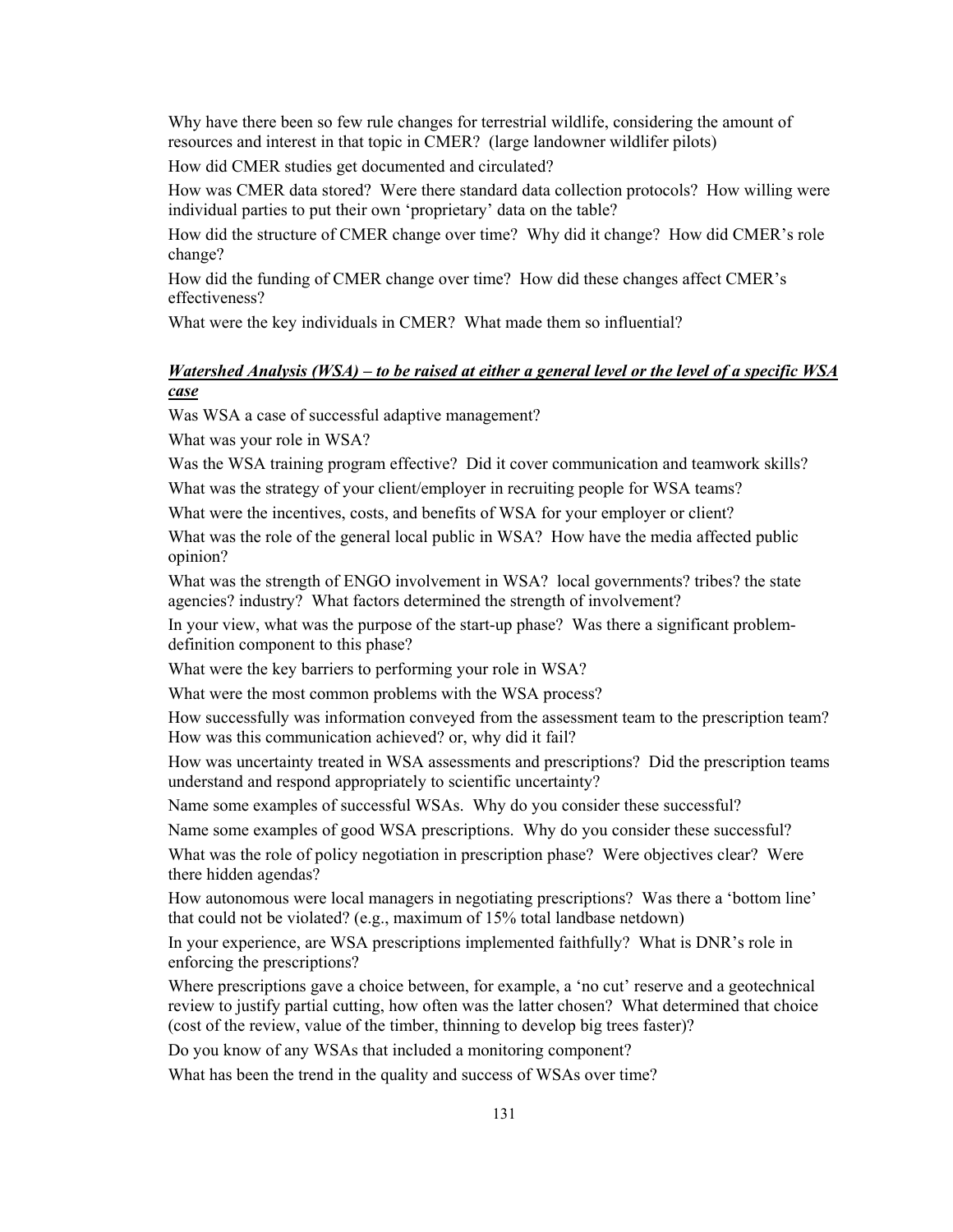How have different companies and DNR varied in their approaches to WSA approaches? How has the quality of WSAs varied among these initiators?

How did the WSA process address non-forestry impacts to resources? (agriculture lands, dams, etc.)

What have been the major achievements of WSA – improved relationships? increased knowledge? improved practices? improved rules?

Were the watershed stampedes useful? Why or why not? How were revisions of the WSA methods manual achieved?

What factors contributed to the decline of WSA in Washington State?

How has WSA-generated information been used outside the WSA process itself?

Were Collins and Pess (1997) accurate in their criticisms of WSA? In your opinion, was it appropriate for them to publish those papers in the way they did? Were there other avenues in TFW for them to influence policy with these criticisms?

What was the process for the CMER Watershed Analysis Review (1997)? How did that study affect WSA methods and the TFW community in general?

What were some key individuals in making WSA happen? What made them so influential? What is the future of WSA in Washington State?

#### *Forests and Fish Report (FFR)*

Who intitiated FFR, and why? What role did the Endangered Species Act and Clean Water Act have in the beginning?

How does FFR compare to Habitat Conservation Plans as a strategy for ESA compliance? What other options existed for timber companies? tribes? ENGOs? federal agencies? state agencies? Governor's office?

Was it clear from the start what the decision-making authority of FFR would be?

What were the goals and objectives of FFR? Were these clear from the start? Did all parties respect and hold to those goals and objectives?

How did the public gain access to the FFR and related rule-making process?

What was the role and strength of each caucus in FFR?

Did all caucuses have sufficient technical support? Why or why not?

What were the key individuals in initiating, negotiating, and concluding FFR? What made them so influential?

How influential were the revised ground rules in FFR? Was consensus sought sincerely? Was the mediator effective? Why or why not?

What was the structure of the meetings? Did you or your employer/client feel left out of any discussions? Why?

Were any efforts made to build group skills, trust, and a team approach? What were they? How was science introduced into the negotiations? How were competing models or conflicting opinions debated?

Was data shared openly in the negotiations?

How were WSA findings accounted for in FFR?

How were CMER research results accounted for in FFR?

What was the process for development of WFPA's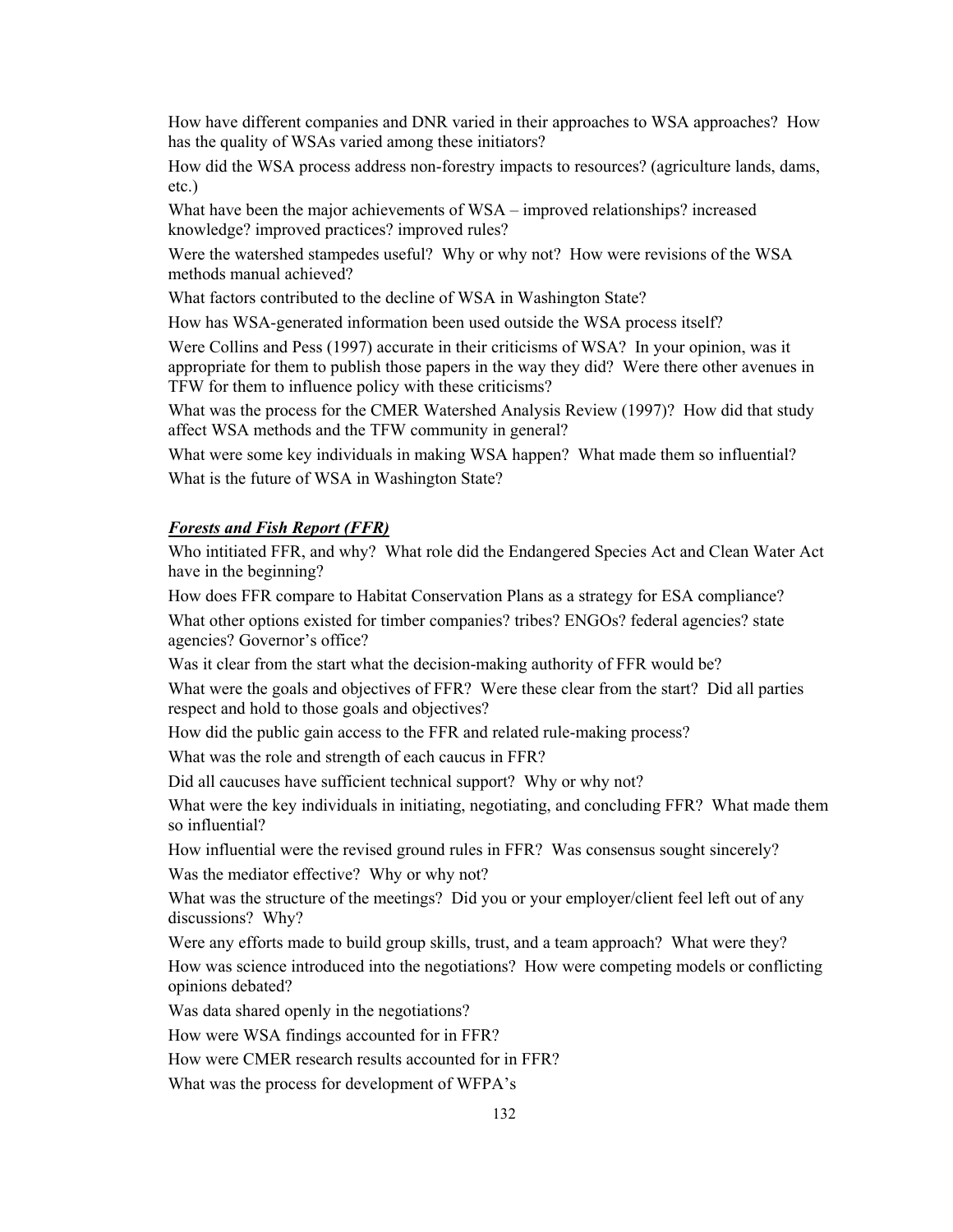What formal non-ecological analyses were performed as a part of FFR negotiations? cost/benefit analyses? risk assessments? decision analyses? What was the impact of these analyses? (Schillinger and Helvoigt 1998, WFPA cost/benefit analysis, DNR environmental impact statement)

Why did consensus break down? Why did the ENGOs leave the table? Why did some tribes leave the table? Why did some tribes stay at the table?

What was the role of the Governor's office and Forest Practices Board?

Why was FFR submitted directly to legislature instead of the Forest Practices Board?

What role did time constraints play in FFR? Was there significant time pressure on the federal agencies?

What are main strengths and weaknesses of FFR? Are these rules more protective than the average WSA prescription set?

How successful are the following components of FFR?

-stream typing models

-stream temperature models

-riparian rules (too complex for implementation? report of 75% unprotected?)

-mass wasting rules and models

- -road planning rules
- -pesticide rules
- -watershed analysis (will it be used any more?)
- -wetland rules
- -small landowners
- -federal assurances and legislature economic incentives to industry

How did the eastside-westside distinction evolve in FFR for the riparian rules? Why didn't any of the tribal or ENGO alternative proposals make that distinction? Why didn't this kind of distinction get made more at the level of the eco-province?

What are the funding provisions for FFR implementation? Will DNR have the capacity to enforce FFR?

What are the main strengths and weaknesses of the adaptive management provisions of FFR?

Does the potential for a 50-year HCP based on FFR limit the opportunity for adaptive management? Why or why not?

Does the ecological fragility of the listed salmon stocks limit the opportunity for adaptive management? Why or why not? (For example, how can we learn about the limits of salmon stock resilience unless we surpass those limits in at least some cases?)

What was the process for the Forest Practices Board to revise the FFR for approval as final new rules? Who was involved? What were the major changes that needed to be made? Why? Did the Society for Ecological Restoration critique have an influence? Did the ENGO lawsuits have an influence?

#### *CMER - now*

Is CMER likely to succeed as a case of adaptive management? Why or why not? How has CMER's role and structure changed since FFR? What is your role in CMER now?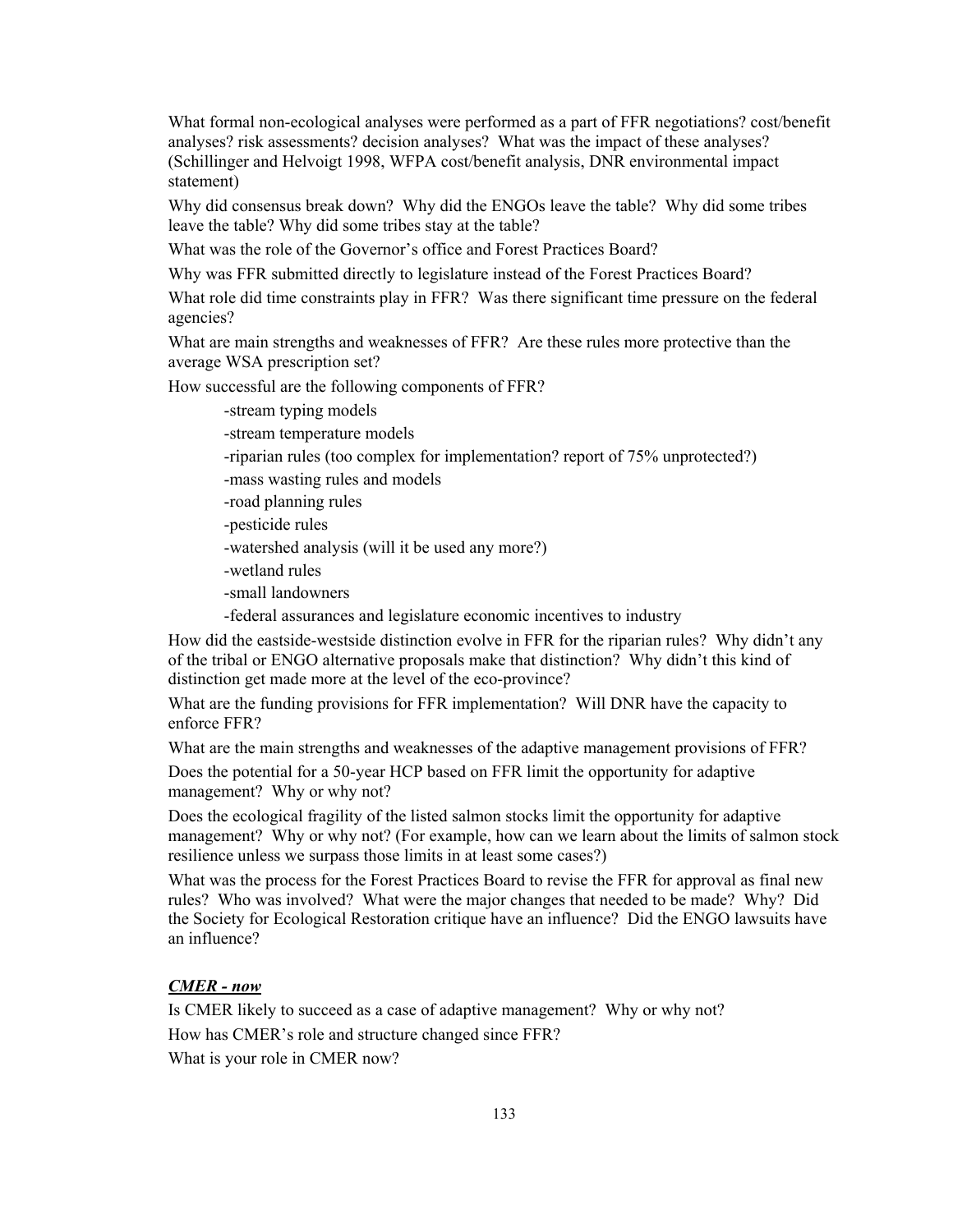How significant are FFR's "Key Questions, Resource Objectives, and Performance Targets for Adaptive Management" for guiding the activities of CMER?

How are problems defined in CMER? How do research priorities get set? What is the role of the Scientific Advisory Groups as opposed to the general Committee table?

How does CMER address the problem of rare events and their long-term influence over forest functioning and stream habitat?

How clear is CMER's role in affecting forest policy in Washington State? Does CMER have a significant influence over the TFW Policy Group?

How does CMER convey technical information to TFW Policy? Has there ever been any attempt to use computer gaming or similar modeling-type approaches to educating policy people?

How well are policy and technical issues distinguished in CMER? Does the Policy Group provide adequate policy guidance to CMER?

What commitments has the Policy Group made to change rules based on certain monitoring or research results? In other words, how do you know rules will get changed as warranted by CMER results?

What is CMER's relationship to the Forest Practices Board?

What are the ground rules for CMER? How do participants learn about them?

How effective are the CMER co-chairs in facilitating meetings? Do you consider them neutral? Why or why not?

Is CMER a true consensus process? What happens in the case of persistent conflict?

How do teamwork and group skills get developed in CMER?

How do CMER members represent their constituencies? Are they independent or strictly instructed?

How well is data shared in CMER? Is there a plan for data storage and availability?

What is the role of the Science Review Committee? What do they review? What is their composition?

Is CMER dominated by any specific personalities? Why?

What are some key projects underway right now?

What has been the success with the following research initiatives?

-perennial stream initiation point studies

-Last Fish model validation

-mass wasting model development

#### *Monitoring Design Team*

What is the greatest challenge in designing a comprehensive statewide monitoring plan? How was the MDT originally put together?

How will monitoring results be interpreted and conveyed to the Policy Group?

What has been the degree of success in gaining cooperation from landowners at a landscape scale?

What are the legislative and regulatory barriers to monitoring programs?

What is the expected statistical power and strength of inference for each of the monitoring program levels?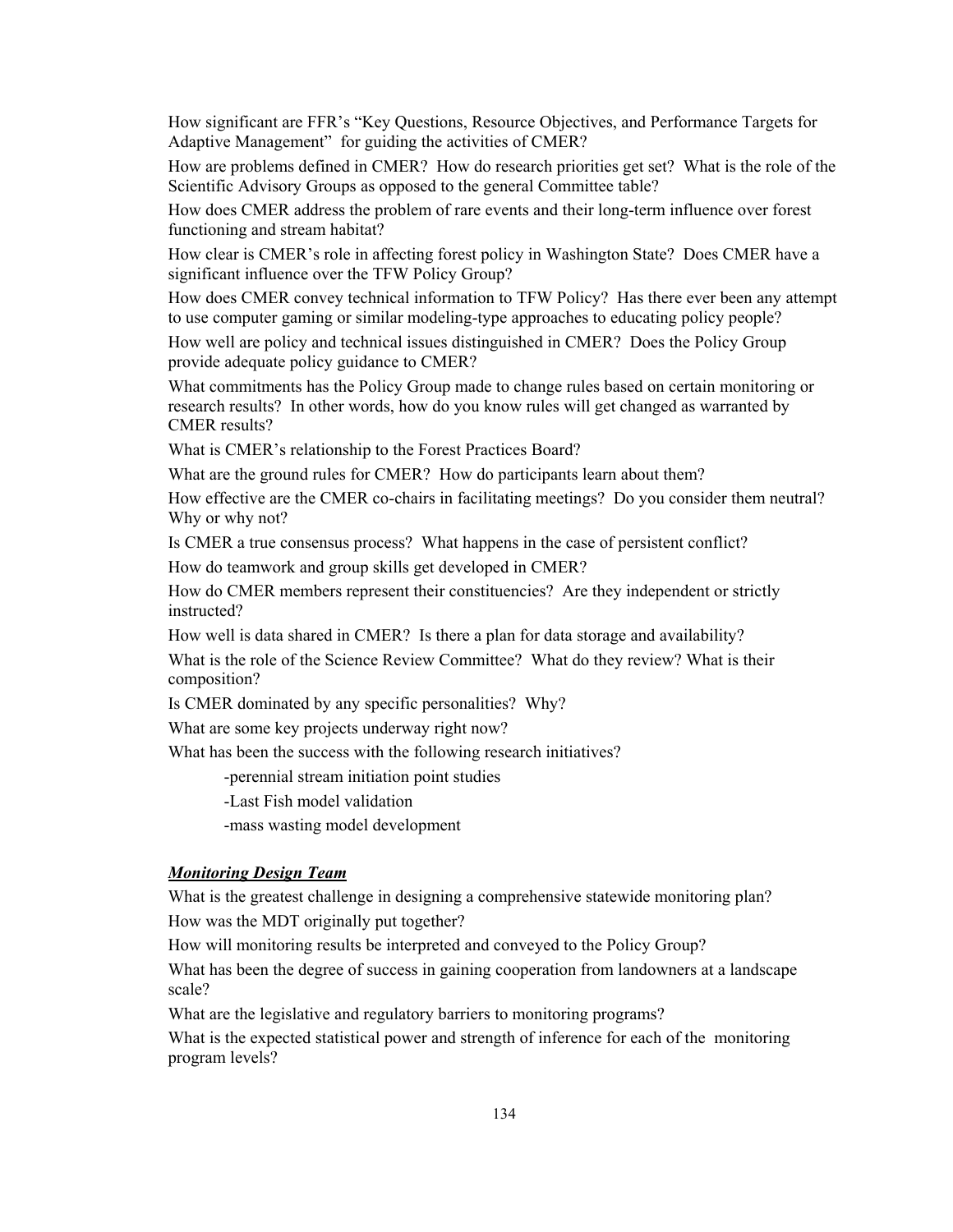Have any partnerships been established with other monitoring programs in the state? For example, the WRIA assessment program, or other sectors of the Governor's Salmon Recovery Plan?

#### *Other Questions*

How has the political climate for Washington State forest management changed since FFR? (Bush election, change in state Lands Commissioner)? How has this affected the progress of FFR and adaptive management?

What is the role of responsibilities to stockholders in industry's willingness to surrender timber value for the sake of ecological protection?

Since the original TFW agreement, how much progress have the various TFW caucuses made overall in understanding and accounting for (a) new scientific information; and (b) the interests of other caucuses?

Has the range of accepted practice changed for laying out roads and cutblocks since the original TFW agreement?

What are the major events and programs that enabled this learning?

How effective have the interdisciplinary (ID) teams of the original TFW agreement been in improving relationships and improving forest management?

Have the skills demands of your employer or clients changed over the history of TFW? If yes, how?

Do you think the frequent upheavals in Washington State forest policy have mostly improved learning, or mostly hindered it? (tribal and ENGO court cases, ESA listings, etc.)

What actions are currently underway to link forestry management initiatives with non-forestry initiatives? (WRIA assessments, the Governor's Salmon Recovery Plan, the Puget Sound Water Quality Action Team)

Are there any efforts underway to connect with local community groups for small-scale projects such as stream monitoring, etc.?

Is the Forest Practices Board an effective representative of the public interest?

Who do you talk to when you want to find out what's really happening at the Forest Practices Board, TFW Policy, CMER, the tribes, ENGOs, industry,

How have funding limitations affected your employer/client's ability to participate in TFW processes? How have funding limitations affected the overall effectiveness of TFW, WSA, CMER, and the MDT?

#### *Verification*

Is there anything we haven't discussed that is crucial to understanding the issues raised?

#### *Special Questions for this Interviewee*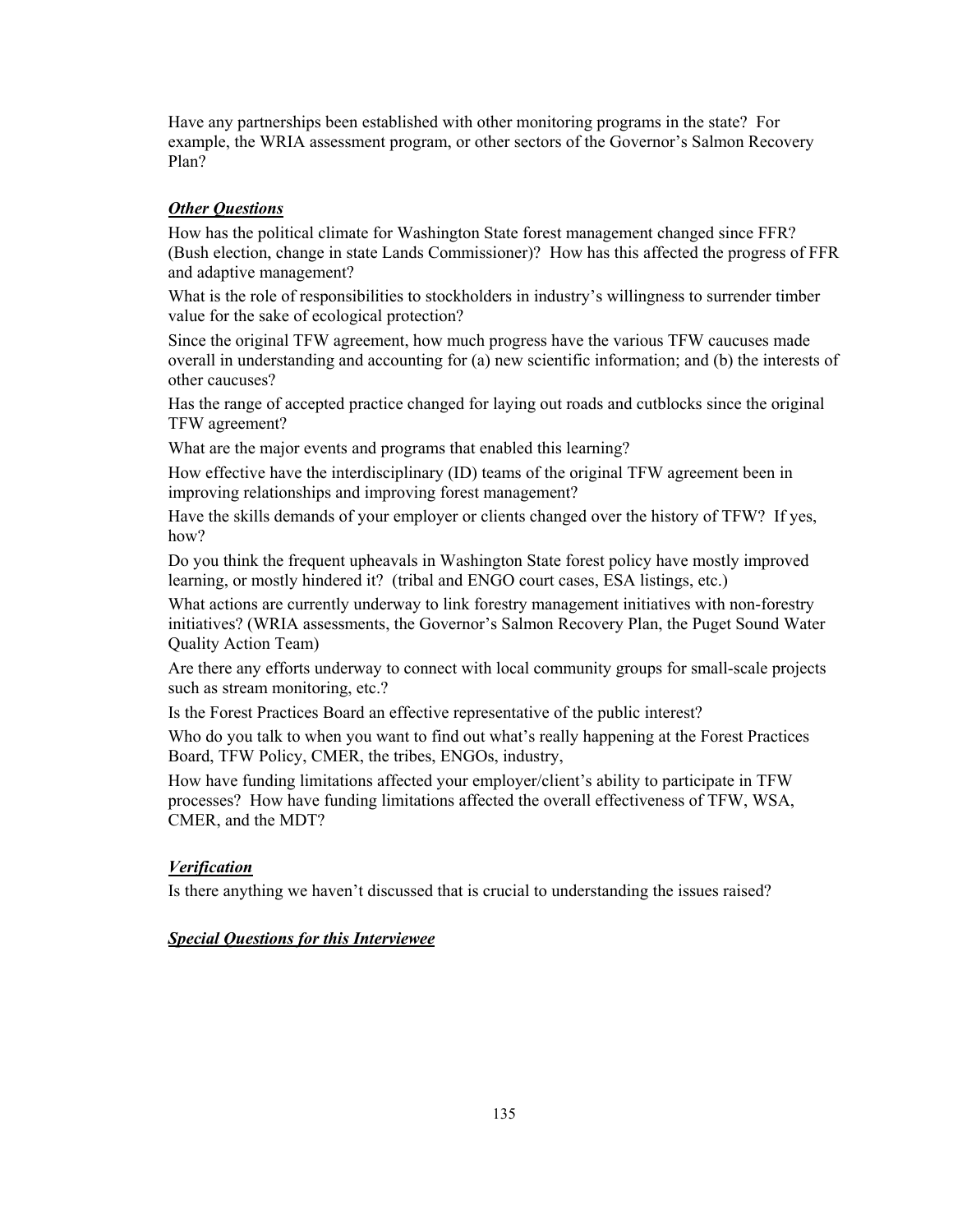# **APPENDIX C: TIMBER/FISH/WILDLIFE GROUND RULES**

### **TFW (1987: 162)**

- 1. "We will attempt to develop a system which provides:
	- a. Minimum guarantees for everyone,
	- b. Incentives which maintain and enhance timber, fisheries, and wildlife resources, and
	- c. Future flexibility, accountability, better management, compliance with regulations and resource goals.
- 2. All participants in the negotiation are to bring with them the legitimate purposes and goals of their organizations. All parties recognize the legitimacy of the goals of others and assume that their own goals will also be respected. These negotiations will try to maximize all the goals of all the parties as far as possible.
- 3. This effort will receive priority attention, staffing and time commitments.
- 4. Give the same priority to solving the problems of others as you will your own.
- 5. Commitment to search for opportunities; without creativity there will be no plan or agreement.
- 6. Commitment to listen carefully; ask questions to understand and make statement to explain or educate.
- 7. All issues identified by any party must be addressed by the whole group.
- 8. State needs, problems and opportunities, not positions positive candor is a little used but effective tool.
- 9. Commitment to attempt to reach consensus on a plan.
- 10. Commitment to be an advocate for an agreed plan.
- 11. Attempt to protect each other and the process politically with constituencies and the general public.
- 12. Weapons of war are to be left at home (or at least at the door).
- 13. Anyone may leave the process and the above ground rules, but only after telling the entire group why and seeing if the problem(s) can be addressed by the group.
- 14. All communications with news media concerning these discussions will be by agreement of group. Everyone will be mindful of the impacts their public and private statements will have on the climate of this effort.
- 15. No participant will attribute suggestions, comments or ideas of another participant to the news media or non-participants.
- 16. All rights, remedies, positions, and current prejudices are available to everyone if the effort is unsuccessful.
- 17. Participants are free to, and in fact are encouraged to, seek the best advice from their friends and associates informed of the progress of the discussions.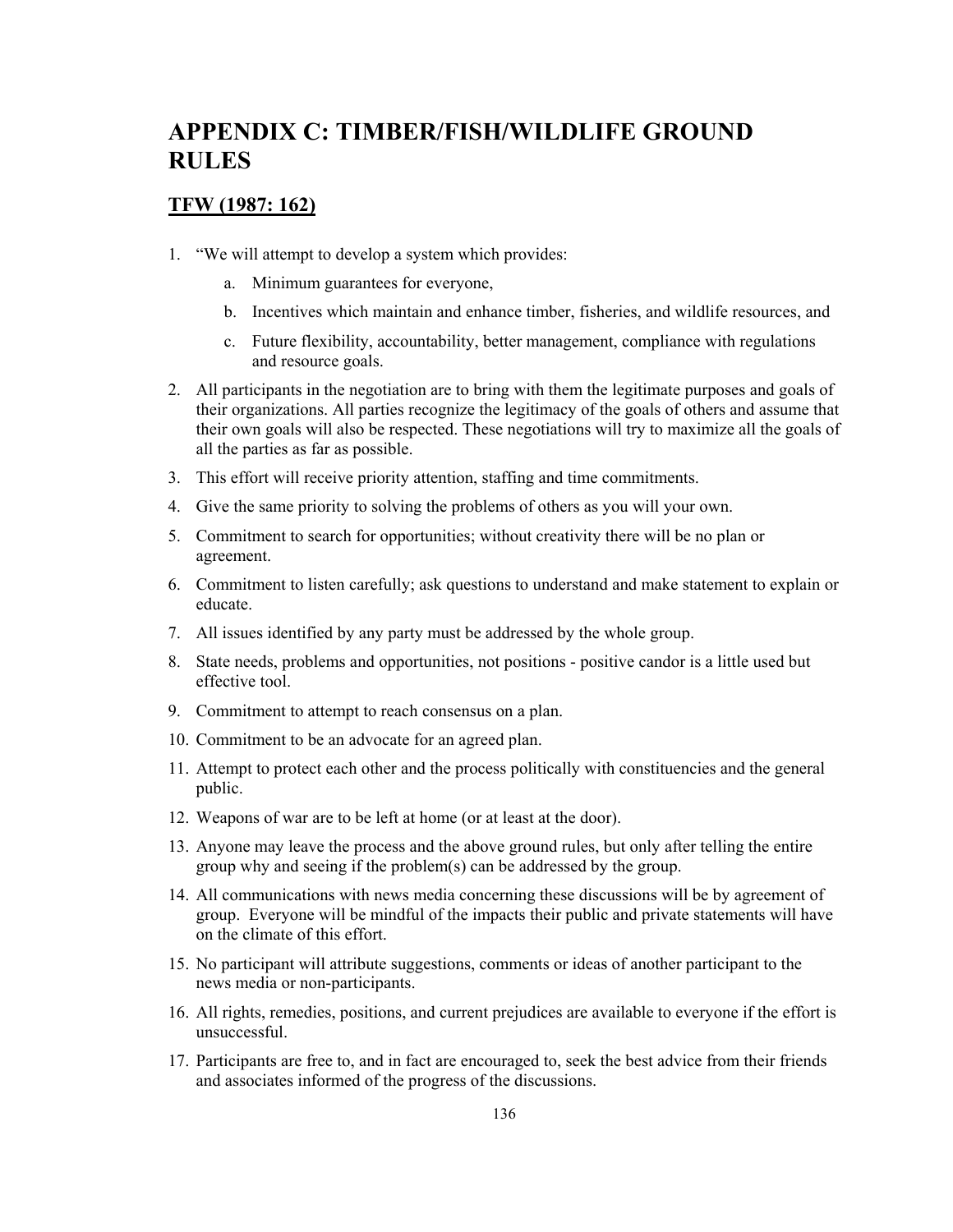- 18. All of the individuals who are participants accept the responsibility to keep their friends and associates informed of the progress of the discussions.
- 19. If you hear a rumor, call facilitator before acting on it."

## **27 June 1997 Revision (during Forests and Fish Report negotiations)**

- 1. "We will attempt to develop a system which provides:
	- a. Minimum guarantees for everyone,
	- b. Incentives which maintain and enhance timber, fisheries, and wildlife resources, and
	- c. Future flexibility, accountability, better management, compliance with regulations and resource goals.
- 2. All participants in the negotiation are to bring with them the legitimate purposes and goals of their organizations. All parties recognize the legitimacy of the goals of others and assume that their own goals will also be respected. These negotiations will try to maximize all the goals of all the parties as far as possible.
- 3. This effort will receive priority attention, staffing and time commitments.
- 4. Give the same priority to solving the problems of others as you will you own.
- 5. Commitment to search for opportunities; without creativity there will be no plan or agreement.
- 6. Commitment to listen carefully; ask questions to understand and make statement to explain or educate.
- 7. All issues identified by any party must be addressed by the whole group.
- 8. State needs, problems and opportunities, not positions positive candor is a little used but effective tool. If a caucus does not agree, don't say no without offering reasons why and alternatives.
- 9. Commitment to attempt to reach consensus on a plan. TFW uses a consensus process, which means that each caucus must agree to each proposal. Acceptance of a proposal means that the caucus can live with all parts of that proposal, and that the caucus will actively implement all parts of that proposal. Caucuses will be polled on each proposal. If all caucuses do not accept a proposal. It fails.
- 10. Commitment to be an advocate for an agreed plan.
- 11. Attempt to protect each other and the process politically with constituencies and the general public.
- 12. Weapons of war are to be left at home (or at least at the door).
- 13. Anyone may leave the process and the above ground rules, but only after telling the entire group why. If consensus cannot be reached on an issue or overall proposal after diligent effort, it will either continue to be modified until all can accept it and implement it, or it will be released to go to another forum. Release of an issue is an explicit action on which caucuses will be polled. Release will be accompanied either by (a) a specifically agreed upon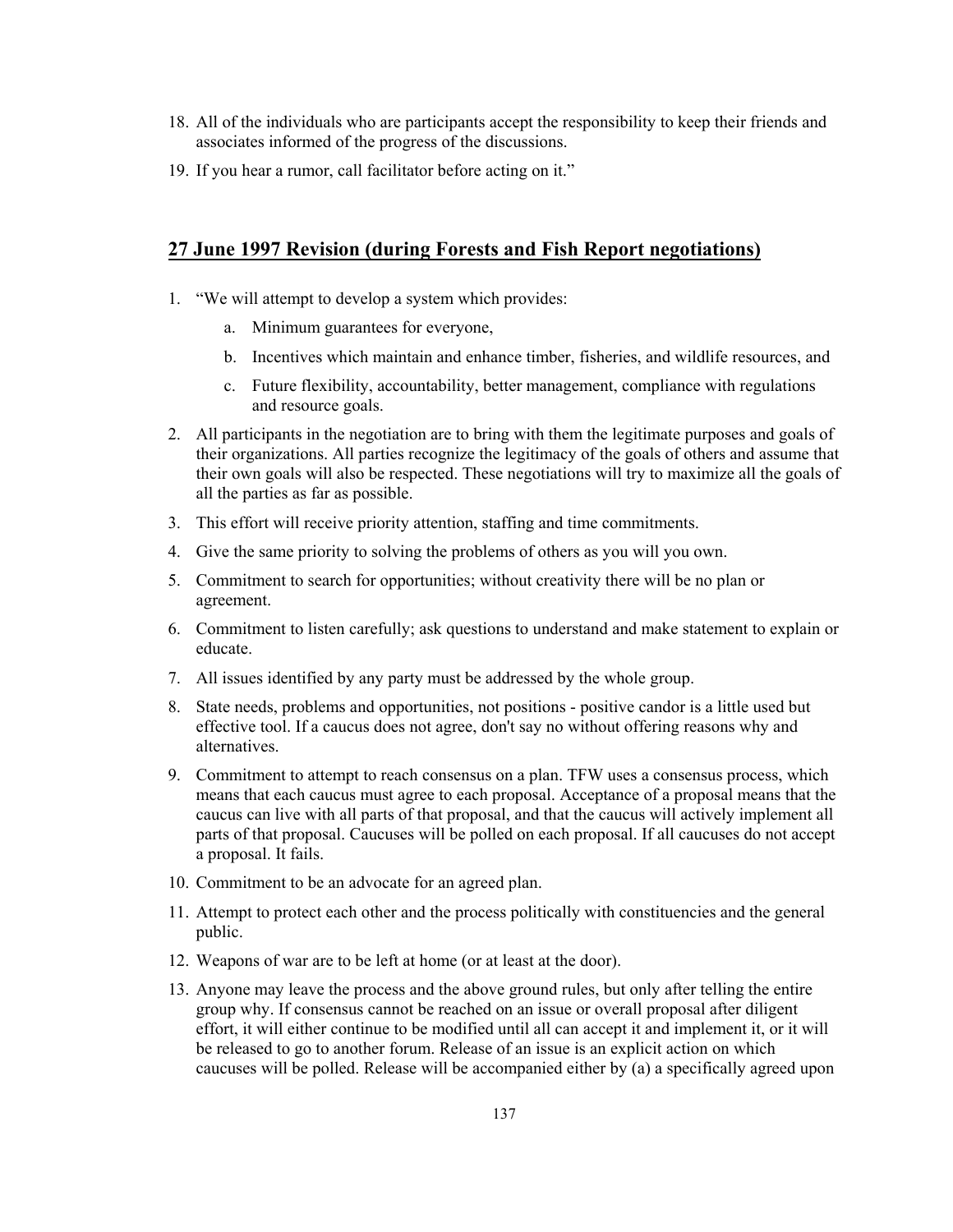statement explaining the status of the issue, including any partial agreement or (b) by the default statement that no consensus was reached on the issue and no caucus is bound by any part of any partial agreement related to the issue. Final acceptance of any proposed major agreement resides with the governing boards of the members of each caucus. Each caucus decides how it will govern itself in reaching caucus decisions.

- 14. Each caucus should designate one press contact person, and the media will be directed to these designated contacts. Caucuses are free to talk to the press, but they should not negotiate their positions (or lobby their positions) in the press. At the closure of any TFW issue, the caucuses should agree on what message to give out, and not to give out: each caucus should make a good faith effort to respect the agreement. Affirmative statements should be drafted at the end of each Policy Group meeting as a common position to provide the press when needed. Everyone will be mindful of the impacts their public and private statements will have on the climate of this effort. A proactive approach should be used to get the word out to define the problems and explain what TFW is doing to resolve issues. This approach includes taking the message to the editorial boards.
- 15. No participant will attribute suggestions, comments or ideas of another participant to the news media or non-participants.
- 16. All rights, remedies, positions, and current prejudices are available to everyone if the effort is unsuccessful.
- 17. Participants are free to, and in fact are encouraged to, seek the best advice from their friends and associates informed of the progress of the discussions.
- 18. All of the individuals who are participants accept the responsibility to keep their friends and associates informed of the progress of the discussions."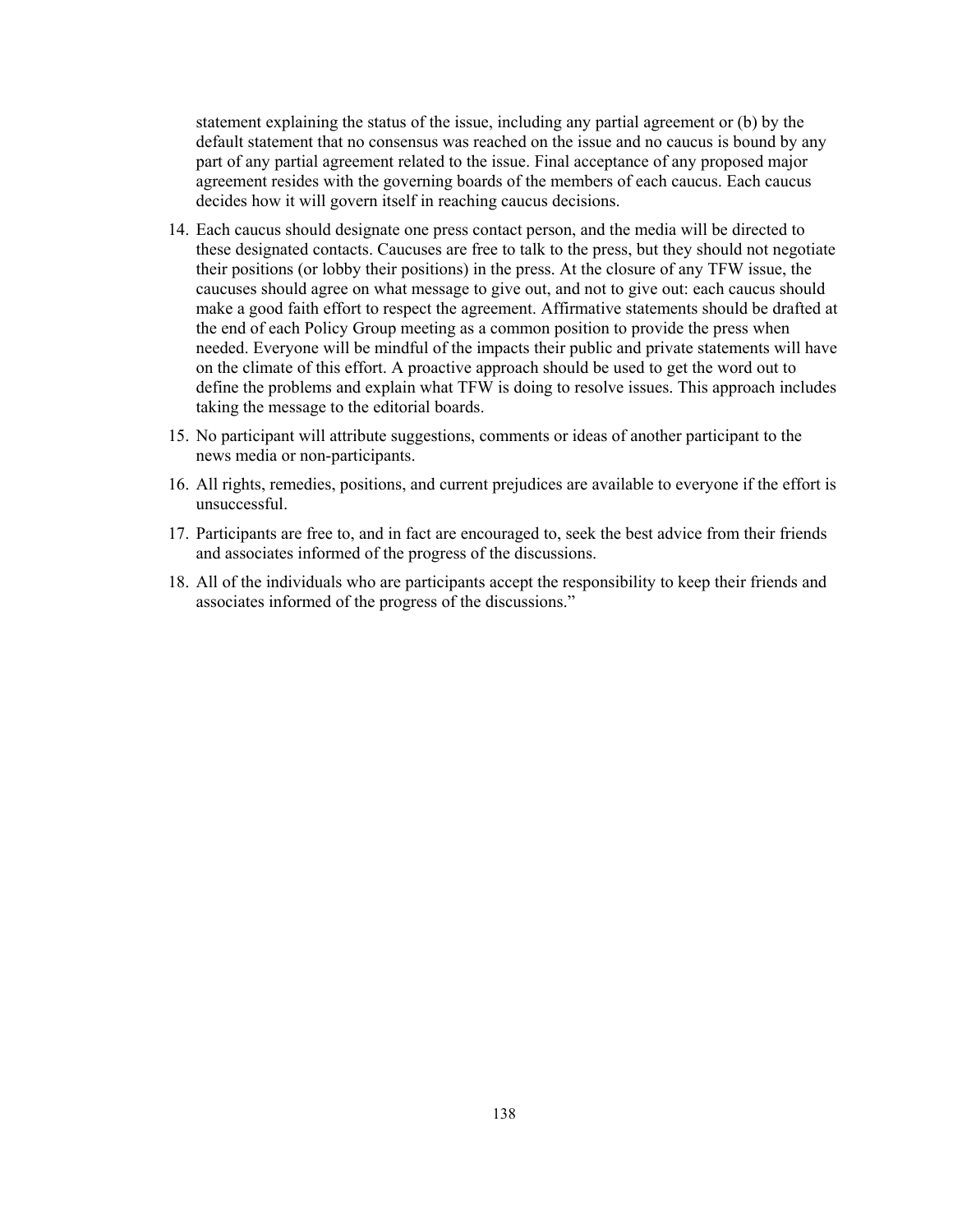## **APPENDIX D: FORMAL TIMBER/FISH/WILDLIFE ADAPTIVE MANAGEMENT PROGRAM, 1990**

*Unpublished figure and text by Allen Pleus and references, North West Indian Fisheries Commission, September 2002. This material has not been formally endorsed by any organization.* 

This document is a quick reference guide to a 1990 snapshot in time of the TFW Agreement's "Natural Resources Management" and "Adaptive Management" systems. The line between these systems is often confusing and/or contradictory in the literature and recollections of past participants. The intent of this reconstruction is to help the current adaptive management program understand its foundation so as not to re-invent, inadvertently change, or eliminate already established process and practices.

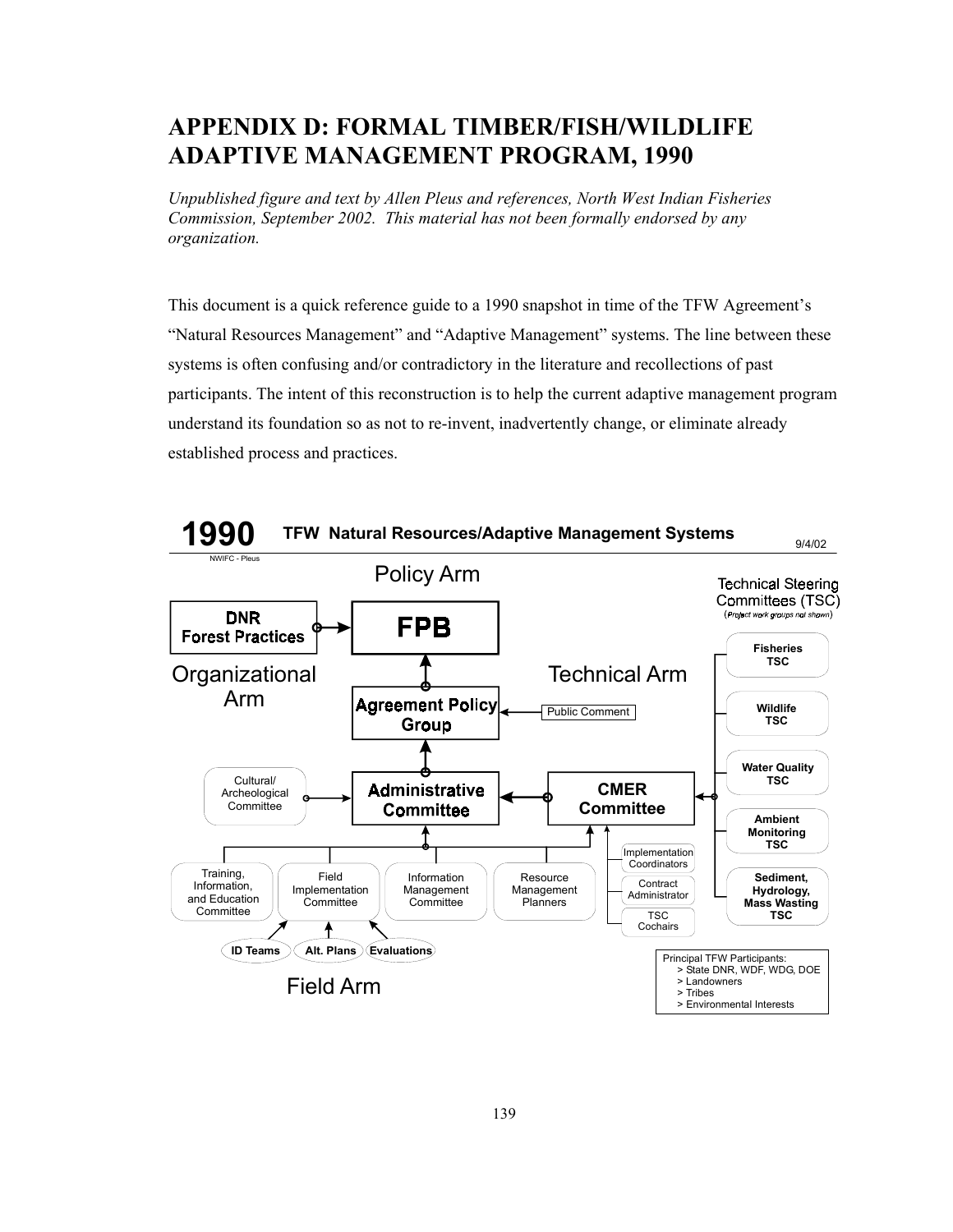The illustration above is a draft reconstruction of the TFW Agreement committees and natural resources/adaptive management systems committees, groups, and organizations reporting relationships as interpreted from the TFW Agreement and the 1990 CMER Work Plan Notebook. Definitions are copied and pasted from documents as noted. The "Arms" of the Adaptive Management Program are derived from the "Defined Decision-Making Process<sup>71</sup>" section in the 1990 CMER Work Plan, Executive Summary section.

**Natural Resources Management System<sup>72</sup> -** The agreement will move people towards solving problems at the planning stage which is the stage at which everyone has the most flexibility. [The agreement will] Develop a management system which promotes participants and consensus while limiting the ability of anyone to abuse the process. The system must function in a timely, cost effective manner and promote informal resolution of problems or conflicts where possible. The agreement incorporates an adaptive management system which through cooperative and collaborative research, monitoring and evaluation will provide a widely accepted data base on which to base future management decisions.

**Adaptive Management System**73 – Resources are managed using the best available information, with the understanding that policies and practices can be changed in response to research and monitoring results.

### *Policy Arm*

1

**The State Forest Practices Board74 (FPB)–** The Forest Practices Board was created as part of the Forest Practices Act of 1974 to administer Forest Practices Rules and Regulations. The

 $71$  "Agreement participants built a decision-making process that assigns organizational, policy, technical, and field questions to appropriate standing committees made up of specialists in the areas. Larger policy questions are brought before all participants."

<sup>&</sup>lt;sup>2</sup> FFR Schedule N-1, "General Attributes of New Natural Resource Management System" bullets 3, 4, and 5.

 $73$  CMER 1990 Executive Summary, Key Aspects of the Timber, Fish, Wildlife Agreement (p. 3)  $74$  CMER 1990, p.17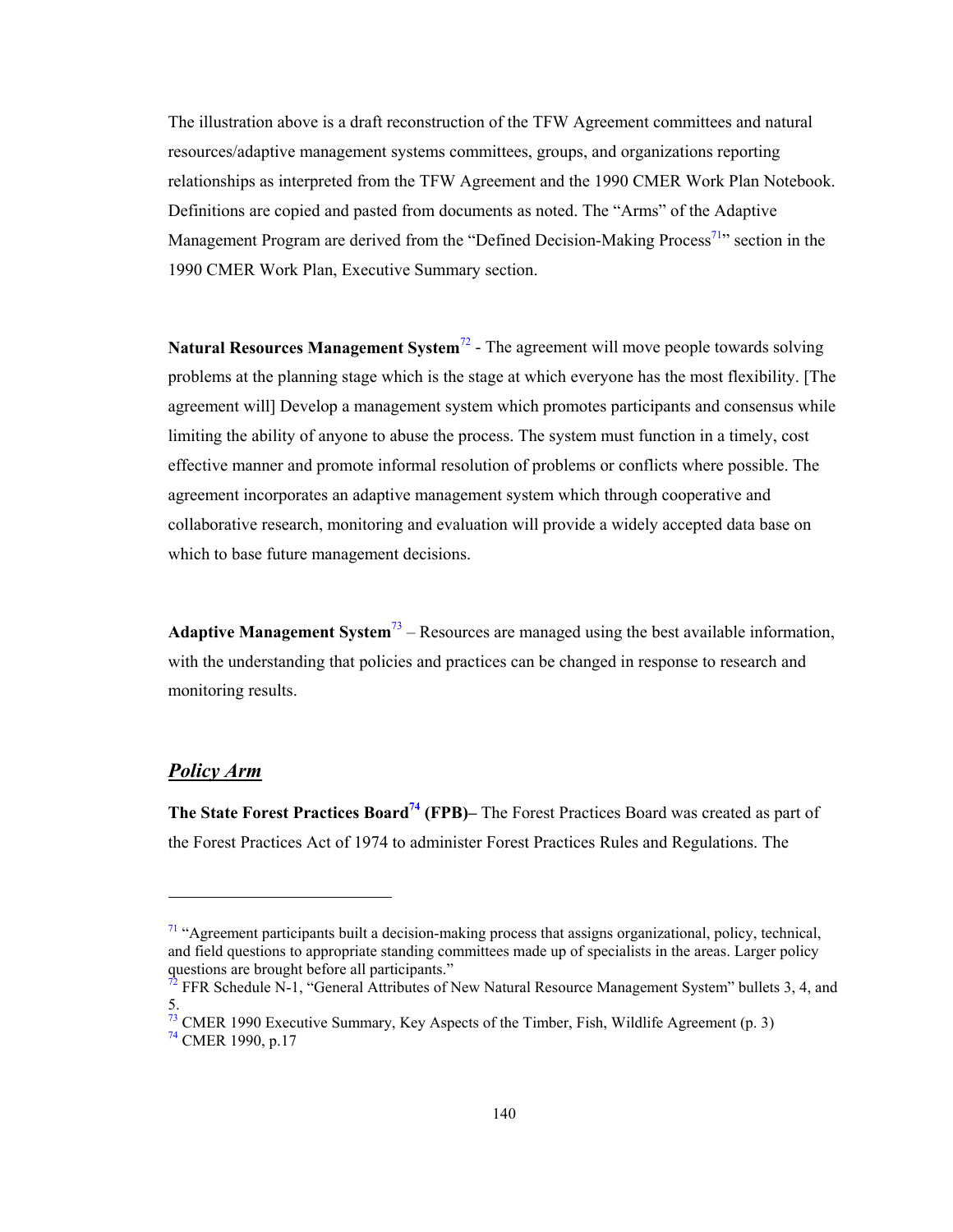CMER Committee reports information up through the TFW Agreement structure to the Forest Practices Board.

**The TFW Agreement Policy Group<sup>75</sup>** – This Policy Group acts as a Board of Directors for the TFW Agreement participants, conducting strategic planning, setting priorities, and establishing funding levels. It also interprets and modifies the TFW Agreement. It provides the link to the state legislature, the Forest Practices Board, and the public. The CMER Committee reports to the Policy Group through the Administrative Committee.

**The TFW Administrative Committee<sup>76</sup>** - The Administrative Committee provides day-to-day management of the TFW Agreement. It frames and recommends modifications to the Agreement, policy measures, and priorities to the Policy Group, and oversees the TFW budgets and staff.

## *Technical Arm*

**The CMER Committee**<sup>77</sup> - As the technical arm of the TFW Agreement, the CMER Committee is responsible for administering the design, implementation, and review of the CMER program. The CMER Committee's role may also include answering technical questions relating to the TFW Agreement, providing technical services to TFW Agreement participants, and reviewing relevant technical and scientific information. The CMER Committee receives its direction from the TFW Administrative Committee.

**Technical Steering Committees<sup>78</sup>** – Five Technical Steering Committees (Fisheries, Wildlife, Water Quality, Ambient Monitoring, and Sediment/Hydrology/Mass Wasting) each consist of a core of eight members, ensuring representation of the TFW constituencies, along with other interested parties, usually from technical backgrounds. TSCs handle a number of functions,

l

 $\frac{75}{12}$  CMER 1990, p.17

<sup>&</sup>lt;sup>76</sup> CMER 1990, p.17

<sup>&</sup>lt;sup>77</sup> CMER 1990, p.13

 $78$  CMER 1990, p.14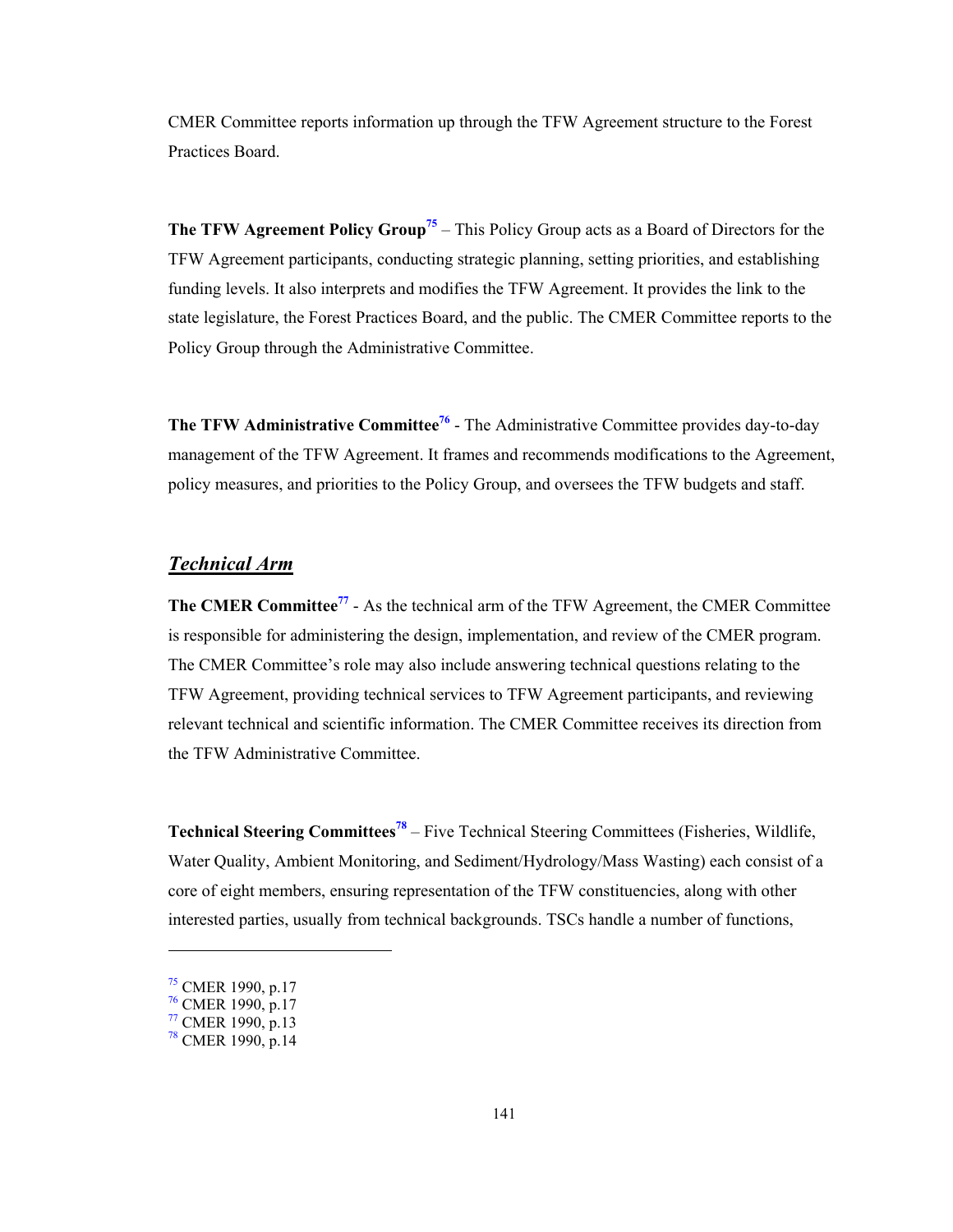including: a) Technical implementation of the projects and sub-programs identified as part of the CMER process; b) Technical review of study plans and proposals; and c) Technical assessment of ongoing projects, whether cooperative or contracted research .

**TSC Implementation Coordinators<sup>79</sup>** – An implementation Coordinator for each TSC is assigned to oversee the implementation and progress of specific research or monitoring projects. There is one coordinator assigned to each project. The Coordinator acts as the liaison between the TSC, the project contractors or managers, and the Contract Administrator.

**TSC Cochairs<sup>80</sup>** – Cochairs from both the CMER Committee and the TSC serve on ad hoc groups to develop committee procedures, operations recommendations, budgets, and agendas, along with sorting out project overlaps and duplications. The cohairs are asked to serve an overlapping two-year term.

**Contract Administrator**<sup>81</sup> – The Contract Administrator for the CMER Committee is usually a representative from DNR. The Administrator prepares and administers contracts based on: 1) state contracting/funding guidelines, and 2) information from the appropriate TSC.

### *Field Arm*

**The TFW Training, Information, and Education Committee<sup>82</sup>** - This committee conducts information and education projects based on the needs of TFW Agreement participants. They coordinate and integrate media projects, review and coordinate training programs, and work with public groups who are not direct TFW Agreement participants. The CMER Committee uses this committee as a source of expertise in assuring that research results are made visible in a readily understandable manner.

l

<sup>79</sup> CMER 1990, p.15

 $80$  CMER 1990, p.15

 $81$  CMER 1990, p.15

 $82$  CMER 1990, p.16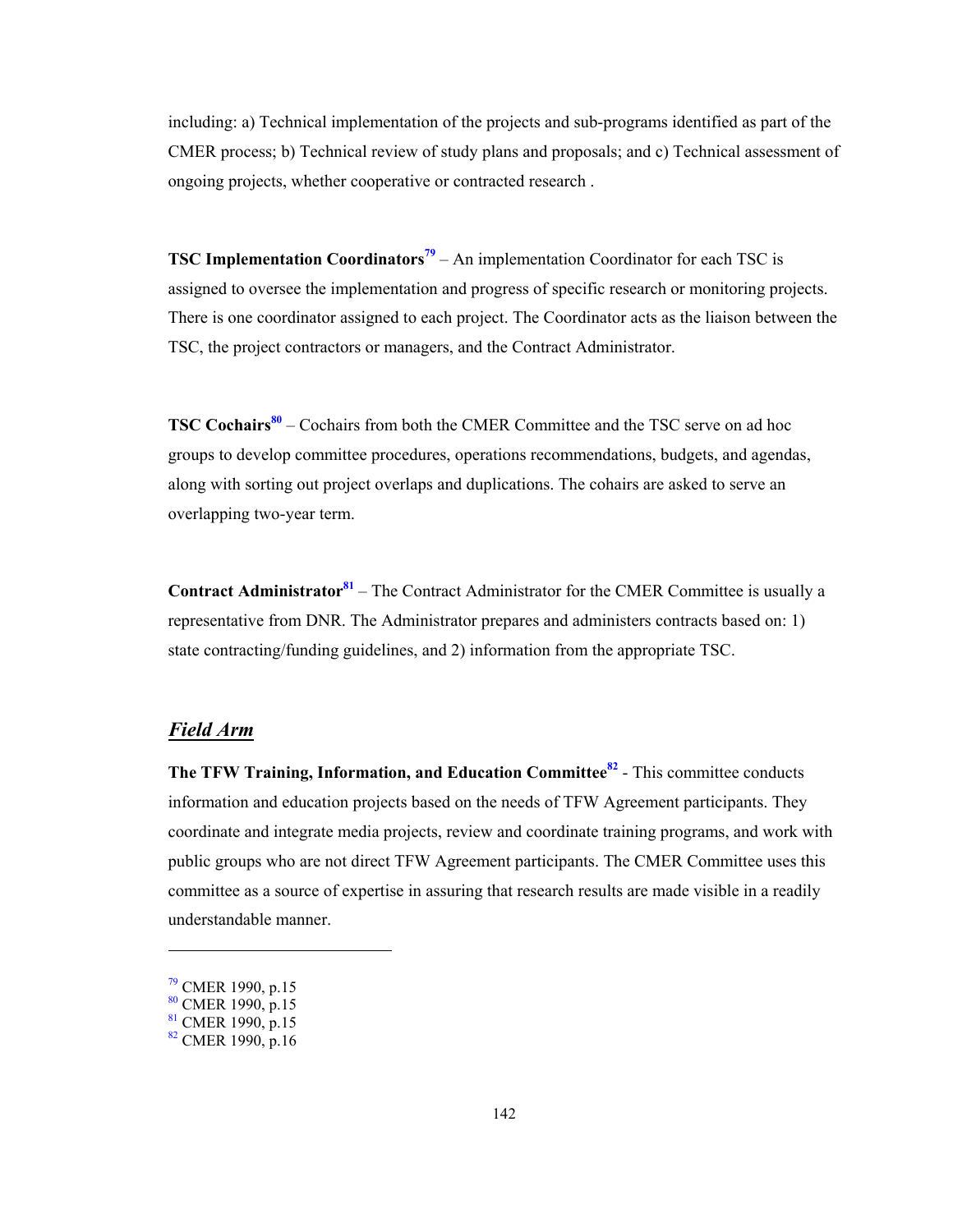**The TFW Field Implementation Committee**<sup>83</sup> - This committee helps implement provisions of the TFW Agreement and the Forest Practices Act, along with other applicable regulations. They define implementation issues, evaluate implementation practices, and improve cooperative compliance. In addition, they deal with a number of statewide resource issues and work closely with other TFW Agreement committees. The CMER Committee works with them for review and testing feedback as well as to ensure that research data is smoothly transferred to interested parties.

**ID Teams**: Interdisciplinary [ID] Teams are the most frequently used and the most highly visible of the  $[TFW]$  tools<sup>84</sup>. These teams are composed of specialists in areas such as wildlife biology, fisheries, hydrology, soils, geology, and forest engineering. When DNR determines that an issue requires additional field review, the issue is given "priority" status. Interdisciplinary Teams are assigned to the issues and are sent to the site to evaluate specific field conditions. After its examination, the Team makes recommendations to DNR.

In order to provide a basis for understanding resource management interactions and the impacts of forest practices on public resources the participants agreed to develop and implement procedures for cooperative and collaborative monitoring and evaluating forest practices $85$ . In addition, cooperative research studies will be undertaken. The results of these efforts will be used to improve future forest practices and identify where rules and regulations need to be modified. The **ID** Teams will play a major role in the monitoring and evaluation.

**Alternate Plans**: Alternate planning means that a landowner may submit an alternate plan for site-specific practices which may vary from those set forth in the regulations. This gives the landowner more flexibility, providing the landowner can clearly

1

 $83$  CMER 1990, p.16

<sup>&</sup>lt;sup>84</sup> CMER 1990 Executive Summary, "Tools of the Timber, Fish, Wildlife Agreement" page 3.

<sup>&</sup>lt;sup>85</sup> FFR Schedule N-1, MANAGEMENT SYSTEM, Monitoring, Evaluation and Reseach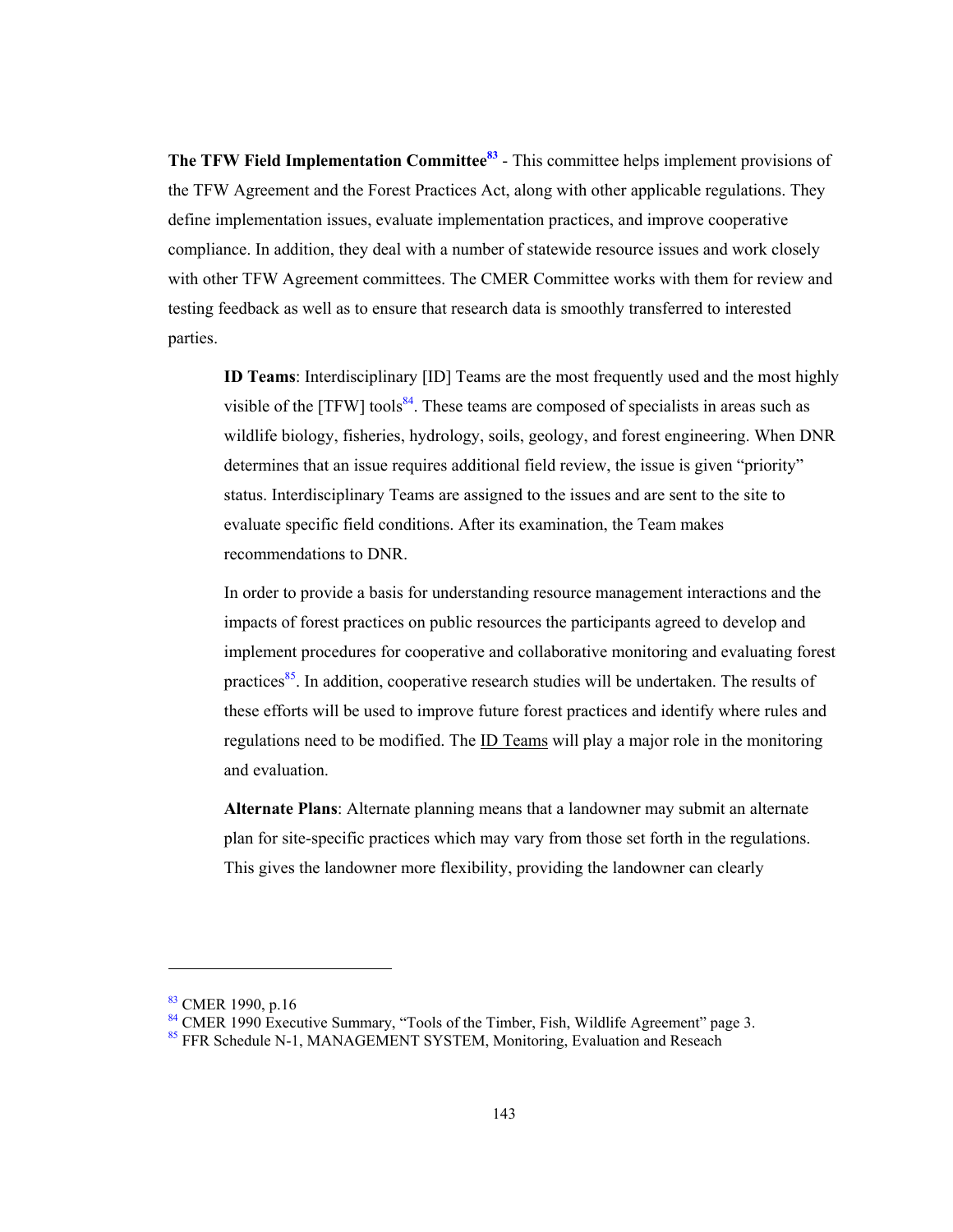demonstrate how the variance will provide equal or better protection of public  $resources<sup>86</sup>$ .

**Evaluations**: Annual reviews are used to identify potential issues and conflicts and to evaluate the effectiveness of the Agreement processes $\frac{87}{3}$ . The third and eighth year of the Agreement have been targeted for in-depth reviews of the entire Agreement and the results of its implementation.

We will attempt to develop a system which provides...Future flexibility, accountability, better management, compliance with regulations and resource goals<sup>88</sup>.

**The TFW Cultural/Archeological Committee<sup>89</sup> – This committee's main charter is to develop** systems and processes that will protect cultural resources. They serve as a forum for education, and act as a role model for resolving cultural resource management conflicts. They also serve as advocates for cultural resource protection in the state legislature and state agencies. CMER Committee interactions with this committee have not yet been defined.

**The TFW Information Management Committee**<sup>90</sup> – This committee is made up of administrators with expertise in data management. They establish data priorities, set data standards, coordinate data collection, and oversee quality control. The CMER Technical Steering Committee that handles information management will work with this committee to share ideas for integrating information concepts throughout the TFW Agreement environment.

**Resource Management Planners<sup>91</sup>** – A number of local interested parties have become active in putting together Resource Management Plans. Two Resource Management Plans being done

l

<sup>86</sup> CMER 1990 notebook Executive Summary, "Tools of the Timber, Fish, Wildlife Agreement" page 4. <sup>87</sup> CMER 1990 notebook Executive Summary, "Key Aspects of the Timber, Fish, Wildlife Agreement"

page 3.

FFR Schedule N-2, Timber/Fish/Wildlife Ground Rules, 1(c).

<sup>89</sup> CMER 1990, p.16

 $90$  CMER 1990, p.17

<sup>&</sup>lt;sup>91</sup> CMER 1990, p.17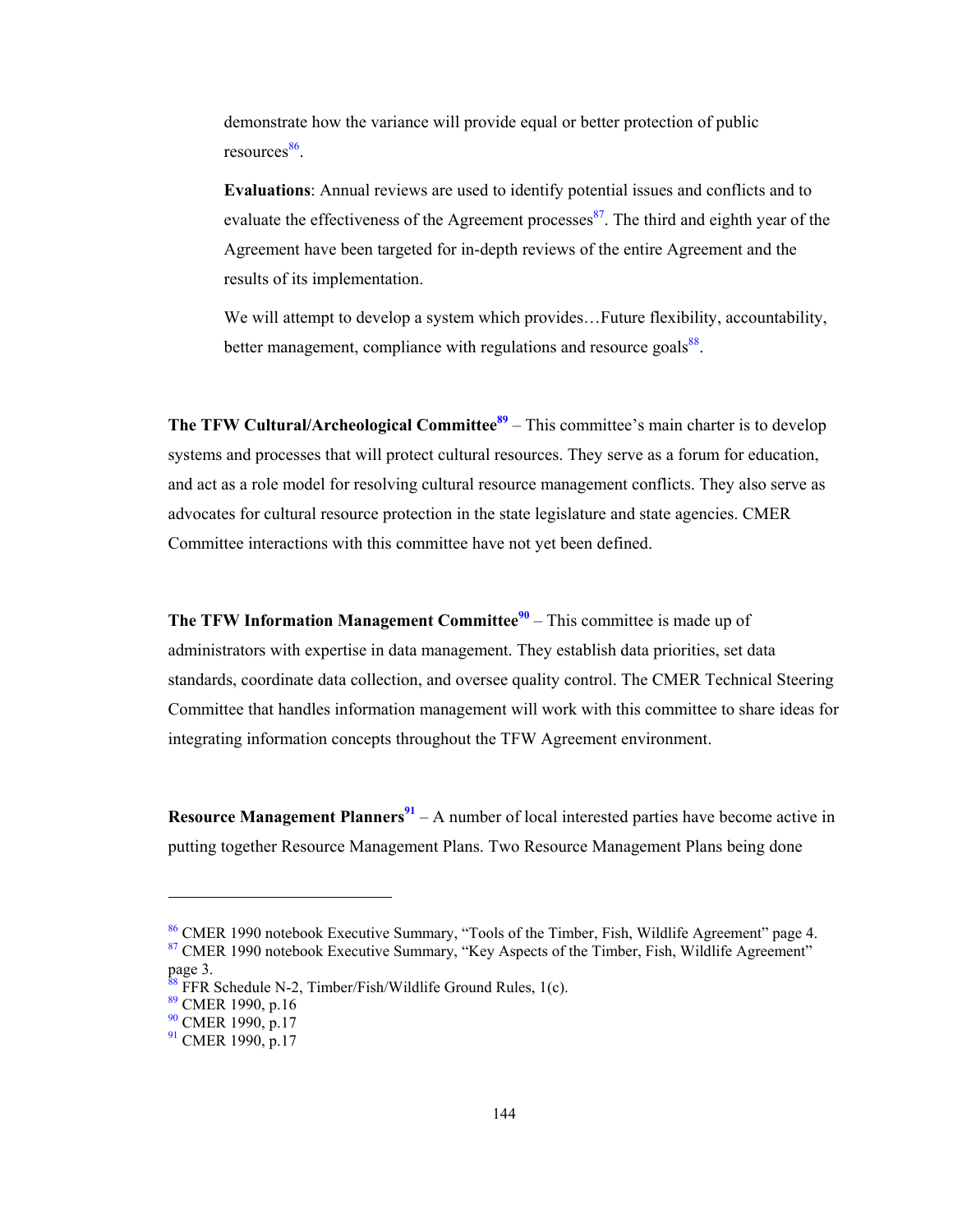under TFW Agreement guidelines are underway: 1) on the Nisqually; and 2) in the Upper Yakima River basins. The CMER Committee has assigned members as liaisons to each process to monitoring the progress and see if individual Technical Steering Committee members might be able to help with research or monitoring efforts or projects.

#### *Organizational Arm*

**DNR Forest Practices Division** - Current forest practices rules and regulations provide a management framework for forest practices on state and private lands in the State of Washington<sup>92</sup>. The rules attempt to balance the needs of landowners with the protection of public resources--fish, wildlife and water quality. The T/F/W participants have identified several areas where in this current system is not meeting the needs of one or more of the parties involved.

The DNR manages the forest practices program as one of a number of land management, protective services, and regulatory responsibilities with which the agency is charged<sup>93</sup>. TFW participants have recognized that the recommendations proposed in this agreement will add substantially to the complexity of managing this program.

Confidence in the implementation of this new system is a key to the agreement reached by the TFW participants<sup>94</sup>. Adequate enforcement of rules and regulations is a necessary foundation in building and maintaining confidence in the system. Enforcement personnel need cross-training to have knowledge of the needs and goals of fish, wildlife, water, and archeological and cultural resources. The agreement will require additional enforcement personnel. They will coordinate their work with the ID Teams.

1

<sup>&</sup>lt;sup>92</sup> FFR Schedule N-1, MANAGEMENT SYSTEM, Introduction

<sup>&</sup>lt;sup>93</sup> FFR Schedule N-1, MANAGEMENT SYSTEM, Program Administration <sup>94</sup> FFR Schedule N-1, MANAGEMENT SYSTEM, Enforcement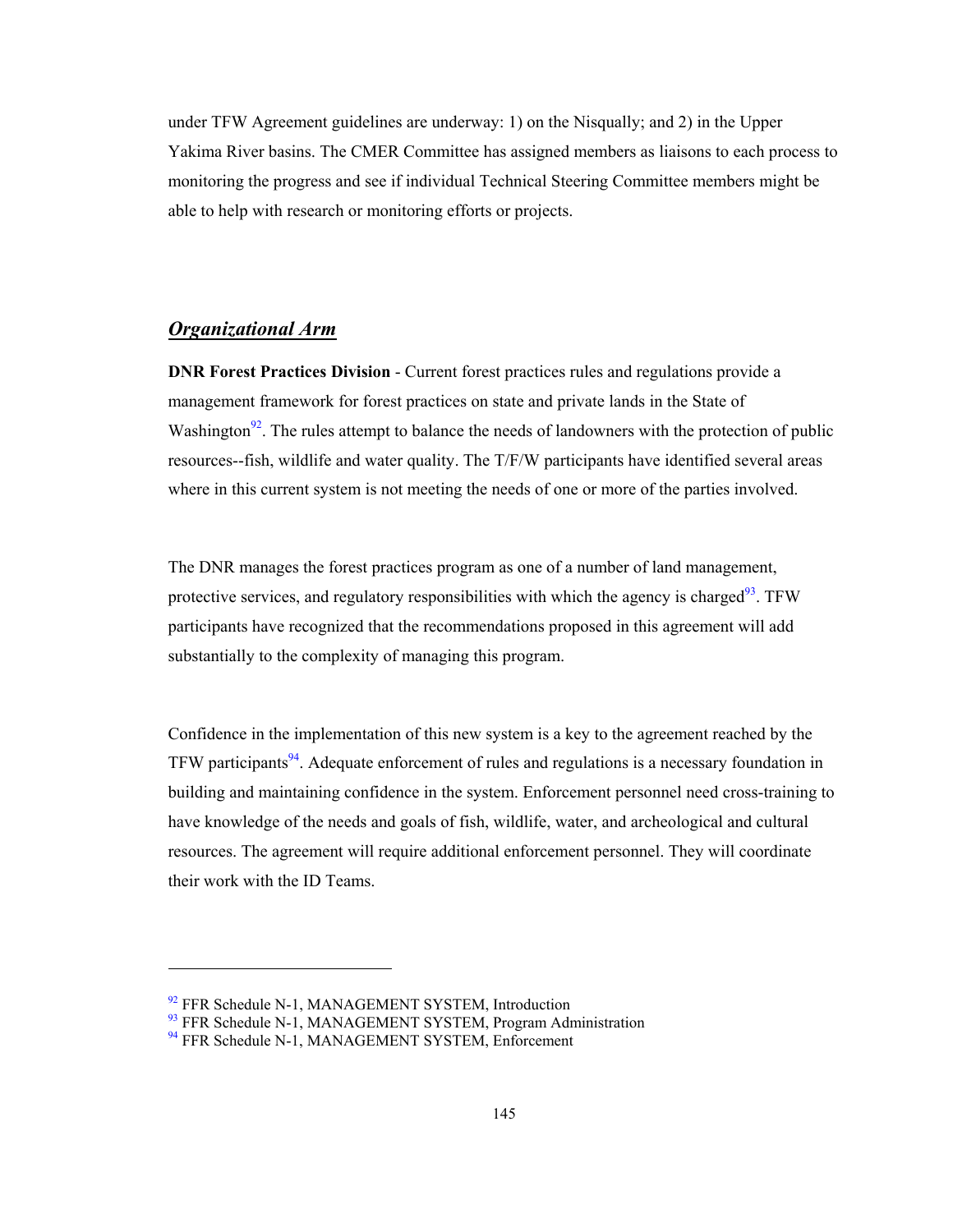# **APPENDIX E: RECOMMENDATIONS FROM TWO EVALUATIONS OF THE WATERSHED ANALYSIS PROGRAM**

## **Collins and Pess (1997a: 1008)**

"Make geographic boundaries consistent with salmonid ecosystem; increase interagency cooperation in evaluating cumulative effects of multiple land uses."

"Refine objectives for inputs to streams to take into account natural regime and to provide definite standard against which to measure success of prescriptions."

"Develop approach to assessing and addressing cumulative effects of changes to more than one input."

"Include all relevant inputs; develop necessary assessment tools; correct assumptions inconsistent with scientific literature."

"Ensure assessment methods develop all data needed for prescription writing; improve flow of information between assessment and prescription teams; increase effective use of scientific data in prescriptions."

"Develop objective method for evaluating the strength or level of confidence of prescriptions; use confidence level to focus monitoring priorities, to link confidence with level of hazard and risk, to provide quality control in prescription writing."

"Increase level of effort and clarify goals of monitoring, including determining effectiveness of prescriptions; effectiveness of management objectives for geomorphic inputs."

"Increase institutional learning: e.g., develop formal mechanism for making use of innovation by resource analysts; promptly analyze and make available data from prior watershed analyses."

"Strengthen focus on inventorying existing or potential problems that can be remedied, including inaccurate water typing, inventory of road erosion and landslide trigger sites."

"Define restoration goals; develop assessment methods, including assessment of historic productive capacity."

## **Collins and Pess (1997b: 994) (emphases in original)**

"*Testing assumptions of the scientific assessment* will strengthen both the assessment and prescription components of watershed analysis."

"*Improving the rigor with which prescriptions are based on scientific literature and the scientific assessment process* will also strengthen watershed analysis."

"*Formally considering the certainty of prescriptions* could also improve the prescription process."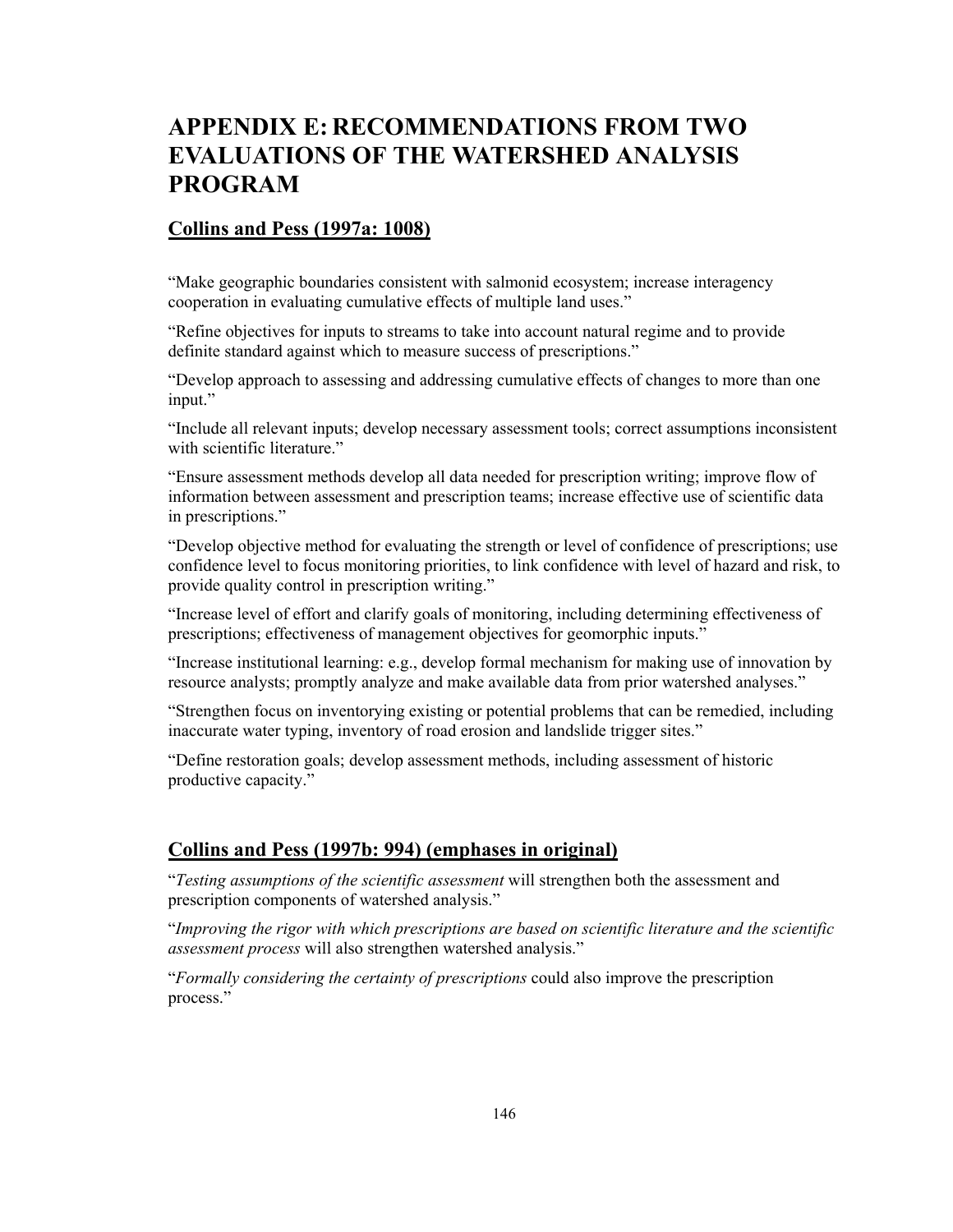## **Sullivan et al. (The "CMER Review"; 1997: 58)**

*The CMER review of Watershed Analysis never advanced beyond the late draft report stage. The following quotation is from that late draft. Thus, the recommendations are less refined than those of Collins and Pess (1997a, b).* 

### **"Watershed Assessement**

- Improve Existing Modules
- Structure and improve content of Synthesis Analysis
- Redo Watershed Report formatting, content
- CMR reporting (resource objectives, triggering mechanism, justification)
- Develop Level 1 Analysis
- Watershed and Fish Habitat Modeling
- Fish passage assessment
- Add Wildlife Module

#### **Prescriptions and Watershed Report**

- New Rule Call Box
- Manual guidance for the prescription process (including content, detail, adequacy, justification)
- Prescription writing worksheet
- Prescription catalogue
- Decision tools (e.g., [the model that emerged from WAU  $A$  see Section 7.4.2.1])
- Management objectives
- Manager's prescription implementation package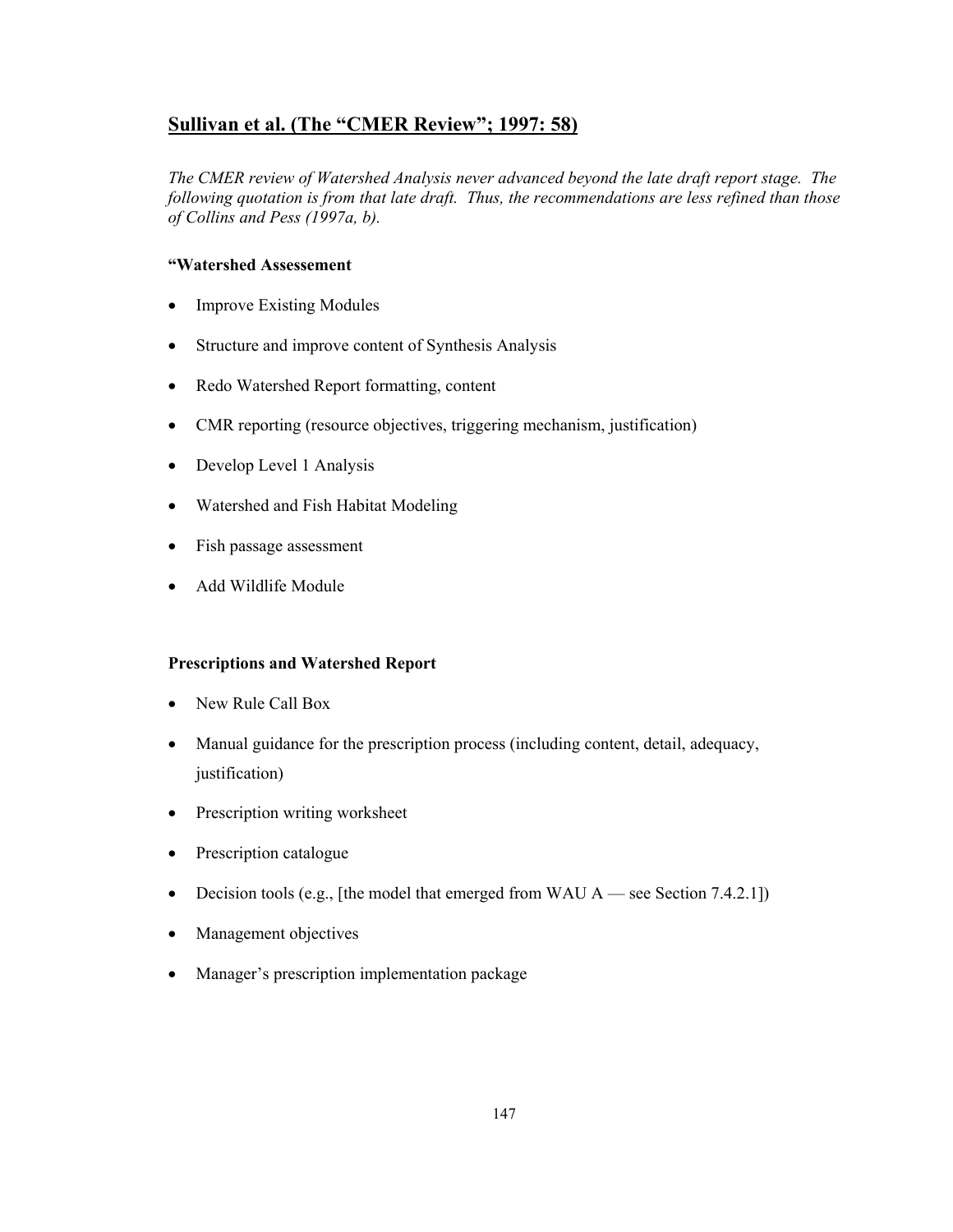## **Review Processes and DNR Administration**

- Peer Review process improvements
- Pre-SEPA review process improvements
- SEPA review process guidelines
- DNR policy guidelines and training
- DNR guidance documents
- Unclog backlog

### **Team skills**

• Manual guidance on team skills

## **Policy**

- Improved policy guidance (risk, values, goals)
- Monitoring
- TFW expectations
- Restoration guideline strategies"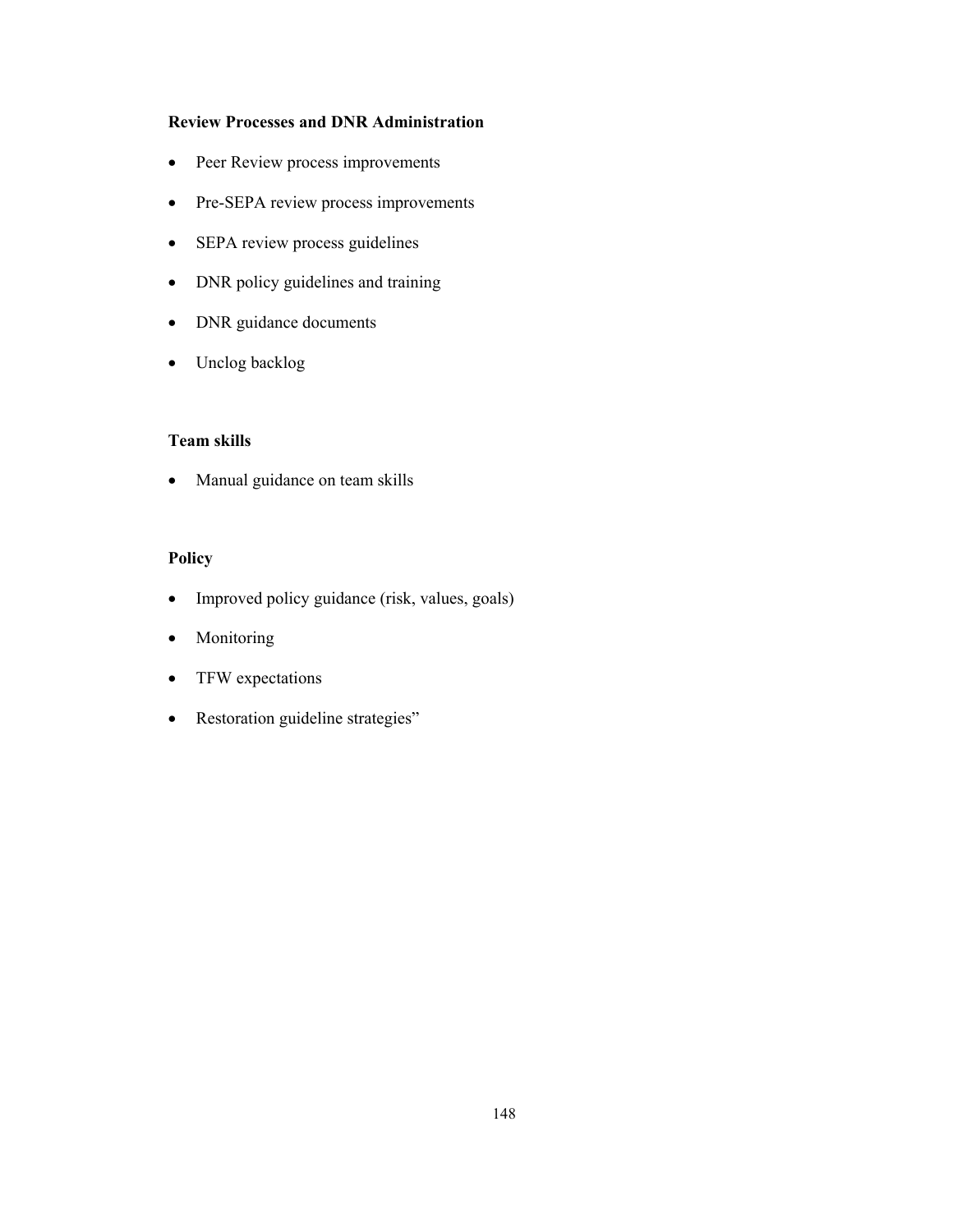# **APPENDIX F: TIMBER/FISH/WILDLIFE AND FORESTS AND FISH GROUPS AND RELATIONSHIPS, 2003**

*Unpublished figure and text by Allen Pleus and references, North West Indian Fisheries Commission, April 2003. This material has not been formally endorsed by any organization.* 

The Forests and Fish/Adaptive Management Program process continues to evolve. The relationships chart below provides a general overview on how the components of the process currently functions. For more information on participant relationships, refer to Chapter 222-12- 045 WAC rules related to the Adaptive Management Program.

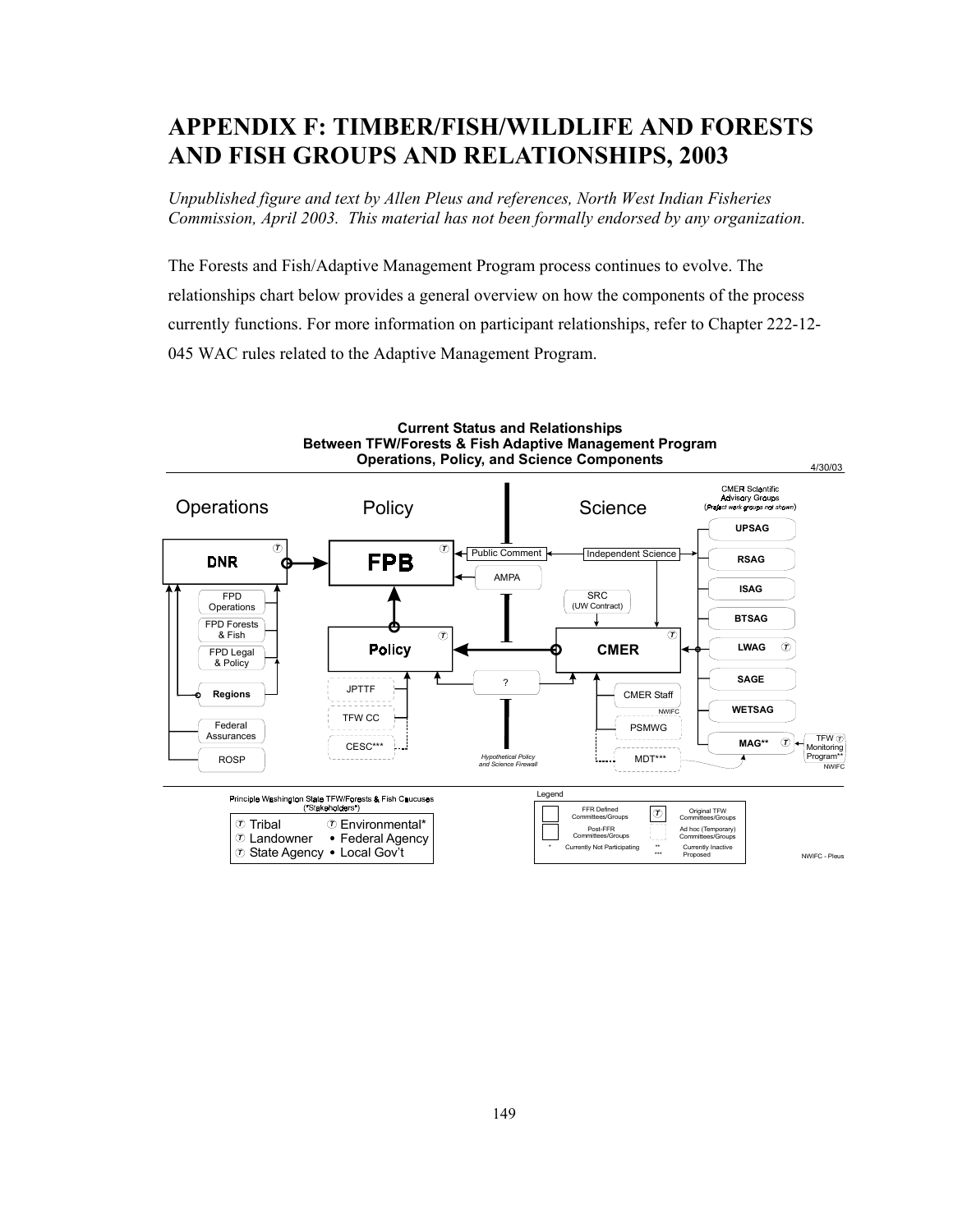| <b>AMPA</b>  | <b>Adaptive Management Program</b><br>Administrator                    | <b>MDT</b>     | Monitoring Design Team (Ad hoc)                                              |
|--------------|------------------------------------------------------------------------|----------------|------------------------------------------------------------------------------|
| <b>BTSAG</b> | <b>Bull Trout Scientific Advisory Group</b>                            | <b>Policy</b>  | Forests and Fish Policy Group -<br>Timber/Fish/Wildlife Policy Committee     |
| <b>CESC</b>  | <b>Cumulative Effects Steering Committee</b>                           | <b>PSMWG</b>   | Protocols & Standards Manual Work<br>Group                                   |
| <b>CMER</b>  | Cooperative Monitoring, Evaluation, and<br>Research                    | <b>Regions</b> | Central, South Puget, Northeast, Southeast,<br>Northwest, Southwest, Olympic |
| <b>DNR</b>   | Department of Natural Resources -<br><b>Regulatory Programs</b>        | <b>ROSP</b>    | Riparian Open Space Program                                                  |
| <b>FPB</b>   | Washington State Forest Practices Board                                | <b>RSAG</b>    | Riparian Scientific Advisory Group                                           |
| FPD          | Forest Practices Division - Olympia<br>Headquarters                    | <b>SAGE</b>    | Scientific Advisory Group - Eastside                                         |
| <b>ISAG</b>  | Instream Scientific Advisory Group                                     | <b>SRC</b>     | Scientific Review Committee                                                  |
| <b>LWAG</b>  | Landscape and Wildlife Advisory Group                                  | <b>TFW CC</b>  | Timber/Fish/Wildlife Cultural Committee                                      |
| <b>JPTTF</b> | Small Forest Landowner - Joint Policy<br>Technical Task Force (Ad hoc) | <b>UPSAG</b>   | Upslope Processes Scientific Advisory<br>Group                               |
| <b>MAG</b>   | Monitoring Advisory Group                                              | <b>WETSAG</b>  | Wetlands Scientific Advisory Group                                           |

#### **Quick Acronym Reference** (in alphabetical order)**:**

Prior to the Forests and Fish Report (FFR), the Timber/Fish/Wildlife (TFW) process was used, since 1987, to resolve forest management disputes between resource stakeholders. Since implementation of FFR on April 29, 1999, some TFW groups were dissolved or mothballed and many new groups, committees, ad hoc groups, and staff have evolved to fill adaptive management program needs. The following is a brief background summary on the committees and groups identified on the chart.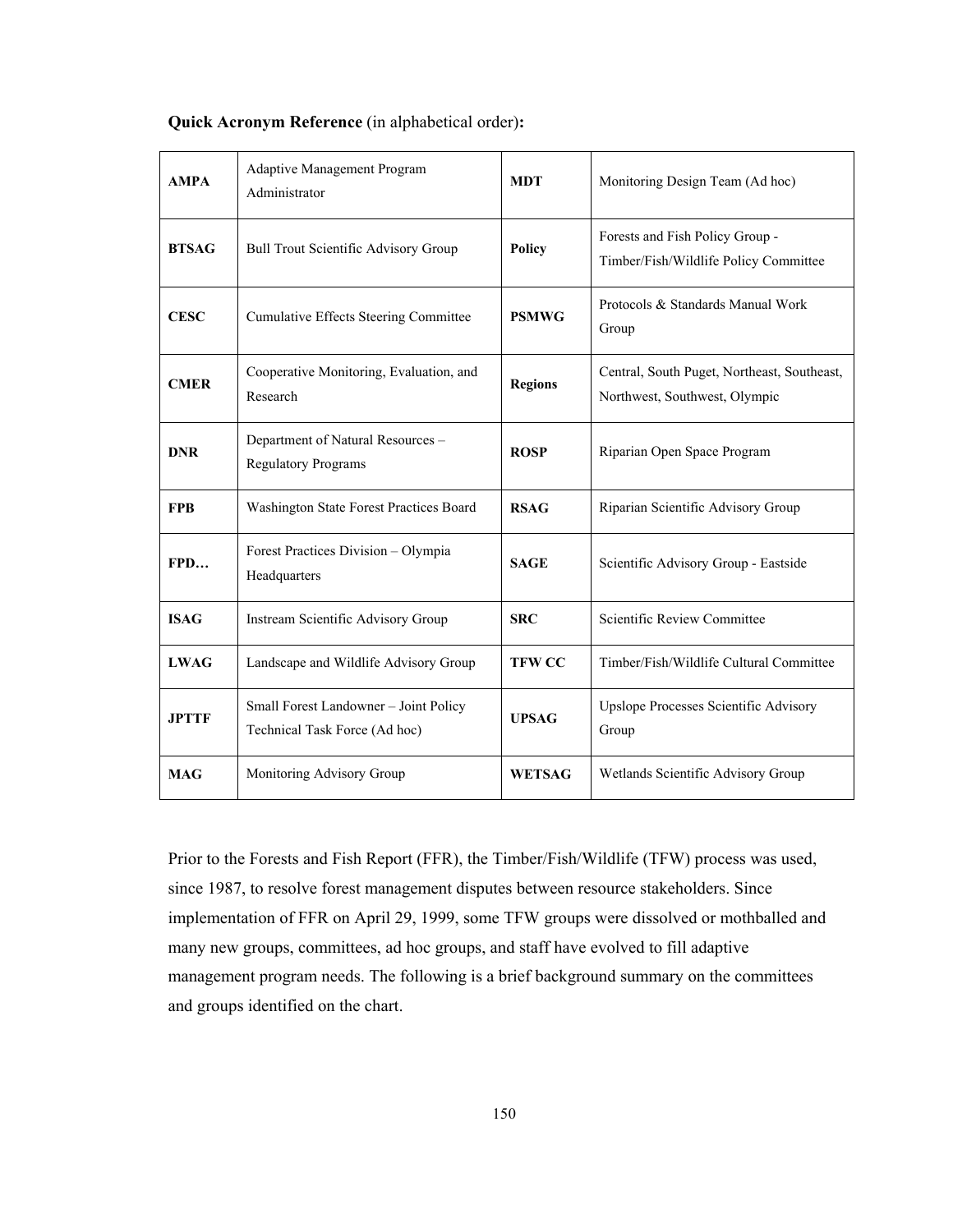The FFR Appendix L identified five key adaptive management participants (yellow shaded boxes) including the Forest Practices Board (FPB), the TFW Policy Committee (Policy), the Adaptive Management Program Administrator (AMPA), the Cooperative Monitoring, Evaluation, and Research (CMER) committee, and an Scientific Review Committee (SRC).

Implicit in the adaptive management loop is the operational functions of the Washington State Department of Natural Resources (DNR) and their Forest Practices Division (FPD). The DNR FPD is divided into Operations, Forests & Fish, and Legal & Policy sub-divisions. Operations covers forest practices applications and permits, water typing, compliance, and enforcement components. Forest & Fish covers Forest Practices Board (FPB) manuals, the Small Forest Landowner Office (SFLO), rule tools, interdisciplinary teams, training, alternate plan development, and the road maintenance and abandonment plan (RMAP) processes. A DNR Federal Assurances group was formed under the Executive Director of Regulatory Programs to develop and manage the FFR Habitat Conservation Plan (HCP) due to be completed in 2005. The Riparian Open Space Program (ROSP) is an incentive program designed to acquire large channel migration zones to compensate for lost landowner revenues (Chapter 222-23 WAC).

Six new CMER Scientific Advisory Groups are currently working on adaptive management technical issues including the Upslope Processes (UPSAG), Riparian (RSAG), Instream (ISAG), Bull Trout (BTSAG), the Scientific Advisory Group – Eastside (SAGE), and Wetlands (WETSAG). The Landscape and Wildlife Advisory Group (LWAG) and the Monitoring Advisory Group (MAG) pre-date FFR. MAG is also currently being proposed for reinstatement to implement the findings of the Monitoring Design Team (MDT). The MDT was formed at the request of policy to design the foundation and main structure of the CMER monitoring process for adaptive management. A final report has not been published to date. The TFW Monitoring Program staff was reassigned as CMER Staff during the MDT process. The Protocols  $\&$ Standards Manual Work Group (PSMWG) is tasked with developing and documenting how CMER does business into a comprehensive manual.

CMER is directed by the Forests and Fish Policy Group (FFPG or "Policy"), although the FFR defined pathway is through the Timber/Fish/Wildlife Policy Committee. It has not been resolved